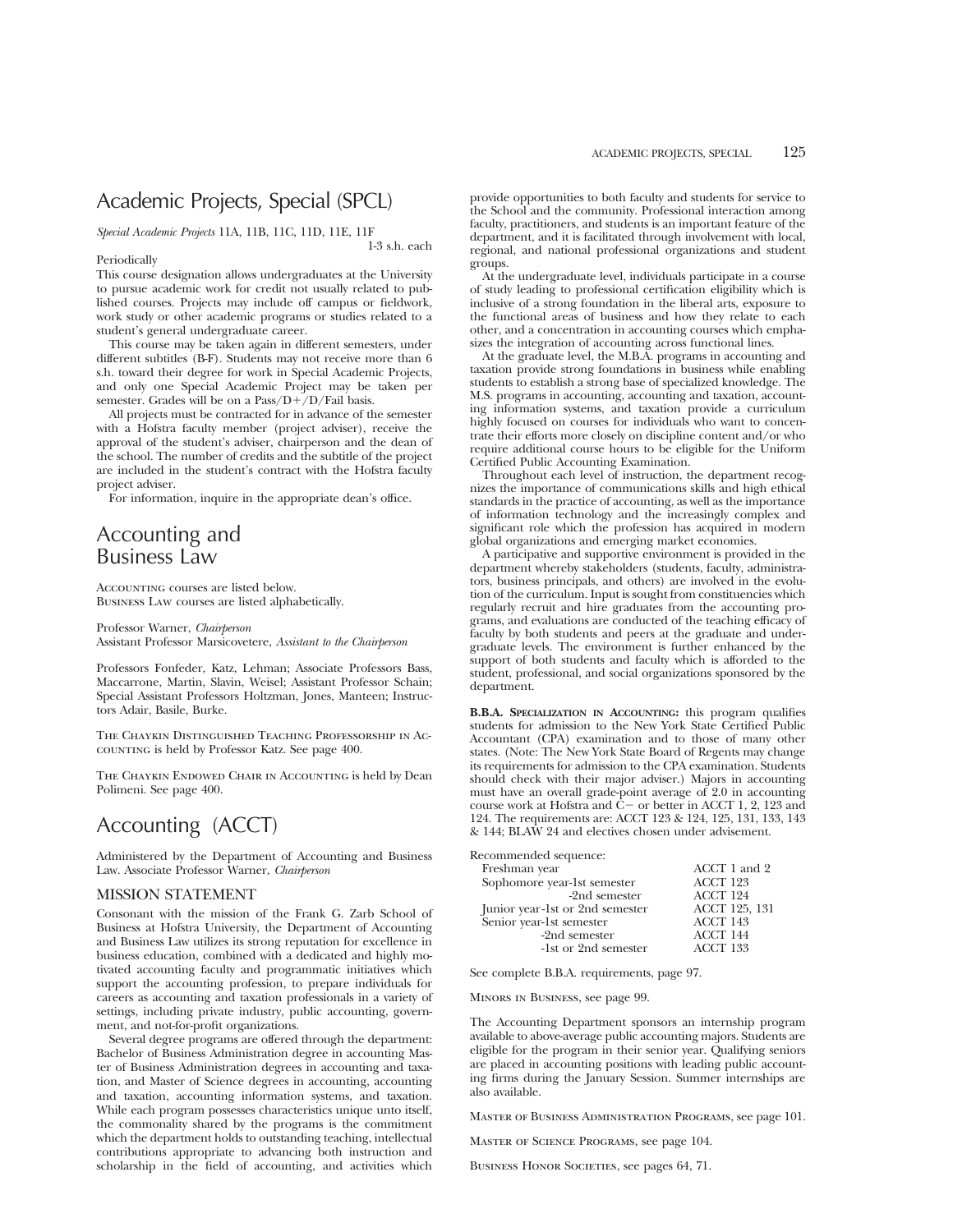## **COURSES**

In addition to semester notations next to each course, a selection of courses is offered during January and Summer sessions. Consult the *January* and *Summer Sessions* bulletins for these schedules.

| 1. Fundamentals of Accounting | 3 s.h. |
|-------------------------------|--------|
| Fall, Spring                  |        |

Introductory course in the principles and theory of accounting. Topics include the financial model in the form of the accounting equation, the accounting cycle including principles of double entry bookkeeping, design and preparation of books of accounts, construction of financial statements, inventory costing, accounting for receivables and payables, fixed assets, payrolls, payroll taxes and ethical issues in accounting. No credit for both this course and ACCT 201.

| 2. Fundamentals of Accounting | 3 s.h. |
|-------------------------------|--------|
| Fall, Spring                  |        |

Accounting for partnership and corporate forms of business

organizations. Topics include introduction to cost accounting, budgeting and managerial concepts, analysis and interpretation of financial statements, ethics in the accounting profession, accounting for international foreign currency transactions and analysis of cash flows for decision making. Prerequisite: ACCT 1. No credit for both this course and ACCT 201.

#### 123 & 124. *Financial Accounting Theory and Practice* 3 s.h. each

Fall, Spring

Study of accounting theory and procedures and the special problems that arise in the application of underlying accounting concepts to financial accounting. Focus on the application of accounting information as a basis for decisions by management, stockholders, creditors, and other users of financial statements and accounting reports. Conflicts and shortcomings that exist within the traditional structure of accounting theory, including ethical aspects, are discussed in conjunction with *Opinions* of the Accounting Principles Board, and *Statements* of the Financial Accounting Standards Board. International accounting differences are also considered. Prerequisites: ACCT 2, sophomore class standing or above.

## 125. *Accounting Entities* (Advanced) 3 s.h.

Fall, Spring

Discussion of advanced theory and problem-solving for partnership formation, operation and termination; an analytical overview of the accounting problems associated with mergers, acquisitions, and the preparation and interpretation of financial reports with respect to the resultant combined corporate entities; translation of foreign financial statements, and governmental fund accounting and not-for-profit accounting. International perspectives and ethical issues are integrated throughout. Recent statements and pronouncements by the American Institute of Certified Public Accountants, the American Accounting Association, and the Securities and Exchange Commission are used throughout the course. Prerequisites: ACCT 124, BCIS 10, junior class standing or above.

## 127. *Computer-based Accounting and Tax Systems* 3 s.h. Periodically

Provides students with an understanding of the impact of computer-based accounting systems on the practice of accounting, the functioning of transaction cycles, control and security concepts, and auditing. Students have hands-on exposure to accounting and tax programs providing them with an in-depth understanding of how these systems can be used to assist clients. Prerequisites: ACCT 124, BCIS 10, junior class standing or above.

128. *Accounting in a Global Environment* 3 s.h. Periodically

Discussion of contemporary debates regarding harmonization of accounting standards. Analysis of the differences among countries regarding their economic and social practices and corresponding accounting systems. Specific countries are discussed, and specific auditing and taxation accounting practices and theories are covered. Prerequisites: ACCT 125, junior class standing or above.

## 129. *Internal Auditing* 3 s.h. Periodically

Course explores the role of the internal audit function in the management of companies. Topics include: reliability and integrity of information; compliance with policies, procedures, laws and regulations; safeguarding of assets; economy and efficiency of operations. The unique ethical considerations affecting the internal audit function are stressed. Prerequisites: ACCT 124, BCIS 10, QM 1, junior class standing or above.

131. *Cost Accounting Systems* 3 s.h. Fall, Spring

Various cost accounting concepts and information systems are studied, e.g., production cost systems and computerized management information systems. Topics include job-order costing, process costing, standard costs, direct costing, by-products and joint products, differential and comparative costs. Ethical, environmental and international considerations relating to the production process are discussed. Prerequisites: ACCT 2, BCIS 10, junior class standing or above.

## 133. *Auditing Theory and Practice* 3 s.h. Fall, Spring

The role and function of the independent auditor in the profit-directed sector of the economy is emphasized. The ethical, social, economic and political forces that have influenced the philosophy and conceptual foundations of auditing are covered in depth. Pronouncements by the American Institute of Certified Public Accountants, rulings by regulatory agencies and court decisions are analyzed. Standards that guide the auditor and the methodology used in conducting an audit are covered and illustrated, including audit considerations regarding computerized management information systems. Prerequisites: ACCT 123 & 124, BCIS 10, QM 1, junior class standing or above.

143 & 144. *Income Tax Accounting* 3 s.h. each Fall, Spring

Analysis of the Federal and New York State Income Tax laws, their meaning, application, ethical and international considerations relating to individuals, partnerships, corporations and fiduciaries. Prerequisites: ACCT 124, senior class standing.

155, 156. *Readings* 1-3 s.h. each Periodically Assigned readings on a tutorial basis; oral or written reports may

be required. Prerequisites: ACCT 2 and permission of department chairperson.

157, A-Z. *Seminar: Special Topics in Accounting* 3 s.h.

An advanced in-depth treatment of special topics. Current topics are explored through a variety of methods, such as lectures, projects and case studies. Prerequisites: ACCT 125 and permission of department chairperson.

As individual subjects are selected, each is assigned a letter (A-Z) which is affixed to the course number. Students may take up to two of these courses to fulfill their major requirements so long as each seminar has a different letter designation. These courses may *only* be taken in addition to the required courses. These courses do *not* qualify for CPA examination credit.

## 174. *Business Internship* 1-3 s.h. Fall, Spring

Periodically

Actual practical experience in an approved setting open to junior and senior accounting majors. Students work a minimum of 40 hours for 1 credit or a minimum of 80 hours for 2 credits or a minimum of 120 hours for 3 credits in a structured accounting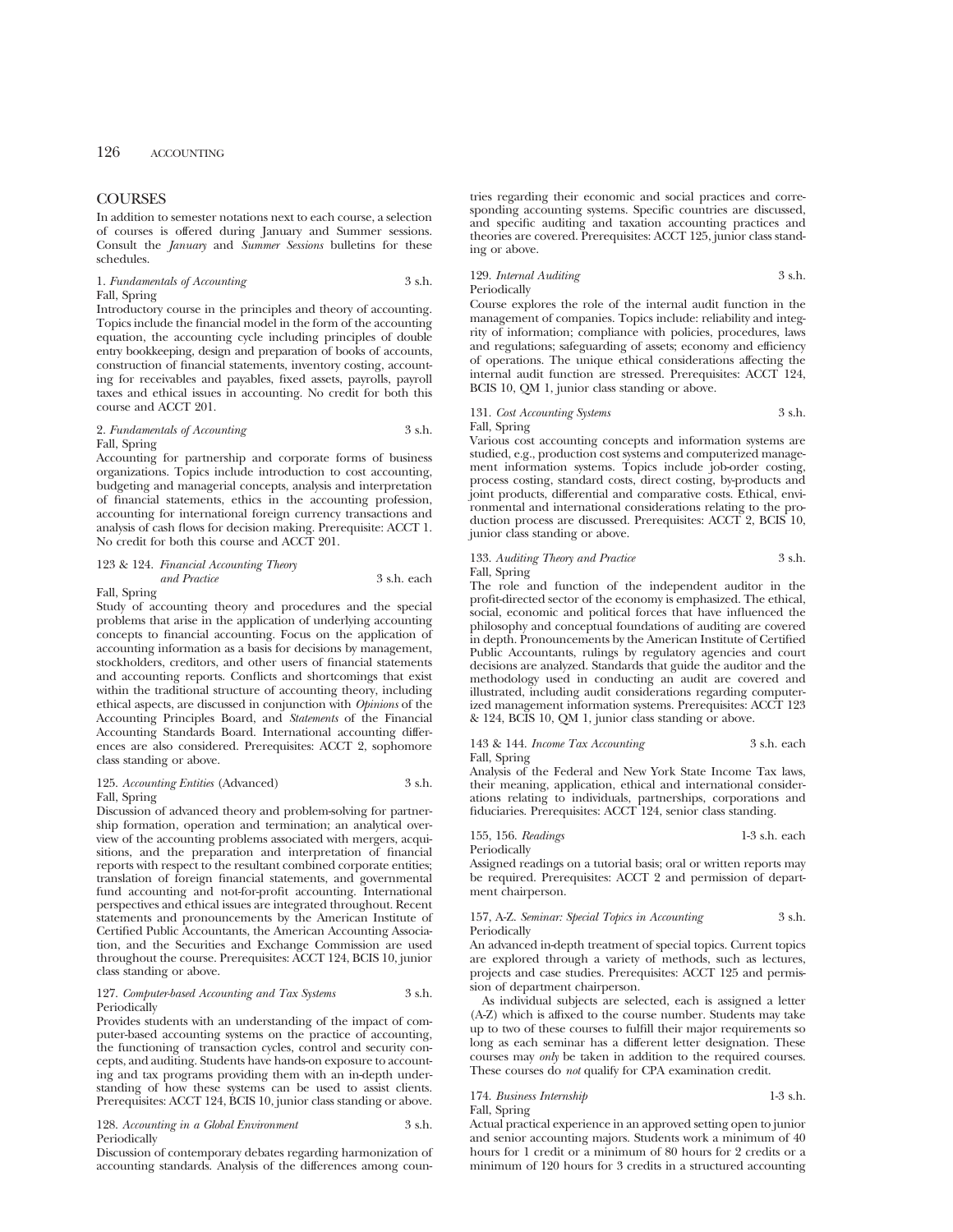program offered by a for-profit or not-for-profit organization. NOTE: Students may take this course only once. Satisfactory completion of this course counts toward general degree requirements but does not satisfy accounting major requirements. Prerequisites: permission of department chairperson, a minimum grade point average of 2.5 in accounting courses and 2.5 overall, ACCT 124, junior class standing or above.

185. *Internship in Accounting* 3 s.h. Fall, Spring

A work-study program open to senior accounting majors. Students work a minimum of 120 hours in a structured accounting training program offered by a for-profit or not-for-profit organization. Prerequisites: permission of department chairperson, a minimum grade-point average of 3.0 in accounting courses and 3.0 overall, ACCT 124. Corequisite: related course in the area of the internship. (Students who do not meet these requirements, see ACCT 174.) (Formerly *Internship*.)

190. *Honors Essay* 3 s.h. Fall, Spring

Research for and the writing of a substantial essay in the field of accounting. Open only to senior accounting majors who are eligible for and desire to graduate with departmental honors and who secure, before registration, written permission of the department chairperson. Prerequisites: a minimum grade-point average of 3.5 in accounting and 3.4 overall.

## 201. *Financial Accounting and Reporting\** 3 s.h. Fall, Spring

Overview of financial accounting which includes the analysis and preparation of financial statements, ethical considerations, cash flow analysis, partnerships, corporate accounting, investment in stocks, and international transactions. (Formerly *Survey of Accounting.*)

216. 
$$
Tax
$$
 *According*\* 3 s.h.

Fall, Spring

Introduction to basic business and personal federal income tax. Study and discussion of specific aspects of business transactions including executive compensation, fringe benefits, and the creation, purchase, reorganization and disposal of businesses. Course emphasizes the impact of taxation on business decisions. Prerequisite: successful completion of ACCT 201 or approved equivalent. Not open to students who have taken an income tax course.

220. *Research and Procedures in Federal Income Taxation*\* 3 s.h. Periodically

Administrative machinery of IRS, research materials in federal taxation, rights of taxpayers, appeals procedures, litigation and compromise. Prerequisite: ACCT 143 or 216 or approved equivalent.

221. *Income Tax Problems of Partnerships, Estates and Trusts\** 3 s.h.

Periodically

Study of Federal and New York State income tax provisions relative to partnerships, estates and trusts with emphasis on problems that may arise and the extent to which these entries are adapted to the objectives of taxpayers. Prerequisite: ACCT 143 or 216 or approved equivalent.

222. *Federal Income Taxation of the Corporation and Its Shareholders*\* 3 s.h. Periodically

Advanced coverage of income taxation of corporations, Subchapter S election and effect of distributions and redemptions on the corporation and its stockholders. Prerequisite: ACCT 143 or 216 or approved equivalent.

## 223. *Federal Income Tax Aspects of*

*Liquidations, Mergers and Reorganizations*\* 3 s.h. Periodically

Intensive study of Federal Income Tax treatment of corporate liquidations, reorganizations and divisions. Problems relating to collapsible corporations, affiliated groups, foreign corporations and foreign-sourced income are covered. Prerequisite: ACCT 216 or 222 or approved equivalent.

224. *Estate and Gift Tax*\* 3 s.h. Periodically

Provisions of the Internal Revenue Code relative to estate and gift taxations are analyzed and interpreted in terms of the regulations and rulings of the Internal Revenue Service and court decisions. The New York State provisions relative to estate and gift tax are covered. Prerequisite: ACCT 143 or 216 or approved equivalent.

### 225. *Deferred Compensation and Pension Plans*\* 3 s.h. Periodically

Law and regulations relating to employee pension, annuity, profit-sharing, stock bonus and bond purchase plans, including plans for self-employed individuals. The Pension and Reform Act of 1974 will receive special attention. In addition, the Federal Income Tax law with regard to deferred compensation procedures and plans including stock options, both statutory and nonstatutory, and restricted stock payments are analyzed. Prerequisite: ACCT 143 or 216 or approved equivalent.

## 226. *General Business Taxation*\* 3 s.h. Periodically

A comprehensive analysis of local, state and federal excise taxes affecting business. Emphasis on the New York State sales and general business taxes, rent taxes and the New York State franchise tax. Includes a study of state and local personal income taxes with emphasis on modifications of the federal income tax base, as well as an analysis of taxes levied on business payrolls. Prerequisite: ACCT 143 or 216 or approved equivalent.

#### 227. *Taxation of International Transactions\** 3 s.h. Periodically

Course explores issues in international taxation such as jurisdiction to tax, source rules for income and expense, foreign tax credit, controlled foreign corporations, foreign earnings exclusion, tax treaties, and other related international tax issues pertaining to ethical considerations. International taxation of individuals also addressed. Prerequisite: ACCT 143 or 216 or approved equivalent.

### 230. *Managerial Accounting and Reporting*\* 3 s.h. Fall, Spring

Development and presentation of accounting information for managerial decision making in a global economy. Topics include budgeting, forecasting, profit analysis and planning, performance evaluation, transfer pricing, capital budgeting, goal congruence and measurement of organizational performance, and cost control. Environmental factors and ethical implications are integrated throughout the course. Prerequisite: ACCT 2 or 201 or approved equivalent. (Formerly *Advanced Managerial Accounting.*)

### 232. *Accounting in a Global Environment\** 3 s.h. Periodically

Discussion of contemporary debates regarding harmonization of accounting standards and analysis of the differences among countries regarding their economic and social practices and corresponding accounting systems. Specific countries and specific auditing, accounting, and taxation practices and theories are discussed. Prerequisite: ACCT 2 or 201 or approved equivalent.

<sup>\*</sup>Open only to matriculated Zarb School of Business graduate students and/or M.A. in Health Administration students where appropriate.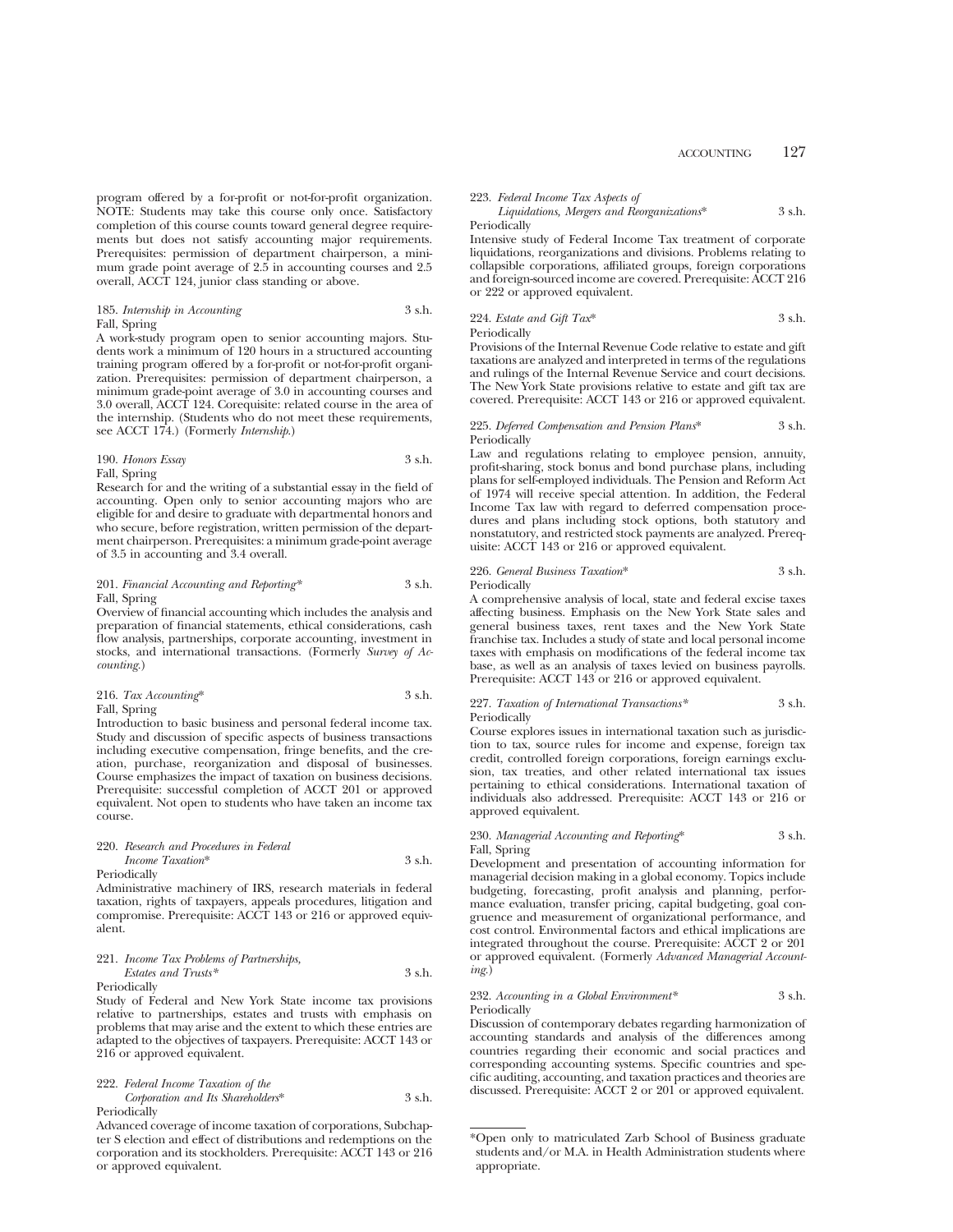## 128 ACCOUNTING

## 234. *Advanced Auditing*\* 3 s.h. Spring

Philosophy, postulates and concepts of auditing theory and their relationship to recent developments in auditing practice such as the expansion of management advisory services, greater use of electronic data processing and computerized management information systems are analyzed. The impact on the profession of the American Institute of Certified Public Accountants' pronouncements on auditing standards. Prerequisite: ACCT 133 or approved equivalent. No credit for both this course and 235.

## 242. *Advanced Accounting Theory and Practice*\* 3 s.h. Once a year

Statements and pronouncements of the Financial Accounting Standards Board, the American Institute of Certified Public Accountants, the American Accounting Association and the Securities and Exchange Commission are analyzed. Advanced theory and problem-solving in partnership formation, operation and termination and mergers, acquisitions and the resultant financial reporting are studied. Computerized accounting information systems are also analyzed. Prerequisites: ACCT 124 or approved equivalent, and BCIS 10 or BCIS 201. Not open to students who have taken ACCT 125 or equivalent or ACCT 241.

#### 243. *Government and Not-for-Profit Accounting*\* 3 s.h. Periodically

Examination of accounting principles unique to governmental and not-for-profit organizations. Topics include the operation of the governmental funds and account groups, the GASB and FASB Standards, and the accounting for not-for-profit entities such as hospitals, colleges and universities. International perspectives and ethical issues are integrated throughout. Prerequisite: ACCT 124 or approved equivalent.

#### 250. *Seminar in Advanced Contemporary Accounting Theory*\* 3 s.h. Periodically

Critical examination of current thought in accounting; relationships between accounting and other business areas including economics, law, manufacturing, etc. Ethical, social and political influences on accounting theory and practice are discussed. Required of all M.B.A. candidates in public accounting. Prerequisite: completion of all prerequisite and preliminary accounting courses. (Formerly *Seminar in Contemporary Accounting*.)

### 257, A-Z. *Seminar: Special Topics in Accounting*\* 3 s.h. Periodically

An advanced in-depth treatment of special topics. Current topics are explored through a variety of methods, such as lectures, projects and case studies. Prerequisites: ACCT 230 and permission of department chairperson.

As individual subjects are selected, each is assigned a letter (A-Z) which is affixed to the course number. Students may take up to two of these courses to fulfill their major requirements so long as each seminar has a different letter designation. These courses do *not* qualify for CPA examination credit.

## 304. *Advanced Research Seminar in Accounting\** 3 s.h. Fall, Spring

(NOTE: ACCT 306-308 may be offered in place of 304.) Students write an integrative paper on an assigned topic based on secondary research and then formulate a written primary data research design to investigate a specific key issue. They must formulate research questions and hypotheses, construct survey instruments and experimental designs, draft sample plans, outline data handling procedures, and prepare a comprehensive research proposal, furnishing justifications for its theoretical as well as practical significance. An oral presentation of each project is required at the conclusion of the semester. Prerequisites: completion of all core competency courses, 21 s.h. of advanced core courses or above (including QM 210, IB 219†, and at least 6 s.h. of the required 15 s.h. in the area of concentration), and permission of the department chairperson.

## 305. *M.B.A. Honors Research Thesis in Accounting\** 3-6 s.h. Periodically

Student selects and designs an integrative research project with the approval and guidance of a faculty member in the area of specialization. Student is required to justify the project's significance within a decision-making framework and define the management applications of the research findings. An oral report of the research findings is presented to a faculty committee. With joint permission of the department chairperson and thesis adviser, a student may expand the M.B.A. Honors Research Thesis from 3 to 6 s.h.; the additional 3 s.h. may be counted toward elective requirements in the area of concentration. Prerequisites: minimum cumulative grade point average of 3.5, completion of all core competency courses, 21 s.h. of advanced core courses or above (including QM 210, IB 219†, and at least 6 s.h. of the required 15 s.h. in the area of concentration), and permission of department chairperson.

## 306. *Case Focused Research Seminar in Accounting\** 3 s.h. Periodically

Emphasis on multiple functional areas that are taught in the Zarb School of Business. A case study approach is utilized in this course, and students are challenged to understand how decisions and policies from different functional areas are integrated within an organization. Students present detailed recommendations toward resolution of complex business problems within an industry or company which must be supported by appropriate documentation of research and analysis. Written and oral reports are required. Prerequisites: completion of all core competency courses, 21 s.h. of advanced core courses or above (including QM 210, IB 219†, and at least 6 s.h. of the required 15 s.h. in the area of concentration), and permission of department chairperson. Same as BCIS 306, FIN 306, IB 306, MGT 306, MKT 306.

## 307. *Consulting Research Project\** 3 s.h. Periodically

Under the supervision of an instructor and working singularly or in a small group, students are assigned to a client organization for one semester. The students and the client organization to which they are assigned will identify the clients specific problems and objectives. Students design and complete one or more integrative consulting projects involving various business principles and conduct research. A written consulting report and an oral presentation are made to a faculty committee and the senior management of the organization. Prerequisites: minimum cumulative grade point average of 3.5, completion of all core competency courses, 21 s.h. of advanced core courses or above (including QM 210, IB 219†, and at least 6 s.h. of the required 15 s.h. in the area of concentration), and permission of the senior assistant dean and director of graduate programs and the department chairperson. Same as BCIS 307, FIN 307, IB 307, MGT 307, MKT 307.

### 308. *Integrative Business Simulation\** 3 s.h. Periodically

Course utilizes a comprehensive and integrative computer simulation to create a variety of complex multifunctional business problems to which students must respond under varying conditions of uncertainty. A team-based approach to decision making is used in resolving problems created by the computer model. Students are required to provide detailed reports on decisions made and to provide quantitative and qualitative justifications for their decisions. These justifications must be supported through the use of research and must be presented orally and in writing. Prerequisites: completion of all core competency courses, 21 s.h. of advanced core courses or above (including QM 210, IB 219†, and at least 6 s.h. of the required 15 s.h. in the area of

<sup>\*</sup>Open only to matriculated Zarb School of Business graduate students and/or M.A. in Health Administration students where appropriate.

<sup>†</sup>Full-time students may take IB 219 as a corequisite.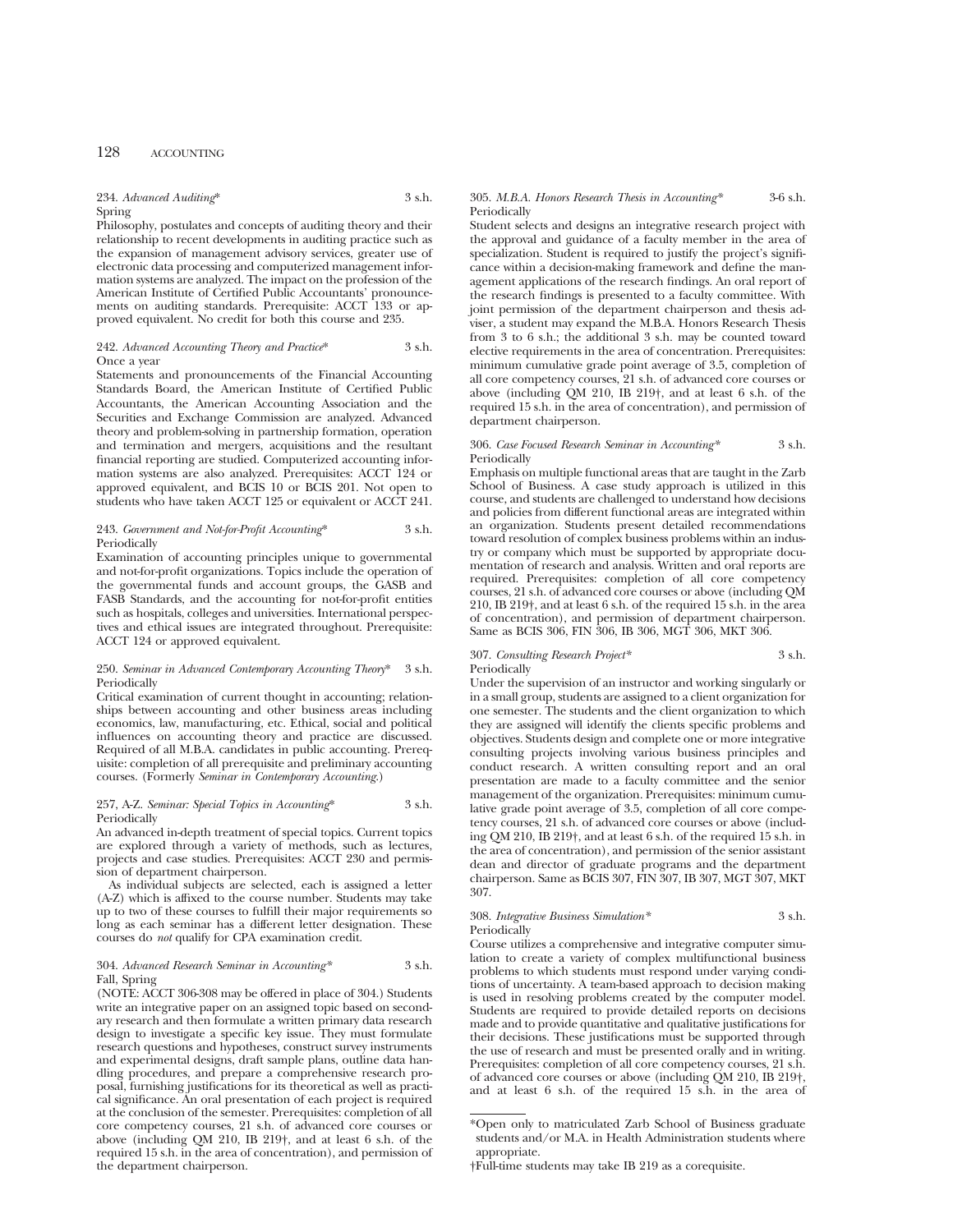concentration), and permission of department chairperson. Same as BCIS 308, FIN 308, IB 308, MGT 308, MKT 308. (Formerly *Computer Simulation (Management Game) in Accounting*.)

## 309. *Research Seminar*†† 3 s.h.

Periodically

Supervised research in the field of accounting and/or taxation on an approved topic and the preparation of a formal paper. Students formulate a basic methodological design based on QM 210 knowledge or other methodological approaches and formulate a research question; review prior work; where appropriate, specify the sample data and techniques; and recommend an appropriate methodology. An oral presentation of the paper is required at the conclusion of the semester. Prerequisites: completion of 21 s.h., including QM 210, in the area of concentration.

## 330. *Graduate Internship\** 3 s.h.

Fall, Spring

A work-study program open to graduate students who are specializing in accounting or taxation.

Students work a minimum of 100 hours in the semester for selected business organizations in their area of specialization. A written evaluation of a complex relevant managerial decision is prepared by the student at the completion of the course. Most internship opportunities involve some form of monetary remuneration. Prerequisites: all core competency courses or approved equivalents, 24 graduate-level credits with a 3.3 average and permission of the department chairperson. (Formerly GBUS  $330$ ).

### 401. *Financial Reporting and Managerial Accounting\*\** 4 s.h. Periodically

An intensive and comprehensive overview of basic financial statements and how these and other accounting information are utilized for managerial decision making in a global economy. Topics include, but not limited to, forecasting, profit analysis and planning, capital budgeting, measurement of organizational performance and cost of internal controls. Environmental responsibilities of corporations and the ethical dimensions of utilizing financial data for decision making are included.

## Accounting and Taxation

Master of Science Programs, see page 105.

## Accounting Information Systems

Master of Science Programs, see page 105.

## Administration and Policy Studies (APS)

## Professor Shakeshaft, *Chairperson*

Areas of specialization are Educational Administration, Foundations of Education, Reading, and Writing. These areas are listed alphabetically.

## **COURSES**

In addition to semester notations next to each course, several courses are offered during January and Summer sessions. Consult the *January* and *Summer Sessions* bulletins for these schedules.

244. *Aging, Public Policy and the Law* 3 s.h. Once a year

Legal and policy issues arising out of the "graying" of America are examined. Current government programs and legal developments affecting the elderly are analyzed. Emphasis on areas where changes in policy is required to meet evolving social needs of the aging population. Topics include income maintenance through government benefits and private pensions; the health care system; long-term care in nursing homes and other settings, and control over decision-making by and for the frail elderly.

## 245. *Legal Aspects of Managing Healthcare Programs for the Aging* 3 s.h.

Periodically

Examination of legal issues commonly encountered by administrators of health care facilities and programs serving older people. Among topics discussed are the legal aspects of government regulation and corporate governance of the program, contractual reimbursement, tax and staffing issues, liability, quality assurance, risk management matters, and patient care policies and procedures.

251. *Readings in Administration* 3 s.h. Fall, Spring, Summer

Research and readings on topics of interest to the student and agreed upon by the instructor. Prerequisite: permission of instructor.

294, 295. *Administrative Internship* 3 s.h. each Fall, Spring, Summer

A cooperative administrative experience at a community agency, college or university where students observe, study and report on agency policies, procedures and services. Monthly seminars for considering problems confronted in the field are held. Prerequisite: department approval.

## 370. *Introduction to Higher Education in the*

*United States* 3 s.h. Fall

Reviews the historical development and current status of higher education in the United States and provides an overview of some important issues in higher education in our society: finance, government relationships, accountability; equity, administrative complexity; collective bargaining, professionalism.

### 371. *Economics and Finance of Higher Education* 3 s.h. Spring

Provides prospective administrators with a conceptual and practical understanding of fiscal and economic concerns which directly and indirectly influence institutions of higher education. Examination of the role of postsecondary institutions in the economic growth and development of society, the influence of socioeconomic and political conditions and changes on the maintenance and growth of postsecondary institutions; major contemporary fiscal issues; and basic principles and processes of fiscal management.

372. *Governance in Higher Education* 3 s.h. Fall

Examination of the structure and processes surrounding decision-making in American colleges and universities and review theories and methods for evaluating and improving the effectiveness and efficiency of various governance mechanisms. Particular attention given to the role and influence of governing boards, administrators, faculty, students, governmental agencies and community.

<sup>\*</sup>Open only to matriculated Zarb School of Business graduate students and/or M.A. in Health Administration students where appropriate.

<sup>\*\*</sup>Open only to matriculated Zarb School of Business E.M.B.A. students.

<sup>††</sup>Open only to matriculated M.S. in Accounting, Accounting and Taxation, Accounting Information Systems, and Taxation students. May be taken by M.B.A. students majoring in accounting in lieu of BCIS 205.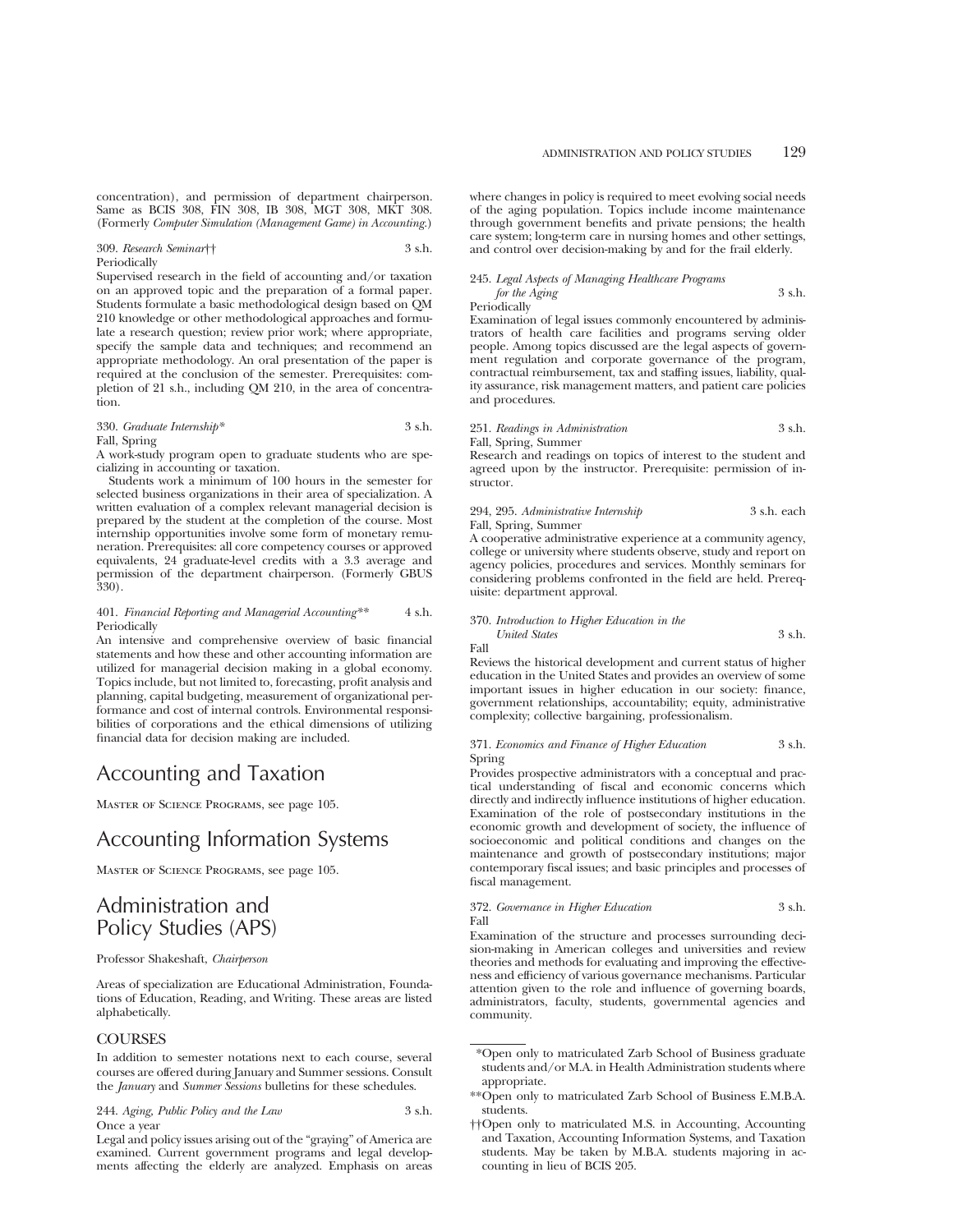## 130 AFRICANA STUDIES

373. *The Student in American Higher Education* 3 s.h. Spring

Examination of student enrollment patterns in higher education in the United States; explores the relationship between demographic, economic and social characteristics such as age, academic aptitude, gender, race, religion, ethnology, social attitudes, socioeconomic background and career expectations on student behavior, attitude, and motivation; and assesses the impact of these changes on educational policies, programs and services.

374. *Teaching and Learning in Higher Education* 3 s.h. Fall

Focus on the relationship between student characteristics and the instructional process, examines the impact of organizational structure and processes on teaching and learning, and explores alternative ways to enhance student learning. Prerequisite: APS 373.

## Africana Studies (AF ST)

Associate Professor Mwaria, *Director*

The Africana Studies major will introduce the student to an interdisciplinary program that coordinates and develops courses in African and Afro-American life and culture.

**B.A. SPECIALIZATION IN AFRICANA STUDIES:** a minimum of 30 semester hours of advanced courses (100 level or above) in Africana Studies including AF ST 155, 156, 157; HIST 116; PSC 111 and CLIT 193.

No more than 6 semester hours may be taken from any one of the following groups of optional courses in order to fulfill either major or minor requirements except under advisement. Only faculty members teaching in this area will advise students studying for this major or minor.

- 1) AF ST 51, 52. *Readings in African Thought*, 1 s.h. each 154. *African Humanism*, 3 s.h.
- 2) ANTH 102. *Peoples & Cultures of Africa*, 3 s.h.
	- 108. *Afro-American Culture*, 3 s.h.
- SOC 134. *Race Relations in the United States*, 3 s.h.<br>3) HIST 115. *The Afro-American in American History*,
- 115. *The Afro-American in American History*, *1619-1865*, 3 s.h.
	- 117A. *History of Africa to 1800*, 3 s.h.
- 4) ECO 111. *Economic Development in Sub-Saharan Africa*, 3 s.h.
- 143. *Economic Development*, 3 s.h.
- 5) PSC 110. *African Politics*, 3 s.h.
	- 115. *State & Metropolitan Politics & Governments*, 3 s.h.
- 6) ENGL 140, 141. *African American Literature I, II*, 3 s.h. each

See complete B.A. requirements, page 76.

**A MINOR IN AFRICANA STUDIES** consists of the successful completion of 18 semester hours in Africana Studies courses, with at least 6 hours in residence.

## **COURSES**

In addition to semester notations next to each course, a selection of courses is offered during the January and Summer sessions. Consult the *January* and *Summer Sessions* bulletins for these schedules.

51, 52. *Readings in African Thought* 1 s.h. each Fall, Spring

Each student, in consultation with the instructor, selects a key topic or a prominent figure in the world with African experience and explores the ideas generated by and around the topic or personality.

154. *African Humanism* 3 s.h. Fall, Spring

African philosophical and religious systems, attitudes and the ways in which those attitudes are reflected in intellectual ideas and national cultures.

| 155. African Humanism | 3 s.h. |
|-----------------------|--------|
| Periodically          |        |

Pan-African protest, revolt and rebellion from the Haitian Revolution to the present.

156. *Economic and Social History of the Caribbean from Slavery to National Independence* 3 s.h. Periodically

The plantation economy and the evolution of social classes in selected countries.

157. *African National Liberation Movements* 3 s.h. Fall, Spring

Theory and practice. Ideologies, politics and programs of movements in Namibia and South Africa.

## American Literature

**SEE ENGLISH** 

## American Studies (AM ST)

Professor of Political Science Landis and Professor of English Couser, *Co-Chairpersons*, American Studies Advisory Committee

Educationally distinctive, American Studies is both intensive, in having America as its unvarying concern, and extensive, in relying upon different disciplines. For the students and teachers involved, American Studies means joining in a shared effort with persons whose concerns are partly, or even largely, at variance with one's own. Such an approach offers a special opportunity to integrate knowledge of American literature, history, politics, economics, art and philosophy into a complex but meaningful whole.

Taking a minor or a major in American Studies permits the student to see a single subject, America, in different ways with the help of various academic departments and disciplines. Such minor and major programs are readily adapted, with advisement, to the needs, abilities and preferences of the individual student.

American Studies is an interdisciplinary alternative for undergraduates looking forward to graduate work and careers in public service, law, higher education, and other fields associated with the social sciences and humanities.

**B.A. SPECIALIZATION IN AMERICAN STUDIES:** 36 semester hours distributed as follows:

- 1) 3 hours chosen from each of the following categories of primary courses (a-e):
	- a) AM ST 1
	- b) ENGL 51, 52, 143, 144
	- c) HIST 13, 14C
	- d) PHI 148
	- e) PSC 1, 105, 141
- 2) AM ST 145 and 146
- 3) Electives, 15 hours of courses that concentrate upon particular aspects of American Studies (e.g., The Arts in America, American Business and Technology, Immigration and Race in America, The American Political Process, American Social Problems), chosen with the approval of a member of the American Studies Advisory Committee, from the following: ANTH 101, 108<br>AH 7, 8, 145

<sup>7, 8, 145</sup> 

AVF 11

DRAM 140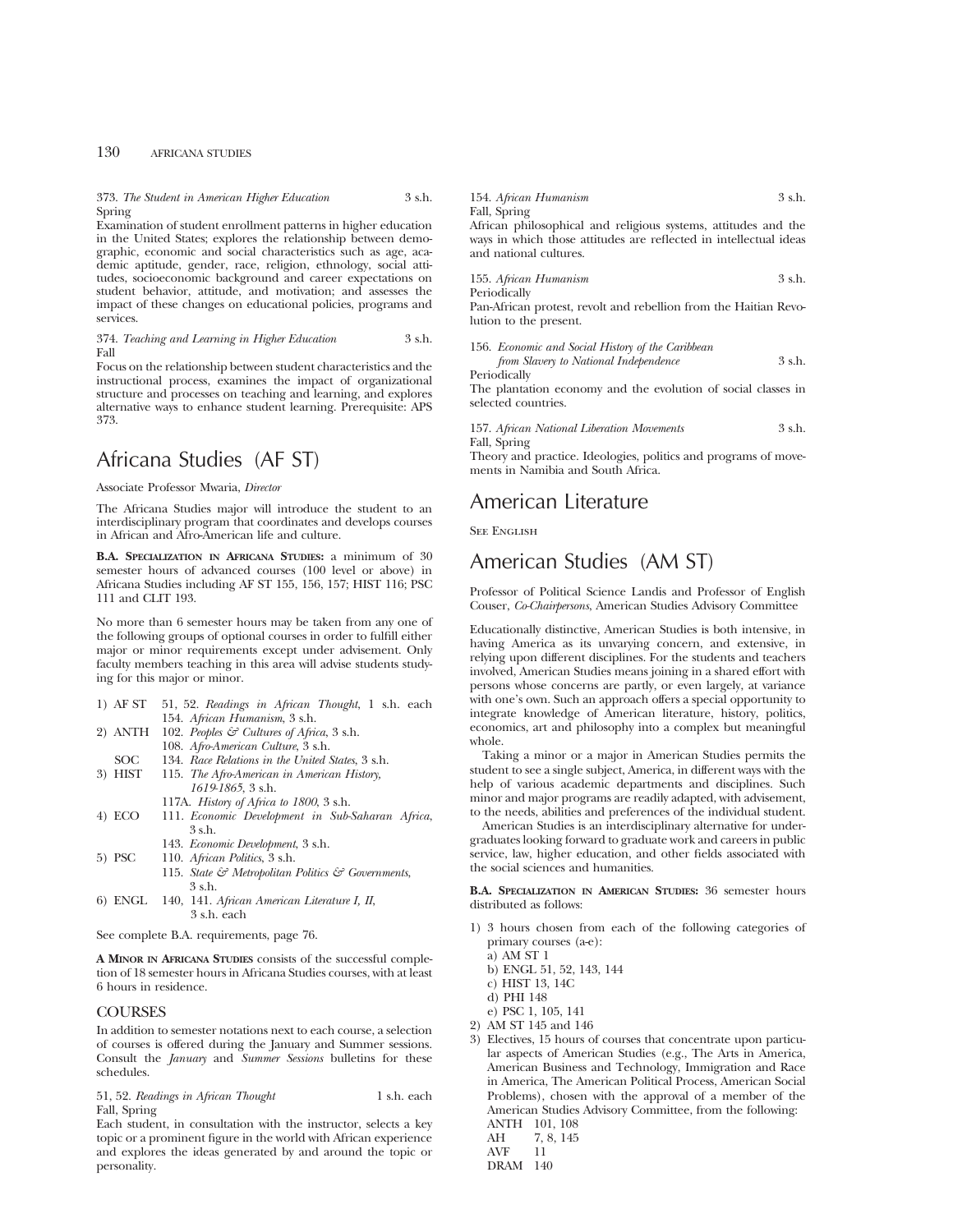| ECO         | 131, 140, 141, 171                                       |
|-------------|----------------------------------------------------------|
| <b>ENGL</b> | 51, 52, 124A, 126, 137, 138, 140, 141, 142, 143, 144,    |
|             | 145A, 146A, 148, 149, 171, 176                           |
| <b>FDED</b> | 110, 111, 112, 114, 130                                  |
| <b>GEOG</b> | 110                                                      |
| <b>HIST</b> | 13, 14C, 29, 30, 115, 116, 124, 143, 144, 145, 146, 147, |
|             | 148, 149, 151, 152, 153, 154, 157, 160, 162C, 163,       |
|             | 165, 167, 169, 184, 185, 186, 187                        |
| <b>MASS</b> | 104                                                      |
| <b>MUS</b>  | 122, 123, 134                                            |
| PHI         | 148                                                      |
| <b>PSC</b>  | 1, 105, 111, 114, 115, 120, 121, 122, 126, 127, 128,     |
|             | 129, 134, 151                                            |
| SCO         | 2                                                        |
| SOC         | 34, 134, 141, 170, 172                                   |
| <b>SPAN</b> | 125, 127                                                 |

See complete B.A. requirements, page 76.

**A MINOR IN AMERICAN STUDIES** consists of the successful completion of 18 semester hours as follows: 6 hours of primary courses (see 1 above); 9 hours of electives (see 3 above), approved by a member of the American Studies Advisory Committee; and AM ST 145 or 146. No more than two of the above listed electives offered by any one department participating in the American Studies program may be applied toward the minor. At least six hours must be taken in residence.

## **COURSES**

| 1. Creating America's Culture #   | 3 s.h. |
|-----------------------------------|--------|
| See course description, page 379. |        |
| 100. Honors Essay                 | 3 s.h. |
| See course description, page 379. |        |

145. *Readings in American Studies* 3 s.h. Every other semester

An exploratory course analyzing American culture through the works of American writers. Each semester centers upon particular themes, ideas or topics broad enough to permit the student to become acquainted with the diversity of America's past and present. Prerequisite: two of the following: ENGL 51, 52, 143, 144; HIST 13, 14C, or permission of instructor.

| 146. Seminar in American Studies | 3 s.h. |
|----------------------------------|--------|
| Every other semester             |        |

Each semester some aspect of American culture is chosen as the organizing theme of the seminar. In addition, students will work on individual research problems.

151A. *Individual Readings in American Studies* 1-3 s.h. Every other semester

Students will read selections assigned by the instructor and prepare written or oral reports. Prerequisite: permission of instructor.

### Members of the American Studies Advisory Committee are:

Mark Landis, *Professor of Political Science*

and G. Thomas Couser, *Professor of English* (Co-Chairpersons) Michael D'Innocenzo, *Professor of History* Louis Kern, *Professor of History* Joann Krieg, *Associate Professor of English* Rosanna Perotti, *Assistant Professor of Political Science* Marc Silver, *Associate Professor of Sociology* Kathleen A. Wallace, *Associate Professor of Philosophy*

## Anthropology (ANTH)

Administered by the Department of Sociology and Anthropology. Associate Professor Silver, *Chairperson*

Associate Professor Mwaria; Assistant Professors Arcadi, Fessler, Kasmir, Varisco.

LAMBDA ALPHA: a national anthropology honor society, see page 65.

**B.A. SPECIALIZATION IN ANTHROPOLOGY:** 30 semester hours in anthropology courses including ANTH 1, 3, 4, 137, 145 and either 185 or 186. Of the remaining 12 credits, majors are urged to elect at least two area courses.

LING 101 or 151 and AH 114 are recommended electives.

See complete B.A. requirements, page 76.

**A MINOR IN ANTHROPOLOGY** consists of the successful completion of 18 semester hours, chosen in consultation with an adviser in the department, with at least 9 hours in residence and including at least two of the following courses: ANTH 1, 3 and 4.

## **COURSES**

In addition to semester notations next to each course, a selection of courses is offered during January and Summer sessions. Consult the *January* and *Summer Sessions* bulletins for these schedules.

1. *Human Evolution in Philosophical Perspective #* 3 s.h. Fall, Spring

Human origins are reviewed in light of evolutionary theory and recent research on living primates. Concepts of both human nature and culture are defined in evolutionary terms and critiqued with an eye to unravelling the distinctively human capacities for conjugal and extended family life, for symbolic communication and for social contracts that establish the minimal conditions of political order. (Formerly *General Anthropology*.)

3. *The Primitive World and Its Transformations* # 3 s.h. Fall, Spring

The concept of culture is subjected to an intensive critical overview, as the organizing idea of anthropology and as a fundamental component of the modern worldview. Themes to be addressed include: evolution of man's capacity for culture; major humanistic and scientific approaches to understanding culture and the great and ongoing transformation from so- called "primitive" to civilized ways of life. Institutional structure, symbolic texture and the feel of other cultures are conveyed through careful analysis of ethnographic classics and films. Credit given for this course or ANTH 2, not both.

## 4. *The Human Condition in Ethnographic Perspective* # 3 s.h. Fall, Spring

Introduces the student to ethnography as the distinctive mode of inquiry in cultural anthropology and illustrates the utility of an ethnographic perspective in the analysis of social processes. The potential of an ethnographic approach to further a truly crosscultural understanding of economic, political, psychological, religious and aesthetic problems is evaluated through intensive discussion of ethnographic case studies around the world.

12. *Social Organization of Non-Western Societies* 3 s.h. Every other year

Advanced study emphasizing detailed analysis of social and community structures and political, economic and religious institutions. Materials are selected from a wide range of primitive and other nonwestern societies. Prerequisite: ANTH 1.

32. *Women and Development* # 3 s.h. Periodically

Examination of the historical transformation of the roles of Asian and African women in relation to the different modes of socio-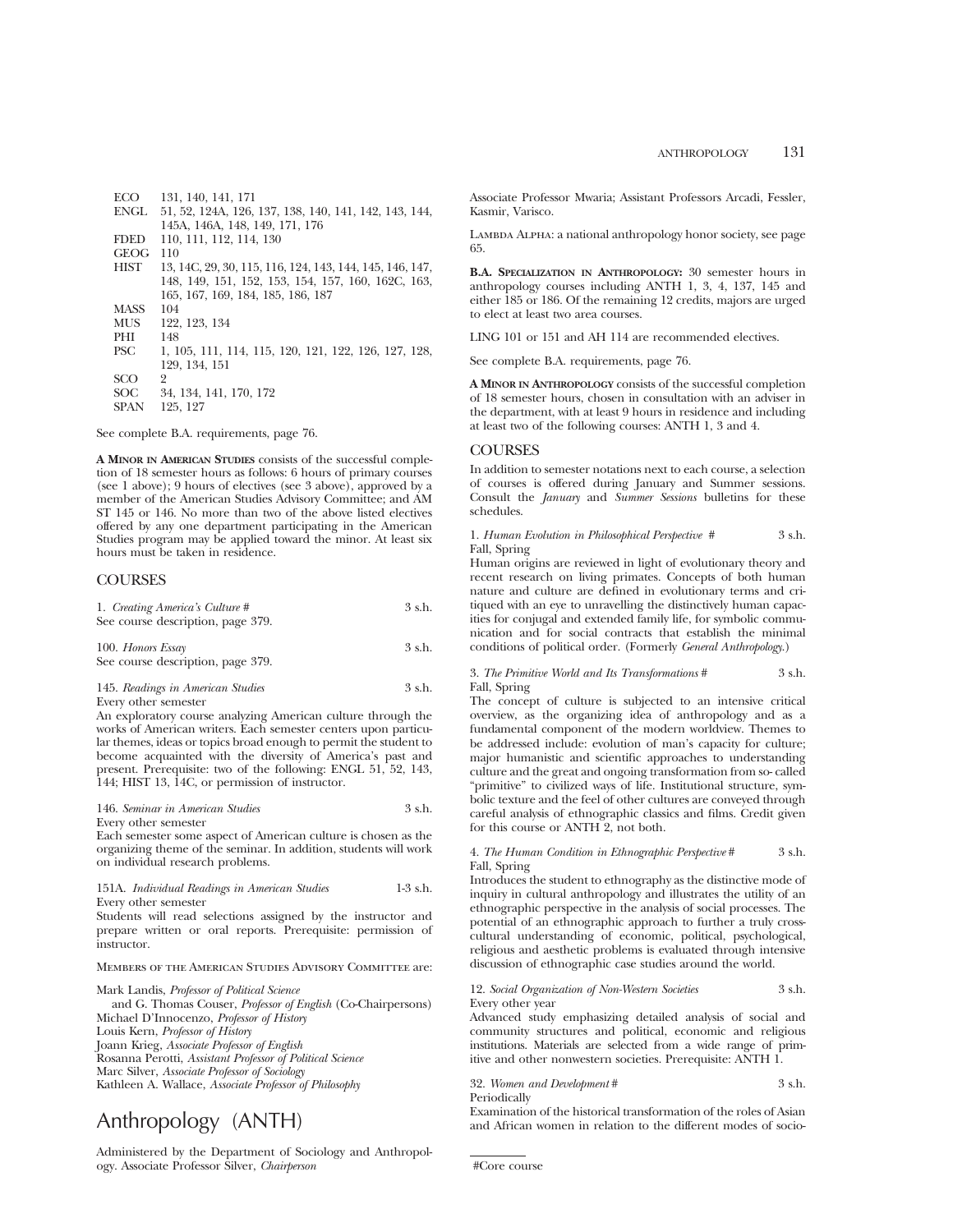economic organization of their respective societies. Critical assessment of the impact of social, religious, economic and political systems in defining the status of women in these societies. Credit given for this course or SOC 32, not both.

#### 99A, 99B, 99C. *Significant Contributors to Anthropological Theory*  $and$  Practice

## Periodically

A study of the contribution of one important anthropologist such as Franz Boaz, Margaret Mead, Ruth Benedict, Alfred Kroeber, Julian Steward, etc., for a total of 15 hours.

$$
100. Honors Essay 3 s.h.
$$

Fall, Spring

The research and the writing of a substantial essay in the field of anthropology. Open only to senior anthropology majors who are eligible for and desire to graduate with departmental honors. Interested students must secure, before registration, written permission of the instructor who will supervise the essay.

101. *The Native Americans* 3 s.h. Every other year

Peoples and cultures of aboriginal North America. Indians and Indian affairs under U.S. administration. Contemporary problems of the American Indian minority. (Formerly *The American Indian.*)

## 102. *Peoples and Cultures of Africa* 3 s.h. Every other year

Peoples and cultures of Africa, south of the Sahara. The social, economic and political organization of representative African societies in their historical setting. The input of colonialism.

103. *Peoples and Cultures of Asia* 3 s.h. Periodically

This survey course will focus in any year on selected anthropological studies for two or three of the following areas: China, Japan, India, mainland Southeast Asia and Indonesia.

## 105. *Peoples and Cultures of Latin America* 3 s.h. Every other year

Survey of American Indian, Iberian and African origins of the cultures and societies of Mexico and Central America, South America and the Caribbean. Race relations and class relations in Latin America. Intensive treatment of selected modern community studies in Latin-American societies.

106. *Peoples and Cultures of the Middle East and North Africa #* 3 s.h. Periodically

Survey of the region's cultural diversity in historical context. Focus on the impact of Islam, traditional lifestyles and the reaction to colonialization by the West. Emphasis placed on case studies from Egypt, Yemen, the Gulf States, Iraq, Iran and Israel. Critical discussion of the role of anthropology in studying the Middle East. Attention also given to the social context of contemporary issues, such as Islamic fundamentalism, gender roles and recent armed conflicts. (Formerly *Peoples and Cultures of the Middle East*.)

## 107. *Development, Conservation, and Indigenous Peoples in Applied Anthropology* # 3 s.h.

Every other year

Development of the field of applied anthropology in socioeconomic analysis of third-world development, preservation of cultures of indigenous peoples, and conservation of biodiversity in underdeveloped regions. Focus on problems of planned or directed socio-economic change, transfer of technology, causes of famine and emerging ecological problems in Latin America, Middle East, Africa and Asia. Application of anthropological methods in international development agencies (including World Bank, USAID, UNDP) and environmental conservation organizations. (Formerly *Applied Anthropology*.)

## 108. *Afro-American Culture* 3 s.h. Every other year

Consideration and analysis of the culture of black Americans and black communities; emphasis is on enculturation processes and social forms resulting from antecedents of African culture and pressures from the dominant American culture. Emphasis is on the legacy of slavery.

110. *Prehistory* 3 s.h. Once a year

Discussion of prehistoric hunting and gathering sites, early agricultural societies, major royal burials and ancient urban settings. Examination of archaeological data, research methods, dating techniques, artifact analysis, problems of interpretation.

111. *Anthropology and Music* 3 s.h. Periodically

World music in relation to culture: includes the musical instruments of preliterate peoples and nonwestern societies. Emphasis is on musical styles in appropriate social and cultural context.

112. *Anthropology of the Global Economy* 3 s.h. Periodically

How do other cultures organize their economic lives? Are there aspects of human economic behavior that are universal, or are our economic motives culturally determined? As capitalism becomes more global, what kinds of native economies and ecnomic principles will it bump up against? In this course, we apply the theory and methods of economic anthropology to look at the full range of economic behavior and organization in world cultures. (Formerly *Economic Anthropology.*)

113. *Archaeology of Civilizations of the New World* # 3 s.h. See course description, page 379.

114. *Rise of Civilization* 3 s.h. Every other year

A study of the nuclear civilizations of the Americas (Peru, Mexico, Guatemala), the Middle East (Mesopotamia, Egypt and periphery) and other areas such as China and India in historical and evolutionary perspective. (Formerly *Nuclear Civilization*.)

115. *Culture and Class: Transcultural Studies*

*in Poverty* 3 s.h. Once a year

The dimensions of poverty seen in cross-cultural perspective. The examination of subcultural differences in poverty among groups within the same society. Emphasis is on understanding the relationship between the individual and his/her culture, the meaning of ethnicity, and the role of anthropology in clarifying the effect of disadvantage and exclusion of individuals and groups. Prerequisite: ANTH 3 or equivalent.

#### 116. *Religion in Cross-Cultural Perspective #* 3 s.h. Once a year

An examination of various approaches to the interpretation of religious beliefs and practices. Emphasis on nonwestern belief systems, theories of the function of religion in society, uses of magic and divination within religious traditions, and religion as a mechanism of both social control and social change. Topics include symbolism, myths and rituals in selected societies and the role of the religious practitioner.

117. *Medical Anthropology* 3 s.h. Once a year

Cross-cultural study of the physical and cultural adaptations of humans to problems of disease: resistance to disease, treatment of disease, treatment of disease and immunity resulting from natural selection.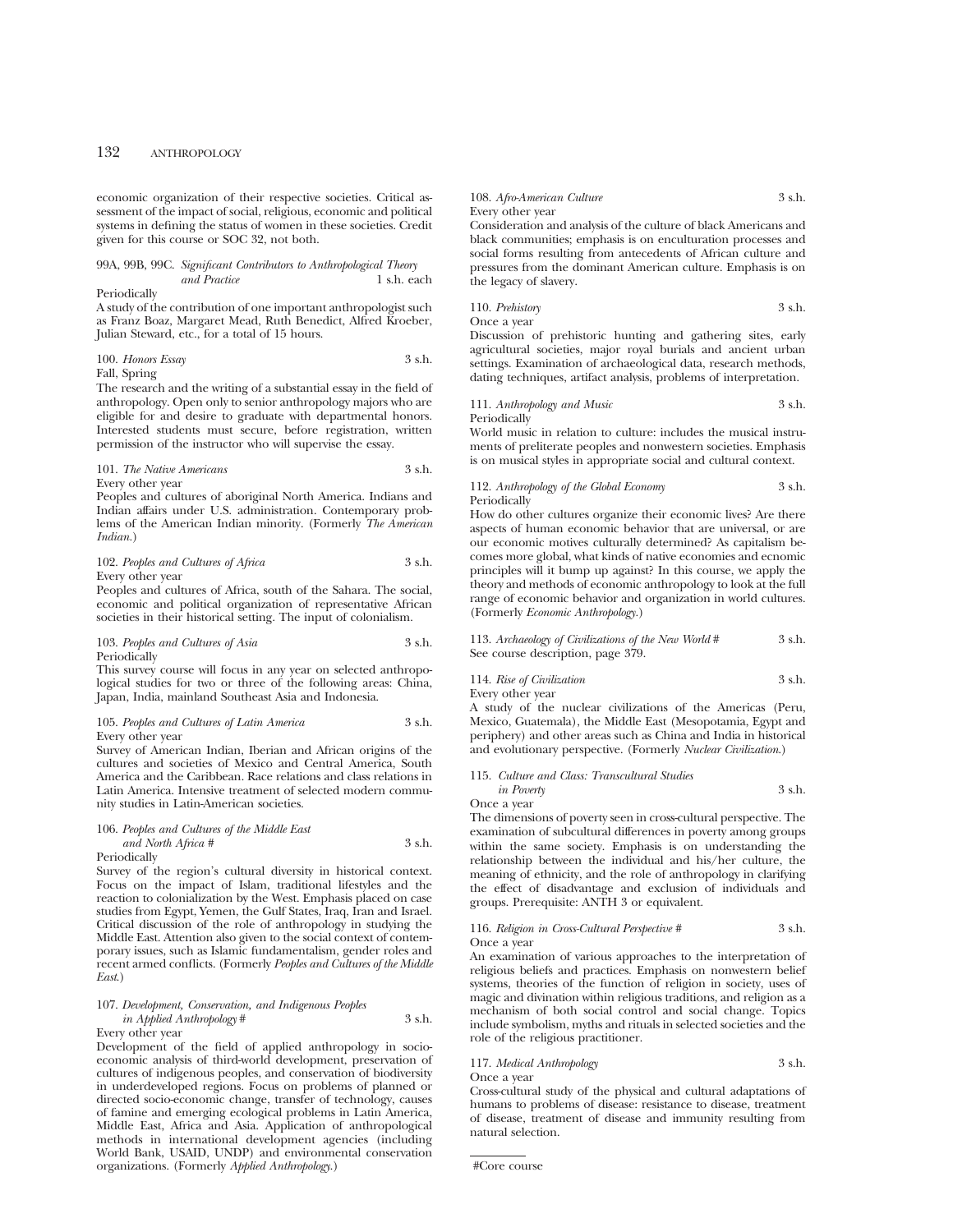120. *Cross-Cultural Studies in Conflict* 3 s.h. Periodically

The study of aggression, socialization and integration in human society. An examination of the archaeological and contemporary evidence of conflict as a cultural phenomenon including the mechanics of conflict resolution in different cultures. Prerequisite: ANTH 3 or equivalent.

121. *Political Anthropology* 3 s.h. Periodically

Selected survey and analysis of political systems of stateless and preindustrial state societies. Prerequisite: ANTH 3.

#### 125. *The Media in Anthropological Perspective* 3 s.h. Once a year

Modes of information flow, storage, retrieval and manipulation are examined in cross-cultural perspective. Language and myth, sacred and secular texts, and contemporary electronic (radio and T.V.) media expressions are analyzed in terms of their evolutionary and cultural significance. Critical discussion of major theories of language, mythology and mass communications.

| 131. Anthropology and Education | 3 s.h. |
|---------------------------------|--------|
| Every other year                |        |

Social and cultural factors influencing the educational process, includes the application of anthropological methods and concepts in understanding cultural transmission. Emphasis is on comparison of educational systems and the examination of educational procedures in cross-cultural perspective. Same as FDED 131.

#### 132. *Contemporary Italy, an Anthropological View* 3 s.h. Every other year

The traditional regional cultures of contemporary Italy are analyzed with reference to the fast-growing ethnographic literature dealing with Italy in particular and Mediterranean culture patterns in general. Traditional patterns of land tenure, community organization, family, ritual and folklore are explored as they were affected by the post-Risorgimento and post-war transformations and convulsions of Italian society.

## 137. *Race and Ethnicity: an Anthropological Perspective* # 3 s.h. Every other year

Examination of the scientific study of the origin and nature of human physical and ethnic variation and culture contact from an anthropological perspective. Cross-cultural data are used to explore the concept of race, the impact of race thinking, and patterns of culture contact and ethnic relations. (Formerly *Race and Culture Contacts*.)

## 145. *Women and Men in Anthropological Perspective* 3 s.h. Once a year

Comparison of the attitudes, roles and statuses of men and women in various societies ranging from hunter-gatherers to modern industrial.

148. *Society, Culture and Personality* 3 s.h. Every other year

Relationship between the individual personality, society and culture. Recent theories and studies of character and social structure. Prerequisite: ANTH 1. Credit given for this course or SOC 148, not both.

151, 152. *Readings in Anthropology* 1-3 s.h. each Fall, Spring

Readings assigned by the instructor, oral and written reports. Open to students who have completed 12 s.h. of work in anthropology, with permission of department chairperson.

185. *Methods in Anthropology* 3 s.h. Periodically

A study of methods of fieldwork and analysis in anthropology. Students are asked to do limited work outside the classroom, investigating a problem or problems chosen by the class.

186. *Theory in Anthropology* 3 s.h.

Every other year

The historical development of and present trends in anthropological theory in relation to culture and society. Prerequisite: ANTH 1.

Special Topics: courses numbered 187 and 188 are open to students who have completed at least 6 semester hours in anthropology and/or related social sciences. These courses deal with innovative or advanced topics and may include field projects. Students prepare individual projects on a research theme. May be repeated when topics vary.

*Special Topics*: major themes in anthropology Fall, Spring 187, 188, 3 s.h. each 187a, 188a, 2 s.h. each 187b, 188b, 1 s.h. each

191. *Senior Paper* 3 s.h. Periodically

Individual study and preparation of a paper, under departmental guidance, of an empirical or theoretical problem of the student's own choosing. Individual and group conferences.

200. *Fundamentals of Anthropology* 3 s.h.

Once<br>Scot and aims of modern anthro prehistory, language, culture and the diversity of human societies. General principles and theory.

214. *Aging in Cross-Cultural Perspective* 3 s.h. Periodically

A comparative overview of the origins and development of institutions and customs pertaining to aging in a variety of cultural settings, both western and nonwestern, traditional and modern. (Formerly HIST 214.)

## 215. *Introduction to Gerontology: Aging in American Life* 3 s.h.

Periodically

Explanation of the social and cultural dimensions of aging in America. Included are societal assumptions about age, family contexts, work environments, aging through popular literature and culture, and social policy issues. (Formerly HIST 215.)

218. *People and Cultures of Latin America* 3 s.h. Periodically

An integrated study of the institutions, culture groups and literary traditions of Spanish America. Social and economic functions of the "hacienda," Church, politics, university and others in combination with literary works that exemplify these topics. Specific regions or countries are examined individually. Same as SPAN 218.

| 250. Readings in Anthropology | $1-3$ s.h. |
|-------------------------------|------------|
| Periodically                  |            |

Independent study on special topics in anthropology. Prerequisite: permission of chairperson.

288. *Advanced Seminar in Anthropology* 3 s.h. Periodically

Course deals with innovative or advanced topics and may include field projects. Students prepare individual projects on a research theme. May be repeated for credit when topics vary.

## Applied Economics

SEE PAGE 177.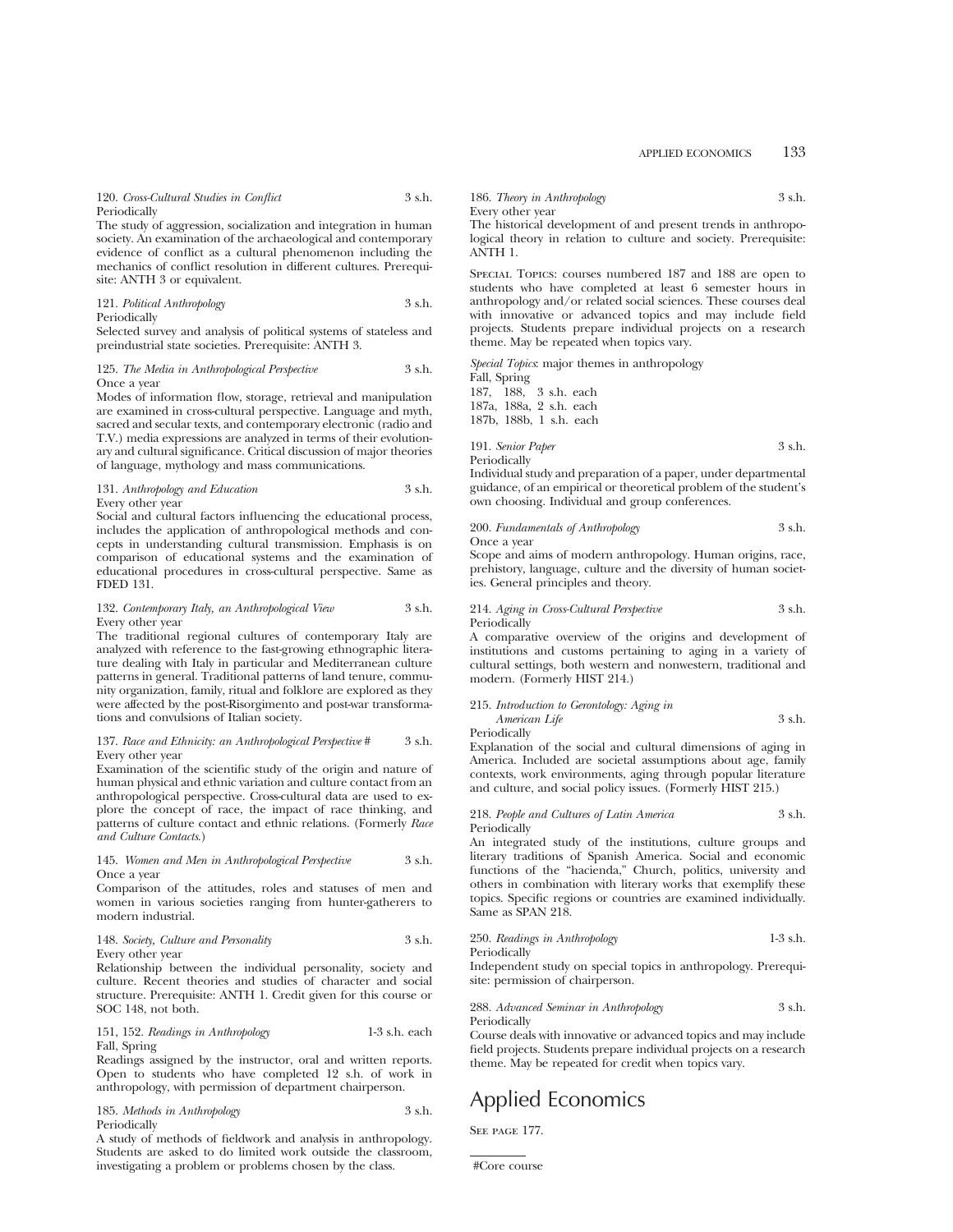## Applied Physics

SEE PAGE 306.

## Applied Science, Associate in

SEE PAGE 186.

## Arabic (ARAB)

Administered by the Department of Comparative Literature and Languages. Associate Professor Waysek, *Chairperson*

1, 2. *Elementary Arabic* 3 s.h. each Every other year

Fundamental elements of modern standard Arabic. Basic sentence patterns and grammar are taught through intensive classroom drills and graded reading. Exposure to Palestinian dialect of Arabic.

## Art History and Humanities

Humanities Program and Courses are listed independently.

Administered by the Department of Fine Arts, Art History and Humanities. Professor Infield, *Chairperson*

Professors Cohen, Masheck; Associate Professor Lindgren.

## Art History (AH)

**B.A. SPECIALIZATION IN ART HISTORY:** AH 3 or 5, 4 or 6, 74, 101, 102, 106, 119, 120, 164, and 12 additional hours in 100-level art history courses, plus FA 8, 9.

See complete B.A. requirements, page 76.

Teaching of Art, see page 341.

**A MINOR IN ART HISTORY** consists of the successful completion of 18 semester hours in art history courses, under advisement, with at least 6 hours in residence.

M.A. Program in Humanities, see page 263.

## **COURSES**

In addition to semester notations next to each course, a selection of courses is offered during January and Summer sessions. Consult the *January* and *Summer Sessions* bulletins for these schedules.

$$
3. \text{ Gods and Kings}~\# \\ \hspace{2.5cm} 3~\text{s.h.}
$$

Study of Classical and European art from its prehistoric antecedents to the Gothic Age, with an emphasis on how powerful kings and religious beliefs influenced the forms and styles of architecture, sculpture and painting. Credit given for this course or New College HAH 13, not both. (Formerly AH 3,4, *Introduction to Art History*.)

4. *Religion, Rulers and Rebellion* # 3 s.h. Spring

Study of European art from the Renaissance to modern times with a focus on how painting, sculpture and architecture were influenced by kings, courts, Christianity and the rebellious spirit of outstanding artists. Credit given for this course or New College HAH 14, not both. (Formerly AH 3,4, *Introduction to Art History*.)

| 5, 6. Form in the Art-Work I #, II # | 3 s.h. each |
|--------------------------------------|-------------|
| See course description, page 379.    |             |

| 7. American Art $I#$              | 3 s.h. |
|-----------------------------------|--------|
| See course description, page 379. |        |

| 8. American Art II #              | 3 s.h. |
|-----------------------------------|--------|
| See course description, page 379. |        |

74. *Contemporary Art #* 3 s.h. Fall, Spring

A topical and analytical study of contemporary art with an emphasis on the philosophical and aesthetic issues of modernism and post-modernism. There are required field trips to New York City during the semester. (Formerly FA 74.)

100. *Honors Essay* 3 s.h. Fall, Spring

The research for and the writing of a substantial essay in the field of art history. Open only to senior art history majors who desire to graduate with departmental honors and who secure, before registration, written permission of the instructor who will supervise the project.

101. *Ancient Art* # 
$$
3 \, \text{s.h.}
$$

Architecture, sculpture and painting of Ancient Greece and the Roman Empire with emphasis on the contributions of the earlier cultures of Egypt, the Near East and Ancient Celtic Europe. (Formerly *Art of Ancient Mediterranean Civilizations*.)

102. *Medieval Art* 3 s.h.

Spring

Architecture, sculpture and painting of Europe from c. 300 A.D. to 1400 A.D., with emphasis on the contributions of eariler European and non-European cultures. Style periods such as late Antique, Byzantine, Romanesque and Gothic are covered.

103. *Images: West and East* 3 s.h. Periodically

Analysis of the intercultural relationships between Europe and Asia as exemplified in the visual arts from Alexander the Great through the 20th century.

106. *Italian Renaissance Art* 3 s.h. Every other year

Architecture, sculpture and painting in Florence, Rome, Venice, and other cities of Italy from the 14th through the 16th century.

107. *Renaissance Art in Northern Europe* 3 s.h. Every other year

Architecture, sculpture and painting in Flanders, France, Germany, Spain and England during the 15th and 16th centuries.

109. *Art from the Baroque to Romantic Age* 3 s.h. Every other year

Analysis of painting during the post-Renaissance, Baroque, Rococo, Neoclassic and Romanticist periods emphasizing old masters such as Caravaggio, El Greco, Velasquez, Rembrandt, Ingres, Delacroix and Turner.

```
110. Modern Architecture and Design 3 s.h.
Every other year
```
Development of modern architecture as a three-dimensional are in the fine-arts tradition (with some attention to parallels in sculpture) and as part of a new technical approach to "design" under industrialism. Architecture versus mere building; architecture and social life; "functionalism" and the International Style; "post-modernism" and the fate of modernity. Emphasis on works of major American and European masters. No previous knowledge of architecture required. (Formerly *Modern Architecture, Modern Sculpture*.)

114. *Tribal Arts* 3 s.h. Periodically A survey of tribal art forms in pre-Columbian America, Africa

(West Africa and the Congo) and Oceania (Melanesia and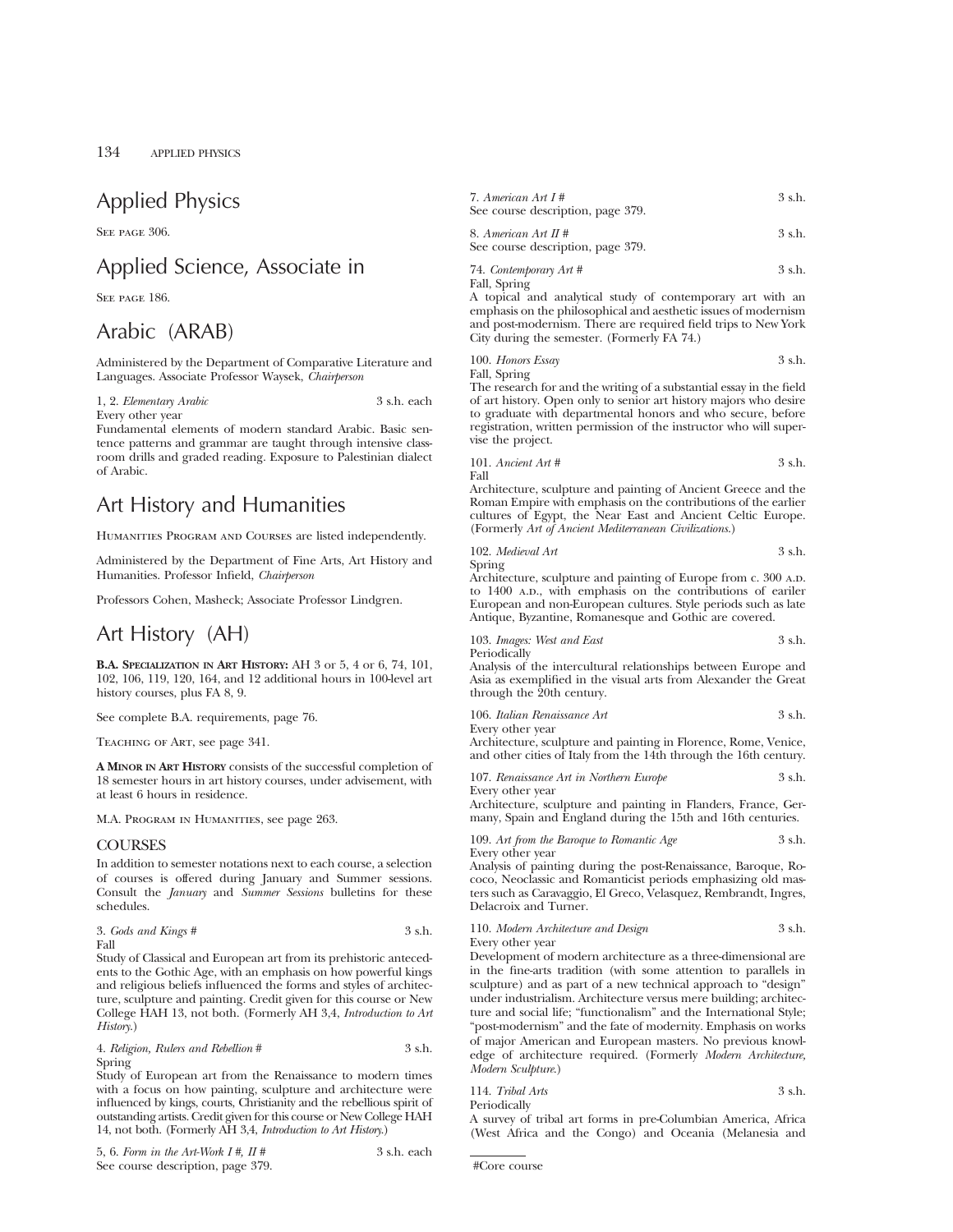Polynesia) with reference to religious, social and geographical influences. The art of each region is studied within the cultural context. Credit given for this course or New College HAH 6, not both.

118. *Pre-Islamic and Islamic Art* 3 s.h. Periodically

Origins and development of Islamic art in the Near and Middle East, from the prehistoric age through the 18th century. Emphasis is on the study of Islamic art in Iran and its spread throughout the world in architecture, sculpture, pottery and textile design.

119. *19th-Century Painting in Europe* 3 s.h.

Every other year

Development of modern art during the 19th century, emphasis on the major movements, concepts and artists.

120. *20th-Century Painting in Europe* 3 s.h. Every other year

Analyze the major movements, concepts and styles of 20th century painting in France, England, Belgium, Italy and Spain.

145. *American Art* 3 s.h.

Every other year

Art in America from 1620 to the present. Emphasis on architecture, sculpture and painting, and the visual forms are analyzed within the context of American culture.

151. *Readings in Art History* 3 s.h.

Fall, Spring

Specifically designed for concentration in a single area. Open to highly qualified students, normally seniors, who are capable of working independently. Before registering, the student must consult with the faculty member who will act as the tutor. This course is not a substitute for AH 164, *Senior Seminar*.

161. *Art of Personal Adornment* 3 s.h.

Once a year

Analysis of the development of clothing design and personal decoration as art forms from Antiquity to the present. Chronologically presented, stylistic changes and fashions are examined within cultural contexts.

| 164. Senior Seminar | 3 s.h. |
|---------------------|--------|
|---------------------|--------|

Spring

Open only to seniors specializing in art history or by permission of department chairperson. An intensive study of selected problems in historical research.

| 165. Asian $Art$ | 3 s.h. |
|------------------|--------|
| Periodically     |        |

Art forms of India, China and Japan with reference to philosophical, religious and social influences from the prehistoric through the 19th century. Architecture, sculpture, painting and ceramics are analyzed; themes, styles and techniques distinctive of the art tradition of each country are stressed.

| 168. Internship                   | 6 s.h. |
|-----------------------------------|--------|
| See course description, page 379. |        |

170. *Museum Studies* 3 s.h.

Periodically

Under the supervision of the Director of the Emily Lowe Gallery, students gain theoretical and practical experience in the functions and operation of galleries: cataloging, authentication, insurance and methods of displaying works of art. Visits to museums, guest lecturers and informal seminars.  $Pass/D+/D/Fall$ grade only.

| 187. Landscape in Art<br>See course description, page 379.        | 3 s.h. |
|-------------------------------------------------------------------|--------|
| 188. Age of Rembrandt<br>See course description, page 379.        | 3 s.h. |
| 192. Workshop in Art History<br>See course description, page 379. | 3 s.h. |

## Asian Studies (AS ST)

Assistant Professor of Chinese Chiu, *Chairperson*, *Asian Studies Advisory Committee*

The Asian Studies major is designed to provide the student with a broad interdisciplinary understanding of the traditional and modern civilizations of India, China and Japan. To assure that the student will receive training in a specific discipline, besides studying Asian courses for the major, students are further required to complete a minor (18 hours) in the discipline of their choice.

Each student will choose a core of four courses, concentrating on either traditional or contemporary Asia, and also take a seminar as part of the major. Study of an Asian language is strongly recommended. Chinese and Japanese courses are offered at Hofstra. Courses in these languages beyond level 4 may be counted toward the major requirements.

**B.A. SPECIALIZATION IN ASIAN STUDIES:** 30 credits in Asian studies and a minor consisting of 18 credits in an academic discipline, distributed as follows:

A. 12 credits taken in one of the following options:

| -1. | <b>Traditional Civilizations</b> |  |  |
|-----|----------------------------------|--|--|
|     |                                  |  |  |

|    | AН                          | 165. Asian Art, 3 s.h.                                 |
|----|-----------------------------|--------------------------------------------------------|
|    | <b>CLIT</b>                 | 150. Asian Literature, 3 s.h.                          |
|    | HIST                        | 71. China $\mathcal{C}$ Japan to 1800, 3 s.h.          |
|    | RELI                        | 15. Introduction to Eastern Religious                  |
|    |                             | <i>Traditions</i> , 3 s.h.                             |
| 2. | <b>Modern Civilizations</b> |                                                        |
|    | <b>HIST</b>                 | 72. China & Japan Since 1800, 3 s.h.                   |
|    | LIT                         | 80. Chinese Literature in Translation,                 |
|    |                             | $3$ s.h.                                               |
|    | GEOG                        | 113. Economic Geography of East $\mathcal G$ Southeast |
|    |                             | Asia, $3 \,$ s.h.                                      |
|    |                             |                                                        |

PSC 144. *Asian Politics & Governments*, 3 s.h.

B. 15 additional credits in Asian courses chosen from the following:

| AЦ | $165 - 4 \cdot \text{cm}$ $4 \cdot 2 \cdot 1$ |  |  |
|----|-----------------------------------------------|--|--|

- AH 165. *Asian Art*, 3 s.h.
- ANTH 103. *Peoples & Cultures of Asia*, 3 s.h.<br>CLIT 149. *Asian Literature: India*, 3 s.h. CLIT 149. *Asian Literature: India*, 3 s.h.
- 150. *Asian Literature: China & Japan*, 3 s.h.
- ECO 112. *Economic Development of China*, 3 s.h.
	- 114. *Japan's Modern Economy*, 3 s.h.
- GEOG 113. *Economic Geography of East & Southeast Asia*, 3 s.h.
	- 131. *Japan*, 3 s.h.
- HIST 71. *China & Japan to 1800*, 3 s.h.
	- 72C. *China & Japan Since 1800*, 3 s.h.
		- 173. *Modern China*, 3 s.h.
		- 174. *Modern Japan*, 3 s.h.
		- 175. *Confucian China: Origins to the 18th*
- *Century*, 3 s.h. LING 7. *History of Chinese Calligraphy & Language*,
- 3 s.h. PSC 144. *Asian Politics & Government*, 3 s.h. 146. *China: Government & Politics*, 3 s.h.
- 154. *Seminar: Comparative Politics*, 3 s.h.\*
- RELI 15. *Introduction to Eastern Religious Traditions*, 3 s.h.

C. 3-credit Seminar:

- AS ST 195. *Asian Studies Seminar*, 3 s.h.
- D. A minor, consisting of 18 credits, taken in an academic discipline. Courses taken in the major may not be applied toward the minor.

See complete B.A. requirements, page 76.

### COURSES

These courses are sometimes offered during the January and Summer sessions. Consult the *January* and *Summer Sessions* bulletins for these schedules.

\*Depending on course content.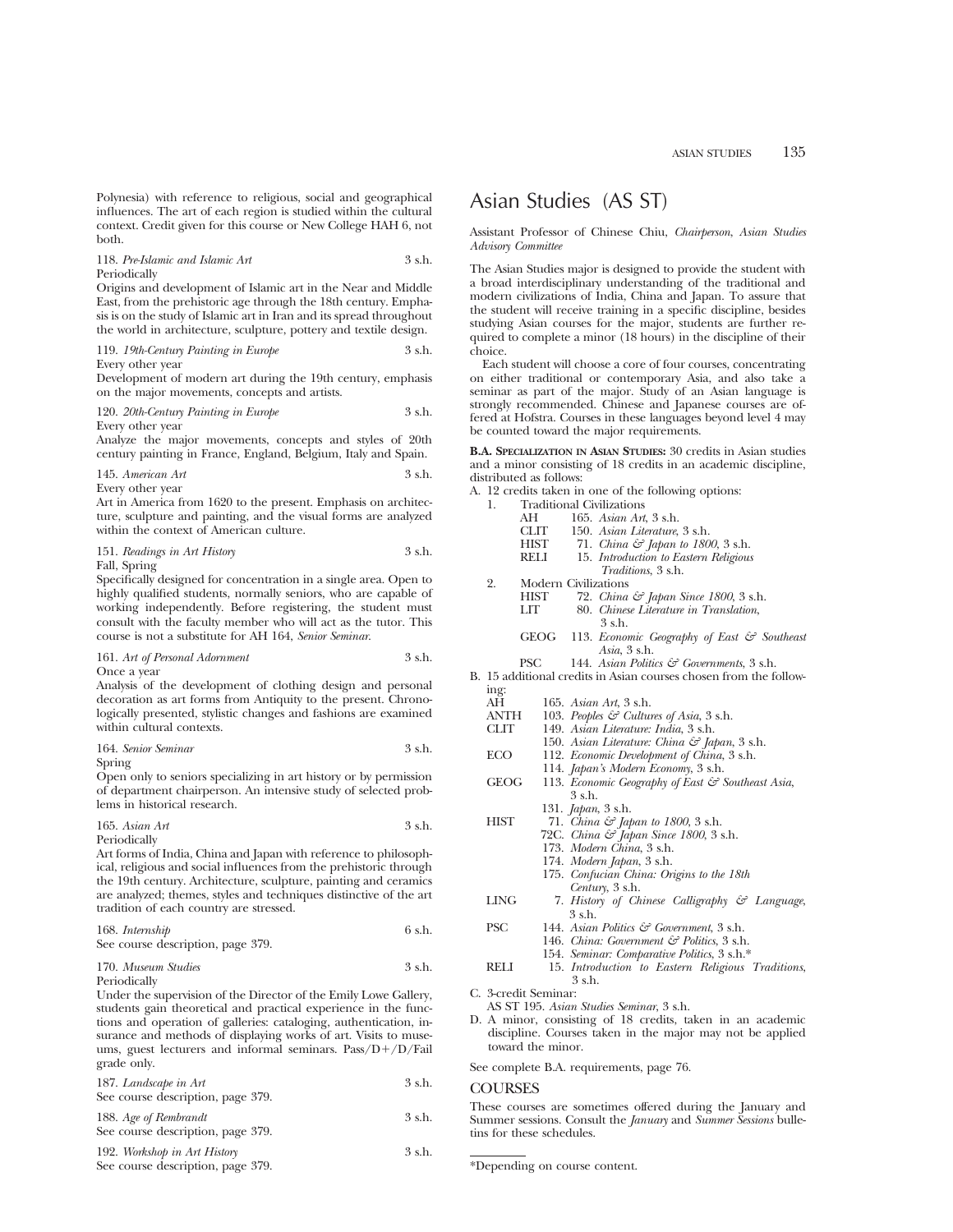## 136 ASTRONOMY

100. *Honors Essay* 3 s.h. Once a year

Research for and writing of a substantial essay on Asia. Open only to senior Asian Studies majors who are eligible for departmental honors and who secure written permission of the instructor who will supervise the essay.

195. *Asian Studies Seminar* 3 s.h. Once a year

Examination of selected topics from the perspectives of the several disciplines represented by student and faculty members by means of special lectures and student papers. Open only to Asian Studies Program students in the senior year.

#### 209A. *Summer Asian Affairs Institute* 3 s.h. Once a year

A four-week interdisciplinary course for secondary social studies teachers designed to facilitate teaching cultural universals with the visual arts. Selected Asian and African areas are linked by selected religious, political, economic and social universals with appropriate traditional and modern illustrations. For further information, contact the Coordinator, Hofstra Social Science Associum, Prof. D'Innocenzo, History Department. Pass/Fail grade only.

### ASIAN STUDIES COMMITTEE

David J. Chiu, *Assistant Professor*, Chinese Wah Cheng, *Assistant Professor*, History Paul Harper, *Professor Emeritus,* Political Science Robert Myron, *Professor*, Art History and Humanities Yoshie Takahashi, *Adjunct Instructor*, Japanese

## Astronomy (ASTR)

Administered by the Department of Physics. Associate Professor Edwards, *Chairperson*

Staff

## **COURSES**

These courses are sometimes offered during January and Summer sessions. Consult the *January* and *Summer Sessions* bulletins for these schedules.

| 5, 6. Fundamentals of Astronomy | 3 s.h. each |
|---------------------------------|-------------|
| Periodically                    |             |

Elementary treatment of solar system and stellar astronomy. Prerequisites: 1 unit high school algebra; 1 unit plane geometry.

| 10. The Universe | 3 s.h. |
|------------------|--------|
| Periodically     |        |

This course is designed for nonscience students. It is intended to present a coherent picture of the universe from the nuclear structure of matter through the solar system and ultimately to stars and galaxies. Credit given for this course or ASTR 11 or ASTR 12 or New College NPG 2.

11. *The Solar System* # 3 s.h. Fall, Spring

Elementary treatment of the solar system, tracing the development of ideas to the present time. Accompanying laboratory illustrates measurements appropriate to solar astronomy. (2 hours lecture, 2 hours laboratory.) Credit given for this course or ASTR 10, not both.

## 12. *Stars and Galaxies* # 3 s.h. Fall, Spring

Elementary treatment of stellar and galactic astronomy, tracing the development of ideas to the present time. Accompanying laboratory illustrates measurements appropriate to stellar and galactic astronomy. (2 hours lecture, 2 hours laboratory.) Credit given for this course or ASTR 10, not both.

### 31. *Frontiers of Astronomy: Black Holes,*

*Pulsars, Supernovae and Quasars* 3 s.h. Periodically

Recently discovered astronomical objects are presented from the point of view of the nonphysics major. Cosmological theories such as the Big Bang theory are considered in terms of present day observational effects. Prerequisites: ASTR 11, 12.

## Athletic Training

See Health Studies, Sport Sciences, and Physical Education

## Audio/Video/Film (AVF)

Associate Professor DelGaudio, *Chairperson* Professor Delamater; Assistant Professors Abod, Biella, Gershon, Hamovitch, Kaplan.

### **BACHELOR OF ARTS PROGRAMS**

The Department of Audio/Video/Film offers programs in each of three areas leading to a Bachelor of Arts degree.

Candidates for graduation from the School of Communication with the degree of Bachelor of Arts must fulfill the B.A. requirements as listed under the School of Communication on page 104. In addition, students majoring in Audio/Video/Film must complete the program requirements listed below plus a liberal arts minor from one of the following: any minor in the College of Liberal Arts and Sciences, or the Department of Speech Communication and Rhetorical Studies. The minor must consist of 18 semester hours as defined by that discipline, of which at least 6 hours must be taken in residence.

**(NOTE:** Major and minor fields will be listed on the student's record. Only courses acceptable for the major may be applied toward the minor, and only with grades of  $C-$  or better.  $Pass/D+/D/Fail$  credit will be given toward an academic major and minor for courses offered only on this basis.)

## **B.A. MAJOR IN AUDIO/RADIO:** 36 s.h.

- 12 s.h.—SCO 1, 2, 3, 4
- 15 s.h.—AVF 11, 21, 41, 111, 131
- 3 s.h.—Chosen from AVF 91 or 161
- 3 s.h.—JRNL 11

3 s.h.—Chosen from JRNL 15, any MASS course or any AVF course chosen under advisement

### **B.A. MAJOR IN VIDEO/TELEVISION:** 37 s.h.

- 12 s.h.—SCO 1, 2, 3, 4
- 19 s.h.—AVF 24, 26, 44, 64 or 84, 164 & 165
- 3 s.h.—Chosen from any MASS course
- 3 s.h.—Any AVF course chosen under advisement

#### **B.A. MAJOR IN FILM STUDIES AND PRODUCTION:**

- 36–37 s.h.
- 12 s.h.—SCO 1, 2, 3, 4
- 9 s.h.—AVF 10, 27, 47
- 6 s.h.—Chosen from AVF 137A, 137B, 157, 158, or 177
- 6 s.h.—Chosen from AVF 60, 80, or any 100-level AVF course, chosen under advisement
- 3–4 s.h.—Chosen from AVF 21, 24, 26, JRNL 11, 20, or any MASS course, chosen under advisement

**NOTE:** For students interested in majoring in combined disciplines, inquiry should be made in the School of Communication Dean's Office, Room 318, Dempster Hall.

### **BACHELOR OF SCIENCE PROGRAMS**

To qualify for a B.S. major:

- a) Student must be at least of sophomore standing,
- b) Student must have obtained a minimum grade of  $B-$  in AVF 24 and any subsequent production courses, and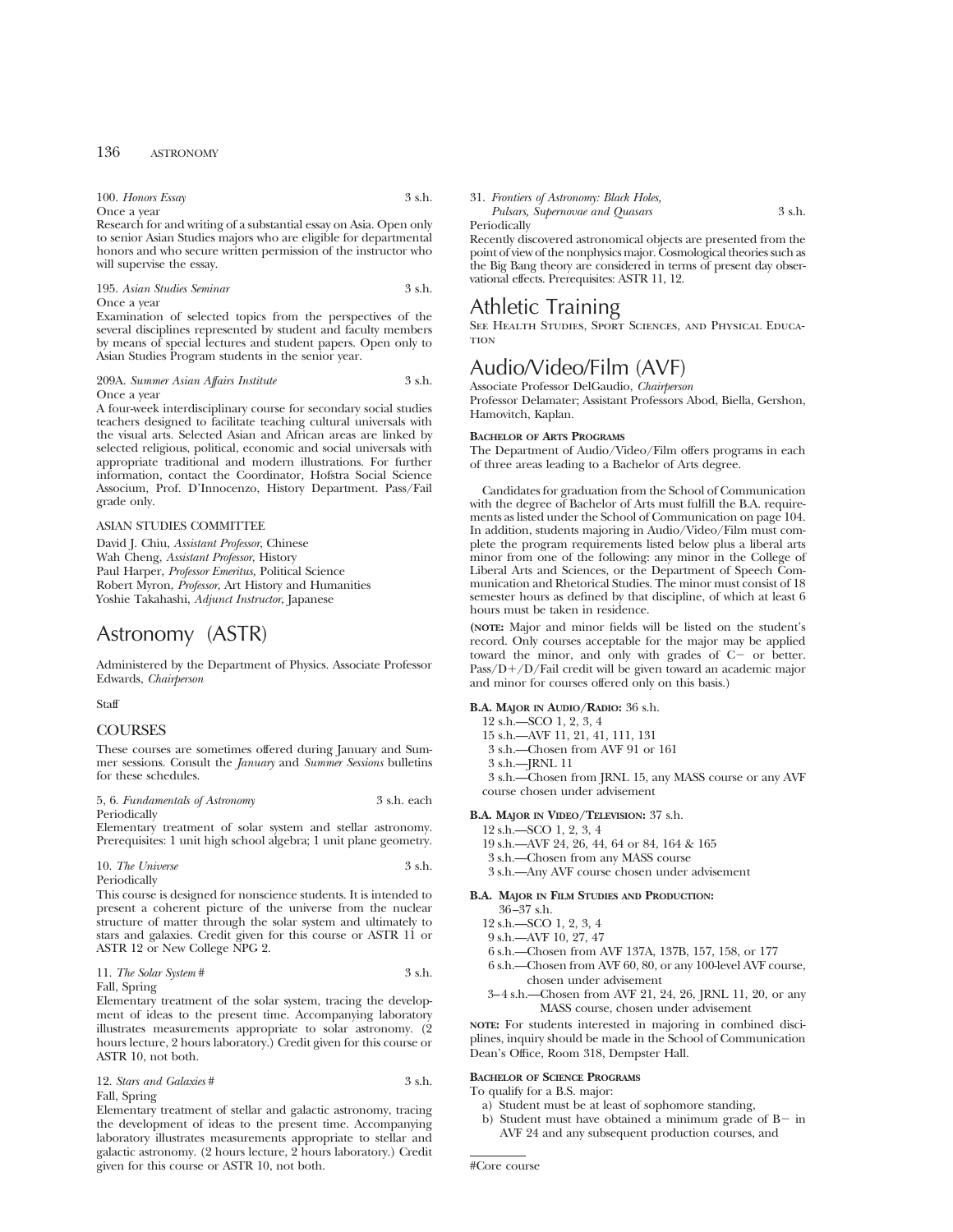c) Student must get permission of adviser and the B.S. programs coordinator.

Candidates for graduation from the School of Communication with the degree of Bachelor of Science must meet the following qualifications:

- a) Student must complete at least 124 semester hours (130 semester hours in the Video/Television and Business specialization),
- b) Student must work closely with adviser to ensure fulfillment of all B.S. requirements as listed on page 108,
- c) Student must fulfill the B.S. requirements as listed under the School of Communication on page 108, and
- d) Student must complete the program requirements listed under one of the B.S. majors listed below.

#### **B.S. MAJOR IN VIDEO/TELEVISION:** 94 s.h.

- 12 s.h.—SCO 1, 2, 3, 4 (see page 109)
- 15 s.h.—ENGL 102 or LING 101, DRAM 3, 9, 190 and a literature course, chosen under advisement
- 6 s.h.—PHYS 6, CSC 5
- 19 s.h.—AVF 14 (6 s.h.), 21, 24, 26, 44
- 3 s.h.—AVF 64 or 84
- 15 s.h.—AVF 106, 134, 144, 164 & 165
- 3 s.h.—Chosen from MASS 11 or JRNL 21
- 9 s.h.—Chosen from departments within the School of Communication, other than video/television courses, chosen under advisement
- 12 s.h.—Chosen from any liberal arts courses, not in the AVF department, chosen under advisement.

#### **B.S. MAJOR IN VIDEO/TELEVISION AND FILM:** 94 s.h.

12 s.h.—SCO 1, 2, 3, 4 (see page 109)

- 15 s.h.—ENGL 102 or LING 101, DRAM 3, 9, 190, and a literature course, chosen under advisement
- 6 s.h.—PHYS 6, CSC 5 22 s.h.—AVF 10, 14 (6 s.h.), 24, 27, 44, 47
- 6 s.h.—AVF 60 or 80, 64 or 84
- 15 s.h.—AVF 110, 144 or 168, 164 & 165, 167
- 6 s.h.—Chosen from AVF 84, 134, 137A, 137B, 144, 157 or 158
- 3 s.h.—Chosen from MASS 11 or JRNL 21
- 6 s.h.—Chosen from AVF courses, chosen under advisement
- 3 s.h.—Chosen from any liberal arts courses, not in the AVF department, chosen under advisement

## **B.S. MAJOR IN VIDEO/TELEVISION AND BUSINESS:** 100 s.h.

12 s.h.—SCO 1, 2, 3, 4 (see page 109)

- 6 s.h.—ENGL 30; ENGL 102 or LING 101, chosen under advisement
- 9 s.h.—ECO 1, 2, and one other ECO course, chosen under advisement
- 3 s.h.—Chosen from SPCM 1 or 7.
- 6 s.h.—Chosen from any literature courses, chosen under advisement
- 19 s.h.—AVF 14 (6 s.h.), 24, 26, 44, 64 or 84
- 9 s.h.—AVF 134, 164 & 165
- 6 s.h.—Chosen from AVF courses, chosen under advisement 3 s.h.—Chosen from MASS 11 or JRNL 21
- 61 s.h.—Chosen from School of Communication courses, outside of AVF department, chosen under advisement
- 21 s.h.—Chosen from Zarb School of Business courses, chosen under advisement.

**A Minor in Audio/Video/Film** consists of the successful completion of 18 semester hours of courses, chosen under advisement. At least 6 hours must be taken in residence.

## **COURSES**

In addition to semester notations next to each course, a selection of courses is offered during January and Summer sessions. Consult the *January* and *Summer Sessions* bulletins for these schedules.

10. *Introduction to Film and Television Study* # 3 s.h. Fall, Spring

The basic language of filmic expression and the methodologies of film study, including their influence on television and video, are introduced through analysis of films and television programs. Emphasis is on ways of looking at films and television, the major concepts of theory, the various forms of film and television, and the techniques that determine visual styles. Cannot fulfill core requirement for AVF majors. (Formerly COMM 60, *Introduction to Film Study*.)

## 11. *History and Theory of Audio and Radio* 3 s.h. Fall, Spring

Introduction to the development of the radio industry, from 1919 to the present, focusing on managerial structure and philosophies, technological changes, programming formats, licensing, and national and international policies. Prerequisite: SCO 4. (Formerly COMM 13, *Survey of Radio*.)

#### 14. *Video Production: Practical Experience* 1-2 s.h. Fall, Spring

Practice in all phases of video production in addition to special projects assigned on an individual basis. Up to 6 s.h. to be applied to the B.S. degree. Open only to B.S. majors.  $Pass/D+/D/Fall$ grade only. No liberal arts credit. (Formerly COMM 125, *Television Production Practical Experience*.)

## 21. *Fundamentals of Audio Production* 3 s.h. Fall, Spring

Theories and practices of basic audio production. Course focuses on audio board operations, production formats, microphones, analog and digital recording and playback equipment, and other studio standards. Students are required to be available for production and laboratory time beyond scheduled class time. Admission to class by permission of department. Prerequisite: SCO 4. No liberal arts credit. (Formerly COMM 21, *Fundamentals of Radio Production*.)

#### 24. *Fundamentals of Video: Studio Production* 4 s.h. Fall, Spring

Introduction to the creative process of video production emphasizing the theory, language and techniques of production as applied in the studio/control room environment. Topics include the moving image, audio, lighting, editing and the integration of the various positions for the multicamera production. Admission to class by permission of department. Students are required to be available for production work beyond scheduled class time. Prerequisite: SCO 4. No liberal arts credit. (Formerly COMM 11, *Basic Television Production*.)

## 26. *Fundamentals of Video: Field Production and Editing* 3 s.h. Fall, Spring

Introduction to field video production emphasizing the theories and concepts of production applicable to shooting on location. Studies include applied video techniques and basic postproduction editing methods used in electronic news gathering (ENG), satellite news gathering (SNG), and electronic field production (EFP) for various purposes, including news events, documentaries, industrials, educational programming, training and sales promotion. Students are required to be available for production work beyond scheduled class time. Admission to class by permission of department. Prerequisite: SCO 4. No liberal arts credit. (Formerly COMM 124, *Workshop: Electronic Field Production Techniques*.)

## 27. *Introductory Film Production* 3 s.h. Fall, Spring

Introduction to film production emphasizing the development of short narrative films and the use of principles of continuity filmmaking. Basic processes of how cameras work and how films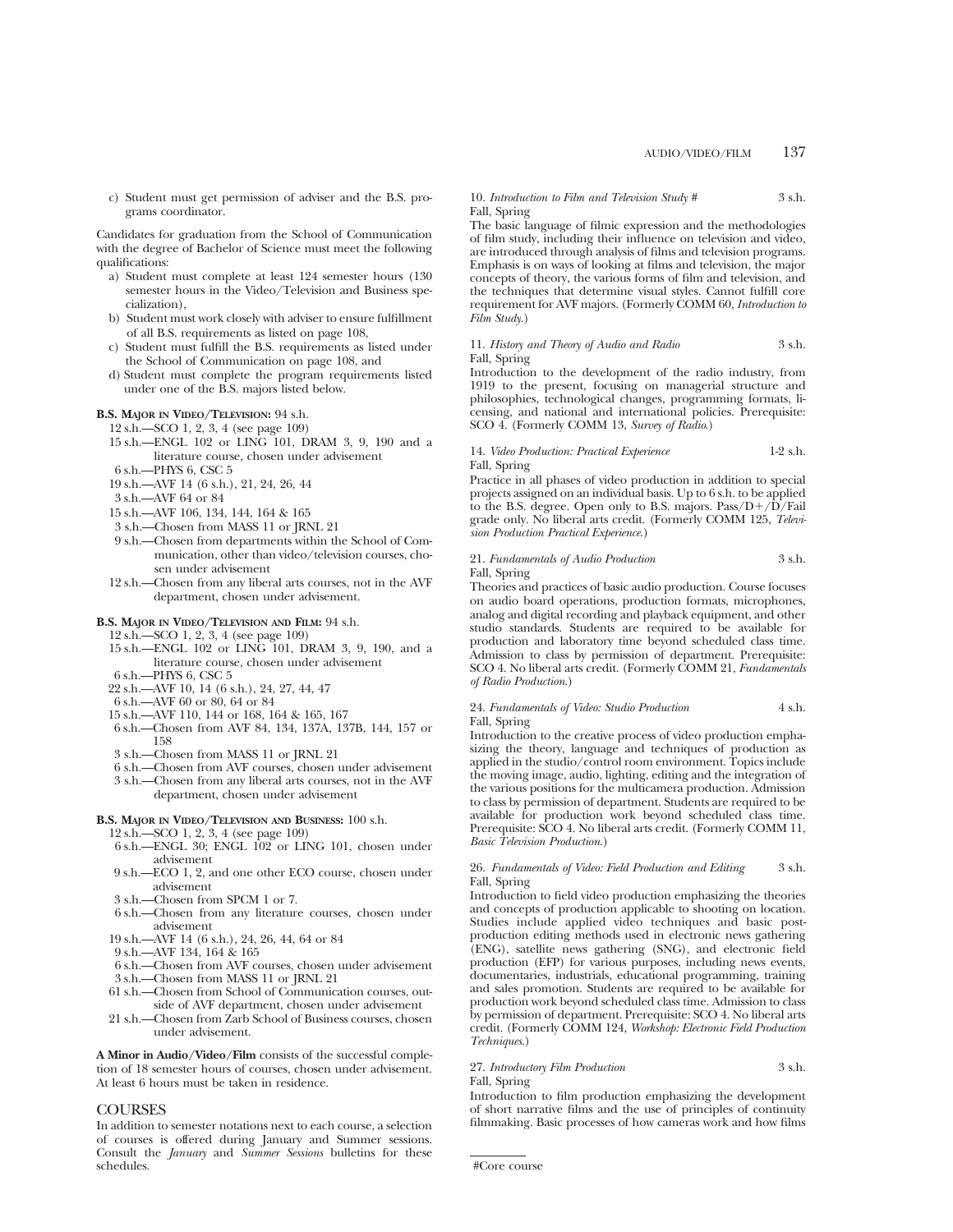## 138 AUDIO/VIDEO/FILM

are constructed from scripting through editing. Equipment is provided but students will have expenses for film and processing. Admission to class by permission of department. Prerequisites: SCO 4 and AVF 10. (Formerly COMM 61, *Film Theory and Technique I.*)

40. *Television Production* 3 s.h. Periodically

Practice and theory of the use of video and sound for cognitive and affective communication, stressing the development of creative, original concepts and ingenuity of execution in production and direction. Students are required to be available for production work beyond scheduled class time. Open to nonmajors only. Prerequisite: SCO 4. No liberal arts credit. (Formerly COMM 12A, *Intermediate Television Production*.)

41. *Intermediate Audio Production* 3 s.h. See course description, page 387.

# 44. *Advanced Facilities Training* 3 s.h.

Fall, Spring

Training and practice with broadcast-quality equipment. Basic engineering theory is studied and the core technical areas of high-level equipment are investigated and practiced. Technical preparation for intermediate and advanced production work. Students are required to be available for production work beyond scheduled class time. Admission to class by permission of department. Prerequisite: AVF 24. No liberal arts credit. (Formerly COMM 119A, 119.)

## 47. *Intermediate Film Production* 3 s.h. Fall, Spring

Advanced concepts of film production and the creation of alternatives to continuity filmmaking are practiced through production of short films. Equipment is provided but students will have expenses for film and processing. Admission to class by permission of department. Prerequisite: AVF 27. (Formerly COMM 62, *Film Theory and Technique II*.)

#### 60. *Documentary Film and Video Production* 3 s.h. Every other year

Students produce and direct individual or group projects that explore issues of documentary. Emphasis is on confronting social and political problems through the media. Equipment is provided but students will have expenses for videotape and film and processing. Admission to class by permission of department. Prerequisite: AVF 26 or 47. (Formerly COMM 171A, *Advanced Film Production*.)

## 64. *Intermediate Video: Studio Production* 3 s.h. Fall, Spring

Intensive practice and theory of intermediate video techniques. Methods of communicating various messages through images and sound. Studies of the effects that can be achieved through the use of the camera and the creative development in both narrative and nonnarrative productions. Students are required to be available for production work beyond scheduled class time. Admission to class by permission of department. Prerequisite: AVF 44. No liberal arts credit. (Formerly COMM 17, *Intermediate Production Workshop: Television*.)

#### 65. A-Z. *Video Production Workshop* 1-2 s.h. Periodically

Intensive examination and practice in specific production duties and responsibilities. Possible topics include directing, associate directing, stage managing, and talent makeup.

As individual topics are selected, each is assigned a letter (A-Z) and added to the course number. Course may be taken a number of times as long as there is a different letter designation each time it is taken. Admission to class by permission of department. No liberal arts credit. (Formerly COMM 15, *Production Workshop— Broadcasting: Television*; COMM 22, *Television Production Workshop: Associate Directing*.)

## 66. *Video Lighting* 1 s.h.

Once a year Aesthetic, technical, and theoretical considerations of the art of lighting for video. Study, analysis, and practice of fundamental and intermediate lighting methods for both the studio and field production. Students are required to be available for lighting sessions beyond scheduled class meetings. Admission to class by permission of department. Prerequisite: AVF 44. No liberal arts credit. (Formerly COMM 19, *Television Lighting Workshop*.)

### 80. *Experimental Film and Video Production* 3 s.h. Every other year

Students produce and direct individual or group projects that explore issues of nonnarrative and other experimental, selfexpressive forms. Emphasis is on experimental combinations of image and sound and alternatives to classic Hollywood style. Equipment is provided but students will have expenses for videotape and film processing. Admission to class by permission of department. Prerequisite: AVF 26 or 47. (Formerly COMM 182A, *Workshop: Experimental Film Production*.)

#### 84. *Alternative Video Production Techniques* 3 s.h. January

Various theories and demonstrations of the alternatives to liveon-tape production techniques. Evaluations are made of the different methods and their best use. Written analyses of current broadcast and nonbroadcast methods are required. Admission to class by permission of department. Prerequisite: AVF 44. No liberal arts credit. (Formerly COMM 123, *Workshop: Video Production Techniques*.)

## 90. *Acting for Television and Film* 3 s.h. Periodically

Techniques used in acting for the camera. Processes that differ from those used in stage acting. Extending the range of the student actor to include the electronic and film media. Scene study, appropriate projects assigned and substantive written critical evaluations are required. Students are subject to rehearsal and production calls beyond class hours. Prerequisites: DRAM 59 & 60 or permission of instructor. Individual audition required before registration. Same as DRAM 169. (Formerly COMM 169.)

## 91. *Audio Announcing* 3 s.h. Spring

Theories and practices of multiple audio announcing formats. Course includes analyzing, scripting and performing the following: dramatic productions, various DJ formats, news, commercial and noncommercial spot reads, and more. Students are required to be available for production work beyond scheduled class time. Audition required for admission. Admission to class by permission of department. No liberal arts credit. Prerequisites: AVF 21 and 111; or permission of instructor. (Formerly COMM 132.)

## 94. *Television Performing* 3 s.h. Periodically

Effective presentation of newscasts, sportscasts, interviews, panel discussions and other video forms. Emphasis is on development of the student's own personality and rhetorical talents. Exercises are videotaped, analyzed and criticized by instructors and peers. No liberal arts credit. (Formerly COMM 18.)

## 100. *Principles of Nonlinear Digital Editing* 3 s.h. **Periodically**

A post-production film and video course introducing students to the theories and concepts of nonlinear digital editing using the Avid Media Composer and/or other computer-based systems. Through screenings, lectures, discussions and demonstrations, students learn basic editing concepts and styles and methods of accomplishing various editing tasks. Admission to class by permission of department. Prerequisite: AVF 26 or 47. No liberal arts credit. (Formerly COMM 129.)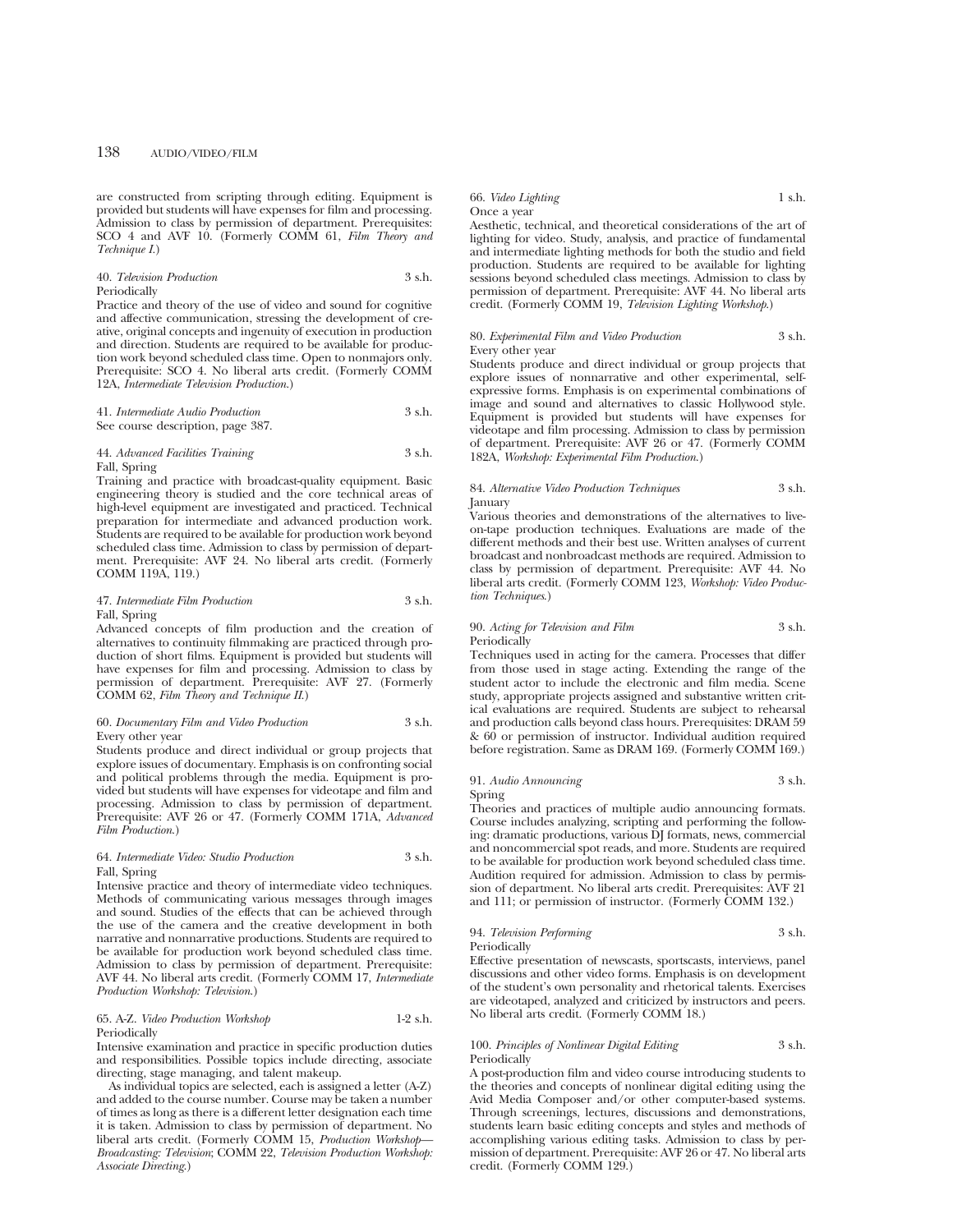104. *Video Graphics* 1 s.h.

Once a year

This course focuses on the artistic elements, design factors, and impact of video graphics. Study of intermediate and advanced operation and production techniques involved in creating computerized graphics for video use. Admission to class by permission of department. Prerequisite: AVF 44. No liberal arts credit. (Formerly COMM 20, *Television Production Workshop: Audio and SEG*.)

| 106. Advanced Video Editing | 3 s.h. |
|-----------------------------|--------|
| Fall, Spring                |        |

Emphasis on the use of computerized equipment to facilitate the creative decision-making processes of video editing. Study of how editing choices influence the way viewers perceive programming. Methods of editing drama or comedy, news footage, documentaries, and music are learned. Students are required to be available for editing sessions beyond scheduled class meetings. Admission to class by permission of department. Prerequisites: AVF 26 and 44 or permission of instructor. No liberal arts credit. (Formerly COMM 128.)

## 110. *Film and Television Writing: Theory and Application* 3 s.h. Once a year

The basic principles of narrative emphasizing plot and character development, film and television screenplay formats, and the process of screenwriting from synopsis through treatments to scripts. Admission to class by permission of department. Prerequisite: AVF 10. (Formerly COMM 103, *Cinema-TV Writing: Theory and Application*.)

111. *Writing for Audio* 3 s.h. Fall

Applied writing for audio. Formats covered include news, dramatic, commentary, and commercial and noncommercial spot writing. Admission to class by permission of department. Prerequisites: ENGL 1-2 and AVF 21. (Formerly COMM 131, *Writing for Radio*.)

131. *Contemporary Issues in Radio Broadcasting* 3 s.h. See course description, page 387.

## 134. *Producing and Television Programming* 3 s.h. Periodically

The study of research and development methodologies as applied to producing, programming, and distribution. Emphasis is on the producer's need to combine creative abilities and originality with vision, drive, and good business acumen. Course highlights ethics, responsible decision-making, critical thinking, organizational skills, and resourcefulness. Open to juniors and seniors only. No liberal arts credit. Prerequisite: AVF 24 or 26. (Formerly COMM 120, *Producing Reality Programming*.)

#### 137A, 137B. *Film History* 3 s.h. each Every other year

The development of the motion picture from its origins in the 1890s to the present. The courses confront the issues of world cinema and the historiography of film as seen in the aesthetic, social, economic, and technological forces that influence the development of movies. 137A deals with approximately the first half of film history, 137B with the second. Prerequisite: AVF 10. (Formerly COMM 173, 174, *History of the Motion Picture*.)

| 138. Film Adaptation | 3 s.h. |
|----------------------|--------|
| Periodically         |        |

Study of the aesthetic and technical aspects and social implications of adapting plays and novels for the screen and remaking movies in different eras. Analysis of how narrative structure is affected by the medium of its presentation as seen through selected stories, novels, and films. Prerequisite: AVF 10. (Formerly COMM 111, *Cinema Adaptation of Plays and Novels*.)

#### 139. *Film Theory* 3 s.h. Periodically

Study of the various theoretical approaches of how cinema relates to society and the individual. In addition to the classic film theories of Arnheim and Eisenstein, among others, and Bazin's and Kracauer's concepts of film realism, the course confronts issues such as Marxism, feminism, and structuralism and introduces new theoretical concepts as they develop. Prerequisite: AVF 10. (Formerly COMM 176, *Theories of Cinema*.)

#### 144. *Television Directing* 3 s.h. Fall

The art and style of the television director and the processes involved in producing a television program, from basic concept to final production. Emphasis on creativity and leadership essential to the making of any television project. Students are required to be available beyond scheduled class time. Admission to class by permission of department. No liberal arts credit. Prerequisites: AVF 64 or 84. (Formerly COMM 121, *Television Directing and Producing*.)

## 145. *Non-Broadcast Video Production* 3 s.h. Periodically

Development of communication systems for nonbroadcast purposes. Focuses on writing, researching, planning and producing videotape programs for users with specific needs and audiences. Students work with clients through all phases of production from initial contact to completion and presentation of program. Admission to class by permission of department. Prerequisites: AVF 24, 26, 134. No liberal arts credit. (Formerly COMM 197.)

## 150, 151. *Independent Studies/Readings* 1-3 s.h. each Fall, Spring, Summer

Individualized courses designed to fill gaps in the student's knowledge of audio, video, or film. Ordinarily open to seniors in the Department of Audio/Video/Film who are exceptionally capable of independent work. Before registering for this course, the prospective student must find a member of the department who will agree, in writing, to serve as instructor. Prerequisite: permission of department chairperson. (Formerly COMM 110, *Readings in Communications*.)

157. *Film Genres* 3 s.h. Periodically

Studies of genre cinema emphasizing critical and aesthetic analyses of significant types of motion pictures. Possible topics include film comedy, the Western, melodrama, the musical, science-fiction, and animated film. Prerequisite: AVF 10. May be repeated for credit when subject matter varies. (Formerly COMM 112.)

158. *Film Authorship* 3 s.h. Periodically Studies of the concepts of film authorship and the auteur theory

as applied to the work of particular directors and other filmmaking personnel. Possible topics include the films of Hitchcock, Truffaut, Bergman, or Kubrick, among others; the star as auteur; and the producer or studio as auteur. Prerequisite: AVF 10. May be repeated for credit when subject matter varies. (Formerly COMM 178, *Auteur-Director Series*.)

161. *Advanced Audio Production* 3 s.h. Spring

Theories and practices of advanced audio production techniques. Course includes conceptualizing, producing, directing, recording, editing and mixing multi-track audio projects. Students are required to be available for production and laboratory time beyond scheduled class time. Admission to class by permission of department. No liberal arts credit. Prerequisite: AVF 41; or permission of instructor. (Formerly COMM 130.)

164 & 165. *Advanced Television Production* 3 s.h. each Fall, Spring

Advanced practicums dealing with creative production in aesthetic and technical phases. Emphasis in 164 is on the production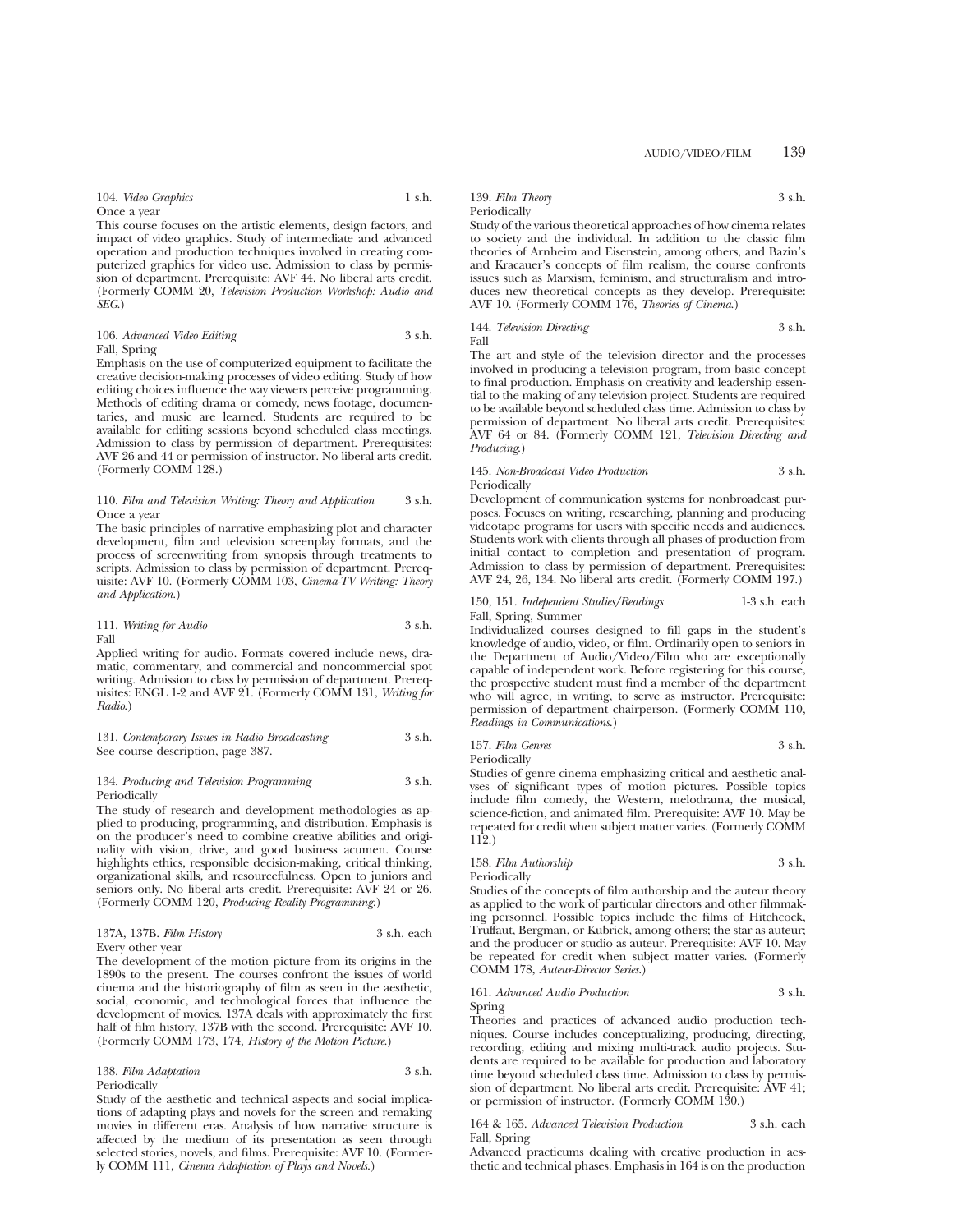## 140 BACCALAUREATE PROGRAMS

of commercials, promotions, and public service announcements. Open to juniors and seniors only. Emphasis in 165 is on the production of long-form television. Open to seniors only. Admission to class by permission of department. Prerequisites: AVF 64 or 84. No liberal arts credit. (Formerly COMM 122A, 122B, *Advanced Television Production I, II*.)

167. *Advanced Film Production Workshop* 3 s.h. Fall, Spring

A study of three major areas of 16mm film production: cinematography (including lighting), sound, and editing. The semester is divided into three segments, one devoted to each area, to allow participants to gain proficiency in the technical aspects of shooting film, recording sound (sync and dubbed), and editing multiple tracks. Equipment is provided but students will have expenses for film and processing. Admission to class by permission of department. No liberal arts credit. Note: When taken in the fall, this course is the first half of a one-year sequence that continues with AVF 168 in the spring. When taken in the spring, it is a stand-alone course. Prerequisite: AVF 47. (Formerly COMM 177, *Workshop: Film Production*.)

| 168. Senior Film Projects | 3 s.h. |
|---------------------------|--------|
| Spring                    |        |

Approaching film as a unique means of aesthetic expression, each student participates in a group production of an original student-scripted film. The group participates in every step from story conference through final-edited print. Emphasis is on making aesthetic decisions to create a short narrative film as each student learns all functions but masters one during production and post-production. Equipment is provided but students will have significant expenses for all other aspects of production. Admission to class by permission of department. Note: This course may only be taken as the second half of a one-year sequence that begins with AVF 167 in the fall. Prerequisite: AVF 167. (Formerly COMM 172A, *Film Directing*.)

### 170, 171. *Internships* 1-3 s.h. each

Fall, Spring, Summer

An internship program that affords students an opportunity to apply their classroom experience in an appropriate professional work setting. Students, with permission of departmental adviser, must work a requisite number of hours and complete a paper relevant to their work experience. Periodic meetings with supervising faculty are required. Prerequisites: junior class standing; the successful completion of 12 s.h. in major (6 of which must be in residence); and a grade point average of 2.5 or better. (Formerly COMM 189A, *Communication Internship*.)

#### 177. *Documentary Film* 3 s.h. Every other year

A survey of the history of documentary film combined with a study of problems facing documentary film and video makers. Theoretical issues of objectivity, narrativity, social responsibility, and film technique are underlying concerns of documentaries viewed in class. Prerequisite: AVF 10. (Formerly COMM 175.)

| 180-189. A-Z. Special Topics | 1-3 s.h. each |
|------------------------------|---------------|
|                              |               |

Periodically

Designed to meet the needs of individual and specific groups of students interested in special topics not covered by other course offerings.

As individual subjects are selected, each is assigned a letter (A-Z) and added to the course number. Any course may be taken a number of times as long as there is a different letter designation each time it is taken.

## 199. *Departmental Honors* 3 s.h. Fall, Spring

Individual research project in student's major area, under tutorial supervision. Open only to majors in the Department of Audio/Video/Film who are eligible according to the criteria listed on page 64, and who desire to graduate with departmental honors. Students should normally start work with their faculty

adviser in the semester preceding their registration for this course. Permission of chairperson, prior to registration, is required.

## Baccalaureate Programs

SEE PAGE 55.

## Banking and Finance

See Finance, page 214.

## Bilingualism

The graduate bilingualism programs are:

- I. Master of Arts Program
	- *A bilingual and bicultural understanding of the Hispanic and American ways of life*. This specialization is designed for persons holding a baccalaureate degree and for Spanish speaking professionals who have the necessary linguistic skills to perform their course work in Spanish and in English.

The candidate will take a placement examination, which will be used for purposes of advisement only, and must complete 36 hours of interdisciplinary courses as follows: SPAN 212, 213, 214, 215, 216; one 200-level course in each of the following areas: literature, linguistics, history, crosscultural materials and pedagogical orientation. A master's comprehensive examination is required. Professor McNair, *Coordinator*

- II. Master of Science in Education Programs
	- A. Bilingual Elementary Education, see page 189.
	- B. Bilingual Secondary Education, see page 345.

See complete graduate information, page 67.

III. Doctoral Programs

Programs with bilingual/bicultural concentrations leading to the Ed.D. or Ph.D. in Reading, Language, and Cognition. See page 328.

See complete doctoral information, page 73.

## Biochemistry (BCHM)

Administered by the Department of Chemistry. Associate Professor Finzel, *Chairperson*

The Chemistry Department's program for the B.S. Specialization in Biochemistry is accredited by the American Chemical Society. A student completing this course of study will be awarded a certificate from the Society.

**B.S. SPECIALIZATION IN BIOCHEMISTRY:** candidates for graduation must fulfill the following requirements:

- 1. The successful completion of at least 124 semester hours and a cumulative grade-point average of 2.0 in work completed at Hofstra. Military Science 1A, 1B, and 2A, 2B may not be counted toward this total semester hour requirement.
- 2. At least 62 semester hours must be completed in liberal arts courses outside the Chemistry Department.
- 3. There are two requirements that must ordinarily be completed in residence at Hofstra: 15 semester hours in the major field of specialization and the last 30 semester hours. The 15 semester hours need not be included within the last 30 hours.
- 4. The following general requirements: ENGL 1-2 or placement examination\* German, French or Russian preferred, completion of level 4 if studied in high school or to level 2 if studied as a new language;

Computer science, 3 semester hours;

\*See University Degree Requirements, page 61.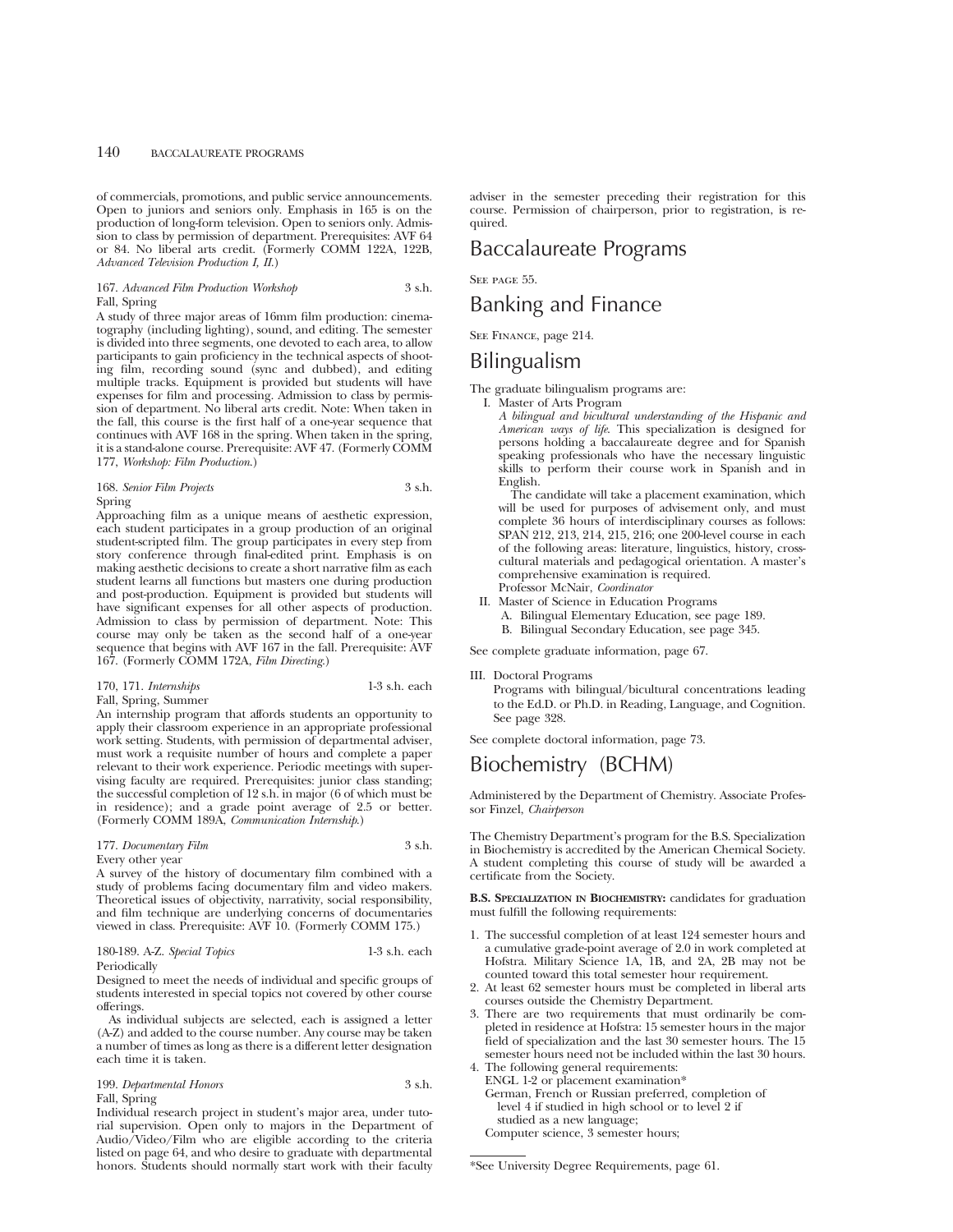Social science and humanities, 15 semester hours of core courses; (social science: 3 hours in behavioral social sciences and 3 hours in history and philosophy; humanities: 3 hours in the appreciation and analysis category (literature) and 3 hours in the creative participation category; and 3 hours from any core category).

For listing of core courses, see page 78.

- 5. The fulfillment of the following major requirements:
- BCHM 162, 163, 173, 176; CHEM 3A & 4A, 3B & 4B, 80, 105, 109, 124, 125, 131A & 132A, 131B & 132B, 141-142, and 3 hours of chemistry courses at the 100-level; PHYS 11A-12A, 11B, 12B; MATH 19, 20; BIO 1 & 2, 135.

**A MINOR IN BIOCHEMISTRY** consists of the successful completion of 18 hours in chemistry and biochemistry courses including BCHM 162, and 163 or 173, taken under advisement. Courses listed for the minor may not simultaneously be used to satisfy a chemistry minor. Chemistry majors may offer BIO 1 & 2, 135, 137, or 143 as part of the 18 hours for the minor. At least 6 hours must be taken in residence.

## **COURSES**

These courses are sometimes offered during January and Summer sessions. Consult the *January* and *Summer Sessions* bulletins for these schedules.

| 162. Molecular Biochemistry I | 3 s.h. |
|-------------------------------|--------|
| Fall                          |        |

Mechanisms of enzyme action (the active site); physical-organic interpretation of biochemical reaction mechanisms; enzyme kinetics; biochemical energetics; chemistry of proteins, nucleic acids, polysaccharides and lipids; interactions of large molecules; the genetic code; protein synthesis; molecular biology. (3 hours lecture.) Prerequisites: CHEM 131A & 132A, 131B & 132B. Same as CHEM 162, BIO 162.

| 163. Molecular Biochemistry II | 3 s.h. |
|--------------------------------|--------|
| Every other Spring             |        |

Selected topics in biochemistry; focus on the control of biochemical processes. Topics may include control of replication, transcription and translation; ribosomes; chromosomes; biochemistry of cancer; allosteric control; membrane structure and function in metabolic and hormonal control mechanisms. (3 hours lecture.) Prerequisite: BCHM 162. Same as CHEM 163.

## 173. *Experimental Biochemistry* 3 s.h. Spring

A laboratory course in biochemical methodology. Experiments which illustrate biochemical concepts are emphasized. As time permits, the student will carry out experiments in the following areas: biochemical assays; enzymes (isolation, kinetics); chromatography and electrophoresis; clinical chemistry; physical chemistry of nucleic acids and proteins; radioisotope methodology. (1 hour lecture, 6 hours laboratory.) Prerequisites: BCHM 162 and CHEM 105 and 109. Same as CHEM 173. No liberal arts credit.

| 176. Seminar in Biochemistry | 1 s.h. |
|------------------------------|--------|
| Every other Spring           |        |

Students report on recent journal articles and classical papers in biophysical chemistry. Their impact on current research is considered. (1 hour seminar.) Prerequisite: permission of instructor. Same as CHEM 176.

### 182 & 183. *Biochemical Research* 1-3 s.h. each Fall, Spring

The student conducts research under the direction of a faculty member on some topic of mutual interest. The problem will involve both laboratory and library work. (1 hour conference, 3 hours laboratory per credit.) The number of credits will be decided on before registration. Prerequisite: permission of faculty member and chairperson. Same as CHEM 182 & 183. No liberal arts credit.

## Biology (BIO)

Professor Pumo, *Chairperson* Associate Professor Anderson, *Director of Graduate Programs*

Professors Grimes, Kaplan; Associate Professors Anderson, Erb, Morrissey, Seagull; Assistant Professors Burke, Clendening, Daniel, Sanford, Willey.

The Donald E. Axinn Distinguished Professorship in Ecology and Conservation at Hofstra University. See page 388.

**B.A. SPECIALIZATION IN BIOLOGY:** students should apply to the department as soon as possible after making the decision to major in biology. Applications are available in the chairperson's office. Advisers are assigned when the student applies for acceptance as a major. The department encourages interested students to speak with a biology adviser about this specialization before declaring a major. Grades in biology lower than a  $C-$  do not count toward the total number of semester hours required for the biology specialization.

The following courses are required for the degree:

36 credits in biology including: BIO 1 & 2 (recommended for Freshman year)

BIO 119, 135, 136, 137 (recommended for Sophomore year)

*One* course must be selected from *each* of the following biology categories:

- I. BIO 23, 24, 147, 148A
- II. BIO 143, 147, 150, 151A
- III. BIO 109A, 114, 181
- IV. BIO 144, 149A

Additional electives may be taken from the above categories or from other biology courses with these exceptions: BIO 3, 4, 50, 103, 105, 106, 162.

The following are also required: CHEM 3A & 4A, 3B & 4B, 131A & 132A, 131B & 132B; PHYS 1A-2A, 1B-2B or 11A-12A, 11B, 12B; a core course in mathematics (students planning to pursue advanced degrees in life and health sciences are urged to take MATH 19) and either a second mathematics course or *Biostatistics* (BIO 100), under advisement. BIO 100 may be used to satisfy either a MATH elective or a BIO elective, but not both.

See complete B.A. requirements, page 76.

Teaching of High School Biology and General Science, see page 343.

**B.S. SPECIALIZATION IN BIOLOGY:** students should apply to the department as soon as possible after making the decision to major in biology. Applications are available in the chairperson's office. Advisers are assigned when the student applies for acceptance as a major. The department encourages interested students to speak with a biology adviser about this specialization before declaring a major. Grades in biology lower than a  $C-$  do not count toward the total number of semester hours required for this specialization.

Candidates for graduation must successfully complete the following requirements.

- 1. The successful completion of at least 124 semester hours and a cumulative grade-point average of 2.0 in work completed at Hofstra. Military Science 1A, 1B, and 2A, 2B may not be counted toward this total semester hour requirement.
- 2. At least 60 semester hours must be completed in liberal arts courses outside the Biology Department.
- 3. There are two requirements that must ordinarily be completed in residence at Hofstra: 20 semester hours in the major field of specialization and the last 30 semester hours. The 20 semester hours need not be included within the last 30 hours.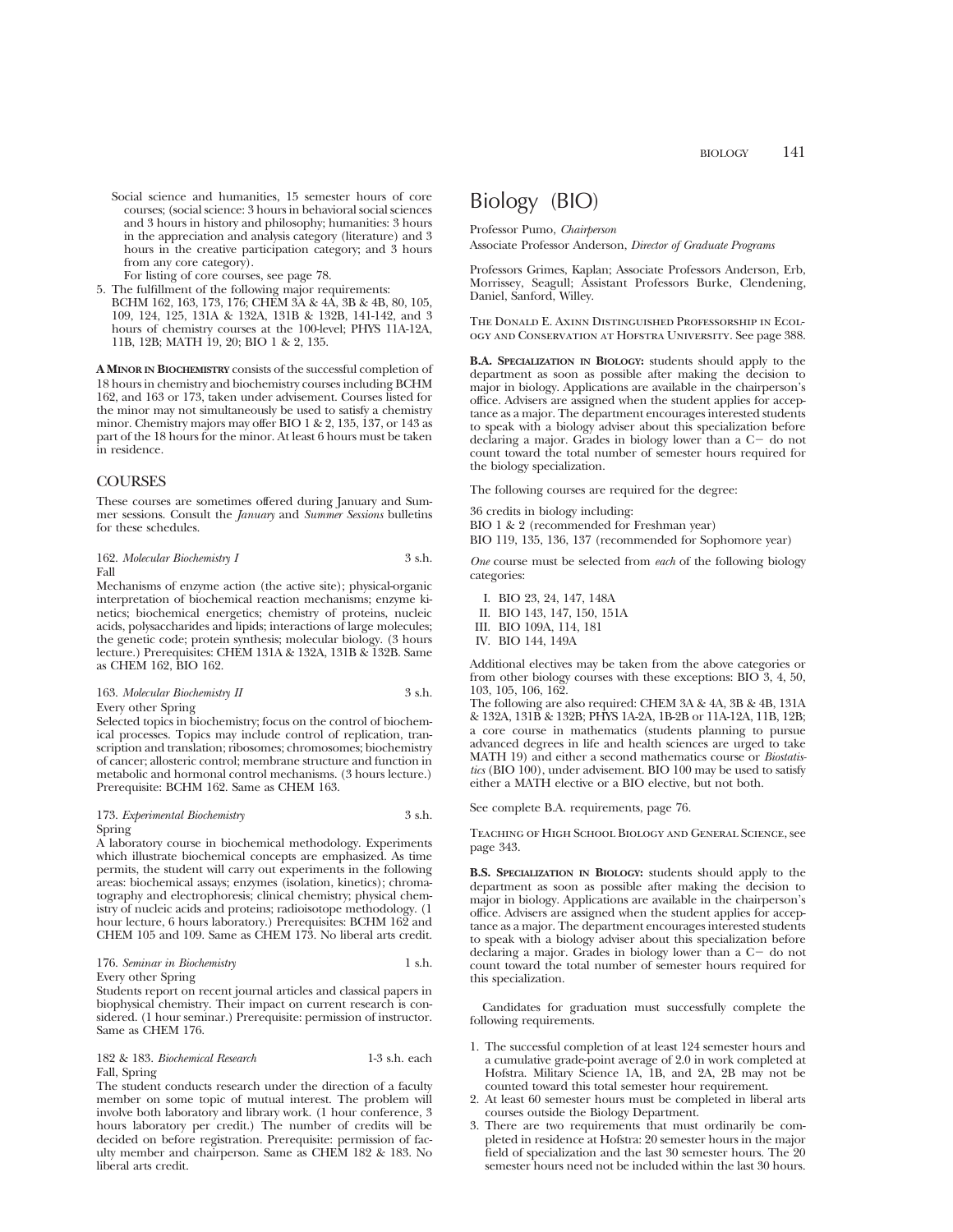## 142 BIOLOGY

4. The following general requirements: ENGL 1-2 or placement examination<sup>\*</sup>

Foreign language (same as B.A. requirement, page 76) Core course requirement: (for listing of core courses, see page 78) 6 semester hours in humanities: 3 hours in appreciation and analysis (literature), 3 hours in creative participation; 6 semester hours in social science: 3 hours in behavioral social sciences and 3 hours in history and philosophy.

**NOTE**: Students who matriculate at Hofstra with advanced standing, must complete at least 3 semester hours in humanities core courses and 3 semester hours in social science core courses in residence. In *no case* may core course requirements be taken elsewhere after matriculation at Hofstra.

5. The fulfillment of the following major and additional requirements:

45 credits in biology including:

BIO 1 & 2 (recommended for Freshman year)

BIO 119, 135, 136, 137 (recommended for Sophomore year)

BIO 90, 100 (recommended for Junior or Senior year)

*One* course must be selected from *each* of the following biology categories:

- I. BIO 23, 24, 147, 148A
- II. BIO 143, 150, 151A
- III. BIO 109A, 114, 119, 181
- IV. BIO 144, 149A

V. BIO 91, 92 (note: BIO 90 is a prerequisite for these courses)

Additional electives may be taken from the above categories or from other biology courses with these exceptions: BIO 3, 4, 50, 103, 105, 106, 162.

The following are also required: CHEM 3A & 4A, 3B & 4B, 131A & 132A, 131B & 132B; PHYS 1A-2A, 1B-2B or 11A-12A, 11B, 12B; a core course in mathematics (students planning to pursue advanced degrees in life and health sciences are urged to take MATH 19) and a second mathematics course, under advisement. *Biostatistics* (BIO 100) may be used to satisfy a MATH elective (in such cases, and additional 3 semester hours of biology must be completed).

**B.S. SPECIALIZATION IN BIOLOGY with a concentration in AQUA-CULTURE/MARICULTURE:** this program trains students in the design, care and operation of aquaculture/mariculture facilities. Numbers 1-4 of the five general requirements listed above for the B.S. Specialization in Biology must be met.

The following courses in biology are required: BIO 1 & 2, 100, 114, 135, 136, 143, 144, 147, 150, either 181 and 182 or 109A; 183, 184, 185 & 186, 187.

The following are also required: CHEM 3A & 4A, 3B & 4B, 131A & 132A, 131B & 132B; PHYS 1A-2A, 1B-2B; a core course in mathematics.

Recommended electives: MGT 101, 110; MKT 101; CHEM 105, 109 and 185.

**A MINOR IN BIOLOGY** consists of the successful completion of 18 semester hours of biology courses with a grade of  $\tilde{C}$  or better with the following exceptions: BIO 3, 4, 50, 103, 105, 106, 162. At least 6 hours must be taken in residence.

BETA BETA: a national biology honor society, see page 65.

Biochemistry Program and Courses, see page 140.

Marine Laboratory: the Biology Department operates a marine laboratory in Jamaica, West Indies. All students are eligible to enroll in courses. See page 18.

**MASTER OF ARTS IN BIOLOGY:** the applicant must have a bachelor's

degree (or equivalent) in biology. Any undergraduate deficiencies (including physics, mathematics and organic chemistry) must be made up before the completion of 15 semester hours of graduate work. Graduate students are expected to receive a grade of B or better in their biology courses. All students should meet with the Director of Graduate Programs at least once each semester.

Candidates must complete 30 semester hours of graduate work if thesis course (301-302) is taken. Otherwise, 33 semester hours of course work must be taken.

|                              |    | Plan A Plan B |
|------------------------------|----|---------------|
| Biology courses numbered 200 |    |               |
| or higher (includes BIO      |    |               |
| 301-302 in Plan A and BIO    |    |               |
| $303$ in Plan B)             | 94 | 97            |
| Electives (chosen under      |    |               |
| advisement)                  | 6  | 6             |
|                              |    |               |

In addition to a general course of study, concentrations are available in molecular biology, electron microscopy, and oral biology.

Molecular Biology: this program allows the student to focus on aspects of biology that are especially pertinent to biotechnology. Emphasis is on cell biology, genetics, cell culture, laboratory use of microcomputers and general laboratory techniques. Experience with DNA methodologies is available on an individual basis.

Professor Pumo, *Adviser*

ELECTRON MICROSCOPY: this program is designed to provide a comprehensive two-year training experience in postgraduate biology and electron microscopy. Graduates of this program will be prepared to undertake routine maintenance of transmission and scanning electron microscopes, carry out a wide range of sophisticated investigative techniques and assist at all levels with biological research and analysis of research data.

Students should have an adequate background in histology, cell biology and anatomy. In addition to the requirements listed below, a semester of internship (equivalent to 3 semester hours) is required to complete this program.

Professor Grimes, *Adviser*

Oral Biology: this program is designed as the first stage of research training for those students who intend to pursue careers in oral biology or dentistry, or for those who intend to enter clinical dentistry, but who seek a broader background and research experience.

The courses include seminars in mammalian dentition, dental evolution, structure and function of salivary glands, and nutrition and regular courses in oral biology, electron microscopy, immunology, microbiology, cell biology, endocrinology and molecular pharmacology.

**MASTER OF SCIENCE IN HUMAN CYTOGENETICS:** this program is designed for students who wish to pursue careers in human cytogenetics. It provides a strong biology and cell biology base with special courses in cytogenetics and an internship period in a clinical cytogenetics laboratory. Graduates of the program will be prepared for laboratory careers in cytogenetic technology or further education in a related field.

Applicants must have a bachelor's degree (or equivalent) in biology or a related field (cell biology, biochemistry, genetics, etc.). It is recommended that students have had one semester of biochemistry, genetics, cell biology, statistics, one year of calculus and physics and two years of chemistry including organic laboratory. Deficiencies must be made up before the student accrues more than 15 credits towards the master's degree. All students

\*See University Degree Requirements, page 61.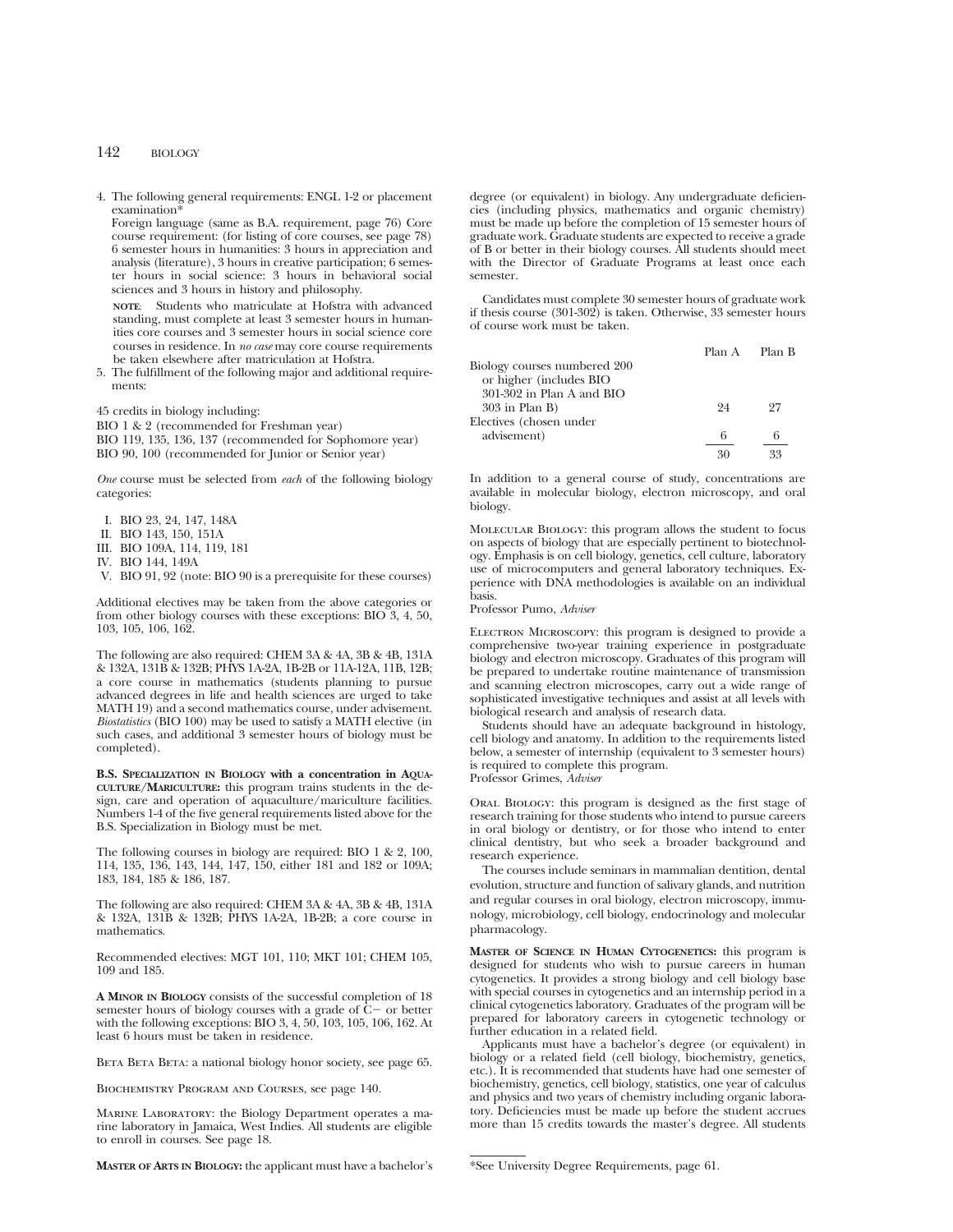should meet with the Director of Graduate Programs at least once each semester.

Program Requirements: 38 s.h.

Required courses: 25 s.h.

BIO 212, 214, 215, 238, 241, 244, 255, 305, 306

Recommended electives: at least seven hours chosen from BIO 220, 221, 222, 224, 239, 240, 246, 251A, 252A, 253A, 259, 260, 263, 264A

Recommended for the degree: BIO 210

All students are required to complete and successfully defend either an essay (BIO 303) or a thesis (BIO 301-302).

Students who wish to be eligible for the certification examination for Clinical Laboratory Specialist in Cytogenetics upon completion of the program, must enroll in BIO 306 for two semesters (6 s.h. total). The second semester of 306 can be used as one of the electives.

See complete graduate information, page 67.

## COURSES

In addition to semester notations next to each course, several courses are offered during January and Summer sessions. Consult the *January* and *Summer Sessions* bulletins for these schedules.

## 1 & 2. *General Biology* # 4 s.h. each

Fall, Spring 1: Topics emphasized include biochemistry, cell biology, genetics, microbiology and botany. 2: Topics emphasized include ecology, evolution and animal biology. (3 hours lecture, 3 hours laboratory.) Credit given for BIO 2 or New College NBB 1, not both. (Formerly 1,  $\tilde{2}$ .)

| 3. Biology in Society # | 3 s.h. |
|-------------------------|--------|
| Fall, Spring, Summer    |        |

Laboratory and lecture course designed to introduce the student to tenets of modern biology and provide scientific background for current issues involving biology in society. Consideration of the basic principles of ecology, evolution by natural selection, Mendelian and human genetics, and basic gene expression form a foundation for understanding ozone depletion, global warming, loss of habitat, pesticide and antibiotic resistance, and genetic engineering. Laboratory time is used to demonstrate the scientific method, isolate DNA, and provide a hands-on opportunity to survey the Five Kingdoms of living organisms. (2 hours lecture, 2 hours laboratory.)

| 4. Human Biology# | 3 s.h. |
|-------------------|--------|
| Fall, Spring      |        |

Introduces the student to the diversity of life and to basic principles upon which the life process works (cells, tissues, metabolism, reproduction). Emphasis on our own species in a biological context. Where did we come from? How do we compare to other organisms? Human anatomy and physiology are studied in lectures and laboratory sessions. Addresses the realities of being human—diseases, aging, birth and death, and behavior. Laboratory sessions provide an opportunity to learn about biological instrumentation and to study anatomy through dissection and models. (2 hours lecture, 2 hours laboratory.)

| 10. Genetics and Society          | 3 s.h. |
|-----------------------------------|--------|
| See course description, page 379. |        |

23. *Developmental Biology* 4 s.h. Spring

A study of the morphological events that occur during embryogenesis combined with an investigation of the cell/molecular mechanisms that underlie these events. Surveys a number of animals that are standard models for studies in developmental biology. Laboratory work includes preparation and investigation of timed embryos using several different histological techniques,

microsurgical manipulation of embryos, use of molecular markers, tissue culture techniques and biochemical analysis to investigate developmental processes. (3 hours lecture, 3 hours laboratory.) Prerequisites: BIO 1 & 2. Prerequisite/corequisite: BIO 137. (Formerly *Embryology*.)

24. *Comparative Anatomy* 4 s.h. Fall

Phylogenetic survey of the anatomy and evolution of organ systems of vertebrate animals. (2 hours lecture, 6 hours laboratory.) Prerequisite: BIO 1 & 2.

50. *Biology of Human Nutrition* 3 s.h. Spring

Introduction to the biological, chemical and cultural basics of human nutrition: nutrients, metabolism, energy balance, and human diets. Analysis of dietary trends and fashions in terms of human physiology and culture. (3 hours lecture.) Recommended for nonmajors. No credit toward major in biology. (Formerly *Human Nutrition*.)

## 80. *Biology Seminar* 1 s.h. Periodically

Students attend weekly seminars or write a term paper on current topics in biology. Prerequisites: BIO 1 & 2, and permission of adviser from the Department of Biology. May be taken only once for credit. (Formerly BIO 80, 81.)

90. *Undergraduate Research I* 2-4 s.h. Fall, Spring

Students begin an independent research project in biology. Students may choose between a laboratory (BIO 90 and 91) or a library research project (BIO 90 and 92). Students register for BIO 90 with permission of the instructor no later than the first semester of their senior year. During the first semester, students develop their projects, learn necessary techniques and begin their research. Grade is based on a progress report. Highest honors are only given to students enrolled in BIO 90 and 91. Prerequisites: BIO 1 & 2 and permission of instructor. (Formerly *Undergraduate Research.*)

| 90A. Introduction to Laboratory Research | 3 s.h. |
|------------------------------------------|--------|
| See course description, page 379.        |        |
|                                          |        |

| 91, 92. Undergraduate Research II | 2-4 s.h. each |
|-----------------------------------|---------------|
| See course description, page 379. |               |

100. *Biostatistics* 3 s.h. Periodically

Fundamentals of descriptive and predictive statistics in biology. Elements of experimental design and analysis of biological data. Topics include measures of central tendency and variability, tests of significance, analysis of variance and correlation. (2 hours lecture, 1 hour recitation.) Prerequisite: algebra. Degree credit given for this course or MATH 8, QM 1, SOC 139 or PSY 140 or New College S 91 or QTB 2. Of these courses only BIO 100 may be used by biology majors for B1O elective credit or to satisfy the mathematics requirement. BIO 100 may be used either for BIO elective credit or to satisfy the mathematics requirement, but not both.

103. *Human Anatomy and Physiology I* 3 s.h. Fall

Basic histology, anatomy (gross and microscopic) and physiology of the skeletal, muscular and nervous system. Human anatomy is studied using charts and models. Superficial anatomy is studied on the human body. Dissection of analogous structures on the cat. (2 hours lecture, 3 hours laboratory.) Credit not awarded toward major in biology.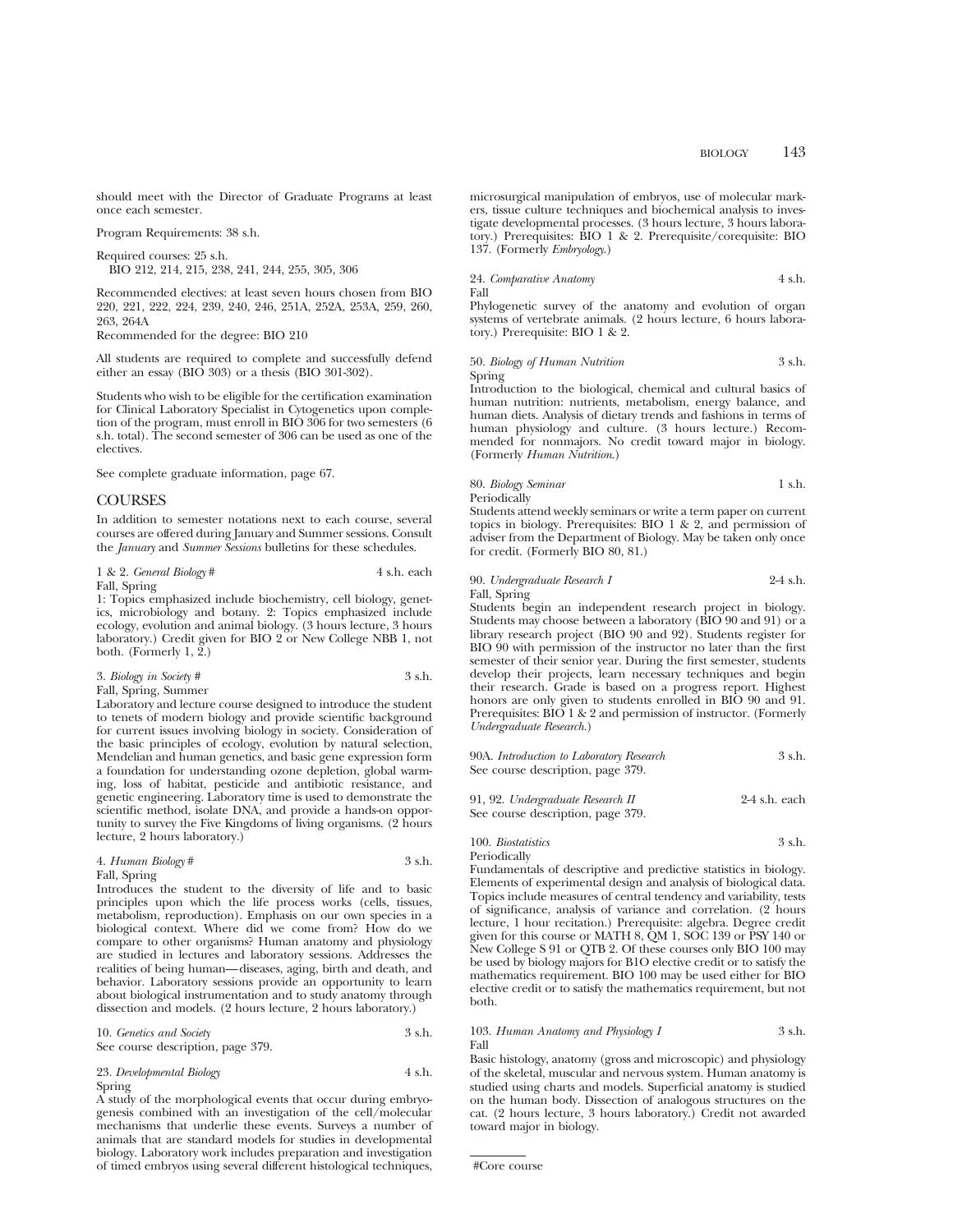## 144 BIOLOGY

## 105. *Human Anatomy and Physiology II* 3 s.h. Spring

Histological, anatomical and physiological aspects of the circulatory, lymphatic, respiratory, endocrine, urinary, digestive and reproductive systems. Human anatomy is studied using human models and charts. Dissection of these systems in the cat. (2 hours lecture, 3 hours laboratory.) Credit not awarded toward major in biology.

106. *Physiology of Exercise* 3 s.h. Fall

Integration of the body systems and their physiological adjustments as a result of exercise and physical activity. (2 hours lecture, 3 hours laboratory.) Prerequisites: BIO 103, 105. Not open to biology majors.

108. *Ornithology* 3 s.h. Every other year

Basic biology of birds emphasizing their unique characteristics and the selective forces responsible for their evolution. Laboratory work is almost entirely in the field and will emphasize the behavior, ecology, migration and identification of birds. Prerequisites: BIO 1 & 2 or permission of instructor.

109A. *Tropical Marine Biology* 3 s.h. Summer Sessions I & II

A field course covering the ecology of the coral reef and tropical shores. Lectures and field work on the taxonomy, physiology, behavior of Caribbean fishes, invertebrates and algae. Twelve day program held at Hofstra's own laboratory in Jamaica. Students participate in sediment and water quality surveys, snorkel on coral reefs, and explore a cave and tropical terrestrial habitats including rocky shores and mangrove swamps. (Equivalent to 2 hours lecture/recitation and 3 hours laboratory.) Prerequisites: BIO 1 & 2 and permission of instructor.

110A. *Field Ecology* 1-3 s.h. Spring

Lectures on species and ecology of selected geographic regions. Techniques of specimen collection, preservation, field identification, and ecological evaluation of study sites are stressed on field trips and in the laboratory. Prerequisites: BIO 1 & 2 or permission of instructor. (Formerly 110.)

114. *General Ecology* 3 s.h.

Fall

Lecture and discussion of the basic principles determining the distribution and abundance of populations and species, including ecological tests of adaptation. Structure and relationships at the community, landscape, and biosphere levels. Emphasis on applied topics such as pollution abatement, ancient and contemporary climate change, pest and wildlife management, and human population growth. Credit given for this course or New College NBG 1, not both. Prerequisites: BIO 1 & 2, or permission of instructor.

| 115. Conservation Biology | 2 s.h. |
|---------------------------|--------|
| Spring                    |        |

Lecture and discussion of the basic principles of the conservation of biological diversity. Review of the main causes of extinction events past and present, sustainable development, and the importance of zoological parks and legislation to species conservation. Prerequisites: BIO 3 and 4, or BIO 1 & 2, or permission of instructor. (Formerly *Conservation of Natural Resources*.)

| 116. Terrestrial Vertebrate Natural History | 2 s.h. |
|---------------------------------------------|--------|
| See course description, page 379.           |        |

| 119. Organic Evolution | 3 s.h. |
|------------------------|--------|
| Spring                 |        |

The modern synthesis of evolutionary theory, including history of evolutionary thought and controversies over supportive evidence. Topics include tests of natural selection, population genetics,

speciation, the neutral theory of evolution, and phylogenetic reconstruction. Emphasis on application of evolutionary theory to real-world problems such as host-parasite evolution, antibiotic and pesticide resistance, and the impact of humans on the evolution of other species. Occasional Saturday field trips required. Prerequisites: BIO 1 & 2, 135 or permission of instructor.

124. *Mammalian Biology* 3 s.h. Periodically

An introduction to the study of mammals with special consideration of human beings in the context of mammalian origins and evolution. Focuses on adaptive radiation in morphology, reproduction, ecology, and behavior. Prerequisites: BIO 1 & 2, 24, or permission of instructor. (Formerly *Mammalian Anatomy*.)

133. *Histology* 4 s.h. Periodically

Microscopic anatomy of mammalian tissues with emphasis on structure-function relationships. (3 hours lecture, 3 hours laboratory.) Prerequisites: BIO 1 & 2, and 137.

135. *Genetics* 3 s.h. Fall, Spring Fundamental laws concerning the transmission and interaction

of genes. (3 hours lecture.) Biology majors must take 136. Prerequisites: BIO 1 & 2, or permission of instructor.

136. *Genetics Laboratory* 1 s.h. Fall, Spring

Preparation and study of material to demonstrate normal and abnormal cell division, segregation in animals, plants and other genetic techniques. (3 hours laboratory.) Prerequisites BIO 1 & 2. Prerequisite or corequisite: BIO 135.

```
137. Cell Biology 3 s.h.
Fall, Spring
```
Ultrastructure, composition and function of cells and their organelles, DNA replication transcription and translation are covered in depth. Includes a discussion of the major research techniques in cell biology. Prerequisites: BIO 1 & 2, CHEM 3A, 3B; prerequisite or corequisite: CHEM 4A, 4B.

## 139. *Techniques in Molecular Biology and Cytochemistry* 3 s.h.

Periodically Laboratory work designed to illustrate basic techniques in cell biology including tissue culture, cell fractionation, density gradient procedures, spectrophotometry and various cyto- chemical techniques. Theoretical discussion of the instruments. Strongly recommended for students interested in research. Prerequisite or corequisite: BIO 1 & 2, 137 and permission of instructor. No liberal arts credit.

143. *Bacteriology* 4 s.h. Fall, Spring

Systematics including laboratory techniques for bacterial identification, prokaryotic cell structure and physiology of bacteria. Consideration is given to bacterial interaction with their environment and to aspects of pathogenicity and host resistance. (3 hours lecture, 3 hours laboratory.) Prerequisites: BIO 1 & 2, CHEM 3A & 4A, 3B & 4B.

144. *Animal Physiology* 4 s.h. Fall, Spring

Vertebrates are organisms that have come to terms with their environment, internal and external, via natural selection. The lecture emphasizes the classical concept of homeostasis and the modern concept of feedback mechanisms. The laboratory emphasizes the use of instruments in measuring and analyzing physiological parameters. (3 hours lecture, 3 hours laboratory.) Prerequisites: BIO 1 & 2, 137; CHEM 3A & 4A, 3B & 4B; PHYS 1A-2A, 1B-2B or 11A-12A, 11B, 12B; or senior status or permission of instructor.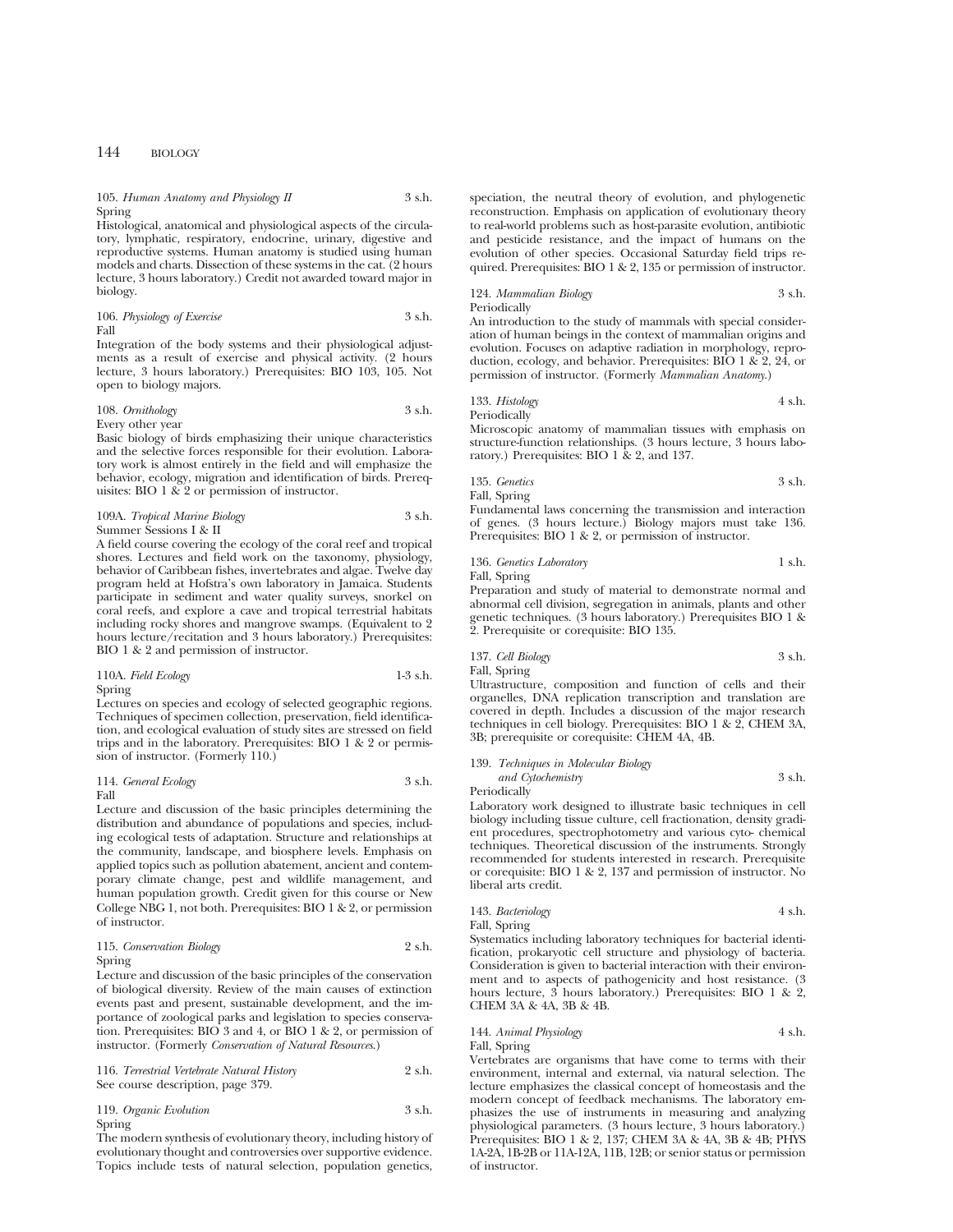#### 147. *Invertebrate Zoology* 4 s.h.

Fall

Development, physiology, life histories and gross anatomy of representative invertebrate phyla. (3 hours lecture, 3 hours laboratory.) Prerequisite: BIO 1 & 2.

148A. *Plant Morphology and Development* 4 s.h. Periodically

Dynamic aspects of embryology, morphogenesis and development in the higher plants. (3 hours lecture, 3 hours laboratory.) Prerequisite: BIO 1 & 2, 137.

149A. *Plant Physiology* 4 s.h. Periodically

Plant functions including water relations, transpiration, photosynthesis, respiration, mineral nutrition, translocation, photoperiodism and plant hormones. (3 hours lecture, 3 hours laboratory.) Prerequisites: BIO 1 & 2, 137; CHEM 3A & 4A, 3B & 4B, 131A & B, 132A, 132B or permission of instructor.

150. *Parasitology* 4 s.h. Spring

The study of parasitism, parasite-host interactions and disease. Life cycles of parasites in humans and animals and principles of transmission, diagnosis, treatment and prevention. Each student participates in several investigations including tracing the course of malaria in living mice. (3 hours lecture, 3 hours laboratory.) Prerequisite: BIO 1 & 2. Recommended for premedical, predentistry and preveterinary students.

### 151A. *Protozoology* 4 s.h. Periodically

The biological importance of protozoa. A study of their taxonomy, ecology, morphology, reproduction and physiology. Special emphasis on pathogenic protozoa. (3 hours lecture, 3 hours laboratory.) Prerequisites: BIO 1 & 2, 137.

162. *Molecular Biochemistry* 3 s.h.

Fall

Same as BCHM 162 and CHEM 162. Prerequisites: CHEM 132A, 132B.

| 172. Algae and Fungi and Their Relation |        |
|-----------------------------------------|--------|
| to the Environment                      | 3 s.h. |

Periodically

Designed to acquaint students with the major groups of algae and fungi, with emphasis on study of representatives from Long Island and adjacent areas. Students are involved in the collection of specimens for study through class and individual field trips. Included are the study of aspects of algal and fungal ecology, algae toxic to animals and man, and fungi as agents of plant and human disease. Prerequisite: BIO 1 & 2.

| 175. Field Botany                                                                                                                                                  | 4 s.h. |
|--------------------------------------------------------------------------------------------------------------------------------------------------------------------|--------|
| $\mathbf{D}$ , $\mathbf{D}$ , $\mathbf{D}$ , $\mathbf{D}$ , $\mathbf{D}$ , $\mathbf{D}$ , $\mathbf{D}$ , $\mathbf{D}$ , $\mathbf{D}$ , $\mathbf{D}$ , $\mathbf{D}$ |        |

Periodically

Designed to acquaint students with the higher plants (mosses, ferns, gymnosperms and angiosperms) found in various habitats. Class consists primarily of field and laboratory work involving observation, collection and identification of higher plants, with some emphasis on distribution of plants among various specific ecosystems. Prerequisite: BIO 1 & 2.

176. *Plant Ecology* 4 s.h. Periodically

Study of plant autoecology (relationship of the individual plant to its environment) and plant synecology (study of plant communities). Prerequisite: BIO 1 & 2.

177. *Plant Systematics* 4 s.h.

Periodically

Study of current systems of plant classification with consideration given to their historical development and validity based on current knowledge of plant phylogeny. Study of technique of plant systematics and representative plant taxa. Prerequisite: BIO 1 & 2.

## 179. *Introduction to Bioengineering* 3 s.h Periodically

A survey of applications of quantitative methods of engineering and physical science to problems in biology and medicine. Topics include biomechanics, including solids and fluids; biotransport in the lung and circulatory system; heat transfer in human and animal systems; biomaterials of surgical implants; biocontrol; and bioinstrumentation. Oral presentation in class and a written report are required. Open to bioengineering and biology majors. (3 hours lecture.) Prerequisite: junior class standing or permission of instructor. May not be taken on Pass/ $D+/\bar{D}/F$ ail basis. Same as ENGG 181.

181. *Marine Biology* 3 s.h. Spring

The study of marine organisms and their adaptation to various habitats including intertidal, pelagic, deep sea and coral reefs. Prerequisites: BIO 1 & 2.

182. *Marine Biology Laboratory* 1 s.h. Spring

The study and identification of marine fish, invertebrates, plankton and algae. Dissections, microscopic analysis and field work will be included. Prerequisites: BIO 1 & 2. Prerequisite or corequisite: BIO 181.

| 183. Fundamentals of Aquaculture/Mariculture | 4 s.h. |
|----------------------------------------------|--------|
| See course description, page 380.            |        |
| 101 11 11 11 11 1 10                         |        |

| 184. Advanced Aquaculture/Mariculture | 3 s.h. |
|---------------------------------------|--------|
| See course description, page 380.     |        |

|  | 185 & 186. Internship: Aquaculture/Mariculture |  | 5 s.h. each |
|--|------------------------------------------------|--|-------------|
|  | See course description, page 380.              |  |             |

| 187. Analysis of Aquaculture/Mariculture Internship | 2 s.h. |  |
|-----------------------------------------------------|--------|--|
| See course description, page 380.                   |        |  |

| 190. Special Topics in Biological Sciences | 2 s.h. |
|--------------------------------------------|--------|
| Periodically                               |        |

Advanced topics that are not covered in other biology courses are discussed. The topics vary yearly. May be taken for more than one semester. Prerequisite: BIO 1 & 2.

191. *Oral Biology* 3 s.h. Periodically

A survey of the subject including lectures on dental evolution, development, dental tissues, gross and microanatomy of the oral cavity, mastication and an introduction to basics on pathology. Prerequisite: junior or senior standing in biology; BIO 1 & 2, 133 recommended. Credit given for this course or *Oral Biology* taken as BIO 190, not both.

200. *Computer Utilization in Biological Research* 3 s.h. Periodically

Application of computers in biological research; computer types (mainframe, mini and micro); elements of basic programming; overview and use of database management systems, spreadsheets, statistics, graphics, word processing, etc.; modification of commercial programs; special application programs; individual student projects.

## 201. *Statistical Analysis of Biological Data* 3 s.h. Periodically

Practical application of statistical techniques to the analysis of data typically encountered by researchers in the life and health sciences. Students learn practical and intuitive approaches to choosing statistical techniques appropriate for particular experimental designs. Parametric statistical tests covered include single and two-way ANOVA, regression and correlation. Tests of "messy"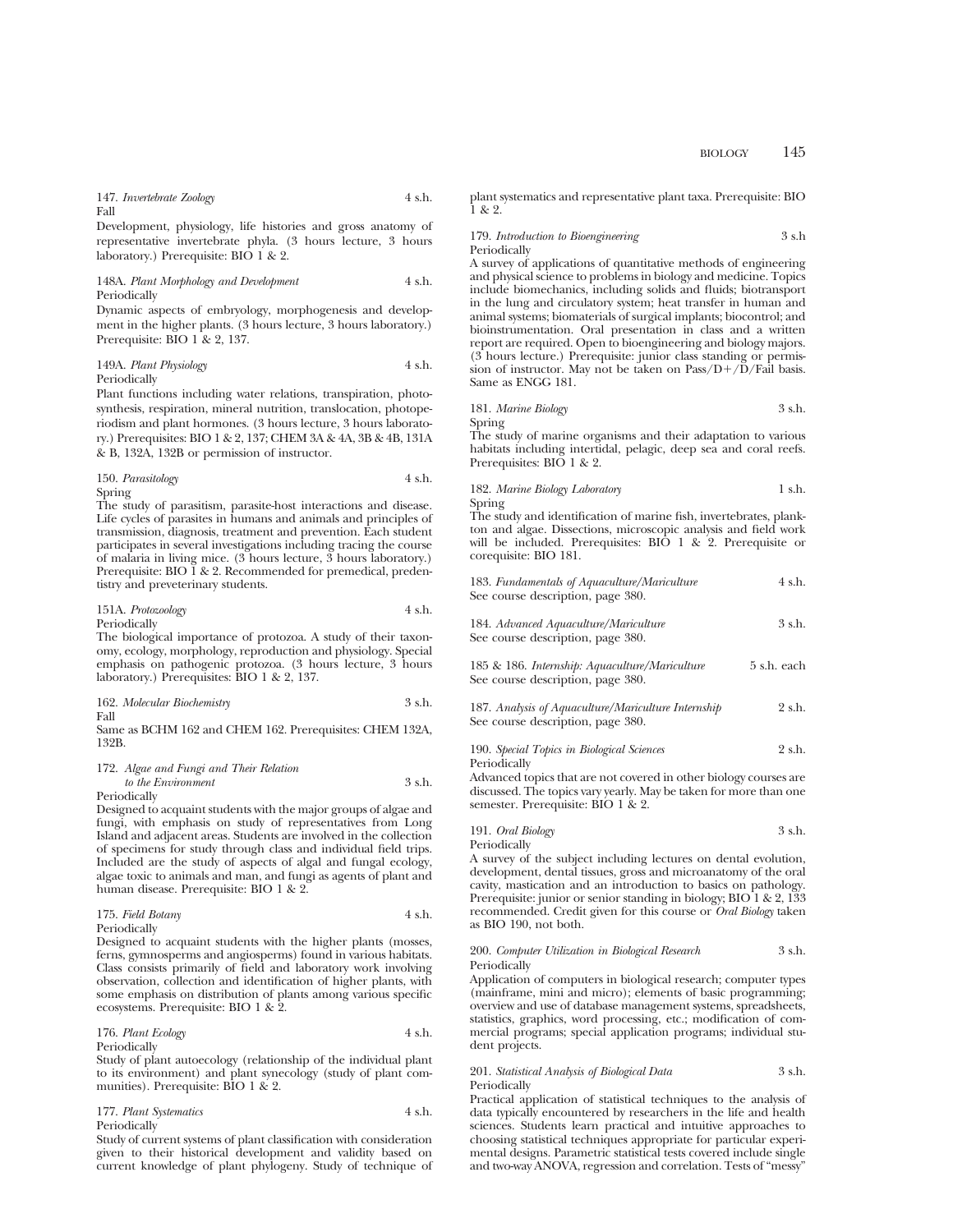or nonparametric data are considered as well, including analysis of frequencies and substitutions for ANOVA. (2 hours lecture, 1 hour recitation.)

#### 204. *Tropical Marine Biology for Teachers* 3 s.h. Summer

An intensive introduction to the biology of seashores, turtle grass beds, mangrove swamps and coral reefs. Teachers are shown how to prepare materials for use in classrooms. (2 hours lecture, 5 hours laboratory and field study daily.) Course meets for 12 days at the Caribbean Hofstra University Marine Laboratory, Jamaica.

205. *Marine Microbiology* 3 s.h.

Spring

Morphology, physiology, ecology and distribution of marine and estuarine bacteria, algae, fungi, protozoa and other planktonic organisms. Biological corrosion, pollution, pathogenicity and economic significance of marine microorganisms will also be considered. Prerequisite, one of the following: BIO 143, 151A or 172.

207A. *Marine Ichthyology* 3 s.h. Every other year

Evolution, morphology, physiology, ecology and behavior of marine fish. Topics include venomous and poisonous fish, electric fish, schooling, symbiotic relationships and adaptation to specific habitats, e.g., intertidal, pelagic, coral reef and deep sea. Prerequisites: BIO 24, 181 or permission of instructor.

#### 208. *Biology of Marine Mammals* 3 s.h. Every other Fall

This course covers the anatomy and physiology of sea otters, seals, sea lions, manatees, dolphins and whales. Topics of discussion include their systematics, anatomy, thermoregulation, osmoregulation, diving physiology, sensory biology, feeding, life history and captive husbandry. Topics are discussed from an evolutionary perspective by comparing a terrestrial archetype (such as a human or dog) with these highly derived marine mammals.

## 210. *Advanced Genetics* 3 s.h.

Once a year

Problems of modern genetics based upon the most recent research. Prerequisite: BIO 135.

| 212. Cytogenetics | 3 s.h. |
|-------------------|--------|
| Once a year       |        |

Structure, function and behavior of chromosomes in eukaryotes, prokaryotes and viruses. Also considered are lampbrush and polytene chromosomes in differentiation, the mitotic apparatus, and the synaptinemal complex. Prerequisite: BIO 135.

214. *Human Cytogenetics* 3 s.h. Once a year

Topics covered include karyotype analysis, chromosomal anomalies including structural rearrangements and numerical disor-

ders, various banding methods, chromosomes, cancer, and gene mapping by in situ hybridization. Prerequisite: BIO 212 or 210 or equivalent. May not be taken on a Pass/Fail basis.

215. *Clinical Genetics* 3 s.h. Periodically

Clinical aspects of human genetic disorders including autosomal

dominant and recessive and X-linked disorders, polygenic inheritance. Chromosomal disorders and prenatal diagnosis. Prerequisites: BIO 212, 214. May not be taken on a Pass/Fail basis.

### 220. *Endocrinology* 3 s.h. Periodically

A consideration of the role of the major endocrine glands in the body economy, with emphasis upon the phylogeny and comparative physiology of these structures and upon the pertinent methodology. Prerequisites: BIO 144, CHEM 132A, 132B.

#### 221. *Molecular Pharmacology* 3 s.h. Periodically

Interaction of drug molecules with cells, tissues and organ systems with emphasis on the basic mechanisms involved in the absorption, distribution, action, metabolism and excretion of pharmacologically active agents. Current concepts in receptor theory and structure activity relationships. Prerequisites: BIO 144, 162, 137.

## 222. *Comparative Vertebrate Hematology* 3 s.h. Periodically

Morphology, physiology and evolutionary development of the blood and hematopoietic organs of vertebrates with emphasis on their application to experimental methods in hematology. Phylogenetic relationships of blood cells and hemopoietic organs in the five classes of vertebrates. Prerequisite: BIO 144.

### 223. *General Mammalian Hematology* 3 s.h. Periodically

Embryogenesis, morphology and function of the blood cells. Dynamics and kinetics of hemopoiesis. Proliferation, maturation, differentiation and destruction of blood cells. Neurohumoral regulation and maintenance of homeostasis in blood. Phyletic theories of stem cell derivatives. Prerequisite: BIO 144.

224. *Immunology and Serology* 3 s.h. Periodically

Antigens and antibodies are considered both as components of immunologic systems and as a means of solving biological problems. Prerequisites: BIO 144, CHEM 132A.

| 229. Limnology | 3 s.h. |
|----------------|--------|
| Periodically   |        |

Physical, chemical and biological interrelationships in fresh water habitats. (2 hours lecture plus Saturday field trips by arrangement.) Prerequisites: BIO 1 & 2, CHEM 3A & 4A, 3B & 4B.

230. *Algae of Long Island and Adjacent Areas* 4 s.h. Periodically

Taught in the field and in the lab, dealing primarily with organisms collected on the field trips. Emphasis on field observation, laboratory study, identification and maintenance of collected specimens. Prerequisite: BIO 1 & 2.

231. *Fungi of Long Island and Adjacent Areas* 4 s.h. Periodically

Fieldwork is expected as emphasis is on study of fungi from collected samples. Isolation, culture and identification are an integral part of course work. Prerequisite: BIO 1 & 2.

238. *Animal Cell Culture* 4 s.h.

Study and utilization of techniques involved in the establishment and maintenance of animal cell lines including preparation of media and aseptic methods, types of cell culture, experimental design employing cultured cells, cloning, cell cycle analysis, karyotyping, preparation of monoclonal antibodies, etc. Theory of techniques learned in the laboratory are discussed in lecture. Prerequisites: BIO 137 and permission of instructor. Recommended for students interested in cell biology and biochemistry research.

## 239. *Microscopic Techniques* 4 s.h. Periodically

Practice and theory involved in various techniques for preparing and staining tissues and cells, and also unicellular organisms for microscopic and cytochemical studies. (2 hour lecture, 4 hours laboratory.) Prerequisites: BIO 1 & 2.

| 240. Virology |  | $3 \,$ s.h. |
|---------------|--|-------------|

Spring

Fall

Molecular and clinical aspects of viruses that infect humans. Includes replication, gene expression, changes in host cells, pathogenesis, and transmission. Particular attention is paid to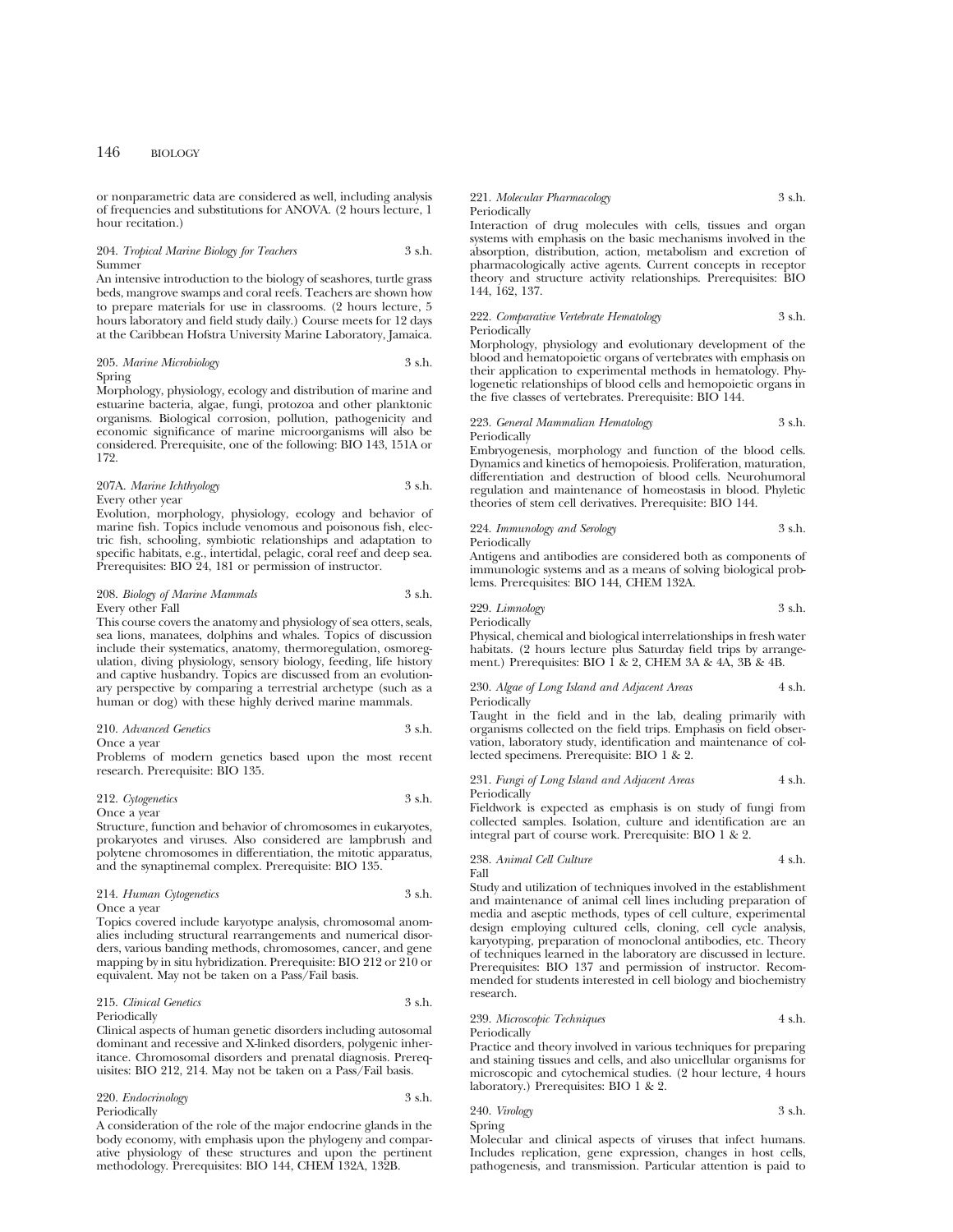Human Immunodeficiency Virus—the cause of AIDS. Prerequisites: BIO 1 & 2, 135, 137.

241. *Mechanisms in Cellular Aging* 3 s.h. Fall

Possible mechanisms involved in cellular aging including mutagenesis, free radicals, thermal damage, DNA repair and chemical cross-linkage; the role of development and protein aging. Prerequisite: BIO 135. BIO 137 recommended.

243. *Experimental Developmental Biology* 4 s.h. Periodically

A survey of experimental approaches and techniques employed in the analysis of animal development emphasizing microsurgical manipulations, *in vitro* cultivation, autoradiographic detections, electrophoretic separations, biochemical isolations and an independent research project. Prerequisites: BIO 23 or 24 and permission of instructor.

244. *Biology of the Cancer Cell* 3 s.h. Spring

Various aspects of cancer cell biology on the histological, cellular and molecular level. Emphasis is on basic research problems including cancer as a misprogramming of normal development, alterations in cell-cell recognition, changes in nuclear events, the oncogene theory and the mechanisms of action of chemical carcinogens. Prerequisite: BIO 137. CHEM 162 recommended.

#### 245. *Morphology and Physiology of Bones and Teeth* 3 s.h. Periodically

The anatomy and development of bone and teeth. Discussion of experimental tooth embryogenesis, the calcification process and pulp and periodontal histopathology. Recent advances in replantation and transplantation of teeth will be considered. Prerequisite: BIO 191 or 190 or permission of instructor.

246. *Comparative Microscopic Anatomy* 4 s.h. Periodically

Microscopic study of human tissues and organs, and a histological comparison between the human and those of other vertebrate organisms. Students submit a paper which deals in detail with the comparative histology of an organ or system of their choice. Prerequisite: BIO 137 or equivalent.

### 251A, 252A. *Special Topics in Biology* 2-4 s.h. each Fall, Spring

Selected readings on the development of the great areas and philosophies and current literature in selected fields of biology. Oral and written reports at seminar sessions or consultation periods. May be repeated for credit when topics vary. (Formerly 251, 252, *Special Topics Seminar*.)

253A. *Special Topics in Biology* 2-4 s.h. Fall, Spring

Lectures and seminars on special advanced topics in biology. Emphasis is on subjects of current investigation, the scientific literature, and theoretical and philosophical aspects of research. May be repeated for credit when topics vary. (Formerly 253, *Special Topics Seminar*.)

### 255. *Seminar: Current Topics in Cytogenetics* 2 s.h. Periodically

Course covers recent research in cytogenetics. Students are required to read, understand and discuss primary research articles in cytogenetics and are evaluated on the basis of preparation, participation and understanding of the material. Prerequisite: BIO 212 or BIO 214 or permission of instructor.

259. *Electron Microscopy for the Biologist* 4 s.h. Spring

Principles and practice of basic techniques used in transmission electron microscopy. Lectures discuss theory of the techniques learned in lab. Laboratory consists of instruction in the techniques of fixation and embedding, ultramicrotomy, use of the electron microscope and photography. Prerequisite: permission of instructor.

260. *Electron Microscopic Analysis I* 2 s.h. Fall

Ultrastructural histology. A detailed analysis of the ultrastructure of the major tissue types in mammalian organisms. Prerequisite: BIO 133 or 246.

261. *Electron Microscopic Analysis II* 2 s.h. Spring

Ultrastructural pathology and interpretation of micrographs. Guest speakers illustrate and discuss tissue pathology at the ultastructural level. Problems of interpretation of micrographs are analyzed using published materials as examples. Prerequisites: BIO 259, 260.

262. *Servicing the Electron Microscope* 2 s.h. Periodically

Lectures by qualified electron microscope servicemen on common service problems. Instruction on dismantling and reassembly procedures associated with routine maintenance. Prerequisites: BIO 259 and permission of instructor.

263. *Advanced Techniques and Theory of Electron Microscopy* 2 s.h. Periodically

Discussion and illustration of advanced electron microscopic techniques such as autoradiography, shadow-casting, negative staining and freeze-etching. Discussion includes problems of data interpretation. Prerequisites: BIO 259 and permission of instructor.

## 264A. *Scanning Electron Microscopy* 3 s.h. Periodically

Discussion and instruction in tissue preparation including critical point drying, use and maintenance of the scanning electron microscope. Each student undertakes his or her own project as a requirement of the course. Prerequisites: BIO 259 and permission of instructor. (Formerly 264.)

## 270. *Physiological Ecology and Functional Morphology of Aquatic*  $Vert$

Every other Spring

This course covers how fish, aquatic amphibians, reptiles, and birds interact with the environment. The primary focus of the course is fish. It uses an interdisciplinary approach encompassing the areas of anatomy, function, physiology and ecology. Particular attention is given to the way these vertebrate groups overcome problems associated with aquatic life. Prerequisites: BIO 24, 144, 207A, or equivalents, or permission of instructor. May not be taken on a Pass/Fail basis.

## 275. *Advanced Conservation Biology* 3 s.h. Spring

This course reviews the basic topics in conservation biology and considers in detail advanced topics. Topics include the origin and measurement of genetic, species and ecosystem biodiversity, ancient and contemporary extinction processes, species and ecosystem management, and the political and economic aspects of biodiversity preservation. Students use computer simulations to compare strategies for managing and restoring endangered species and ecological communities. (2 hours lecture, 1 hour recitation.) Prerequisites: BIO 1 & 2. No credit for BIO 275 if BIO 115 is on undergraduate transcript.

301-302. *Master's Thesis* 3 s.h. each Fall, Spring

Laboratory and library research. Course includes a public oral presentation and examination. Binding fee payable upon regis-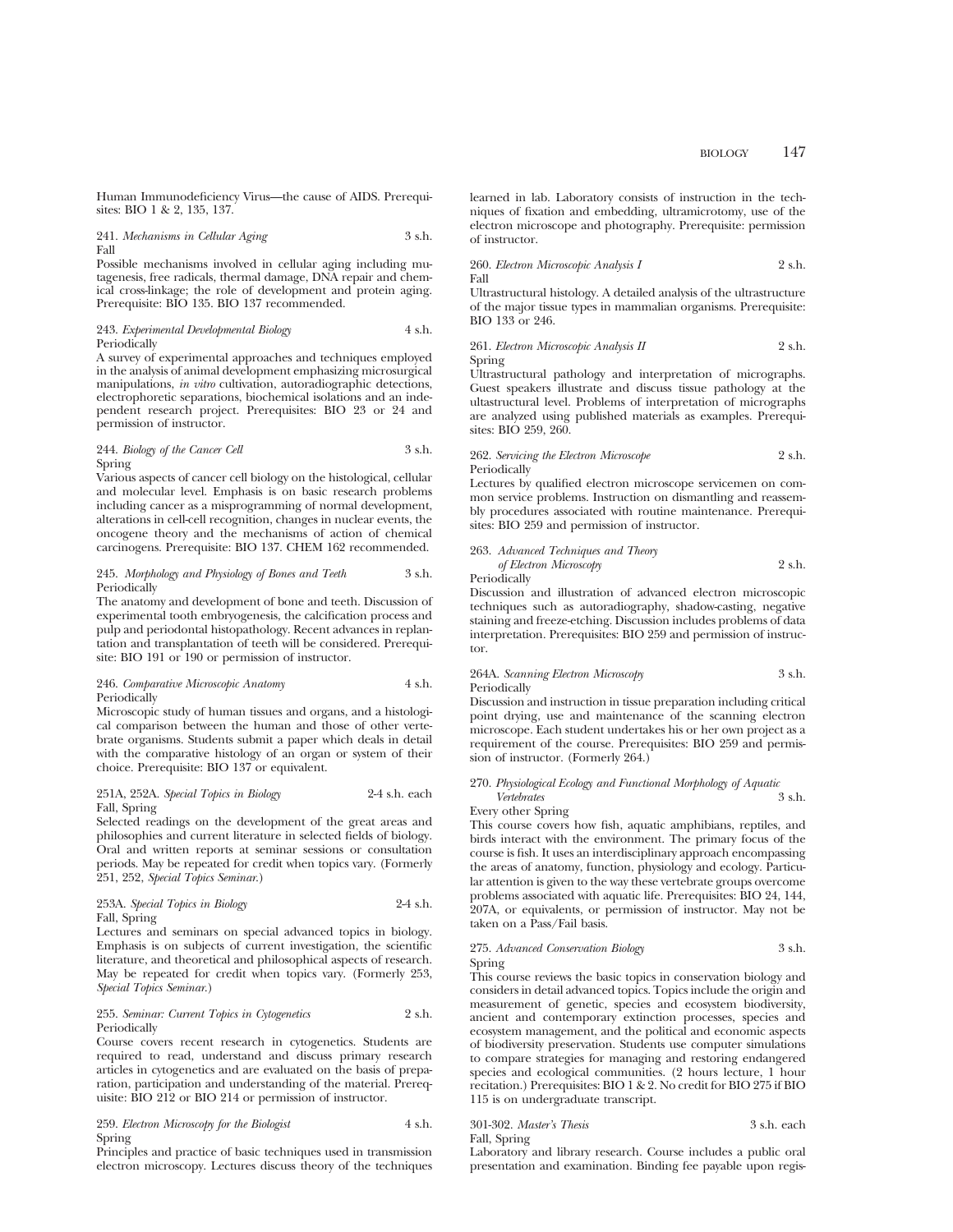tration in 302. Prerequisite: permission of instructor. Recommend taking BIO 100 prior to or at the same time.

303. *Master's Essay* 3 s.h. Fall, Spring

Library-based research paper comprising a critical review of scientific literature on a selected topic. The thesis portion is the student's own evaluation of the topic. Course includes a public oral presentation and examination. Binding fee payable upon registration. Prerequisite: permission of instructor. Recommend taking BIO 100 prior to or at the same time.

304. *Internship in Electron Microscopy* 3 s.h. Periodically

Intensive full-time work in an electron microscope laboratory (at Hofstra or a neighboring institution) to demonstrate the student's ability to function as a professional microscopist. Prerequisite: admission to the program.

305. *Graduate Seminar* 1 s.h.

Fall, Spring

A broad range of research topics in the biological sciences are discussed in weekly seminars. Presentations are made by guest speakers and graduate students. May be repeated for credit when topics vary.

306. *Internship in Cytogenetics* 3 s.h. Fall, Spring, Summer

Intensive work (four days/week) in a cytogenetics laboratory at a neighboring institution, to gain expertise in the technical aspects of laboratory cytogenetics including karyotyping, banding, photography and analysis of karyotypes. Students must attend biweekly meetings with faculty adviser at Hofstra in addition to their time at the laboratory site. Students wishing to apply for certification must enroll in 306 for two semesters. Student evaluation is based on meeting participation and evaluation by laboratory supervisor. Prerequisites: BIO 212, 214, 238, and admission to the program. May not be taken on a Pass/Fail basis.

## Broadcasting

See School of Communication

## Business Computer Information Systems and Quantitative Methods

Associate Professor Nasri, *Chairperson*

Professors Affisco, Silver, Stern; Associate Professors Binbasioglu, Chandra, Dickman, Guiahi, Lally, Paknejad, Sessions, Stevens, Tafti; Assistant Professors Hardiman, Shirani; Special Assistant Professor Lee.

The Brodlieb Distinguished Professorship in Business is held by Professor Stern. See page 400.

Business Computer Information Systems courses are listed below.

QUANTITATIVE METHODS courses are listed alphabetically.

## Business Computer Information Systems (BCIS)

Administered by the Department of Business Computer Information Systems and Quantitative Methods. Associate Professor Nasri, *Chairperson*

**B.B.A. SPECIALIZATION IN BUSINESS COMPUTER INFORMATION SYS-TEMS:** (all specializations must have prior approval of adviser). BCIS 30, 40, 90, 116, 117, 120 and two BCIS electives chosen under advisement.

See complete B.B.A. requirements, page 97.

**A MINOR IN BUSINESS COMPUTER INFORMATION SYSTEMS**, consists of the successful completion of a minimum of 19 semester hours of course work with grades of C- or better, *under faculty advisement of the Department of Business Computer Information Systems and Quantitative Methods*, with at least twelve semester hours in residence. The requirements are: BCIS 9, 10, 30, and four additional three-credit BCIS courses. A completed minor in business computer information systems will be listed on the student's transcript.

*No School of Business courses may be taken on a Pass/D+D/Fail basis.* 

Nonbusiness majors may choose a BCIS minor.

No student pursuing a bachelor's degree other than a Bachelor of Business Administration degree may complete more than 30 semester hours of School of Business course work without permission of the School of Business Dean's Office. The student must have the appropriate form approved by and filed with the major and minor departments.

*All minors must be declared at the Office of Financial and Academic Records.*

Master of Business Administration Programs, see page 101.

BUSINESS HONOR SOCIETIES, see pages 64, 71.

## **COURSES**

In addition to semester notations next to each course, a selection of courses is offered during January and Summer sessions. Consult the *January* and *Summer Sessions* bulletins for these schedules.

9. *Introduction to Microcomputer Tools* 1 s.h. Fall, Spring

Introduction to microcomputers and microcomputer software tools and their applications and ethical use. Focus on DOS, Windows, spreadsheets, document management, E-mail, and Internet access. NOTE: open to business and nonbusiness majors. Business majors must complete this course during the first 30 credits at Hofstra.

10. *Introduction to Computers in Business* 3 s.h. Fall, Spring

Focus on hardware and software technology and innovations, and the ways in which they are integrated in management information systems. Use of productivity tools and the Internet are emphasized along with business application areas that make use of computing resources and technology. Political, legal and ethical issues relating to security, privacy and copyright protection as they apply to computing are explored. Global communications technologies relating to the Internet and other networks are discussed. No credit for both this course and BCIS 201. Prerequisite or corequisite: BCIS 9.

30. *Power Tools for End-User Support* 3 s.h. Fall, Spring

An in-depth study of the software tools used by managers and other end-users to improve their productivity, their decisionmaking effectiveness and their computer enhanced communication skills. Focus on microcomputer hardware and software. Topics such as presentation graphics, desktop publishing, operating systems, multimedia and creating and using Internet pages are covered. Students become proficient power users and learn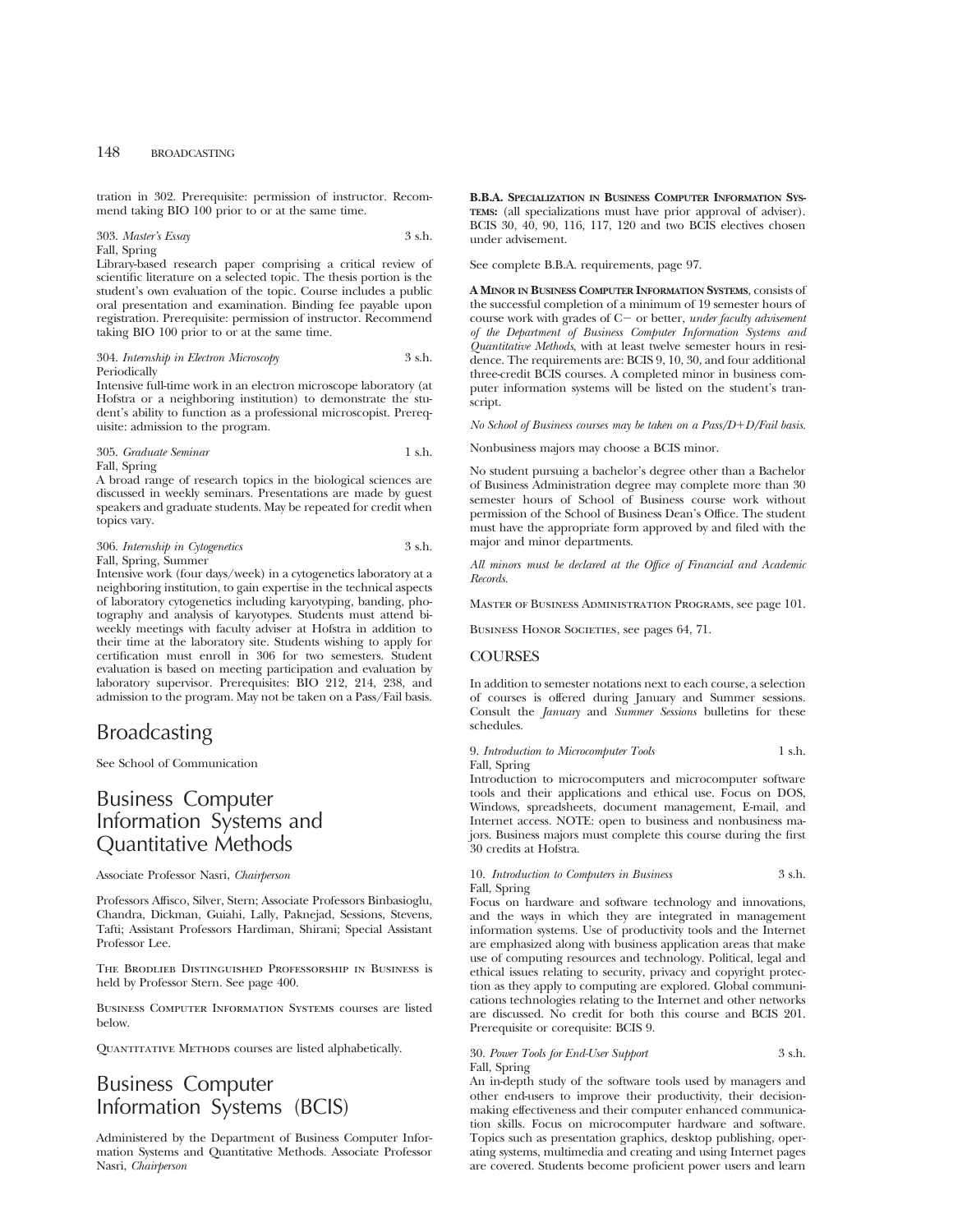to evaluate software and hardware for accounting, finance, management and marketing problems. Introduces student to Visual Basic. Prerequisite: BCIS 10 or CSC 5.

## 35. *Multimedia Concepts, Software and Applications* 3 s.h. Once a year

An in-depth treatment of multimedia graphic, sound, animation and video presentations. Multimedia is explored through a variety of methods including hands-on tutorials, lectures, projects, and case studies that include interactivity and hyperlinking. Global, ethical, social and legal issues relating to multimedia are explored. Prerequisite: BCIS 30 or permission of department chairperson.

## 40. *Software Development in Business* 3 s.h. Fall, Spring

A comprehensive programming course focusing on business applications. Students learn how to develop elementary and intermediate programs in Structured COBOL. Topics include basic syntax, structured design concepts and file processing in accounting, finance, management and marketing. The COBOL language is compared and contrasted with other languages. Prerequisite: BCIS 10 or CSC 5.

## 50. *Object-Oriented Programming* 3 s.h. Once a year

The design, testing, implementation and documentation of accounting, finance, marketing and management applications using  $C++$  as an object-oriented programming language. Program testing and evaluation, object-oriented concepts and documentation are emphasized. An introduction to Java programming is provided. Prerequisite: BCIS 30 or 40. (Formerly *Advanced Business Application Programming; Advanced Programming Concepts in COBOL; Intermediate and Advanced Business Application Programming.*)

## 90. *Interface Design and Programming in Visual Basic* 3 s.h. Fall, Spring

A focus on Visual Basic as a tool for development, testing, implementation, and documentation of Windows-based business applications. Topics include event-driven programming, string and arrays handling, graphics, and linking of applications. Prerequisite: BCIS 30. (Formerly *Survey of Business Programming Languages*.)

### 115. *Introduction to Simulation* 3 s.h. Periodically

Introduction to modeling. Classifications and properties of elementary simulation models and simulation languages. Computer-based simulation models using a general programming language and a specialized simulation language (GPSS). Application areas in production management, marketing, capital investment devaluation, information systems, mechanized equipment and computer systems. Prerequisites: QM 1 and knowledge of a programming language.

### 116. *Structured Systems Analysis and Design* 3 s.h. Fall, Spring

Advanced course in structured analysis and design of computerized information systems in accounting, finance, management, marketing, and other application areas. Topics include Systems Life Cycle methodologies, Data Flow Diagrams using CASE tools and rapid prototyping techniques. Ethical and global issues are considered. Emphasizes design issues such as user involvement and the selection of appropriate methodologies. Course requirements include designing a system using a CASE tool for implementation on either a mainframe or microcomputer. Prerequisites: one of the following courses: BCIS 40, 50, 90 or permission of department chairperson; junior class standing or above. (Formerly *Data Systems and Management.)*

## BUSINESS COMPUTER INFORMATION SYSTEMS 149

## 117. *Database Management Systems* 3 s.h.

Fall, Spring

Advanced course on database management systems (DBMS) concentrating on the relational data model and the SQL language. Covers theory of the relational data model contrasting it with earlier models. Database design is developed in the context of the overall design of an information system in accounting, finance, management, marketing, and other application areas. Topics include conceptual, logical, and physical database design, including data normalization and integrity constraints. Distributed database systems in a global business environment and issues related to data accuracy, security, privacy, and threat to individual rights are explored. Course requires designing and implementing databases using a mainframe and/or micro DBMS. Prerequisites: one of the following courses: BCIS 40, 50, 90 or CSC 120 or permission of department chairperson; junior class standing or above. (Formerly *Design and Management of Information System*s.)

### 120. *Connectivity in the Business Environment* 3 s.h. Fall, Spring

Explores the various ways information is shared among networked computer systems. Integrates MIS and telecommunications concepts to enable business managers to select, implement, manage and evaluate computer networks. Topics also include data communication needs of organizations in a global environment. Legal and ethical issues related to planning, design, implementation, and use of networks, including that of the Internet are discussed. Course project involves use of LAN management software. Prerequisites: BCIS 30; junior class standing or above. (Formerly *Equipment Selection; Selection and Evaluation of Hardware and Software; Business Computer Data Communication.*)

## 125. *Managing the Systems and*

*Information Processing Function* 3 s.h.

Periodically

Study of the systems and information processing function from a strategic planning perspective. The methods appropriate for information resources planning discussed within the framework of overall corporate strategy. Topics include information systems, strategic planning, capacity planning, facilities management, evaluation and control, data processing staff planning, and hardware and software evaluation and selection. Prerequisite: BCIS 116.

## 151, 152. *Readings* 1-3 s.h. each Fall, Spring

Assigned readings, individual research and projects on selected topics such as systems or software design and development, and computer applications. Taught on a tutorial basis. Prerequisites: BCIS 116, 117, or 120; and permission of department chairperson.

## 157, A-Z. *Seminar: Special Topics in Business Computer Information Systems* 3 s.h.

Periodically

An advanced in-depth treatment of special topics. Current topics are explored through a variety of methods, such as lectures, projects and case studies. Prerequisites: BCIS 10 and permission of department chairperson.

As individual subjects are selected, each is assigned a letter (A-Z) which is affixed to the course number. Students may take up to two of these courses to fulfill their major requirements so long as each seminar has a different letter designation.

174. *Business Internship* 1-3 s.h. Fall, Spring

Actual practical experience in an approved setting open to junior and senior business computer information systems majors. Students work a minimum of 40 hours for 1 credit or a minimum of 80 hours for 2 credits or a minimum of 120 hours for 3 credits in a structured business computer information systems program offered by a for-profit or not-for-profit organization. NOTE: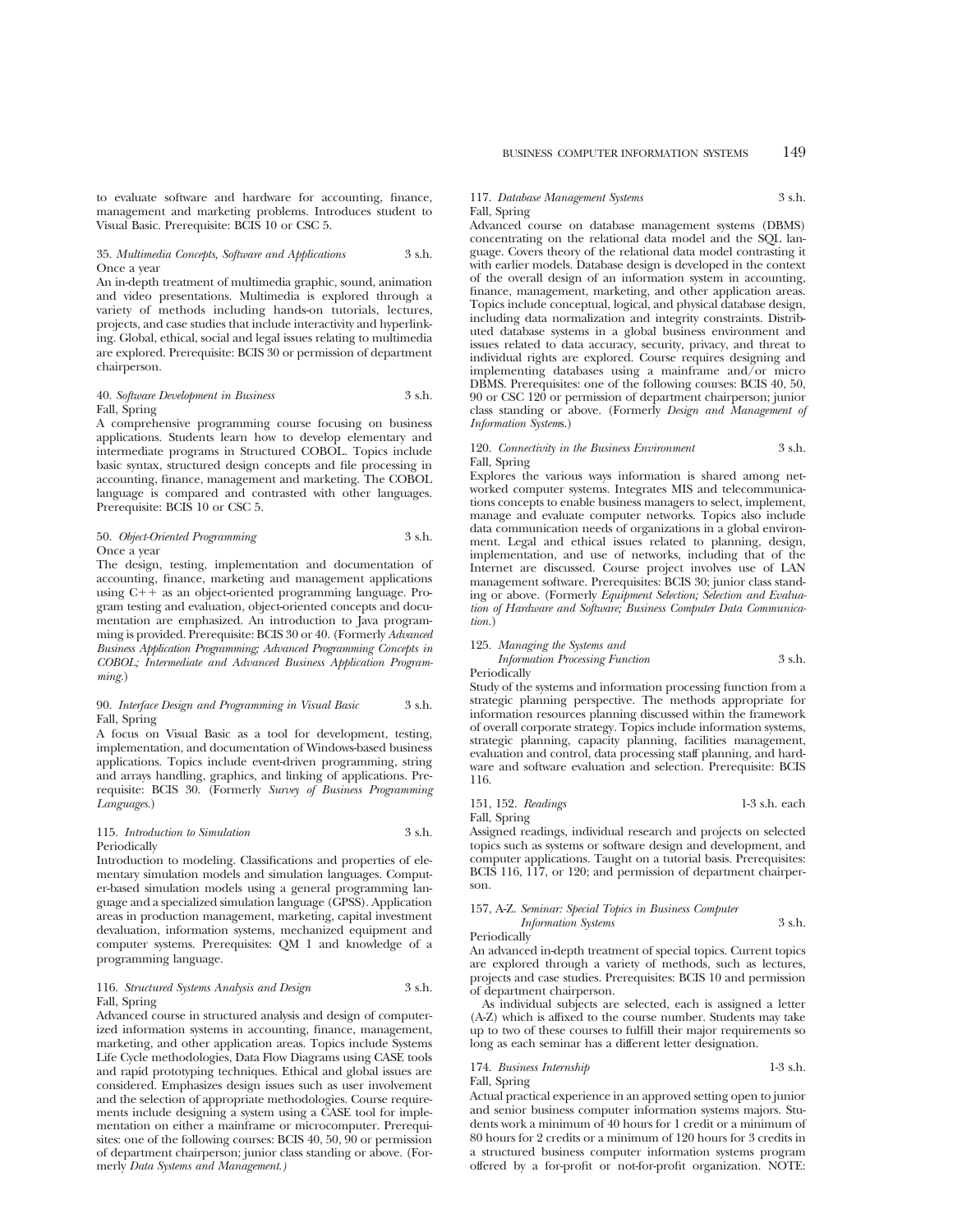Students may take this course only once. Satisfactory completion of this course counts toward general degree requirements but does not satisfy business computer information systems major requirements. Prerequisites: permission of department chairperson, a minimum grade point average of 2.5 in business computer information systems courses and 2.5 overall, BCIS 116 or 117, junior class standing or above.

179. *Business Computer Project* 3 s.h. Once a year

A capstone course using concepts learned in earlier courses. Students develop a complete business information system in accounting, finance, management, or marketing, or a management information system integrating their computer expertise with their business background. Students must choose a project, identify and document the user's needs, develop the specifications, write the programs and implement the project with supporting documentation. Course applies systems and database design, telecommunications and programming concepts to business problems. Prerequisites: BCIS 116, 117, 120; senior class standing and permission of department chairperson.

182. *Decision Support and Expert Systems* 3 s.h. Once a year

Techniques for problem solving and decision making. Focuses on areas in which computers can be used to support selection of decision alternatives. Students are provided with software tools for implementing decision support and expert systems which go beyond traditional file and information manipulation programs. Prerequisites: BCIS 116 and 117; junior class standing or above. (Formerly *Computer Data Management and Statistical Analysis for Research*.)

## 185. *Internship in Business Computer Information Systems* 3 s.h. Fall, Spring

A work-study program open to senior business computer information systems majors. Students work a minimum of 120 hours in a structured business computer information systems training program offered by a for-profit or not-for-profit organization. Prerequisites: permission of department chairperson, a minimum grade-point average of 3.0 in business computer information systems courses and 3.0 overall, BCIS 116 and 117. (Students who do not meet these requirements, see BCIS 174.) (Formerly *Internship*.)

190. *Honors Essay* 3 s.h. Fall, Spring

Research for and the writing of a substantial essay in the field of business computer information systems. Open only to senior business computer information systems majors who are eligible for and desire to graduate with departmental honors and who secure, before registration, written permission of the department chairperson. Prerequisites: a minimum grade-point average of 3.5 in business computer information systems and 3.4 overall.

201. *Information Technology\** 3 s.h. Fall, Spring

Introduction to the use of computer hardware, software, and connectivity in a business environment. Students gain an understanding of computer capabilities and limitations, ethical issues, and systems analysis and design concepts with the aim of understanding appropriate use of information system technology in domestic and global environments. Software including basic and intermediate spreadsheet modeling, database management, groupware, and Internet tools are covered. (Formerly *Survey of Business Computer Information Systems.*)

201A. *Structured COBOL Programming\** 3 s.h. Fall, Spring

A course in COBOL programming with emphasis on payroll billing, inventory and general ledger applications. Focus on

systems concepts related to COBOL programming such as sequential file processing, index sequential file processing, summary reporting, audit and control procedures. Prerequisite or corequisite: BCIS 201 or approved equivalent. Note: BCIS 201A may not be taken in lieu of BCIS 201. (Formerly 250.)

## 204. *Simulation in Business*\* 3 s.h. Periodically

Application of computer simulation techniques to business problems, development of basic methodology for analyzing complex systems by the use of simulation techniques. Classification and properties of simulation models and simulation languages. Prerequisite: knowledge of a programming language.

## 205. *Management Information Systems\** 3 s.h. Fall, Spring

The use of information systems to support work processes and decision making at all levels of an organization and across all functional departments such as accounting, finance, management, and marketing. Topics include centralized versus decentralized information systems, client-server computing, information systems and decision making, database design issues, the strategic use of information technology, work process redesign (reengineering) with information technology, information systems security, issues regarding the social and ethical impacts of information technology, information privacy and global telecommunications issues. Software systems, including advanced spreadsheet models, expert systems, groupware and database management supporting managerial decisions are covered. Prerequisite: BCIS 201 or approved equivalent. (Formerly *Information Systems for Management.*)

## 206. *Systems Analysis and Design\** 3 s.h. Once a year

The analysis and design of information processing systems for business applications. Focus on structured analysis and design techniques. Topics include the System Development Life Cycle, prototyping, feasibility studies, participatory design, enterprise modeling, system documentation using CASE tools including Data Flow Diagrams and structure chart representations, system implementation and installation, data requirements and user interface design. Ethical, social and global issues in the design and use of information systems are discussed. Course requirements include designing a system using a CASE tool for implementation on either a mainframe or microcomputer. Prerequisites: BCIS 201A, 205. (Formerly 203, *Information Processing Systems*.)

## 207. *Interactive Information Systems*\* 3 s.h. Once a year

A project-oriented course which examines interactive computerbased systems and focus on the problems associated with the human machine interface in a business environment. Applications such as decision-support systems, word processing, computer-aided design, computer-aided manufacturing and computeraided instruction are considered. Focus is on dialogue design techniques, hardware, computer graphics, cost-benefit considerations and advanced file and database organization. Prerequisites: BCIS 205, QM 210.

<sup>\*</sup>Open only to matriculated Zarb School of Business graduate students and/or M.A. in Health Administration students where appropriate.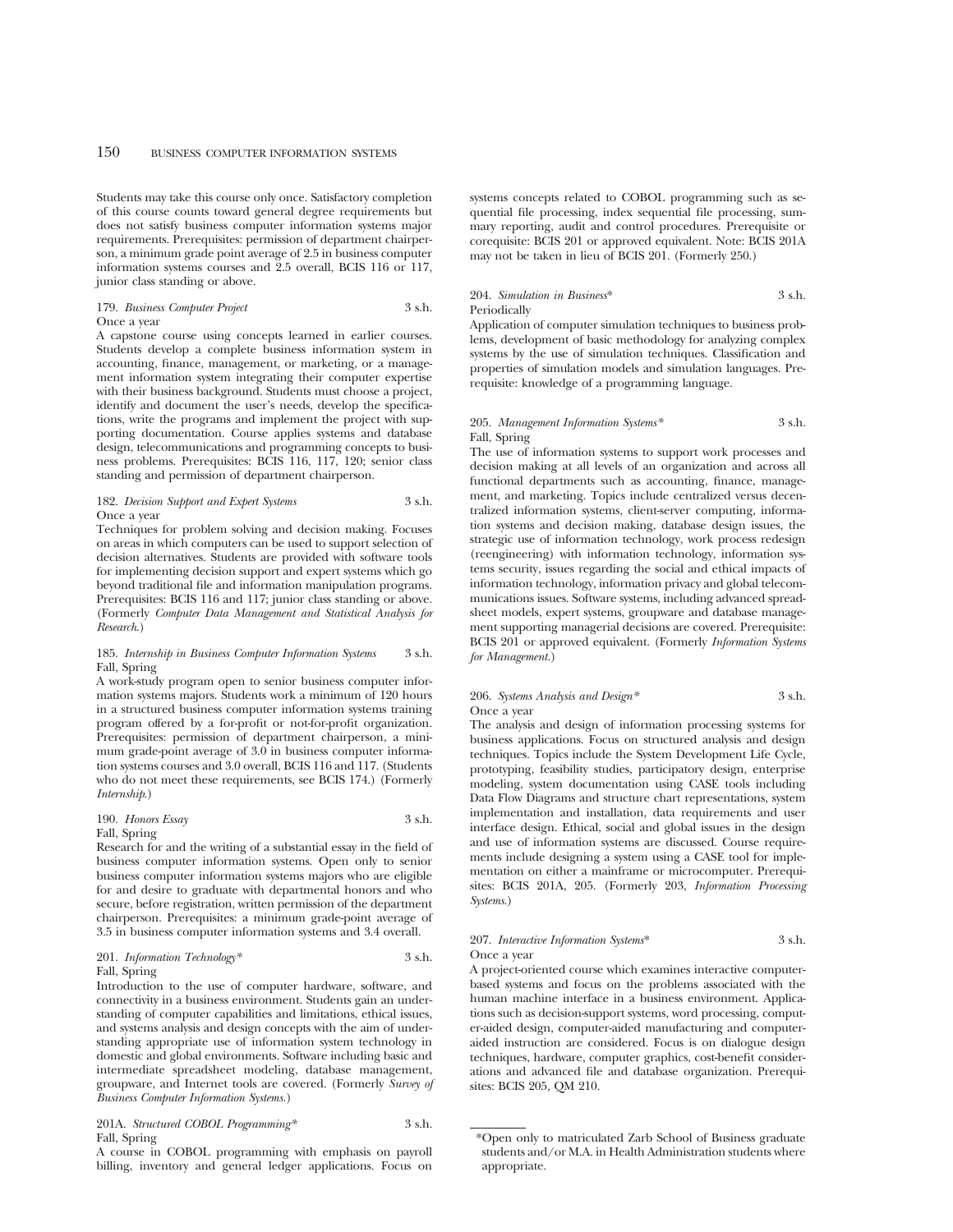## BUSINESS COMPUTER INFORMATION SYSTEMS 151

## 208. *Accounting Information Systems*†† 3 s.h. Fall, Spring

Course addresses key concepts and trends in information systems technology and how they affect accountants, as well as how the business environment is affecting and stimulating the trends' development. Students gain an understanding of computerbased accounting information systems and the impact of information technology on the practice of accounting and auditing. Topics include development and documentation techniques of computer-based accounting systems, auditing and control in common computer environments, data base systems, and financial reporting systems.

## 209. *Decision Support Systems*\* 3 s.h. Periodically

Decision support systems (DSS) require a cooperative interdependence between decision makers and computing systems. Critical evaluation of the conceptual frameworks for DSS, the building process and technology components. A review of current DSS research and technology forecasts. Prerequisite: BCIS 205.

#### 211. *Object-Oriented Programming in Visual Basic*\* 3 s.h. Periodically

An introduction to the fundamentals of application design and programming for Windows using object-oriented programming languages. Graphical user interface design; object-oriented and event-driven programming concepts; methods of structured programming and modularization; program control and decision structures; procedures and functions; debugging and error handling; processing files; accessing databases; object linking and embedding. Topics related to ethical issues in applications development and global software development practice are also covered. Prerequisite: BCIS 201 or approved equivalent.

#### 212. *International Information Technology\** 3 s.h. Once a year

Course addresses information technology (IT) issues that arise on an international scale at three levels of analysis: the individual firm, the industry, and the nation. Students learn to design and manage an international IT infrastructure for a given firm, to understand the industry level impacts of international IT, to develop an appropriate strategy for an organization in anticipation of these impacts, to compare potential host countries in terms of their IT policy and strategy, and to gain an appreciation of the ethical and political implications of these systems. Prerequisite: BCIS 205.

## 215. *Database Management Systems\** 3 s.h. Once a year

A course in database design, implementation, and management. Topics include strategic database planning, entity-relationship modeling, theory of the relational model, data normalization, distributed database processing, and the SQL language. Emphasizes database support for global business operations and explores ethical issues and concerns relating to modern database and data warehousing techniques. Prerequisites: BCIS 201A, 205. (Formerly *Applied Data Structures*.)

#### 220. *Business Data Communications\** 3 s.h. Periodically

Integrated course in data communications technology and its application in a business environment. Students are presented with a comparison of data transmission media, data communication techniques, and network configurations currently available. Additional topics include telecommunications standards, the evolution of the telecommunications industry, differences in availability and regulation of telecommunications between countries, and the social and ethical impacts of alternative telecommunication technologies. Students learn network applications as a tool for supporting a global business. Prerequisite: BCIS 205.

## 225. *Knowledge-Based Decision Support Systems\** 3 s.h. Once a year

Concepts in artificial intelligence, knowledge-based systems with specific applications in business. Entails hands-on experience with building a prototype expert system, using an expert shell. Introduction to the concepts of knowledge representation which entail the formalization of the rules of thumb and application of the rules in a set of procedures (Heuristics) to solve complex decision-making problems. Prerequisite: BCIS 205.

## 230. *Power Tools for Managers*\* 3 s.h. Periodically

The use of the latest power tools and their impact on managerial decision making and communication and on business profitability. Topics include multimedia as a tool for management communication, marketing with multimedia, doing global business on the Internet, using the Internet as a source of corporate intelligence, Website design, ethical impacts of doing business on the Internet, and the tradeoffs between object oriented and structured programming. Prerequisites: completion of all core competency courses or approval of department chairperson.

#### 240. *Management of Information Technology\** 3 s.h. Periodically

A case-oriented course dealing with the management of information systems and technology in organizations. Topics include strategic use of technology; development of information systems architecture, communications, highway systems; managing of information resources, end user computing, information centers and the human side of systems. Prerequisites: BCIS 206, 215.

## 251, 252. *Advanced Readings and Projects\** 3 s.h. each Fall, Spring

Assigned readings, individual research and projects on selected topics such as systems or software design and development and computer applications. Taught on a tutorial or seminar basis. Prerequisite: permission of department chairperson.

## 257, A-Z. *Seminar: Special Topics in Business Computer Information Systems*\* 3 s.h.

Periodically

An advanced in-depth treatment of special topics. Current topics are explored through a variety of methods, such as lectures, projects and case studies. Prerequisites: BCIS 205 and permission of department chairperson.

As individual subjects are selected, each is assigned a letter (A-Z) which is affixed to the course number. Students may take up to two of these courses to fulfill their major requirements so long as each seminar has a different letter designation.

## 304. *Advanced Research Seminar in Business*

*Computer Information Systems\** 3 s.h. Fall, Spring

(NOTE: BCIS 306-308 may be offered in place of 304.) Students write an integrative paper on an assigned topic based on secondary research and then formulate a written primary data research design to investigate a specific key issue. They must formulate research questions and hypotheses, construct survey instruments and experimental designs, draft sample plans, outline data handling procedures, and prepare a comprehensive research proposal, furnishing justifications for its theoretical as well as practical significance. An oral presentation of each project is required

<sup>\*</sup>Open only to matriculated Zarb School of Business graduate students and/or M.A. in Health Administration students where appropriate.

<sup>††</sup>Open only to matriculated M.S. in Accounting, Accounting and Taxation, Accounting Information Systems, and Taxation students. May be taken by M.B.A. students majoring in accounting in lieu of BCIS 205.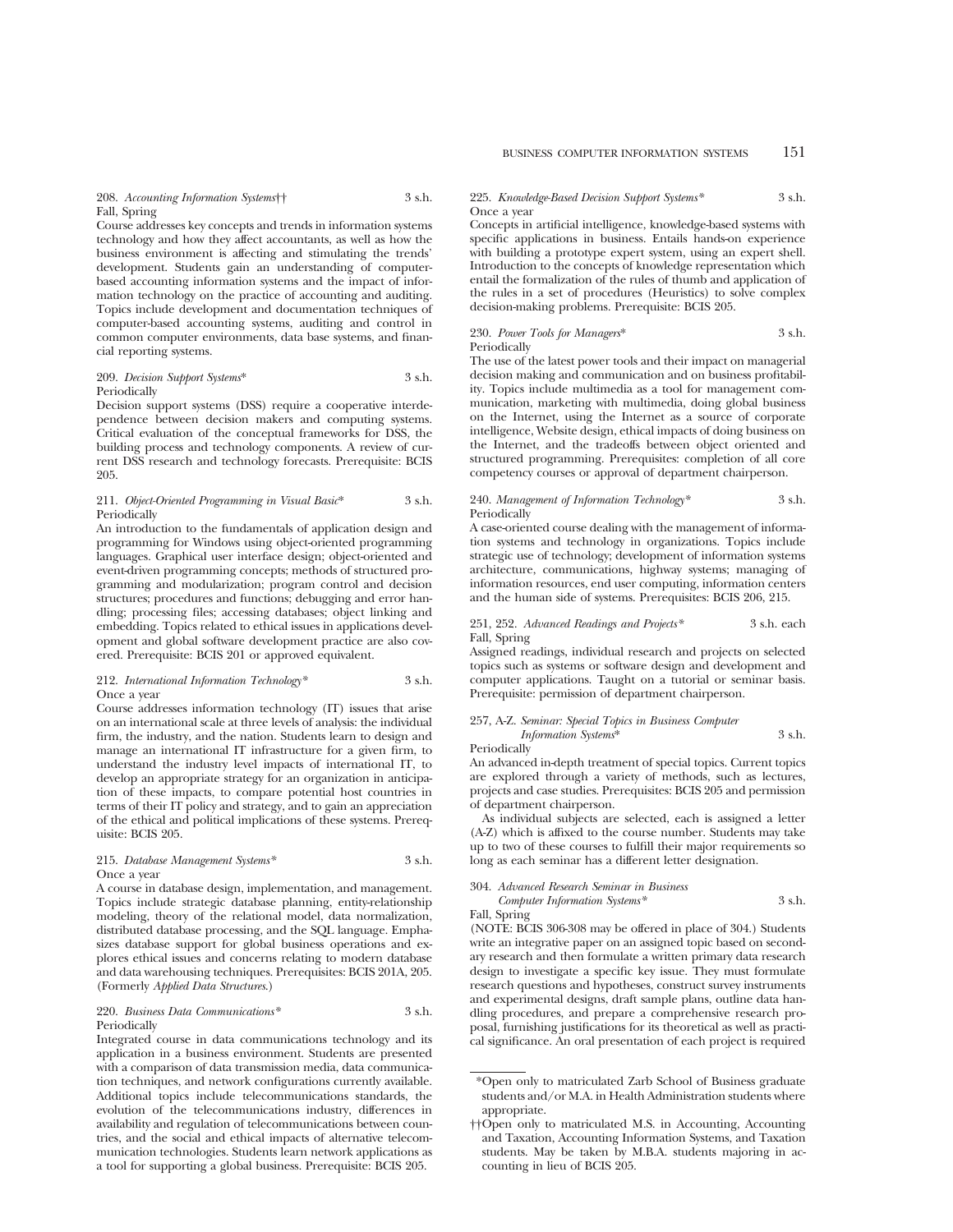at the conclusion of the semester. Prerequisites: completion of all core competency courses, 21 s.h. of advanced core courses or above (including QM 210, IB 219†, and at least 6 s.h. of the required 15 s.h. in the area of concentration), and permission of the department chairperson.

## 305. *M.B.A. Honors Research Thesis in Business Computer Information Systems\** 3-6 s.h. Periodically

Student selects and designs an integrative research project with the approval and guidance of a faculty member in the area of specialization. Student is required to justify the project's significance within a decision-making framework and define the management applications of the research findings. An oral report of the research findings is presented to a faculty committee. With joint permission of the department chairperson and thesis adviser, a student may expand the M.B.A. Honors Research Thesis from 3 to 6 s.h.; the additional 3 s.h. may be counted toward elective requirements in the area of concentration. Prerequisites: minimum cumulative grade point average of 3.5, completion of all core competency courses, 21 s.h. of advanced core courses or above (including QM 210, IB 219†, and at least 6 s.h. of the required 15 s.h. in the area of concentration), and permission of department chairperson.

306. *Case Focused Research Seminar in Business Computer Information Systems\** 3 s.h.

#### Periodically

Emphasis on multiple functional areas that are taught in the Zarb School of Business. A case study approach is utilized in this course, and students are challenged to understand how decisions and policies from different functional areas are integrated within an organization. Students present detailed recommendations toward resolution of complex business problems within an industry or company which must be supported by appropriate documentation of research and analysis. Written and oral reports are required. Prerequisites: completion of all core competency courses, 21 s.h. of advanced core courses or above (including QM 210, IB 219†, and at least 6 s.h. of the required 15 s.h. in the area of concentration), and permission of department chairperson. Same as ACCT 306, FIN 306, IB 306, MGT 306, MKT 306.

#### 307. *Consulting Research Project\** 3 s.h. Periodically

Under the supervision of an instructor and working singularly or in a small group, students are assigned to a client organization for one semester. The students and the client organization to which they are assigned will identify the clients specific problems and objectives. Students design and complete one or more integrative consulting projects involving various business principles and conduct research. A written consulting report and an oral presentation are made to a faculty committee and the senior management of the organization. Prerequisites: minimum cumulative grade point average of 3.5, completion of all core competency courses, 21 s.h. of advanced core courses or above (including QM 210, IB 219†, and at least 6 s.h. of the required 15 s.h. in the area of concentration), and permission of the senior assistant dean and director of graduate programs and the department chairperson. Same as ACCT 307, FIN 307, IB 307, MGT 307, MKT 307.

308. *Integrative Business Simulation\** 3 s.h. Periodically

Course utilizes a comprehensive and integrative computer simulation to create a variety of complex multifunctional business problems to which students must respond under varying conditions of uncertainty. A team-based approach to decision making is used in resolving problems created by the computer model. Students are required to provide detailed reports on decisions made and to provide quantitative and qualitative justifications for their decisions. These justifications must be supported through

the use of research and must be presented orally and in writing. Prerequisites: completion of all core competency courses, 21 s.h. of advanced core courses or above (including QM 210, IB 219†, and at least 6 s.h. of the required 15 s.h. in the area of concentration), and permission of department chairperson. Same as ACCT 308, FIN 308, IB 308, MGT 308, MKT 308. (Formerly *Computer Simulation (Management Game) in Business Computer Information Systems*.)

330. *Graduate Internship\** 3 s.h. Fall, Spring A work-study program open to graduate students who are spe-

cializing in business computer information systems.

Students work a minimum of 100 hours in the semester for selected business organizations in information systems. A written evaluation of the use of information systems to support organizational operations is prepared by the student at the end of the course. Most internship opportunities involve some form of monetary remuneration. Prerequisites: all core competency courses or approved equivalents, 24 graduate-level credits with a 3.3 average and permission of the department chairperson. (Formerly GBUS 330.)

## 401. *Information Systems for Management\*\** 4 s.h. Periodically

An overview of the use of computer hardware, software and connectivity will progress into an investigation of how information systems are used to support work processes and decision making at all levels of an organization and across all functional areas. Special attention is given to issues frequently encountered by senior management such as the strategic use of information technology (IT), using IT to reengineer work processes and to gain a global advantage, whether or not to outsource the IT function, business advantages from the use of the Internet and of Intranets, the migration to client/server computing, managing and controlling information in distributed environments, and corporate ethical responsibilities with regard to available and rapidly evolving technologies.

## Business Law (BLAW)

Administered by the Department of Accounting and Business Law. Professor Warner, *Chairperson*

**A MINOR IN BUSINESS LAW** consists of the successful completion of a minimum of 18 semester hours of course work with grades of  $C$ or better, *under faculty advisement in the Department of Accounting and Business Law*, with at least 9 semester hours in residence. The requirements are: BLAW 20 and five additional three-credit courses chosen from the following: BLAW 23, 24, 25, 114, 115, 116, 117, 118, 119, 157, A-Z. A completed minor in business law will be listed on the student's transcript.

*No School of Business courses may be taken on a Pass/D*1*/D/Fail basis.*

Nonbusiness majors may choose a business law minor.

No student pursuing a bachelor's degree other than a Bachelor of Business Administration degree may complete more than 30 semester hours of School of Business coursework without permission of the School of Business Dean's Office. The student must have the appropriate form approved by and filed with the major and minor departments.

*All minors must be declared at the Office of Financial and Academic Records.*

<sup>\*</sup>Open only to matriculated Zarb School of Business graduate students and/or M.A. in Health Administration students where appropriate.

<sup>†</sup>Full-time students may take IB 219 as a corequisite.

<sup>\*\*</sup>Open only to matriculated Zarb School of Business E.M.B.A. students.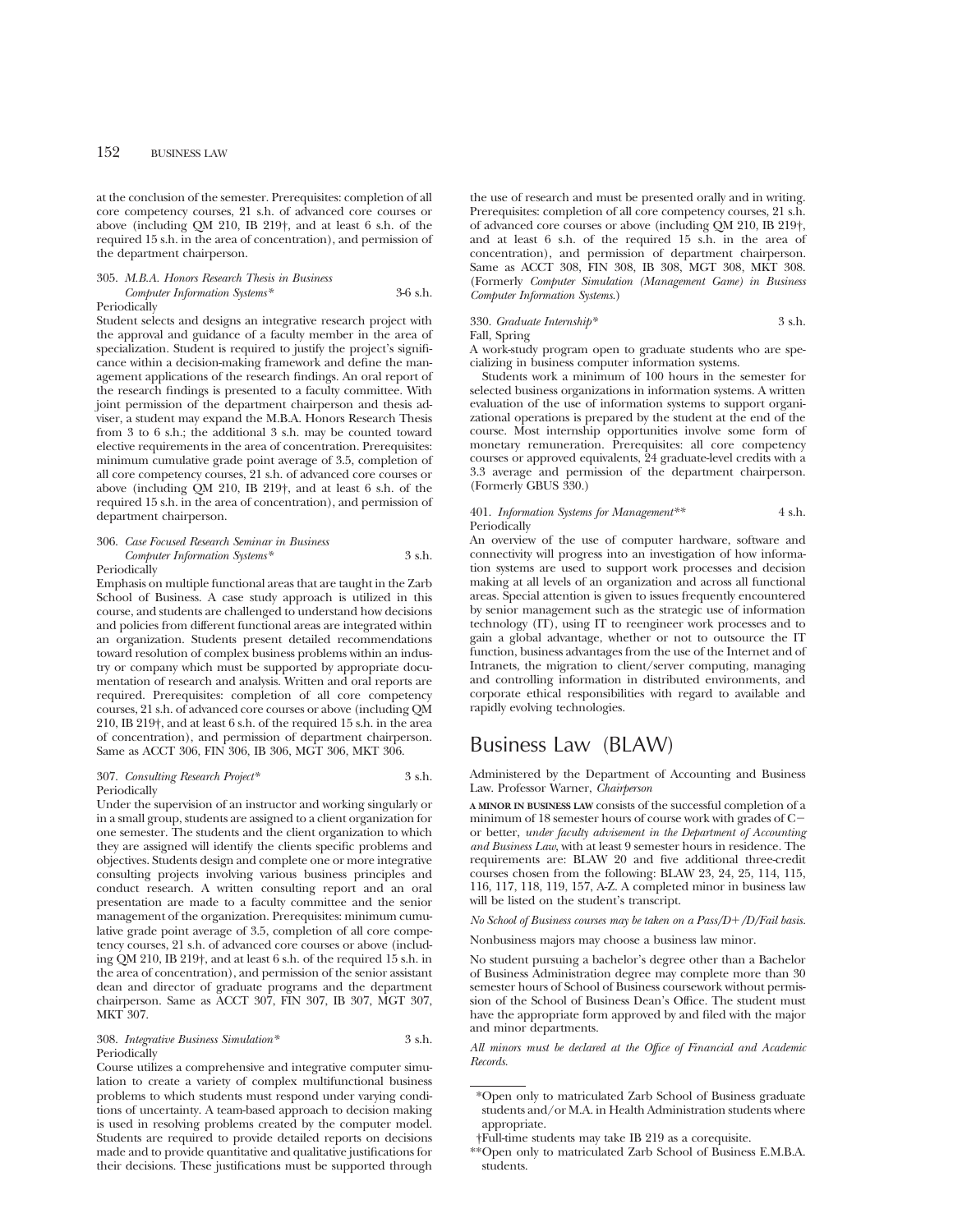## **COURSES**

These courses are sometimes offered during January and Summer sessions. Consult the *January* and *Summer Sessions* bulletins for these schedules.

| 20. Introduction to Legal Systems, Environment |        |
|------------------------------------------------|--------|
| and Contracts                                  | 3 s.h. |
| Fall, Spring                                   |        |

Introductory course explaining the nature and ethics of law on a domestic and international scale, its sources, its relation to profit and not-for-profit organizations, and to society and government; law as an instrument of social change with reference to regulatory agencies, labor relations, antitrust, consumerism, environmental issues and contracts. (Formerly *Introduction to Legal Systems and Environment.)*

#### 23. *Contract Law*  $3 \text{ s.h.}$ Periodically

A study of the fundamental elements of contracts as defined by the common law and how these elements are reflected and applied in modern statutory law, contemporary business and professional situations. The role of contract law in relation to other areas of the legal environment, particularly regulatory laws and ethics, is also explored. Fundamentals of contract negotiations, drafting and evidentiary formalities are covered as are damage theory and dispute resolution, including alternatives to litigation. Actual contracts and cases are studied. Prerequisite: BLAW 20.

## 24. *Legal Aspects of Business Organizations and Activities* 3 s.h. Fall, Spring

The law as it pertains to profit and not-for-profit organizations. Topics include negotiable instruments, personal property, bailments, secured transactions, surety, agency, partnerships, corporations, insurance, real property, wills and estates. Required for accounting majors. No credit for both this course and BLAW 12. (Formerly *Business Law for Accountants*.)

#### 25. *Legal Research and Writing* 3 s.h. Periodically

Provides the non-lawyer with the basic skills of law library research and legal writing. Covers methods of defining and researching legal issues; use of law library reference tools, such as codes, administrative regulations, digests, case law and computer information services; writing exercises stressing clear, concise legal expression, citation and terminology. Research in a selected area of business law is undertaken. Prerequisite: BLAW 20.

#### 114. *Labor and Employment Law* 3 s.h. Periodically

Interplay of governmental regulation, legislation, and judicial interpretation in the context of labor and employment law. Topics include labor-management relationships and the role of the federal regulatory agency, National Labor Relations Board (NLRB), in this area. Other topics include worker protection, both physical and economic protection of employees and employment discrimination. The federal regulatory agencies, Occupational Safety and Health Administration (OSHA) and Equal Employment Opportunity Commission (EEOC) are highlighted. Prerequisite: BLAW 20.

115. *Wills, Trusts and Estates* 3 s.h. Periodically

Provides students and those considering a planning career an

awareness and overview of the legal concepts in financial and estate planning. An examination and analysis of the need for planning and family wealth conservation, the laws of gifts, intestacy, wills, nature and objectives of trusts and their implications on estate planning, incidents affecting distribution of property, analysis of funding plans, business planning as it relates to the

estate and an examination of the fiduciary and ethical considerations of probate and estates. Prerequisite: BLAW 20.

## 116. *Legal Aspects of Computers and Computer Use* 3 s.h. Periodically

Legal principles applicable to the computer industry. Contracts in the computer industry including UCC and warranties; intellectual property considerations including patents, copyrights, trademarks and trade secrets; antitrust and other anticompetitive concerns; strict liability and negligence; security problems; computer related crime. Prerequisites: BLAW 20 and BCIS 10 or CSC<sub>5</sub>.

## 117. *Law in the Global Economy* 3 s.h. Periodically

Examination of the legal implications of various forms of international business; trade, licensing, trademarks and franchising, foreign investments, mergers, acquisition and joint ventures. Legal issues in the global marketplace and their impact on international organizations; international and regional cooperation. Examination of activities by American companies overseas, legal disputes with foreign states, international trade, United States trade laws, extraterritorial application of United States laws. Prerequisite: BLAW 20.

## 118. *Litigation and Alternate Dispute Resolution* 3 s.h. Periodically

A consideration of domestic and international litigation, negotiation, mediation, fact-finding, arbitration, and recently developed variations of the foregoing. Emphasis on the extent to which these various methods of dispute resolution can be developed and controlled by the disputing parties themselves and/or by the courts. Historical development of ADR and emerging ethical issues are considered. Prerequisite: BLAW 20. Same as MGT 118.

## 119. *Advanced Legal Aspects of Business Organizations* 3 s.h.

**Periodically** 

An examination and analysis of the laws of agency, partnership and corporations. Discussion and analysis of various business entities. Legal issues related to organization, management, fiduciary roles, authorities and governance are addressed. Analysis of interrelationship and duties of partners, officers, directors and shareholders. Issues affecting business planning, securities regulations, mergers and acquisitions, antitrust and trade regulations, ethical issues, corporate responsibility, and international considerations are covered. Prerequisite: BLAW 20 or permission of department chairperson.

## 157, A-Z. *Seminar: Special Topics in Business Law* 3 s.h. Periodically

An advanced in-depth treatment of special topics. Current topics are explored through a variety of methods such as lectures, projects and case studies. Prerequisites: BLAW 20 and permission of department chairperson.

As individual subjects are selected, each is assigned a letter (A-Z) which is affixed to the course number.

Students pursuing a business law minor may take only one of these courses to fulfill their minor requirements.

## 201. *Legal, Political, Regulatory and Ethical* 3 s.h. *Environment of Business\**

Fall, Spring

Overview of the United States legal and political systems and governmental regulation as they relate to modern business practice. Case analyses are actively used for discussions of business contracts, partnerships, ethics, the Uniform Commercial Code, negotiable instruments, property and banking transactions, and compliance with local, state, federal, and emerging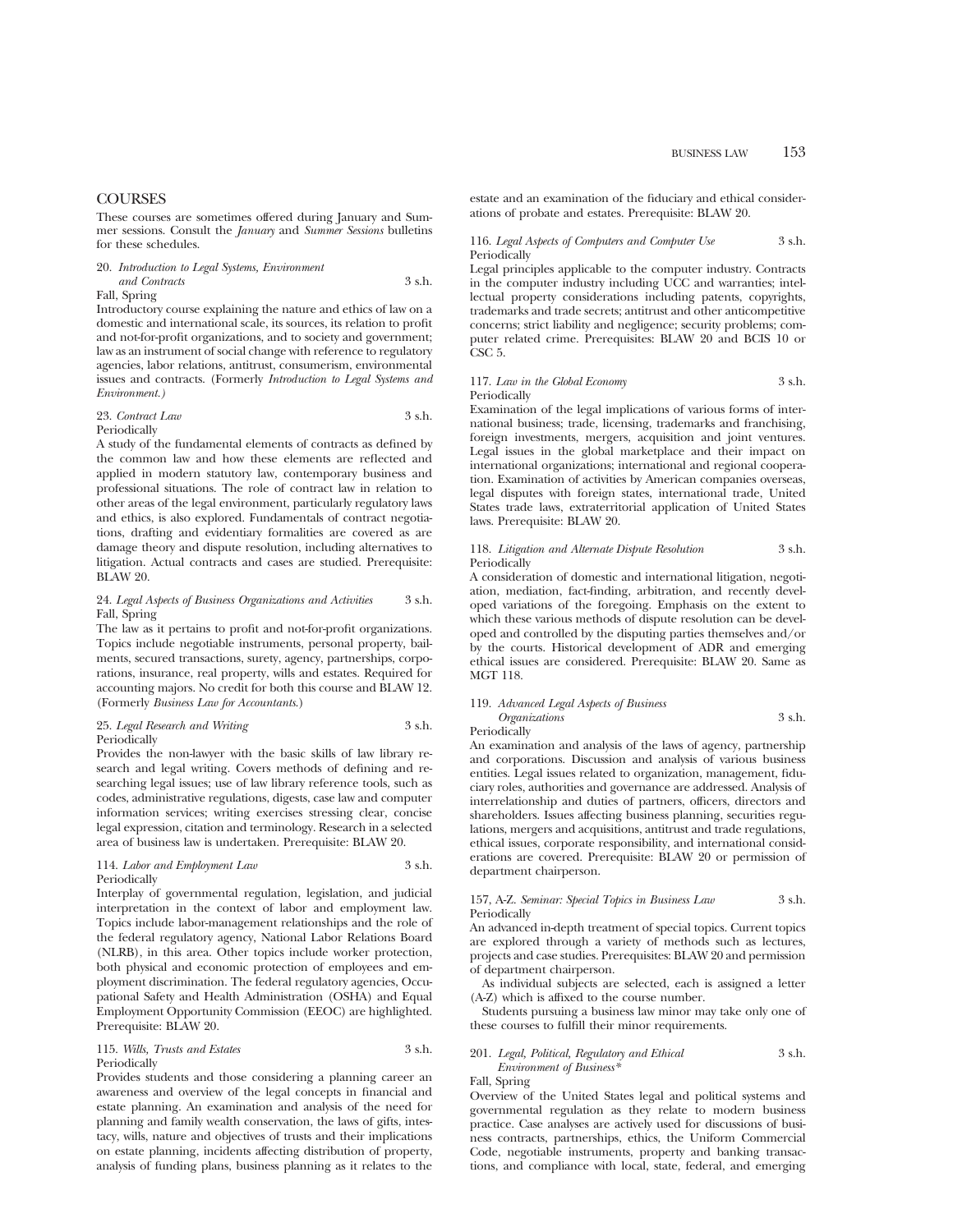international regulations. (Formerly 201B, *Legal and Social Environment of Business.*)

210. *Accountants' Liability and Ethics\** 3 s.h. Periodically

Focus on various types of legal liability to which accountants may be exposed including common law liability and statutory liability under federal statutory law and blue sky laws. Various ethical issues that accountants face in their practices are also discussed.

401. *The Legal and Regulatory Environment\*\** 2 s.h. Periodically

Overview of the United States legal and political systems and governmental regulation as they relate to modern business practice. Case analyses are actively used for discussions of business contracts, partnerships, ethics, the Uniform Commercial Code, negotiable instruments, property and banking transactions, and compliance with local, state, federal, and emerging international regulations.

## Business, Zarb School of

SEE PAGE 96.

## Chemistry (CHEM)

## Associate Professor Finzel, *Chairperson*

Professor Cassidy; Associate Professors Ryan, Strothkamp; Assistant Professors Brack, Lloyd, McBride, Novick, Wachter-Jurcsak.

**B.A. SPECIALIZATION IN CHEMISTRY:** CHEM 3A & 4A, 3B & 4B, 80, 105, 109, 124, 125, 131A & 132A, 131B & 132B and 134B, 141-142, 147, 191; MATH 19, 20, 29; PHYS 11A-12A, 11B, 12B; CSC, 3 semester hours under advisement. The language requirement for the B.A. should preferably be fulfilled in German or French. Students who plan a professional career in chemistry and who intend to go on to graduate work will elect CHEM 180. MATH 131, 143 and 144 are strongly recommended.

See complete B.A. requirements, page 76.

The Chemistry Department's program for the B.S. Specialization in Chemistry is accredited by the American Chemical Society. A student completing this course of study will be awarded a certificate from the Society.

**B.S. SPECIALIZATION IN CHEMISTRY:** this program is designed to provide students with a strong foundation in chemistry. It is especially recommended to those students preparing to enter industry or to pursue graduate work.

Candidates for graduation must fulfill the requirements listed below:

- 1. The successful completion of at least 124 semester hours and a cumulative grade-point average of 2.0 in work completed at Hofstra. Military Science 1A, 1B, 2A, 2B may not be counted toward this total semester hour requirement.
- 2. At least 65 semester hours must be in liberal arts courses outside of the Department of Chemistry.
- 3. There are two requirements that must ordinarily be completed in residence at Hofstra: 15 semester hours in the major field of specialization and the last 30 semester hours. The 15 semester hours need not be included within the last 30 hours.

4. The following general requirements:

ENGL 1-2 or placement examination†;

Social science and humanities, 15 semester hours of core courses; (social science: 3 hours in behavioral social sciences and 3 hours in history and philosophy; humanities: 3 hours

in the appreciation and analysis category (literature) and 3 hours in the creative participation category; and 3 hours from any core category).

For listing of core courses, see page 78.

5. The fulfillment of the following major and additional requirements:

In addition to the course requirements listed above for the B.A. specialization, the B.S. candidate must complete CHEM 148, 171, 180 and 6 hours of research.

Teaching of High School Chemistry and General Science, see page 343.

**A MINOR IN CHEMISTRY** consists of the successful completion of 18 semester hours of chemistry courses, under advisement, excluding CHEM 1, and including at least 2 semester hours in courses other than CHEM 3A&B, 4A&B, 131A&B, and 132A&B. At least 6 hours must be taken in residence.

ALPHA EPSILON DELTA: the international honor premedical society, see page 64.

Biochemistry Program and Courses, see page 140.

## **COURSES**

In addition to semester notations next to each course, a selection of courses is offered during January and Summer sessions. Consult the *January* and *Summer Sessions* bulletins for these schedules.

1. *Atoms, Molecules and Genes* # 3 s.h. Fall

Historically important developments which have contributed to modern understanding of the hereditary apparatus and molecular mechanisms in living systems are examined. While the interrelationships between chemistry and biology which contributed to these developments are considered, the subject matter is principally chemical in nature. Emphasis on studying the processes by which scientific understanding evolves. Philosophical/ ethical questions raised by current advances (as in genetic engineering) are discussed. (2 hours lecture, 2 hours recitation and laboratory.) Recommended for nonscience majors.

3A & 4A. *General and Inorganic Chemistry* # 3 s.h. each Fall, Spring

Fundamental principles of chemistry including states of matter, modern atomic and bonding theory, mass and energy relationships in chemical reactions, equilibria, reaction rates and electrochemistry. Properties of the elements and their compounds are discussed in terms of structure. (3 hours lecture, 1 hour recitation.) Students registering for 3A or 4A should also register for the corresponding laboratory course 3B or 4B. 3A and/or 4A apply towards the natural science core requirement only upon successful completion of the corresponding laboratory course(s) 3B and/or 4B. Engineering students are required to take only one semester of laboratory, preferably 3B. Credit given for 3A or New College NCB 1, not both; 4A or New College NCB 2, not both.

3B & 4B. *General and Inorganic*

*Chemistry Laboratory* # 1 s.h. each Fall, Spring

#Core course

Laboratory taken in conjunction with 3A & 4A lectures; includes quantitative measurements and some qualitative analysis. (3

\*Open only to matriculated Zarb School of Business graduate students and/or M.A. in Health Administration students where appropriate.

\*\*Open only to matriculated Zarb School of Business E.M.B.A. students.

†See University Degree Requirements, page 61.

German, French or Russian preferred, completion of level 4 if studied in high school or to level 2 if studied as a new language;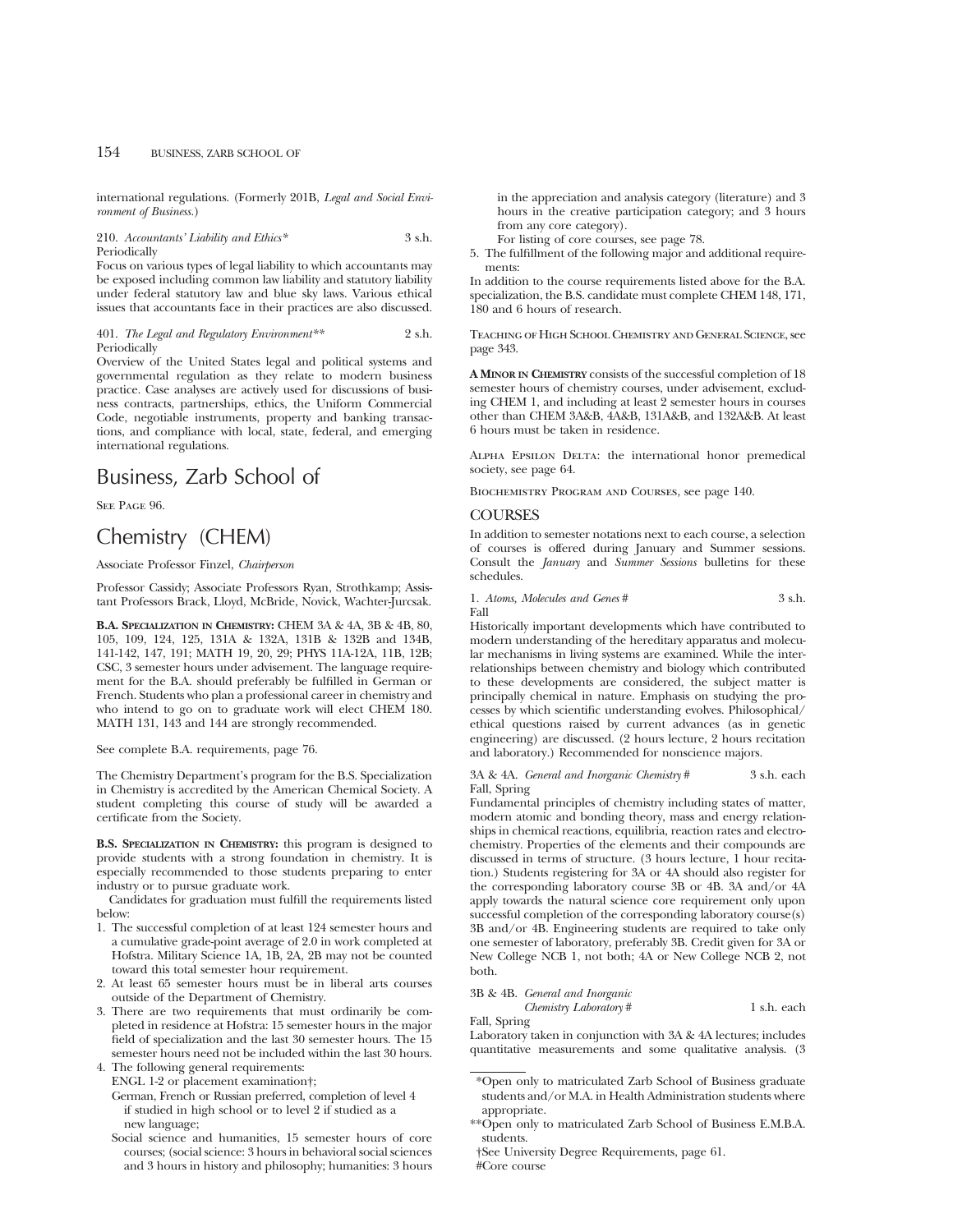previously completed 3A, and CHEM 4B may be taken by students who have previously completed 4A. Credit given for 3B or New College NCB 1 or C2; 4B or New College NCB 2 or C2.

80. *Descriptive Chemistry* 1 s.h.

Every other Fall

A systematic study of the elements of the Periodic Table and their compounds. Topics include structure, properties and reaction chemistry. Use of the chemical literature and information retrieval are emphasized in the completion of a seminar and term paper. Prerequisites: CHEM 3A, 4A.

105. *Quantitative Analysis* 3 s.h. Fall

Fundamentals of gravimetric, volumetric and potentiometric methods; separative techniques; statistical analysis of experimental results. (3 hours lecture.) Prerequisites: CHEM 3A & 4A, 3B & 4B. May not be taken on a  $Pass/D+/D/Tail$  basis. (Formerly 107.)

## 109. *Advanced Laboratory I, Quantitative Analysis* 1 s.h. Fall

Laboratory work in gravimetric, volumetric, potentiometric and photometric methods; separative techniques. (4 hours laboratory.) Prerequisite or corequisite: CHEM 105.

111. *Computer Applications in Chemistry* 2 s.h. Every other Fall

Introduction to numerical methods and their application to problems of chemical interest. Emphasis on chemical problem solving including applications in both theoretical and experimental branches of chemistry. A basic knowledge of a high level

programming language and calculus is required. (2 hours lecture.) Prerequisites: CHEM 3A & 4A. No liberal arts credit.

### 124. *Instrumental Methods* 2 s.h. Fall

Study of principles underlying instrumental methods. Evaluation of techniques used to apply these methods to the solution of chemical problems. Methods studied may include atomic and molecular absorption and emission spectroscopy, nuclear magnetic resonance, mass spectrometry, polarography, coulometry, chromatography, x-ray diffraction, fluorescence and fast reaction techniques; computer interfacing with instruments. (2 hours lecture.) Prerequisites: CHEM 105, 132A.

### 125. *Advanced Laboratory II, Instrumental Methods* 2 s.h. Fall

Laboratory work in the application of instrumental methods which may include spectroscopy, fluorescence, voltammetry, chromatography, stopped flow kinetics and computer interfacing of instrumentation. (4 hours laboratory.) Prerequisite: CHEM 105. Prerequisite or corequisite: CHEM 124.

### 131A & 132A. *Elements of Organic Chemistry* 3 s.h. each 131A: Fall; 132A: Spring

Basic principles of chemistry extended to organic compounds, aliphatic and aromatic, through nomenclature, methods of preparation, reactions and physical properties, and to theories of bonding, structure and mechanism of reaction. (3 hours lecture, 1 hour recitation.) Students registering for 131A or 132A should also register for the corresponding laboratory course 131B or 132B. Prerequisites: CHEM 3A & 4A, 3B & 4B.

## 131B & 132B. Organic Chemistry Laboratory 1 s.h. each 131B: Fall; 132B: Spring

Laboratory taken in conjunction with 131A & 132A lectures. (4 hours laboratory.) Synthesis, isolation, purification and spectroscopy of organic compounds, organic qualitative analysis. CHEM 131B may be taken by students who have previously completed 131A and CHEM 132B may be taken by students who have

previously completed 132A. CHEM 131B must be completed before taking CHEM 132B.

## 134B. *Chemical Synthesis Laboratory* 1 s.h. Every other Spring

Laboratory stressing advanced methods in synthesis, separation and identification of organic and inorganic compounds; instrumental methods include ultraviolet-visible and infrared spectroscopy; nuclear magnetic resonance and chromatographic methods. For chemistry majors only. (4 hours laboratory.) Prerequisites: CHEM 131A, 131B.

## 141-142. *Physical Chemistry* 3 s.h. each 141: Fall; 142: Spring

Thermodynamics, properties and kinetic theory of gases, elementary wave mechanics and the development of atomic structure and chemical bonding, homogeneous and heterogeneous chemical and physical equilibria, chemical kinetics; electrochemistry, elementary statistical thermodynamics. (3 hours lecture, 1 hour recitation.) Prerequisites: CHEM 3A & 4A, 3B & 4B; PHYS 11A-12A and mathematics through the calculus.

## 147 & 148. *Advanced Laboratories III and IV:*

*Experimental Physical Chemistry* 2 s.h. each Spring

Laboratory work designed to introduce basic physiochemical methods used to solve chemical problems. Methods include those used to determine molecular structure and physical properties; calorimetry; study of chemical and physical equilibria; examination of rate processes; photochemistry. Emphasis on the source, magnitude and propagation of errors. (1 hour lecture, 3 hours laboratory.) Prerequisites: CHEM 105, 109, 141.

## 151 & 152. *Undergraduate Research* 1-3 s.h. each Fall, Spring

Students undertake a problem including laboratory and library work (1 hour conference, 3 hours laboratory per credit) under the direction of a faculty member. The number of credits are decided on by the student and faculty member before registration. May be taken for more than two semesters. Prerequisite: permission of department chairperson.

|  |  | 162. Molecular Biochemistry I |  |  | 3 s.h. |  |
|--|--|-------------------------------|--|--|--------|--|
|--|--|-------------------------------|--|--|--------|--|

Fall

Same as BCHM 162 and BIO 162. Prerequisites: CHEM 131A & 132A, 131B & 132B.

| 163. Molecular Biochemistry II | 3 s.h. |
|--------------------------------|--------|
| Every other Spring             |        |

Same as BCHM 163. Prerequisite: BCHM 162.

168. *Historical and Philosophical Foundations*

| of Chemistry | 1 s.h. |
|--------------|--------|
| Periodically |        |

Selected topics. A study of some important conceptual and experimental discoveries that influenced the development of chemistry; an analysis of some factors inside and outside of the sciences that had an impact on these discoveries. (1 hour seminar.) Restricted to junior and senior chemistry, biochemistry and other majors in the natural sciences.

171. *Advanced Organic Chemistry* 3 s.h.

Every other Fall Reaction mechanisms; implications of theory as applied to organic synthesis. Selected syntheses of important natural products. Use of physical methods in organic structure determinations. (3 hours lecture.) Prerequisites: CHEM 131A & 132A, 131B & 132B, 142.

|        | 173. Experimental Biochemistry | 3 s.h. |
|--------|--------------------------------|--------|
| Spring |                                |        |

Same as BCHM 173. Prerequisites: BCHM 162 and CHEM 105 and 109. No liberal arts credit.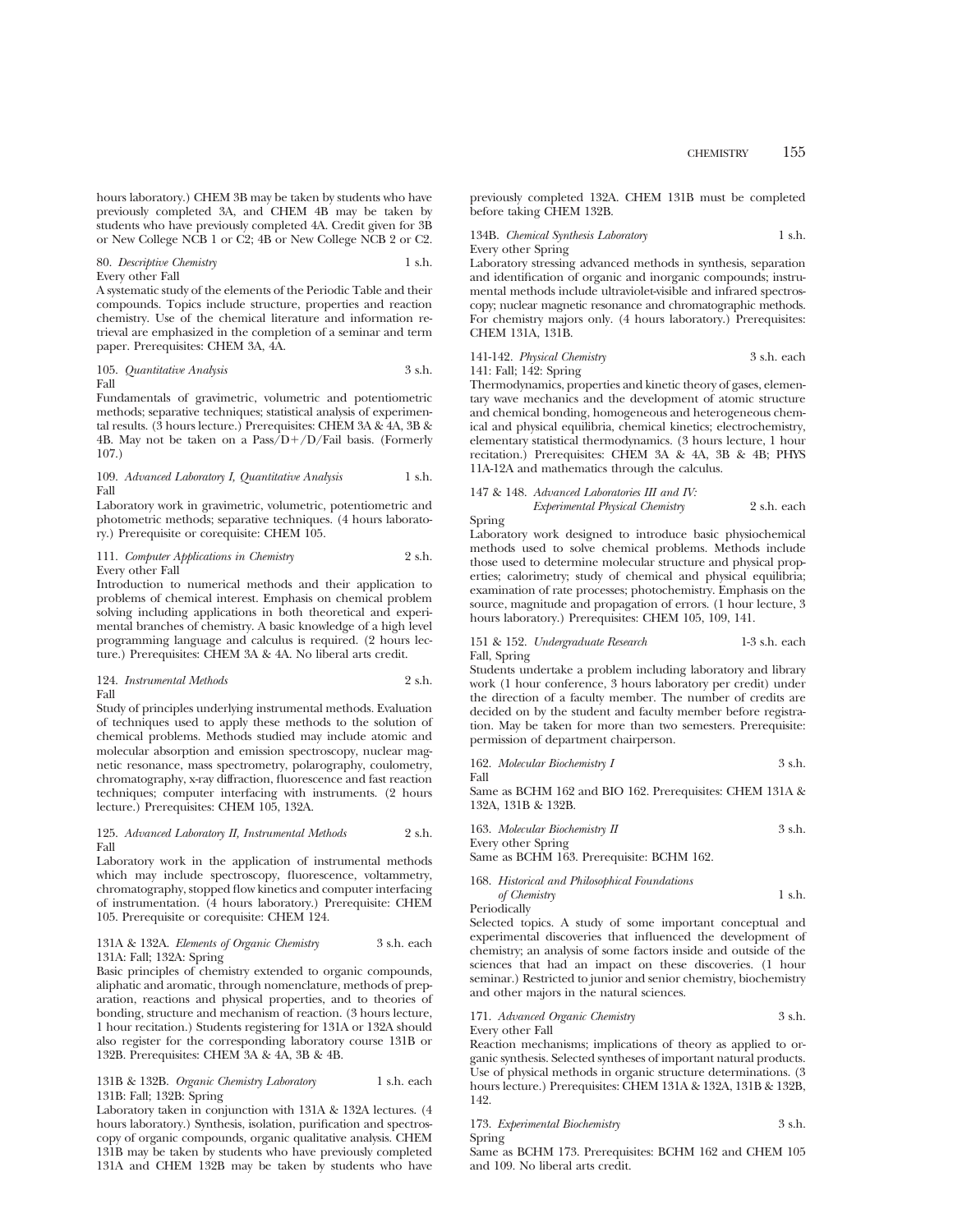| Every other Fall                                                                                                                |                 | Periodically                                                                                      |     |
|---------------------------------------------------------------------------------------------------------------------------------|-----------------|---------------------------------------------------------------------------------------------------|-----|
| A variety of medicinal agents—natural and synthetic—are exam-                                                                   |                 | For the student with a special interest in a more intensi-                                        |     |
| ined for structure-activity relationships. Emphasis on chemical                                                                 |                 | exposure to the materials of study of Mandarin Chinese. O                                         |     |
| synthesis, analytical and structure-proof methods in medicinal<br>chemistry. Current approaches to new drug design are compared |                 | and written drill. Readings of simplified Pai-Hua texts. Cultu<br>and civilization. Same as 1, 2. |     |
| to classical molecular modification of drugs. (3 hours lecture.)<br>Prerequisites: CHEM 131A & 132A, 131B & 132B.               |                 | 3. Intermediate Chinese<br>Fall                                                                   | 3s  |
| 176. Seminar in Biochemistry                                                                                                    | 1 s.h.          | Grammar review. Reading and translation of material of avera                                      |     |
| Every other Spring                                                                                                              |                 | difficulty. Prerequisite: CHIN 2 or equivalent.                                                   |     |
| Same as BCHM 176. Prerequisite: permission of instructor.                                                                       |                 | 4. Intermediate Chinese                                                                           | 3s  |
| 180. Advanced Inorganic Chemistry                                                                                               | 3 s.h.          | Spring                                                                                            |     |
| Every other Spring                                                                                                              |                 | Readings in contemporary Chinese literature. Survey of Chine                                      |     |
| Properties of the elements interpreted systematically in terms of                                                               |                 | culture. Introduction to Wen-Yen literary style. Prerequisi                                       |     |
| modern bonding theory. Emphasis on coordination compounds,                                                                      |                 | CHIN 3 or equivalent.                                                                             |     |
| group theory and modern acid-base concepts. (3 hours lecture.)<br>Prerequisite: CHEM 141.                                       |                 | 4A. Intensive Intermediate Chinese<br>Periodically                                                | 6 s |
| 182 & 183. Biochemical Research                                                                                                 | $1-3$ s.h. each | Intensive exposure to materials of second year of study. Prere                                    |     |
| Fall, Spring                                                                                                                    |                 | uisite: CHIN 2 or 2A. Credit not given for both this course and                                   |     |
| Same as BCHM 182 & 183. Prerequisite: permission of faculty                                                                     |                 | and/or 4.                                                                                         |     |
| member and chairperson. No liberal arts credit.                                                                                 |                 |                                                                                                   |     |

185. *Environmental Chemistry* 3 s.h.

175. *Medicinal Chemistry* 3 s.h.

Every other Spring

Chemical composition and reactions of both naturally occurring substances and anthropogenic pollutants in the atmosphere, hydrosphere, lithosphere and important cycles of the biosphere. Sources of pollutants, their effect on living organisms with reference to human health, possible ways for their control and chemical analyses. Pollution aspects of waste disposal and those of energy production are considered. (3 hours lecture.) Prerequisites: CHEM 3A & 4A, 3B & 4B; or 3A, 3B, 4A.

191. *Theories of Electrons in Atoms and Molecules* 3 s.h. Every other Spring

Elementary wave mechanics and approximate methods for its applications to atoms and molecules; molecular orbital theory, applications of group theory to molecules, theory of magnetic resonance and electronic spectroscopy. (3 hours lecture.) Prerequisite: CHEM 141.

192. *Special Studies in Chemistry* 1 s.h. Periodically

Various advanced topics not covered in other chemistry courses, such as surface analysis, molecular spectroscopy and N.M.R. spectroscopy are presented. May be repeated for credit when topics vary. Prerequisite: permission of instructor. No liberal arts credit.

## Chinese (CHIN)

Administered by the Department of Comparative Literature and Languages. Associate Professor Waysek, *Chairperson*

Assistant Professor Chiu, *Adviser*.

For Chinese Literature and Translation courses, see page 275.

### **COURSES**

These courses are sometimes offered during January and Summer sessions. Consult the *January* and *Summer Sessions* bulletins for these schedules.

| 1. Elementary Chinese | 3 s.h. |
|-----------------------|--------|
| Fall                  |        |

Fundamentals of structure (Mandarin). Oral and written drill.

2. *Elementary Chinese* 3 s.h. Spring

Continuation of 1. Readings of simplified Pai-Hua texts. Prerequisite: CHIN 1 or equivalent.

## 2A. *Intensive Elementary Chinese* 6 s.h.

3. *Intermediate Chinese* 3 s.h.

4. *Intermediate Chinese* 3 s.h.

5. *Advanced Reading* 3 s.h. Once a year

Development of the reading skill. This course includes selections from conversational Chinese, newspaper Chinese and readings on the cultural background of China. Prerequisite: CHIN 4 or equivalent.

110. *Chinese Conversation and Oral Practice* 3 s.h. Once a year

Analysis of pronunciation. The purpose is to achieve fluency in Chinese. Prerequisite: CHIN 4 or equivalent.

111, 112. *Chinese Readings* 1 s.h. each Periodically

Readings in Chinese masterpieces to keep alive the student's interest in the language and literature. Prerequisite: CHIN 4 or equivalent.

## **Classics**

See Comparative Literature and Languages

## Communication, School of

SEE PAGE 106.

## Community Health

See Health Studies, Sport Sciences, and Physical Educa-**TION** 

## Comparative Literature and Languages

The following areas are administered by this department, and listed independently: Arabic, Chinese, English Language Program, German, Greek, Hebrew, Italian, Italian Studies, Japanese, Jewish Studies, Latin, Linguistics, Literature in Translation, Modern Greek and Russian. Each language or area is listed alphabetically.

The Departments of French and Spanish are listed separately.

Associate Professor Waysek, *Chairperson*

Professors D'Acierno, Leonard; Associate Professors Donahue, Mihailovic; Assistant Professors Berlinerblau, Chiu, Greaney, Lekatsas.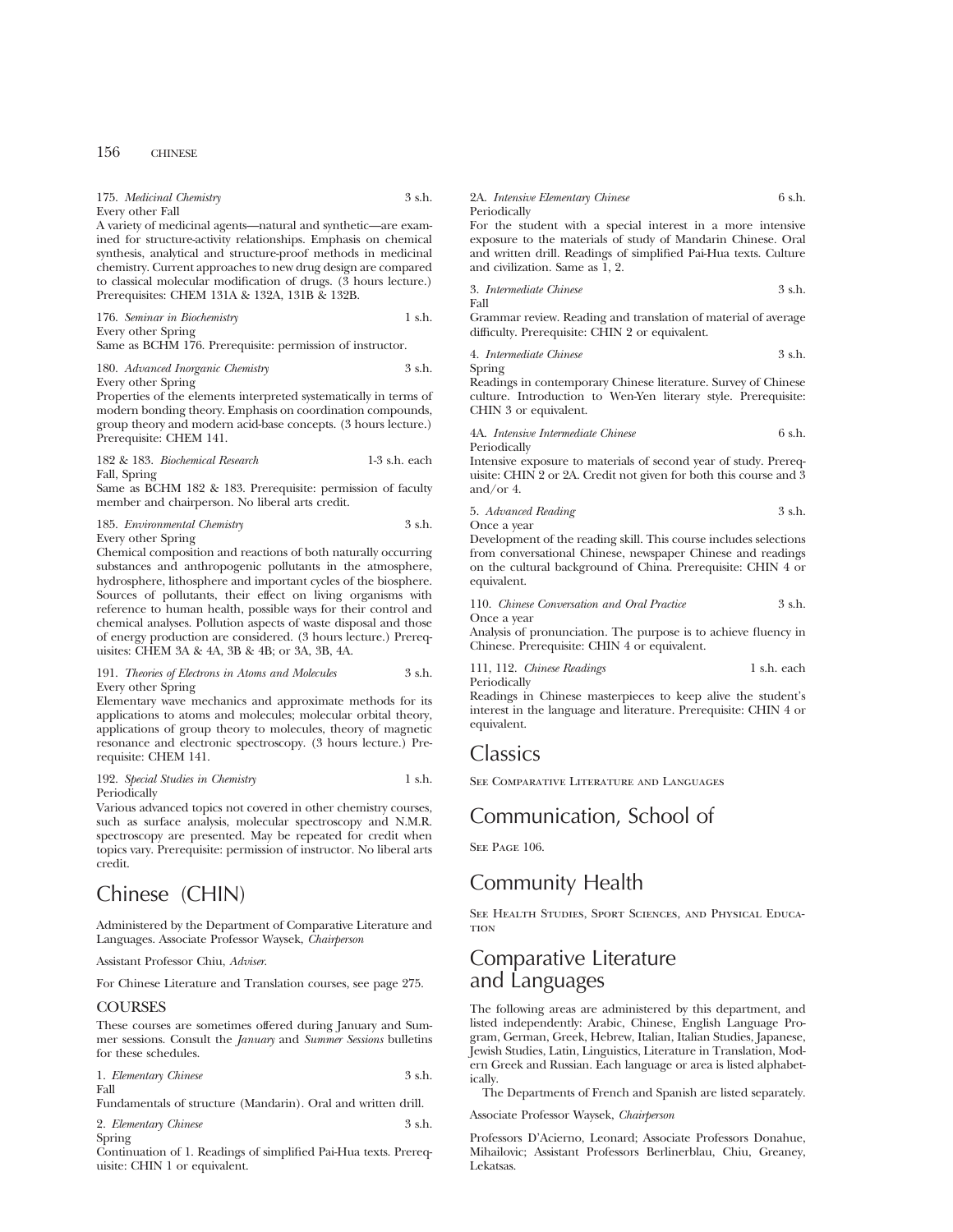**B.A. SPECIALIZATION IN COMPARATIVE LITERATURE:** This 42 semester hour specialization is designed to enable the student to acquire a broad background not only in the literary history of different cultures and countries, but also in their relation to one another, and their relative degrees of influence on cross-cultural movements, themes and genres in literature and the arts. A specialization in comparative literature reflects the intellectual breadth, flexibility and openness to cultural difference that the world increasingly demands. A degree in comparative literature prepares students for graduate study in the same field (or in any of the related areas of specialization), as well as provide a solid general basis for study in professional schools, such as law, education, public administration, or business.

The comparative literature major is structured differently than other majors in order to reflect the inclusive nature of the field. Required:

- 1. Complete 3 courses in a first foreign language such as French, German, Italian, Russian, Spanish, etc., beyond level 4; *and* complete 2 courses in a second foreign language beyond level 2. Total: 15 semester hours.
- 2. Complete 5 courses in comparative literature or literature in translation (including French literature in translation and Spanish literature in translation), either in the core curriculum or other. One of these courses must be in a non-Western literature, or in the cross-cultural category of the core curriculum; also, one of these courses is to be an independent study on a special topic in comparative literature, or an Honor's Essay, if eligible, to be done usually in the student's last year or semester by arrangement with a professor in the department. Total: 15 semester hours.
- 3. Complete 2 courses in a literature other than that of the first foreign language, or beyond the requirements of the first foreign language, *and* complete 2 courses in any *one* of the following disciplines: anthropology, art history, drama, history, music, philosophy, or sociology, or another discipline by arrangement. Total: 12 semester hours.

**NOTE:** this concentration outside the department is peculiar to the breadth of comparative literature as a discipline, and these courses can also fulfill other college and university requirements.

## **B.A. SPECIALIZATION IN THE CLASSICS, GERMAN, HEBREW, ITALIAN OR RUSSIAN:** 24 semester hours in one language beyond language

4, plus 6 semester hours of comparative literature. The adviser may direct additional courses to provide an integrated program.

Credit in a language course cannot be given to a student who has already earned credit for a higher-numbered course in the same language when the course numbers in question indicate level of comprehension and ability in the introductory and intermediate study of that language.

**NOTE:** language laboratory work is required in all modern foreign language courses on the 1, 2, 3, 4, level.

See complete B.A. requirements, page 76.

Teaching a Foreign Language in High School, see page 342.

**A MINOR IN COMPARATIVE LITERATURE** consists of the successful completion of 18 semester hours as described below, with at least 6 hours in residence.

- 1. 9 semester hours in the area of foreign language, with two courses in a first foreign language beyond level 4, and one course in a second foreign language beyond level 2.
- 2. 6 semester hours in comparative literature or literature in translation (including French literature in translation and Spanish literature in translation), with one course in the department not included in the core curriculum, and one course in a non-Western literature, in the core curriculum or other.
- 3. 3 semester hours as a concentration in a literature either different than the first foreign language or beyond the requirements of the first foreign language.

Totals for both the specialization and the minor can include credits that fulfill other college and university requirements.

**A MINOR IN GERMAN, GREEK, HEBREW, ITALIAN, LATIN OR RUSSIAN** (for Classics and Linguistics, see below) consists of the successful completion of 18 semester hours in the language beyond level 2, under advisement, and at least 6 hours in residence.

**A MINOR IN CLASSICS** consists of the successful completion of 18 semester hours as follows: CLIT 39, 40; HIST 105, 106; 6 semester hours of 100-level courses in Latin and/or Greek.

**A MINOR IN LINGUISTICS** is an interdisciplinary program consisting of the successful completion of 18 semester hours as described below, with at least 6 hours in residence.

- Required SPCH 5. *Phonetics*
- 
- LING 151. *Phonology* 152. *Syntax*

Electives

- LING 125. *Natural Language vs Programming Languages*
	- 161. *Historical Linguistics*
	- 162. *Applied Linguistics*
	- 171. *Sociolinguistics*
	- 181. *Special Studies*
	- 190. *Formal Grammars*

Recommended electives from other departments

ENGL 103. *Structures of English*

- SPCH 101. *Psychology of Speech and Language*
- 102. *Normal Development of Language*

Other courses may be chosen, under advisement.

Master of Arts in Applied Linguistics (TESL), see page 273.

## **MASTER OF ARTS IN COMPARATIVE LITERATURE\***

M.A. degree requirements in French appear on page 226; Spanish, page 355; Bilingualism, page 140.

Nonlisted Languages

1, 2, 3, 4, 110, 113. *Language* 3 s.h. each When there is student interest or national demand, any language not appearing in the regular listings may be given for a 3-year sequence.

## COMPARATIVE LITERATURE (CLIT)

**NOTE:** comparative literature courses on the 100-level are open to juniors and seniors. All are given in English.

## **COURSES**

In addition to semester notations next to each course, a selection of courses is offered during January and Summer sessions. Consult the *January* and *Summer Sessions* bulletins for these schedules.

39. *Mythologies and Literature of the Ancient World*# 3 s.h. Fall

Near Eastern mythology, the Bible and Greek literature focusing on our earliest attempts to order reality and formulate our individual identity.

40. *Literature of the Emerging Europe* # 3 s.h. Spring

Roman and Christian writers and the medieval literature of England, Germany, Italy, France and Spain as the sources of western consciousness emerging from Judaic, classical and Christian views of reality.

<sup>\*</sup>Applications not accepted in 1998-99.

Interested students should consult the M.A. in Humanities, page 263.

<sup>#</sup>Core course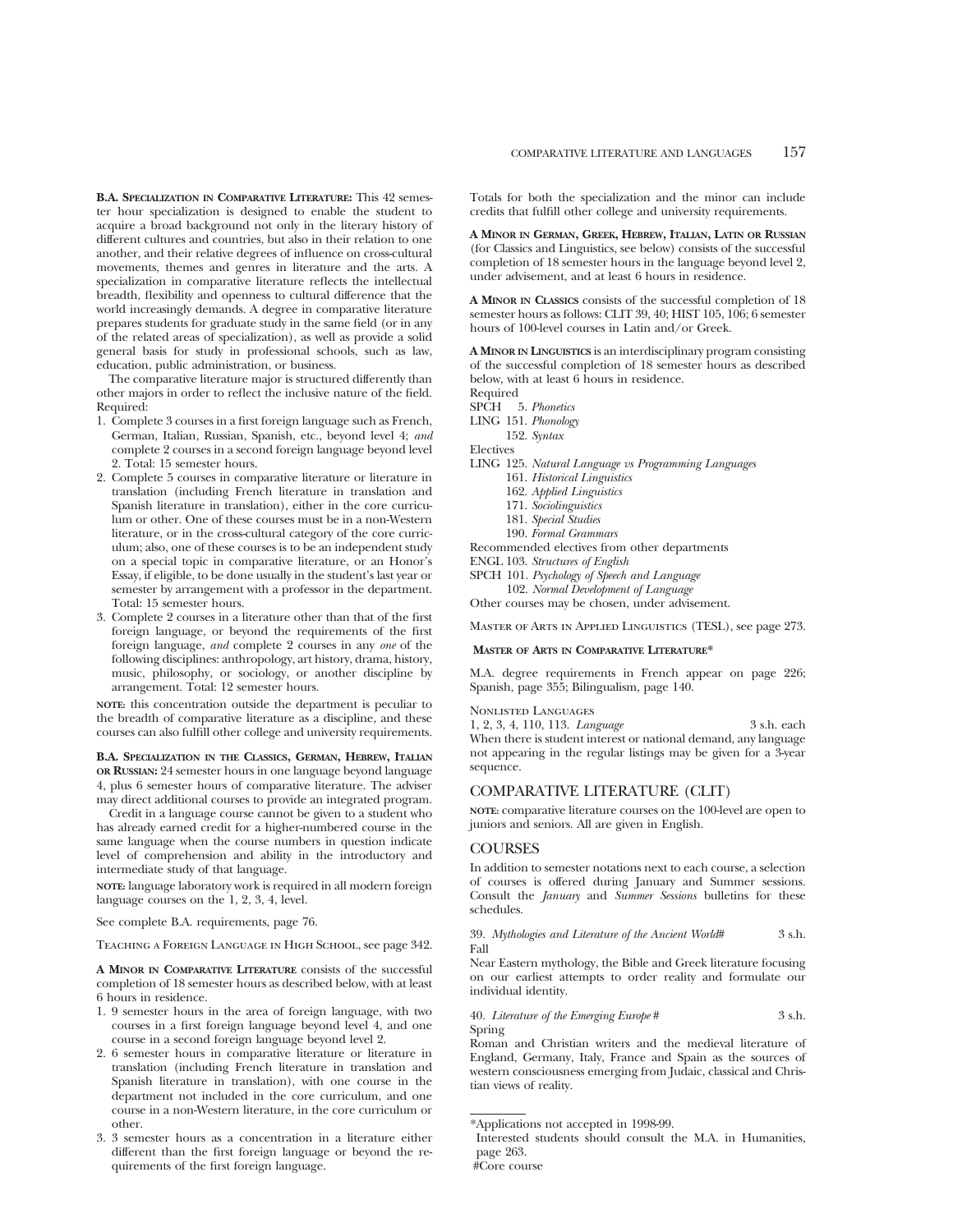## 158 COMPUTER SCIENCE

| 53. Faust Theme#<br>Once a year                                                                                                                                                                                                                              | 3 s.h.      | Courses 200 and above are open only to matriculated graduate students<br>or by permission.                                                                                                                                                                                                                                                                   |
|--------------------------------------------------------------------------------------------------------------------------------------------------------------------------------------------------------------------------------------------------------------|-------------|--------------------------------------------------------------------------------------------------------------------------------------------------------------------------------------------------------------------------------------------------------------------------------------------------------------------------------------------------------------|
| Comparative treatment of the Faust theme in different centuries<br>(the Renaissance to the twentieth century) and various countries<br>(France, Germany, Spain, England, Russia and the United<br>States).                                                   |             | 2 s.h.<br>201. <i>Bibliography of Modern Literature</i><br>Periodically                                                                                                                                                                                                                                                                                      |
| 54. The Oedipus Theme #<br>See course description, page 380.                                                                                                                                                                                                 | 3 s.h.      | 251, 252. Readings in Comparative Literature<br>3 s.h. each<br>Periodically<br>Studies in comparative literature.                                                                                                                                                                                                                                            |
| 75. Women Writers in the Romantic Tradition #<br>See course description, page 380.                                                                                                                                                                           | 3 s.h.      | 272. Studies in European Literature of the 17th and<br>3 s.h.<br>18th Centuries<br>Periodically                                                                                                                                                                                                                                                              |
| 131. Comparative Mythology<br>Periodically<br>European, Asian, American and African mythology exemplified<br>in various religious and heroic legends.                                                                                                        | 3 s.h.      | Critical analysis of some major works of the European literature<br>of the 17th and 18th centuries. Prerequisite: CLIT 172 or<br>permission.                                                                                                                                                                                                                 |
| 149, 150. Asian Literature<br>Every other year<br>Major literary works are examined as a reflection of Asian<br>cultures and as an influence on western culture. First semester,<br>India; second semester, China and Japan.                                 | 3 s.h. each | 291. European Romanticism<br>3 s.h.<br>Periodically<br>Romantic movements in England, France and Germany, literary<br>movements related to the history and culture of the times.<br>Prerequisite: CLIT 191 or permission.                                                                                                                                    |
| 151, 152. Studies in Literature<br>Fall, Spring<br>Designed to treat special subjects or authors at the discretion of<br>the department, but with the student's interest in view. Such<br>subjects as existentialism, death and the literary imagination, or | 3 s.h. each | 3 s.h.<br>293. Analysis of Black Authors<br>Periodically<br>Recent imaginative works in English and French by black au-<br>thors. The course deals with revising literary standards that have<br>heretofore been applied to these works.<br>3 s.h.<br>295. Studies in Realism, Naturalism and Symbolism                                                      |
| subjects of a like nature are presented. May be repeated when<br>topics vary.<br>155. Medieval Literature                                                                                                                                                    | 3 s.h.      | Periodically<br>A critical and analytical study of a literary movement or of<br>selected works in prose, poetry and drama. Prerequisite: CLIT                                                                                                                                                                                                                |
| Once a year<br>Medieval literature of England, Germany, France and Spain, with<br>emphasis on the epic, lyric, romance and drama.                                                                                                                            |             | 195 or permission.<br>3 s.h.<br>299. Studies in Contemporary Literature                                                                                                                                                                                                                                                                                      |
| 161. Renaissance<br>Once a year<br>Origins and evolution in Italy. Further developments in France,<br>Spain and England.                                                                                                                                     | 3 s.h.      | Periodically<br>Study in depth of a phase or some aspect of contemporary<br>literary movements (existentialism, the novel of the absurd, etc.);<br>or an aspect of contemporary artistic expression in poetry, prose<br>and drama; or a comparative treatment of some classical or<br>nonclassical myths (Electra, Antigone, Faust, Don Juan, etc.). Prereq- |
| 172. European Literature of the 17th and<br>18th Centuries<br>Periodically<br>A comparative study of the main aspects of classicism and<br>rationalism in Europe during the 17th and 18th centuries.                                                         | 3 s.h.      | uisite: CLIT 199 or permission.<br>3 s.h.<br>301. Master's Essay<br>Periodically<br>Under tutorial guidance of a chosen professor in the depart-                                                                                                                                                                                                             |
| 173. Sentiment to Sadism in the Early European Novel<br>See course description, page 380.                                                                                                                                                                    | 3 s.h.      | ment, the student undertakes a master's essay, which shall exhibit<br>thoroughness of scholarship. Length between 7,000-8,000 words.                                                                                                                                                                                                                         |
| 190. World Literature and the Anatomy of Cultural<br>Difference#                                                                                                                                                                                             | 3 s.h.      | Computer Science (CSC)                                                                                                                                                                                                                                                                                                                                       |
| See course description, page 380.                                                                                                                                                                                                                            |             | Professor Nagin, <i>Chairperson</i>                                                                                                                                                                                                                                                                                                                          |
| 191. Romanticism<br>Once a year                                                                                                                                                                                                                              | 3 or 4 s.h. | Professor Impagliazzo; Associate Professors Hart, Mendelsohn;<br>Assistant Professors Barr, Pillaipakkamnatt.                                                                                                                                                                                                                                                |
| Literature and culture of Europe and America in the late 18th<br>and early 19th centuries.                                                                                                                                                                   |             | Hofstra offers both B.A. and B.S. degrees in Computer Science.<br>The B.A. combines a major in computer science with a broad                                                                                                                                                                                                                                 |
| 193. Black Literature Across Cultures<br>Periodically<br>Literary texts that reflect the encounter of black consciousness<br>with various cultures: French, Hispanic and Anglo Saxon.                                                                        | 3 s.h.      | program in the liberal arts. The B.S. prepares the student for a<br>professional career in computer science requiring a stronger<br>foundation in mathematics and science, while still allowing the<br>student the opportunity to explore the liberal arts. Hofstra also<br>offers a B.S. program with a dual major in computer science and                  |
| 195. Realism, Naturalism, Symbolism<br>Once a year<br>Western European literature in the second part of the 19th<br>century.                                                                                                                                 | 3 s.h.      | mathematics.<br><b>B.A. SPECIALIZATION IN COMPUTER SCIENCE:</b> 34 semester hours in<br>computer science: CSC 14, 15, 16, 110, 110A, 112, 120, and 15<br>semester hours in computer science electives numbered higher                                                                                                                                        |

199. *Contemporary European Literature* 3 or 4 s.h. Once a year

Modern man as he appears in representative works of contemporary European literature.

| 201. Bibliography of Modern Literature<br>Periodically                                             | 2 s.h.      |
|----------------------------------------------------------------------------------------------------|-------------|
| 251, 252. Readings in Comparative Literature<br>Periodically<br>Studies in comparative literature. | 3 s.h. each |
| 272. Studies in European Literature of the 17th and<br>18th Centuries<br>Periodically              | 3 s.h.      |

293. *Analysis of Black Authors* 3 s.h.

295. *Studies in Realism, Naturalism and Symbolism* 3 s.h.

299. *Studies in Contemporary Literature* 3 s.h.

**B.A. SPECIALIZATION IN COMPUTER SCIENCE:** 34 semester hours in computer science: CSC 14, 15, 16, 110, 110A, 112, 120, and 15 semester hours in computer science electives numbered higher than 100. Science requirements: 12 semester hours in natural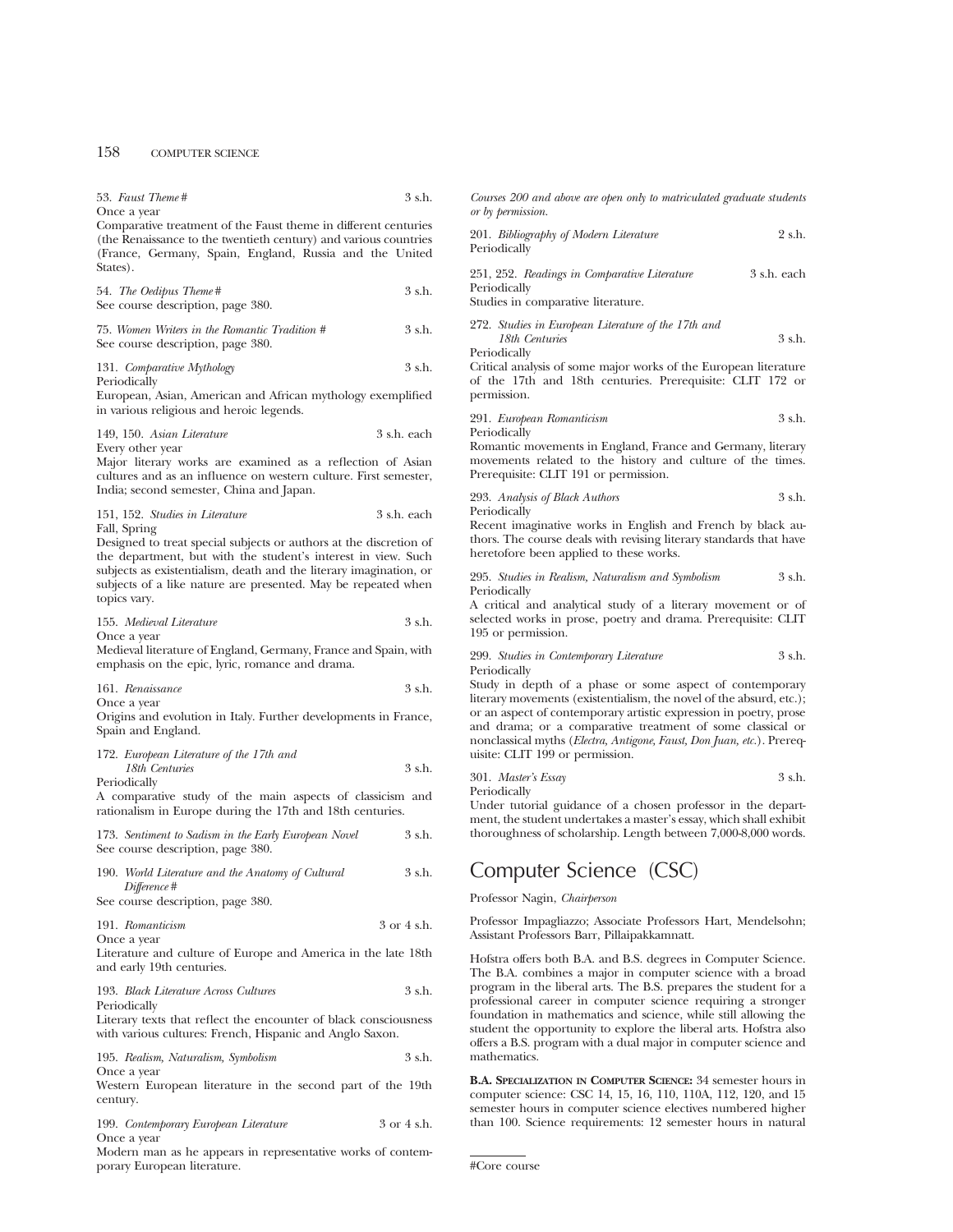sciences to include *either* PHYS 11A-12A (with 11B, 12B laboratories) *or* PHYS 1A-2A (with 1B-2B laboratories) *or* CHEM 3A-4A (with 3B-4B laboratories). Additional requirements: MATH 19, 20. A grade of  $C-$  or better in all courses required for the major.

See complete B.A. requirements, page 76.

**B.S. SPECIALIZATION IN COMPUTER SCIENCE:** candidates for graduation must fulfill the following requirements:

- 1. The successful completion of at least 124 semester hours and a cumulative grade-point average of 2.0 in work completed at Hofstra.
- 2. At least 55 semester hours must be completed in the liberal arts excluding courses in computer science.
- 3. There are two requirements that must ordinarily be completed in residence at Hofstra: 15 semester hours in the major field of specialization and the last 30 semester hours. The 15 semester hours need not be included within the last 30 hours.
- 4. ENGL 1-2 or placement examination\*, (see University Degree Requirements, page 61).
- 5. 6 s.h. Humanities core (3 hours in appreciation and analysis (literature), 3 hours in creative participation).
- 6. 6 s.h. Social Sciences core (3 hours in history and philosophy; 3 hours in behavioral social sciences).
- 7. 3 s.h. Cross-Cultural core.
- 8. 9 s.h. Humanities and/or Social Science (not limited to core).
- 9. Minimum general requirements for the major: CSC 14, 15, 16, 110, 110A, 112, 120, 123, 161, 163, 185, 187, 190 and 15 semester hours in computer science electives numbered higher than 100. 26 semester hours in mathematics and science which must include MATH 19, 20. A 3 semester hour MATH elective beyond 20, and 12 semester hours in natural sciences to include *either* PHYS 11A-12A (with 11B, 12B laboratories) *or* CHEM 3A-4A (with 3B-4B laboratories). All mathematics courses must be at or above the calculus level and all science courses must be courses for science majors.
- 10. A grade of  $C-$  or better in all courses required for the major.

### **B.S. SPECIALIZATION IN COMPUTER SCIENCE AND MATHEMATICS,** see page 289.

**A MINOR IN COMPUTER SCIENCE** consists of the successful completion of CSC 5, 14, 15, 16 and an additional 9 semester hours which may include CSC 5 but may not include CSC 4, with at least 6 hours in residence, with grades of  $C-$  or better.

**MASTER OF ARTS IN COMPUTER SCIENCE:** this program is designed to meet the needs of the technical and business-oriented markets we serve with individual programs designed by the student in consultation with an adviser. Business men and women, as well as science professionals, will find electives specifically for their specialties. Professor Impagliazzo, *Coordinator*

#### Admission Requirements

- 1. Completion of a bachelor's degree from an accredited institution, and
- 2. An undergraduate minimum grade-point average of 3.0 on a 4.0 scale.
- 3. Achievement in General (verbal, quantitative and analytical) GRE scores.

#### Prerequisite Requirements

Students may satisfy any or all of the prerequisites listed below by having completed, or enrolling in, these courses or their equivalents at an accredited institution. With the permission of the graduate coordinator, eligible students may elect to sit for proficiency examinations.

Applicants without undergraduate computer science degrees may be admitted as provisionally matriculated students if they

meet all admission criteria except for the required prerequisites. They can enroll in graduate courses if they meet individual course prerequisites and satisfy the general requirements before completing 12 semester hours of graduate study. This condition is automatically lifted as soon as the prerequisites or their equivalents are satisfactorily completed.

CSC 14, 15, 16, 110, 112, 120, 161; MATH 20.

#### Program Requirements

Satisfactory completion of the following 33-semester hour program:

CSC 204, 206, 256, and 300; electives, 21 s.h.; courses taken in other departments as electives require written departmental approval; at least 27 hours in graduate computer science courses; at least 27 hours in residence at Hofstra; and a minimum 3.0 average with a grade of C or better in all courses.

**MASTER OF SCIENCE IN COMPUTER SCIENCE:** this program provides a balance between the theoretical and applied areas of computer science and is designed to allow flexibility within the four subject areas that follow. Professor Impagliazzo, *Coordinator*

#### Admission Requirements

- 1. Completion of a bachelor's degree from an accredited institution, and
- 2. An undergraduate minimum grade-point average of 3.0 on a 4.0 scale.
- 3. Achievement in General (verbal, quantitative and analytical) GRE scores.

### Prerequisite Requirements

Students may satisfy any or all of the prerequisites listed below by having completed, or enrolling in, these courses or their equivalents at an accredited institution. With the permission of the coordinator of the graduate program, eligible students may elect to sit for proficiency examinations.

Applicants without undergraduate computer science degrees may be admitted as provisionally matriculated students if they meet all admission criteria except for the required prerequisites. They can enroll in graduate courses if they meet individual course prerequisites and satisfy the general requirements before completing 12 semester hours of graduate study. This condition is automatically lifted as soon as the prerequisites or their equivalents are satisfactorily completed.

#### CSC 14, 15, 16, 110, 112, 120, 161; MATH 20.

### Program Requirements

Satisfactory completion of the following 33-semester hour program:

CSC 204, 256 and 301-302; 18 s.h. to satisfy the breadth requirement as listed below; electives as needed to complete 33 s.h.; up to 6 s.h. of graduate courses in areas outside of computer science may be taken with the written approval of the graduate coordinator; at least 27 hours in graduate computer science courses in residence at Hofstra with a minimum 3.0 average, and a grade of 3.0 or better in all courses.

Breadth requirements: two courses in each of three of the four following areas: Theory, Artificial Intelligence, Software, **Hardware** 

Theory: CSC 201B, 202, 205, 206, 207, 208

Artificial Intelligence: CSC 270, 271, 274, 275, 276, 278, 279 Software: CSC 252, 253, 254, 258 Hardware: CSC 280, 282, 284, 286, 287

See complete graduate information, page 67.

<sup>\*</sup>If this requirement is fulfilled by passing the placement examination, 3 hours in literature or literature in translation should be taken with adviser's approval.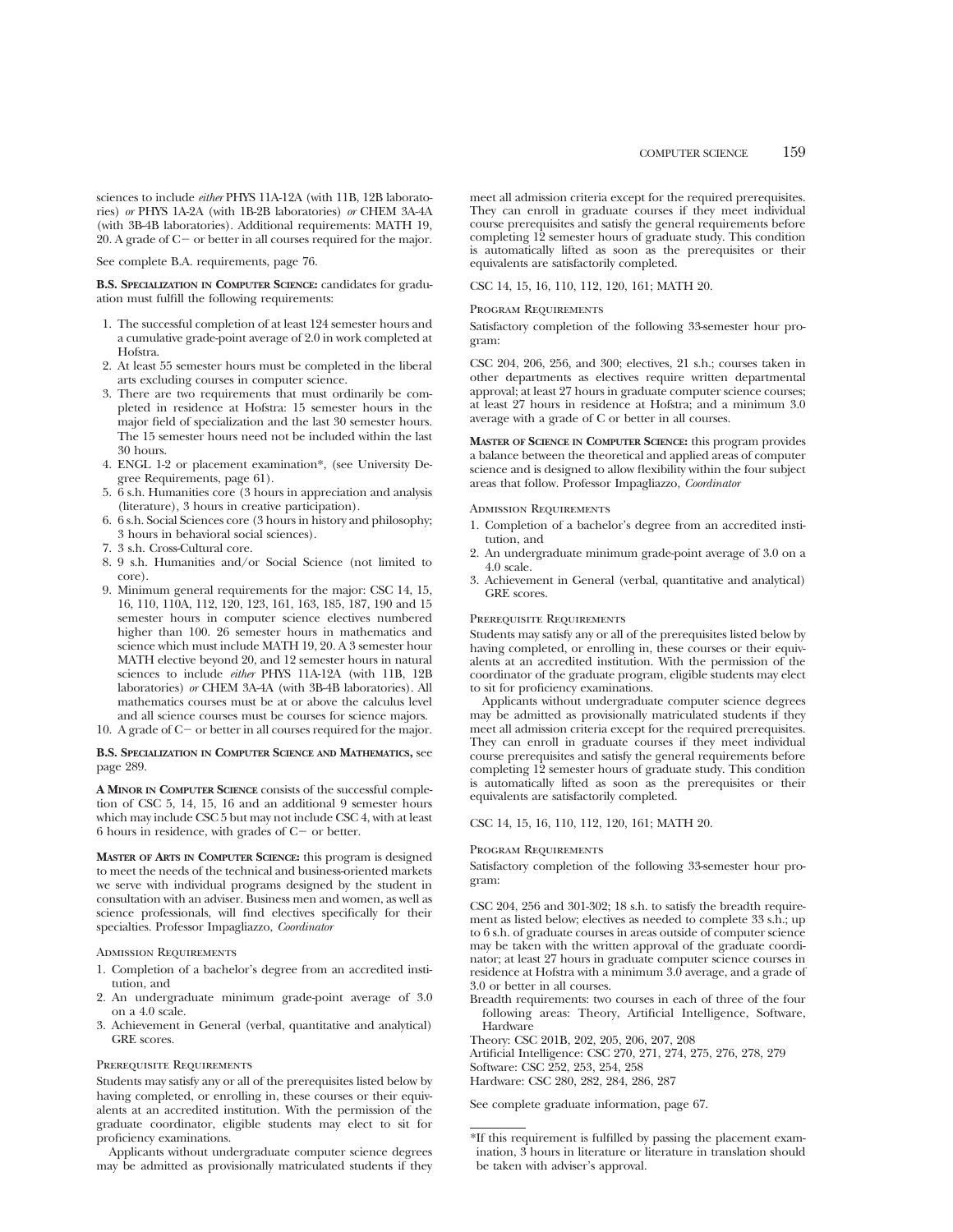Upsilon Pi Epsilon: a national computer science honor society, see pages 66, 71.

## COURSES

In addition to semester notations next to each course, a selection of courses is offered during January and Summer sessions. Consult the *January* and *Summer Sessions* bulletins for these schedules.

4. *Introduction to Computer Science with Applications* 3 s.h. See course description, page 380.

5. *Overview of Computer Science* # 3 s.h. Fall, Spring

Computers, algorithms and programming; computer hardware and software systems. Pascal programming of numerical and non-numerical algorithms. Survey of computer applications. Brief history of computer science; computers and society. Credit given for this course or New College ISGG 1, not both. May not be taken after CSC 15.

12. *C for Programmers* 1 s.h. Periodically

The essential features of C are examined for those already having knowledge of a high-level language. Prerequisites: knowledge of programming and permission of instructor. (Formerly *FORTRAN 77 Overview; FORTRAN 77 for PL/1 Users.)*

13. *Ada Overview* 1 s.h.

Periodically

An accelerated treatment of Ada for those having a good knowledge of at least one procedural language such as PL/1, FORTRAN, C, or Pascal. Special attention given to the unconventional part of Ada such as data encapsulation, exception handling, concurrency and generic subprograms. Included are conditional execution, type declarations, numeric types, arrays, records, subprograms, access types, packages and files. Prerequisite: CSC 15 or permission of department. (Formerly *Ada for PL/1 or FORTRAN Users*.)

14. *Discrete Structures* 3 s.h.

Fall, Spring

Review of propositional and predicate logic. Methods of theorem proving; strong and weak induction. Finite and infinite sets, set operations. Functions, including surjections, injections, bijections. Equivalence relations and partial orderings. Matrices and matrix operations. Combinatorics, including permutations and combinations. Graphs, including simple graphs, directed graphs, trees, Euler circuits, Hamilton circuits. Introductions to computational complexity, big-O notation, intractibility. Introduction to recurrence relations. (3 hours lecture, 1 hour laboratory.) Credit given for this course or New College NM3, or MATH 14. Prerequisites: CSC 15; three years of high school mathematics or MATH 11 or permission of department. (Formerly *Discrete Mathematics.*)

## 15. *Fundamentals of Computer Science I #* 3 s.h. Fall, Spring

Introduction to computer science with emphasis on problem solving, algorithms and the principles of algorithm construction. C language programming. Topics include arrays, loops, pointers, and functions. Programming required. Course follows the current ACM recommended curriculum for "CS1." (3 hours lecture, 1 hour laboratory.) Prerequisite: some programming ability or CSC<sub>5</sub>.

## 16. *Fundamentals of Computer Science II* # 3 s.h. Fall, Spring

Continuation of 15 using C. Emphasis on data structures, such as stacks, queues, and linked lists, and algorithms, such as searching, sorting, and recursion. Programming required. Course follows the current ACM recommended curriculum for "CS2." (3 hours lecture, 1 hour laboratory.) Prerequisite: CSC 15 or equivalent.

32. *Logical Design and Digital Circuits* 3 s.h. Fall, Spring Same as ENGG 32A. Prerequisite: sophomore standing in the

department or permission of instructor.

102. *Numerical Methods* 3 s.h. Fall, Spring

Same as ENGG 101 and MATH 147. Prerequisite: CSC 15 or ENGG 10. Corequisite: MATH 131.

110. *Introduction to Computer Architecture* 3 s.h. Fall

Internal structure of computers. Logic design: Boolean algebra, gates and flip-flops, synthesis of combinatorial networks, registers, serial and parallel organization, control mechanisms. Number systems and arithmetic, two's-complement arithmetic. Operating cycle, data and control flow in a typical computer. Interrupts, i/o devices, programmed i/o and DMA. Prerequisites: CSC 14, 16.

| 110A. Computer Architecture Laboratory | 1 s.h. |
|----------------------------------------|--------|
| See course description, page 380.      |        |

111. *Assembly-Language Programming* 3 s.h. Spring

Organization of a computer: memory, addressing; number systems and conversion. Assemblers, base registers, relocation. Fixed-point numeric processing, string processing, indexing and iteration. Floating-point arithmetic and Boolean operations. Subroutines, macros, i/o channel programming. Prerequisites: CSC 14, 16 or ENGG 10 or BCIS 50.

112. *Computer Operating Systems* 3 s.h. Spring

A study of the internal design of operating systems. Topics include memory management, multiprogramming, virtual memory, paging and segmentation. Job and process scheduling; multiprocessor systems; device and file management; thrashing, cache memory. Prerequisites: CSC 110, 120.

120. *Algorithms and Data Structures* 3 s.h. Fall

The study of sequential and linked representations of data structures for linear lists including stacks and queues, structures, arrays and trees. Fundamental algorithms and their implementation using a block-structured language such as C relating to sorting, searching, merging, hashing, graph theoretic models and recursive procedures. Prerequisites: CSC 14, 16. (Formerly *Data Structures*.)

#### 123. *Programming Languages: Survey, Design and Implementation* 3 s.h.

Fall

A study of the fundamental principles that distinguish the major families of modern programming languages. Syntax and the BNF, memory allocation and semantics of static, stack-based and dynamic languages, abstract data types, advanced control structures. Some programming in a logic-based language such as PROLOG. Prerequisite: CSC 161. (Formerly *Algorithmic Languages.)*

124. *Compiler Construction* 3 s.h. Spring

Design and implementation of compilers for C, Pascal and ALGOL type languages. Lexical scanning, parsing techniques, semantic analysis and intermediate code generation, optimization techniques, target code generation. Management of symbol table; error handling. Programming required. Prerequisite: CSC 123.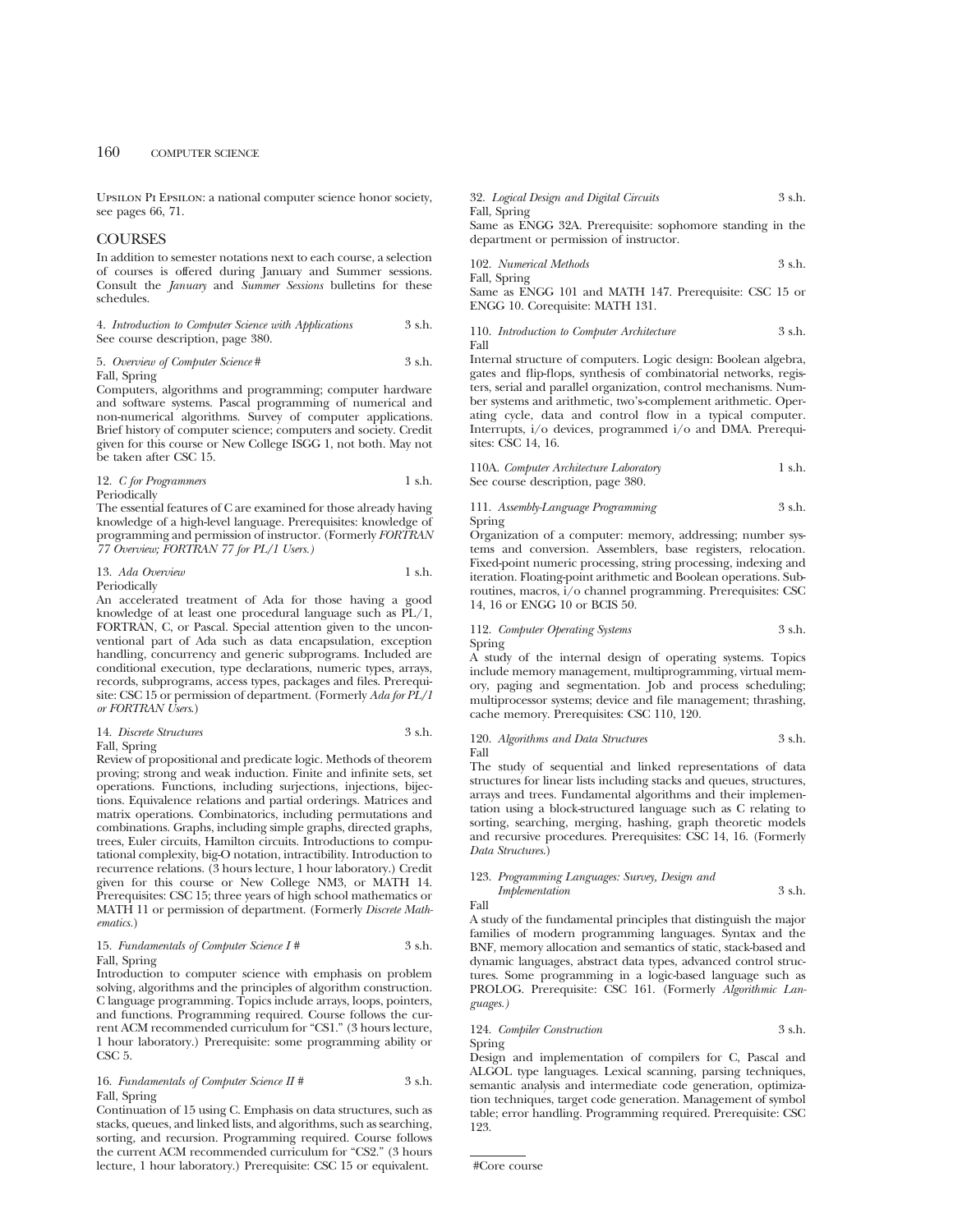#### 132. *Computational Modeling* 3 s.h. Spring

Fundamental principles of modeling and simulation. Methodology including model formation, design of simulation experiments, analysis of generated data and validation of results. Survey of applications. Project chosen from area of student's interest. Prerequisites: CSC 15; CSC or ENGG 185.

143, 144. *Projects in Computer Science* 3 s.h. each Fall, Spring

Individual or group projects on selected topics such as the design of computer software or applications programs. Prerequisites: senior standing and permission of project adviser.

#### 145. *Special Studies* 3 s.h. Periodically

Topics are chosen from areas of current interest that are not covered in existing course offerings. Subjects are announced annually. Prerequisites: junior standing and requirements for current topic. May be repeated for credit when topics vary.

155. *UNIX and C*11 3 s.h. See course description, page 380.

158. *Introduction to Artificial Intelligence* 3 s.h. Spring

Survey of concepts and problems of computers performing tasks which traditionally require human intelligence. Topics include heuristic search and robotics, pattern recognition, game playing, theorem proving, question-answer systems and natural language processing. Prerequisite: CSC 120.

161. *Introduction to Automata Theory* 3 s.h. Periodically

Definition and representation of various types of automata such as finite and probabilistic automata. Representation of automata by state graphs, logical nets and Turing machines. Computability theory and decision problems of automata. Prerequisite: CSC 120.

163. *Computing, Ethics, and Society* 1 s.h. See course description, page 380.

170. *Principles of Database Management* 3 s.h. Fall

Introduction to data modelling, databases, data management systems and query languages. Hierarchical, network and relational models. The ANSI/SPARC architecture and conceptual schemas. Entity-attribute construction. Existing systems: IMS, IDMS, DB2, FOCUS, ORACLE, Ingres, SQL; relational algebra and normalization; database design. Prerequisite: CSC 120.

171A. *Introduction to Computer Graphics* 3 s.h. See course description, page 380.

#### 175. *Principles of Data Communication* 3 s.h. Once a year

A technical introduction to data communication. Topics include the OSI Reference Model, layer services, protocols, LANs, packet switching and X.25, ISDN, File transfer, virtual terminals, system management and distributed processing. Prerequisites: CSC 120, MATH 19 and junior standing.

|      | 185. Methods of Random Process | 3 s.h. |
|------|--------------------------------|--------|
| Fall |                                |        |

Same as ENGG 185. Prerequisites: MATH 20, CSC 16.

186. *Design and Analysis of Experiments* 3 s.h. Spring

Same as ENGG 186. Prerequisites: ENGG or CSC 185; ENGG 10 or CSC 15.

187. *Linear Programming* 3 s.h. Fall

Elements of matrix algebra, vector spaces and convex sets pertinent to the theory and application of linear programming (LP) models. Development of the simplex method and duality theory. The nature of solutions to systems of linear equations are related to LP complications and their resolution. Applications are extended to include the generalized LP problem, transportation, assignment and network problems. Prerequisites: MATH 20, CSC 16.

#### 190. *Software Engineering: Theory and Practice* 3 s.h. Spring

A capstone course for computer science majors which applies concepts learned throughout the curriculum. Students study the nature of the program development task when many people, modules and versions are involved in designing, developing and maintaining a large program or system. Issues addressed include program design, specification, version control, cost estimation and management. Students work in small teams on the cooperative examination and modification of existing systems. Prerequisite: senior status or permission of department chairperson. (Formerly *Project in Software Engineering*.)

195. *Computer Science Internship I* 3 s.h. See course description, page 380.

196. *Computer Science Internship II* 3 s.h. See course description, page 380.

**NOTE:** Graduate courses taken toward the major may not be taken on a Pass/Fail basis.

$$
200A. \hbox{ Themes of Computer Science} \hspace{2.5cm} 6 \hbox{ s.h.} \\ \hbox{Fall}
$$

Designed as a transition course for those students who wish to do graduate work in computer science but who need additional preparation. Covers such topics as theoretical foundations, logic, induction, scientific models and formal aspects of programming. Prerequisite: CSC 120. May not be taken on a Pass/Fail basis. No credit toward the M.A. or M.S. degree in Computer Science.

201A. *Mathematical Logic* 3 s.h. Periodically

The propositional calculus: truth tables and axiomatizations. First order theories: completeness theorem, formal number theory, Gödel's incompleteness theorem. Same as MATH 202. Prerequisite: MATH 145 or CSC 161.

### 201B. *Logic Application to Software* 3 s.h. Every other year

Application of predicate logic and nontruth functional logics to software design and use. Logic programming (PROLOG), database and telecommunications schemata, query analysis, correctness proofs for subroutines, operating system kernels, security. Finite state machines and temporal logic applied to protocol specification. Prerequisite: CSC 201A or MATH 202.

202. *Computability* 3 s.h. Fall, Spring

Mathematical language of theoretical computer science (sets, n-tuples, relations, functions, languages, predicates, quantifiers, proof methods such as induction, diagonalization and the pigeonhole principle). The equivalence of various models of computation (Church's Thesis): Turing machines, extended Turing machines, nondeterministic Turing machines, the  $\mu$ recursive functions. Primitive recursive functions, Godel numbering, the halting problem, other unsolvable problems as time permits. Recursive sets and recursively enumerable sets. Prerequisite: CSC 161.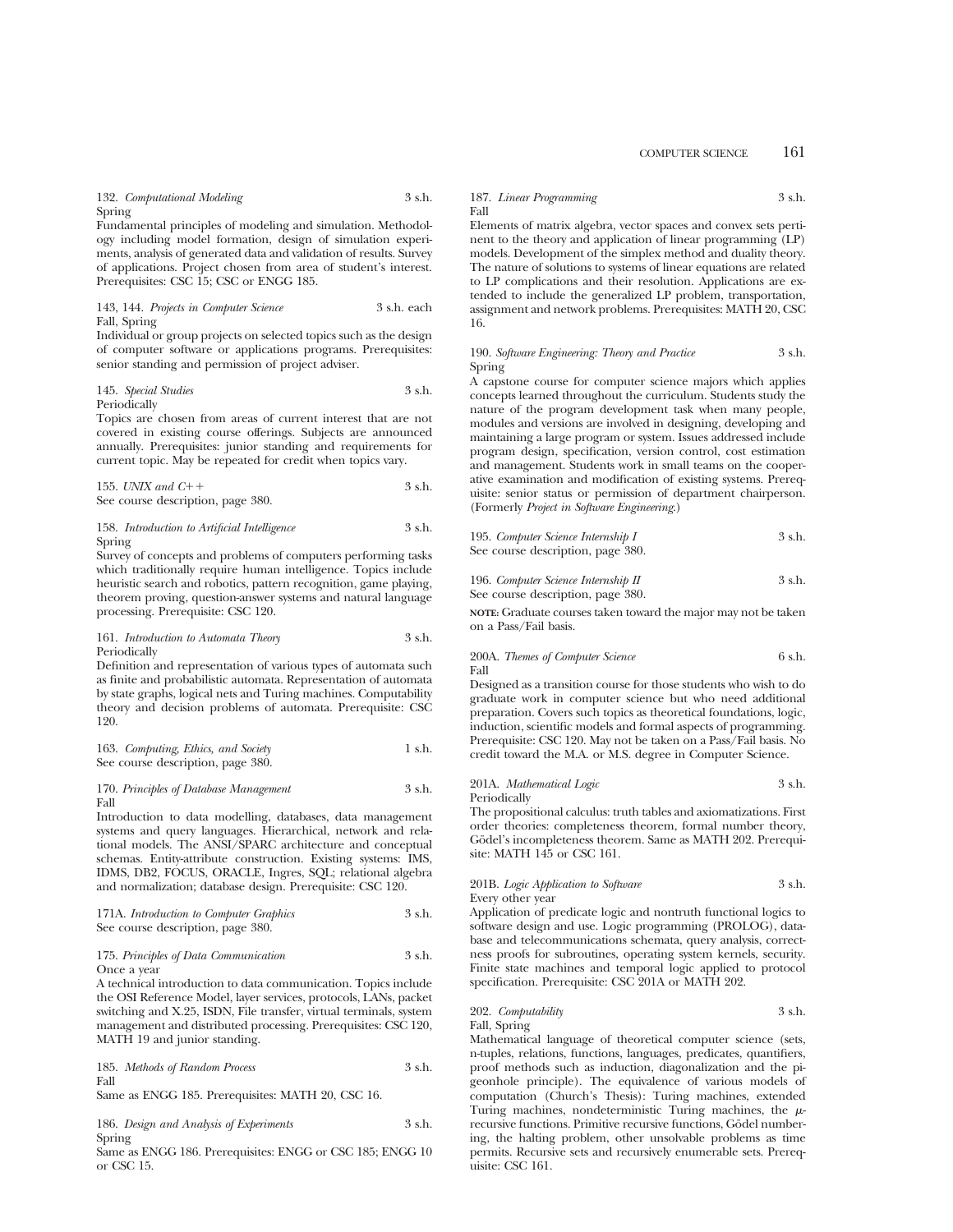## 162 COMPUTER SCIENCE

#### 204. *Algorithms I: Sorting and Searching* 3 s.h. Fall, Spring

Basic techniques for estimating the efficiency of algorithms. Searching algorithms: sequential, binary, Fibonacci, tree search, tries, hashing (study of several hash functions). Sorting algorithms: heapsort, mergesort, quicksort, binsort. Balanced trees: AVL trees, Hoffman's algorithm. Equivalence relations and compressed balanced trees. Topological sorting. External sorting: merge sorting, multiway merge, B-trees (2-3 trees, 5-way trees). Prerequisite: CSC 120.

#### 205. *Algorithms II: Combinatorial Algorithms* 3 s.h. Once a year

String and pattern matching algorithms. Maximum flow. Other graph algorithms: spanning trees, shortest path, transitive closure, biconnectivity, strong connectivity, and the like. Fast median algorithm. Fast matrix multiplication. Fast matrix inversion. Prerequisite: CSC 120.

#### 206. *Analysis of Algorithms and Complexity Theory* 3 s.h. Periodically

Asymptotics, recurrence relations, lower bound theory including comparison trees for sorting and searching. Oracles. Lower bounds on parallel computation. Combinatorial optimization. Branch and bound: Knapsack problem, FFT and applications. Integer and polynomial arithmetic. Analysis of divide and conquer algorithms, dynamic programming, greedy algorithms, backtracking. Nondeterministic algorithms. The classes P and NP. NP completeness. Complexity hierarchy. Prerequisite: CSC 161.

#### 207. *Advanced Data Structures* 3 s.h. Fall, Spring

Managing multiple stacks and queues. Stack series. Permutations obtainable from stacks and queues. Concatenatable queues. Locating repeated substrings: an application of stacks. Stack and queue operation sequences. Set representation methods. The union-find algorithm. Trees: Robson traversal, Lindstrom scanning, Siklossy traversal. Generalized lists. Mergeable heaps. Files as a data structure. Storage compaction. Garbage collection. Prerequisite: CSC 120.

#### 208. *Formal Languages, Grammars and Automata* 3 s.h. Once a year

Languages, the grammars that generate them and the machines that accept them. Regular languages. Finite automata— deterministic and nondeterministic. Transition functions and state diagrams. Context-free languages and pushdown automata. Context-free grammars and compiler design. Context- sensitive languages and linear-bounded automata. Closure results. Prerequisite: CSC 161.

#### 212. *Database Design II* 3 s.h. Periodically

Advanced aspects of the IMS data model and data sublanguage. A study of the network database design including the COADASYL DBTG system. A comparative analysis of the relational, hierarchical and network approaches to database design. Prerequisite: CSC 254.

214. *Computer Modeling* 3 s.h. Periodically

Construction of models for computer simulation of real systems. Application of probability and distribution theory, statistical estimation techniques, Monte Carlo methods. Application of modeling to large-scale political and social systems. Implementation on computer using various simulation languages. Prerequisites: CSC 16, 185. Pass/Fail option for nonmajors only. Credit given for this course or CSC 132, not both.

#### 216. *Quantitative Approaches to Decision Making* 3 s.h. Periodically

The role of operations research and management science in the decision-making process integrated with the development and use of computer programs for problem solving. Topics include network analysis, decision theory, inventory models, waiting line models, dynamic programming, Markov processes, and parametric and integer programming. Prerequisite: CSC 185 or equivalent. No credit toward the M.S. degree in Computer Science.

#### 226. *Compiler Construction II* 3 s.h. Periodically

Formal grammars and passing methods. Recursive descent, simple and higher order precedence, LR (k) parsers. The mathematical theory of global program optimization. Flow graphs, intervals, dataflow analysis dependency and redundancy equations. Loop optimization. Prerequisite: CSC 258. No credit toward the M.S. degree in Computer Science.

252. *Survey of Programming Languages* 3 s.h. Once a year

Survey and comparative analysis of high-level languages such as PL/1, FORTRAN, SNOBOL, LISP, APL, Pascal, ALGOL, C, Ada, SETL, with emphasis on special features. Consideration of data types, control structures, storage allocation and other programming language constructs. Prerequisite: CSC 120. Credit given for this course or CSC 123, not both.

#### 253. *Design of Programming Languages* 3 s.h. Once a year

Topics include: libraries, subroutines, parameter transmission, data abstraction, exception handling, design and implementation of Ada, Simula 67, SETL. Concurrency, input-output, functional programming, dataflow programming languages, VAL, object-oriented programming languages. Prerequisites: CSC 207, 252 or 123, or both 120 and permission of instructor.

254. *Database Design* 3 s.h. Once a year

Study current methods of information system design. Data independence, data models and sublanguages. An overview of the hierarchial, relational and network approaches to database design. An in-depth study of the relational database design. Prerequisite: CSC 120.

255. *Database Laboratory* 2 s.h. Periodically

Engineering aspects of database systems. Students create a database system using a data definition language and manipulate it using a data manipulation language (query language). Corequisite: CSC 254.

256. *Advanced Operating Systems Design* 3 s.h. Once a year

Analytical models of operating systems. An examination of the major models that have been used to study operating systems and the computer systems which they manage. Petri nets, dataflow diagrams and other models of parallel behavior are studied. Introduction to the fundamentals of queuing theory. Prerequisite: CSC 112.

258. *Compiler Construction* 3 s.h. Once a year

Design and implementation of compilers for Pascal and ALGOLtype languages. Lexical scanning, symbol tables, BNF grammars, parsing techniques. Error detection and diagnostics. Data representation, data structures, run-time storage organization and dynamic storage allocation. Semantic routines, internal forms, code generation and optimization techniques. Credit given for this course or CSC 124, not both. Prerequisites: CSC 110, 161.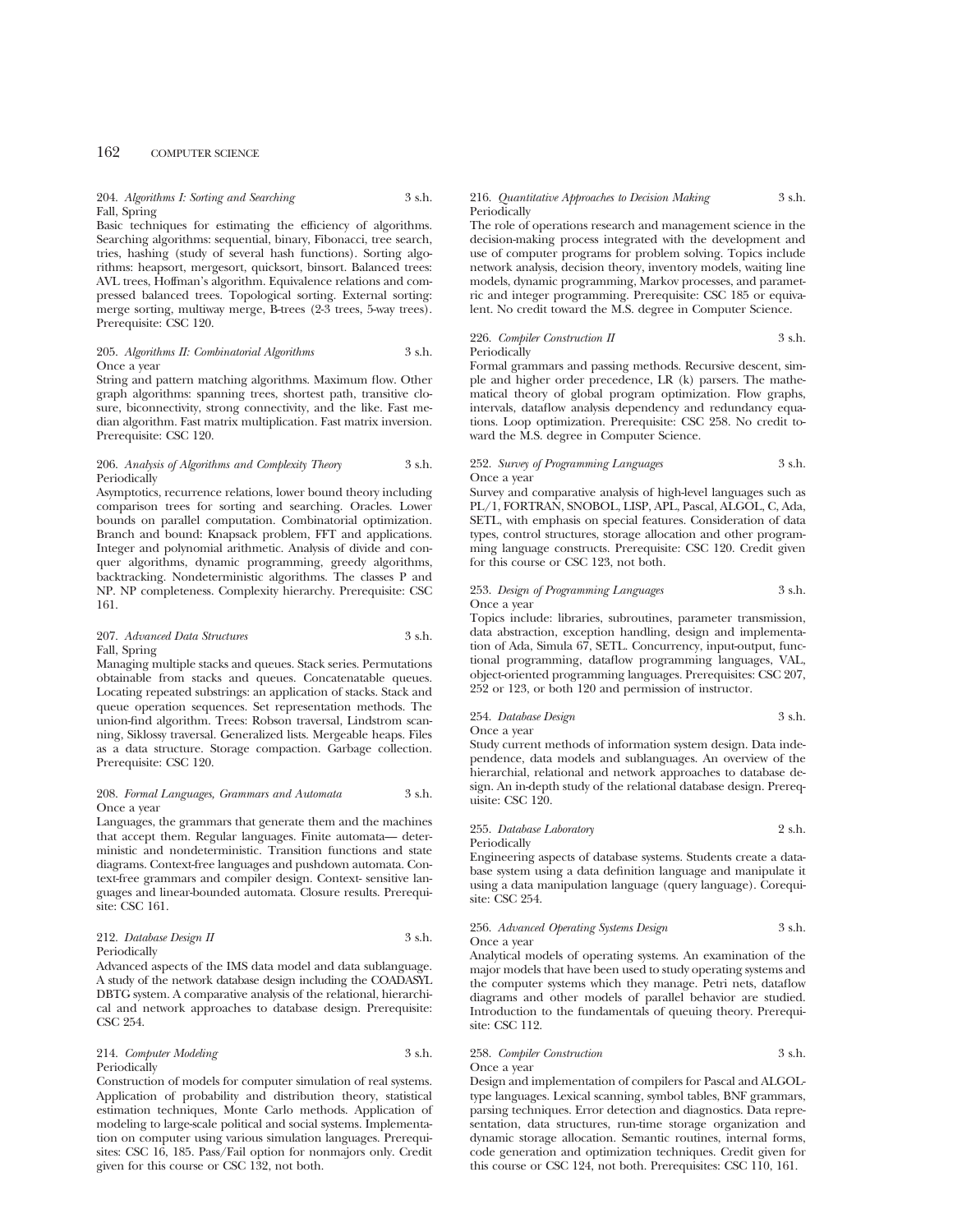#### 259. *Compiler Construction Laboratory* 2 s.h. Periodically

Hands-on experience writing and debugging lexical analysis and parsing phases of compilers. Memory management: stacks and heaps. Dataflow analysis, error handling and patching. Highperformance compilers. Prerequisite: CSC 258.

260. *Combinatorics and Graph Theory* 3 s.h. Once a year

Study of combinatorial and graphical techniques for complexity analysis including generating functions, recurrence relations, Polya's theory of counting, planar directed and undirected graphs, and NP-complete problems. Applications of the techniques to analysis of algorithms in graph theory, and sorting and searching. Prerequisite: CSC 205.

#### 265. *Numerical Methods I: Analysis* 3 s.h. Periodically

Floating-point arithmetic. Finite-difference calculus. Polynomial, inverse, spline interpolation. Approximation: least- squares, polynomial, Chebyshev, rational functions. Numerical integration and differentiation. Solution of nonlinear equations. Solution of ordinary differential equations. Same as MATH 265. Prerequisite: CSC 102 or ENGG 101 or MATH 147.

#### 267. *Numerical Methods II: Linear Algebra* 3 s.h. Periodically

Review of linear algebra. Direct methods for linear equations. Norms, condition numbers, error analysis. Relaxation and iterative methods. Solution of eigenvalue problems. Boundary-value problems and overdetermined systems. Prerequisite: CSC 265.

269. *Computer Graphics* 3 s.h. Once a year

Survey of the hardware, software and techniques used in computer graphics. Three types of graphics hardware: refresh, storage and raster scan. Two-dimensional transformation, clipping, windowing, display files, input devices. Three- dimensional graphics covered as time permits. Prerequisite: CSC 120.

270. *Artificial Intelligence I* 3 s.h. Once a year

Goals of artificial intelligence, state-space search methods, optimal search, chronological backtracking, dependency-directed backtracking, BLOCKSWORLD, and/or trees and goals, question-answering, production systems, expert system examples, minimaxing with alpha-beta pruning and game playing. Control paradigms, GPS, geometric analogies, SOUNDEX code, propagating numeric constraints, inductive inference and computer learning, introduction to mechanical theorem proving for the propositional logic. Prerequisite: CSC 120.

271. *Artificial Intelligence II* 3 s.h. Once a year

Rigorous study of optimal search methods, decomposable and commutative production systems, mechanical theorem proving for the predicate logic, skolem functions, more on computer learning, introduction to LISP, pattern matching, introduction to natural language processing, use of logic in problem-solving and problem representation, readings from the literature. Prerequisite: CSC 270.

#### 274. *Natural Language Processing* 3 s.h. Periodically

Study of NLP systems such as question-answering systems, dialogue systems, paraphrasing and summarizing systems, etc. Transformational grammars, augmented transition networks, frames, semantics, logic in NLP. The computational applicability of various linguistic frameworks. Prerequisite: CSC 270.

#### 275. *Pattern Recognition* 3 s.h. Periodically

Feature evaluation, selection and extraction; similarity measures and classifications. Maximum likelihood, minimax procedures. Data structures for recognition. Applications to image and character recognition, chemical analysis, speech and voice recognition, automated medical diagnosis. Prerequisite: CSC 120.

276. *Robotics* 3 s.h. Once a year

Surveys geometrical, kinematic, dynamic and software issues relating to the design and use of robot manipulators. Motion in three-dimensional space, force sensors, LED sensors, robot programming languages, (e.g., AML) and parts assembly using robots. Experimental research involving robot sensors of various kinds. Prerequisites: MATH 29, CSC 120.

278. *Expert Systems* 3 s.h. Once a year

Survey of existing expert systems and the principles that underlie them. Production systems, problem-solving systems. Representation of knowledge, including data structures for knowledge representation. Machine learning; reasoning about problems. Programming techniques; introduction to Prolog and LISP languages; expert-system generators. Prerequisite: CSC 270.

279. *Computer Vision* 3 s.h. Once a year

Surveys the tools used in image formation, mathematical foundations of the Canmar processing method. Segmented images, texture, pattern recognition, matching, inference, 2D and 3D structures, relaxation labelling, enhancements and deblurring. Prerequisite: CSC 270.

#### 280. *Logic Design and Switching Theory* 3 s.h. Once a year

Review of Boolean algebra and combinatorial circuits. Karnaugh maps. Finite-state transducers. Deterministic and non-deterministic finite-state automata. State minimization, incompletelyspecified machines, testing sequences. Lattices, regular sets. Prerequisite: CSC 110.

282. *Real-Time Systems* 3 s.h. Once a year

A comprehensive examination of real-time systems from inception to implementation, focusing on introductory hardware and software concepts, design of applications programs, function and structure of on-line operating systems, organization of files and databases. Testing of on-line systems. Basic theory of data transmission and telecommunications access methods. Prerequisites: CSC 110, 112.

#### 284. *Computer Communication Networks and Distributed Processing* 3 s.h.

Once a year

Introduction to data communication. Standard protocols and methods. Detailed study of an existing network (e.g., AR- Panet). Problems, techniques and performance measurements. Problems and methods for distributed processing and distributed databases. Prerequisite: CSC 112.

## 286. *Computer Organization I* 3 s.h. Once a year

A comparative analysis of the design and capability of microprocessors, minicomputers and large scale systems. Multiprocessor systems, distributed systems, LSI technology, emulators and microprogramming, high speed buffer storage, parallelisms, pipeline computers. A review of current and future trends in computer design. Prerequisites: CSC 110, 112.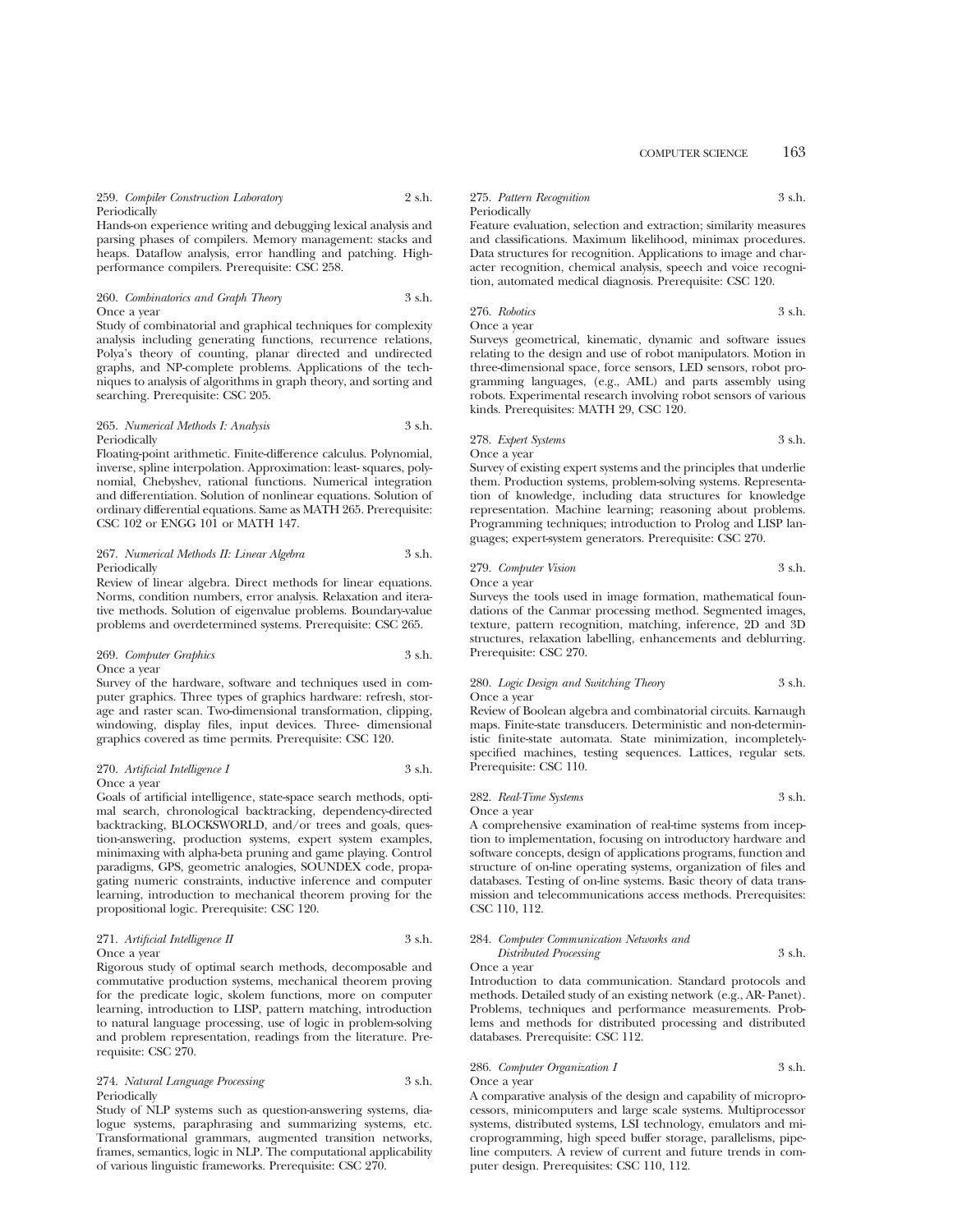## 164 COUNSELING

## 287. Computer Organization II 3 s.h. Once a year

Design and evaluation of computer system models. Modelling languages and simulation. Design automation of digital systems. Memory hierarchies and I/O processing. Highly parallel architectures; array processors. Use of pipelining in computer architectures. High-level-language machines. Prerequisite: CSC 286.

290. *Seminar: Special Topics* 3 s.h. Fall, Spring

Topics are chosen from areas of current interest such as microprocessors, minicomputers, structured programming, computerresource management, newly released computer systems, new programming languages, heuristic programming, automaticdeductive systems, parsing methods, compiler optimization, theory of computability, formal languages and automata. May be repeated when topics vary. Prerequisite: permission of department.

300. *Independent Projects* 3 s.h. Fall, Spring

Prerequisite: permission of department and the completion of 21 graduate credits. Credit given for this course or CSC 301-302, not both.

| 301-302. Thesis | 3 s.h. each |  |
|-----------------|-------------|--|
| Fall, Spring    |             |  |

Advanced project carried out by the student, under supervision of a faculty member. An oral presentation is required as well as a written thesis. Prerequisite: permission of department and the completion of 21 graduate credits. Credit given for CSC 300 or 301-302, not both.

## Counseling (COUN)

Administered by the Department of Counseling, Research, Special Education, and Rehabilitation. Associate Professor Wong, *Chairperson*

Associate Professor Johnson, *Program Coordinator*

## MASTER OF SCIENCE IN EDUCATION, CERTIFICATE OF ADVANCED STUDY AND PROFESSIONAL DIPLOMA IN COUNSELING

The counseling programs prepare qualified candidates for positions such as school counselor, employment counselor, community counselor and college student development counselor. The programs are registered with the New York State Education Department. Graduates are recommended by Hofstra University for certification as school counselors. In general, candidates completing the programs are eligible for such certification in other states as well.

The programs are at several graduate levels:

- 1. Master of Science in Education program with specialization in counseling;
- 2. Certificate of Advanced Study program for candidates with a master's degree in a noncounseling field;
- 3. Professional Diploma program for students holding a master's degree or certificate of advanced study (CAS) in counseling. The program requires 60 hours of graduate studies in counseling. Credits earned toward the master's/CAS may be counted toward this total. A minimum of 24 hours must be taken in residence at Hofstra.

Program elements may be modified in accordance with the background and experience of candidates and their individual goals. Prospective candidates are welcome to arrange for introductory and advisory interviews with departmental advisers. The transfer of graduate credit in counseling course work earned at

another accredited institution within the previous five years can be arranged, up to a limit of 9 semester hours, upon program adviser and university approval.

#### Admission Requirements

Application for admission is made to the Graduate Admissions Office in the Admissions Center where directions are given for securing transcripts of previous schooling and other necessary information.

- 1. Bachelor's degree from an accredited institution.
- 2. Graduate Record Examination (GRE): minimum Verbal score of 450 and a combined Verbal and Quantitative score of 900. Applicants who hold a master's degree are not required to submit GRE scores provided their grade-point average on their previous graduate work is above a B (3.2).
- 3. Three letters of reference.
- 4. Personal essay (professional goals and objectives).
- 5. Personal interview with an adviser in counseling.

Because students' programs will be developed through individual advisement and will be dependent on individual students' previous pattern of studies, the total number of semester hours required for the program may vary from student to student. Those lacking sufficient study in behavioral sciences will need to meet certain prerequisites. These prerequisites may not be applied toward the professional diploma. (See the prerequisites section below.) In order to qualify for provisional school counselor certification, students must demonstrate in the internship the competencies necessary for assuming a school counselor position. In order to qualify for permanent school counselor certification, students must demonstrate expertise in a special area (e.g., family counseling, life career counseling, testing).

The Master of Science and Certificate of Advanced Study requirements are listed below. The Professional Diploma requires 60 credits of graduate courses in counseling. Individual programs are developed, under advisement, in accordance with the student's career goals. Students who are interested in the Professional Diploma in Marriage and Family Therapy would follow the program outlined on page 285.

#### Prerequisite and Corequisite Requirements

**NOTE:** students must complete all nine credits of the prerequisite course work listed below prior to beginning COUN 223, *Theories and Principles of Counseling*. The nine credits of corequisite course work listed below may be satisfied concurrently with the first year of program studies, but must be completed prior to enrolling in COUN 253, *Counseling Practicum*. The prerequisite and corequisite courses may be satisfied at either the undergraduate or graduate level.

### **Prerequisites**

Required, 9 s.h.

- One course from each of the following areas must be completed prior to beginning COUN 223.
	- child psychology

adolescent psychology

personality theory

**Corequisites** 

Required, 9 s.h.

Additional counseling-related courses in the behavioral sciences (e.g., peer counseling, human development, crosscultural issues, human sexuality, selected sociology and psychology courses) selected under advisement and completed prior to COUN 253.

PROGRAM OF STUDY

A. Required

# *Sem. Hrs.*

COUN 223. *Theories & Principles of Counseling*, 6 s.h.

224. *Counseling Practice in Contemporary Society*, 6 s.h.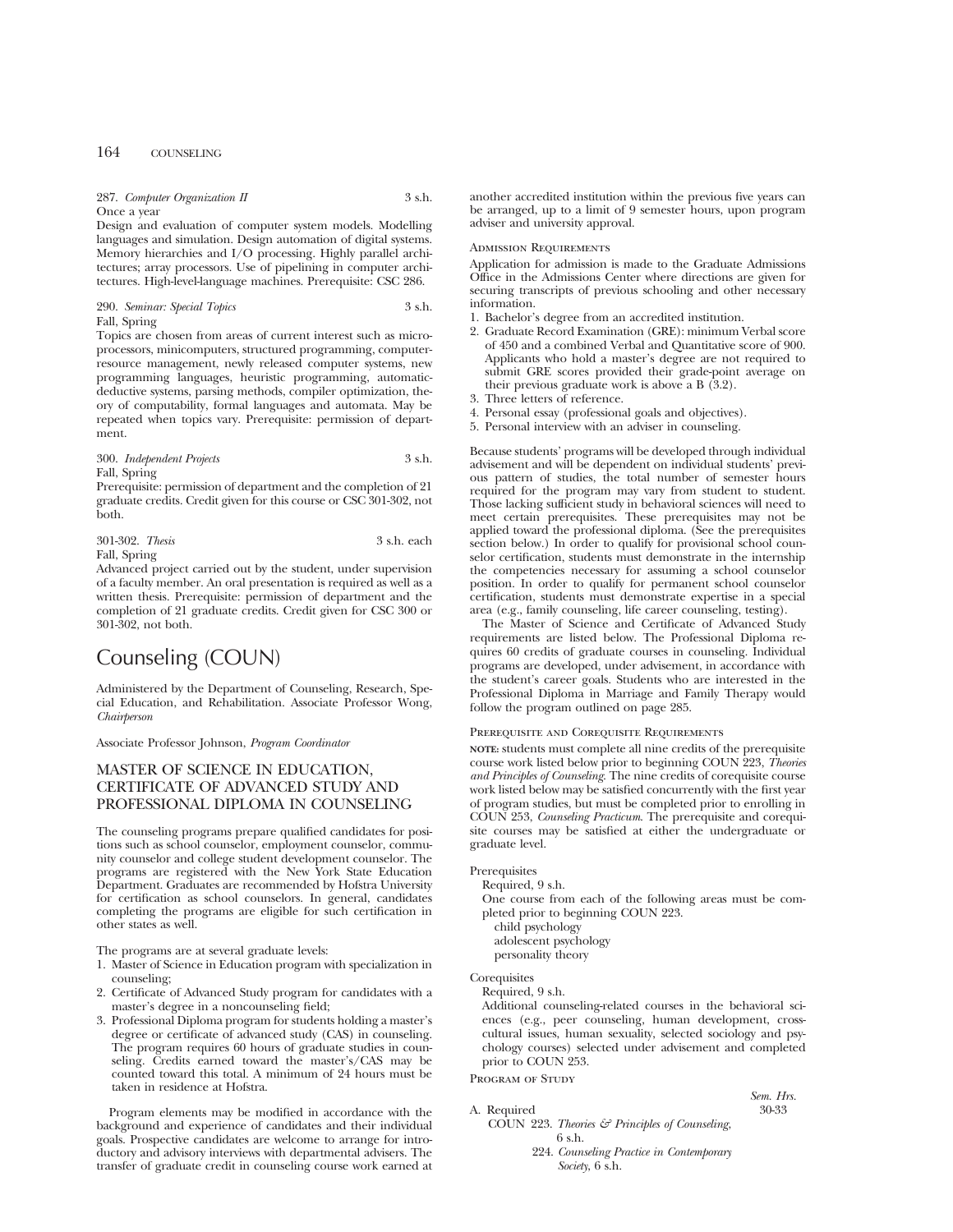- 253. *Counseling Practicum,* 3 s.h.
- 277. *Group Counseling & Guidance,* 3 s.h.
- 290, 291. *Internship in School Counseling,* 6 s.h., or
- 294, 295. *Internship in Counseling,* 6 s.h.
- PSY 216. *Behavior & Personality-Normal & Abnormal,* 3 s.h.
- RES 240. *Measurement & Evaluation in Education,* 3 s.h.

Foundations of education 200-level or above course (for school counselor certification), 3 s.h.

B. Electives, graduate-level courses taken under advisement and after completing COUN 223, *Theories and Principles of Counseling*. 9-12

C. Comprehensive Examination

See complete graduate information, page 67.

## POST-MASTER'S DEGREE STUDY

Satisfactory completion of the program will be recognized with the awarding of a certificate by Hofstra University.\*

Application for admission is made to the Graduate Admissions Office. An interview by a member of the department is required.

## Advanced Certificate in School Counselor Bilingual Extension

This 15 semester hour program provides students with an opportunity to complete the coursework specified by the New York State Education Department to obtain bilingual education extension to State Certification in the Pupil Personnel Service Area of bilingual guidance counseling. Eligible students are those who qualify as bilingual and who are either

- a) matriculating in the school counselor certification track within Hofstra University's Counselor Education Program or,
- b) currently hold valid New York State provisional or permanent certification in school counseling.

Students will take designated courses from three bilingual extension component areas, under advisement, as follows:

- A) Cultural Perspectives, 3 or 6 s.h.
	- ANTH 200. *Fundamentals of Anthropology,* 3 s.h., and/or 218. *People & Cultures of Latin America,* 3 s.h.
- B) Theory and Practice of Multicultural Education, 3-9 s.h.
- \*FDED 248. *Multicultural Education in the Metropolitan Area,* 3 s.h., and/or
	- *Foundations, Theory and Practice of Bilingual, Bi-*CT 260. *cultural Education,* 3 s.h., and/or
	- *Internship: School Counseling,* 3 s.h. COUN 293.
- C) Methods of Providing Services, 3-9 s.h.<br>\*RES 241. Testing  $\mathcal{E}^{\mathcal{E}}$  Evaluation of Bi
	- 241. *Testing & Evaluation of Bilingual Students,* 3 s.h., and/or
	- *The Learner in the School,* 3 s.h., and/or CT 266.
	- *Multicultural Couseling,* 3 s.h. COUN 270.

\*Of the total 15 semester hour bilingual/bicultural credits, 6 s.h. may be satisfied by standard program requirements.

In addition, students must satisfy a language proficiency requirement as follows:

The candidate will submit evidence of having achieved a satisfactory level of oral and written proficiency in English and in the target language of instruction on the New York State Teacher Examinations.

## Advanced Certificate in Sex Counseling

The certificate program in sex counseling is intended for counselors, psychologists, social workers and other mental health professionals who wish to broaden their knowledge base into the area of sex counseling. Students are required to complete 19 credits of classroom instruction which include 3 credits of supervised internship. The 19 semester-hour program is described below.

Admission Requirements:

- 1. Master's degree in counseling or allied field.
- 2. Three letters of recommendation.
- 3. Personal interview with a faculty member.
- 4. A detailed resume of professional, clinical and related experiences.
- 5. A statement of professional goals and objectives (all to be typed).

#### PROGRAM COMPLETION

49

This program may be completed on a part or full-time basis with courses offered during the fall, January, spring and summer sessions. The program requires 19 credits of graduate study. The certificate is awarded after successful completion of course work.

#### Prerequisite Requirements

In addition to an evaluation of the student's general background in psychology, each student must have completed the following prerequisites or their equivalent.

**NOTE:** although undergraduate courses may be used to fulfill a prerequisite requirement, no graduate credit will be given for these courses toward this program.

- 1) COUN 223. *Theories & Principles of Counseling,* 6 s.h.,
- or equivalent
- 2) two of the following courses, or their equivalent:<br>IS 241. Values in Sexuality (New College cour IS 241. *Values in Sexuality* (New College course), 3 s.h. 185. Psychological Aspects of Human Sexual Behavior,
	- 3 s.h. 188. *Theories & Practice of Interviewing,* 3 s.h.
	- SOC 160. *Sociology of Sex Roles*, 3 s.h.
		- 171. *Intimate Human Behavior*, 3 s.h.
		-

PROGRAM OF STUDY

- *Sem. Hrs.* A. Required courses COUN 279. *Human Sexuality & Counseling*, 3 s.h.
	- 294. *Internship: Counseling,* 3 s.h.
	- MHAE 290. *Sexual Health*, 3 s.h.
	- 238. *Couple Therapy*, 4 s.h. PSY 285. *Sexual Behavior & The Treatment*

B. Elective, one course chosen under advisement 3

19

## **COURSES**

In addition to semester notations next to each course, a selection of courses is offered during January and Summer sessions. Consult the *January* and *Summer Sessions* bulletins for these schedules.

203. *Introduction to Counseling* 3 s.h. Fall, Spring, Summer

Basic counseling skills for use by teachers and other helping professionals. Not open to counseling majors. (Formerly CPRE.)

*of Sexual Disorders,* 3 s.h.

<sup>\*</sup>Since this is not a degree program, it may not be used toward permanent certification by persons who hold provisional teaching certificates.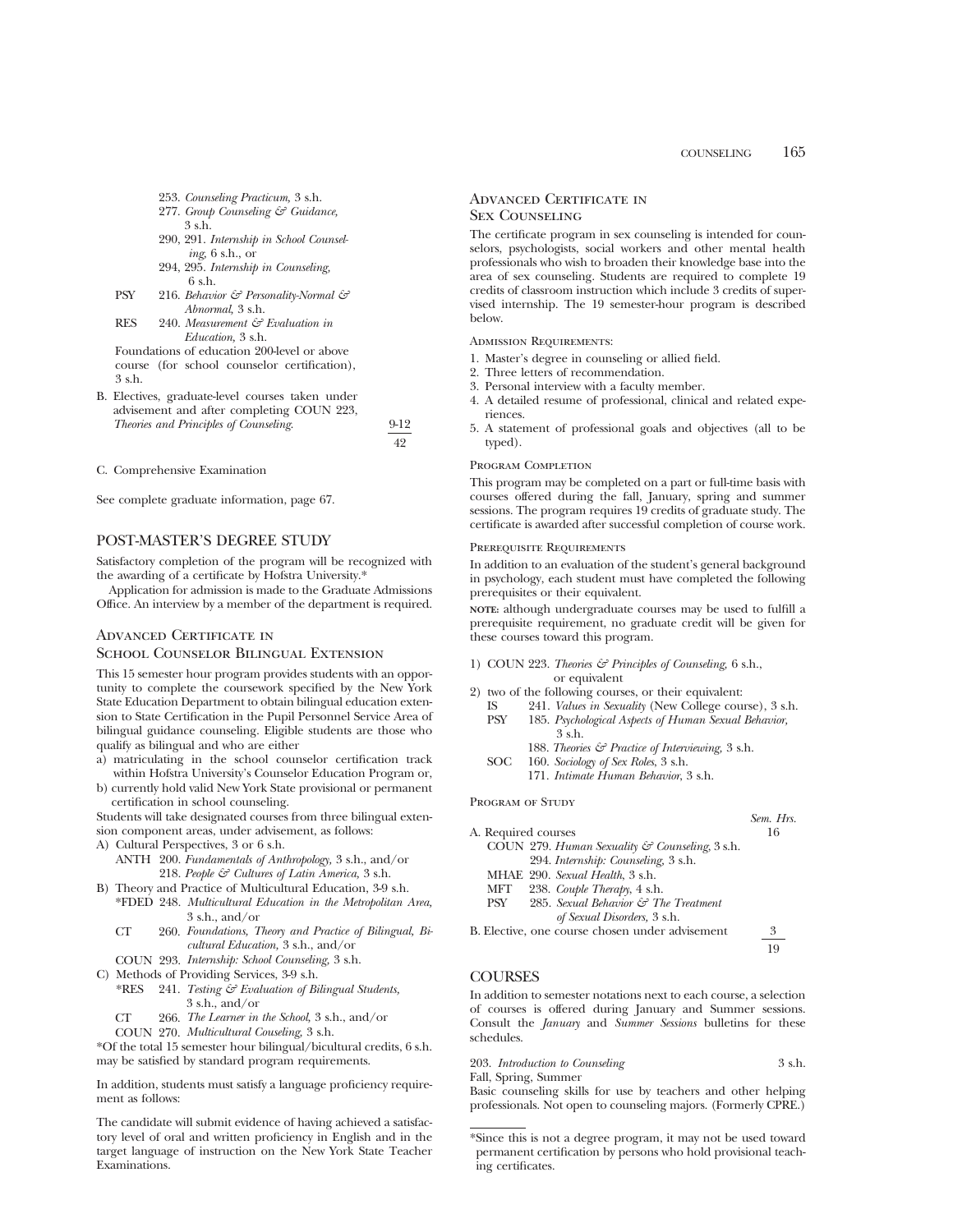## 207. *Health Counseling* 3 s.h.

Spring

This course will introduce the health professional to basic counseling theories and skills. Attention is given to taking health histories, imparting accurate information and instructions to patients, the hospital bound person, fears and concerns of the seriously ill and their families. Family planning, abortion and genetic counseling. (Formerly CPRE.)

## 223. *Theories and Principles of Counseling* 6 s.h. Fall, Spring

Designed to provide students with a general orientation to the counseling profession and the therapeutic process. Counselor role and responsibilities including legal and ethical implications involved in practice are explored. Major theoretical models of counseling and their application in different settings and with culturally diverse populations are examined. Students engage in self-awareness and counseling microskills development activities as part of their training in intervention techniques and the helping process. Prerequisites: one course from each of the following areas: child psychology, adolescent psychology and personality theory. (Formerly CPRE; 223 & 224, *Core Course in Counseling*.)

#### 224. *Counseling Practice in Contemporary Society* 6 s.h. Fall, Spring

Designed to strengthen students' knowledge and skills in a wide array of topics and processes as they relate to counseling individuals in contemporary society. Areas studied include human development, decision-making models, career and life planning, special populations, multicultural competence, school guidance, human sexuality, family systems, substance abuse, crisis intervention, referral, consultation, appraisal, and research and evaluation. Through supervised classroom practice, students are assisted in integrating this knowledge base with continued counseling skills development while applying a problemmanagement model of counseling intervention. Prerequisite: COUN 223. (Formerly CPRE; 223 & 224, *Core Course in Counseling*.)

#### 225. *Counseling for Death, Dying and Bereavement* 3 s.h. Periodically

This course is intended for educators, counselors and mental health professionals who are concerned about helping others and themselves cope with death, dying and bereavement. Topics are: effect of the knowledge of imminent death on the person and the family, children and death, attitudes toward death, helping person's role. Consideration of other topics depends on the interests and needs of students in the class. Prerequisite: COUN 223 or permission of program adviser. (Formerly CPRE.)

#### 226. *Counseling for Post-High School Education* 3 s.h. Periodically

Principles and techniques. Methods of working with collegebound students and their parents. Factors involved in college selection and college success. Prerequisites: COUN 223, 224 or permission of program adviser. (Formerly CPRE.)

| 227. Career Counseling Techniques | 3 s.h. |
|-----------------------------------|--------|
| Periodically                      |        |

Information, procedures and processes of career counseling are presented. Students engage in exercises designed to build upon their existing knowledge and skills in career counseling. Techniques of working with people and their work and/or employment concerns are developed. Models of employee assistance programs and career counseling workshops are examined. Prerequisites: COUN 223, 224 or permission of program adviser. (Formerly CPRE.)

#### 228. *Assertiveness Training for Counselors* 3 s.h. Periodically

Designed to aid the helping professional and others in developing nondefensive, nonmanipulating behaviors leading to increased self-assurance in interaction with others. Prerequisite: COUN 223 or permission of program adviser. (Formerly CPRE.)

229. *Counseling the Compulsive Person* 3 s.h. Periodically

Theories of compulsive behavior are explored. Students have direct contact with persons exhibiting compulsive behavior. Prerequisite: COUN 223 or permission of program adviser. (Formerly CPRE.)

#### 235. *Values, Realization, Decision Making and Creative Problem Solving* 3 s.h. Once a year

Using the process and principles of decision making and values clarification as a base, development of creative problem solving skills is the focus of this course. Application of these skills in settings such as school groups, counseling, classroom activities, career and life planning and mid-life planning are considered. Prerequisite: COUN 223 or permission of program adviser. (Formerly CPRE.)

#### 237. *Counseling Families of the Elderly* 3 s.h. Spring

Basic developmental processes which reflect the fundamental changes occurring during the aging process are examined initially from a sociohistorical perspective. Subsequently, the unique features of later adult development and its psychological effects on the person's family are examined. Concerned with the nonphysical development of older individuals and the effects of these life cycle growth patterns and transitions on their families. Specific counseling theories and interventions are presented for each area of transition. Prerequisite: COUN 223 or permission of program adviser. (Formerly CPRE.)

#### 244. *Interviewing and Therapeutic Counseling with the Aging* 3 s.h.

Once a year

Provides the skills and expertise counselors need in order to serve the elderly. Attention is given to various interviewing and therapeutic techniques which are specific to the elderly and incorporate client perceptions and understandings of life events. Emphasis on the nature and art of interviewing and a range of counselor concerns such as career counseling, retirement counseling, and counseling regarding dying and death. Prerequisite: COUN 223 or permission of program adviser. (Formerly CPRE.)

250. *Rational Emotive Therapy* 3 s.h. Periodically

Designed to introduce the counselor to the fundamental aspects of rational emotive psychotherapy. Prerequisite: COUN 223 or permission of program adviser. (Formerly CPRE.)

253. *Counseling Practicum* 3 s.h. Fall, Spring, Summer

Supervised counseling of individual client(s) in school and alternate settings. Prerequisite: COUN 277 or permission of program adviser. Pass/Fail grade only. (Formerly CPRE.)

#### 255. *Organization and Conduct of the*

Periodically

*Guidance Program* 3 s.h.

Organization, administration and operation of the complete guidance program in the several school levels. Prerequisite: COUN 224 or equivalent. (Formerly CPRE.)

| 256. Effectiveness Training | 3 s.h. |
|-----------------------------|--------|
| Periodically                |        |

This didactic and experiential course examines the theoretical basis of effectiveness training, as well as skills suggested for the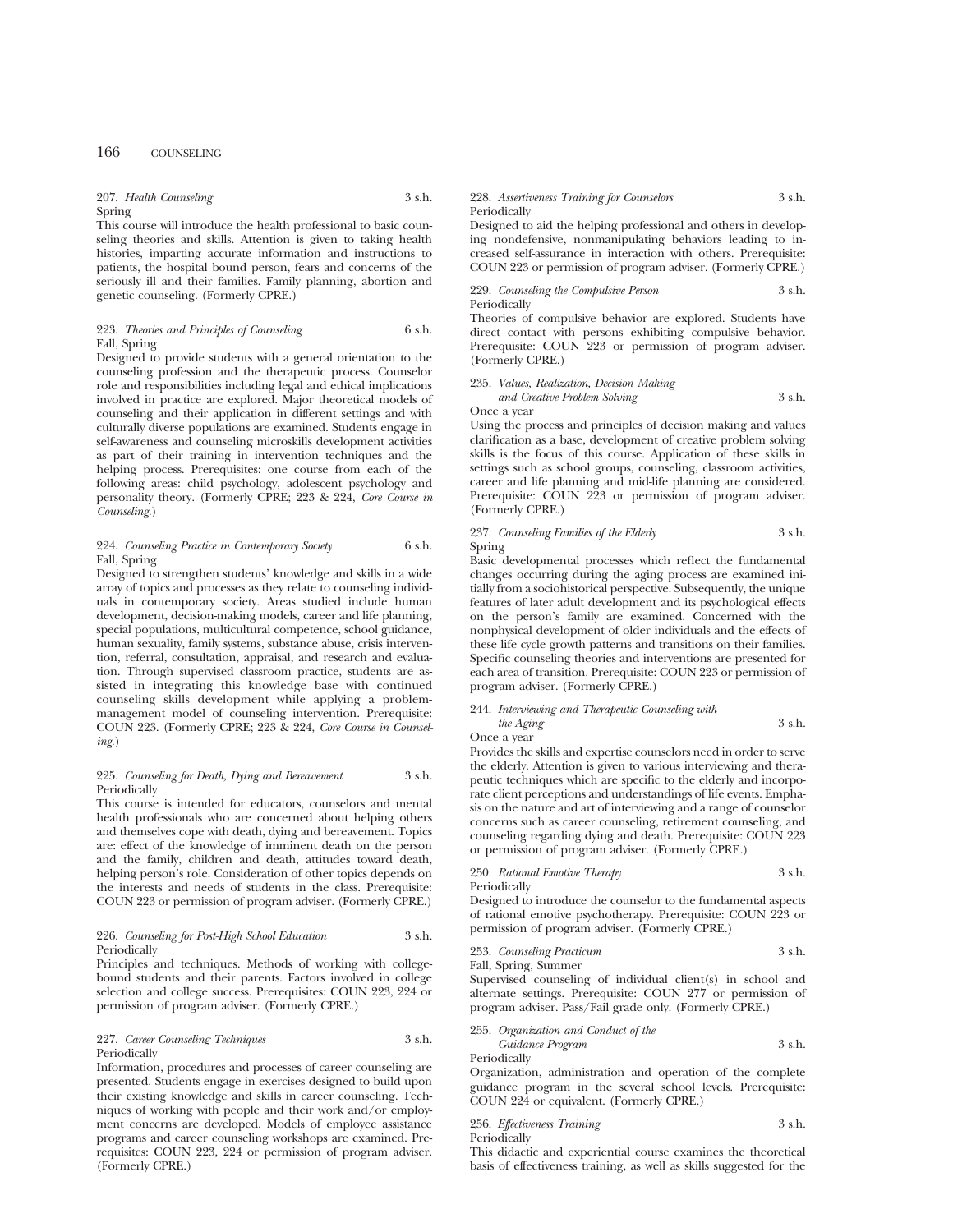improvement of communications and relationships. Included in the program are: evaluating behavior, problem ownership, I-messages, active listening and problem solving. Prerequisite: COUN 223 or permission of program adviser. (Formerly CPRE.)

#### 257. *Introduction to Reality Therapy* 3 s.h. Once a year

An introduction to the principles and techniques of reality therapy as applicable in school, agency and institutional settings. Discussion of behavior control theory and its relationship to counseling interventions. Development of counseling skills by engaging in a wide variety of activities; structured exercises, demonstrations, role play; peer counseling and videotaping. Students are expected to demonstrate their understanding of the principles and techniques of reality therapy by engaging in counseling both in the classroom and other appropriate settings. Prerequisite: COUN 223 or permission of program adviser. (Formerly CPRE.)

#### 260. *Developmental School Guidance Practice* 3 s.h. Once a year

Designed to present the theoretical principles, practical skills and resource knowledge involved in implementing a developmental guidance program aimed at proactively meeting the emotional, career-related, and academic needs of preadolescents and adolescents in the schools (6-12). Prerequisite: COUN 224 or permission of program adviser.

#### 270. *Multicultural Counseling* 3 s.h. Once a year

Course is intended to prepare counselors to become more effective service providers in their work with persons from culturally diverse backgrounds. Organized around three developmental objectives: to increase counselor self-awareness and sensitivity to cultural differences; to acquire knowledge about the cultural values, behaviors, and worldviews of selected cultural groups; and to develop multicultural counseling skills and competencies. Prerequisite: COUN 223 or permission of program adviser.

#### 271, 272. *Advanced Counseling Theory and Practice* 3 s.h. each Periodically

Intensive analysis and discussion of research in counseling with continued supervised counseling practice. Prerequisite: COUN 253, or equivalent and permission of instructor. (Formerly CPRE.)

#### 276. *Community Resources and Relationships* 3 s.h. Periodically

Study of the responsibilities of guidance counselors in relation to the community. Methods of working with community agencies and organizations. Experiences in a local community, identifying community resources, interpreting guidance programs and serving as a resource to community organizations. Prerequisite: COUN 224 or equivalent. (Formerly CPRE.)

277. *Group Counseling and Guidance* 3 s.h.

Fall, Spring, Summer

Principles, techniques and uses of group counseling and of group guidance activities. Prerequisite: COUN 224 or equivalent. (Formerly CPRE.)

278. *Drug/Alcohol Abuse Counseling* 3 s.h. Periodically

Historical, legal and psychological factors concerned with drug and alcohol abuse. Consideration of counselor's role and treatment modalities. Opportunities for observation, field trips and practical application of counseling techniques. Prerequisites: COUN 224, 253 or permission. (Formerly CPRE.)

279. *Human Sexuality and Counseling* 3 s.h. Fall, Summer

Designed to aid the counselor in gaining greater skills and improved effectiveness in working with sexual concerns of clients.

Feelings about sexuality, gaining greater awareness of attitudes and beliefs about sexual conduct, and aiding clients to explore their concerns about sexuality are emphasized. Prerequisite: COUN 223 or permission. (Formerly CPRE.)

280 through 289, A-Z. *Workshops* 1-4 s.h. each Periodically

Designed to meet the needs of specific groups of students or educators.

As individual subjects are selected, each is assigned a letter (A-Z) and added to the course number. Any course may be taken a number of times so long as there is a different letter designation each time it is taken.

290, 291, 292, 293. *Internship: School Counseling* 3 s.h. each Fall, Spring, Summer

Cooperatively supervised experience in guidance and counseling in selected schools. Monthly seminar for consideration of problems encountered in the field. Required for school counselor certification. Prerequisites: COUN 224, 253. By permission only. (Formerly CPRE.)

294, 295, 296, 297. *Internship: Counseling* 3 s.h. each Fall, Spring, Summer

Cooperatively supervised experience in guidance and counseling in selected colleges, other post-high school institutions and/or agencies. Monthly seminars for consideration of problems encountered in the field. Prerequisites: COUN 224, 253. By permission only. (Formerly CPRE.)

## 310. *The Person Centered Approach in Counseling and Teaching* 3 s.h.

Once a year

Participants study the person-centered (Rogerian) approach to counseling and teaching, analyze its basic hypotheses and review recent research. Essential skills are demonstrated and practiced. Prerequisite: COUN 223 or permission of program adviser. (Formerly CPRE.)

## Counseling, Research, Special Education, and Rehabilitation (CRSR)

The following areas and courses are listed alphabetically: Counseling, Creative Arts Therapy, Gerontology, Marriage and Family Counseling, Rehabilitation Counseling, Research, and Special Education.

Associate Professor Wong, *Chairperson*

Professors Atwood, Bowe, Gellman, Gold, McKnight-Taylor, Schmelkin; Associate Professors Johnson, Lechowicz, Zalma; Assistant Professors Ford, Schwartz.

## EDUCATIONAL PSYCHOLOGY

Educational psychology elective and required studies in teacher preparation programs are given at the undergraduate and graduate levels. For information about these offerings, see the course descriptions below as well as program descriptions in other educational specializations, e.g., elementary education and secondary education. These courses are also appropriate for persons teaching or training in business, industry, library systems, etc.

EDUCATION HONOR SOCIETIES, see pages 64, 71.

#### **COURSES**

In addition to semester notations next to each course, several courses are offered during January and Summer sessions. Consult the *January* and *Summer Sessions* bulletins for these schedules.

113. *Educational Psychology* 3 s.h. Fall, Spring, Summer

Study of the cognitive and affective dimensions of adolescent behavior. Emphasis is on the theoretical conceptions of learning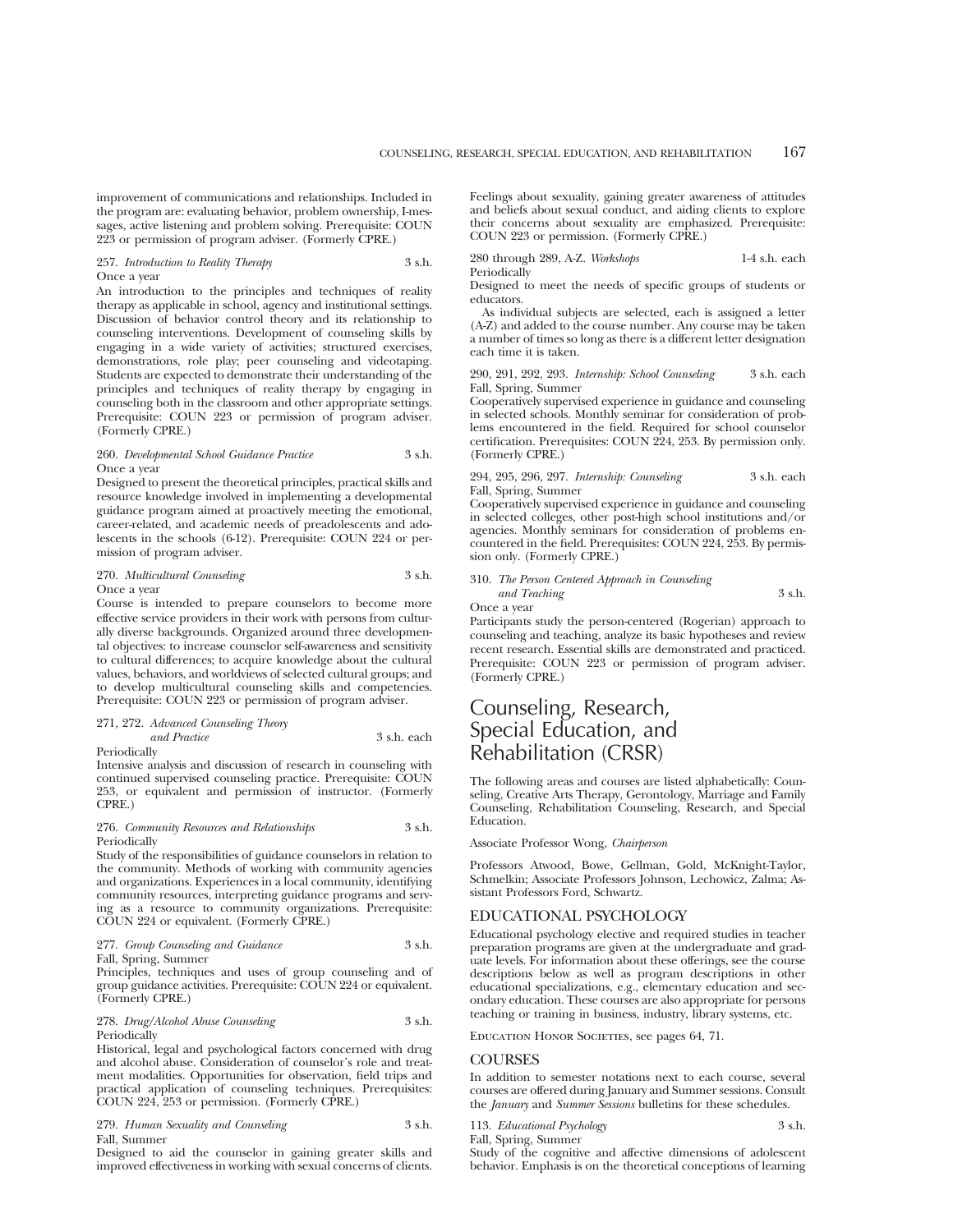and personality, which underlie educational methods. Prerequisite: PSY 1 or 7. (Formerly CPRE.)

115. *The Helping Relationship* 3 s.h. Periodically

Supervised fieldwork experience integrating psychological and educational theory with field-based learning. Relevant to careers such as teaching, counseling, social work, medicine and law. Prerequisite: introductory course in psychology or educational psychology. (Formerly CPRE.)

116. *Health Counseling Issues* 3 s.h. Spring

Designed to familiarize prospective educators and community health professionals with the myriad of health problems they may encounter in their respective settings. Emphasis on encouraging awareness of individual and group approaches to helping individuals with a variety of health concerns. Also focuses on developing a range of communication and helping skills. (Formerly *Health and Counseling for the Teacher*; CPRE.)

117. *Peer Counseling With College Students* 2 s.h. Fall, Spring

Provides an opportunity for students to acquire the theory and techniques of a variety of skills essential for effective human relations and in working with college students in a variety of settings. (Formerly CPRE.)

180 through 189, A-Z. *Workshops* 1-4 s.h. each Periodically

Designed to meet the needs of specific groups of students interested in special topics not covered by other course offerings. (Formerly CPRE.)

As individual subjects are selected, each is assigned a letter (A-Z) and added to the course number. Any course may be taken a number of times so long as there is a different letter designation each time it is taken.

201. *Mental Health in the Classroom* 3 s.h. Summer

Origins and growth of the concept of mental health and its relevance to education. Particular attention is devoted to interrelation of emotional and intellectual processes in both student and teacher. Open to those engaged in teaching or a related profession. (Formerly CPRE.)

#### 202. *Social Psychology and Education* 3 s.h. Periodically

An examination of the relevance to education of theories of social psychology and such applications thereof as group dynamics. (Formerly CPRE.)

#### 230, 231. *Advanced Educational Psychology* 3 s.h. each Fall, Spring

In-depth study of different theoretical approaches to the understanding of school performance. Current affective and cognitive theories are studied with emphasis on research implications. Prerequisite: CRSR 113 or equivalent. (Formerly CPRE.)

#### 248. *Lifelong Learning for the Aging* 3 s.h. Periodically

While adult learning has become a well-developed and mature discipline, less emphasis has been given to the educational and intellectual interests of the older adult. Focus on the relationship between teaching and learning, and the aging process. Emphasis on the special aspects and issues involved in lifelong learning for the more senior members of our society. Pass/Fail grade only. (Formerly CPRE.)

|  | 251, 252. Readings |  |  | 2-3 s.h. each |
|--|--------------------|--|--|---------------|
|--|--------------------|--|--|---------------|

Fall, Spring, Summer

Directed readings on topics of interest to the student. Prerequisite: permission of instructor. (Formerly CPRE.)

280 through 289, A-Z. *Workshops* 1-4 s.h. each Periodically

Designed to meet the needs of specific groups of students or educators. (Formerly CPRE.)

As individual subjects are selected, each is assigned a letter (A-Z) and added to the course number. Any course may be taken a number of times so long as there is a different letter designation each time it is taken.

301 & 302. *Master's Thesis Seminar I & II* 3 s.h. each Fall, Spring

Development and implementation of thesis project. (Formerly CPRE.)

## Creative Arts Therapy (CAT)

Administered by the Department of Counseling, Research, Special Education, and Rehabilitation. Associate Professor Wong, *Chairperson*

## MASTER OF ARTS: CREATIVE ARTS THERAPY

This 53 s.h. program of study is designed to prepare those candidates with competency in art to serve as members of therapeutic teams in hospitals, nursing homes, rehabilitation centers, schools and other therapeutic sites.

The Master's program in Creative Arts Therapy is approved by the American Art Therapy Association.

## Admission Requirements

Application for admission is made to the Graduate Admissions Office in the Admissions Center. Candidates must meet the following admission requirements:

- 1. Hold a bachelor's degree from an accredited institution with a minimum grade-point average of 2.8;
- 2. have completed 12 semester hours in psychology (including developmental and abnormal);
- 3. have completed 15 semester hours in studio art;
- 4. show competency in art by presenting a portfolio (in cases of an exceptional portfolio, studio art credits may be waived at the discretion of the program coordinator);
- 5. personal interview with the program coordinator;
- 6. three letters of recommendation from recent employers or undergraduate professors.

## Program Requirements *Sem. Hrs.*

A. Core Curriculum 29-32

- CAT 210. *Foundations of Art Therapy,* 3 s.h. 211. *Art Therapy with Children*, 3 s.h. 221 & 222. *Fieldwork: Creative Arts Therapy*, 1 s.h. each 209. *Art Media in Art Therapy,* 3 s.h. 212. *Group Art Therapy*, 3 s.h. 214. *Art Therapy Methods I*, 3 s.h.
	- 215. *Art Therapy Methods II*, 3 s.h.
	- 218 & 219. *Internship: Creative Arts*
	- *Therapy*, 3 s.h. each
	- 300. *Seminar: Creative Arts Therapy*, 3 s.h. or
- CRSR 301 & 302. *Master's Thesis Seminar I & II*, 3 s.h. each

B. Psychosocial Requirements 15

COUN 223. *Theories & Principles of Counseling*, 6 s.h.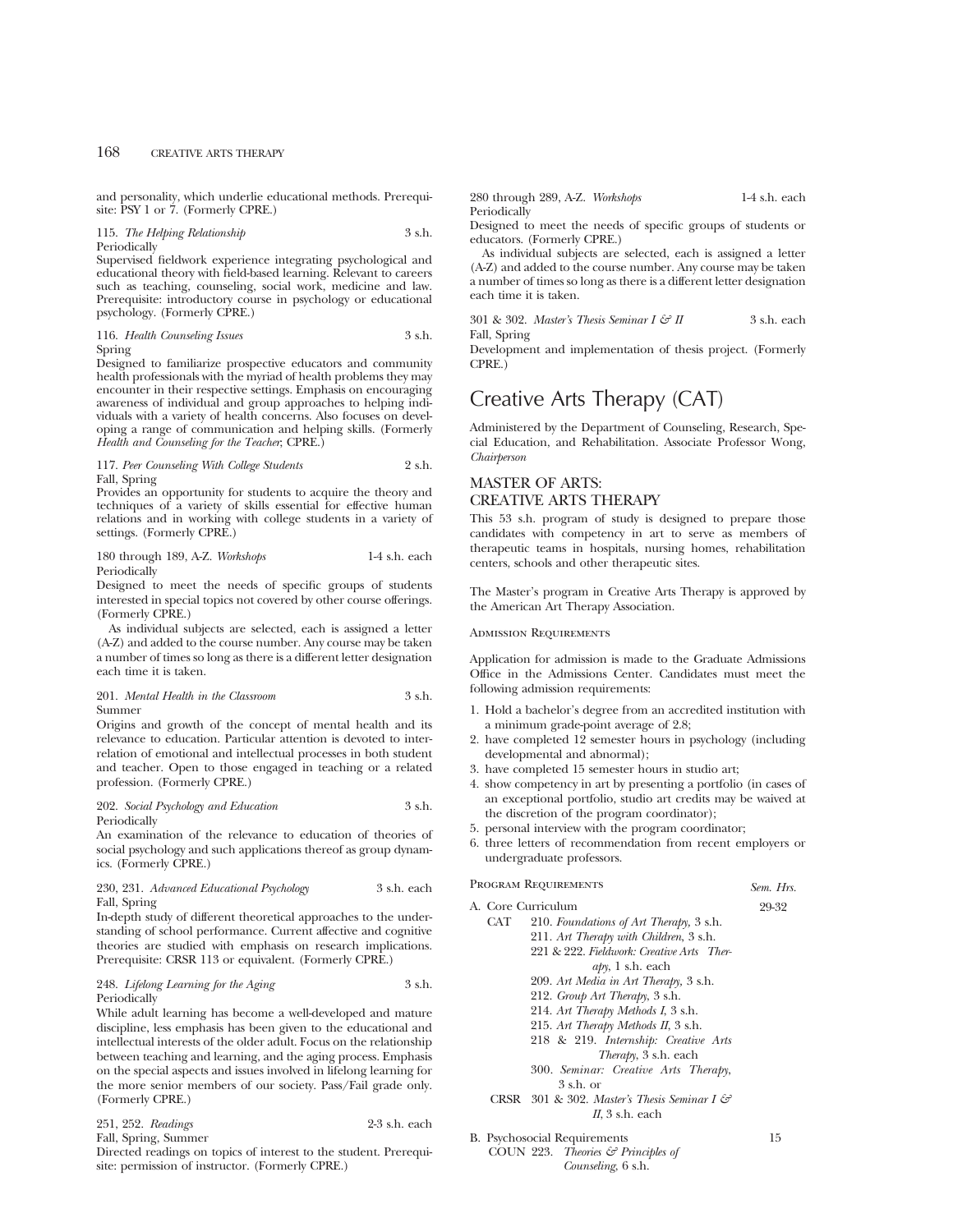PSY 216. *Behavior & Personality—Normal & Abnormal*, 3 s.h. Approved electives, 6 s.h.

C. Fine arts studio courses 6

| Approved electives                                                                   |    |
|--------------------------------------------------------------------------------------|----|
| D. Creative Arts Therapy Electives<br>Approved electives in art, dance, drama, music | 3  |
| or poetry therapy.<br>CAT 235. Creativity, 3 s.h.                                    |    |
| Waived if CAT 301 & 302 is taken.                                                    | 58 |

See complete graduate information, page 67.

## Master of Science in Education: Special Education and Art Therapy

A dual Master of Science program in special education and art therapy leading to New York State certification in special education (K-12). For program requirements, see under Special Education, page 361.

## **COURSES**

In addition to semester notations next to each course, a selection of courses is offered during the January and Summer sessions. Consult the *January* and *Summer Sessions* bulletins for these schedules.

|      | 101. Introduction to Art Therapy | 3 s.h. |
|------|----------------------------------|--------|
| Fall |                                  |        |

Acquaints students with the fundamentals of art therapy as currently practiced. Emphasis on experiential activities. Brief introduction to the other creative arts therapies. Prerequisite: PSY 1 or permission of instructor.

209. *Art Media in Art Therapy* 3 s.h. Fall

Studio course designed to help the student more fully integrate art with therapy. Emphasis on the creative use of traditional and nontraditional art materials, taking into account the nature of the materials and the needs of specific treatment populations. Prerequisites: CAT 210 or 211. There is a material fee of \$20. (Formerly CPRE.)

210. *Foundations of Art Therapy* 3 s.h. Fall, Spring

Orientation to current practice of art therapy as a profession. Survey of contributions of major art therapy theorists, key concepts of creativity and psychological theory in relation to art therapy. Consideration of clients with special needs, variety of art therapy approaches and institutional issues. On-site visits to hospitals, clinics, community center, nursing homes and special schools. Restricted to students in the creative arts therapy program and by permission of the instructor. (Formerly CPRE; *Creative Arts Therapy Core: Introduction to Art Therapy.)*

211. *Art Therapy with Children* 3 s.h. Fall, Spring

Art therapy as a creative treatment modality concerning children with typical development and children with handicapping conditions. Attention given to developmental concepts, diagnostic techniques, needs of the special child and art therapy treatment planning. Prerequisite: CAT 210 or permission of instructor. (Formerly CPRE; *Creative Arts Therapy Core: Art Therapy with Children.)*

212. *Group Art Therapy* 3 s.h. Spring

Study of theory and practice of group art therapy in clinical settings. Emphasis on the influences of art media and art therapy

methods on group process. Stages of development, leadership styles and integration of other creative arts modalities are examined. Prerequisite: CAT 210 or permission of instructor.

213. *Development of the Expressive Aesthetic Experience* 3 s.h. Periodically

Study through the media of the arts, consideration of expression in four modes: self-communing, communicative, analytic and aesthetic. Application of the model in the visual arts, music, dance and writing. (Formerly CPRE.)

214. *Art Therapy Methods I* 3 s.h.

Fall, Spring Projective techniques. Individual and group processes in art therapy. Diagnosis, goals assessment and treatment planning.

Case presentations. Prerequisites: CAT 210, 212. (Formerly CPRE.)

215. *Art Therapy Methods II* 3 s.h. Fall, Spring

Advanced methods and procedures in art therapy. Family art therapy, advanced case presentations and therapeutic program development. Prerequisite: CAT 214. (Formerly CPRE.)

218 & 219. *Internship: Creative Arts Therapy* 3 s.h. each Fall, Spring

Supervised experience in selected therapeutic settings. Prerequisites: CAT 210, 211, 212. Prerequisites or corequisites: CAT 214, 215. (Formerly CPRE.)

220. *Art Therapy for Adolescents* 3 s.h. Periodically

An approach to the treatment of adolescents with developmental, emotional and social problems through the use of art as therapy. Prerequisite: CAT 210. (Formerly CPRE.)

221 & 222. *Fieldwork: Creative Arts Therapy* 1 s.h. each Fall, Spring

Supervised field observation experience in selected therapeutic settings. Corequisite for 221: CAT 210; Corequisite for 222: CAT 211. Pass/Fail grade only.

223. *Multicultural Art Therapy* 1 1/2 s.h. Fall

This course is designed to promote understanding of various socio-cultural frameworks from which an effective art therapy program can be built. Attention is given to variables that require consideration when working with diverse groups of people. Students view contemporary art forms that express social concerns.

### 224. *Psychopharmacological/Psychiatric*

Fall

$$
Is a single in Art Theory 1 1/2 s.h.
$$

This course studies a person from various perspectives. We look at the medical model: diagnosis (DSM-IVR), medication (psychopharmacology), the psychiatric mental status examination, and the person's internal experiences. From the perspective of nonmedical interventions, we study appropriate art therapy techniques and approaches to remedy the problem. We specifically explore affective disorders, psychosis, substance abuse, and childhood disturbances. Students are exposed to the medical, psychological, and expressive aspects of clinical treatment.

235. *Creativity* 3 s.h. Spring

Examination of the nature of creativity, concentrating on contemporary psychological perspectives. Students study conditions that foster creativity, current working definitions, the creative processes demonstrated by famous people and the dynamics of the creative person. The relationship between culture and creativity is also explored as are resources for use in different settings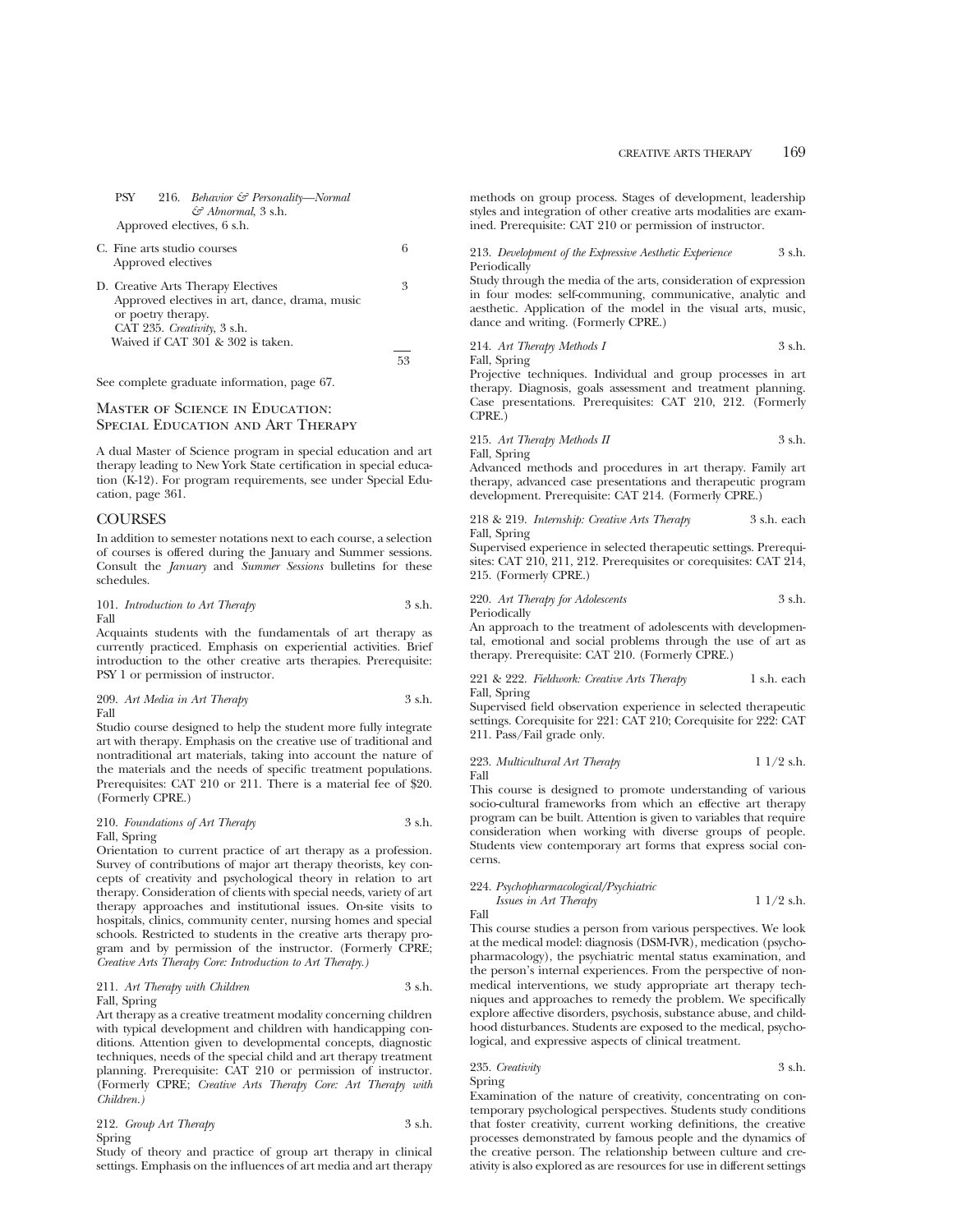and with diverse populations. This course is suitable to students in all majors.

#### 241. *Drama Therapy for the Helping Professional* 3 s.h. Summer

An elective graduate course to acquaint students with the fundamentals of drama therapy as practiced today. Different forms of drama theater games, improvisations, role-play psychodrama and performance theater are now being ued in hospitals, schools, prisons, recreation and rehabilitation centers, libraries, and nursing homes. Drama that is intentionally used for healing and personal growth is called drama therapy. Through lectures and experiential workshops, professional helpers learn how to incorporate drama therapy techniques into their work.

#### 242. *Poetry/Bibliotherapy for the Helping Professional* 3 s.h. January

An elective graduate course to acquaint students with the fundamentals of poetry and bibliotherapy as it is being practiced today. Every helping professional needs effective tools to encourage communication and develop honest self-expression and emotional awareness. Poetry, literature, and various forms of the written word are used as dynamic therapeutic modalities in hospitals, schools, nursing homes, recreational and rehabilitation centers and libraries. Through lectures and experiential workshops, professional helpers learn how to incorporate expressive techniques into their work, as well as their personal lives.

#### 249. *Therapeutic Art for the Elderly* 3 s.h. Summer

Course emphasizes and explores the role of art in the lives of the elderly both for therapeutic purposes and for personal enrichment. Art as therapy is studied as a way of fostering selfexpressions, increasing sensory stimulation and awareness, facilitating socialization, and reviewing and integrating life events. Use of art media, special techniques and methods of approach is discussed as they apply to working with institutionalized elderly and the elderly living in the community. (Formerly CPRE.)

251, 252. *Readings* 2-3 s.h. each

Fall, Spring, Summer

Directed readings on topics of interest to the student. Prerequisite: permission of instructor.

#### 280 through 289, A-Z. *Workshops* 1-4 s.h. each Periodically

Designed to meet the needs of specific groups of students or educators.

As individual subjects are selected, each is assigned a letter (A-Z) and added to the course number. Any course may be taken a number of times so long as there is a different letter designation each time it is taken.

#### 300. *Seminar: Creative Arts Therapy* 3 s.h. Fall, Spring

Review of research methodology. Completion of a research paper based on an original study designed and executed by the student. Prerequisites: CAT 210, RES 258 or comparable undergraduate course. (Formerly CPRE.)

**NOTE:** successful completion of CAT 300 in combination with an approved 200-level elective may be offered in place of the *Master's Thesis*, CRSR 301 & 302. (Formerly CPRE.)

|              | 301 & 302. Master's Thesis Seminar I $\mathcal{C}$ II | 3 s.h. each |
|--------------|-------------------------------------------------------|-------------|
| Fall, Spring |                                                       |             |

Development and implementation of thesis project.

## Creative Writing

SEE ENGLISH

## Curriculum and Teaching (CT)

#### Professor Whitton, *Chairperson*

Areas of specialization are Elementary and Early Childhood Education, and Secondary Education. These areas are listed alphabetically.

#### **COURSES**

In addition to semester notations next to each course, a selection of courses is offered during January and Summer sessions. Consult the *January* and *Summer Sessions* bulletins for these schedules.

165. *Methods and Materials in Teaching the Bilingual Learner* 3 s.h. Once a year

Designed to prepare students to teach K-12 children in a mixed cultural group. Motivation and degree of acculturalization are analyzed. Suitable materials and teaching strategies are included. Field placements in bilingual settings appropriate to major levels of interest are required. Students must be registered in an elementary or secondary provisional certification sequence.

200. *Introduction to Computer Technology*

*in Education* 3 s.h. Periodically

A course for educators PreK-12. Focuses on methods for integrating computer technology across the school curriculum. Social, ethical, political, and philosophical implications of computers on instruction are considered. Includes familiarization with major types of software used in instruction and professional production, computer operations, problem-solving applications, and evaluations of computer-related materials.

210. *Introduction to Word Processors, Spread Sheets*

*and Databases in Educational Settings* 3 s.h. Periodically

Introduction to three of the principal computer-based tools for the professional educator. Includes their operating principles, applications to schools and classrooms, and their uses as instructional materials. Prerequisite: CT 200 or permission of instructor.

211. *Introduction to Teaching Programming in*

*the Schools* 3 s.h. Periodically

Introduction to BASIC and LOGO as implemented in the schools. Includes contrasting educational features of these languages and writing elementary programs adaptable to classroom use. Discussion of role of programming in the curriculum, elementary principles of instructional design and introduction to "structured programming." Prerequisite: CT 200 or permission of instructor.

## 213. *Applications of Computer Technology to Business Education* 3 s.h.

Periodically

Advanced course which treats the development and application of computer technology to teaching and learning in business education. Topics include office simulation, modeling and forecasting, uses of spreadsheets, database managers, word processors and accounting packages. Prerequisite: CT 200 or permission of instructor.

214. *Applications of Computer Technology to*

*Elementary Education* 3 s.h.

Periodically

Advanced course which treats the application of computer technology to teaching and learning, PreK-6. Topics include computer-aided instruction, teaching of writing, use of LOGO as an instructional tool and strategies to use educational technology to enhance the differentiation of instruction. Prerequisite: CT 200 or permission of instructor.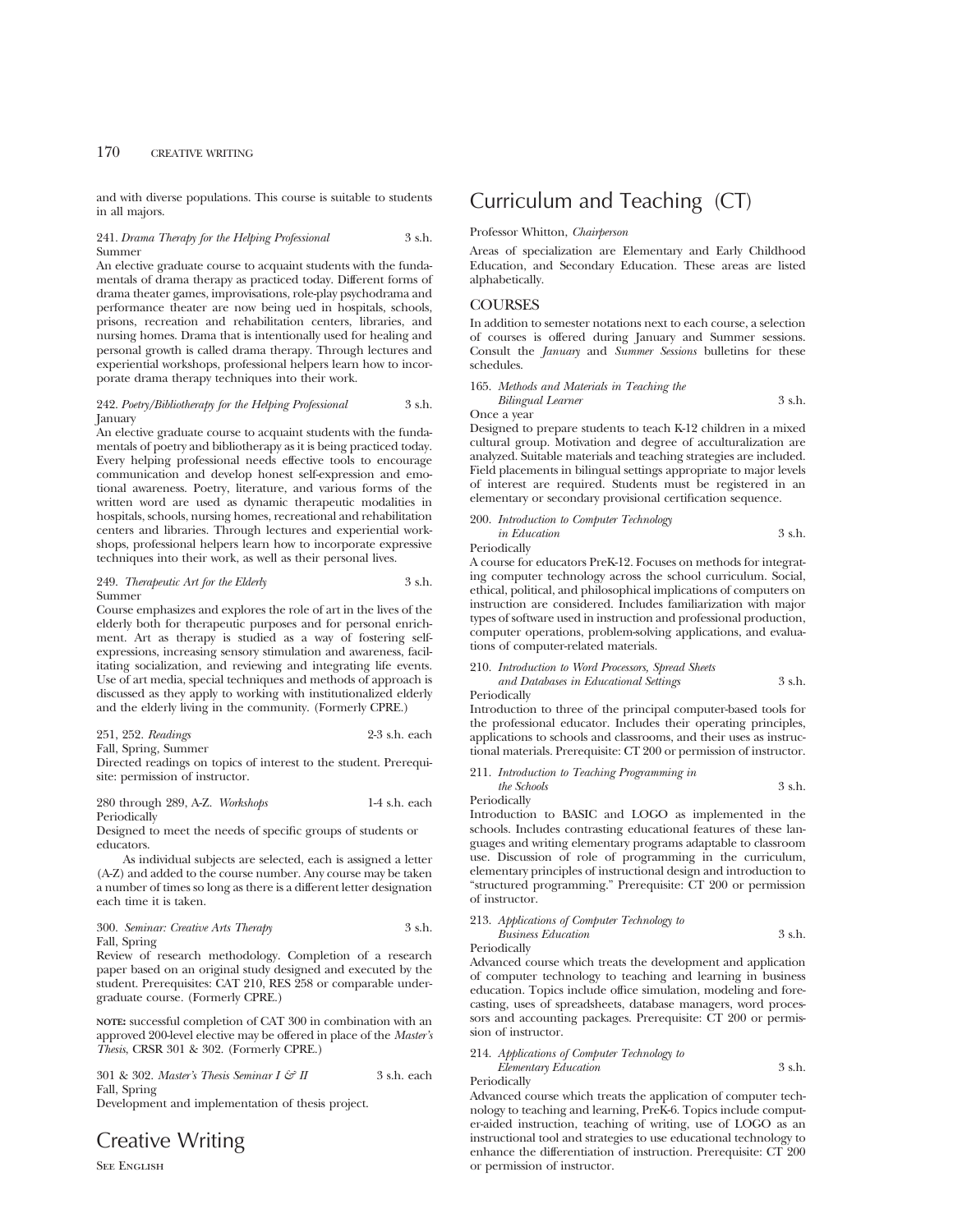#### 215. *LOGO and Child Development* 3 s.h. Periodically

Advanced course which treats the origins and educational applications of LOGO in terms of current research on child development. Examination of LOGO both as a graphics- oriented language and as a programming language. Prerequisites: course in child development and CT 200 or permission of instructor.

216. *Applications of Computer Technology to Mathematics Education* 3 s.h.

Periodically

Advanced course which treats the development and application of computer technology to teaching and learning in mathematics. Topics include graphing, probability and statistics, and the mathematical bases of computing. Prerequisite: CT 200 or permission of instructor.

#### 217. *Applications of Computer Technology to Science Education* 3 s.h. Periodically

Advanced course which treats the development and application of computer technology to teaching and learning in science education. Topics include simulation, data collection and analysis, and scientific methodology. Prerequisite: CT 200 or permission of instructor.

#### 230. *Methods and Materials for Teaching Pascal in the Schools* 3 s.h. Periodically

The features of this language are taught as they are implemented in schools. Program design and structured programming as a problem-solving tool are stressed. Prerequisites: CT 210 and 211 or permission of instructor.

231. *Methods and Materials for Teaching Computer Science in the Schools* 3 s.h.

Periodically

Use of Pascal as an instructional tool. Course treats the mathematical and technological bases for computer education as it is implemented in the schools. Implications of the Regents' Action Plan for using local-area networks, for curriculum design, teaching methods and student evaluation is investigated. Prerequisites: CT 210 and 211 or permission of instructor.

### 232. *Application of Computer Technology to the Management of Educational Systems* 3 s.h. Periodically

Analysis, implementation, and evaluation of computer-based educational management and delivery systems. Prepares students to serve as resource persons and in-service instructors in classrooms, schools and school districts. Prerequisites: CT 210, 211, and 230 or permission of instructor.

247. *Integrated Middle School Extension into Grades 5-6* 6 s.h.

Periodically

Integrated study of pre and early adolescents' development, alternative classroom and school organizations, cooperative strategies, and interdisciplinary curriculum development. Related field experience in grades 5-6 is required. Prerequisite: New York State Certificate of Qualification or Certified in 7-12.

248. *Integrated Middle School Extension into Grades 7-9* 6 s.h.

Periodically

Interdisciplinary curriculum work focusing on key discipline concepts is the centerpiece of this course. Instructional strategies and knowledge of the young adolescents' development as well as alternative classroom and school organizational design are stressed. Related field experience is required. Prerequisite: New York State Certificate of Qualification or Certified in PreK-6.

## 250. *Gender Issues in the Classroom* 3 s.h.

Summer Addresses the educational research on gender equity in the

classroom. Looking at school environments, kindergarten through grade 12, this course offers insights into gender equity in the areas of pedagogy, curriculum and routine classroom practice.

251. *Teaching: Summer Institute* 3 s.h. Summer

The purpose of this course is to create an environment in which teachers and future teachers can engage in intensive reflection about the nature and purposes of schooling, and their own roles as teachers in creating meaningful and liberatory learning environments for their students.

#### 252. *Portfolios and Authentic Assessment* 3 s.h. January, Summer

This course is designed primarily for teachers K-12 teaching subjects across the curriculum, school administrators, and preservice teachers to address the implications of authentic assessment strategies on curriculum and evaluation. Unlike standardized tests, forms of authentic assessment, including portfolios, performance-based criteria, and holistic scoring rubrics, provide opportunities to examine student work and progress without taking time away from classroom instruction. Authentic assessment strategies can validate and encourage respect for all student voices in the classroom and provide a rich source of evidence of growth and understanding not available through traditional assessment methods. Pass/Fail grade only.

#### 256. *The Newspaper as a Teaching Tool* 3 s.h. Summer

This course introduces students to the newspaper as an educational tool for children of all grade levels, K-12, and in every subject area. The newspapers on Long Island and the Metropolitan area contribute editors, Newspaper in Education coordinators, and NIE managers as speakers in the workshop. Students tour *Newsday* and see the newspaper in production. The history and background of Newspapers in Education are presented. Students receive a comprehensive overview of NIE and the practical means to implement it in their classrooms. Curriculum materials and teaching strategies relating to the newspaper are employed.

#### 260. *Foundations, Theory and Practice of*

*Bilingual, Bicultural Education* 3 s.h. Once a year

Consideration of the sociocultural, linguistic, and educational needs of language minority students and the programs designed to respond to their needs. Attention given to the history of bilingual education in the United States, including relevant legislation and litigation, as well as research that relates to the development of effective bilingual/bicultural education programs. Bilingual, bicultural education program models are presented and analyzed.

266. *The Learner in the School* 3 s.h. Once a year

Implications for the educational programs of students who need to acquire English as the language of instruction: 1) the sociocultural background of students; 2) sociocultural patterns of the school; and 3) affective and cognitive development. (Formerly SED.)

268. *Practicum: Teachers of Non-English Speaking*

*Students* 3 s.h. Once a year

Extended teaching practice under close clinical supervision. Admissions by application and interview. Applications obtainable at the Office of Field Placement to be returned by October 1 for the spring semester and by March 1 for the fall semester.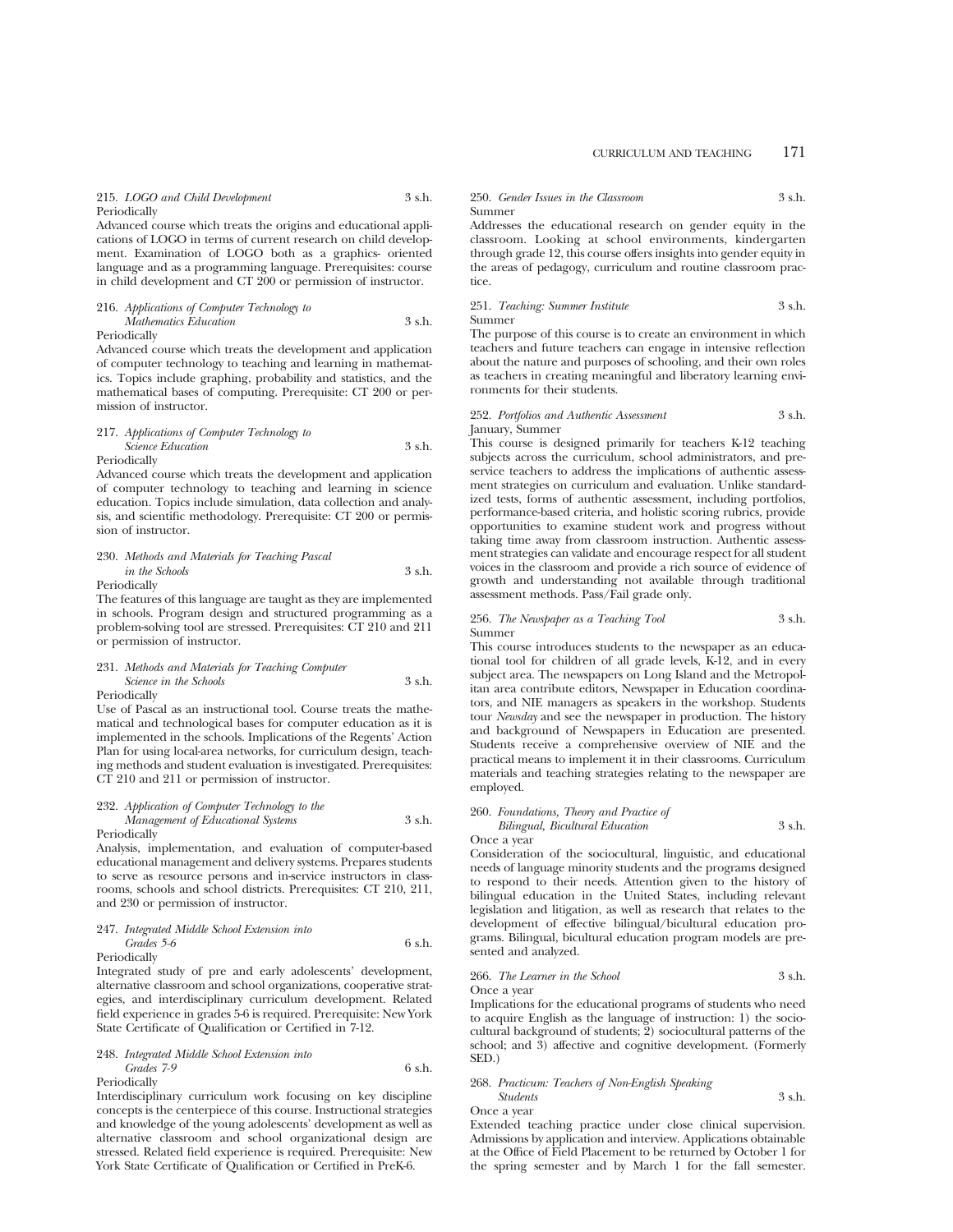## 172 DANCE

Seminars meet weekly with supervisory personnel from the Curriculum and Teaching Department and public school districts to work intensively with specific student problems. Open only to students in the M.S. in Ed. Bilingual Secondary Education and M.S. in Ed. TESL Programs. Prerequisite: SED 267. Pass/Fail grade only. (Formerly ELED and SED.)

269. *Internship: Teachers of Non-English Speaking Students* 6 s.h. Once a year

Close clinical supervision of M.S. in Education TESL, Bilingual Elementary or Secondary Education candidates in appropriate level public school settings. Admission by application and inter-

view. Applications obtainable at the Office of Field Placement to be returned by October 1 for the spring semester and by March 1 for the fall semester. Prerequisites: for M.S. in Ed. TESL: ELED 225 or SED 267; for Elementary Bilingual Education: ELED 225 and 246 or 247 or 248; for Secondary Bilingual Education: SED 267 and 265. Pass/Fail grade only. (Formerly ELED and SED.)

272. *Technology and the Teaching of Writing* 3 s.h. Fall

Examines the use of computer-based technology as a tool for improving writing across curriculum areas. Specific prewriting, composing and revising programs for writers of different ages are evaluated. Students plan and demonstrate various computer writing environments.

275. *Selected Topics in Educational Software Development* 3 s.h.

Periodically

Advanced course in educational software development and applications. Although topics vary, the course treats the educational applications of algorithm analysis, data structures, recursion, adaptation of educational software among various microcomputers and languages. Prerequisite: CT 200 or permission of instructor.

#### 280 through 289, A-Z. *Advanced Workshops* 1-3 s.h. each Periodically

Specific workshops developed for joint participation of in- service teachers in elementary and secondary education.

As individual subjects are selected, each is assigned a letter (A-Z) and added to the course number. Any course may be taken a number of times so long as there is a different letter designation each time it is taken.

## Dance (DNCE)

Administered by the Department of Drama and Dance. Professor Sander, *Chairperson*

Associate Professors Brandenberger, Westergard; Assistant Professor Becker; Mr. Galian, Accompanist.

**B.A. SPECIALIZATION IN DANCE:** a performing art program with emphasis on the study of technique, composition, performance and production. The course of study is designed to complement the existing academic programs and to provide students with the opportunity for a concentrated experience in dance as an art form.

A personal interview with a member of the dance faculty is required prior to registration as a major.

#### Degree Requirements

A minimum of 128 s.h., including:

DNCE 11M, 12M, 13, 14, 15M, 16M, 17, 18, 25, 111M, 112M, 113, 114, 115M, 116M, 121, 127, 128, 130 or 132, 133; HSPE 107; DRAM 55 (2 semesters required, one to be taken concurrently with DNCE 25); PHI 160.

Elective: one course to be chosen from the following recommended courses: DNCE 48, 49, 50 (*Jazz Dance I, II and III*), 122; DRAM 157; HSPE 103.

Students must participate in the MOVOM (Modern Dance Club) each semester.

Assignment of students to the appropriate ballet and modern dance courses will be based on prior experience, study and advancement.

See complete B.A. requirements, page 76.

**A MINOR IN DANCE** consists of the successful completion of 18 semester hours. Minors are required to take DNCE 111M, 112M, 121, 128. The remaining 7 s.h. may be chosen from the dance curriculum with the permission of the instructors. DRAM 157 and one semester of DRAM 55 may also be elected as partial fulfillment of the minor requirement.

#### **COURSES**

|      | $11M.$ Modern Dance I # | $2\frac{1}{2}$ s.h. |
|------|-------------------------|---------------------|
| Fall |                         |                     |
|      | 12M. Modern Dance $H#$  | $2\frac{1}{2}$ s.h. |

Spring 13. *Modern Dance III* # 2 s.h. Fall

14. *Modern Dance IV* # 2 s.h. Spring

Technique classes in contemporary dance forms designed for the dance major—to continue over a four-year range of study. Emphasis on technical development, theories and discussion related to expressive potentialities and the mastery of stylistic variation in contemporary forms of movement. Assignment of students to one of the sections is based on prior experience, study and advancement. DNCE 13 and 14 each include a required 90-minute laboratory component. Open only to dance majors or by permission of instructor.

11M. (Formerly 11.) 12M. (Formerly 12.)

| $1 = 1.1$                                                         |            |
|-------------------------------------------------------------------|------------|
| 11A. Modern Dance IA #                                            | 2 s.h.     |
| $10A \cdot M_{\odot}$ $J_{\text{max}}$ $D_{\text{max}}$ $H4 \neq$ | $Q \sim L$ |

| 12A. Modern Dance $\overline{I}I\overline{A}$ # | 2 s.h. |
|-------------------------------------------------|--------|
| 13A. Modern Dance IIIA #                        | 2 s.h. |
| 14A. Modern Dance IVA #                         | 2 s.h. |
| Once a year                                     |        |

Technique classes in contemporary dance forms designed for the nonmajor—to continue over a two-year range of study. Emphasis on technical development, theories and discussion related to expressive potentialities, and the mastery of stylistic variation in contemporary forms of movement. Assignment of students to one of the sections is based on prior experience, study and advancement. Open only to nondance majors.

12A. Prerequisite: DNCE 11A.

13A. Prerequisite: DNCE 12A.

14A. Prerequisite: DNCE 13A.

| 15M. <i>Ballet I#</i><br>Fall | $2\frac{1}{2}$ s.h. |
|-------------------------------|---------------------|
| 16M. <i>Ballet</i> $\pi$ #    | $2\frac{1}{2}$ s.h. |
| Spring<br>17. Ballet $III#$   | 2 s.h.              |
| Fall<br>18. Ballet IV         | 2 s.h.              |

Spring

Technique classes designed for the dance major—to continue over a three-year range of study. Emphasis on technical development, mastery of stylistic variation, the extension of expressive potentialities and the understanding of the basic concepts of classical, neoclassical and contemporary ballet. New students are assigned to a section appropriate to their level of experience, knowledge and achievement. DNCE 17 and 18 each include a required 90-minute laboratory component. Open only to dance majors or by permission of instructor.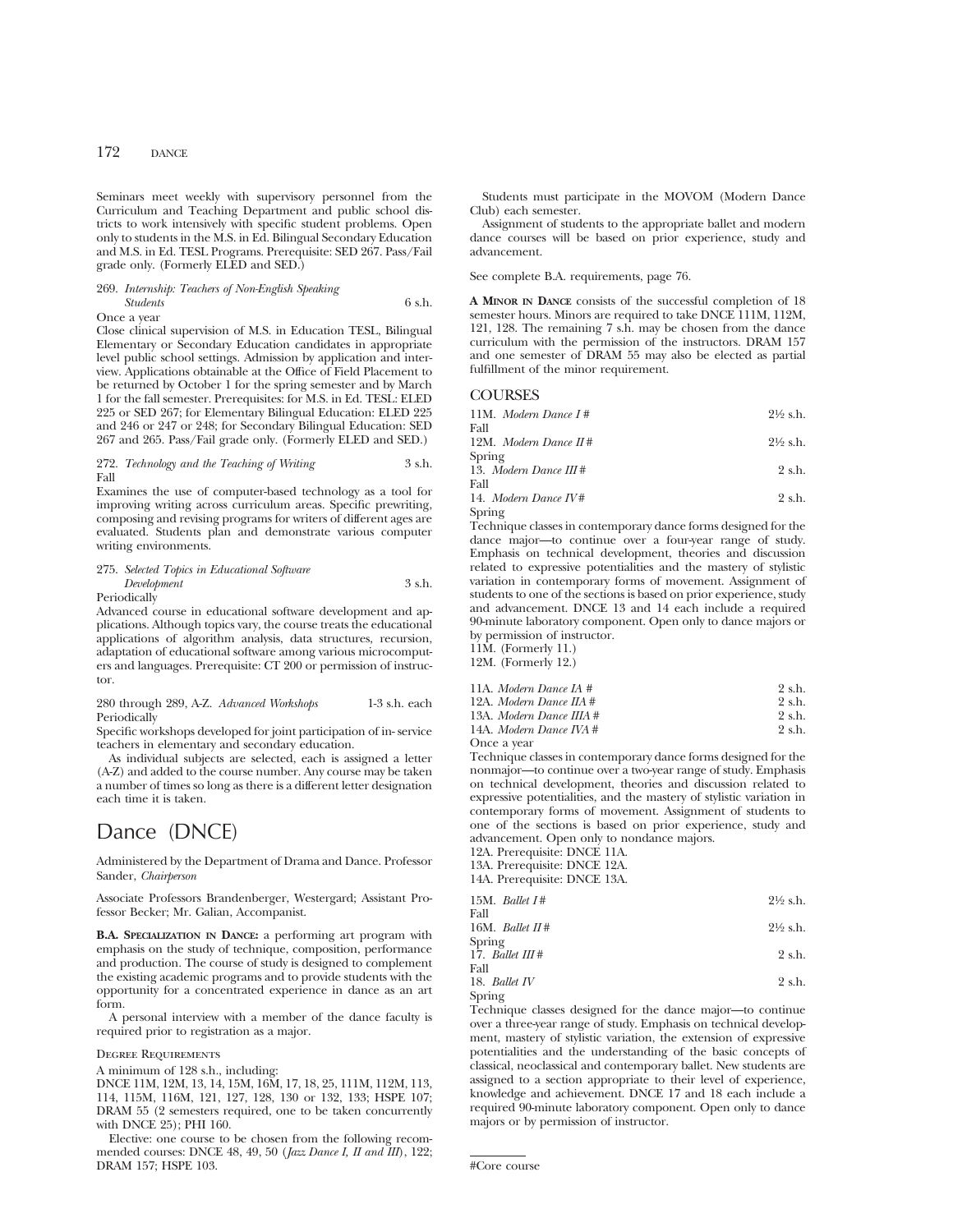15M. (Formerly 15.)

15A. *Ballet IA #* 2 s.h. Fall 16A. *Ballet IIA* # 2 s.h.

Spring 17A. *Ballet IIIA* # 2 s.h. Fall

Technique classes designed for the nonmajor to continue over a two-year range of study. Emphasis on technical development, mastery of stylistic variation, the extension of expressive potentialities and the understanding of the basic concepts of classical, neoclassical and contemporary ballet.

25. *The Art of Dance Production* 3 s.h. Fall

A survey course in basic theater technology as it applies to dance. Includes lighting, costume, makeup, audio equipment and culminates in an actual production presented by the Modern Dance Club. Students are subject to rehearsal and production calls beyond regular class hours.

48. 
$$
Jazz
$$
 *Dance I* 2 s.h.

Fall, Spring

Instruction and practice in several styles and forms of contemporary jazz dance. Emphasis on understanding the concepts and origins of jazz dance in Broadway theater and technical progress in typical movement patterns. Designed for beginning students. (Formerly HPER 48.)

49. 
$$
Jazz
$$
 *Dance II* 2 s.h. Fall

A continuation of Jazz Dance I with emphasis on the development and performance of intermediate advanced jazz dance combinations. Prerequisites: DNCE 48, 13 or permission of instructor. (Formerly HPER 49.)

50. 
$$
Jazz
$$
 *Dance III* 2 s.h.

Spring

Instruction and practice in several styles and forms of contemporary jazz dance. Emphasizes the development and performance of advanced jazz combinations. Primarily for dance majors and minors. Prerequisites: DNCE 49, 14 or permission of instructor. (Formerly HPER 51.)

| 111M. Modern Dance V   | $2\frac{1}{2}$ s.h. |
|------------------------|---------------------|
| Fall                   |                     |
| 112M. Modern Dance VI  | $2\frac{1}{2}$ s.h. |
| Spring                 |                     |
| 113. Modern Dance VII  | 2 s.h.              |
| Fall                   |                     |
| 114. Modern Dance VIII | 2 s.h.              |
| Spring                 |                     |

Technique classes in contemporary dance forms designed for the dance major—to continue over a four-year range of study. Emphasis on technical development, theories and discussion related to expressive potentialities and the master of stylistic variation in contemporary forms of movement. Assignment of students to one of the sections is based on prior experience, study and advancement. DNCE 113 and 114 each include a required 90-minute laboratory component. Open only to dance majors or by permission of instructor.

111M. (Formerly 111.) 112M. (Formerly 112.)

|      | $114.11.$ , $1 \cup 111.11$ , $114.$ |
|------|--------------------------------------|
|      | $115M.$ Ballet V                     |
| Fall |                                      |
|      | 116M Ballet VI                       |

116M. *Ballet VI* 2<sup>1/2</sup> s.h. Spring

Refer to DNCE 15M. New students are assigned to a section appropriate to their level of experience, knowledge and achievement. Open only to dance majors or by permission of instructor. 115M. (Formerly 115.)

DRAMA 173

116M. (Formerly 116.)

121. *Choreography I* 3 s.h. Spring

A consideration of the basic tools of the dancer: the body as instrument, technique as the on-going development of a vocabulary of movement to serve choreographic demands, "movement as substance," space, rhythm and dynamics as compositional tools. An exploration of gesture and stylization and abstraction of gesture. Open only to dance majors and minors, physical education majors, or by permission of instructor.

$$
122. \nChoreography II \n3 s.h.
$$

Spring

Continuation of DNCE 121. More complex compositional problems, asethetic elements and theatrical considerations explored through improvisations and the construction of structured phrases. Prerequisite: DNCE 121 or permission of instructor.

| 123. Independent Study in Dance   | $1-3$ s.h. |
|-----------------------------------|------------|
| See course description, page 380. |            |

127. *Dance Appreciation #* 3 s.h. Spring

Introduction to dance as an art form through the development of analytical viewing skills. Includes aesthetics, definitions, and the study of representative dance masterpieces and the principal genres, forms and styles of theatrical dance. Independent viewing of dance videos and attendance at on-campus concerts required. (Formerly HPER 126; *History of Dance I*.)

128. *History of Dance II* 
$$
3 \, \text{sh.}
$$
  $5 \, \text{sh.}$ 

A survey of the historical development of theatrical dancing from the Renaissance to current art forms of ballet and modern dance. Aesthetics and philosophy of dance with particular reference to drama, opera, ballet and modern dance. (Formerly HPER 128.)

130. *Dance Repertory* 3 s.h. Fall

Reconstruction of a major work or modern dance classic from the files of the Dance Notation Bureau under the direction of a certified dance notation reader. Emphasis on choreographic analysis, aesthetic interpretation and theatrical presentation. Prerequisites: DNCE 14, 18 and permission of the department.

131. *Honors Essay* 3 s.h.

See course description, page 380.

| 132. Dance Styles | 3 s.h. |
|-------------------|--------|
| Spring            |        |

Concentrated practicum/seminar in various period and ethnic styles and a continuation of DNCE 128, *History of Dance II.* Study and practice of several major styles under the guidance of specialized dancer/scholars. Readings, lectures and discussions.

133. *Senior Practicum* 2 s.h. Fall, Spring

Presentation and execution of a creative project in contemporary dance. Open only to senior dance majors or by special permission of the department chairperson.

## Doctoral Programs

SEE PAGE 73.

115M. *Ballet V* 21⁄2 s.h.

## Drama (DRAM)

Administered by the Department of Drama and Dance. Professor Sander, *Chairperson*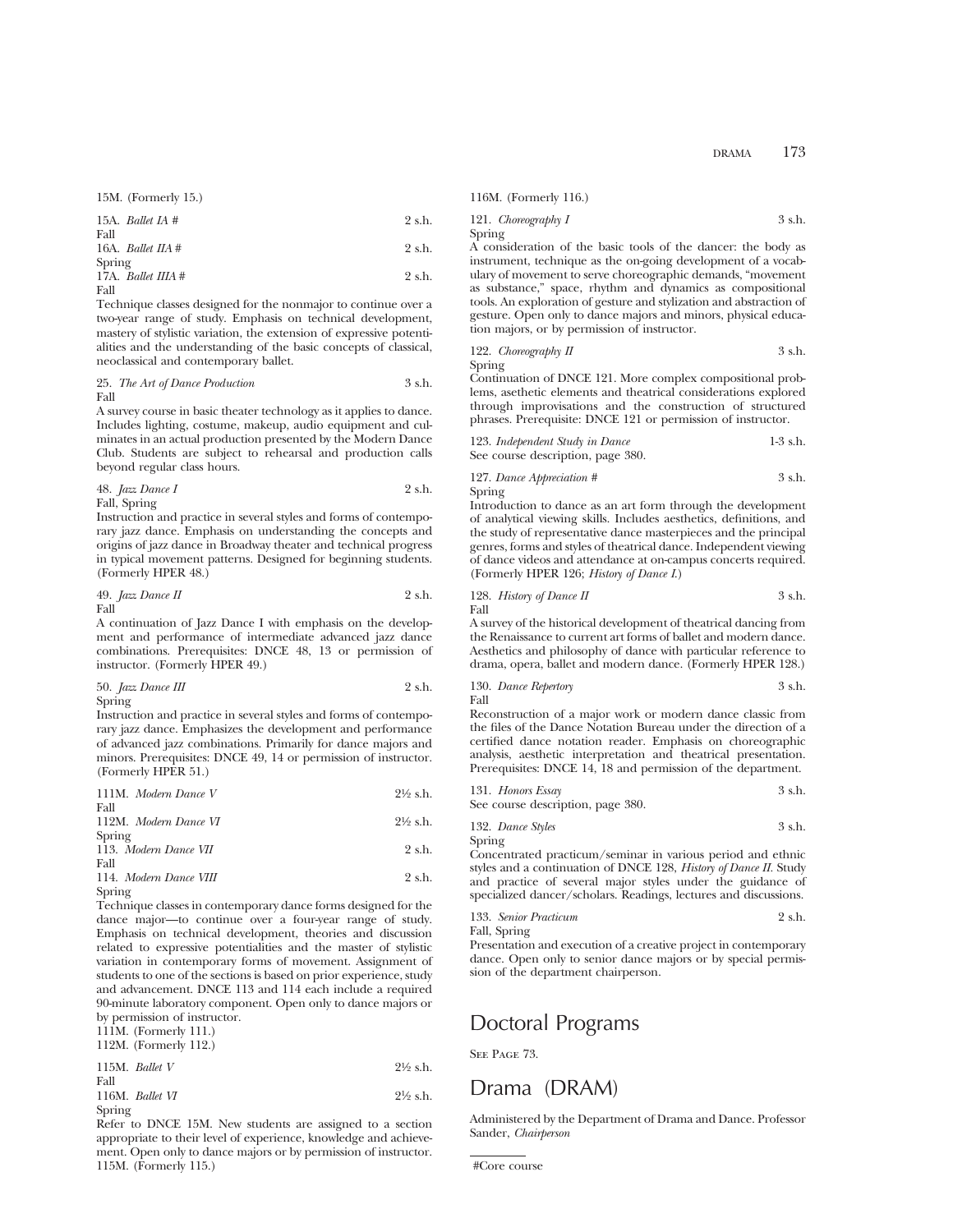## 174 DRAMA

Professor Kolb; Assistant Professors Coppenger, George, Giebel; Costumer Ms. McGuire; Mr. Markley, Director of the West End Theatre; Technical Director Curtiss.

Normally, students electing drama as a major will enroll as such in the freshman year. A personal interview with a member of the drama faculty is recommended at the time of application.

Demonstration of proficiency in theater skills is required for satisfactory completion of all drama major specializations. All students (both minors and majors) must work in a technical capacity a specified number of hours each semester. An additional fee for materials may be required for selected programs.

Students may elect to pursue the B.A. or B.F.A. program. Continuation in the B.F.A. program is dependent on faculty approval. B.F.A. candidates normally spend the last six semesters of full-time study in residence at Hofstra.

**NOTE:** B.A. and B.F.A. drama majors may not use drama courses to fulfill core course degree requirements.

**B.A. SPECIALIZATION IN DRAMA:** for students who elect drama concentration as the core of their liberal arts education. Not a professional degree, but offers a broad basis for continued work in graduate school or sound preparation for professional school. The requirements include DRAM 3, 5, 9; 6 semesters of 55 and either 15, 16, 17, 18, 19 or 20; 163 & 164, 173, 174, 175, 176 and 6 additional semester hours in drama (excluding DRAM 1, 2), selected with the approval of the major adviser; ENGL 115, 116.

#### See complete B.A. requirements, page 76.

**B.F.A. SPECIALIZATION IN THEATER ARTS:** for the student preparing for a career in the practice of theater as a performer, director, designer or technician. The B.F.A. degree (in performance or production) is intended to provide a small, specialized group of such students with a high level of competence.

Performance Sequence

- First Year: DRAM 3, 5, 59 & 60; DRAM 55 must be taken for 6 semesters
- Second Year: DRAM 9, 13 & 14, 15, 16; DNCE 11A, 12A
- Third Year: DRAM 23 & 24, 131, 165 & 166, 173, 174; AH 3, 4; DNCE 13A, 14A
- Fourth Year: DRAM 163 & 164, 167, 168, 175, 176, 190; ENGL 115, 116

PRODUCTION SEQUENCE

First Year: DRAM 3, 5; DRAM 55 must be taken for 6 semesters

Second Year: DRAM 9, 15, 16, 59, 78, 173, 174; AH 3, 4

Third year: DRAM 17, 18, 19, 20, 131, 163 & 164, 178, 179

Fourth Year: DRAM 155, 156, 175, 176, 190, 192; ENGL 115, 116

See complete B.F.A. requirements on page 80.

**A MINOR IN DRAMA** consists of the successful completion of 181⁄2 semester hours, at least 6 hours in residence. DRAM 3 and three semesters of DRAM 55 are required. The remaining 14 semester hours may be chosen from the following: 5, 9, 55, 59A & 60A, 131, 132, 140, 150, 151, 173, 174, 175, 176

Drama courses open to nonmajors: DRAM 1, 2, 3, 5, 9, 55, 59A & 60A, 119-120, 131, 132, 140, 150, 151, 173, 174, 175, 176.

Alpha Psi Omega: a national drama honorary society, see page 65.

### **COURSES**

In addition to semester notations next to each course, a selection of courses is offered during January and Summer sessions. Consult the *January* and *Summer Sessions* bulletins for these schedules.

| $1 \#$ , 2. Theater Appreciation I $\#$ , II | 3 s.h. each |
|----------------------------------------------|-------------|
| Once a year                                  |             |

Introduction to theatrical art for the general student, its nature as a composite creation and its contribution to western culture. First semester: analysis and appreciation of the elements which compose the art of the theater. Second semester: examination of the theater in modern culture in light of its tradition in and contribution to western civilization.

3. *Introduction to Theater Arts* 3 s.h. Fall, Spring

What makes theater happen and how? A thorough exploration of the elements that compose the art of the theater.

4. *Freshman Theater Laboratory* 2 s.h. Fall, Spring

An intensive three-week workshop (twelve  $2\frac{1}{2}$  -hour sessions). The goal is creation of a short theater piece which is presented as an open rehearsal to the departmental community. Emphasis is on basic exercises in body movement, vocal work and improvisation, with increasing awareness of each other, culminating in a theatrical continuity based on essentially nontheatrical materials (poetry, satiric essays, etc.). Open to freshman performance majors only or by permission. Pass/ $D+/D$ /Fail grade only.

5. *Play Production* 4 s.h. Fall, Spring

Introduction to backstage organization and basic practices in stagecraft, lighting and other phases of theatrical production. Required of all drama majors in freshman or sophomore year. Laboratory hours arranged by instructor. Students are subject to production call beyond regular class hours. Prerequisite: DRAM 3 or by permission of department. No liberal arts credit.

9. *Play Analysis* 3 s.h.

Fall, Spring

Intensive analysis of dramatic form. A tool in the literary and theatrical study of plays.

13 & 14. *Speech for the Actor* 3 s.h. each Once a year

Basic principles of stage speech. Practice hours in addition to regular class meetings will be required. DRAM 13 for drama majors only or by permission of instructor; DRAM 14 for drama majors only. No liberal arts credit.

15. *Basic Stage Makeup* 2 s.h. Fall, Spring

Fundamentals of straight and corrective makeup with emphasis on styling techniques for the thrust, arena and proscenium stage. For majors only or by permission of the instructor. No liberal arts credit.

16. *Stage Lighting (Intermediate)* 2 s.h. Spring

The mechanical and technological basis of stage lighting. Study and practice of the fundamental processes which are necessary groundwork for lighting design. Prerequisite: DRAM 5. No liberal arts credit.

#### 17. *Scene Construction and Painting Techniques* 2 s.h. Every other year

Intensive concentration on the fundamental skills in planning, construction and painting of scenery, and development of the student's knowledge of methods, materials and tools specific to scenic practice. Prerequisite: DRAM 5. No liberal arts credit.

18. *Costume Construction* 2 s.h. Every other year

A beginning laboratory course devoted to the techniques of draping, sizing and cutting of costumes for the theater. Emphasis on methods and materials. Prerequisite: DRAM 5. No liberal arts credit.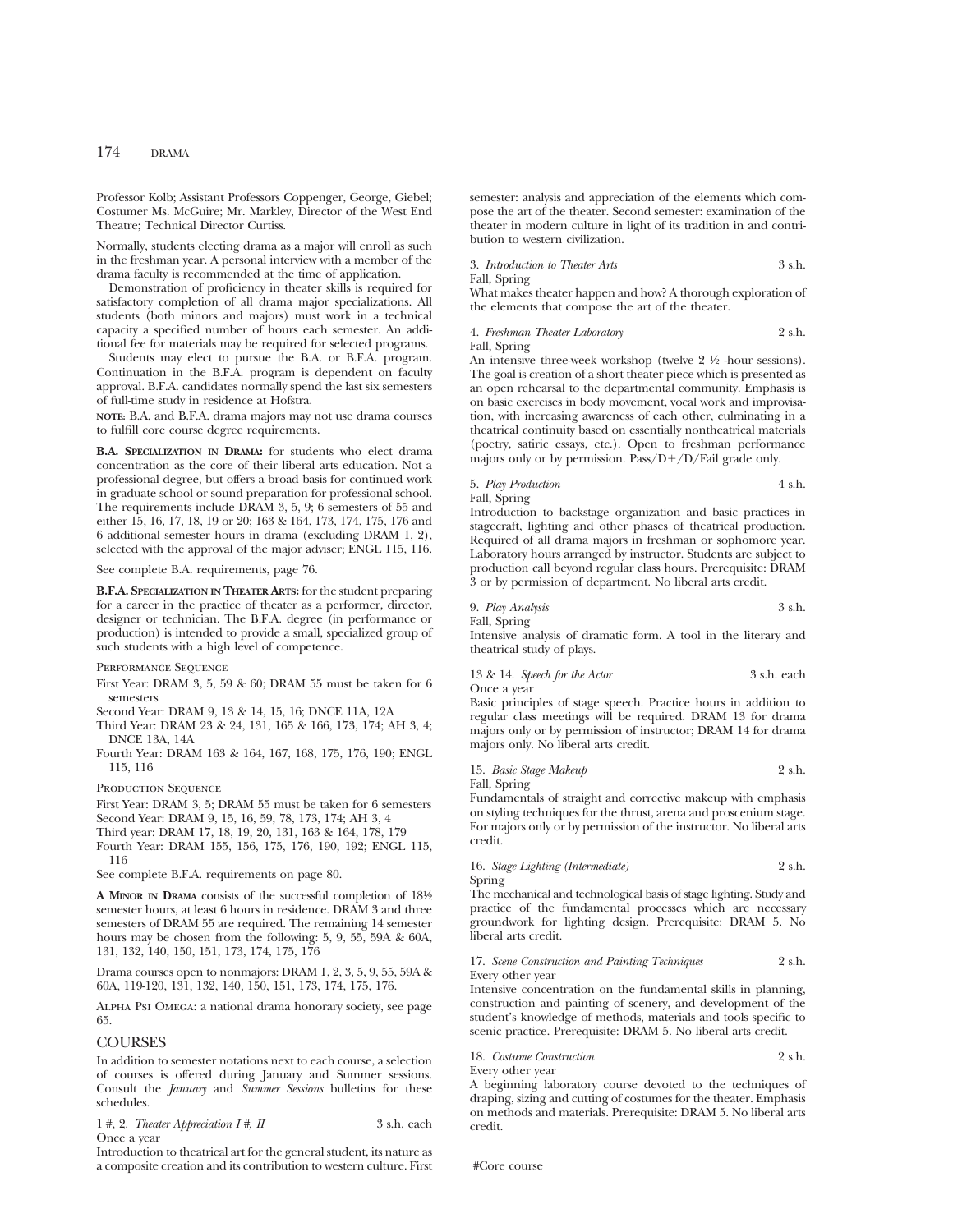## 19. *Rigging and Scenery for the Stage* 2 s.h.

Every other year

Specific practices of assembling, rigging and moving scenic units. Basic traditional methodology as well as new methods and techniques (mechanical and scientific) adaptable to the theater. Prerequisite: DRAM 5. No liberal arts credit.

20. *Sound and Properties for the Stage* 2 s.h. Every other year

Sources, processes and procedures used in creating and obtaining properties and sound effects for theater production. Extensive project work including the operation of sound equipment. Prerequisite: DRAM 5. No liberal arts credit.

#### 23 & 24. *Speech for the Actor (Advanced)* 2 s.h. each Once a year

Further development of the voice as to range, flexibility, resonance; intensive work in diction for classical drama; dialects. Application of these techniques to representative dramatic literature. One additional weekly contact hour is scheduled because of individualized demands of the course material. Prerequisite: DRAM 14. No liberal arts credit.

55. *Rehearsal and Performance—Theater* 1⁄2 s.h. Fall, Spring

Required of the department major. Practice in all phases of theatrical production in connection with regular departmental presentations. Up to 3 semester hours may be applied to any degree.  $Pass/D+/D/Fail$  grade only. Open to the general student body. No liberal arts credit.

## 59 & 60. *Fundamentals of Acting* 3 s.h. each Once a year

Basic acting techniques arranged to provide students with continuing guidance in the development of their abilities. Prerequisite for DRAM 59: drama major or permission of instructor; for DRAM 60: DRAM 59 and drama major only.

| 59A # & 60A. Acting Workshop | 3 s.h. each |
|------------------------------|-------------|
|------------------------------|-------------|

Once a year

Exploration of the basic techniques of stage performance, introduction to major contemporary approaches. Nondrama majors only. Same as DRAM 59  $\&$  60.

|      | 78. Theater Design Fundamentals: Methods |        |
|------|------------------------------------------|--------|
|      | and Materials #                          | 3 s.h. |
| Fall |                                          |        |

An exploration of the process of theatrical design. Dramatic script analysis and conceptualization in visual terms. Historic period research within the context of design for the theater. Practical study of basic methods and materials used to graphically depict designs for the theater. Required of all B.F.A. production majors. Specific design materials required. Limited enrollment. Prerequisite: DRAM 5 or permission of instructor.

100. *Honors Essay* 3 s.h.

Fall, Spring

The research and writing of a substantial honors essay, the writing of a full-length play or a performance project with a strong accompanying written component. If a directing project is chosen, DRAM 190 must have been completed and the student must have taken or be concurrently enrolled in DRAM 192. Open to qualified senior majors who desire to graduate with departmental honors. Approval of the chairperson and an adviser is required.

103. *Senior Practicum* 1-3 s.h. Fall, Spring

Presentation and execution of a creative project in any aspect of theatrical art. Open only to senior theater arts majors or by special permission of the departmental chairperson. Written permission of an adviser who will supervise the project must be presented at registration.

110. *Special Topics in Drama* 1-3 s.h. See course description, page 380.

### 112. *Advanced Special Topics in Drama* 1-3 s.h. Periodically

Intended primarily for students who have had previous background in subjects under discussion. Closer study of aspects of dramatic literature, theater history or performance and production skills. Junior class standing or permission of instructor or chairperson. May be repeated for credit when topics vary.

115. *Independent Studies* 1-3 s.h. Periodically

Research, production or performance work on subject of advanced or special interest resulting in a substantial essay, major project or public performance. Offers opportunity for experienced drama major to pursue individual research or exploration under faculty supervision. Permission of chairperson and adviser. Not open to freshmen or sophomores. May be repeated for credit when topics vary.

119-120. *Playwriting* 3 s.h. each Periodically

Theory and practice in writing dramatic material for the theater. The student's writing is considered in light of fundamental techniques of dramatic construction. Prerequisite: permission of department.

131, 132. *History of the Theater* 3 s.h. each Every other year

First semester: from the Greeks and Romans, through the Middle Ages and ending with the English Renaissance with emphasis upon methods of staging, theater construction and the influence of cultural changes on the theater as an art form. Second semester: from the Restoration in England to the Off-Off-Broadway movement of the 1970s, paying attention to the methods of staging and theater construction, and to the influence of cultural changes both abroad and here in America. Prerequisite: DRAM 3 or permission of instructor.

$$
140. \text{ Art of the Film} \qquad \qquad 3 \text{ s.h.}
$$

Fall, Spring

A survey of the art and history of motion pictures. Aesthetic and social influences upon the medium and the medium's effects upon society are examined. Representative motion pictures illustrating the significant milestones in the development of the film are studied. Field trips and/or screenings, outside of class hours, may be required.

150. *Theater Today* 3 s.h. Periodically

Phenomena of the theater off- and off-off-Broadway. The new plays, playwrights and theater innovation will be covered. The approach is sociological, critical and evaluative. Attendance at performances in the New York area will be required. Not open to freshmen. Separate materials fee for theater attendance required.

151. *The Audience as Artist* 3 s.h. Periodically

A study of the contemporary audience primarily as it relates to the content, context and form of film, theater and television events. Emphases are on the necessity of audiences as co-artists in the aesthetic event and exploration of the social forces currently serving to dissipate rather than polarize them. Participation in and attendance at varied theatrical events required at the student's expense. Not open to freshmen or sophomores.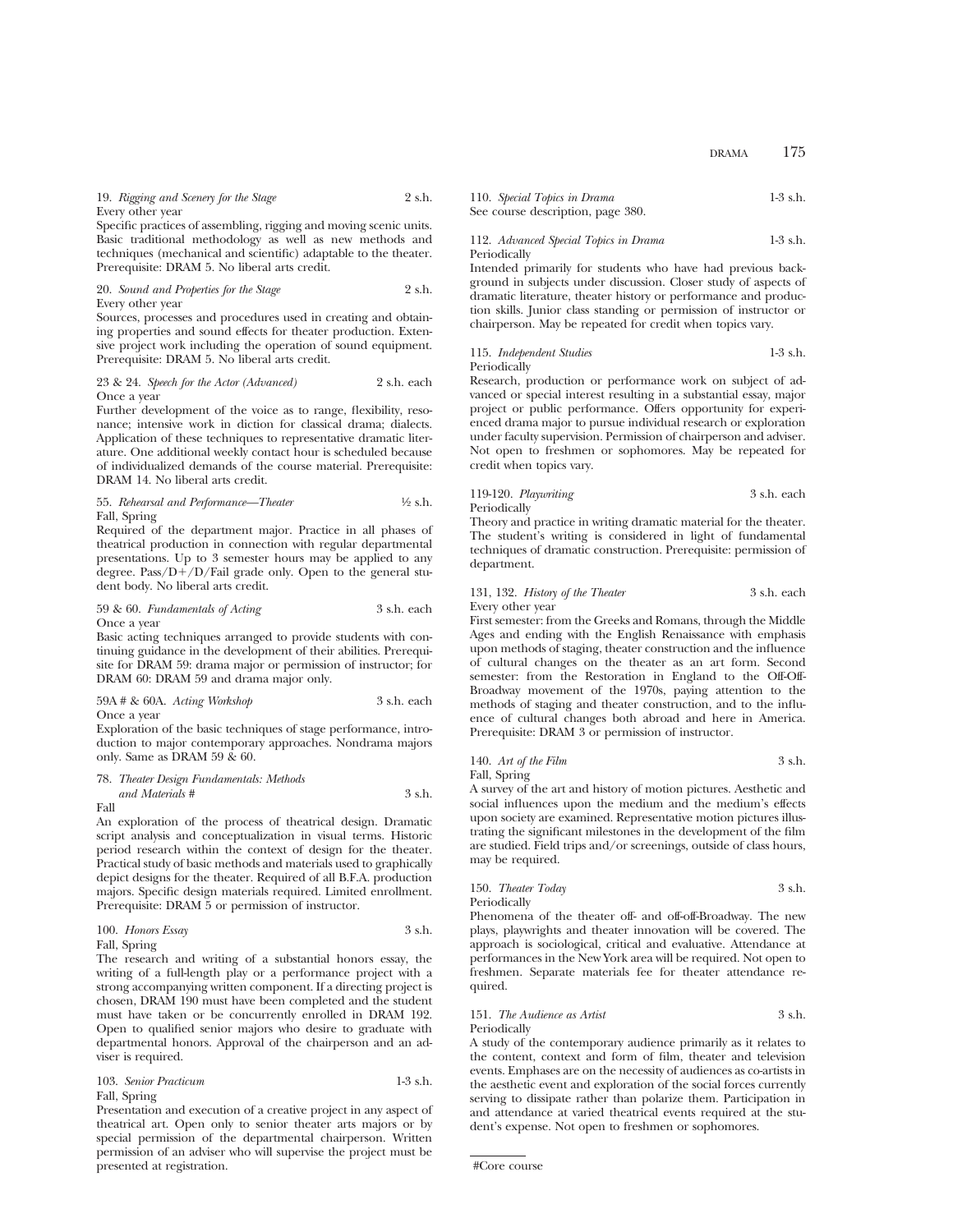## 176 ECONOMICS

#### 155, 156. *Advanced Production Workshop* 3 s.h. each Every other year

Intended primarily for the production major. First semester: special problems in production and training for technical direction. Second semester: advanced stage lighting, special techniques and laboratory experimentation. Students are given a variety of responsible positions in connection with regular departmental presentations. Rehearsal and production calls beyond regular class hours. Prerequisites: DRAM 5 and permission of instructor. No liberal arts credit.

#### 157. *Choreography for the Theater* # 3 s.h. Once a year

A continuation of work begun in movement theory and technique courses. The choreographic elements of form, content and design are taught and explored through the improvisation and structured phrases, and studies toward the eventual goal of theatrical presentation. Prerequisite: DNCE 14A or permission.

#### 163 & 164. *Seminar in Theater Style* 3 s.h. each Once a year

First semester: theoretical approaches to both dramatic genre and period as sources of theatrical styles and their relationships to the work of the actor, director, designer. Second semester: the integration of independent research in these areas with theatrical demonstration. Students may be subject to call beyond regular class hours. Prerequisites: DRAM 3, 5, 9.

165 & 166. *Acting: Characterization and Scene Study* 3 s.h. each Once a year

Exploration of techniques in characterization, laboratory in analysis and developments of a major role, scene study workshop. Prerequisites: DRAM 59 & 60 and permission of instructor.

167, 168. *Repertory Theater* 3 s.h. each

Periodically

Advanced work in performance skills. Arranged whenever possible around the specialties of a visiting professor or artist. Prerequisite: invitation of the faculty. May be repeated for credit when topics vary.

#### 169. *Acting for Television and Film* 3 s.h. Spring

Techniques used in acting for the camera. Processes that differ from those used in stage acting. Extending the range of the student actor to include the electronic and film media. Scene study, appropriate projects assigned and three substantive written critical evaluations are required. Students are subject to rehearsal and production calls beyond class hours. Prerequisites: DRAM 59 & 60 and individual audition. Same as AVF 90.

#### 173, 174. *History of the Drama I #, II #* 3 s.h. each Once a year

Lines of development in the creation of the great dramatic literature of the West, intensive reading of the principal playwrights from Aeschylus to Sheridan. Prerequisites: ENGL 1-2 and passing the English Proficiency Examination.

175, 176. *Modern Drama I* #, 
$$
II
$$
 # 3 s.h. each

Once a year

Trends in contemporary drama related to social and literary forces of the 19th and 20th centuries, plays from Ibsen to Ionesco. Prerequisites: ENGL 1-2 and passing the English Proficiency Examination.

178. *Theater Design* 3 s.h.

Every other year Emphasis on principal styles of stage design in contemporary and historical settings. Prerequisite: DRAM 78 or permission of instructor.

|  | 179. Advanced Theater Design | 3 s.h. |
|--|------------------------------|--------|
|  |                              |        |

Every other year

Emphasis on methods and techniques employed in modern scenic practice. Prerequisite: DRAM 178.

#### 181. *Dramatic Theory and Criticism* 3 s.h. Periodically

A study of the development of dramatic theory and criticism from Aristotle to the present day. Emphasis will be upon critical standards throughout the ages and their application to the drama in performance. Not open to freshmen or sophomores.

190. *Play Directing* 3 s.h. Fall

The steps—conceiving, casting, coaching, rehearsing, etc. whereby a theatrical representation is translated from the director's conception of the play. Students are subject to rehearsal and production calls beyond regular class hours. Prerequisites: DRAM 3, 5, 9.

192. *Directing Seminar* 3 s.h. Spring

Advanced problems in directing plays of various types and historical periods. Students are required to direct scenes outside regular class hours. Prerequisite: DRAM 190.

250. *Independent Studies* 1-3 s.h. Periodically

Designed to permit students to pursue an individualized plan of \*Research or creative work may be undertaken with periodic conferences set up to discuss the progress of the project. Permission of instructor.

#### 277, 278. *Theater Methods in Educational Dramatics* 3 s.h. each January, Spring, Summer

Designed especially for practicing teachers. First semester: theories and methods of creative dramatics, emphasizing the use of drama in the classroom as a teaching and expressive medium. Major attention is devoted to the lower grades. Second semester: theories and methods of school dramatics leading toward formal presentation, emphasizing the principal phases of production. Major attention is devoted to the upper grades.

## Economics (ECO)

Administered by the Department of Economics/Geography. Associate Professor Tenenbaum, *Chairperson*

Professors Guttmann, Moghadam; Associate Professors Christensen, DeFreitas, Kozlov; Assistant Professor Duffy.

The Augustus B. Weller Chair in Economics is held by Dr. Irwin L. Kellner. See page 402.

Students may major or minor in economics or enroll in courses of special interest. Course levels are classified as:

*Introductory*: ECO 1, 2, 4

No prerequisites. Open to all students.

- *Intermediate*: all 100-level courses not on the advanced level. Open only to students who have completed 30 or more semester hours. Assumes at least one prior semester of economics. Under special circumstances, this may be waived for juniors or seniors by the departmental chairperson. B.B.A. majors must have completed ECO 1,2 before electing an intermediate course.
- *Advanced*: ECO 100, 130, 132, 144, 150, 151A, 152A, 172, 180, 182 Courses designed primarily for majors and minors but open to other students. Prerequisites are ECO 1, 2 and other courses as indicated. ECO 4 may be used as prerequisite instead of 1, 2 but only with permission of the departmental chairperson.

<sup>\*</sup>See University Degree Requirements, page 61. #Core course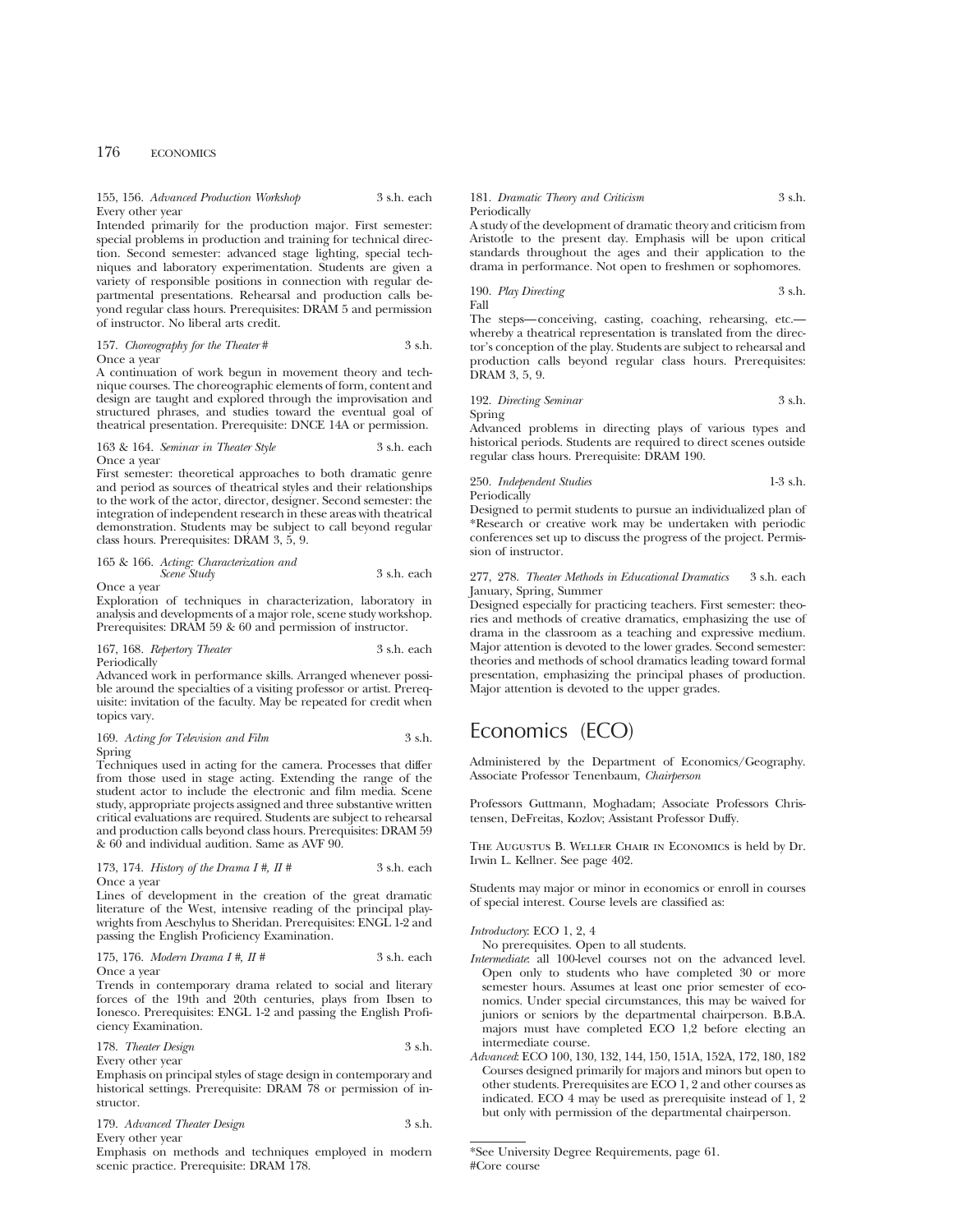**B.A. SPECIALIZATION IN ECONOMICS:** 33 semester hours in economics including ECO 1, 2, 130, 132, 144, 150, 184 (economics electives must be at 100 level); and, in addition 3 semester hours in statistics. Of the geography courses, only GEOG 135 may be offered as an economics elective.

Mathematics core requirements: MATH 9, 10 or 10E.

Recommended: basic courses in computer science and the social sciences other than economics.

Areas of Interest

The following list serves as a guide for a student's particular area of interest. This does not supersede the six specific courses required of all economic majors.

Economic theory: 125, 130, 132, 144, 150, 172; GEOG 135

Economic history: 139, 140, 144

Economic development and area studies: 110, 111, 112, 114, 115, 116, 143, 145 (see courses listed below under international economics)

Environmental economics: 50A, 50B, 130

Human resources: 121, 130, 141

International economics: 137, 142 (see courses listed above under economic development and area studies) Public sector economics: 131, 136, 165, 171

Quantitative economics: 180, 182, 184

#### See complete B.A. requirements, page 76.

**B.S. SPECIALIZATION IN APPLIED ECONOMICS:** candidates for graduation must fulfill the following requirements:

- 1. The successful completion of at least 124 semester hours and a cumulative grade-point average of 2.0 in work completed at Hofstra.
- 2. At least 62 semester hours must be completed in the liberal arts. Courses offered by the Department of Economics may not count toward this requirement.
- 3. There are three requirements that must ordinarily be completed in residence at Hofstra: 15 semester hours in the major field of specialization, at least three semester hours in core course work toward each divisional core course requirement, and the last 30 semester hours. The 15 semester hours in the major and the resident core course requirement need not be included within the last 30 hours.
- 4. The following general requirements:
- ENGL 1-2 or placement examination;\*

The same core course requirements as for the B.A., see page 76.

Humanities, 9 semester hours;

Natural sciences, 3 semester hours; mathematics: MATH 9, 10 or 10E, divisional total 9 semester hours;

Social sciences (other than economics), 9 semester hours; LING 101 or proficiency at level 2 in one foreign language. This proficiency can be demonstrated by satisfactory completion of a level 2 foreign language course in college or by passing the foreign language level 2 proficiency examination administered by the language departments.

- 5. The following major requirements:
- 33 semester hours in economics including ECO 1, 2, 130, 132, 144, 150, 184 (economics electives must be at 100 level); FIN 101; ACCT 1, 2; and, in addition 3 semester hours in statistics; also, 12 additional hours in the social sciences or business. Of the geography courses, only GEOG 135 may be offered as an economics elective.

Recommended: basic courses in computer science and the social sciences other than economics.

See Areas of Interest listed above under the B.A. Specialization.

Teaching of High School Social Studies, see page 343.

**A MINOR IN ECONOMICS** consists of the successful completion of 18 hours of economics, at least 6 hours in residence.

Omicron Delta Epsilon: an international economics honor society, see page 65.

## **COURSES**

In addition to semester notations next to each course, a selection of courses is offered during January and Summer sessions. Consult the *January* and *Summer Sessions* bulletins for these schedules.

| 1, 2 Principles of Economics | 3 s.h. each |
|------------------------------|-------------|
| Fall, Spring, Summer         |             |

First semester: introduction to economic concepts and doctrines, followed by an extended analysis of the impact of the Keynesian revolution on the government's role in the economy, its effects on economic stability, on growth and on social problems such as poverty. Second semester: examination of the market economy emphasizing oligopoly, income distribution followed by an analysis of special problems arising out of international trade. Credit given for ECO 1 or 4 or New College SEB 1; Credit given for ECO 2 or New College SEB 1, not both. ECO 1 is not a prerequisite for ECO 2.

| 4. Introduction to Economic Controversies | 3 s.h. |
|-------------------------------------------|--------|
| See course description, page 381.         |        |

7. *Explorations of Current Economic Issues #* 3 s.h. See course description, page 381.

10. *Economics, Environment and Community* # 3 s.h. Periodically

Examination of the issues of natural resource limits, the ongoing quest and needs for economic growth, threats to environmental sustainability from over-exploitation of resources and environmental pollution, and a variety of economic and social policies designed to mitigate adverse human impacts on resource and environmental systems. May not be taken as one of the four elective courses in economics required for the economics major.

50A. *Energy Economics* 2 s.h.

January

Introduction to the energy sector of the U.S. economy, the dimension of the problem. Major current sources of energy are analyzed with reference to cost and future availability. Public policy issues are considered.

#### 50B. *International Energy Economics* 1 s.h. January

Designed to complement ECO 50A. Explores the energy wealth of nations, trends in energy trade and income flows, petrodollars; the distribution of fuel resource revenues across classes and nations (e.g., windfall profits, OPEC surplus); international environmental issues associated with nuclear and coal technologies; OPEC, OECD/IEA and the emergent corporate cartel in coal; energy conservation and appropriate energy technologies in a Third World context. Alternative (radical, liberal, conservative) theoretical and policy treatment of each topic. (Formerly *International Energy Economics: Critical Issues of the 1980s.*)

100. *Honors Essay* 3 s.h. Fall, Spring

Research for and the writing of a substantial essay in the field of economics. Open only to senior economics majors who are eligible for and desire to graduate with departmental honors and who secure, before registration, written permission of the instructor who will supervise the essay.

\*See University Degree Requirements, page 61. #Core course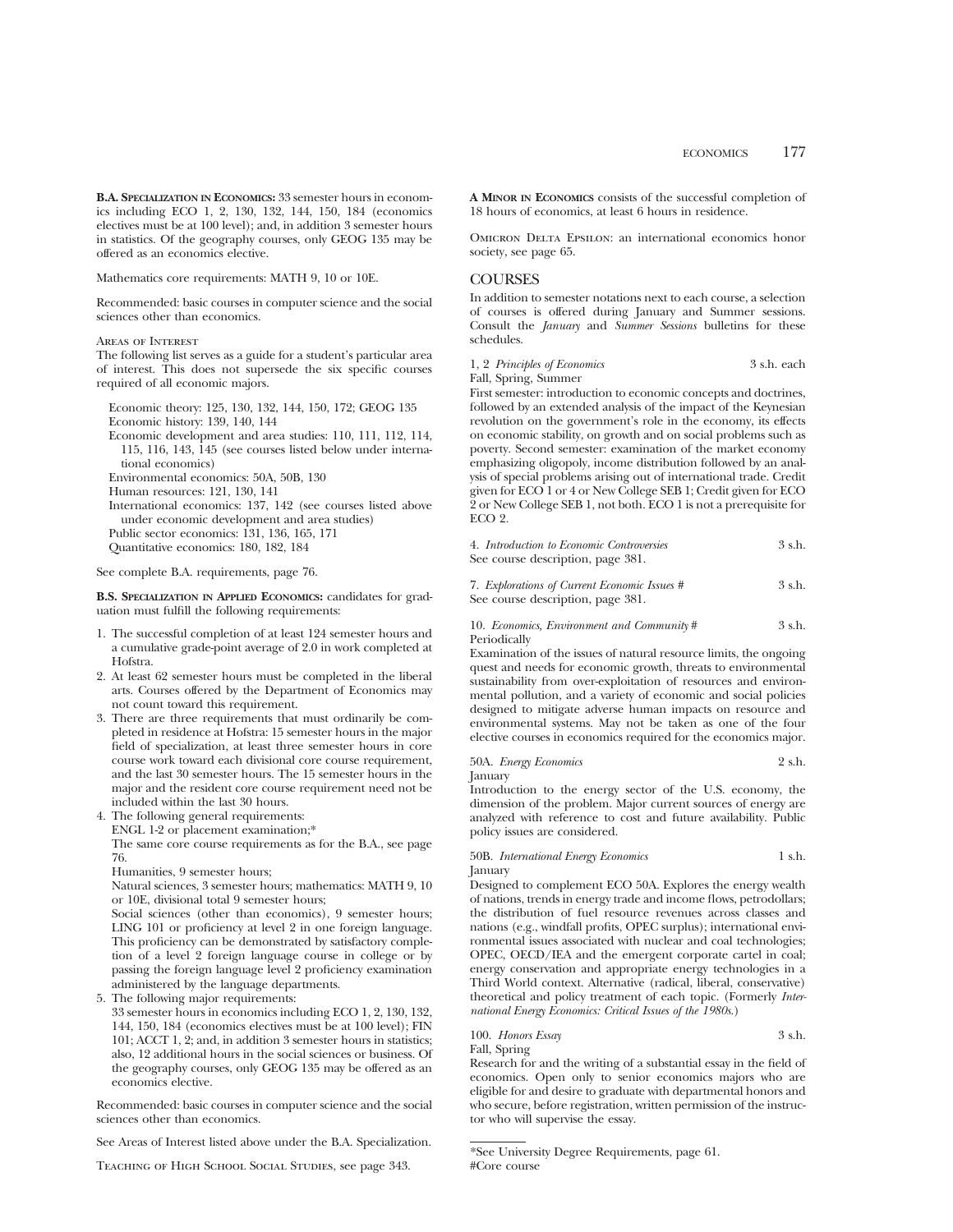## 178 ECONOMICS

#### 110. *Economics of Latin America* 3 s.h. Periodically

Examination of historical roots of present day economies in Central and South America. Relationship between the structure of land holding and economic development. Causes of high rates of inflation. Role of Spain, Portugal and the Catholic Church in the development of the environment for growth or the lack thereof. Prerequisite: one introductory course in economics.

#### 111. *Economic Development in Sub-Saharan Africa* 3 s.h. Periodically

Development theories, practices and results evident in the region's primary industries such as agriculture, pastoral farming, mining and manufacturing from the colonial period to the present. Precolonial socioeconomic formations in each country within the region are examined as background to transformations fostered by colonialism. Prerequisite: one introductory course in economics.

#### 112. *Economic Development of China* 3 s.h. Periodically

Analysis of several industrialization strategies adopted by the Chinese after 1949 and shifts in ideology and social policy that have accompanied them. Some 19th and early 20th century economic history helps to understand present problems. Prerequisite: one introductory course in economics.

#### 114. *Japan's Modern Economy* 3 s.h. Periodically

Historical background of the late 19th century to World War II. Structural characteristics of the contemporary economy; industrial organization, banking and finance, labor market. Role of government and macroeconomic policies. Economic, social and cultural factors in growth. Japan and the world economy. Prerequisite: one introductory course in economics.

115. *Economy of Western Europe* 3 s.h. Periodically

Post-World War II economic growth and policy in Western Europe; economic integration and the European Economic Community; policy, problems, debates. Specific countries studied: France, Britain, West Germany, Italy. Prerequisite: one introductory course in economics.

| 116. Economics of the Middle East | 3 s.h. |
|-----------------------------------|--------|
| See course description, page 381. |        |

#### 121. *Economics of Discrimination* 3 s.h. Periodically

An inquiry into the distribution of income and wealth, with emphasis on opportunities and returns of minority groups, the economics of discriminatory practices, alternatives in providing greater equity and welfare to victims of discrimination. Prerequisite: one introductory course in economics.

125. *Monetary Economics* 3 s.h. See course description, page 381.

130. *Intermediate Microeconomics* 3 s.h. Fall, Spring

Microeconomic theory; factors determining production, consumption and exchange. Theory illustrated with case materials. Prerequisites: ECO 1, 2. Prerequisite or corequisite: MATH 10 or 10E. (Formerly *Economic Analysis*.)

131. *Government and Business* 3 s.h. Fall, Spring, Summer

Public policy toward business, government powers and private rights, the structure of industrial markets, regulation of competition and monopoly, economic aspects of the antitrust laws. Prerequisite: ECO 2.

#### 132. *Intermediate Macroeconomics* 3 s.h. Once a year

Theory; GNP and its limitations; components of aggregate demand; monetary and fiscal policy; analysis of inflation, unemployment and growth. Prerequisites: ECO 1, 2. Prerequisite or corequisite: MATH 9. (Formerly *Macroeconomics*.)

136. *Public Finance and Fiscal Policy* 3 s.h. Periodically

Expenditures and revenues of federal, state and local governments; analysis of effects upon private enterprise and public welfare; fiscal policy in relation to equity, stability, growth and defense. Prerequisite: one introductory course in economics.

#### 137. *Transnational Enterprise in World Economy* 3 s.h. Periodically

Origins, organization, magnitude and scope of private and state-owned TNE's. Neoclassical, managerial and radical theories of the transnational firm. Evaluation of the market and nonmarket including political, behavior of TNE's and their socioeconomic impact on both advanced capitalist and socialist economics, and the underdeveloped nations of the Third World. Case studies from agribusiness, minerals and fuels, manufacturing and financial sectors. Public policy. Prerequisite: one introductory course in economics.

## 139. *Economic History of Europe* 3 s.h. Every other year

The changing economic framework of European institutions and cultures studied in selected pivotal periods such as the 11th-12th, 14th-15th and 17th-19th centuries. Prerequisite: one introductory course in economics or HIST 11,12. Same as HIST 139.

#### 140. *Economic History of the United States* 3 s.h. Every other year

Trends and patterns in the production, distribution and consumption of material wealth that mark the economic development of the United States from colonial times to the 20th century. These matters are subjected to economic analysis, but are also seen in relation to changing social and political institutions and moral values. Prerequisite: one introductory course in economics or HIST 13, 14C. Same as HIST 140.

## 141. *Labor Economics* 3 s.h. Periodically

Development of American work force and labor movement. Analysis of current problems with emphasis on interrelationships of wages, productivity and employment. Prerequisite: one introductory course in economics.

### 142. *International Economics* 3 s.h. Fall, Spring

Examination of international trade theory: mercantilism, comparative advantage, protection, balance of payments, adjustments and the transfer problem. Selected historical and current issues including imperialism, multinational corporations, the U.S. balance of payments, and the role of trade, foreign aid and investment in developing poor countries. Prerequisite: one introductory course in economics.

143. *Economic Development* 3 s.h. Periodically

Problems of the developing economies of the world, theories of development, requirements for and obstacles to economic development, policies to promote economic redevelopment. Prerequisite: one introductory course in economics.

144. *History of Economic Thought* 3 s.h. Fall

Economic thought and policy in modern times and their relation to social, political and economic institutions and problems. Prerequisites: ECO 1, 2.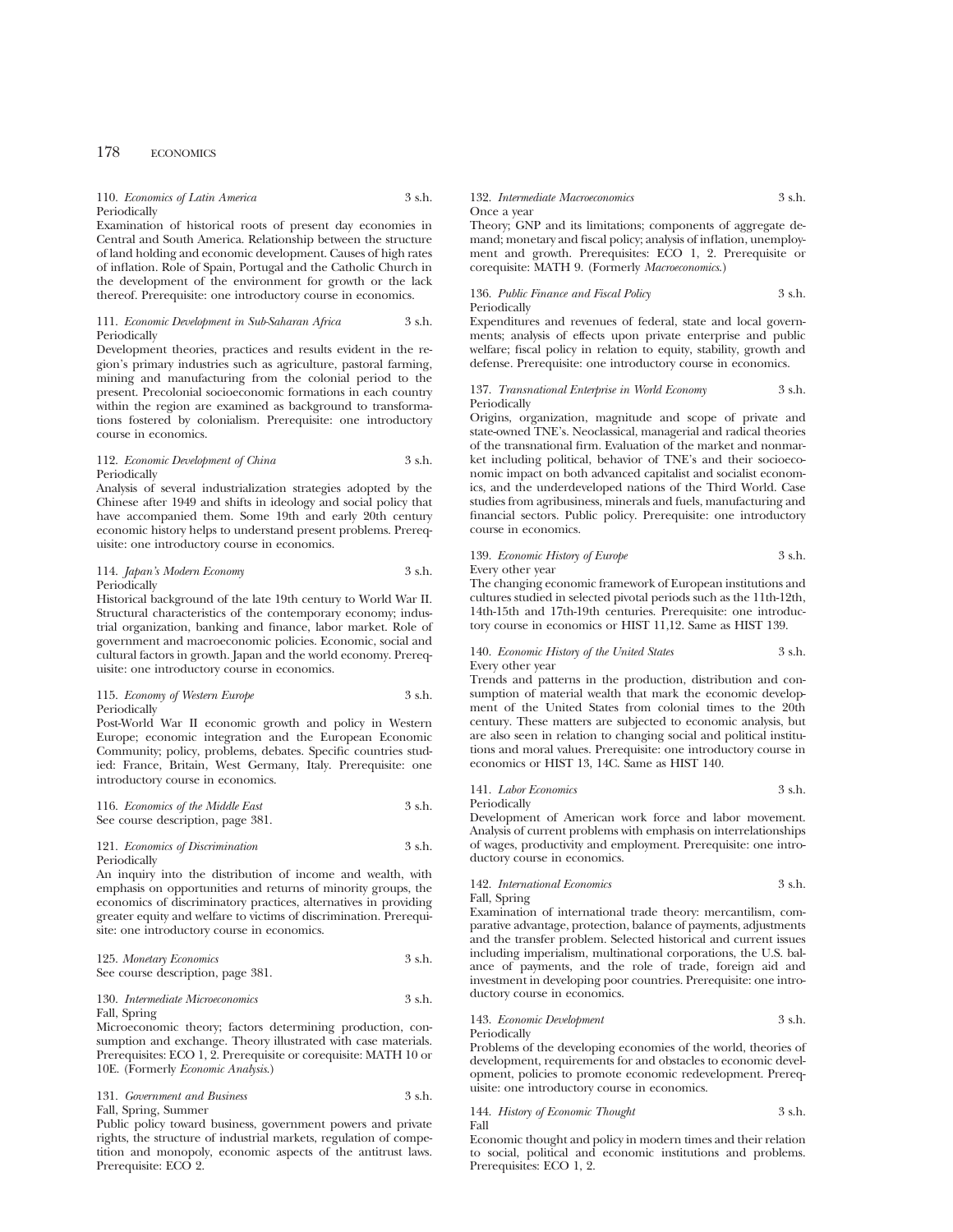#### 145. *Comparative Economic Systems* 3 s.h. Periodically

Theory and history of markets and alternatives to markets as allocators of resources. Successes and failures of centralized economic planning (U.S.S.R., Maoist China, Cuba), reform of centrally planned economies (Russia, post-Maoist China, Eastern Europe), determination of the appropriate mix of regulation and marketization (U.S.A., Western Europe, Japan). Techniques of planning.

150. *Modern Economic Theory* 3 s.h. Spring

Recent developments in economic theory including selected contributions of neoclassical, welfare, institutional and aggregative theorists. Prerequisites: ECO 130, 132.

#### 151A, 152A. *Readings in Economics* 1-3 s.h. each Periodically

Intensive reading, oral and written work in one area. Open only to students interested in advanced work in economics who have received agreement of a faculty member who will serve as supervisor. Prerequisites: ECO 1, 2 and permission of chairperson. May be repeated twice for credit when topics vary. (Formerly 151, 152.)

#### 165. *Urban and Regional Economics* 3 s.h. Periodically

Explores the structure of cities and regions, the location of corporate (manufacturing, commercial, financial) activities, housing, transportation, recreational facilities within and across regions; influence of government tax, subsidy, investment, regulatory policies; emphasis on the United States. Prerequisite: ECO 2; geography majors and minors may substitute GEOG 103 or GEOG 135 for ECO 2. May be used towards the 27 semester hours in geography required for geography majors.

171. *Law and Economics* 3 s.h. Periodically

An exploration of the applications of economic analysis to legal issues: analysis of major cases in selected areas of the law encompassing economic rights, including but not limited to, property, contract, environmental and antitrust law. Prerequisite: ECO 131 or permission of instructor.

#### 172. *Seminar: Economic Theory* 3 s.h. Periodically

The contents of this seminar will be selected by the instructor and announced beforehand by means of a detailed syllabus. Readings and written work will be integrated with designated themes geared to exploring new developments in and applications of economic theory. Prerequisites: ECO 1, 2.

#### 180. *Introduction to Mathematical Economics* 3 s.h. Periodically

A systematic exposition of matrix algebra, the differential and integral calculus, and some of their applications to economic analysis, particularly the study of equilibria and comparative statics. Prerequisites or corequisites: ECO 130 or 132, and permission of instructor; MATH 9 and 10 or 10E.

#### 182. *Introduction to Econometrics* 3 s.h. Periodically

Fundamental concepts and methods of the branch of economics designed to give empirical content to economic reasoning. Historical development of a distinctive econometric approach and theoretical underpinnings of principal methodologies; construction of economic models embodying hypothesized relationships between key variables and use of simple and multivariate regression techniques to both describe factual relationships and to test rival economic theories about the strength and direction of such relationships; applied econometric analysis of wide array of topics such as investment, inflation, income and employment differentials. Prerequisites: QM 1, ECO 1, 2.

#### 184. *Introductory Research and Report Writing* 3 s.h. Once a year

Interdisciplinary course in practical methods of empirical analysis of a wide variety of social science issues. Basic techniques of data collection and verification, descriptive presentations in tables and graphs. Introduction to government, business, economic and social science computerized data banks and to the use of the most popular spreadsheet and statistical software for desktop computers to organize data, present them graphically and to test hypotheses. Emphasis on applications to a range of sociological, political, and economic questions, culminating in a term paper based on independent empirical research of one such question. Open to all social science and B.B.A. students. Should be taken by economics majors at the same time as ECO 1, 2 or as soon as possible thereafter. Prerequisite: QM 1 or BI0 100 or MATH 8 or PSY 140 or SOC 139. (Formerly *Workshop: Analysis of Socioeconomic Data.*)

|  | 201. General Economics | 3 s.h. |
|--|------------------------|--------|
|  | Fall, Spring, Summer   |        |

An intensive survey of basic economics. Open to matriculated M.B.A. students. No degree credit for M.B.A. students.

232. *Macroeconomic Theory* 3 s.h.

Fall, Spring, Summer

Theory and measurement of variations in output, employment and income; causes and control of economic fluctuations; economic growth. Not open to students who have already taken an intermediate macroeconomic theory course.

## Education, School of

SEE PAGE 110.

## Educational Administration (EADM)

Administered by the Department of Administration and Policy Studies. Professor Shakeshaft, *Chairperson*

Professors Barnes, Browder, Kottkamp, Smith; Associate Professors Brieschke, Osterman; Assistant Professor Duarte.

The Department of Administration and Policy Studies offers three programs in educational administration: Master of Science in Education, Certificate of Advanced Study in Educational Administration and the Doctor of Education in Educational Administration. As part of the Doctoral Program, students also receive a Professional Diploma in Educational Administration.

These three programs in educational administration are directed toward preparation as chief school district administrator, elementary or secondary school principal, supervisor of elementary and secondary education, supervisor of special education, chairperson of a secondary school department and other preK-12 leadership positions. These programs are approved by the New York State Education Department.

The Master of Science in Education is a program designed to provide a basic introduction to preK-12 school administration and supervision for those students who work in settings such as independent schools who would like to pursue an advanced degree in educational administration, but who do not need New York State Administrative Certification.

The Certificate of Advanced Study (CAS) in Educational Administration is also a basic introduction to school leadership and supervision that prepares students for entry level leadership and supervisory positions. Prerequisites include at least two years of certified preK-12 teaching and a master's degree. Completion of this program qualifies the student for the New York State School Administrator/Supervisor Certificate and the School District Administrator Certificate.

The Doctoral Program in Educational Administration is a two-phase administrator preparation program which combines a strong research and theory component with organizational planning and policy based approaches to leadership to prepare students for advanced leadership positions.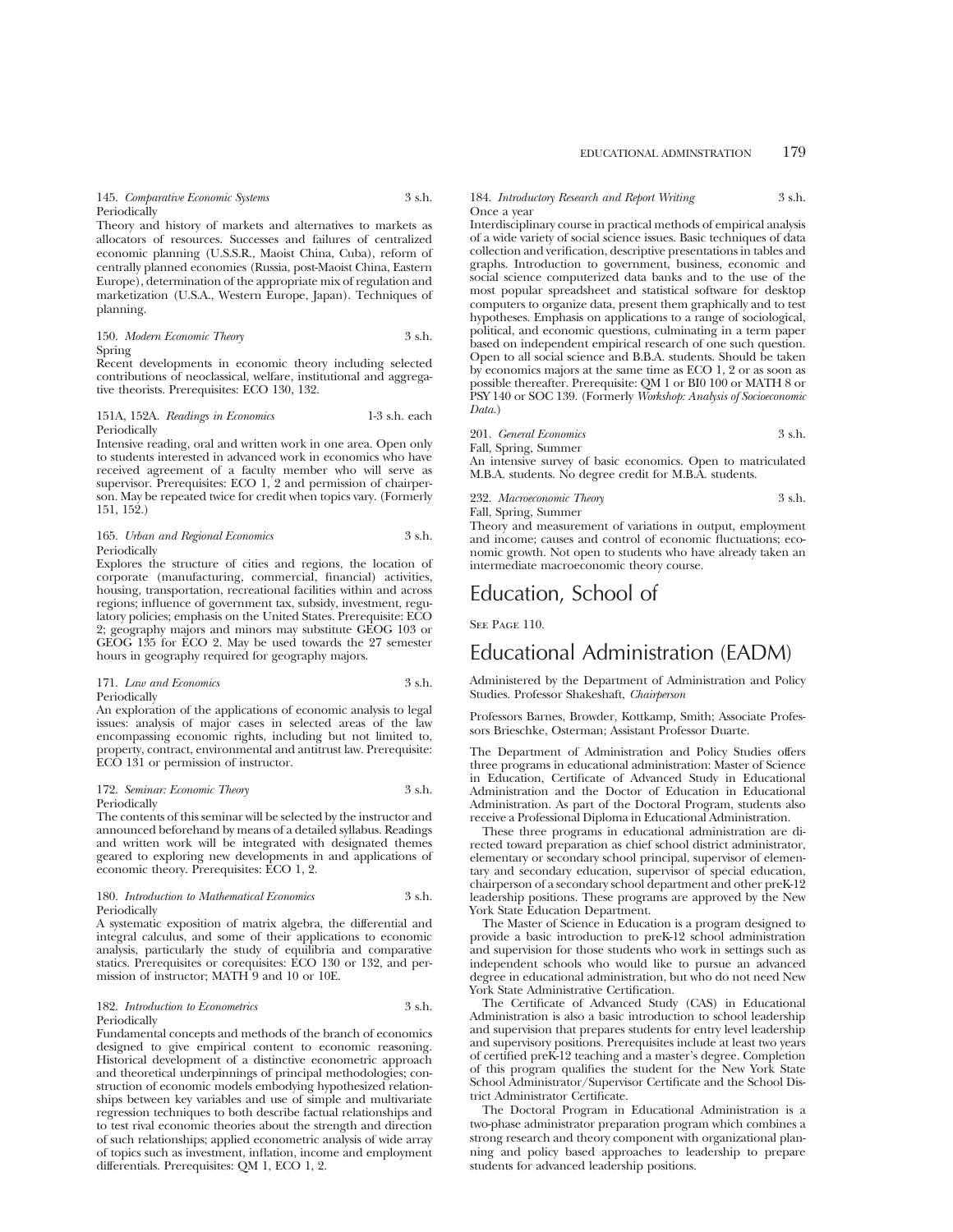Applications for admission are made to the Graduate Admissions Office in the Admissions Center. To be accepted into one of these programs the applicant must meet the admission requirements specified in the description of that program.

Education Honor Societies, see page 71.

#### MASTER OF SCIENCE IN EDUCATION

The master's program is designed to provide study for those who already hold provisional or permanent certification as teachers and who have taught for two years. The program is also open to others of comparable educational preparation or experience.

Because it excludes the administrative internship, this program does not meet the New York State requirements for supervisory and administrative certification. Upon completion of the degree, students are advised to transfer into the Certificate of Advanced Study in Educational Administration Program (see below) which leads to New York State certification in educational administration.

This degree provides a basic introduction to school administration and supervision and permits exploration of this field of study. Administrative theory is applied to practical application and skills.

Admission requires at least three current letters of reference from supervisors, a detailed resume of professional experiences, and a comprehensive statement of professional administrative goals and objectives (all to be typed). Professor Shakeshaft, *Director*

*Sem. Hrs.*

#### Program Requirements

|                                          | Sem. |
|------------------------------------------|------|
| Area 1.                                  | 18   |
| EADM 200. The School as an Organization, |      |

| 3 s.h.                                   |  |
|------------------------------------------|--|
| 214. Theories $\mathcal{C}$ Practices of |  |
| Supervision, 3 s.h.                      |  |
|                                          |  |

219. *Patterns of Building Unit Administration*, 3 s.h.

Electives in Educational Administration, 9 s.h. (EADM 210, 211, 251, 252 and 300-level courses not open to master's degree candidates.)

| Area 2.<br>200-level course in foundations of educa-<br>tion, under advisement                               |   |
|--------------------------------------------------------------------------------------------------------------|---|
| Area 3<br>200-level courses in elementary or secondary<br>school curriculum or foundations of educa-<br>tion | 6 |
| Area 4.<br>200-level courses in liberal arts, business ad-<br>ministration, or social science courses        |   |
|                                                                                                              |   |

A written comprehensive examination is required.

See complete graduate information, page 67.

## CERTIFICATE OF ADVANCED STUDY IN EDUCATIONAL ADMINISTRATION

This (CAS) is a graduate program designed to prepare the student for entry level leadership positions such as teacherleader, member of site-based management team, chairperson, assistant principal, principal, and supervisor. The Certificate Program qualifies the student for the New York State School Administrator/Supervisor Certificate and the School District Administrator Certificate. Upon completion of the Certificate Program, those students who seek to continue their academic preparation in educational administration may transfer to the

doctoral program by meeting the doctoral requirements. The CAS Program represents the first 30 s.h. of course credit toward the doctorate for those who enter the doctoral program.

The CAS is a 30 s.h. program taken over five semesters (including summer sessions) which includes 6 s.h. of internship and 24 s.h. of courses. This completely prescribed program with no electives does not permit transfer credit, builds reflective practice into every course, and requires the internship to be taken over three semesters in conjunction with coursework.

## ADMISSION CRITERIA

Applicants for the CAS must have at least two years of preK-12 certified teaching experience and possess a master's degree. Additionally, to be admitted into this program, applicants need strong analytic ability, high administrative potential, and demonstrated success in teaching. Admission requirements for the first criteria will be assessed using the applicant's resume and an Achievement Profile Report prepared by the applicant. The applicant's statement of philosophy and goals as well as written references will be examined to determine both administrative potential and demonstrated success in teaching.

In addition to filing for admission with the Graduate Admissions Office with the usual application and transcripts, applicants will be requested to submit three current letters of reference from administrators or supervisors, a detailed resume of professional experience, a completed Achievement Profile Report, and a comprehensive statement of professional administrative goals and objectives (all to be typed).

Students will be admitted in communities and will take their entire program with the other members of their community. Deadline for application for entrance is August 1 for Fall admission. Associate Professor Brieschke, *Program/Internship Coordinator*

#### Program and Sequence Requirements

This 30 s.h. program is taken over five consecutive semesters, including summers, in the sequence listed below:

| <b>Semester</b> |                                        | Sem. Hrs.      |
|-----------------|----------------------------------------|----------------|
|                 | EADM 260. Individuals in Organizations | 6              |
| 2               | 261. Schools as Social Organizations:  |                |
|                 | Working with People                    | 6              |
| 3               | 262A. Understanding External           |                |
|                 | Environments: Social, Political,       |                |
|                 | Economic & Legal Contexts              |                |
|                 | of Schools                             | 4              |
|                 | 263. Administrative Internship I       | $\overline{2}$ |
|                 | 264A. Framing Problems & Making        |                |
|                 | Decisions                              | 4              |
|                 | 265. Administrative Internship II      | $\overline{2}$ |
| 5               | 266. Educational Program               |                |
|                 | Development, Delivery                  |                |
|                 | & Assessment                           | 4              |
|                 | 267. Administrative Internship III     | $\overline{2}$ |
|                 |                                        | 30             |
|                 |                                        |                |

## THE DOCTORAL PROGRAM

The degree of Doctor of Education in Educational Administration emphasizes preparation for advanced professional responsibilities through a program which combines a strong research and theory component with organizational planning and policy-based approaches to administration.

The central focus of this program is to bring knowledge and theoretical concepts from a number of disciplines to bear upon the problems encountered in the organization and administration of schools; the social, political and economic forces which affect organizational theory and practice; the conceptual and technical skills needed to manage an educational enterprise; and the interpersonal skills necessary for effective educational process.

The minimum course requirement for the doctorate is 90 semester hours beyond the baccalaureate and is taken in two phases. Candidates may be required, however, to complete more than 90 hours upon the recommendation of their adviser.

The two-phase doctoral program consists of six components: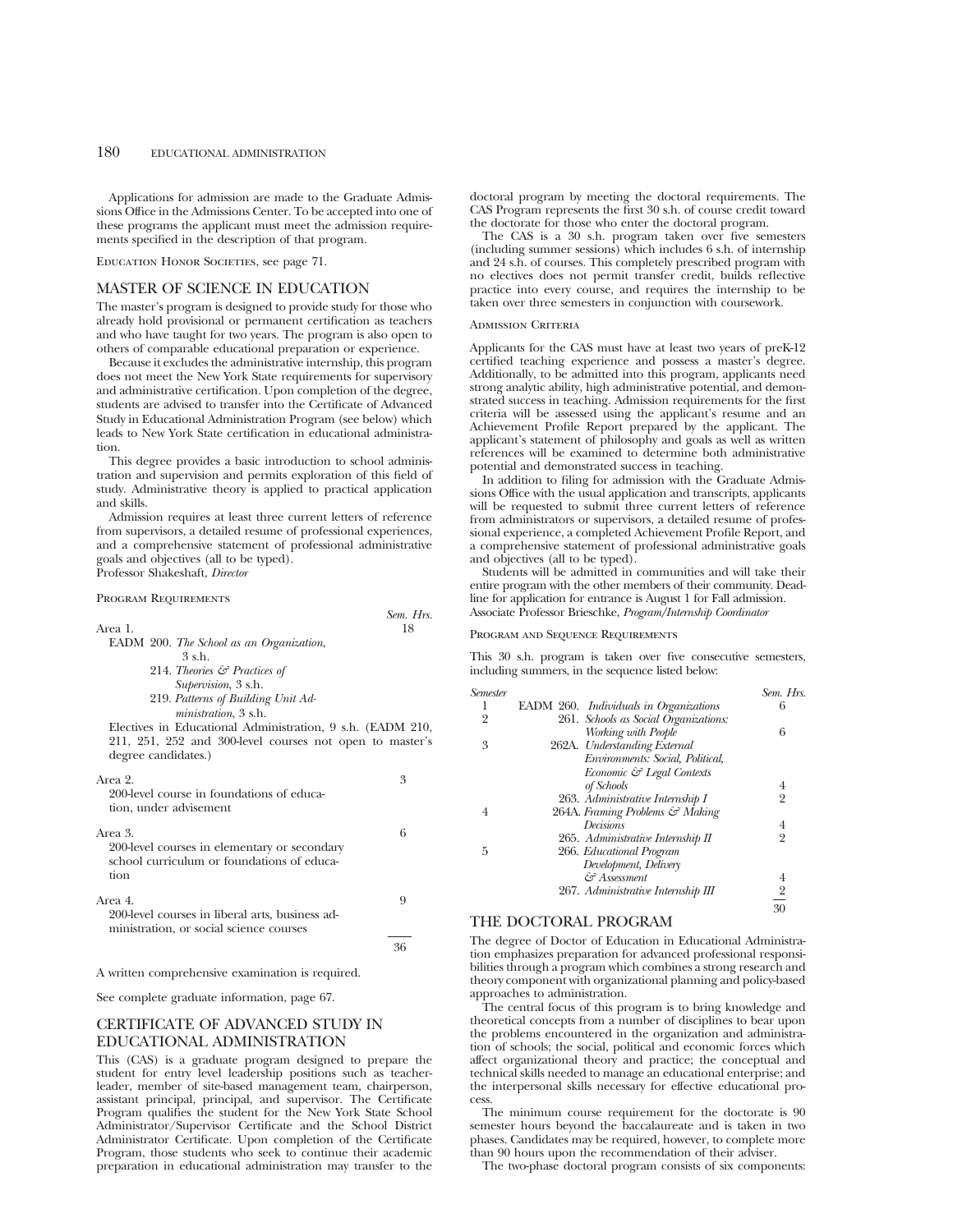the Core Program in Administration; the Educational Support Strand; the Advanced Professional Strand; the Professional Specialization; the Methodological Requirement; and the Dissertation Requirement.

### Phase I: PROFESSIONAL DIPLOMA IN EDUCATIONAL ADMINISTRATION

This program is the first step toward the doctorate, or it provides the student with an interim diploma program beyond the M.S. and CAS.

The professional diploma is awarded after a candidate has completed 60 semester hours in appropriate graduate courses beyond the baccalaureate, plus eight hours of work in the tool subject of statistics. This latter requirement may, however, be met by passing a competency test in the subject. Candidates for this diploma may transfer a maximum of 36 semester hours of courses on the graduate level taken at Hofstra or elsewhere if they fit into the program requirements. Requirements include a minimum of two years teaching or administrative experience, an administrative internship and passing a comprehensive examination. The six-credit hour administrative internship or equivalent is required for students who do not have one year of acceptable administrative experience. Hofstra will make every effort to place qualified students as administrative interns. If the internship is waived by the department as a result of acceptable administrative experience, either six semester hours of transfer credit or electives, under advisement, may be applied to the professional diploma.

Admission requires scoring at the 55th percentile in *one* of the following:

Graduate Record Examination Law School Admission Test Graduate Management Test Miller Analogies Test

In addition, applicants must have three current letters of reference from administrative supervisors and former professors, a detailed resume of professional and related experiences, and a comprehensive statement of professional administrative goals and objectives (all to be typed). Prior to admission, applicants must arrange for a personal interview with the doctoral directors. Professor Kottkamp, Associate Professor Osterman, *Program Codirectors*

#### Program Requirements

|                 |                         |                                        | Sem. Hrs.      |
|-----------------|-------------------------|----------------------------------------|----------------|
|                 |                         | Area 1. Core Program in Administration | 30             |
| <b>Semester</b> |                         |                                        |                |
| 1               | <b>EADM</b>             | 260. Individuals in Organizations      | 6              |
| $\overline{2}$  |                         | 261. Schools as Social Organiza-       |                |
|                 |                         | tions: Working with People             | 6              |
| 3               |                         | 262A. Understanding External           |                |
|                 |                         | Environment: Social, Politi-           |                |
|                 |                         | cal, Economic & Legal Con-             |                |
|                 |                         | texts of Schools                       | 4              |
|                 |                         | 263. Administrative Internship I       | 2              |
| 4               |                         | 264A. Framing Problems &               |                |
|                 |                         | <b>Making Decisions</b>                | 4              |
|                 |                         | 265. Administrative Internship II      | $\overline{2}$ |
| 5               |                         | 266. Educational Program               |                |
|                 |                         | Development, Delivery                  |                |
|                 |                         | Assessment کئ                          | 4              |
|                 |                         | 267. Administrative Internship III     | $\frac{2}{ }$  |
|                 |                         |                                        | 30             |
|                 | EADM electives, 12 s.h. |                                        |                |
|                 |                         | Area 2. Educational Support Strand     | 12             |
|                 | Electives               |                                        |                |
|                 |                         | Area 3. Advanced Professional Strand   | 12             |
|                 |                         | Area 4. Methodological Requirement     | 6              |
|                 |                         |                                        | 60             |

Additional Requirements:

Statistics and the successful completion of a six-hour written comprehensive examination is required to complete Phase I, the Professional Diploma.

#### Phase II: DOCTOR OF EDUCATION IN EDUCATIONAL ADMINISTRATION

This phase is the final part of the doctoral program. After completion of Phase I, the student takes the Doctoral Oral Qualifying Examination (Doctoral Exam A), which may be waived if superior performance has been demonstrated on the written comprehensive examination for the professional diploma. For doctoral matriculants, the Professional Diploma Program is an integral part of the doctoral program, but students may earn the professional diploma (60 hours plus 8 hours in statistics) without continuing for the doctorate (another 30 semester hours with dissertation and examinations).

The minimum course requirement for the doctorate is 90 semester hours beyond the baccalaureate. Candidates may be required to complete more than 90 hours upon the recommendation of their adviser or dissertation committee.

In addition to the Doctoral Oral Qualifying Examination, doctoral students will be required to file for departmental approval a plan describing how they will satisfy the doctoral residence requirement (see page 74). During the course of study, the doctoral student is expected to propose successfully a dissertation study (Doctoral Exam B) as well as to defend its completion (Doctoral Exam C).

Professor Kottkamp, Associate Professor Osterman, *Program Codirectors*

Program Requirements

Doctoral Oral Qualifying Exam (Doctoral Exam A, may be waived at the discretion of the department) Doctoral Plan of Residence Doctoral Examination B Doctoral Examination C

#### **PROGRAM**

|                                          | Sem. Hrs. |
|------------------------------------------|-----------|
| Area 1. Professional Specialization      | 15        |
| Graduate courses from administration,    |           |
| foundations of education, research       |           |
| methods or with advisement, from         |           |
| social science, business, and edu-       |           |
| cation                                   |           |
| Area 2. Dissertation Requirement         | 15        |
| EADM 300. Doctoral Seminar, 3 s.h.       |           |
| EADM 601. Dissertation Seminar, 3 s.h.   |           |
| (Seminar series ends when a student      |           |
| completes a 601 seminar prospectus       |           |
| with department approval. A proposal     |           |
| committee is then formed to assist in a  |           |
| successful dissertation proposal, Doc-   |           |
| toral Exam B.)                           |           |
| EADM 604. Dissertation Advisement,       |           |
| $3$ s.h.                                 |           |
| (Advisement ends for the doctoral can-   |           |
| didate after successful defense of the   |           |
| completed dissertation, Doctoral Exam    |           |
| C.                                       |           |
| Related educational administration elec- |           |
| tives, 6 s.h.                            |           |
|                                          | 30        |

See complete doctoral information, page 73.

## **COURSES**

In addition to semester notations next to each course, a selection of courses is offered during January and Summer sessions. Consult the *January* and *Summer Sessions* bulletins for these schedules.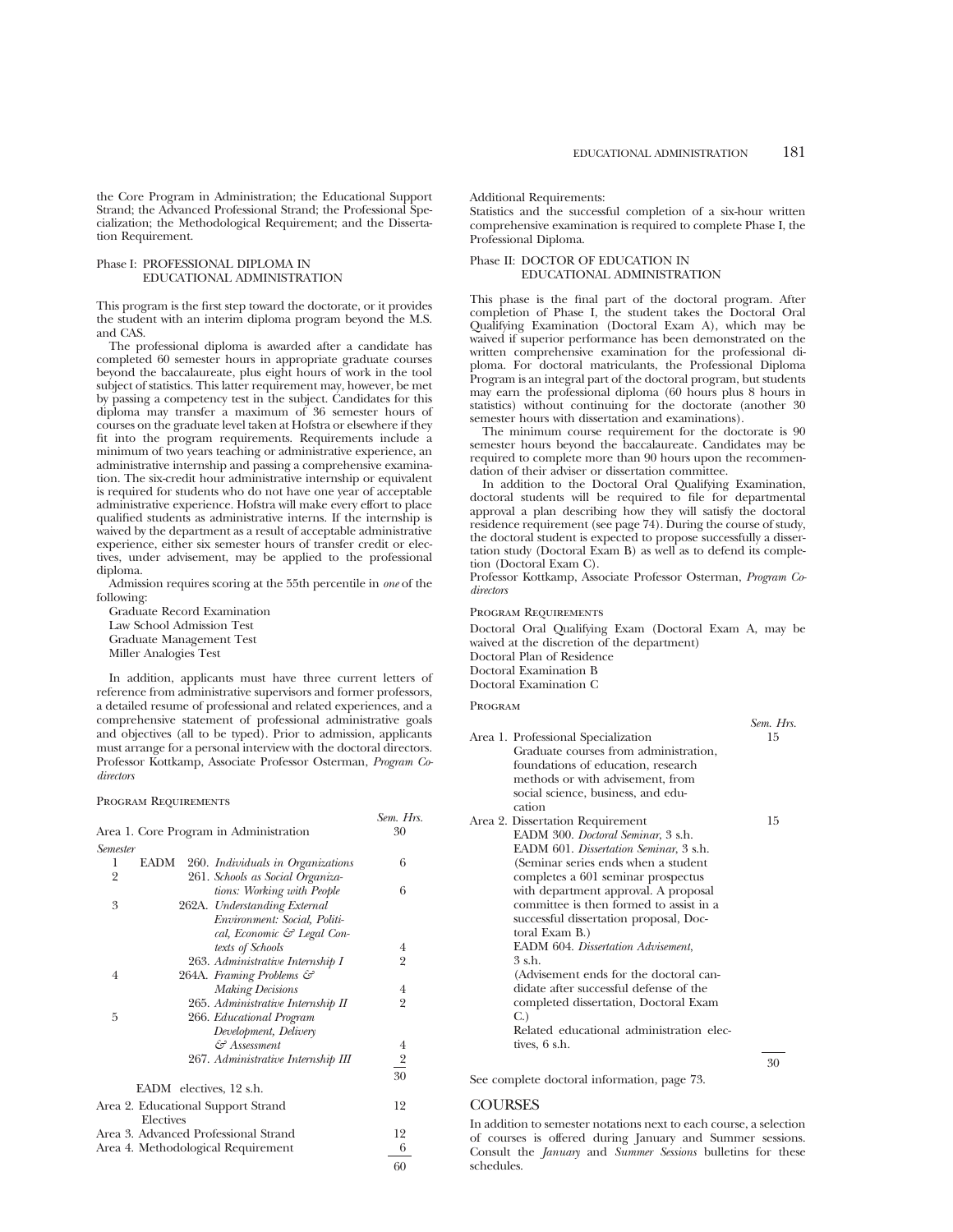## 182 EDUCATIONAL ADMINISTRATION

#### 200. *The School as an Organization* 3 s.h. Once a year

Introductory course designed for master's-level students on the school as a complex social organization. Concept, structure and functions of educational organizations, with special emphasis on elementary and secondary schools. Explores the formal structure of school systems including the roles of the Federal Government, State Departments of Education, local school boards, public interest groups and parent-teacher organizations. Analyzes the relationship between educational research, policy and practice in local schools. May not be used to fulfill requirements for the Certificate of Advanced Study or doctoral programs. (Formerly *Introduction to Administration*.)

#### 210. *Core Theory in Educational Administration*\* 6 s.h. Periodically

A study of concepts, theories, research methods and findings drawn largely from the behavioral sciences which can be applied in the practice of educational administration at all levels. Empha\*and relationships, scientific management, bureaucracy, social systems, human motivation, decision making, leadership, organizational change, communications, and situational influences which shape education and educational administration in the context of a multicultural society. Methods of instruction include lectures, class discussion, role-playing, student presentations, guest lecturers and use of audiovisual materials. Student achievement is evaluated on the content and quality of written papers, class participation and a final written exercise. Open only to matriculated students in CBAE educational administration programs.

#### 211. *Core Practicum in Educational Administration*\* 6 s.h. Periodically

This course moves educational administration from advanced theory into action. Using simulated materials reflecting the problems and issues of a particular school district, the course deals with administrator decision-making behavior in the context of a community which reflects a variety of multicultural characteristics and values. Political, social and economic pressures as well as educational needs are considered, and the use of group dynamics in the decision-making process is highlighted. Achievement is determined primarily through peer group and evaluations of competencies. Open only to matriculated students in CBAE educational administration programs.

#### 214. *Theories and Practices of Supervision*\* 3 s.h. Periodically

A systematic study of the theories and practices of supervision and the philosophies, rationales and assumptions upon which elementary and secondary school supervision is based. Theoretical concepts are conveyed by lectures and discussion; skills are acquired through roleplaying and case studies. Achievement is determined through papers and quality of class participation. Prerequisite: two years of teaching experience.

#### 219. *Patterns of Building Unit Administration*\* 3 s.h. Periodically

This course focuses on the administrative roles and functions of elementary and secondary school building administrators. The topics include tasks of a building administrator, school organization and staff utilization, curriculum development and improvement, leadership, supervision of individual performance, personnel management, facilities management, employee organization relations, student affairs, school public relations, basic school laws and sources of legal information. Methods of instruction include lecture and class discussion, small group exercises, student and guest presentations, written exercises and a final written exercise. Evaluation of student achievement is based on the quality of class participation and quality of written exercises.

#### 222. *Human Relations in School Personnel Management*\* 3 s.h.

Periodically

The areas of motivation, group dynamics and leadership theory as well as the tasks of staff recruitment, selection, orientation and development are treated. Competencies are developed through case studies, roleplaying, lecture-discussions and substantive readings and reactions. Achievement is determined through the quality of work in these activities.

#### 223. *School Business Administration II*\* 3 s.h. Fall

An examination of the duties and responsibilities including an understanding of the role in relation to other members of the administrative team and an exploration of aspects of the business administrator's work in regard to office management, budget procedures, financial management, accounting and auditing, purchasing and supply management, insurance programs, capital outlay and debt service, school plant operation and maintenance, food service and transportation. Prerequisite: EADM 270. (Formerly *The School Business Administrator.*)

#### 231. *School Public Relations*\* 3 s.h. Periodically

Functions and responsibilities of the school administrator in the development and maintenance of effective school public relations. The meaning and purpose of school public relations, the public relations roles and functions of the board of education and all school personnel, school-community relations, communication processes, techniques and strategies, the preparation of communications materials, handling criticism and attacks, and relations with the news media. Questions and problems as they emerge during the semester. Illustrated lectures, class discussion, group interaction, roleplaying, student presentations, guest lectures and individual student reading, research and written assignments. Student achievement is measured by the quality of class participation, written assignments and a culminating written exercise.

#### 233. *Educational Facilities Planning*\* 3 s.h. Periodically

Analysis of educational changes and architectual consequences, planning for flexible educational environments for present and future use, uses for underutilized schools, operation and maintenance, energy conservation and related problems. Slide lectures and visits to school are the principal methods of instruction. The achievement level of student is determined by application of the subject.

235. *Collective Negotiations in Education*\* 3 s.h. Periodically

The history of collective bargaining in the labor movement; comparison of collective bargaining, professional negotiation and collective negotiation; pertinent state legislation; representation and recognition procedures; scope and process of negotiations, impasse procedures; issues and outcomes of teachers' strikes and sanctions; impact on administrative theory and practice. Lecture-discussion with some roleplaying of situations. Achievement is determined through term papers and student reports with competency assessed by course instructor.

## 241. *Supervision of Instruction*

*and Curriculum Development*\* 3 s.h. Periodically

This course surveys the organization, supervision and evaluation of curricular innovations and instructional programs as administered at the elementary and secondary school levels. Types of classroom arrangements (traditional, cluster and open); organi-

<sup>\*</sup>CBAE approved course by New York State Education Department.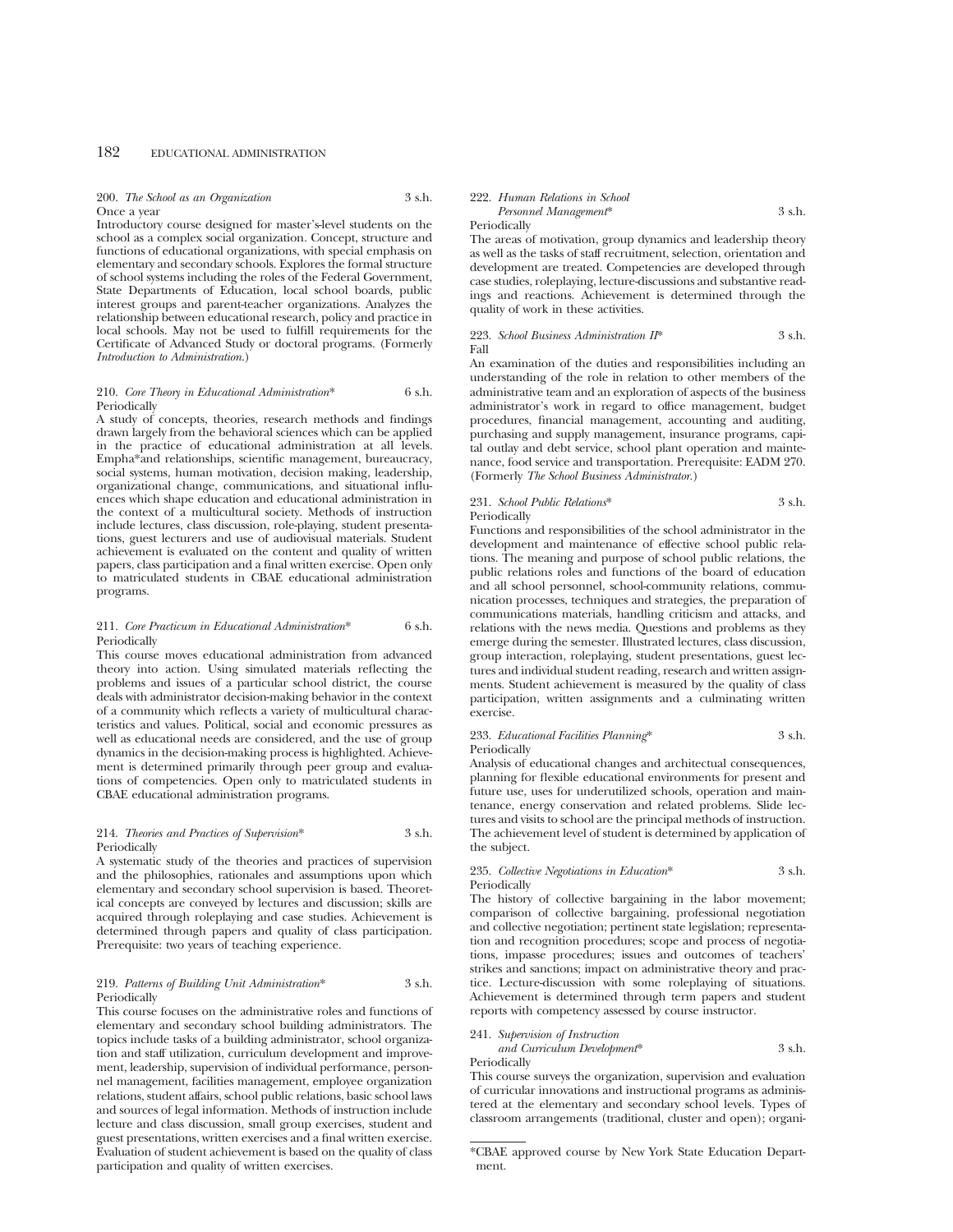zation and scheduling plans (continuous progress, cross-grade grouping, departmentalization, dual progress plans, house plans, integrated day, modular scheduling, multi- age grouping, multiunit plan, nongraded and self-contained classrooms); general instructional methods (computer-based, individualized, programmed, supervised independent study, supervised work experience and team teaching); and alternative approaches (alternative schools, community schools, mini-schools and school-within-aschool). Through reading assignments, peer presentations, class discussions and written examinations, students are expected to demonstrate to the instructor their competence in these four areas. Prerequisite: EADM 214.

#### 243. *School Finance*\* 3 s.h.

#### Periodically

Study of the economic, political and legal aspects of financing public education, both from a general point of view and with specific attention to New York State. Areas considered include basic economic principles; local, state and federal financial support; systems analysis; taxing systems; fiscal aspects of equal educational opportunities; budgeting; purchasing; accounting; and reporting and communication of fiscal information. Lectures, class discussions, student reports, case studies. Achievement is evaluated on the content and quality of written papers, oral reports, class participation and on a final written exercise.

#### 244 *School Law*\* 3 s.h. Periodically

Study of the legal framework (national and New York State) within which public education operates. Areas considered are church-state relations, state agencies, local school boards, financing education, tort liability, teacher-personnel administration, the Taylor Law, tenure, desegregation, and constitutional rights

and freedoms of students. Case studies, lectures, class discussions and reports. Achievement is determined by the quality of written papers, oral reports, class discussion and a final written exercise. School attendance officers are advised to enroll in EADM 246.

## 245. *Selected Issues in School Administration*\* 3 s.h.

#### Periodically

Discussion and analysis of current vital issues in educational administration and their proposed solutions. Students are expected to research an issue, present it to the class and defend it. Achievement is determined by the quality of the written research report and the competencies demonstrated in the presentation and defense of the oral presentation in addition to other evidences.

#### 246. *Public School Law for Attendance Officers* 4 s.h. Periodically

The legal framework within which the conduct of public education takes place in New York State. Taught in conjunction with EADM 244 (see description); special independent attendance law research is required.

#### 247. *Data Processing for School Administrators*\* 3 s.h. Periodically

Consideration of the types of applications of computer systems typical to school situations. The organization of school computer equipment for the guidance function, computer-based instruction, information retrieval, school simulation for problem solving, and the development of a total information system are discussed and/or implemented. Instruction is conducted by lecture and demonstration, and assessed by instructor on basis of papers and projects submitted commensurate with evidences.

#### 249. *Management Technology*\* 3 s.h. Periodically

An investigation into the theory and application of management technologies to the administrative process in education. Forms of systems-based technologies are considered. In addition to reading widely, contributing to class discussions and other normal expectations, students are expected to apply various technologies

to case problems and simulated situations. Achievement is determined in part through peer-group assessment of projects and instructor evaluation of competencies. Prerequisite: EADM 200 or 211 or by permission of instructor.

#### 251, 252. *Readings* 1-3 s.h. each Fall, Spring, Summer

The student selects and reads literature agreed upon with the instructor. Oral and written reports are made. Open only to advanced graduate study program students. Prerequisites: EADM 211 and permission of department chairperson.

#### 255. *Women in Educational Administration* 3 s.h. Periodically

Acquaints students with the literature on women in educational administration in an effort to understand both how to get a job as a woman and how to keep it. Additionally, students explore the implications of gender-bias for research, theory and practice in educational administration. Pass/Fail grade only.

#### 257. *The Reflective Administrator* 3 s.h. Periodically

This course facilitates administrative performance by helping administrators to gain self-knowledge and develop self-reflection on their administrative actions. Students develop a platform or formal statement of their administrative intentions and then, with the help of the instructor and other students, examine the relationship between intentions and actual behaviors. Congruence and dissonance between intention and action are probed in a safe setting. Identified discrepancies provide points for individual decisions about changes in administrative behavior. Prerequisite: permission of instructor. Pass/Fail grade only.

#### 258. *Gender and Schooling: Implications for*

*the Study and Administration of Schools* 3 s.h. Periodically

Goal of this course is to look at both the theoretical and practical implications of gender, providing a framework for thinking about issues as well as for acting on them. Same as FDED 270.

## 259. *The Administrator in Fiction* 3 s.h.

Once a year

Reflective course using contemporary novels to explore a variety of administrative themes, such as vision, leadership, organization, rationality and gender. Fiction is used as a lens to study personal constructions of meaning, to reflect on the spectrum of our internal lives in relation to administrative roles, and to explore the subjective experience of administration through aesthetics and imagination. Pass/Fail grade only.

#### 260. *Individuals in Organizations* 6 s.h. Once a year

This first course of the CAS program is designed to prepare individuals for formal and informal leadership roles in schools. Three interwoven strands provide focus to the course: the individual, the nature of administration and the characteristics of the organizational context. Taken together, the components of this course are building blocks which, when integrated, move the student toward the goal of educational leadership which embraces articulating vision, reflecting on one's own performance and taking a stance of critical questioning. Competencies are developed through case studies, role-playing, lecture/discussion, team and individual assignments, and substantive readings. Achievement is determined through the quality and degree of mastery demonstrated in the undertaking of these activities. Open only to matriculated students.

<sup>\*</sup>CBAE approved course by New York State Education Department.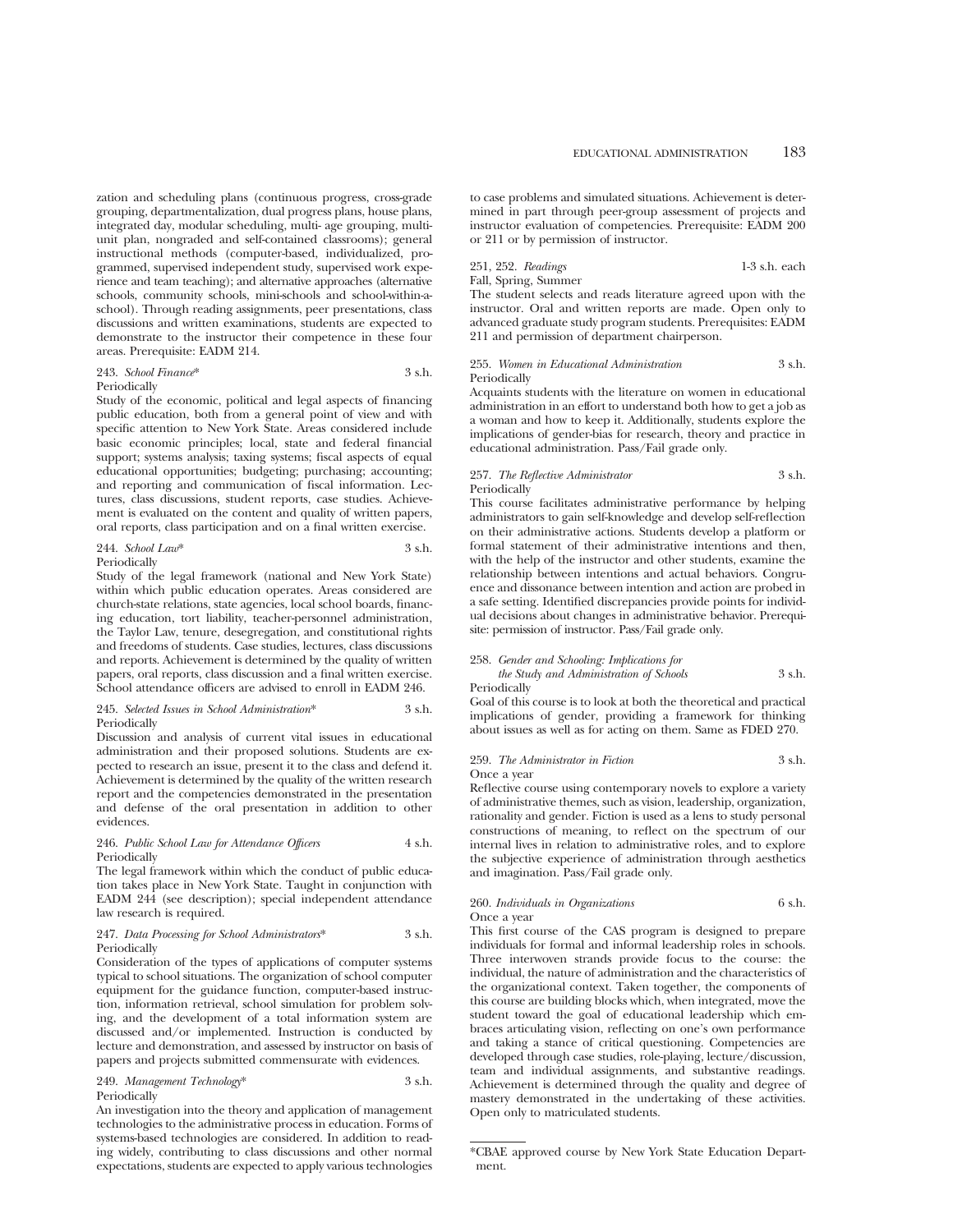## 184 EDUCATIONAL ADMINISTRATION

#### 261. *Schools as Social Organizations: Working with*

*People* 6 s.h. Once a year

Examination of the human dimensions of organizational leadership. Building upon basic theory and research in the areas of motivation, communication, and group dynamics, students are encouraged to examine ways in which leaders, through their interaction with others, affect the quality of performance within the school setting. Special emphasis is given to the development of interpersonal and group communication skills which enhance individual motivation and organizational effectiveness. Competencies are developed through case studies, role-playing, lecture/ discussion, team and individual assignments and substantive readings. Achievement is determined through the quality and degree of mastery demonstrated in the undertaking of these activities. Open only to matriculated students.

#### 262A. *Understanding External Environments: Social, Political, Economic and Legal Contexts of Schools* 4 s.h. Once a year

Exploration of the social, economic, political, and legal influences on educational policy and practice. The administrative implications of demographic change, shifts in societal expectations, political pressures, judicial and legislative actions, societal dysfunctions such as racism and sexism, and funding sources for schools are examined. Students relate these external environments to real school settings in an attempt to understand how external forces shape what happens in schools. Competencies are developed through case studies, role-playing, lecture/discussion, team and individual assignments, and substantive readings. Achievement is determined through the quality and degree of mastery demonstrated in the undertaking of these activities. Open only to matriculated students. (Formerly 264.)

#### 263. *Administrative Internship I* 2 s.h. Fall, Spring, Summer

A cooperatively guided administrative experience that focuses on the decision-making and problem-framing tasks of administrators. Students submit a plan of administrative and supervisory tasks to the Departmental Program and Internship Coordinator. These tasks are to be agreed upon by the coordinator and the school or district supervisor, with achievement to be determined against a stated list of competencies developed by the department and assessed by the school/district supervisor and the University supervisor. Registration by permission of the Departmental Program and Internship Coordinator. EADM 262A should be taken concurrently with, or prerequisite to this course. Open only to matriculated students in the CAS program. Pass/ Fail grade only.

#### 264A. *Framing Problems and Making Decisions* 4 s.h. Once a year

Examines the processes of problem-framing and decisionmaking in educational organizations. The focus is on the general ideas and concepts that decision-makers use, or could use, to think systematically about the problems they face. Frameworks for conceptualizing issues, tools for selecting alternatives, and issues of implementation are examined. Understanding how to use school and district data to make decisions and formulate policy is emphasized. A broad array of analytical tools is applied to resolve simulated and real problems. Competencies are developed through case studies, role-playing, lecture/discussion, team and individual assignments, and substantive readings. Achievement is determined through the quality and degree of mastery demonstrated in the undertaking of these activities. Open only to matriculated students. (Formerly 262.)

| 265. Administrative Internship II | 2 s.h. |
|-----------------------------------|--------|
| <b>PHOT</b> $\alpha$              |        |

### Fall, Spring, Summer

A cooperatively guided administrative experience that focuses on the external environments that impact schools. Students submit a plan of administrative and supervisory tasks to the Departmental Program and Internship Coordinator. These tasks are to be agreed upon by the coordinator and the school or district supervisor, with achievement to be determined against a stated list of competencies developed by the department and assessed by the school/district supervisor and the University supervisor. Registration by permission of the Departmental Program and Internship Coordinator. EADM 264A should be taken concurrently with, or prerequisite to this course. Open only to matriculated students in the CAS program. Pass/Fail grade only.

#### 266. *Educational Program Development, Delivery, and Assessment* 4 s.h.

Once a year

Introduces students to a variety of perspectives, including traditional as well as contemporary reconceptualization of curriculum and learning processes. Core educational technologies, including educational needs assessment, goal consensus testing, educational program planning (with participatory involvement, staff development, resource deployment, progress monitoring, budgeting, evaluation and accountability reporting components), educational change and risk-taking, school support services, and the nonacademic curriculum are studied. Competencies are developed through case studies, role-playing, lecture/discussion, team and individual assignments, and substantive readings. Achievement is determined through the quality and degree of mastery demonstrated in the undertaking of these activities. Open only to matriculated students.

### 267. *Administrative Internship III* 2 s.h. Fall, Spring, Summer

A cooperatively guided administrative experience that focuses on educational program development, delivery, and assessment. Students submit a plan of administrative and supervisory tasks to the Departmental Program and Internship Coordinator. These tasks are to be agreed upon by the coordinator and the school or district supervisor, with achievement to be determined against a stated list of competencies developed by the department and assessed by the school/district supervisor and the University supervisor. Registration by permission of Departmental Program and Internship Coordinator. EADM 266 should be taken concurrently with, or prerequisite to this course. Open only to matriculated students in the CAS program. Pass/Fail grade only.

#### 270. *School Business Administration I* 6 s.h. Summer

A study of concepts, theories and practical applications of the current state of knowledge in school business administration. An examination of the laws impacting school business administration, an overview of school district budgets, the borrowing and investment of school district funds, accounting and auditing procedures, purchasing requirements and procedures, sources of revenue including State aid, health and safety issues and laws, personnel management, insurance, negotiations, transportation issues, managing facilities and operating school lunch programs. Practicing experts in each of these areas share their expertise during class sessions.

### 271. *Workshop: Middle Level Education* 3 s.h. Summer

This week-long workshop provides an overview of the essential administrative elements and strategies characteristic of an effective middle level program. Specific topics include building an exemplary instructional program, encouraging creative and effective teaching strategies, fostering academic and affective growth in adolescents, and making the transition from a Junior High School to a Middle School. Nationally and locally known speakers are brought in to share their experiences and expertise. Pass/Fail grade.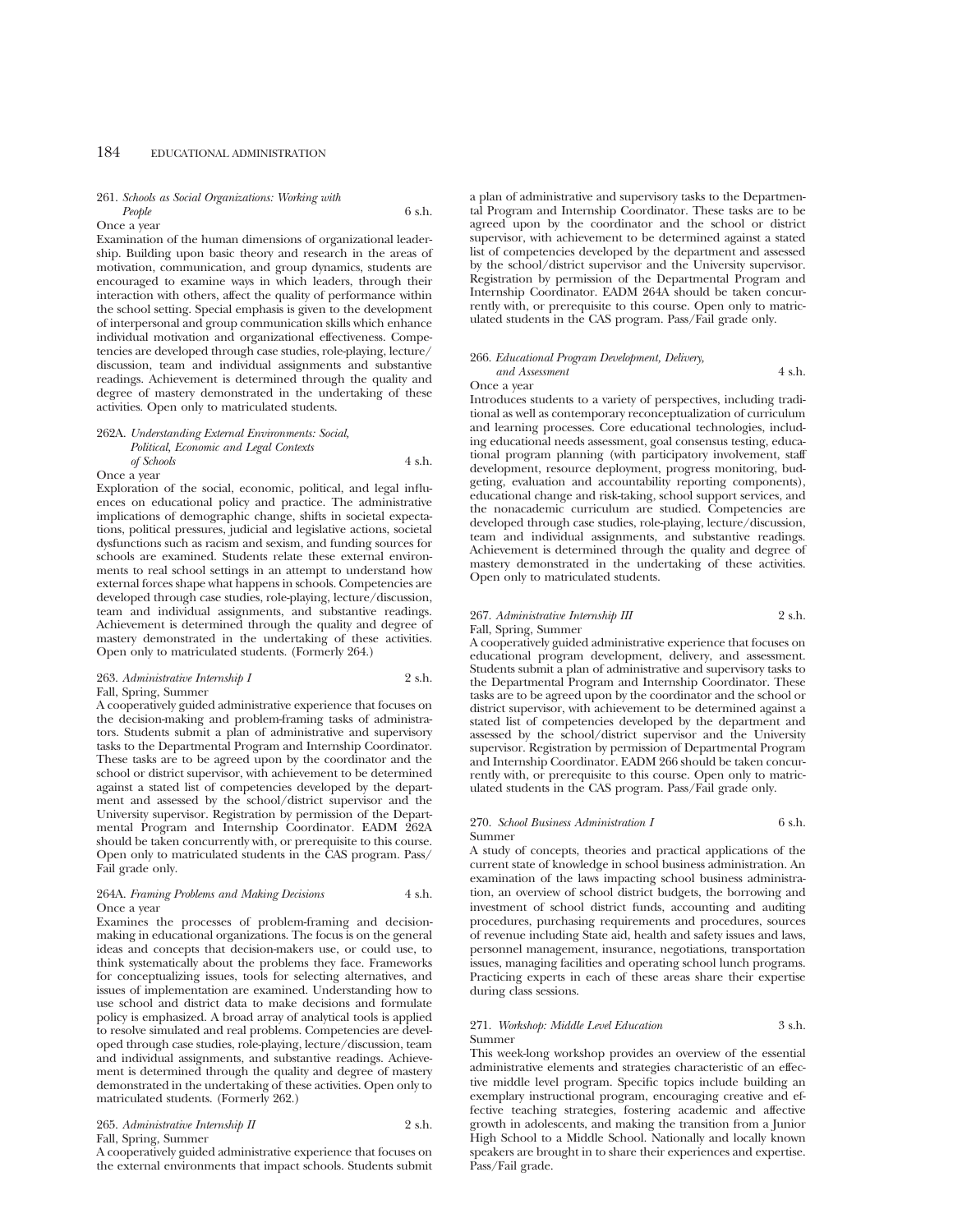280 through 289, A-Z. *Advanced Workshops* 1-3 s.h. each Once a year

Special workshops of an advanced nature designed to meet the needs of specific groups.

As individual subjects are selected, each is assigned a letter (A-Z) and added to the course number. Any course may be taken a number of times so long as there is a different letter designation each time it is taken.

| 283. Workshop: Administration of Programs for |        |
|-----------------------------------------------|--------|
| <b>Exceptional Populations</b>                | 3 s.h. |
| Periodically                                  |        |

This workshop is a field problem course focused on the administration of programs for exceptional populations. Participants play the role of an administrator given responsibility for administering programs for exceptional populations along with other unrelated administrative responsibilities. Administrative field problems presented touch on legal, financial and operational issues related to compliance with New York State regulations. No attempt is made to discuss handicapping conditions beyond their legal definitions. Course goal is to increase understanding and awareness to a level that enables the practitioner to ask intelligent questions at critical phases of the administrative process. Evaluation of student progress is based on appropriate written work and class participation. Prerequisite: SPED 200 or permission of instructor.

300. *Doctoral Seminar* 3 s.h. Fall

Special topic seminar designed for doctoral students. Content varies from year to year; specific descriptions will be available at registration. Generally the course focuses on the impact of change upon the school system with an analysis of the problems arising and the development of comprehensive strategies to move forward the educational enterprise. Open only to doctoral students.

| 310, 311. Administrative Internship* | 3 s.h. each |  |
|--------------------------------------|-------------|--|
| Fall, Spring, Summer                 |             |  |

A cooperatively guided administrative experience at the school building level. Students will submit a plan of administrative and supervisory tasks to the departmental Internship Coordinator. These tasks to be agreed upon by the coordinator and the school building supervisor, with achievement to be determined against a stated list of competencies assessed by the school building supervisor and a University supervisor. Monthly seminars for consideration of problems confronted in the field. Registration only by permission of the departmental internship coordinator. Open only to matriculated students in CBAE educational administration programs. Pass/Fail grade only.

| 312. Administrative Internship* | 3 s.h. |
|---------------------------------|--------|
| Fall, Spring, Summer            |        |

A cooperatively guided administrative experience at the central office level. Description is the same as for EADM 310, 311 except that experiences to be undertaken and supervisor designated is a member of the central office staff. Registration only by permission of the departmental Internship Coordinator. Open only to matriculated students in CBAE educational administration programs. Pass/Fail grade only.

#### 320-321. *Exploring the Field of Educational Administration: an Introduction to Doctoral Studies* 3 s.h. each Fall, Spring

This two-semester sequence introduces doctoral students to the field of educational administration. Students develop a broad understanding of the field of educational administration, explore the history of inquiry in the field as well as current issues, and become familiar with its professional resources and organizations. Students also develop an understanding of doctoral study in the APS Department, articulate their own interests, and learn the skills and techniques required for doctoral study.

#### 325. *Leadership and Education* 3 s.h. Periodically

This course is an exploration of the theory and practice of leadership using a variety of models from the social sciences. Drawing upon a broad interdisciplinary framework, images and representations of leadership are explored in film, visual art, biography, management literature, children's books and organizational research for the purpose of facilitating thinking about leadership roles in society and the ways in which these considerations enter into educational discourse and the practice of administration in complex educational organizations.

#### 351, 352. *Independent Study in Administration* 1-3 s.h. each Fall, Spring, Summer

The advanced doctoral student will identify and define special projects or studies, approved by the adviser, related to school administration. The student then works independently, conferring with the adviser on an appropriately agreed upon schedule and produces the final report by the date stipulated. Open only to doctoral students by permission of the department chairperson.

#### 380. *Structure and Process in Educational Organizations* 3 s.h.

Once a year

This course helps the advanced graduate student develop a strong background in modern and emergent organizational theory as it applies to educational practice and administrative inquiry. Lays the groundwork for the advanced student to conceptualize either research into contemporary educational problems or improving administrative practice.

601. *Dissertation Seminar* 3 s.h. Spring

Clarification and structuring of a dissertation topic as a research undertaking. Presentation, analysis and critique of participant's research outlines leading to departmental acceptance of the research proposal. Orientation to dissertation organization and writing format. Prerequisites: successful passing of the Doctoral Oral Qualifying Exam, approval of the residence plan of study, and completion of 12 s.h. of the doctoral program of studies including EADM 300. A minimum of 601 is required of all doctoral students in educational administration.

#### 602. *Dissertation Proposal Preparation* 3 s.h. Fall, Spring, Summer

For students whose dissertation proposals have not been approved in 601. Registration in 602 is continuous until the proposal is accepted. No degree credit granted for 602.

| 604. Dissertation Advisement | 3 s.h. |
|------------------------------|--------|
| Fall, Spring, Summer         |        |

Doctoral candidates enroll in 604 upon departmental acceptance of the dissertation proposal. Registration in 604 is continuous until the dissertation is accepted.

## Educational Studies (ED ST)

Professors D. Barnes and Naylor, *Directors*

**THE EDUCATIONAL STUDIES PROGRAM** is the interdisciplinary examination of education as institution and as enterprise. It is designed specifically for those students concerned with the interpretation, appraisal and reform of our society's educational arrangements; the program is not designed to prepare school teachers or other school personnel. Students will be provided with the opportunity to view education from philosophical,

<sup>\*</sup>CBAE approved course by New York State Education Department.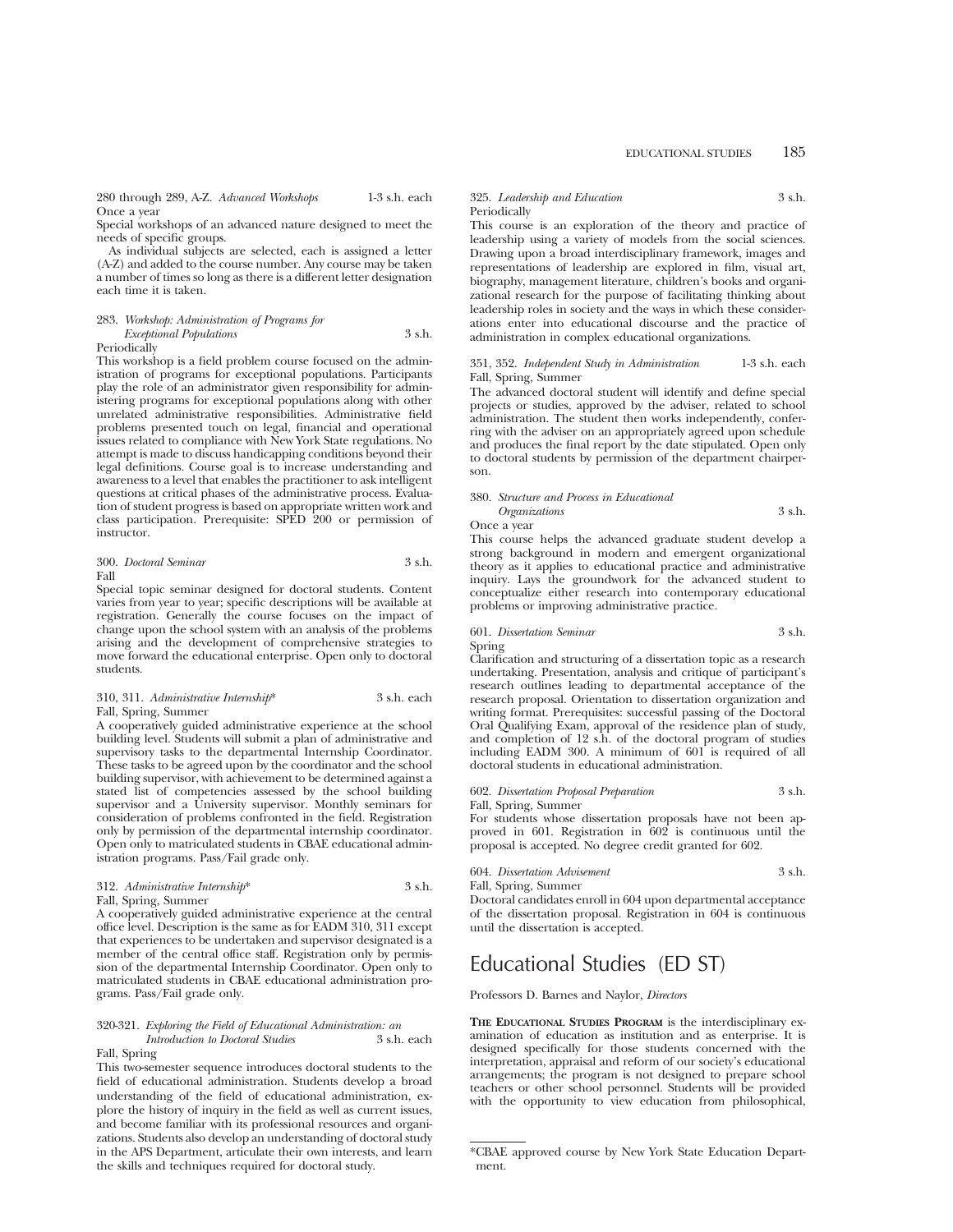## 186 ELEMENTARY AND EARLY CHILDHOOD EDUCATION

historical, sociological, political, anthropological and psychological perspectives.

An undergraduate minor in Educational Studies requires 18 semester hours chosen from the courses listed below with a minimum of 15 semester hours in the School of Education including ED ST 170, *Colloquium in Educational Studies*.

Program Requirements

- CRSR 113. *Educational Psychology*, 3 s.h.
	- 115. *The Helping Relationship*, 3 s.h.
- ELED 125. *Child Development in the School Setting, Home & Community*, 6 s.h.
- FDED 110. *History of American Education*, 3 s.h.
	- 111. *The American School*, 3 s.h.
	- 112. *Politics of Education*, 3 s.h.
	- 114. *The Education of America's Minority Groups*, 3 s.h.
	- 115. *Introduction to Sociology of Education*, 3 s.h.
	- 120. *Aesthetics & Education*, 3 s.h.
	- 121. *Existentialism & Education*, 3 s.h.
	- 127. *Introduction to Philosophy of Education*, 3 s.h.
	- 129. *Current Problems in Education*, 3 s.h.
	- 130. *Topics in the History of American Education*,
	- 3 s.h.
	- 131. *Anthropology & Education*, 3 s.h. 155, 156. *Seminar in Foundations of Education,*
	- 3 s.h. each
	- 161,162. *Readings in Foundations of Education*, 1-3 s.h. each
- HSPE 155. *Leisure Interpretation*, 3 s.h.
- PHI 25. *Theories of Human Nature*, 3 s.h.<br>PSY 153 *Child Psychology* 3 s h
- 153. *Child Psychology*, 3 s.h.
- 154. *Adolescent Psychology*, 3 s.h.
- SOC 102. *Social Institutions*, 3 s.h.

Advisement in the Educational Studies Program is available through the foundations of education area. Students are urged to confer with the faculty early in their program to enable individual planning of programs.

## **COURSE**

170. *Colloquium in Educational Studies* 3 s.h. Periodically

An integrative analysis of selected aspects of educational processes, policies and institutional practices. Prerequisite: 12 s.h. toward the Educational Studies minor.

## Elementary and Early Childhood Education (ELED)

Administered by the Department of Curriculum and Teaching. Professor Whitton, *Chairperson*

Professor Fromberg; Associate Professors Cloud, Koch, Miletta, Savage, Semel; Assistant Professors Elijah, Kaufman, Payne; Special Assistant Professor Davey.

## ASSOCIATE IN APPLIED SCIENCE: SPECIALIZATION IN ELEMENTARY EDUCATION

This program is designed for candidates who are actively engaged in an auxiliary role in the elementary school. The purpose of the program is to encourage the acquisition of skills and to broaden backgrounds including a career-ladder component. The courses will be given during evenings and summer sessions and may be taken on a part-time basis.

A student may be certified by the State Education Department as a teacher assistant on the completion of the first level upon application from the school district and recommendation by the school superintendent. The degree may be attained at the completion of the second level.

Applications for admission should be made to the Chairperson of the Department. Notification of acceptance will be made by August 1.

#### ADMISSION REQUIREMENTS

For acceptance into the program, the following are required:

- 1. Possession of a high school diploma or General Equivalency Diploma.
- 2. Be currently active in an auxiliary role in an elementary school.
- 3. Be recommended by the chief school officer of the district where applicant is active as having the ability and interest to successfully undertake the associate's degree program.
- 4. Students with no previous college experience are required to take an advisement test for admissions screening.
- 5. Meet all other general University admission requirements.

#### Program Requirements

Candidates for the degree of Associate in Applied Science must fulfill the following requirements:

- 1. The successful completion of at least 60 semester hours and a cumulative grade-point average of 2.5 in work completed at Hofstra.
- 2. At least 40 semester hours must be in liberal arts.
- 3. The last 30 semester hours must ordinarily be completed in residence at Hofstra.
- 4. The following general and major requirements:

| <b>FIRST LEVEL</b>                                                                                   | Sem. Hrs. |
|------------------------------------------------------------------------------------------------------|-----------|
| ENGL 1-2 or placement examination*                                                                   | $0 - 6$   |
| Humanities (drama, English, fine arts, music)                                                        | 6         |
| Social science (anthropology, economics, geogra-<br>phy, history, political science, social science, |           |
| psychology, sociology)                                                                               | 6         |
| Speech                                                                                               | 3         |
| Electives                                                                                            | $0-6$     |
| Education: modular units based on individual                                                         |           |
| needs selected from the following:                                                                   | 10        |
| ELED 41. Basic Concepts in Arithmetic & Related                                                      |           |
| <i>Teaching Practices</i> , 2 s.h.                                                                   |           |
| 104A. Educational Computing Issues: Trends &                                                         |           |
| <i>Practice</i> , 1 s.h.                                                                             |           |
| 111. Children's Movement & Rhythmic Activ-                                                           |           |
| <i>ities for the Classroom Teacher</i> , 1 s.h.                                                      |           |
| 122. Art in the Elementary School, 1 s.h.                                                            |           |
| 180-189, A-Z. Workshops, 1-3 s.h. each                                                               |           |
| Supervised Orientation to Teaching, 2 s.h.                                                           |           |
| Models of Teaching, 2 or 3 s.h.                                                                      |           |
| Individualization Techniques for Teaching,                                                           |           |
| 2 or 3 s.h.                                                                                          |           |
|                                                                                                      |           |

#### SECOND LEVEL

Natural science and/or mathematics (astronomy, biology, chemistry, geology, mathematics, natural science, physics) 6-8 Liberal arts electives (foreign language, English, social science, foundations of education) 13<br>ducation: 12 Education:

31

\*See University Degree Requirements, page 61. The English requirement for the associate's degree is the same as for the baccalaureate degree.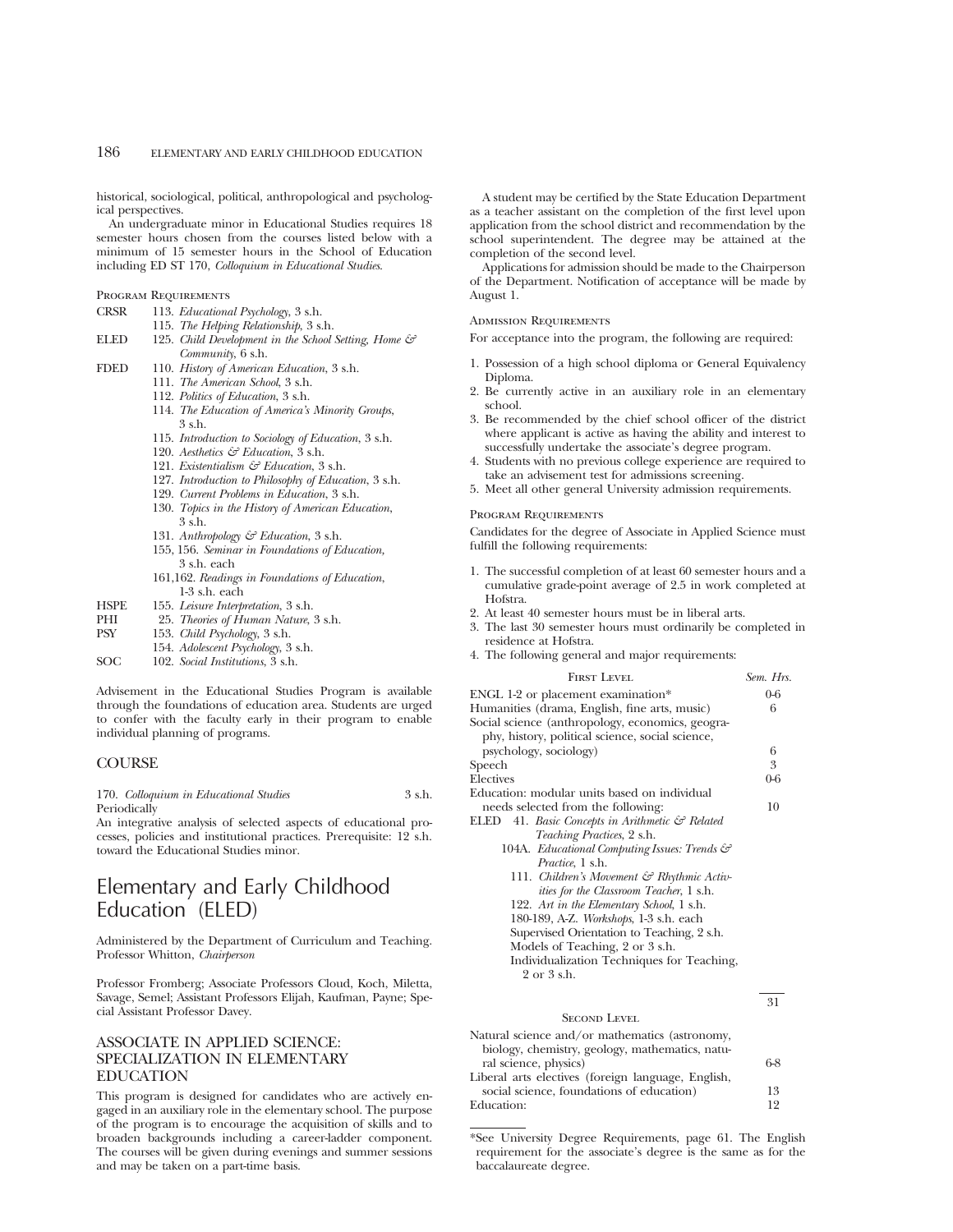*& Children's Literature*, 6 s.h.

31-33

## UNDERGRADUATE PREPARATION FOR ELEMENTARY TEACHING

The undergraduate elementary education program leads to certification in the elementary schools of New York State (PreK-6). Students combine major study in a liberal arts or sciences area with major study in elementary education. The program is designed to include on-campus preparation with continuous field placement in a variety of school settings and grade levels culminating in a student teaching experience.

#### **B.A. SPECIALIZATION IN ELEMENTARY EDUCATION AND A LIBERAL ARTS MAJOR:** candidates for graduation with a dual major must fulfill the following requirements:

- 1. The successful completion of *at least* 129 semester hours with a cumulative grade-point average of 2.5. MS 1A, 1B and 2A, 2B may not be counted toward this total semester hour requirement. Evening students do not register for these courses.
- 2. *At least* 93 semester hours in liberal arts courses. FDED 111 and 127 may be counted toward this requirement. ANTH 131 is strongly recommended. One course each in art, mathematics and philosophy is required of all elementary education majors.
- 3. The completion of all the admissions requirements in the School of Education prior to registration for professional courses in elementary and early childhood education.
- 4. A satisfactory written language evaluation prior to admission to the program.
- 5. Satisfactory completion of a college-level mathematics course and the departmental mathematics qualifying examination or departmentally prescribed equivalent prior to taking ELED 128.
- 6. Satisfactory completion of a college-level laboratory science course prior to ELED 129.
- 7. Satisfactory completion of a departmental writing examination or departmentally prescribed equivalent prior to ELED 127.
- 8. The completion of the last 30 semester hours and at least 18 in elementary and early childhood education, including student teaching, in residence at Hofstra. The 18 semester hours need not be included within the last 30 hours. To be recommended for certification, a student must have satisfied the competencies required in the program.
- 9. The maintenance of a grade-point average of 2.5 in liberal arts courses and in all courses in the School of Education after admission with no outstanding D's or INC's. Acceptance into student teaching is contingent upon the completion of at least 15 semester hours of course work in elementary education at Hofstra with an overall grade-point average of 2.5 or better with no outstanding D's or INC's. Students receiving a D or who have not removed an INC within the three-week limitation in an elementary education course will be automatically dropped from the program.
- 10. And the following requirements:
	- a) The Department of Curriculum and Teaching strongly recommends an emphasis on course work dealing with multicultural issues and the social contexts of education. The Department recommends that prospective elementary education students
		- 1. satisfy the Humanities Core requirement by completion of one of the following:
		- AH 74, CLIT 39, ENGL 40 or JW ST 10, ENGL 51, 52; 2. satisfy the Creative Participation Core requirement by completion of one of the following: ENGL 133, FA 8 or SPCM 1;

3. satisfy the Natural Sciences Core requirement by completing one of the following laboratory science courses: BIO 1 & 2, CHEM 3A with 3B; GEOL 1C, 2C or PHYS

1A with 1B;

- 4. satisfy the Mathematics/Computer Science Core requirement by completing one of the mathematics courses listed, see page 79;
- 5. satisfy the Behavioral School Science Core requirement by completing one of the following: ANTH 3, HIST 72C or 162C; PHI 161, PSC 1 or SOC 4;
- 6. satisfy the History and Philosophy Core requirement by completing one of the following: HIST 11, 12, 13, 14C; PHI 14, 20;
- 7. satisfy the Cross-Cultural Core requirement by completing one course from the Cross-Cultural category, see page 79.
- b) Liberal arts major
	- Courses in the major field of specialization in the liberal arts as necessary to complete the departmental major†: 21 or more s.h.
- c) Elementary education professional sequence: ELED 104A, 111, 121, 122, 123, 125, 126, 127, 128, 129, FDED 111 or 127 (see Item 2): 39 s.h.
- 11. The fulfillment of any additional requirements as listed under the department of specialization in the liberal arts with at least a 2.5 grade-point average in major.
- 12. The New York State Teacher Certification Examinations are required for provisional and permanent certifications.

Before entering student teaching, students are required to complete, with passing grades, liberal arts component of the New York State Teacher Certification Examinations.

**NOTE:** any requests for substitutions in the B.A. program must be in writing on the proper petition form. Permission from the department is required if the substitution falls outside the liberal arts major field.

**BILINGUAL EDUCATION CONCENTRATION**: students pursuing a B.A. degree program in elementary education (PreK-6) and a liberal arts major may also fulfill the requirements for a concentration in bilingual education.

#### Program Requirements

- 1. Completion of the above requirements 1 through 12.
- 2. Bilingual concentration: CT 165, FDED 114, SED 153; Field experience: field experiences with dual placements both in methods courses and placement for student teaching will be in appropriate bilingual settings as well as in regular classrooms.
- 3. Required: ANTH 105, SPCH 3 or SPCM 11; one course chosen from: ENGL 102, 103; LING 151, 152; SPCH 102; two courses chosen from: SPAN 122, 123, 124, 125, 126; HIST 142; PSC 130. (Credit for courses listed in 3 above may be included in the general 93 hours in liberal arts requirement.)
- 4. Competence in two languages is required as demonstrated by passing language proficiency examinations in English and in a second language.

See complete B.A. requirements, page 76.

<sup>†</sup>Major fields not acceptable: dance, fine arts, music, physical education, health, business education, accounting, marketing, business administration, industrial relations, theology, home economics, industrial arts, library.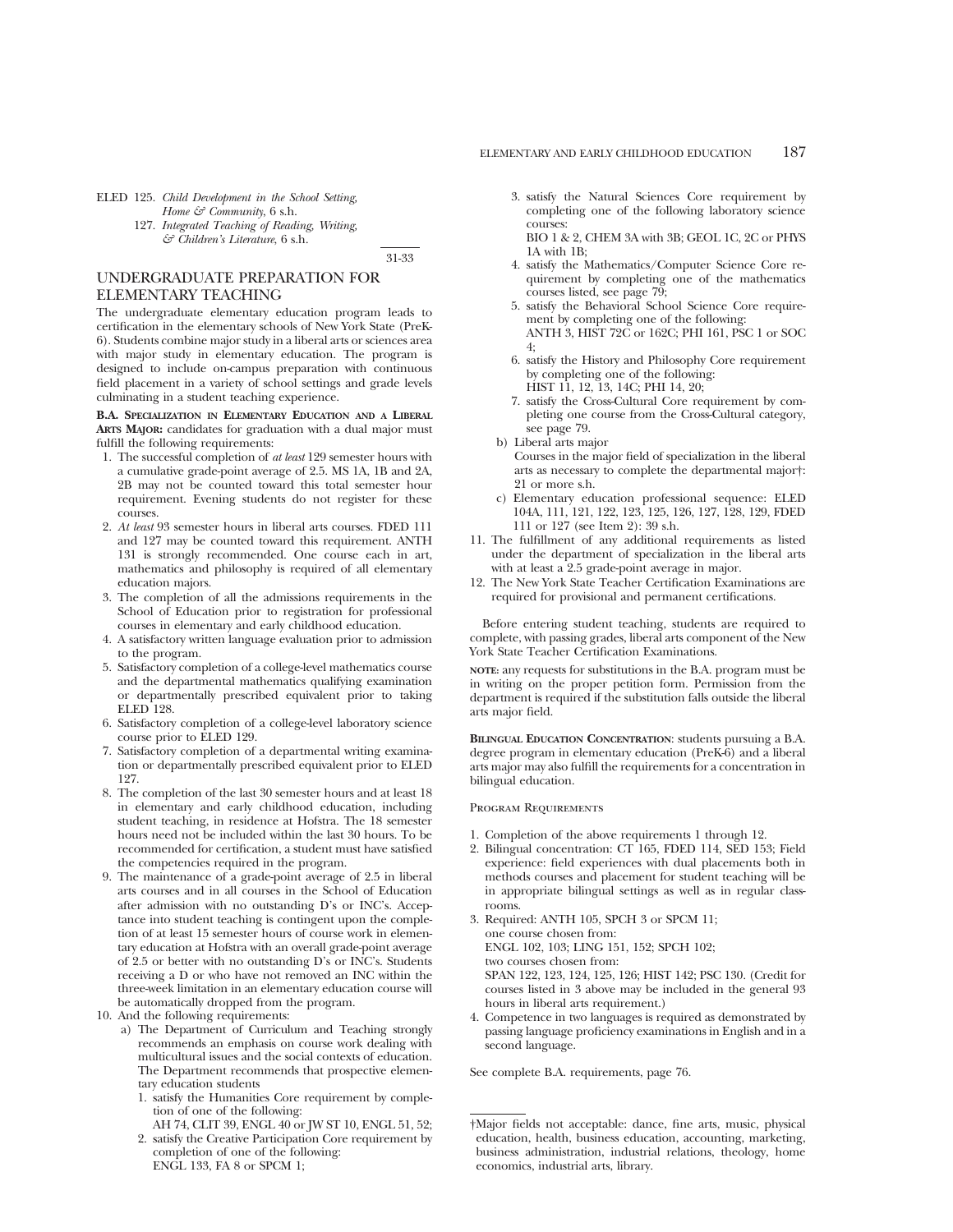## GRADUATE PREPARATION FOR ELEMENTARY **TEACHING**

#### General Information

Programs in elementary and early childhood education at the graduate level are designed to serve qualified graduate students who seek certification as teachers in the elementary schools of New York State or advanced work in curriculum and instruction, having obtained certification as classroom teachers.

Two degree programs in elementary education—the Master of Science in Education for the noncertified person and the Master of Arts for the certified—have been designed to serve these separate purposes. In subsequent paragraphs the standard requirements and options in the two degree programs are outlined. Substitutions will be permitted *with advisement* where, in light of the student's background and purposes, other courses are seen to be more appropriate.

Admission to graduate programs requires a baccalaureate degree from an accredited college or university with at least 60 semester hours in liberal arts, a minimum of 21 credits in a humanities, natural science or social science concentration with a 2.5 grade point average in liberal arts and an overall minimum grade point average of 2.5.

Applications for admission to graduate programs in elementary and early childhood education are made to the Graduate Admissions Office in the Admissions Center. Students who have not met the full admission requirements may be advised to complete prerequisite courses under a planned program before becoming eligible for full acceptance. Scores on the Graduate Record Examination will be used as an ancillary means of evaluation in some cases.

#### Prerequisites for Noncertified Graduate Students

Admission of noncertified graduate students to the Master of Science in Education program is contingent upon the completion of a baccalaureate degree from an accredited college or university.

#### Prerequisites for Certified Graduate Students

Admission of permanently or provisionally certified graduate students to the Master of Arts program is contingent upon the following:

- 1. a baccalaureate degree from an accredited college or university;
- 2. evidence of certification in New York State (or equivalent status in terms of professional preparation and experience).

**NOTE:** students who are not provisionally certified are eligible to become candidates for the M.S. in Education (Elementary Education) degree. Provisionally or permanently certified graduate students and others with equivalent status will enroll in the M.A. program.

## MASTER OF SCIENCE IN EDUCATION

The master's program in elementary education is offered by the Department of Curriculum and Teaching. It is designed to prepare qualified graduate students as teachers in the area of elementary education. The program combines courses in the key areas of the elementary curriculum with work in the foundations of education, human development and the liberal arts. All students in the program are engaged in observation and field work in a variety of elementary school settings throughout the area.

This master's program leads to certification (prekindergarten through sixth grade) by the State Education Department upon recommendation by the School of Education.

Graduate students who enter upon a program of studies on a *nonmatriculated* basis are limited to a maximum of 12 semester hours of course work. Matriculated students must complete 24 hours in residence at the Hofstra campus.

#### *Sem. Hrs.* 1. Liberal Arts/Education 200-level or higher 3 2. Education a) Foundations of Education—200-level course  $\begin{array}{c} 3 \\ 5 \end{array}$ b) Two of the following: ELED 213, 214. *Child Development & athe Elementary School Program,* 3 s.h. each RES 240. *Measurement and Evaluation in Education*, 3 s.h. c) ELED 202. *Developmental Reading*, 3 s.h. \*205. *Language in the Curriculum*,  $3 \text{ s.h.}$  6 d) ELED 209. *Mathematics in the Curriculum*, 3 s.h. 210. *Science & Technology in the Curriculum,* 3 s.h. 6 e) One of the following:  $3$ ELED 206. *Social Studies in the Curriculum,* 3 s.h. 227. *Elementary School Curriculum,* 3 s.h. f) One of the following: 1 ELED 211. *Children's Movement & Rhythmic Activities in the Curriculum,* 1 s.h. 212. *Art in the Curriculum,* 1 s.h. g) Student Teaching 9 ELED 221. *Student Teaching*, 6 s.h. or 222. *Supervised Teaching*, 6 s.h. 223. *Analysis of Teaching Behavior*, 3 s.h. 37

Program Requirements

\*ELED 275 may be taken as substitution for ELED 205.

- 3. To be recommended for certification, a student must have satisfied the competencies required in the program.
- 4. Comprehensive examination or departmentally authorized equivalent (no degree credit), see page 72.
- 5. The New York State Teacher Certification Examinations are required for provisional and permanent certifications.

Before completion of first twelve credits of the Master's Program, students are required to complete, with passing grades, liberal arts component of the New York State Teacher Certification Examinations.

**NOTE:** Student teaching will not be waived.

See complete graduate information, page 67.

## MASTER OF SCIENCE IN EDUCATION: SPECIAL PROGRAM IN EARLY CHILDHOOD EDUCATION

This specialization is offered by the Department of Curriculum and Teaching as an *alternate track* within the elementary education master's program. The program combines courses in the key areas of the elementary curriculum with work in the foundations of education, human development and the liberal arts. All students in the program are engaged in observation and field work in a variety of settings throughout the area.

This program leads to certification (prekindergarten through

<sup>\*</sup>See University Degree Requirements, page 61. The English requirement for the associate's degree is the same as for the baccalaureate degree.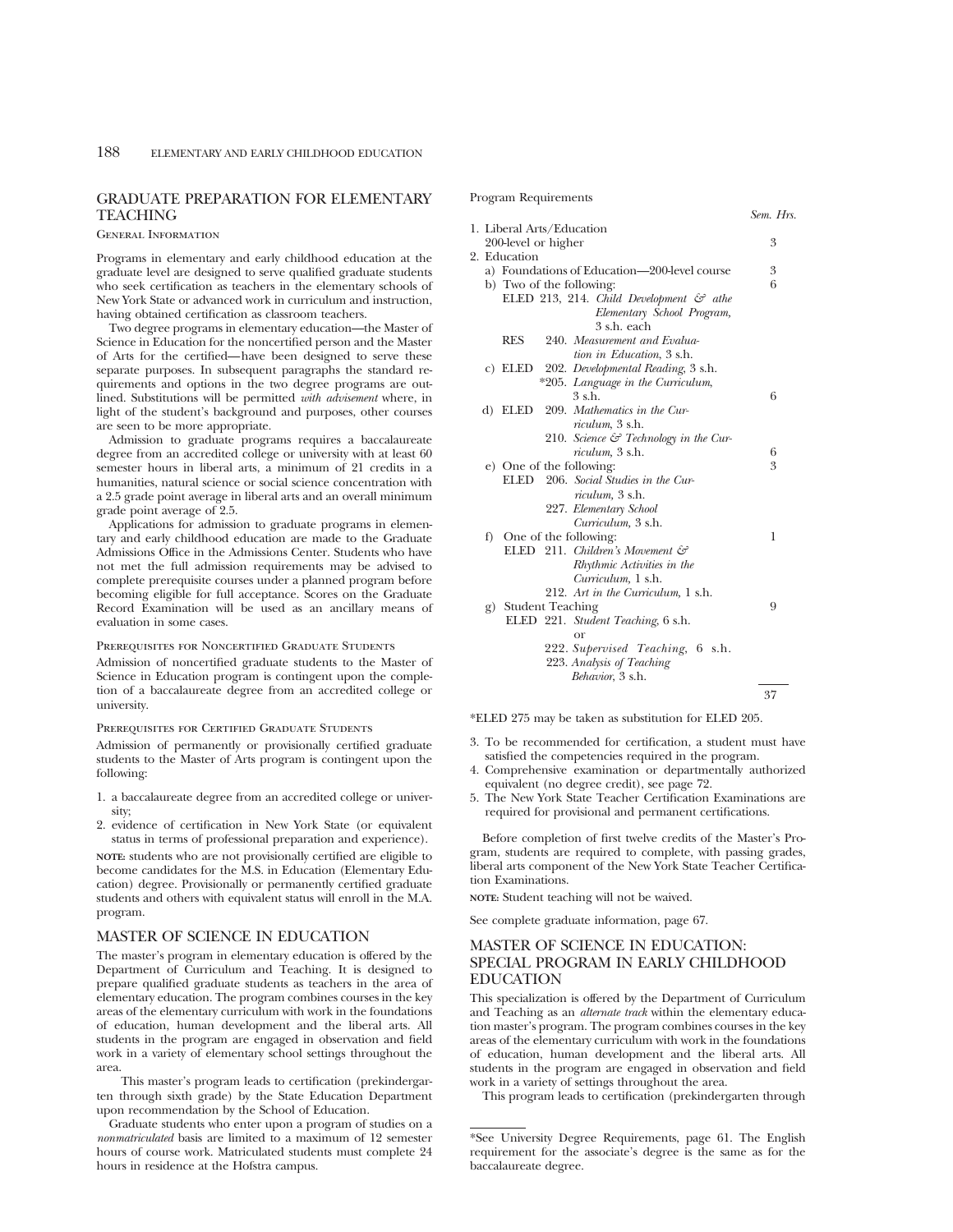For admission, degree and certification criteria, see requirements for the Master of Science in Education above. Professor Fromberg, *Director*

*Sem. Hrs.*

Program Requirements

| 1. Liberal Arts Elective |                         |  |                                                       |    |  |  |
|--------------------------|-------------------------|--|-------------------------------------------------------|----|--|--|
|                          | 200-level or higher     |  |                                                       | 3  |  |  |
|                          | 2. Education            |  |                                                       |    |  |  |
|                          |                         |  | a) Foundations of Education—200-level elective        | 3  |  |  |
|                          | b) Child Development    |  |                                                       | 6  |  |  |
|                          |                         |  | ELED 243. Advanced Child Development for              |    |  |  |
|                          |                         |  | Teachers, 3 s.h.                                      |    |  |  |
|                          |                         |  |                                                       |    |  |  |
|                          |                         |  | 270. Techniques for Study of $\mathcal{F}$ Research   |    |  |  |
|                          |                         |  | with Young Children, 3 s.h.                           |    |  |  |
|                          | c) Reading              |  |                                                       | 6  |  |  |
|                          |                         |  | ELED 202. Developmental Reading, 3 s.h.               |    |  |  |
|                          |                         |  | 275. Literacy in Early Childhood Educa-               |    |  |  |
|                          |                         |  | tion, 3 s.h.                                          |    |  |  |
| d)                       | Curriculum core         |  |                                                       | 9  |  |  |
|                          |                         |  | ELED 271. Early Childhood Curriculum, 3 s.h.          |    |  |  |
|                          |                         |  | 272. Curriculum Innovations in Early                  |    |  |  |
|                          |                         |  | Childhood Programs, 3 s.h.                            |    |  |  |
|                          |                         |  | 210. Science $\mathcal{C}$ Technology in the Curricu- |    |  |  |
|                          |                         |  | $lum$ , $3 \,$ s.h.                                   |    |  |  |
|                          |                         |  | e) Curriculum electives, one of the following         | 1  |  |  |
|                          |                         |  |                                                       |    |  |  |
|                          |                         |  | ELED 211. Children's Movements $\mathcal{C}$ Rhythmic |    |  |  |
|                          |                         |  | Activities in the Curriculum, 1 s.h.                  |    |  |  |
|                          |                         |  | 212. Art in the Curriculum, 1 s.h.                    |    |  |  |
| f)                       | <b>Student Teaching</b> |  |                                                       | 9  |  |  |
|                          |                         |  | ELED 221. Student Teaching, 6 s.h. or                 |    |  |  |
|                          |                         |  | 222. Supervised Teaching, 6 s.h.                      |    |  |  |
|                          |                         |  | 223. Analysis of Teaching Behavior,                   |    |  |  |
|                          |                         |  | 3 s.h.                                                |    |  |  |
|                          |                         |  |                                                       | 37 |  |  |
|                          |                         |  |                                                       |    |  |  |

See complete graduate information, page 67.

## MASTER OF SCIENCE IN EDUCATION: BILINGUAL ELEMENTARY EDUCATION

This program offers a balanced, comprehensive and integrated view of bilingual/biculturalism with emphasis on practical classroom applications for meeting the needs of culturally and linguistically diverse students. The program is interdisciplinary in nature and is designed to prepare educators for professional service in bilingual instructional settings.

Associate Professor Cloud, *Adviser*; Associate Professor Savage, *Coordinator*

Admission Requirements

- 1. Provisional certification in elementary education.
- 2. Satisfy general University admission requirements described on page 67.
- 3. Demonstration of proficiency in English and the other language on an examination satisfactory to the department and consistent with New York State certification guidelines. Students who fail to achieve a satisfactory score on the language proficiency examination are retested after remediation and are required to achieve a satisfactory score prior to completion of the degree.
- 4. Interview with both language department and Curriculum and Teaching Department.

#### Degree Requirements

1. Successful completion of at least 36 semester hours.

- 2. Satisfactory evaluation by supervisor and/or cooperating administrator of practicum or internship in bilingual setting.
- 3. Completion of a special project or comprehensive examination.
- I. Program Requirements—Spanish Language

|                     |      |                                                  | Sem. Hrs. |
|---------------------|------|--------------------------------------------------|-----------|
| A. Core courses     |      |                                                  | 21 or 24  |
|                     |      | ELED 225. Teaching English as a Second           |           |
|                     |      | Language, 3 s.h.                                 |           |
|                     | 246. | Methods & Materials for Bilingual                |           |
|                     |      | Teaching of Reading in Bicultural                |           |
|                     |      | Setting, 3 s.h.                                  |           |
|                     | 247. | Social Studies & Communication                   |           |
|                     |      | Arts for Bilingual & Bicultural Chil-            |           |
|                     |      | $dren$ , $3 \,$ s.h.                             |           |
|                     | 248. | Methods & Materials for Bilingual                |           |
|                     |      | Teaching of Mathematics & Science,               |           |
|                     |      | 3 s.h.                                           |           |
|                     |      | 249. Practicum: Teachers of Bilingual            |           |
|                     |      | Children, 3 s.h. or                              |           |
| СT                  | 269. | Internship: Teachers of Non-English              |           |
|                     |      | Speaking Students, 6 s.h.                        |           |
| RES                 | 241. | Testing & Evaluation of Bilingual                |           |
|                     |      | Students, 3 s.h.                                 |           |
| LING                | 210. | Second Language Acquisition,                     |           |
|                     |      | 3 s.h.                                           |           |
| B. Required courses |      |                                                  | 12        |
|                     |      | SPAN 212. Contrastive Bilingualism, 3 s.h.       |           |
|                     | 213. | Development of Social & Psycho-                  |           |
|                     |      | logical Bilingual Trends in the                  |           |
|                     |      | United States, 3 s.h. or                         |           |
|                     | 201. | Advanced Structure of Present Day                |           |
|                     |      | Spanish, 3 s.h.                                  |           |
|                     | 214. | Bilingualism in Perspective, 3 s.h.              |           |
| CT <sup>-</sup>     | 260. | Foundations, Theory & Practice of                |           |
|                     |      | Bilingual, Bicultural Education, 3 s.h.          |           |
|                     |      | C. Elective, one course selected with advisement | 3         |
|                     |      | One of the following is recommended:             |           |
|                     |      | FDED 248. Multicultural Education in the Met-    |           |
|                     |      | ropolitan Area, 3 s.h.                           |           |
| ANTH 218.           |      | People & Cultures of Latin America,              |           |
|                     |      | 3 s.h.                                           |           |
| CT                  | 266. | <i>The Learner in the School,</i> 3 s.h.         |           |
| SPAN 213            |      | Development of Social & Psychological            |           |
|                     |      | Bilingual Trends in the United States, 3 s.h.    |           |
|                     |      | (if not taken as a required course)              |           |
|                     | 206. | Studies in Cultures of Spanish America, 3 s.h.   |           |
|                     |      | II. PROGRAM REQUIREMENTS-Other Languages         |           |
|                     |      |                                                  |           |

|                                                | Sem. Hrs. |
|------------------------------------------------|-----------|
| A. Core courses selected from IA listing above | 21 or 24  |
| B. Required courses, under advisement          | 19        |
| C. Elective, under advisement                  |           |

See complete graduate information, page 67.

## MASTER OF ARTS: ELEMENTARY EDUCATION

The program of studies in elementary education leading to the Master of Arts is designed to provide advanced study in elementary school curriculum and instruction for those holding certification as teachers in the elementary schools, and others of comparable educational preparation and experience (e.g., teaching in nonpublic schools, in the Peace Corps, etc.). Graduate students who enter upon a program of studies on a nonmatriculated basis prior to making application for acceptance to the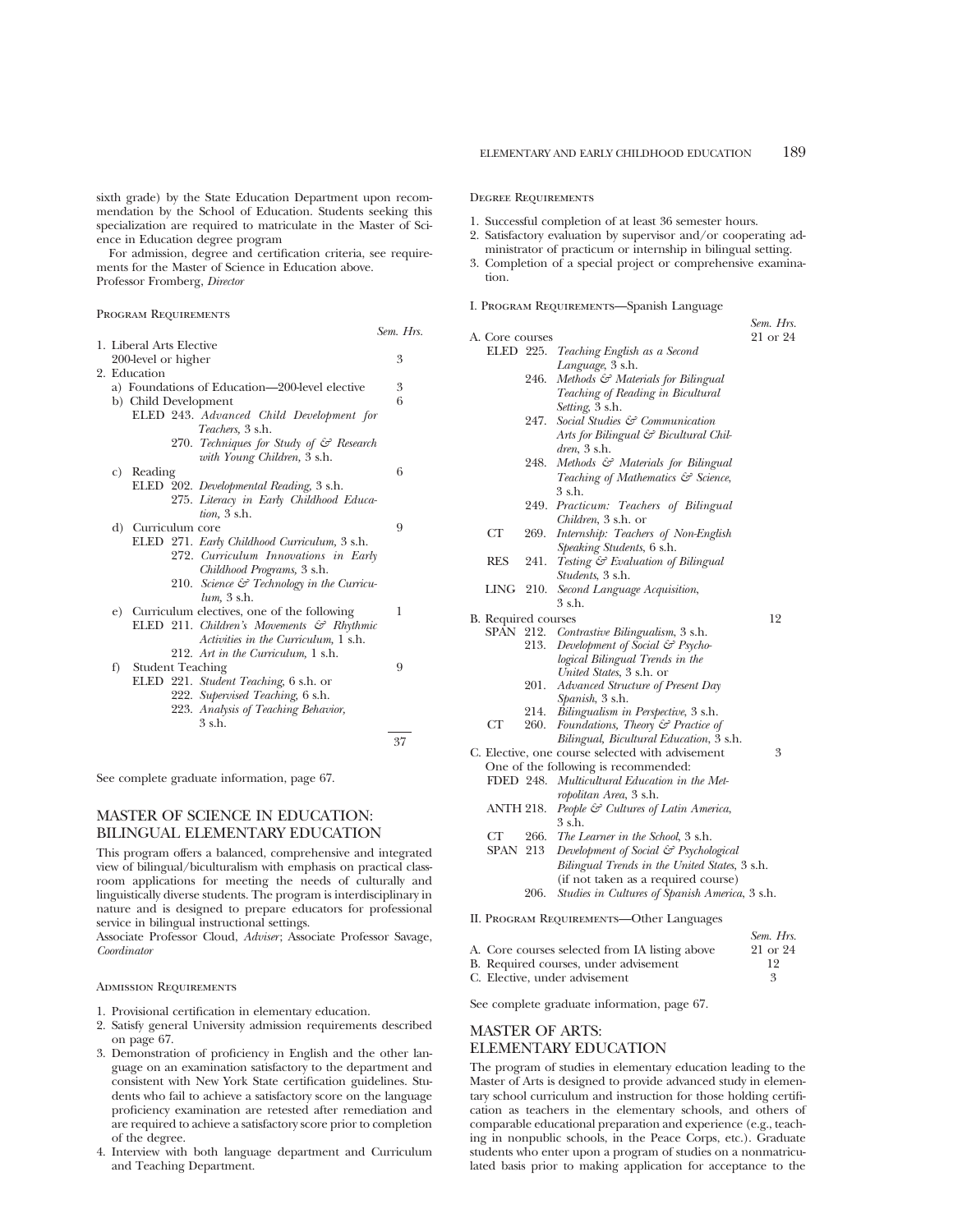Master of Arts degree program are limited to a maximum of 12 semester hours of course work.

Program Requirements

|                                                        | $SEIL$ , $TIN$ . |
|--------------------------------------------------------|------------------|
| 1. Education                                           |                  |
| a) Foundations of Education—two courses on             |                  |
| the 200-level                                          | 6                |
| b) ELED 243. Advanced Child Development for            |                  |
| <i>Teachers</i>                                        | 3                |
| c) two courses selected from: ELED 228, 230,           |                  |
| 231, 232, 233, 260, 3 s.h. each                        | 6                |
| d) one course selected from: ELED 207, 236,            |                  |
| 240, 241 and 242, 3 s.h. each                          | 3                |
| e) ELED 301 and 302 ( <i>Thesis</i> ), 3 s.h. each, or |                  |
| three additional courses selected from (c)             |                  |
| and (d) above.                                         | 6 or 9           |
| 2. Liberal Arts                                        |                  |
| a) a minimum of 6 s.h. on the graduate level           |                  |
| $(200$ -level or higher)                               | 6                |

- (200-level or higher) 6
	- 30 or 33

*Sem. Hrs.*

*Sem. Hrs.*

- 3. a) To be recommended for certification, a student must have satisfied the competencies required in the program.
	- b) New York State certification regulations require six semester hours in the teaching of reading. Students should consult an adviser in the Reading Department if they need to take reading courses.
- 4. Comprehensive examination or departmentally authorized equivalent (no degree credit), see page 72.

**NOTE:** modifications of this program may be authorized by the department chairperson upon the recommendation of the faculty adviser.

See complete graduate information, page 67.

## MASTER OF ARTS IN ELEMENTARY EDUCATION: SPECIAL PROGRAM IN MATHEMATICS, SCIENCE, AND **TECHNOLOGY**

The M.A. Program in Elementary Education with specialization in Mathematics, Science, and Technology, is designed for experienced elementary school teachers who seek the skills, knowledge, and dispositions to integrate the teaching of these areas. Integration of these areas occurs within a broader understanding of the way in which society both reflects and shapes curriculum and pedagogy in schools.

The program is designed to provide advanced study in the elementary curriculum for those currently holding New York State teacher certification. Graduate students who enter the program on a nonmatriculated basis prior to making application for acceptance to the program are limited to a maximum of 12 semester hours of course work.

Professor Whitton and Associate Professor Koch, *Cocoordinators*

#### Program Requirements

| 1. Education Core                                          | h  |
|------------------------------------------------------------|----|
| ELED 234. Curriculum Design & Teaching: Con-               |    |
| texts $\mathcal G$ Perspectives, Part I,                   |    |
| $3$ s.h.                                                   |    |
| 235M. Curriculum Design & Teaching: Con-                   |    |
| texts & Perspectives, Part II-                             |    |
| Mathematics, Science $\mathcal{C}$ Technology,             |    |
| $3$ s.h.                                                   |    |
| 2. Education Specialization                                | 19 |
| ELED 231. Curriculum $\mathcal{C}$ Instruction in Science, |    |
| 3 s.h.                                                     |    |
| 232. Curriculum & Instruction in Mathemat-                 |    |
| $i\text{cs}$ , 3 s.h.                                      |    |

| CТ |                           | 200. Introduction to Computer Technology in |  |
|----|---------------------------|---------------------------------------------|--|
|    | <i>Education</i> , 3 s.h. |                                             |  |

- ELED 239. *Technology Education in Elementary School,* 3 s.h.
	- 250. *Mathematics, Science, & Technology Integration in the Elementary School,* 6 s.h. 253. MST Field Placement, 1 s.h.
- 3. Liberal Arts 6
- With advisement, the following are recommended: MATH 287. *Problem Solving Through Computers and Calculators,* 3 s.h.
- NSC 203, 204. *Science for Elementary School Teachers,* 3 s.h. each
- TPP 201. *Science, Technology and Society,* 3 s.h.
- NG 201. Astronomy, Space Science & Aerospace Work*shop,* 3 s.h. (New College)
- 4. School of Education Elective 3
	- 34
- 5. a) In order to be recommended for certification, a student must have successfully completed the above course requirements.
	- b) Regulations for New York State teacher certification in grades PreK-6 require six semester hours in the teaching of reading. Students should consult an adviser in the Reading Department if they need to take reading courses.
- 6. Successful completion and implementation of a capstone MST curriculum project.

**NOTE:** modifications of this program may be authorized by the department chairperson upon the recommendation of the faculty adviser.

See complete graduate information, page 67.

## MASTER OF ARTS: SPECIAL PROGRAM IN EARLY CHILDHOOD EDUCATION

The Master of Arts Specialization in Early Childhood Education program is part of the Department of Curriculum and Teaching. It is designed for teachers who wish to specialize in the area of early childhood education. Students include those who teach in the public and private sector with children before the age of eight years, as well as others who are provisionally certified to teach (PreK-6) by the New York State Education Department but are not presently teaching.

Professor Fromberg, *Director*

## Admission Requirements

- 1. Admission to the M.A. program in Elementary Education.
- 2. Prior or present teaching experience with young children (PreK-3). In special cases, the ability to work daily as a researcher with young children in a school setting will be acceptable when prior experience is offered.
- 3. Special application and interview with program director.

## Program Requirements

|                                                    | Sem. Hrs. |
|----------------------------------------------------|-----------|
| 1. ELED 243. Advanced Child Development for        |           |
| <i>Teachers</i>                                    | 3         |
| 2. Courses in curriculum and instruction, theory   |           |
| and modern trends on the 200-level, with ad-       |           |
| visement of the early childhood adviser.           | 3-6       |
| ELED 233, Early Childhood section, particularly    |           |
| recommended.                                       |           |
| 3. Liberal arts, in courses numbered 200 or above. |           |
| (Individually planned to help deepen concerns      |           |

and coordinate with elementary education of-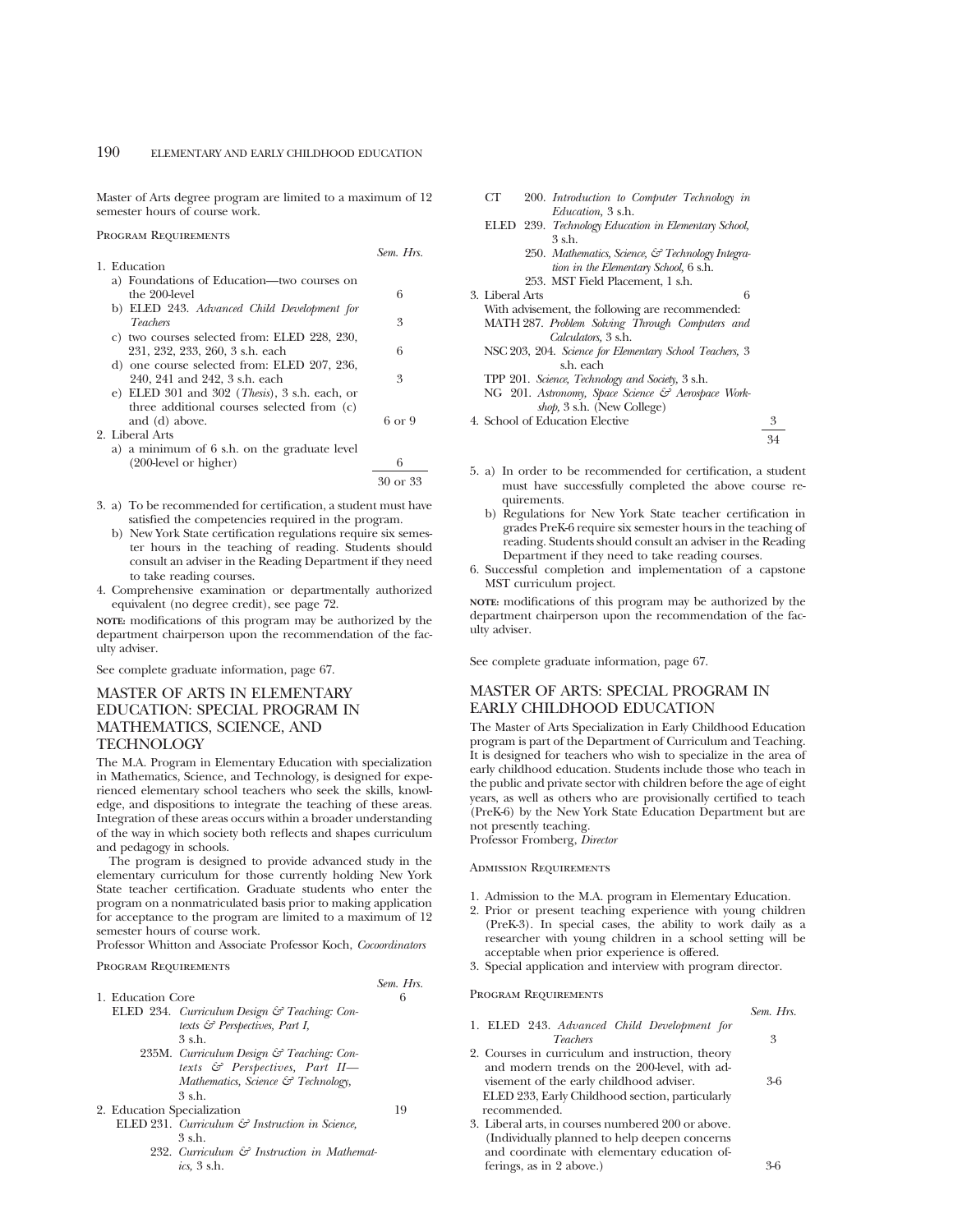|         | 4. Foundations of education, in courses num-        |     |
|---------|-----------------------------------------------------|-----|
|         | bered 200 or above. (Individually planned to        |     |
|         | help students deepen specialized concerns and       |     |
|         | coordinate with offerings in 2 and 3 above.)        | 3-6 |
| 5. ELED | 270. Techniques for Study of $\mathcal{C}$ Research |     |
|         | with Young Children                                 | 3   |
|         | 271. Early Childhood Curriculum                     | 3   |
|         | 272. Curriculum Innovations in Early                |     |
|         | Childhood Programs                                  | 3   |
|         | 273. Consultantship for Continuing                  |     |
|         | Early Childhood Professional In-                    |     |
|         | Service Development                                 | 3   |
|         | 274. Curriculum Supervision of Early                |     |
|         | Childhood Centers                                   | 3   |
|         | 310. Issues in Infant, Toddler, Preschool,          |     |
|         | Parent & Family Involvement Pro-                    |     |
|         | grams                                               | 3   |
|         | 6. ELED 301 & 302. Thesis, optional, with advise-   |     |
|         | ment                                                | 6   |
|         | minimum 30 or 33                                    |     |

- 7. To be recommended for certification, a student must have satisfied the competencies required in the program.
- 8. Comprehensive examination or departmentally authorized equivalent (no degree credit), see page 72.

See complete graduate information, page 67.

## ADVANCED CERTIFICATE

Middle School Extension Into Grades 7-9

Persons holding the New York State Certificate of Qualification N-6 or Certification can earn a Certificate for Middle School Extension into Grades 7-9, by completing CT 248 (6 s.h.) and providing evidence of having completed specialization requirements at the undergraduate or graduate level in one certification area listed below. This extension is registered with the New York State Education Department.

Admission Requirements

- 1. New York State PreK-6 Certificate of Qualification or Certification;
- 2. Satisfactory levels of academic achievement;
- 3. Application and admission to the program.

|                                                     | Sem. Hrs. |
|-----------------------------------------------------|-----------|
| Required                                            | 6-36      |
| CT 248. Integrated Middle Extension into Grades 7-9 | 6         |
| Specialization requirements in one of the follow-   |           |
| ing certification areas:                            |           |
| For Extension Certificate in English: English (un-  |           |
| dergraduate or graduate) beyond freshman            |           |
| composition, with advisement.                       | 24        |
| For Extension Certificate in a Language other       |           |
| than English:                                       | 18        |
| Language other than English (undergraduate or       |           |
| graduate course work beyond intermediate lev-       |           |
| el).                                                |           |
| For Extension Certificate in Mathematics:           | 24        |
| Mathematics (undergraduate or graduate includ-      |           |
| ing 12 semester hours of nonintroductory work       |           |
| as follows):                                        |           |
| Differential & Integrated Calculus, 6-8 s.h.;       |           |
| Three electives from among: Probability & Sta-      |           |
| tistics: Finite/Discrete Mathematics, Geometry/     |           |
| Graph Theory, Symbolic Logic, Mathematical          |           |
| Modeling, History of Mathematics, with advise-      |           |
| ment.                                               |           |

For Extension Certificate in Social Studies: 24

Social Studies (undergraduate or graduate course work) Nonwestern History, 6 s.h.; United States History, 6 s.h.; European History/Western Civilization, 6 s.h.; economics 3 s.h., and sociology 3 s.h., with advisement.

For Extension Certificate in General Science: 30

Sciences (undergraduate or graduate course work) biology, chemistry, geology and physics, with advisement.

Education Honor Societies, see pages 64 and 71.

## **COURSES**

In addition to semester notations next to each course, several courses are offered during January and Summer sessions. Consult the *January* and *Summer Sessions* bulletins for these schedules.

41. *Basic Concepts in Arithmetic and Related*

*Teaching Practices* 2 s.h. Fall, Spring, Summer

Designed to aid elementary teachers in understanding fundamental concepts of arithmetic and teaching techniques which integrate and coordinate such knowledge.  $Pass/D+/D/Fall$ grade only.

104A. *Educational Computing Issues, Trends and Practices* 1 s.h. Fall, January, Spring

The classroom teacher is called upon to use new technologies to facilitate the learning process. Provides a foundation in the theory and practice of such technology. Topics explored include technology and learning patterns, educational hardware and software, evaluation techniques, information processing and the role of programming languages. Hands-on experience is provided with a variety of educational software.

111. *Children's Movement and Rhythmic Activities for the Classroom Teacher* 1 s.h.

Fall, January, Spring

Development of rhythmic activities, aesthetic and creative abilities is studied. Consideration given to multicultural content and the special learning needs of diverse student populations.

121. *Student Teaching* 6 s.h. Fall, Spring

Full-time student teaching in cooperating schools with direction and supervision from University supervisors. Students have two placements during the semester: one on the primary level (PreK-3) and one on the elementary level (4-6). Weekly seminars are provided. Must be taken concurrently with ELED 123. Admission by application on October 1 or March 1 to the Office of Field Placement and interview. Prerequisites: ELED 104A, 111, 122, 125, 126, 127, 128, 129. Pass/ $D + \overline{D}/F$ ail grade only.

| 122. Art in the Elementary School |  |  |  | 1 s.h. |
|-----------------------------------|--|--|--|--------|
| Fall, January, Spring             |  |  |  |        |
|                                   |  |  |  |        |

Course presents methods of integrating the creative arts into the elementary school curriculum. Explore art forms that engage students on many levels as well as clarify and enhance required academic curriculum. Subjects examined include perceptual stages of development, creativity, multiple intelligence theory, adaptation for included children with handicapping conditions, and curriculum mapping. Art forms include painting, puppetry, poetry, sculpture, and collage. There is a material fee of \$10.

123. *Classroom Interaction Analysis* 3 s.h. Fall, Spring

Systems of classroom interaction are studied. Students engage in objective self-study of their own teaching behavior. Must be taken concurrently with ELED 121. (Formerly *Analysis of Teaching Behavior*.)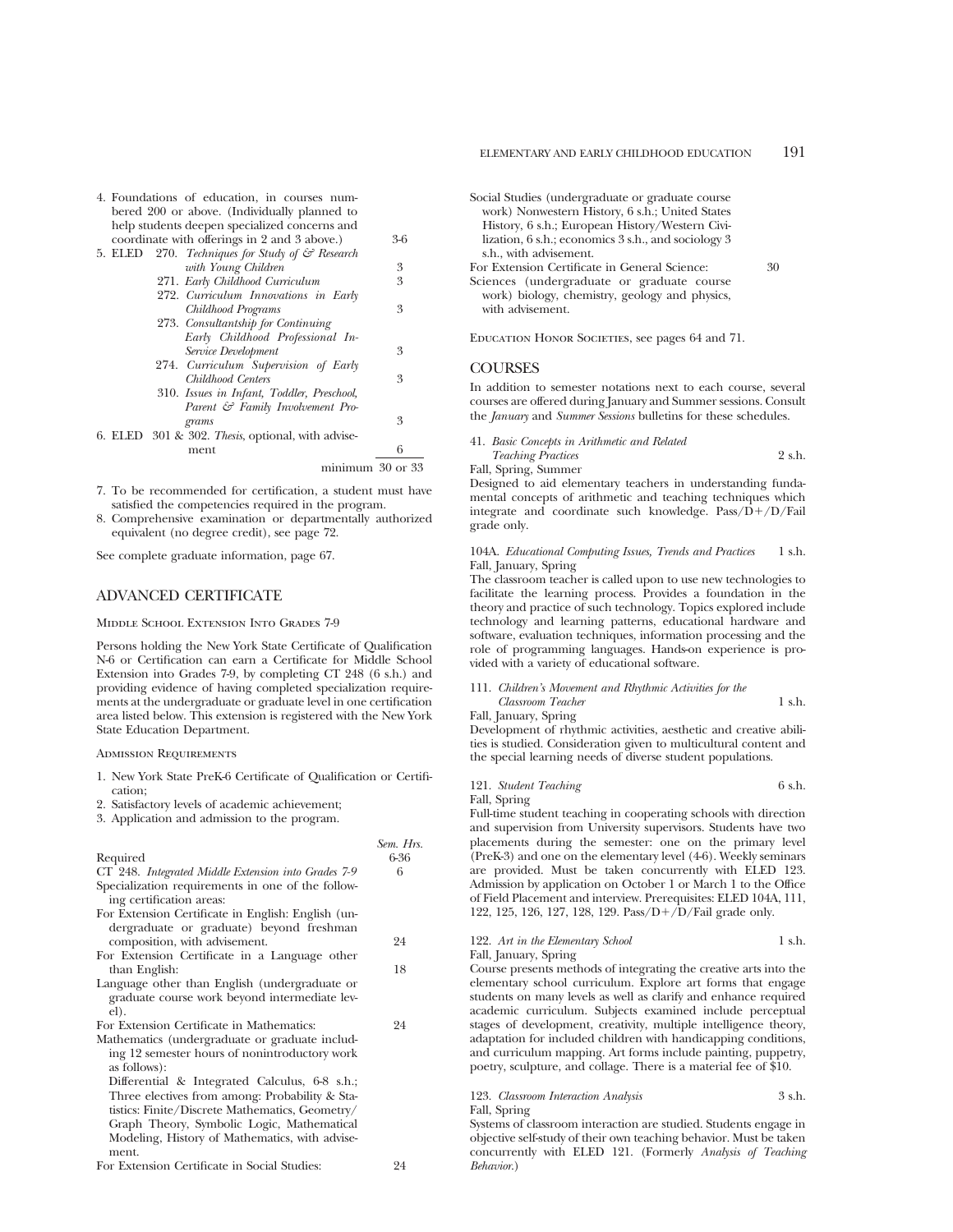#### 125. *Child Development in the School Setting, Home and Community* 6 s.h.

Fall, Spring

Study of children's development as active learners in the school setting is related to the social context of schooling. Issues of diverse sociocultural family and community influences on children's learning are explored. Individual variations, special learning needs, motivation, and discipline are examined as well as issues in evaluation and assessment. Students must allow four hours a week for public prekindergarten or registered nursery school observations and reflective participation under close clinical supervision. Students must provide transportation to and from assigned schools. Prerequisites: admission to the program in elementary and early childhood education and permission of instructor.

#### 126. *Interdisciplinary Perspectives on Teaching Social Studies* 4 s.h.

Fall, Spring

Interdisciplinary relationships between the social sciences and other disciplines are examined from their different conceptual frameworks and methods of inquiry, as well as the study of self in relation to social groups. Multicultural and global education, controversies and critical issues, sociodrama, cooperative group processes and other social models of teaching are considered. Developing appropriate experiences for children with handicapping conditions in the mainstream are studied. Students develop a repertoire of curriculum experiences and materials, and develop extended curriculum projects as well as the ability to facilitate children's social development and the building of a class community. Students participate in the reflective study of their teaching under close clinical supervision in primary grades. Students must provide transportation to and from assigned placements. Prerequisites: ELED 125, including admission to the program in Elementary and Early Childhood Education, satisfactory completion of departmental writing examination, and core prerequisite in history. Corequisites: ELED 127 and the corresponding laboratory section of ELED 126.

## 127. *Integrated Teaching of Reading, Writing, and Children's Literature* 6 s.h.

Fall, Spring

Selection, design and organization of rationales, strategies, and materials for the integrated teaching of reading, writing, and children's literature appropriate for diverse cultural groups and individual learning styles and special learning needs are studied. Students develop a repertoire of egalitarian materials and methods for use with bilingual as well as monolingual English speakers. Students participate in the reflective study of their teaching under close clinical supervision in primary grades. Students must provide transportation to and from assigned placements. Prerequisites: admission to the ELED program; ELED 125 and satisfactory completion of departmental writing examination. Corequisite: ELED 126 and the corresponding laboratory section of ELED 126.

#### 128. *Integrated Teaching of Mathematics* 4 s.h. Fall, Spring

Examination of the curriculum, goals, methods and materials for teaching mathematics in the elementary school. Focus on methods for making mathematics meaningful to children by promoting an active learning process. Attention also given to methods for teaching mathematics to children with special needs and for whom English is a second language. Students participate in the reflective study of their teaching under close clinical supervision in intermediate grades. Students must provide transportation to and from assigned placements. Prerequisites: completion of the mathematics core course requirement, and satisfactory completion of the departmental mathematics proficiency examination. Corequisite: ELED 129 and the corresponding laboratory section of ELED 128.

## 129. *Integrated Teaching of Science* 4 s.h. Fall, Spring

Introduces the student to the purposes, selection organization and guidance of science experiences suitable for children. Explores the connection between science and technology with respect to contemporary themes in environmental science and communication. Emphasis on the development of skills in the construction and administration of science and technology investigations for children. Methods of instruction that address the needs of children with learning differences and diverse language backgrounds are integrated in the course. Students participate in the reflective study of their teaching under close clinical supervision in intermediate grades. Prerequisites: completion of the science core course requirement; ELED 125, 126, 127. Corequisites: ELED 128 and the corresponding laboratory section of ELED 128. There is a material fee of \$10.

151, 152. *Special Readings Seminar* 1-3 s.h. each Fall, Spring, Summer

Investigations and reports on educational topics adapted to the student's program and more flexibility in course work. For undergraduates only. Prerequisite: permission of department chairperson.

180 through 189, A-Z. *Workshops* 1-3 s.h. each Summer

Designed to meet the needs of specific groups of students or faculties of individual schools who want help in the solution of curricular or other school problems.

As individual subjects are selected, each is assigned a letter (A-Z) and added to the course number. Any course may be taken a number of times so long as there is a different letter designation each time it is taken.

191. *Workshop: Methods and Materials* 6 s.h.

Summer

Cooperative work on problems related to school situations. Demonstrations and participation in an elementary classroom. Admission by permission of instructor.

193. *Workshop: Early Childhood Education* 6 s.h. Summer

Supervised participation and systematic observation in demonstration kindergarten and preschool programs supplemented by lectures, selected readings and discussion. Designed also to acquaint experienced and prospective teachers with the current findings about the intellectual and emotional development of young children as they relate to curriculum design and implementation in early childhood education.

202. *Developmental Reading* 3 s.h. Fall, Spring, Summer

Current reading programs that have been developed through an analysis of language and the intellectual development of children (Pre-Kindergarten-3). Distinctions between the nature of writing and oral language. Classroom observations are required. Prerequisite: ELED 213 or 214.

205. *Language in the Curriculum* 3 s.h. Fall, Spring, Summer

A study of the contributions to the curriculum of the arts and sciences which examine language. The literature on creativity is considered in designing instructional programs leading to the effective use of language in a wide range of activities and situations (Grade 4 to 6). Classroom observations are required. Prerequisite: ELED 213 or 214.

206. *Social Studies in the Curriculum* 3 s.h. Spring

An in-depth study of social studies curriculum which considers the contributions of the social sciences and the humanities. Consideration of instructional strategies, materials and development of creative opportunities which meet the needs of diverse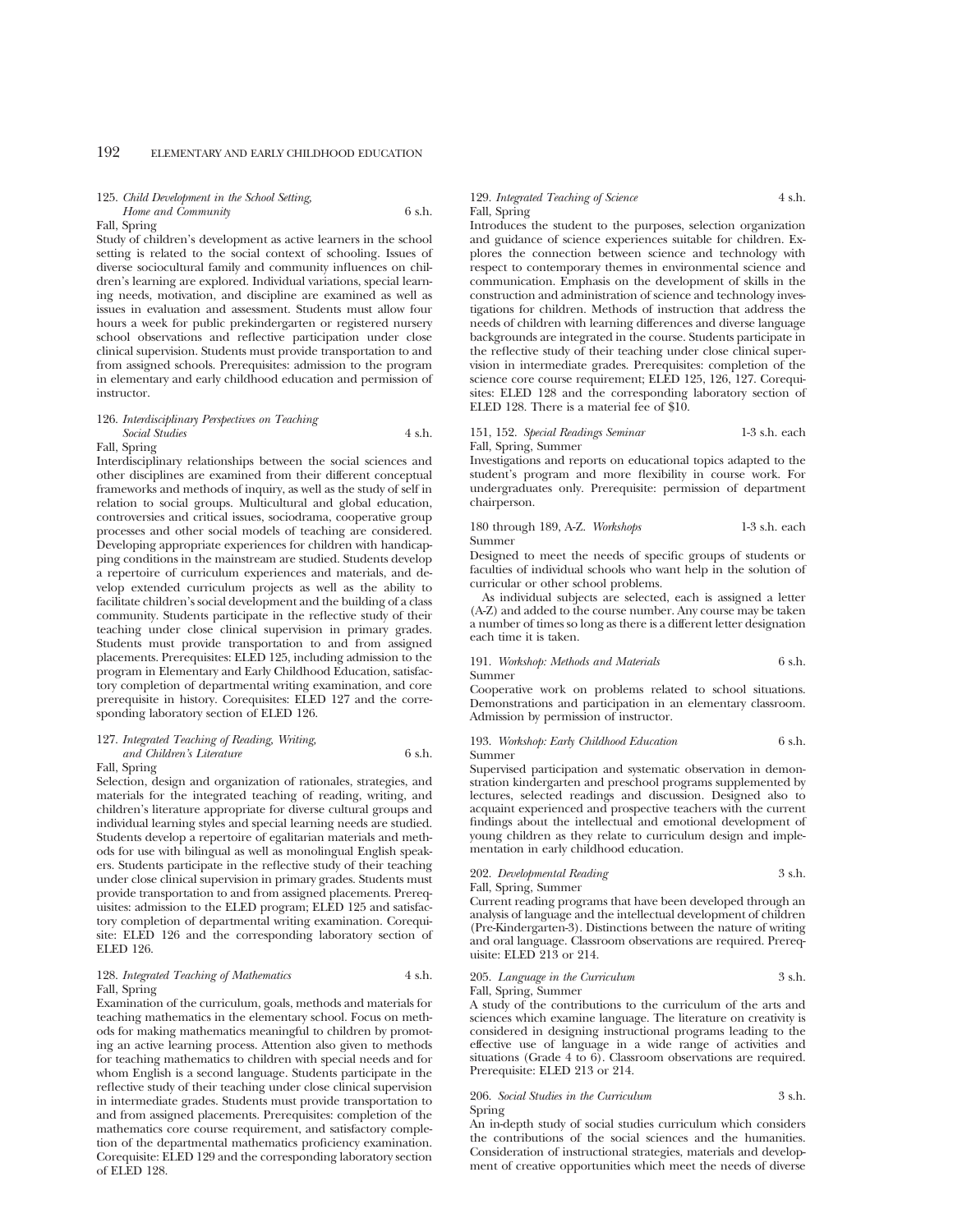populations. Classroom observations are required. Prerequisite: ELED 213 or 214.

207. *Dynamics of Curricular Change* 3 s.h. Spring

The implementation of curricular change through adaptation in subject matter, methodology, materials and facilities. The planning of change, models of the change process, generalizations developed in the research traditions in innovation, the diffusion process in education, status of adaptation and rejection of education innovations, organizing and implementing curricular change. Same as SED 207.

208. *Science and Mathematics* 3 s.h. Fall

An examination of the objectives, content and techniques of teaching appropriate to contemporary developments in science and mathematics. A theory of instruction based on the intellectual development of children is used as a basis for curriculum design. Classroom observations are required. Prerequisite: ELED 213 or 214.

209. *Mathematics in the Curriculum* 3 s.h. Fall, Spring, Summer

An evaluation of the objectives, content and techniques of teaching, appropriate to contemporary developments in mathematics. A theory of instruction based on the intellectual development of children is used as a basis for curriculum design. Classroom observations are required. Prerequisite: ELED 213 or 214.

#### 210. Science and Technology in the Curriculum 3 s.h. Fall, Spring, Summer

Examination of the objectives, content and techniques of teaching, appropriate to contemporary developments in science and technology. A theory of instruction based on the intellectual development of children is used as a basis for curriculum design. Classroom observations are required. Prerequisite: ELED 213 or 214. There is a material fee of \$10.

## 211. *Children's Movement and Rhythmic Activities in the Curriculum* 1 s.h.

Fall, January, Spring, Summer

Participants acquire methods of instruction, activities, and materials for use in children's movement and rhythmic activities. Consideration is given to multicultural content and the special learning needs of diverse student populations.

212. *Art in the Curriculum* 1 s.h. Fall, January, Spring, Summer

Explore modes of integrating the creative arts into the elementary school curriculum. Study art forms that engage students on a multitude of levels, thereby clarifying and enhancing required academic curriculum. Subjects covered include perception, developmental stages in art, multiple intelligence theory, adaptation for included children with handicapping conditions, curriculum mapping and art history. Art forms explored include painting, sculpture, collage, and poetry. There is a material fee of \$10.

|  | 213, 214. Child Development and the |  |
|--|-------------------------------------|--|
|  |                                     |  |

*Elementary School Program* 3 s.h. each Fall, Spring, Summer

An advanced course in the study and evaluation of modern school practices coupled with the study of current cross-cultural research in child development. 213 emphasizes ego development and the socialization process; 214 emphasizes perceptual and intellectual development. Issues of mainstreaming and children with handicapping conditions are addressed. Classroom observations are required.

219. *Supervised Teaching with Normal and*

*Handicapped Children* 9 s.h. Fall, Spring

(Physically Handicapped, Neurologically Impaired/Learning Disabled, Emotionally Disturbed and/or Mentally Retarded.) Must be taken concurrently with ELED 223. Same as SPED 219A-219B.

221. *Student Teaching* 6 s.h.

Fall, Spring

Full-time student teaching in cooperating schools with direction and supervision from University supervisors. Students have two placements during the semester: one on the primary level (PreK-3) and one on the intermediate level (4-6). Weekly seminars are provided. Admission by application and interview. Applications obtainable at the Office of Field Placement, to be returned by October 1 for the spring semester and by March 1 for the fall semester. Must be taken concurrently with ELED 223. Prerequisite: 18 s.h. in education. Pass/Fail grade only.

222. Supervised Teaching 6 s.h. Fall, Spring

Close clinical supervision of M.S. in Ed. students currently teaching in an elementary school on a full-time basis. Must be taken concurrently with ELED 223. Admission by application and interview. Applications obtainable at the Office of Field Placement, to be returned by October 1 for the spring semester and by March 1 for the fall semester. Prerequisite: 18 s.h. in education. Pass/Fail grade only.

223. *Analysis of Teaching Behavior* 3 s.h. Fall, Spring

Research on classroom interaction systems is studied. Skill in the objective study of teaching behavior is developed. An objective study of teaching behavior, integrating research findings, is required. Must be taken concurrently with ELED 219, 221 or 222.

#### 225. *Teaching English as a Second Language* 3 s.h. Fall

An intensive study of the linguistic development of bilingual children. The problems of psychological, cognitive and psycholinguistic developmental stages as they affect the acquisition of a second language. Specific methods and materials are developed, including materials and techniques for teaching English to speakers of other languages through mathematics, science, and social studies.

227. *Elementary School Curriculum* 3 s.h. Fall, Spring, Summer

Principles, trends, techniques in curriculum construction and revision. A central purpose is to assist each student to integrate and synthesize understanding of elementary education through a comprehensive approach to curriculum study.

#### 228. *Curriculum and Instruction in Communication* 3 s.h. Fall, Spring

For experienced teachers offering advanced study of the curriculum and instruction in language arts including reading, speaking, writing, literature, skills and appreciation (PreK-6).

230. *Curriculum and Instruction in Social Studies* 3 s.h. Fall

For experienced teachers offering advanced study and stressing evaluation of research, school programs and curriculum trends.

231. *Curriculum and Instruction in Science* 3 s.h. Fall, Spring

For experienced teachers that addresses the multiple methods of doing science with children. Teachers are encouraged to explore their own scientific selves, science in the media, and contemporary attitudes towards science and technology in society. The construction of science curriculum is embedded in a sciencetechnology-society framework where teachers examine locally relevant science issues for curriculum construction.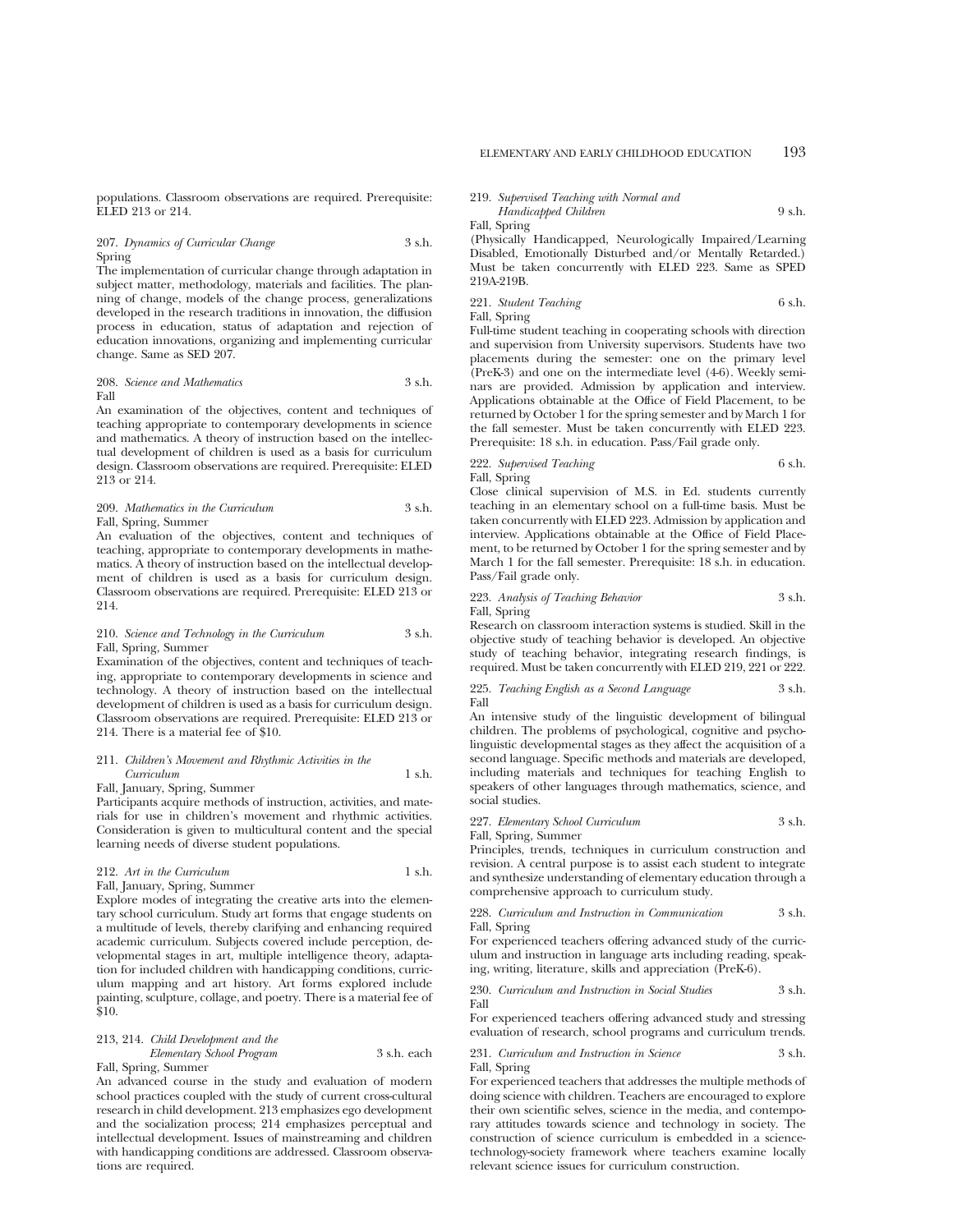## 194 ELEMENTARY AND EARLY CHILDHOOD EDUCATION

### 232. *Curriculum and Instruction in Mathematics* 3 s.h. Fall, Spring

For experienced teachers offering advanced study of mathematics curriculum. Stresses the design and implementation of instructional methodologies that actively engage the learner in elementary/middle grade mathematics. Mathematics curricula are examined with a view toward providing all students opportunities for becoming mathematically literate in a rapidly changing, culturally diverse, technological society.

#### 233. *Curriculum and Instruction in Creative Arts* 3 s.h. Spring

For experienced teachers, this course presents methods of integrating the creative arts into the elementary school curriculum. Explores art forms that engage the student on many levels as well as clarifies and enhances required academic curriculum. Subjects covered include perceptual stages of development, creativity, multiple intelligence theory, adaptation for included children with handicapping conditions, interdisciplinary teaching, art history as a means to understand culture, aesthetics and the museum as educator. Practice painting, puppetry, drama, collage, sculpture and poetry. Museum trips and research required. There is a material fee of \$10.

### 234. *Curriculum Design and Teaching: Contexts and Perspectives, Part I* 3 s.h.

Fall

This course addresses the child in relation to the curriculum by examining the influences of family, community, and society on the world of the learner. Students engage in self-reflection while exploring diverse perspectives on teaching and learning. Critical literacy about curriculum and teaching is developed through the collaborative study of diverse teaching/learning environments.

235M. *Curriculum Design and Teaching: Contexts and Perspectives, Part II—Mathematics, Science, and Technology* 3 s.h.

Spring

This course examines mathematics, science, and technology (MST) curricula in the elementary school. It considers the culture of the classroom by exploring social processes and learning; the politics of curriculum construction; and justice and social change in classroom settings. Students engage in MST curriculum design with the school setting through a field consultation model. Transportation to and from assigned field placements is the responsibility of the student.

236. *Modern Trends* 3 s.h.

Periodically

Advanced course for experienced teachers to investigate indepth ideas and practices. Students and instructors cooperatively identify a number of specific areas of investigation, which become the focus of the course.

#### 239. *Technology Education in Elementary School* 3 s.h. Spring

A course for experienced teachers which stresses the skills, knowledge, and attitudes essential to the development of technology education for the elementary grades. The human-made world is considered through an activity-based study of past, present, and future technological systems. Factors underlying the design process, supporting principles of mathematics and science, and considerations of utility and aesthetics are examined. Central to the course is the creation of a design portfolio, a form of authentic assessment.

#### 240. *Perspectives in Curriculum* 3 s.h. Periodically

An examination of the major curricular issues and movements in the American elementary school from 1890 to the present. Recent innovations are studied in historical perspective. Prerequisite: provisional or permanent certification (PreK-6) or equivalent.

### 241. *Educational Programs for Young Children* 3 s.h. Periodically

Contemporary practices, experimentation, innovations, proposals and issues (nursery and early school). Appropriate attention is given to the research literature. Prerequisite: provisional or permanent certification (PreK-6) or equivalent.

242. *Instructional Theory* 3 s.h. Periodically

An analysis of the effects of varieties of teacher behavior on child behavior and learning in the classroom setting. Attention will be given to the literature on classroom transactions as well as case studies in classrooms. Prerequisite: provisional or permanent

certification (PreK-6) or equivalent.

## 243. *Advanced Child Development for Teachers* 3 s.h. Fall, Spring

An analysis of recent cross-cultural research and theory in child growth and development. Emphasis on implications for curriculum design and instructional practice drawn from studies in the affective and cognitive domains. Issues of mainstreaming and the child with handicapping conditions are explored.

244. *Models of Teaching* 3 s.h. Periodically

Theory and practice of five models of teaching are presented: concept attainment, concept formation, inquiry training, role playing and synectics. These models, which are useful new ways of teaching, can be integrated into one's teaching repertory at all levels and in all subject areas.

245. *Workshop: Community Resources* 3 s.h. Periodically

Identification of and acquaintance with community resources for instructional purposes in the metropolitan and Long Island areas. Registration is limited to students who are able to take field trips.

## 246. *Methods and Materials for Bilingual Teaching of Reading in Bicultural Setting* 3 s.h.

Once a year

An in-depth study of readiness and beginning reading including the effects of language and experience on reading instruction and the relationship of reading to child development and self-concept. Consideration of teaching strategies and organization in the classroom as well as the selecting and adapting of appropriate materials for classroom use. Methods and materials specifically analyzed, developed and designed to teach reading in Spanish, and in addition, a consideration of the techniques to ease the transition to reading and writing in English.

## 247. *Social Studies and Communication Arts for*

*Bilingual and Bicultural Children* 3 s.h. Once a year

An understanding of the regional, social and developmental variations in children's language. Develop curricular materials and activities utilizing learner's cultural background through the social studies curriculum in elementary school. Ways to utilize an interdisciplinary bilingual approach to these two curricular areas are explored.

#### 248. *Methods and Materials for Bilingual Teaching of Mathematics and Science*

Once a year

Consideration of formation of appropriate objectives with respect to concept development together with suitable techniques and materials for bilingual settings.

#### 249. *Practicum for Teachers of Bilingual Children* 3 s.h. Once a year

Extended teaching practice with close clinical supervision. Admission by application and interview. Applications obtainable at the Office of Field Placement, to be returned by October 1 for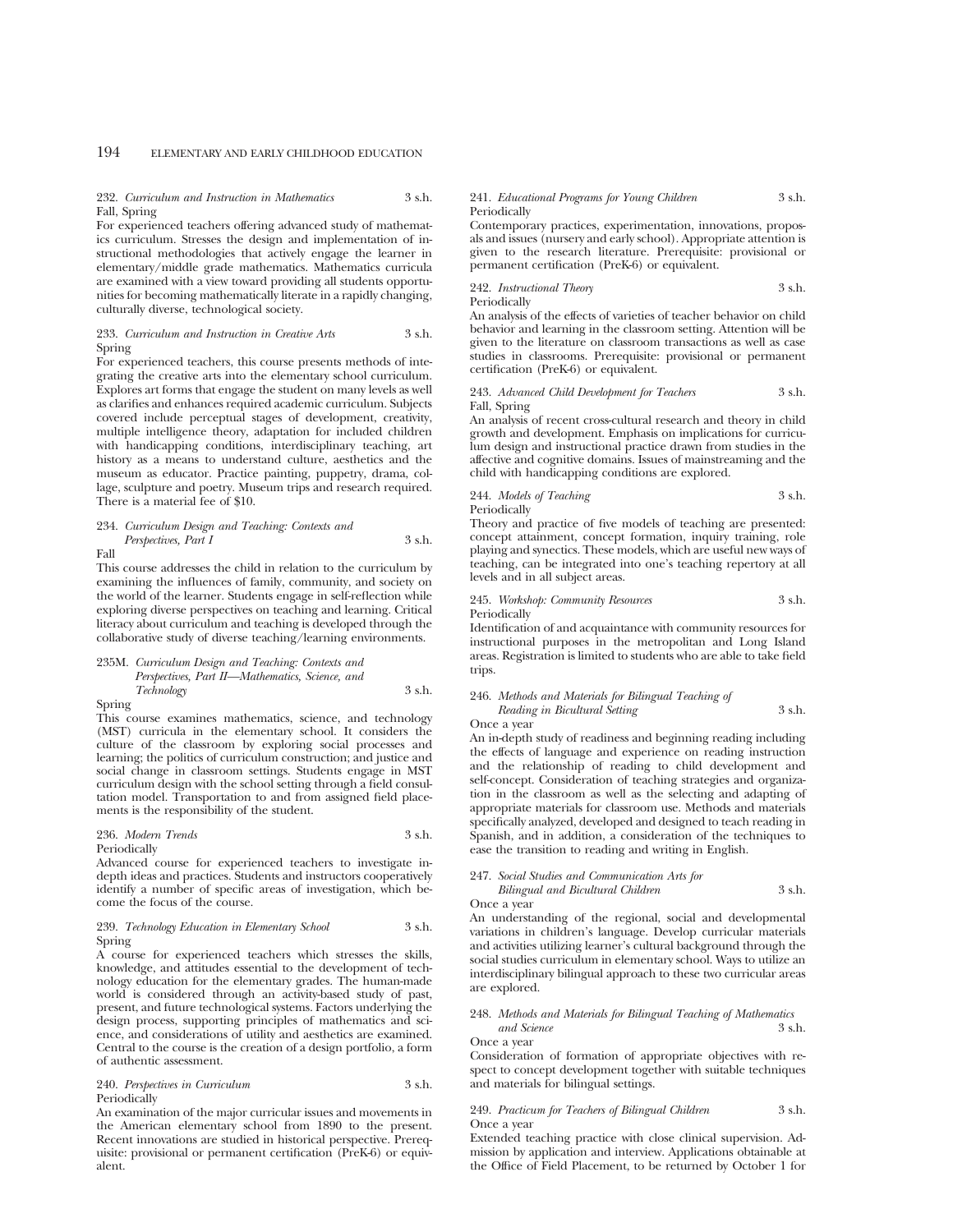the spring semester and by March 1 for the fall semester. Seminars meet weekly with supervisory personnel from the Curriculum and Teaching Department and public school districts to work intensively with specific student problems. Demonstration classes and observations of innovative programs in bilingual settings in local school districts are arranged. Pass/Fail grade only.

#### 250. *Mathematics, Science, and Technology Integration in the Elementary School* 6 s.h. Fall

This course involves the creation of integrated mathematics, science, and technology (MST) activity modules suitable for inclusion in the elementary school curriculum. Requires research in the teaching of MST, considerations of political, socio-economic, aesthetic, and ethical issues in MST instruction, and visits to mathematics, science, and technology centers. Culminates in the completion, implementation, and evaluation of a capstone MST action research project. Must be taken concurrently with ELED 253.

251, 252. *Special Readings Seminar* 1-3 s.h. each Fall, Spring, Summer

Investigations and reports on advanced educational topics adapted to the program of the student. Prerequisite: permission of instructor.

253. *MST Field Placement* 1 s.h. Fall

Students participate in a field consultation model as they implement and evaluate mathematics, science, and technology activity modules in the elementary grades. Transportation to and from assigned placements is the responsibility of the student. Must be taken concurrently with ELED 250. Pass/Fail grade only.

256. *The Newspaper as a Teaching Tool* 3 s.h. Summer

This course introduces students to the newspaper as an educational tool for children of all grade levels, K-12, and in every subject area. The newspapers on Long Island and the Metropolitan area contribute editors, Newspaper in Education coordinators, and NIE managers as speakers in the workshop. Students tour *Newsday* and see the newspaper in production. The history and background of Newspapers in Education are presented. Students receive a comprehensive overview of NIE and the practical means to implement it in their classrooms. Curriculum materials and teaching strategies relating to the newspaper are employed.

260. *Space Science for the Teacher* 3 s.h. Periodically

Depth in the background subject matter as well as the necessary mathematics and physical sciences inherent in a successful comprehension of the subject. Demonstration and discussion of techniques for teaching in the area.

270. *Techniques for Study of and Research with Young Children* 3 s.h. Fall

Research techniques with particular reference to early education. Child development theory and child study and evaluation techniques are explored and used in various settings.

271. *Early Childhood Curriculum* 3 s.h. Fall

Development of early childhood programs. Explore, contrast, analyze, and develop models and designs for integrated programs. Pass/Fail grade only.

272. *Curriculum Innovations in Early Childhood*

*Programs* 3 s.h. Spring

Spring

Content-based program and material innovations for young children in school organizations. Research design and evaluation are part of each contract. Pass/Fail grade only.

## 273. *Consultantship for Continuing Early Childhood*

*Professional In-Service Development* 3 s.h.

Professional self-study and in-service consultation in curricular innovations. Action research with young children in school settings. Hofstra faculty individually supervise study site with attendant conferring. Minimum 60 hours teaching in a kindergarten/pre-kindergarten setting required. Pass/Fail grade only.

#### 274. *Curriculum Supervision of Early Childhood Centers* 3 s.h. Every other year

Studying, simulating, and testing curriculum policy-making with faculty, community and family involvement. Issues that relate to public policy and advocacy of early childhood education are also studied. Participants engage in advocacy project development and study.

#### 275. *Literacy in Early Childhood Education* 3 s.h. Once a year

Deals with early literacy development and instructional practices based upon theory and research. Emphasis on the use of relevant instructional approaches and materials. Participants consider sound awareness, creative language development, early reading and writing, special language learning needs, and thinkingreading-and-writing connections. Participants engage in the study of integrated teaching practices. Prerequisite: one graduate course in the teaching of reading is recommended. Same as READ 275.

#### 276. *Early Childhood Education: Mainstreaming the*

*Young Child with Special Learning Needs* 3 s.h.

Every other year

The study of issues of organization that facilitate the socialization and integration of young children who have a range of learning needs. Materials and methods are reviewed, developed and refined. Same as SPED 276.

277. *Classroom Strategies in Teaching Writing* 3 s.h. Periodically

Course helps teachers develop instructional strategies and classroom procedures based on current research on the composing process. Emphasis placed on the stages of the writing process, methods of response, the role of the teacher, and includes experiences in writing and in using peer response groups.

278. *Writing and Children's Literature* 3 s.h. Periodically

Provides an in-depth investigation of literature for children as a literary experience which promotes language and writing development. Emphasis on developing strategies to use experience with various genres and styles to help children become critical readers and writers.

280 through 289, A-Z. *Advanced Workshops* 1-3 s.h. each Fall, Spring, Summer

Designed to meet the needs of specific groups of students or faculties of individual schools who want help in the solution of curricular or other school problems.

As individual subjects are selected, each is assigned a letter (A-Z) and added to the course number. Any course may be taken a number of times so long as there is a different letter designation each time it is taken.

| 300. Departmental Seminar | 3 s.h. |
|---------------------------|--------|
| Fall, Spring              |        |

Serves an integrative and culminating function with respect to the student's studies and experiences in the School of Education. The student is required to prepare and present a paper or project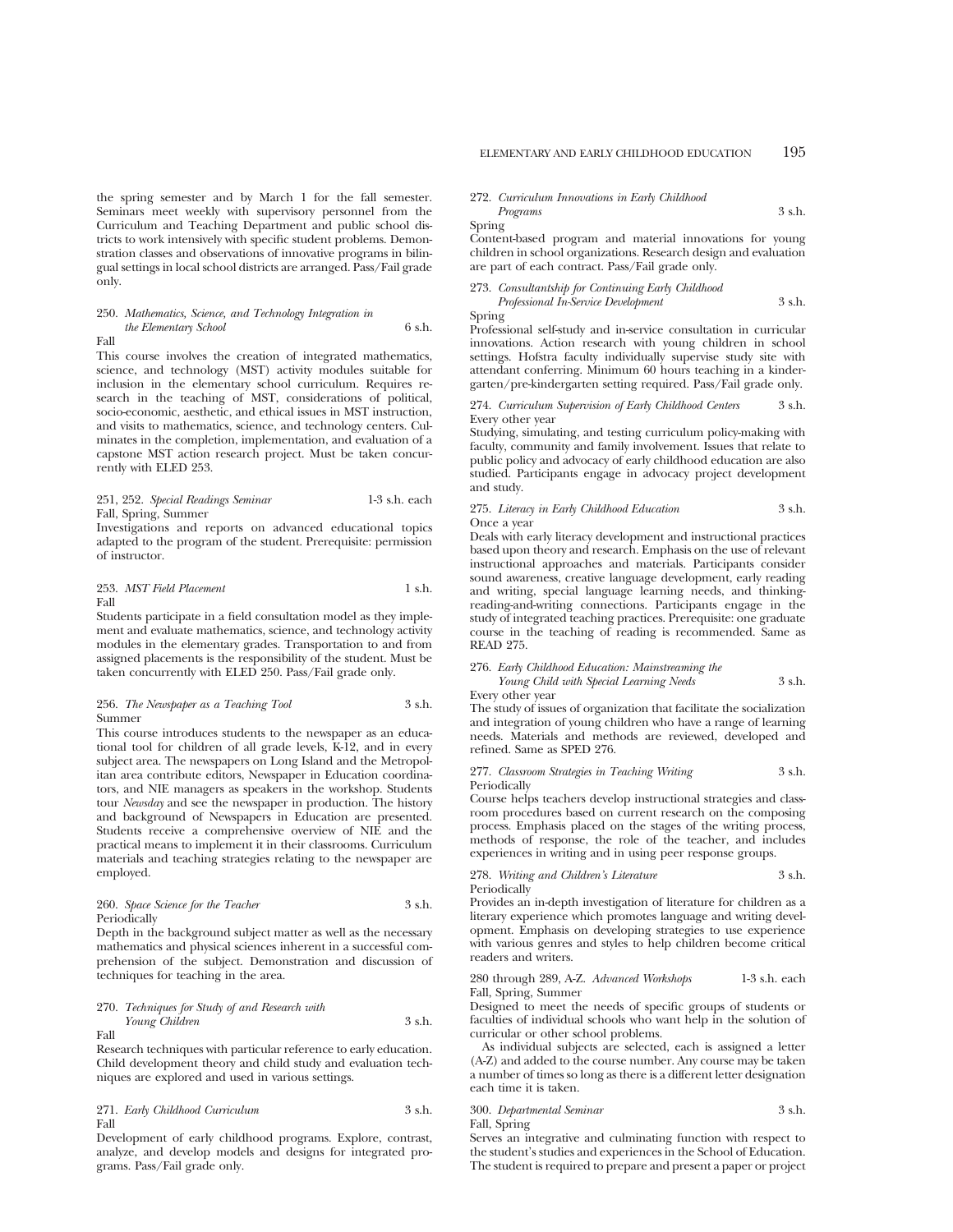## 196 ENGINEERING

of "publishable" quality. The paper or project should demonstrate a synthesis of the student's comprehensive knowledge in the fields of child development, curriculum theory and at least one specific curriculum area. Pass/Fail grade only. Prerequisites: matriculation in the department and completion of *all* required course work in professional education.

**NOTE:** successful completion of ELED 300 may be offered in place of the departmental comprehensive examination. This course may *not* be used to satisfy any part of the basic semester hour requirements for a master's degree in elementary education.

|              | 301 & 302. Master's Thesis | 3 s.h. each |
|--------------|----------------------------|-------------|
| Fall, Spring |                            |             |

Supervision and instruction leading to the completion of master's thesis. Binding fee payable upon registration in 302. Admission by permission of adviser. Prerequisite: competence in statistics (through analysis of variance).

303 through 309, A-Z. *Post-Master's Workshops* 1-3 s.h. each Periodically

Intensive workshops for experienced teachers. Not applicable to the Master of Science in Education or Master of Arts degrees.

#### 310. *Issues in Infant, Toddler, Preschool, Parent and Family Involvement Programs* 3 s.h. Once a year

A study of educational needs, methods, and materials for use with infants, toddlers and preschoolers in group settings including related parent and family involvement programs and alternatives. Particular attention is devoted to sociocultural and linguistic issues. Same as SPED 310.

330. *Techniques of Mentor Teaching* 3 s.h. Once a year

Prepares experienced teachers to serve as mentor teachers to new teachers, student teachers, teachers, and others needing assistance in developing new skills and content. Study emphasizes coaching and demonstration techniques as well as knowledge concerning adult learning within professional work settings.

## Engineering (ENGG)

Associate Professor Rooney, *Chairperson*

Professors Alvarez, Burghardt, Weissman; Associate Professors Agnone, Forsberg, Jensen, Rabbany, Raship; Assistant Professors Caputi, Ghorayeb, Hunter, Kwong, Puerzer; Director of Freshman Engineering Hakola.

Technology and Public Policy courses are listed alphabetically.

This department offers engineering degree programs to meet the challenges of an age which requires graduates who are proficient in the practice of engineering and have a basic education in science, mathematics and the liberal arts. Recognizing these challenges, the department offers the following programs for both full and part-time, day and evening students:

B.E. in Engineering Science

B.A. in Engineering Science

B.S. in Electrical Engineering

B.S. in Industrial Engineering

B.S. in Mechanical Engineering

**A MINOR IN ENGINEERING** consists of the successful completion of 18 semester hours in engineering courses, excluding ENGG 4, 10 and 149, at least 6 hours in residence, with grades of C or better. ROTC scholarship engineering majors, who must take additional courses in Military Science, may be funded for a total of five years while completing their engineering degree.

## PROGRAMS

## B.E. Specialization in Engineering Science

Accredited by the Engineering Accreditation Commission of the Accreditation Board for Engineering and Technology.

This program reflects the need within a broad-based engineering curriculum, for a diversity of offerings reflecting the diversity of careers in the engineering field today. Engineering today encompasses many new technologies, but the core educational requirements remain a thorough grounding in mathematics, physical sciences, engineering sciences and design. The Engineering Science degree then allows students to specialize in one of three options: biomedical, civil, or environmental. All three options integrate design throughout the curriculum, beginning with the first year, and culminating in a major senior-level design project. Consequently graduates of the program are well prepared to do analytic work and to participate as design team members in engineering projects. A description of the degree options follows:

**Biomedical Option:** Biomedical engineering or bioengineering is designed to bridge the gap between the life sciences and physical sciences by applying engineering concepts, methods and techniques to biology and medicine. An understanding of fundamental physiological processes using engineering methodology requires a broad background in basic engineering, sciences and mathematics. Two emphases (biomechanics and bioelectricity) are available to the students, differing from each other by five courses. In the biomechanics area required courses include ENGG 26, 114, 115, 163 and 169 or 170. In the bioelectricity area these courses are replaced by ENGG 32A, 32B, 33, 104, and 192. Technical electives for all biomedical option students include: BIO 1, 144, ENGG 166B, 181, 182, 183, CHEM 131A, 132A, 162. Further technical electives for those in the biomechanics area include: ENGG 116, 129, 130, 131, while students in the bioelectricity area choose further technical electives from: ENGG 36, 176, 177, 180.

Associate Professor Rabbany, *Adviser*

**Civil Option:** Civil engineering shares with military engineering the distinction of being the earliest of the engineering disciplines. Today's civil engineer is concerned with a broad spectrum of problems relating to structures and the infrastructures of modern society. The civil engineering program provides a thorough preparation and professional training in the fundamentals of engineering to enable the graduate to pursue a successful career in civil engineering with a major thrust in structural analysis and design. Technical electives include: ENGG 129, 131, 132, 134, 135, 136, 144, 147.

Professor Alvarez, *Adviser*

**Environmental Option:** Environmental engineering applies a range of engineering disciplines to both natural environmental systems and treatment of water, air and land pollution. A traditional curriculum emphasizes the processes and system designs for water production, quality and treatment. Emphasis is also placed on the social, economic, political and legal aspects important for engineers working with the environment. Technical electives include: ENGG 60, 61, 130, 132, 135, 136, 144, 147; TPP 115; CHEM 131A, 132A, 185.

Assistant Professor Hunter, *Adviser*

Students will be assigned an adviser in their general field of interest, and may choose from a range of engineering and science electives to build a foundation for the engineering objective of their choice. For many the goal will be graduate study in a specialized area of engineering such as civil, electrical, mechanical, or biomedical; for others, a position in industrial or government research, development and design.

Hofstra University offers extensive laboratory and computer experience in recognition of the fact that all research and design is based upon and evaluated by experimental means.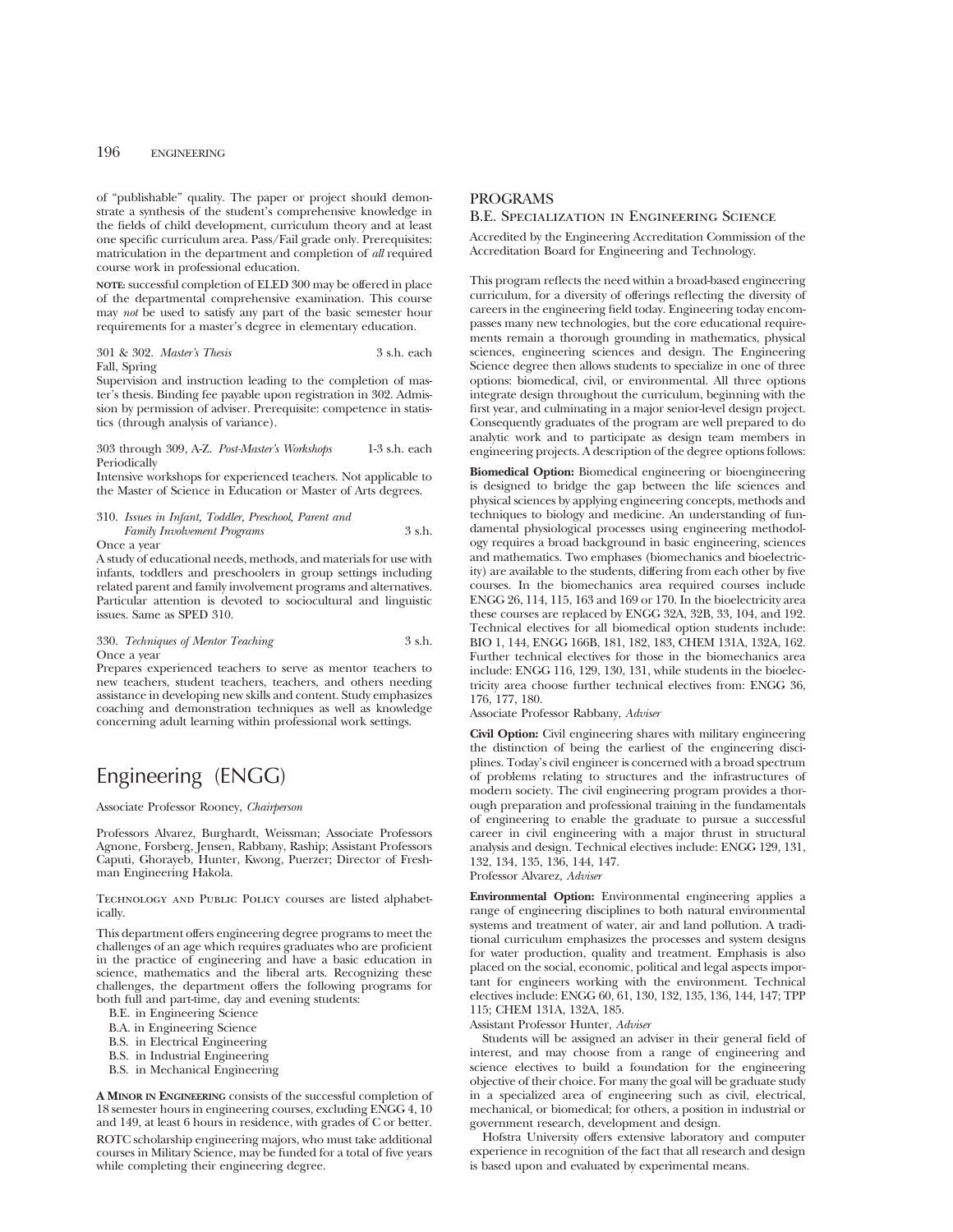Candidates for graduation must fulfill the following requirements:

- 1. The successful completion of at least 137 semester hours, excluding Military Science, completed at Hofstra.
- 2. At least 65 semester hours must be completed in the liberal arts. No course in the Department of Engineering may count toward this requirement except for ENGG 149.
- 3. There are two requirements that must ordinarily be completed in residence at Hofstra: 15 semester hours in the major field of specialization and the last 30 semester hours. The 15 semester hours need not be included within the last 30 hours.
- 4. The following general and major requirements: ENGL 1-2 or placement examination\*; 6 hours in literature, literature in translation or comparative literature; 15 hours in humanities or social science electives\*\*; the two literature courses must be chosen from core courses in CLIT, ENGL, FRLT, JW ST, LIT or SPLT in the humanities division under the appreciation and analysis heading. The 15 credits of social science and humanities electives must include SPCM 1 or 7, one core course in behavioral social sciences and one core course in history and philosophy in social sciences. Students transferring in with previous social science/humanities credits may use them in place of core requirements in the same category as the transferred credits.

MATH 19, 20, 29, 131, 143 and 144 or 147; CHEM 3A, 3B, 4A; PHYS 11A, 12A, 11B;

ENGG 1, 9A, 10, 25, 26 or 33, 27, 28, 30, 34, 100, 113, 114 or 104, 115 or 32A, 143A, 143G, 149, 160, 163 or 32B, 169 or 170 or 192; 25 hours in technical electives. Courses may not be taken on a Pass/ $D+/D/F$ ail basis.

Other elective groupings are available subject to the needs of the individual student.

Course selection is made in conference and with the approval of a faculty adviser.

An average of C or better is required in the following courses: ENGG 25, 26 or 33, 27, 28, 30, 100, 113, 115 or 32A; a cumulative average of C or better is required in all engineering courses.

## FULL-TIME STUDENTS—137 s.h. SUGGESTED SEQUENCE

#### First Year

|                                                                                    | 1st              | 2nd              |
|------------------------------------------------------------------------------------|------------------|------------------|
|                                                                                    | Sem.             | Sem.             |
| <b>MATH 19, 20</b>                                                                 | 4                | 4                |
| ENGG 1, 9A, 10                                                                     | 4                | $\boldsymbol{3}$ |
| ENGL 1 or placement examination*                                                   | 3                |                  |
| CHEM 3A, 3B, 4A                                                                    | 4                | $\overline{3}$   |
| PHYS<br>11A, 11B                                                                   |                  | $\bf 5$          |
|                                                                                    | 15               | 15               |
| <b>SECOND YEAR</b>                                                                 |                  |                  |
| ENGL 2 or placement examination*                                                   | 3                |                  |
| ENGG 25, 26 or 33                                                                  | 3                |                  |
| 28                                                                                 |                  |                  |
| 30                                                                                 |                  |                  |
| MATH 29, 131                                                                       | 4                |                  |
| PHYS 12A                                                                           | 4<br>3           | $3333$ - 33      |
| Literature or literature in translation<br>Social science or humanities elective** |                  |                  |
|                                                                                    |                  |                  |
|                                                                                    | 17               | 18               |
| <b>THIRD YEAR</b>                                                                  |                  |                  |
| ENGG 27                                                                            |                  | 3                |
| 34                                                                                 | 1                |                  |
| 113, 115 or 32A                                                                    | 3                | $\boldsymbol{3}$ |
| 160, 163 or 32B                                                                    | $\overline{2}$   | $\mathbf{1}$     |
| MATH 143 & 144 or 147                                                              | $\boldsymbol{3}$ | $\boldsymbol{3}$ |
| Social science or humanities electives**                                           | 3                | 3                |
| Technical electives                                                                | 6                | 6                |
|                                                                                    | 18               | 19               |

| ENGG 100                                 |   | ዳ |
|------------------------------------------|---|---|
| 114 or 104                               | 3 |   |
| 143G                                     |   | 3 |
| 149                                      | 3 |   |
| 143A                                     | 3 |   |
| 169 or 170 or 192                        |   |   |
| Social science or humanities electives** |   |   |
| Technical electives                      |   |   |
|                                          |   |   |

#### PART-TIME STUDENTS—135 s.h.

Part-time students follow the same curriculum as listed under the full-time program of study, with the exception of ENGG 9A. Candidates for graduation must fulfill all requirements listed under the individual program. The B.E. Specialization in Engineering Science requires 135 semester hours of part-time study.

## B.S. Specialization in Industrial Engineering

Industrial engineering contributes to the management decisionmaking process. It is concerned with the optimal utilization of integrated systems of people, methods, materials, machines and energy to achieve organizational goals. In the application of principles and methods of engineering analysis and design, it is distinguished from other engineering disciplines in its concern with problems which involve human effort and energy, production systems, economy in the use of money, materials and time, and a high utilization of the social sciences.

Using the scientific method, industrial engineers establish factual information from which alternatives are defined, problems recognized and solved. In their concern for the design, improvement and control of systems, they collect, analyze, arrange and statistically examine data. They introduce new techniques and tools into the organization and into the decisionmaking process.

Areas of specialty associated with industrial engineering are administrative engineering, production and inventory control, automation, plant location and layout, methods engineering, quality control, data processing, operations research, cost forecasting and control.

Assistant Professor Puerzer, *Adviser*

Candidates for graduation must fulfill the following requirements:

- 1. The successful completion of at least 137 semester hours and a cumulative grade-point average of 2.0 in work completed at Hofstra. Military Science may not be counted toward this total semester hour requirement.
- 2. At least 62 semester hours must be completed in the liberal arts. No course in the Department of Engineering may count toward this requirement except for ENGG 149.
- 3. There are two requirements that must ordinarily be completed in residence at Hofstra: 15 semester hours in the major field of specialization and the last 30 semester hours. The 15 semester hours need not be included within the last 30 hours.
- 4. The following requirements: ENGL 1-2 or placement examination\*; PSY 1, 33; ECO 1; 15 hours in humanities or social science electives\*\*; the 15 credits of social science and humanities must include 6 credits in the humanities, of which 3 must be from the list of core courses in CLIT, ENGL, FRLT, JW ST, LIT or SPLT. The other 9 credits must include SPCM 1 or 7, one core course in behavioral social sciences and one core course in history and philosophy in social sciences. Students transferring in with previous social science/humanities credits may use them in

<sup>\*</sup>If this requirement is fulfilled by passing the placement examination, 6 semester hours in the humanities or social sciences should be taken with adviser's approval.

<sup>\*\*</sup>With adviser's approval. Courses may not be taken on a  $Pass/D+/D/Fail basis.$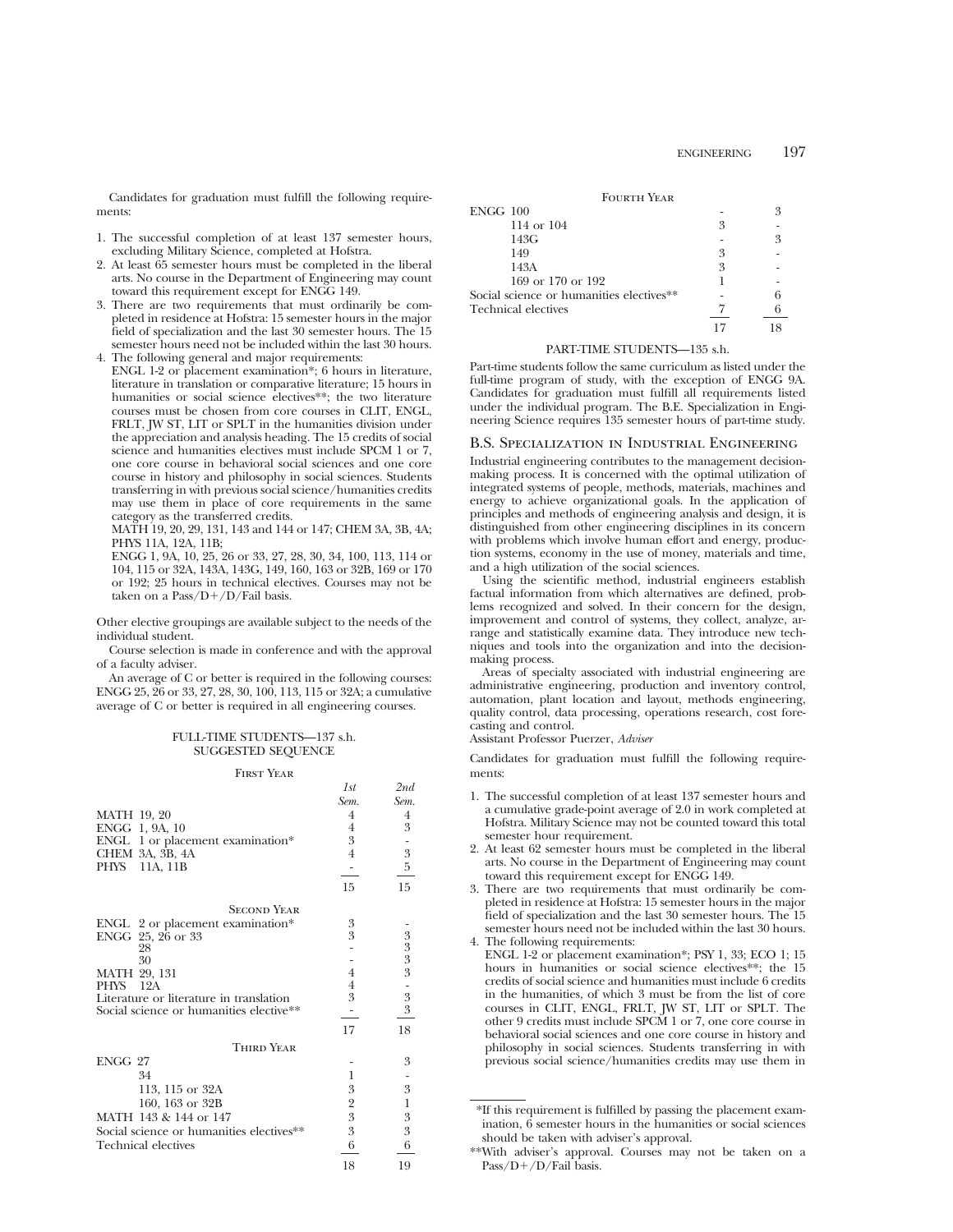place of core requirements in the same category as the transferred credits.

MATH 19, 20, 29, 131; CHEM 3A, 3B, 4A; PHYS 11A, 12A, 11B (day students only);

ACCT 1; CSC 132, 187; MGT 101, 127, 142;

ENGG 1, 9A, 10, 25, 26, 27, 28, 30, 33, 34, 35, 100, 101, 113, 119, 149, 156, 158, 160, 185, 186, 188. Courses may not be taken on a Pass/ $D+ / D$ /Fail basis.

An average of C or better is required in the following courses: ENGG 25, 26, 27, 28, 30, 35, 100 and 113; a cumulative average of C or better is required in all engineering courses.

## FULL-TIME STUDENTS—137 s.h. SUGGESTED SEQUENCE

#### First Year

|                                          | 1st                          | 2nd            |
|------------------------------------------|------------------------------|----------------|
|                                          | Sem.                         | Sem.           |
| <b>MATH 19, 20</b>                       | $\overline{4}$               | $\overline{4}$ |
| ENGG 9A, 1, 10                           | $\overline{4}$               | 3              |
| ENGL 1 or placement examination*         | 3                            |                |
| CHEM 3A, 3B, 4A                          | $\overline{4}$               | 3              |
| PHYS 11A, 11B                            | $\overline{\phantom{m}}$     | 5              |
|                                          | 15                           | 15             |
| <b>SECOND YEAR</b>                       |                              |                |
| MATH 29, 131                             | 4                            | 3              |
| ENGG 25, 26                              | 3                            | 3              |
| ENGL<br>2 or placement examination*      | 3                            |                |
| PHYS<br>12A                              | $\overline{4}$               |                |
| ENGG 28                                  |                              | 3              |
| 30                                       | L.                           | $\overline{3}$ |
| $\mathbf{1}$<br><b>ECO</b>               | $\overline{\phantom{0}}$     | 3              |
| PSY<br>1,33                              | 3                            | 3              |
|                                          | 17                           | 18             |
| <b>THIRD YEAR</b>                        |                              |                |
| CSC<br>187, 132                          | 3                            | 3              |
| ENGG 33, 35                              | 3                            | 3              |
| 34                                       | $\mathbf{1}$                 |                |
| 27, 101                                  | 3                            | $\mathfrak{B}$ |
| 185, 186                                 | 3                            | $\overline{3}$ |
| 188                                      | $\frac{1}{2}$                | 3              |
| MGT<br>101                               | $\qquad \qquad \blacksquare$ | 3              |
| ACCT<br>1                                | 3                            |                |
| Social science or humanities elective**  | 3                            |                |
|                                          | $19\,$                       | 18             |
| <b>FOURTH YEAR</b>                       |                              |                |
| ENGG 156, 158                            | 1                            | 2              |
| 149, 100                                 | 3                            | 3              |
| 113, 119                                 | 3                            | $\overline{3}$ |
| 160                                      | $\overline{2}$               |                |
| MGT<br>127, 142                          | 3                            | $\overline{3}$ |
| Social science or humanities electives** | 6                            | 6              |
|                                          | 18                           | 17             |

# PART-TIME STUDENTS—135 s.h.

Part-time students follow the same curriculum as listed under the full-time program of study, with the exception of ENGG 9A. Candidates for graduation must fulfill all requirements listed under the individual program. The B.S. Specialization in Industrial Engineering requires 135 semester hours of part-time study.

## B.A. Specialization in Engineering Science

This program is designed for those students who wish to combine elements of a fundamental engineering program with those of a broad liberal arts program. In addition to meeting the degree requirements for the B.A., students are required to earn a cumulative average of C or better in engineering courses. Students pursuing this degree must choose either the Biomedical Engineering Option or the Production and Manufacturing Option.

See complete B.A. requirements, page 76.

## **Biomedical Engineering Option**

One option of this degree has been created for those students whose career goals are directed toward medicine, but with a strong analytical element provided by engineering coursework. Bioengineering courses apply engineering methods to biomedicine, and ensure that successful candidates for this degree option have both the broad liberal arts background the B.A. degree offers, and the specialized skills that the prospective scientists and practitioners in the medical field need. Associate Professor Rabbany, *Adviser*.

#### **B.A. Specialization in Engineering Science With a Biomedical Engineering Option**

## FULL-TIME STUDENTS—126 s.h. SUGGESTED SEQUENCE

First Year

|                                          | 1st            | 2nd              |
|------------------------------------------|----------------|------------------|
|                                          | Sem.           | Sem.             |
| MATH 19, 20                              | $\overline{4}$ | 4                |
| ENGG 1, 9A, 10                           | $\overline{4}$ | 3                |
| ENGL 1 or placement examination†         | 3              |                  |
| CHEM 3A, 3B, 4A, 4B                      | 4              | 4                |
| PHYS 11A, 11B                            |                | 5                |
|                                          | 15             | 16               |
| <b>SECOND YEAR</b>                       |                |                  |
| ENGG 25, 181                             | 6              |                  |
| 27, 28                                   |                | 6                |
| BIO<br>-1                                |                | $\overline{4}$   |
| MATH 29                                  | $\overline{4}$ |                  |
| PHYS<br>12A, 12B                         | 5              |                  |
| Social Science Core elective             |                | $\boldsymbol{3}$ |
| ENGL 2 or placement examination          |                | 3                |
|                                          | 15             | 16               |
| Third Year                               |                |                  |
| ENGG 30, 34, 182                         | 3              | $\overline{4}$   |
| 113                                      | -              | $\boldsymbol{3}$ |
| <b>Humanities Core</b>                   | 6              | $\overline{3}$   |
| Language requirement                     | 3              | 3                |
| CHEM 131A, 131B                          | $\overline{4}$ |                  |
| 132A, 132B                               |                | 4                |
|                                          | 16             | 17               |
| <b>FOURTH YEAR</b>                       |                |                  |
| ENGG 166B, 183                           | 3              | 3                |
| <b>BIO</b> 144                           | $\overline{4}$ |                  |
| Language requirement                     | 3              | 3                |
| Social Science Core, Cross-Cultural Core | 6              | 3                |
| <b>Technical electives</b>               |                | 6                |
|                                          | 16             | 15               |

# **Production and Manufacturing Option**

A special option of this degree has been created for those students whose career goals are directed toward business admin-

<sup>\*</sup>If this requirement is fulfilled by passing the placement examination, 6 semester hours in the humanities or social sciences should be taken with adviser's approval.

<sup>\*\*</sup>With adviser's approval. Courses may not be taken on a Pass/D+/D/Fail basis.

<sup>†</sup>For B.A. requirements, see page 76.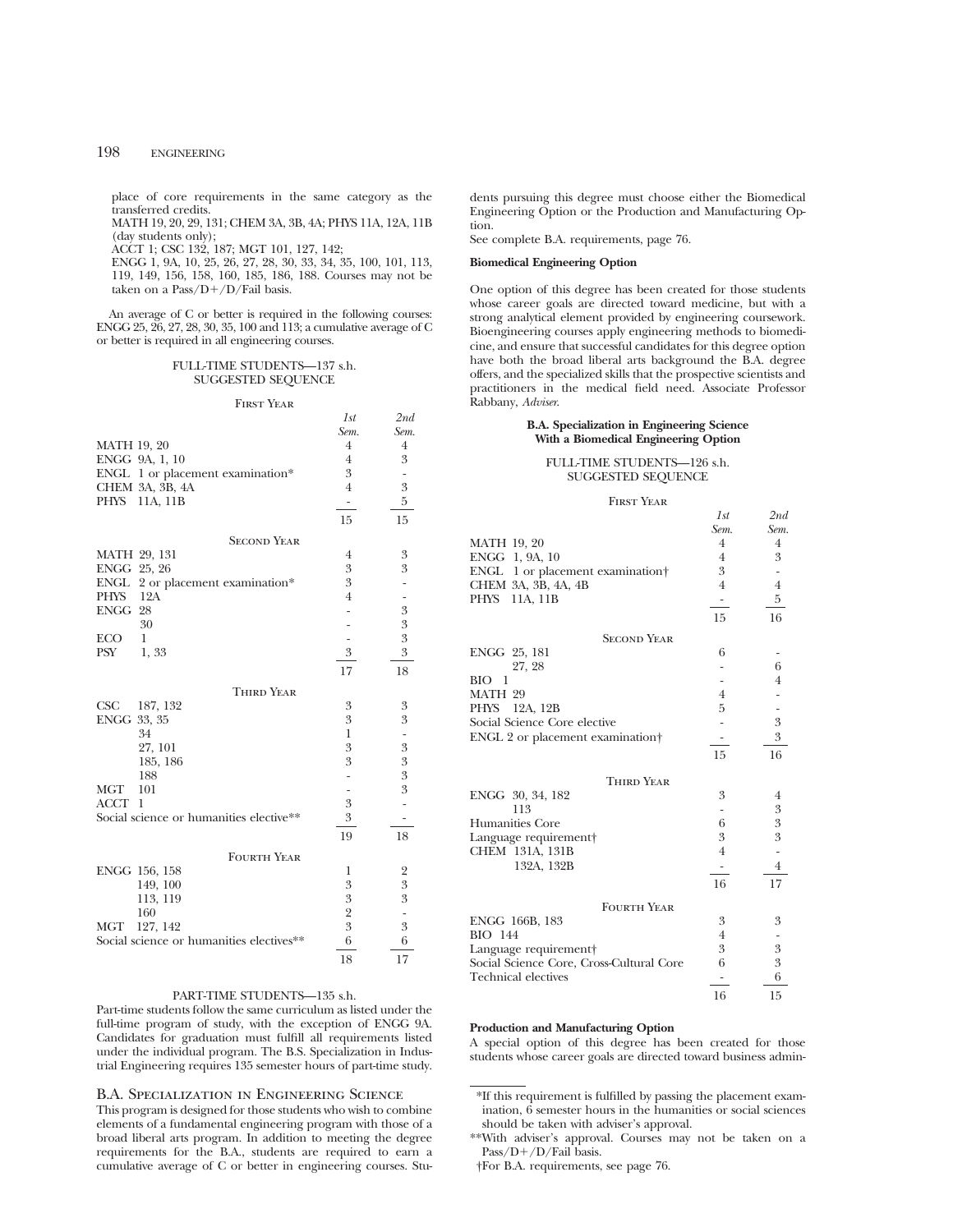istration, especially in manufacturing or production. A career path in this situation requires someone with technical ability and eventually an M.B.A. degree. By combining the B.A. Specialization in Engineering Science with the following business and liberal arts courses, the student will meet Hofstra's B.A. degree requirements and be knowledgeable about technical matters the student will ultimately be responsible for in a manufacturing environment.

#### **B.A. Specialization in Engineering Science With a Production and Manufacturing Option**

### FULL-TIME STUDENTS—134 s.h. SUGGESTED SEQUENCE

#### FIRST YEAR

|                                          | 1st                          | 2nd                      |
|------------------------------------------|------------------------------|--------------------------|
|                                          | Sem.                         | Sem.                     |
| <b>MATH 19, 20</b>                       | $\overline{4}$               | $\overline{4}$           |
| ENGG 1, 9A, 10                           | $\overline{4}$               | 3                        |
| ENGL<br>1-2 or placement examination     | 3                            | $\boldsymbol{3}$         |
| CHEM 3A, 3B, 4A                          | $\overline{4}$               | $\overline{3}$           |
| PHYS<br>11A, 11B                         | $\overline{\phantom{a}}$     | 5                        |
|                                          | 15                           | 18                       |
| <b>SECOND YEAR</b>                       |                              |                          |
| ENGG 25, 26                              | 3                            | 3                        |
| 28                                       |                              | $\mathfrak{B}$           |
| 32A, 32B                                 |                              | $\overline{4}$           |
| MATH 29, 131                             | $\overline{4}$               | 3                        |
| PHYS 12A                                 | $\overline{4}$               | $\overline{\phantom{0}}$ |
| SPCM 1, ECO 1                            | 3                            | 3                        |
| Social Science Core elective             | $\mathfrak{Z}$               | $\overline{\phantom{0}}$ |
|                                          | 17                           | 16                       |
| <b>THIRD YEAR</b>                        |                              |                          |
| ENGG 30, 36                              | 3                            | 3                        |
| 113, 160                                 | 3                            | $\overline{2}$           |
| Literature Core or                       |                              |                          |
| literature in translation <sup>††</sup>  | 3                            | 3                        |
| Language requirement                     | 3                            | 3                        |
| ACCT 1                                   | 3                            | $\overline{\phantom{m}}$ |
| BLAW 20                                  | $\overline{a}$               | 3                        |
| FIN<br>101                               | 3                            | $\overline{\phantom{a}}$ |
| MGT 101                                  | $\qquad \qquad \blacksquare$ | 3                        |
|                                          | 18                           | 17                       |
| <b>FOURTH YEAR</b>                       |                              |                          |
| ENGG 100, 119                            | 3                            | 3                        |
| 27, 149                                  | $\mathfrak{B}$               | 3                        |
| Language requirement                     | 3                            | 3                        |
| MKT 101, 124                             | 3                            | 3                        |
| Social Science Core, Cross-Cultural Core | 6                            | 3                        |
|                                          | 18                           | 15                       |

# B.S. Specialization in

## Electrical Engineering

## Mechanical Engineering

Candidates for graduation with the B.S. degree in these areas must fulfill the following requirements:

- 1. The successful completion of at least 136 semester hours and a cumulative grade-point average of 2.0 in work completed at Hofstra. Military Science may not be counted toward this total semester hour requirement.
- 2. At least 65 semester hours must be completed in the liberal arts. No course in the Department of Engineering may count toward this requirement except for ENGG 149.
- 3. There are two requirements that must ordinarily be completed in residence at Hofstra: 15 semester hours in the major

field of specialization and the last 30 semester hours. The 15 semester hours need not be included within the last 30 hours.

4. The general and major requirements as listed under the programs below. Courses may not be taken on the  $Pass/D+$ D/Fail basis.

## B.S. Specialization in Electrical Engineering

Accredited by the Engineering Accreditation Commission of the Accreditation Board for Engineering and Technology.

This program is intended for students who wish intensive study at the undergraduate level in the fields of electronic, computer and electrical engineering. The curriculum is designed to provide a broad foundation in the engineering sciences, mathematics, physics and liberal arts, with emphasis on the philosophy, theory and practice of electrical engineering. Graduates will be acquainted with applied electronics, electromagnetic fields and waves, energy conversion and information processing systems. This thorough preparation in theoretical tools and laboratory experimentation is designed to give graduates the skill and flexibility required to meet the ever changing demands on the electrical engineer.

In addition to fulfilling the degree requirements listed above, the following courses must be successfully completed. ENGL 1-2 or placement examination\*; 15 hours in humanities or social science electives\*\*; 6 hours in literature or literature in translation; the two literature courses must be chosen from core courses in CLIT, ENGL, FRLT, JW ST, LIT or SPLT in the humanities division under the appreciation and analysis heading. The 15 credits of social science and humanities electives must include SPCM 1 or 7, one core course in behavioral social sciences and one core course in history and philosophy in social sciences. Students transferring in with previous social science/humanities credits may use them in place of core requirements in the same category as the transferred credits.

MATH 19, 20, 29, 131, 143 and 144 or 147 or CSC 185; PHYS 11A, 11B, 12A, 12B; CHEM 3A, 3B, 4A;

ENGG 9A (for full-time students), 10, 25, 27, 30, 32A, 32B, 33, 34, 35, 36, 104, 111, 113, 143B, 149, 171, 176, 177, 178, 189, 192, 193, 194, 195; 9 hours in technical electives††

An average of C or better is required in the following courses: ENGG 30, 32A, 33, 36, 104, 176, 177, 193; a cumulative average of C or better is required in all engineering courses.

**COMPUTER ENGINEERING OPTION:** ENGG 10, 35, 111, 171, 178, 189 are replaced by CSC 15, 16, 111, 112, 120, ENGG 151. Of the three technical electives one must be ENGG 173, one must be a computer science course at the 100-level or above, and the third chosen from other 100-level engineering courses. The senior design course ENGG 143B is replaced by 143C.

## FULL-TIME STUDENTS—138 s.h. SUGGESTED SEQUENCE

## FIDST VEAD

| .                                       |        |      |
|-----------------------------------------|--------|------|
|                                         | 1st    | 2nd  |
|                                         | Sem.   | Sem. |
| <b>MATH</b> 19, 20                      |        | 4    |
| ENGG 9A, 10                             | $^{9}$ | 3    |
| CHEM 3A, 3B, 4A                         |        | 3    |
| PHYS 11A, 11B                           |        | 5    |
| ENGL $1, 2$ or placement examination*   | 3      | 3    |
| Social science or humanities elective** | 3      |      |
|                                         | 16     |      |

\*If this requirement is fulfilled by passing the placement examination, 6 semester hours in the humanities or social sciences should be taken with adviser's approval.

\*\*With adviser's approval. Courses may not be taken on a Pass/ $D+/D$ /Fail basis.

††For literature core requirements, see page 78.

<sup>†</sup>For B.A. requirements, see page 76.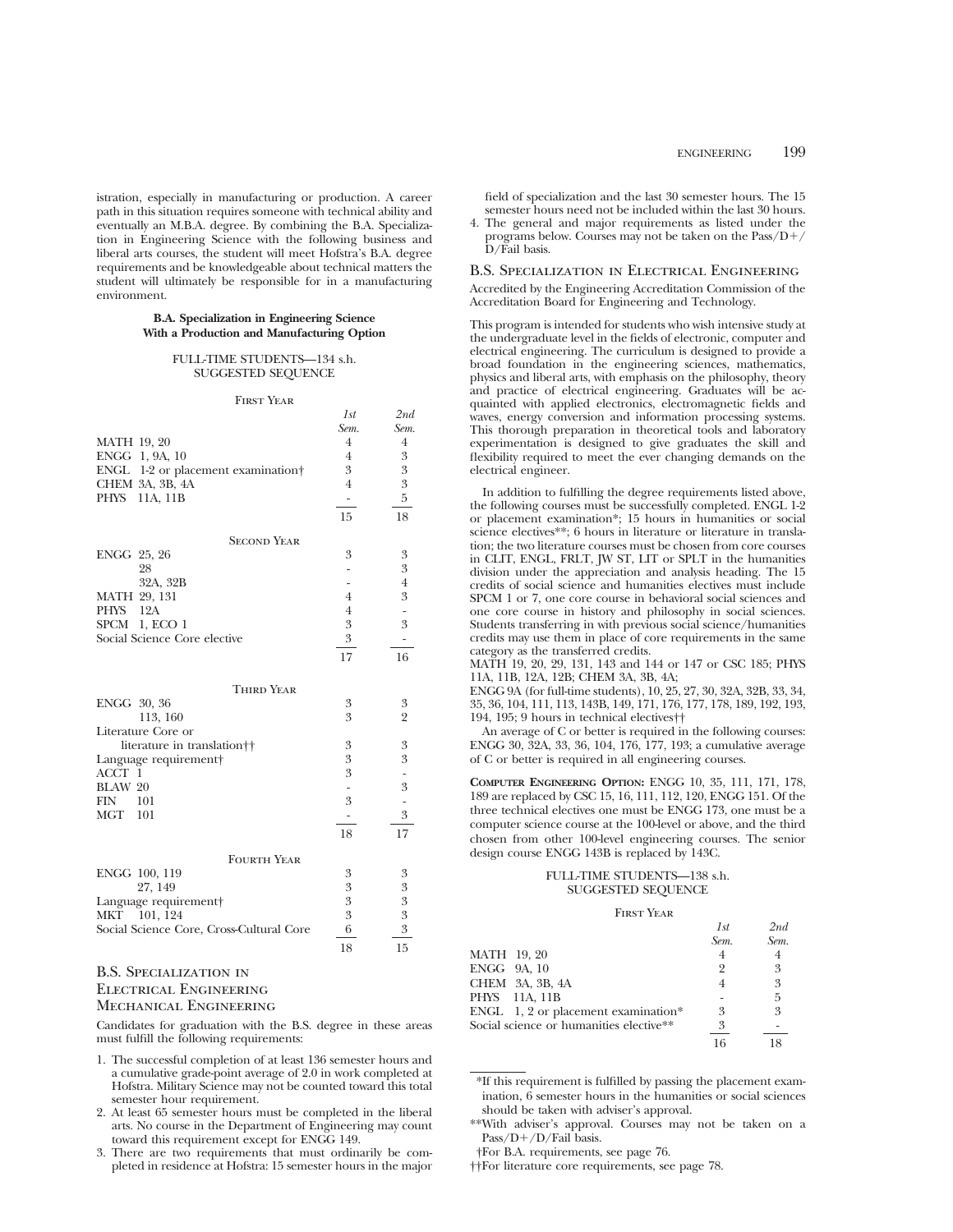# 200 ENGINEERING

|              | <b>SECOND YEAR</b>                       |                  |                  |
|--------------|------------------------------------------|------------------|------------------|
|              | MATH 29, 131                             | 4                | 3                |
|              | ENGG 25, 32A                             | $\boldsymbol{3}$ | $\boldsymbol{3}$ |
|              | 30, 33                                   | 3                | 3                |
|              | 34                                       |                  | 1                |
| <b>PHYS</b>  | 12A, 12B                                 | 5                |                  |
|              | Literature or literature in translation  | 3                | 3                |
|              | Social science or humanities elective**  |                  | 3                |
|              |                                          | 18               | 16               |
|              | <b>THIRD YEAR</b>                        |                  |                  |
|              | MATH 143 and 144                         | 3                | 3                |
| ENGG 36, 104 |                                          | $\boldsymbol{3}$ | $\boldsymbol{3}$ |
|              | 176, 177                                 | 3                | 3                |
|              | 189                                      |                  | $\overline{3}$   |
|              | 27, 192                                  | 3                | 1                |
|              | 32B, 193                                 | 1                | $\mathfrak{B}$   |
|              | Social science or humanities electives** | 3                | 3                |
|              |                                          | 16               | 19               |
|              | <b>FOURTH YEAR</b>                       |                  |                  |
| ENGG 35      |                                          | 3                |                  |
|              | 111, 143B                                | $\boldsymbol{3}$ | $\boldsymbol{3}$ |
|              | 113, 149                                 | 3                | 3                |
|              | 171, 178                                 | 3                | 1                |
|              | 194, 195                                 |                  | 4                |
|              | Social science or humanities elective**  | 3                |                  |
|              | Technical electives <sup>†</sup>         | 3                | 6                |
|              |                                          | 18               | 17               |

#### PART-TIME STUDENTS—136 s.h.

Part-time students follow the same curriculum as listed under the full-time program of study, with the exception of ENGG 9A. Candidates for graduation must fulfill all requirements listed under the individual program. The B.S. Specialization in Electrical Engineering requires 136 semester hours of part-time study.

## B.S. Specialization in Mechanical **ENGINEERING**

Accredited by the Engineering Accreditation Commission of the Accreditation Board for Engineering and Technology.

This program is intended for students who wish intensive study at the undergraduate level in the field of solid mechanics, mechanical engineering and aerospace. In addition, the curriculum is designed to provide a strong foundation in the engineering sciences, mathematics and liberal arts. Graduates will be prepared for positions in design, development and research in the fields of stress analysis, vibrations, energy conversion and generation, aerospace and material science. Laboratories are used to demonstrate the theoretical principles developed in each major course and to provide experience regarding modern measurement and research techniques.

In addition to fulfilling the degree requirements on page 78, the following courses must be successfully completed. ENGL 1-2 or placement examination\*; 15 hours in humanities or social science electives\*\*; 6 hours in literature or literature in translation; the two literature courses must be chosen from core courses in CLIT, ENGL, FRLT, JW ST, LIT or SPLT in the humanities division under the appreciation and analysis heading. The 15 credits of social science and humanities electives must include SPCM 1 or 7, one core course in behavioral social sciences and one core course in history and philosophy in social sciences. Students transferring in with previous social science/humanities credits may use them in place of core requirements in the same category as the transferred credits.

MATH 19, 20, 29, 131, 143 and 144 or 147 or CSC 185; PHYS 11A, 11B, 12A; CHEM 3A, 3B, 4A;

ENGG 1, 9A (full-time student only), 10, 25, 26, 27, 28, 30, 33, 34, 100, 113, 114, 115, 130, 141, any two of 143D, 143E, 143F; 149, 160, 163, 169, 170; 15 hours in technical electives†

Course selection is made in conference and with the approval of a faculty adviser.

An average of C or better is required in the following courses: ENGG 25, 26, 27, 28, 113, 114, 115, 141; a cumulative average of C or better is required in all engineering courses.

## FULL-TIME STUDENTS—137 s.h. SUGGESTED SEQUENCE

First Year

|                                          | 1st            | 2nd                      |
|------------------------------------------|----------------|--------------------------|
|                                          | Sem.           | Sem.                     |
| <b>MATH 19, 20</b>                       | 4              | 4                        |
| ENGG 9A, 10                              | $\overline{2}$ | 3                        |
| 1                                        | $\overline{2}$ |                          |
| CHEM 3A, 3B, 4A                          | $\overline{4}$ | $\mathfrak{B}$           |
| PHYS 11A, 11B                            |                | 5                        |
| ENGL 1-2 or placement examination*       | 3              | $\mathfrak{B}$           |
|                                          | 15             | 18                       |
|                                          |                |                          |
| <b>SECOND YEAR</b>                       |                |                          |
| ENGG 25, 26                              | 3              | 3                        |
| 28, 30, 113                              | -              | 9                        |
| <b>MATH 29, 131</b>                      | 4              | 3                        |
| PHYS 12A                                 | 4              |                          |
| Literature or literature in translation  | $\mathfrak{Z}$ | $\frac{1}{2}$            |
| Social science or humanities electives** | 3              | 3                        |
|                                          | 17             | 18                       |
|                                          |                |                          |
| <b>THIRD YEAR</b>                        |                |                          |
| <b>MATH 143</b>                          | 3              |                          |
| MATH 144 or 147 or CSC 185               |                | 3                        |
| ENGG 27, 33 or 35, 34                    | 3              | $\overline{4}$           |
| 115, 114                                 | 3              | 3                        |
| 130                                      | $\overline{a}$ | 3                        |
| 160, 163                                 | $\frac{2}{3}$  | 1                        |
| 141                                      |                |                          |
| Social science or humanities electives** | 3              | $\overline{\phantom{0}}$ |
| Technical elective†                      |                | 3                        |
|                                          | 17             | 17                       |
|                                          |                |                          |
| <b>FOURTH YEAR</b>                       |                |                          |
| ENGG $143D$ , E, or F                    | 3              |                          |
| 149                                      | 3              |                          |
| 169, 170                                 |                | $\overline{2}$           |
| 100                                      |                | 3                        |
| 143D, E, or F                            |                | 3                        |
| Literature or literature in translation  |                | 3                        |
| Social science or humanities electives** | 6              | $\overline{\phantom{0}}$ |
| Technical electives <sup>+</sup>         | 6              | 6                        |
|                                          | 18             | 17                       |

\*If this requirement is fulfilled by passing the placement examination, 6 semester hours in the humanities or social sciences should be taken with adviser's approval.

\*\*With adviser's approval. Courses may not be taken on a Pass/D+/D/Fail basis.

†Suggested options, taken with adviser's approval:

Aerospace: ENGG 101, 116, 129, 138, 140, 145, 146, 179 Thermal: ENGG 101, 116, 129, 138, 139, 174, 179 Applied Mechanics: ENGG 101, 129, 131, 132, 134, 135, 142, 179

Controls: ENGG 32A, 36, 101, 129, 142, 179, 193; CSC 276 ††With adviser's approval; one technical elective must be a design course.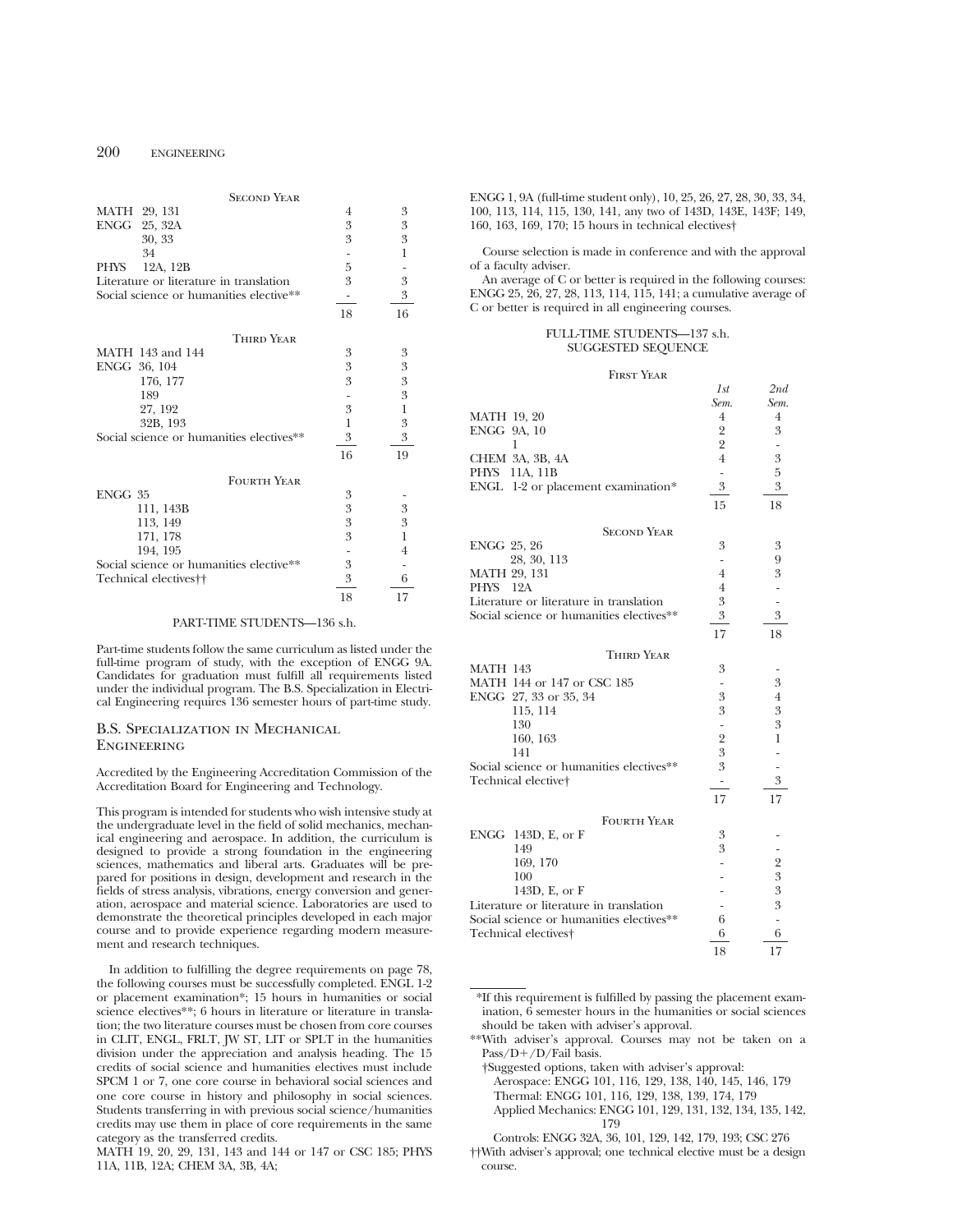#### PART-TIME STUDENTS—135 s.h.

Part-time students follow the same curriculum as listed under the full-time program of study, with the exception of ENGG 9A. Candidates for graduation must fulfill all requirements listed under the individual program. The B.S. Specialization in Mechanical Engineering requires 135 semester hours of part-time study.

### COURSES

In addition to semester notations next to each course, a selection of courses is offered during January and Summer sessions. Consult the *January* and *Summer Sessions* bulletins for these schedules.

#### 1. *Engineering Drawing* 2 s.h. Fall

Graphic solution of engineering problems representative of the efforts of the design team: the engineer, scientist, technician and designer. Engineering graphics, descriptive geometry, graphical mathematics, sketching and orthographic projection are presented within the framework of the design process. Prerequisite: high school trigonometry. No liberal arts credit.

#### 4. *Principles of Electronic Communications* 3 s.h. Periodically

History, development, theory and operation of electrical communication systems are established. Introductory concepts are developed regarding the basic principles of operation of the telephone, telegraph, radio, sound reproduction and television. High frequency communication techniques including satellite communications and the utilization of lasers as communication devices are examined from an elementary viewpoint. No credit for engineering majors.

9A. *Introduction to Engineering* 2 s.h. Fall

Freshman Seminar—college orientation. Engineering and applied science careers and specialties. Discussions on creativity, research, design and the economic, sociological and educational implications of present and predicted technology. Field trips. Methods of computation including the scientific calculator.

9B. *Graphic Science* 1 s.h.

Fall

Engineering graphics, descriptive geometry, graphical mathematics, sketching and orthographic projection.

## 10. *FORTRAN for Engineers and Physical Scientists* 3 s.h. Fall, Spring

Algorithms, programs and computers. Introduction to the programming of numerical methods. Logic and flow charting. FORTRAN 77 and basic programming concepts. Computer limitations and the functional characteristics of the major components. Demonstrations and individual work on high speed electronic computers. Prerequisite or corequisite: MATH 19 or permission of department.

25. *Mechanics: Statics* 3 s.h.

#### Fall, Spring

Vector algebra, conditions of equilibrium and constraint, centroids and moment of inertia, stress resultants, analysis of simple trusses and frames, friction, virtual work. Prerequisite: PHYS 11A. Prerequisite or corequisite: MATH 29, ENGG 9B or 1 or permission of instructor.

26. *Mechanics: Dynamics* 3 s.h. Fall, Spring

Kinematics and kinetics, impulse and momentum, impact, workenergy of particles and rigid bodies. Relative motion including Coriolis' acceleration, conservation of energy and conservation of momentum. Prerequisite: ENGG 25.

## 27. *Engineering Materials* 3 s.h. Fall, Spring

Atomic structure and its relationship to properties of engineering materials. Mechanical, metallurgical, thermal, optical, chemical, electrochemical, radioactive, electrical and magnetic properties. Failure analysis, material selection and design. Ferrous and nonferrous metals, nonmetallic and anisotropic materials, polymers and ceramics. Prerequisites: CHEM 3A, ENGG 25.

28. *Strength of Materials* 3 s.h. Fall, Spring

Introduction to stress and strain, and stress-strain relations in two and three dimensions. Combined stress at a point; Mohr's circle; elastic and inelastic theories of flexure, torsion, axial stress and buckling; elastic line relationships; strain-energy and Castigliano's Theorems; elementary design. Prerequisite: ENGG 25.

30. *Engineering Circuit Analysis* 3 s.h. Fall, Spring

Principles of linear system analysis introduced through the study of electric networks containing lumped circuit elements. DC resistive circuit analysis techniques. Transient analysis with capacitors and inductors. Steady-state AC analysis using phasors to study impedance and resonance. Prerequisite or corequisite: PHYS 12A. Corequisite: MATH 29.

#### 32A. *Logical Design and Digital Circuits* 3 s.h. Fall, Spring

Introduction to switching theory and the design of logical networks. Review of number systems and codes. The formulation of logical equations and their realization in hardware. Binary arithmetic and its implementation with logical functions. Combinational and sequential logic networks are studied. These digital principles are applied to the study of registers, counters and information processing systems. Prerequisite: sophomore standing in the department or permission of instructor. Same as CSC 32.

#### 32B. *Digital Circuits Laboratory* 1 s.h. Fall, Spring

Experiments provide laboratory experience in the design and operation of circuits using gates, flipflops and clocks. Prerequisite: PHYS 12A. Prerequisite or corequisite: ENGG 32A. No liberal arts credit. Same as CSC 110A.

33. *Electronic Circuits* 3 s.h. Fall, Spring

Principles of semiconductor electronic devices: operational amplifiers, diodes and bipolar junction transistors. Amplifier specification and external characteristics. Analysis of electronic circuits using graphical methods and electronic device models. Analysis and design of electronic application circuits such as rectifiers, clippers, inverting amplifiers and voltage followers. Introduction to PSpice. Prerequisite: ENGG 30.

## 34. *Circuit Analysis Laboratory* 1 s.h. Fall, Spring

The laboratory is designed to enhance the understanding and proper use of selected principles from circuit theory. The experiments introduce basic measurement techniques, problem solving and troubleshooting skills. Comparisons between theoretical and experimental results are investigated in a written laboratory report. Topics include meter calibration, oscilloscope use, transient analysis, AC parallel and series circuits and Thevenin's theorem. Prerequisite: ENGG 30. No liberal arts credit. (Formerly *Circuits and Devices Laboratory*.)

## 35. *Fields, Energy and Power* 3 s.h. Fall, Spring

Introduction to static and quasistatic electric and magnetic fields, with emphasis on physical forces and energy concepts with engineering applications. This includes lumped electric circuit elements, magnetically coupled circuits and transformers, elec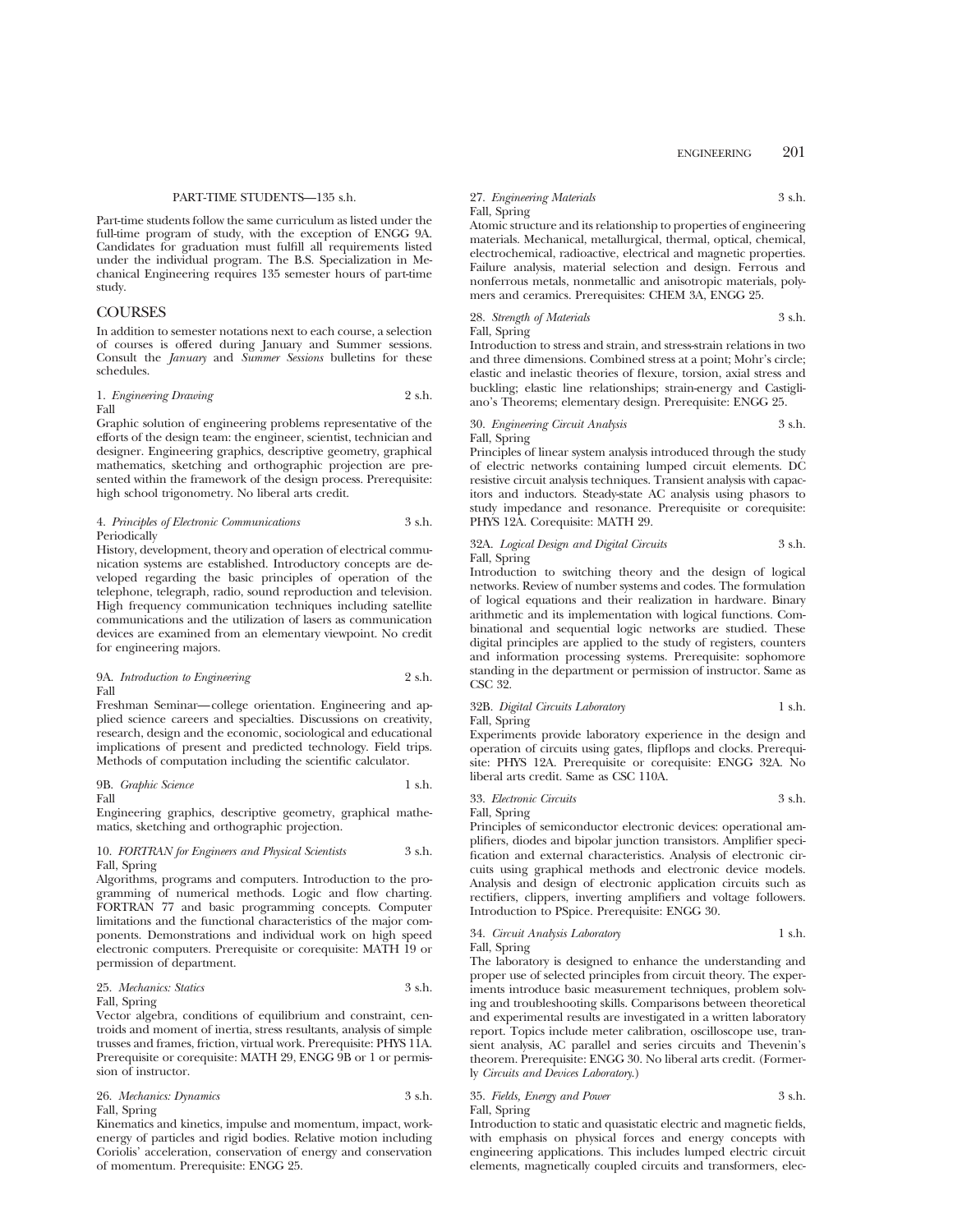tromechanical networks and rotating machines and direct energy conversion devices. Study of automatic control devices and system behavior. Prerequisite: ENGG 30.

36. *Microprocessor Systems* 3 s.h.

Once a year

Implementation of microprocessors in digital computer systems. Topics include architecture, operations, software, hardware/ software design methodology. (2 hours lecture, 2 hours laboratory.) Prerequisites: ENGG 32A or CSC 32, ENGG 33, ENGG 10 or CSC 15.

44. *Electronic Systems Laboratory* 1 s.h. Fall, Spring

Experiments provide laboratory experience in the use of amplifiers, power supplies, applications of feedback to control devices. Individual or team projects are undertaken. Prerequisite: ENGG 34. Prerequisite or corequisite: ENGG 35.

60. *Water Quality for Environmental Engineers* 3 s.h. See course description, page 381. 61. *Environmental Unit Processes and Operations* 3 s.h.

See course description, page 381.

62. *Environmental Unit Operations Laboratory* 1 s.h. See course description, page 381.

# 100. *Engineering Economy* 3 s.h.

Fall, Spring

Economic analysis for managerial and engineering decision making. Capital utilization based on the time value of capital, organizational, technical, monetary and nonmonetary factors. Methods for tangible evaluation of designs, projects and equipment. Capital management, break-even analysis, minimum cost and maximum profit determinations. Economic life, deterioration, obsolescence, taxes and sensitivity of parameters are some of the factors examined. Prerequisite: MATH 20 or permission of department.

101. *Numerical Methods I* 3 s.h. Fall, Spring

Computational methods useful with modern electric computers. Roots of algebraic and transcendental equations. Matrices; solution of linear algebraic equations by matrix methods, iteration and relaxation. Homogeneous equations and eigen- value problems. Taylor's Series, finite differences. Numerical integration, interpolation and extrapolation. Solution of initial and boundary value ordinary differential equations. Programming of selected problems in engineering and applied science. Prerequisite: ENGG 10 or CSC 15. Corequisite: MATH 131. Same as CSC 102 and MATH 147.

102. *Engineering Computer Science* 3 s.h. Periodically

Use of digital computers for solution of engineering problems. Problem planning, systems concepts, simulation and graphics. Applies numerical methods. Use of stored subroutines, special problem-solving languages and packages. Prerequisites: ENGG 10 and senior standing.

104. *Engineering Electromagnetics* 3 s.h. Fall

Introduction to the theory of electric and magnetic fields, with emphasis on physical concepts and engineering applications. Included are vector analysis, relation between circuit and field concepts at low and high frequencies, and Maxwell's equations. Prerequisites: ENGG 30, MATH 143.

111. *Electromagnetic Waves and Transmission* 3 s.h. Spring

Properties of transmission line networks. Analysis and design of impedance properties for maximum power transfer. Smith charts. Wave propagation, reflection and refraction. Wave-guide

structures. Radiation and impedance properties of antennas. Prerequisite: ENGG 104.

113. *Engineering Thermodynamics* 3 s.h. Fall, Spring

First and Second Laws of Thermodynamics, physical properties of vapors and gases. Design of power and refrigeration systems. Prerequisites: MATH 29, PHYS 11A.

114. *Heat Transfer* 3 s.h. Fall

Fundamental principles of heat transfer. Topics include steady and transient conduction, free and forced convection, radiation between surfaces, design of heat exchangers and equipment using fins, and numerical techniques for both steady and transient heat transfer. Prerequisite: ENGG 113.

115. *Fluid Mechanics* 3 s.h. Fall, Spring

Fluid statics and dynamics, Navier-Stokes equation, potential and viscous flow, dimensional analysis. Design of simple fluid devices, piping systems and nozzles utilizing compressible fluids. Prerequisites: ENGG 26, 113 or PHYS 136, MATH 131.

116. *Compressible Flow* 3 s.h. Fall

One-dimensional compressible flow, normal and oblique shocks; two-dimensional and nonsteady flow by method of characteristics. Flow with friction and heat transfer. Design of nozzles, diffusers and gas pipeline systems. Prerequisite: ENGG 115.

119. *Methods Engineering* 3 s.h. Spring

Operation and process analysis. Measurement and evaluation of worker-production systems including work measurement using predetermined standard data, statistical and computer based techniques. Plant layout and material handling. Prerequisite: MGT 127.

129. *Mechanical Vibrations* 3 s.h. Spring

Properties of mechanical vibrations. Natural frequencies of systems having one or multiple degrees of freedom, forced vibrations with or without damping, vibration isolation and reduction, transient phenomena and application to design. Prerequisites: ENGG 26, 28, MATH 131.

130. *Modeling and Analysis of Dynamic Systems* 3 s.h. Once a year

Modeling of mechanical, electrical, electromechanical fluid and thermal systems. Differential equations of motion; dynamic behavior of physical systems; synthesis of systems; fundamentals of control-system analysis. Computer-aided design and analysis techniques. Prerequisites: ENGG 26, 30, MATH 131.

131. *Advanced Strength of Materials* 3 s.h. Periodically

Curved beams, theories of failure, shear center, elastic stability, beam columns, comparison of designs based upon elementary and advanced methods of analysis, beams on elastic foundations, energy methods, thin plates and shells, and selected topics. Prerequisites: ENGG 28, MATH 131.

132. *Structural Analysis I* 3 s.h.

Periodically

Stability and determinacy, analysis of trusses, analytical and graphical methods, determination of forces in determinant structures, influence lines, approximate analysis of structures, displacement of structure by angle changes and energy methods. Prerequisite: ENGG 28.

133. *Advanced Dynamics* 3 s.h. Periodically

Two- and three-dimensional rigid body dynamics including momentum and energy methods, generalized coordinates. La-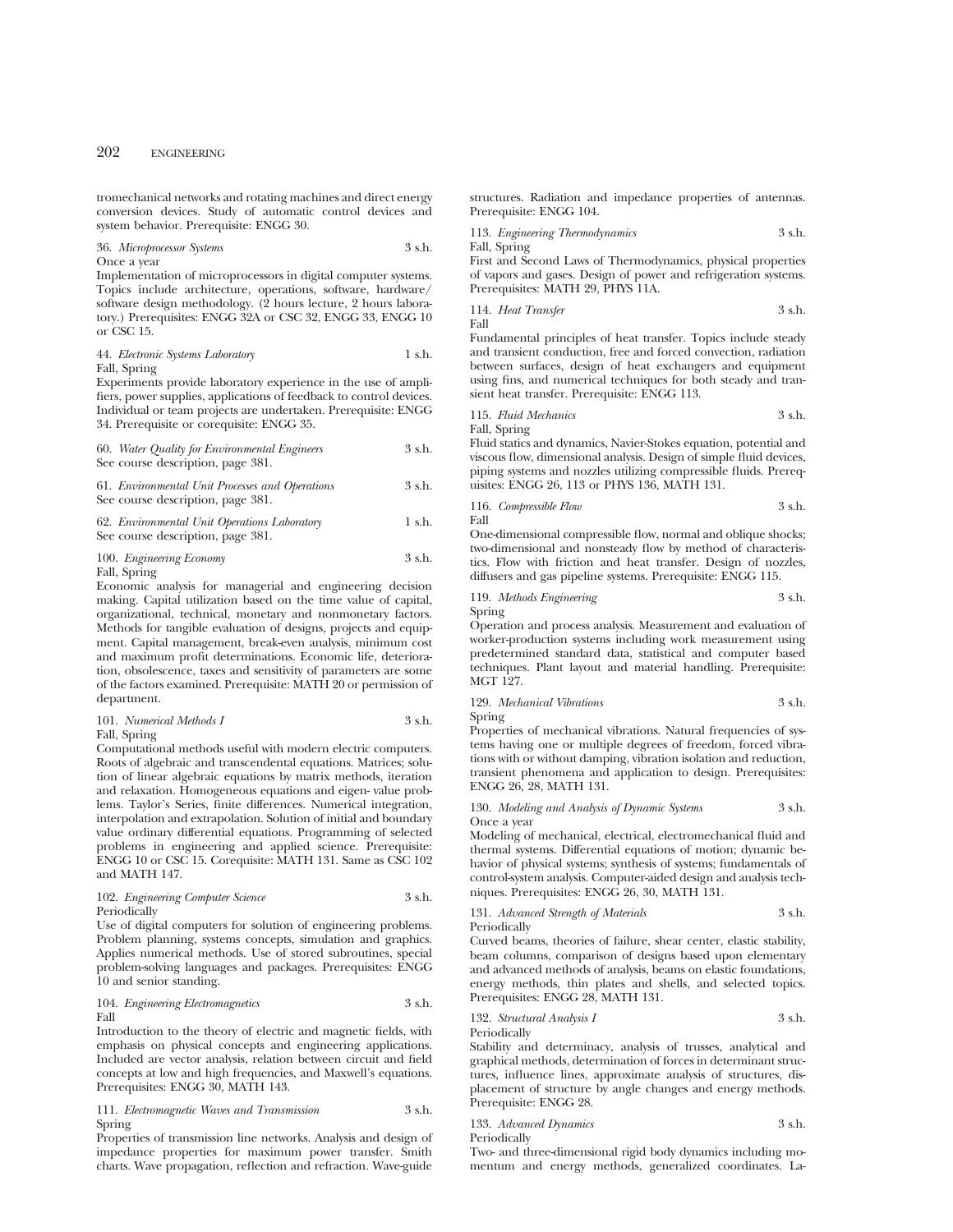grange equations, periodic motion. Prerequisites: ENGG 26, MATH 143.

134. *Structural Analysis II* 3 s.h. Periodically

Indeterminate structural analysis by force and displacement methods, moment distribution, flexibility and stiffness influence, methods of analysis, structural analysis by computer programs and plastic design. Prerequisite: ENGG 132. No liberal arts credit.

135. *Structural Design* 3 s.h. Once a year

Design of beams, columns and connections, and other structural components utilizing steel, concrete, timber and other materials commonly employed in structural design. The latest AISC, ACI and NDS specifications are used. Prerequisite: ENGG 28.

136. *Hydraulic Engineering and Water Resources* 3 s.h. See course description, page 381.

138. *Propulsion* 3 s.h. Periodically

Applications of principles of thermodynamics, gas dynamics and combustion to the design of air breathing and rocket motors. Thermodynamics of combustion, gas flows with chemical reactions, jet propulsion power plants, design of liquid and solid propellant chemical rockets. Prerequisites: ENGG 116, CHEM 4A. Corequisite: ENGG 114.

139. *Thermal Engineering* 3 s.h. Periodically

Synthesis of fundamental principles of thermodynamic fluid mechanics and heat transfer for the design and analysis of systems to produce power or refrigeration. Topics include combustion, vapor power cycles, gas turbine power plants, internal combustion engines, refrigeration cycles and air-conditioning

systems. Prerequisite or corequisite: ENGG 114.

140. *Aircraft Performance* 3 s.h.

Fall

Lift and drag characteristics of aircraft, propulsion systems, propellers, aircraft performance, range and endurance, introduction to aircraft stability and control. Prerequisites: ENGG 26, MATH 131. May not be taken on a  $Pass/D+/D/Fall$  basis. No liberal arts credit.

#### 141. *Mechanical Analysis and Design I* 3 s.h. Fall

General procedures for implementing the design phase of mechanical engineering. Complementary efforts of synthesis and analysis; applied stress analysis involving complex stress fields; deflection and stiffness considerations; stress for combined static and dynamic duties. Computer-aided design and analysis techniques. Prerequisites: ENGG 26, 28.

142. *Mechanical Analysis and Design II* 3 s.h. Spring

Introduction to lubrication theory: types of lubrication, fluid, friction, hydostatic and hydrodynamic theories of lubrication, externally pressurized bearings, squeeze-film bearings, wedgefilm thrust bearings, journal bearings, bearing materials. Computer-aided design and analysis of mechanical elements: shafts, gears, rolling contact bearings, clutches, brakes, screws, fasteners, flexible mechanical elements. Introduction to the finite element method with application to two-dimensional stress analysis. Prerequisite: ENGG 141.

143A. *Engineering Design A* 3 s.h. Fall, Spring

Integration of physical principles with mathematical analysis and/or experimental techniques as basis for an individually required design project in engineering science. Prerequisites: senior standing.

143B. *Electrical Engineering Design* 3 s.h. Fall, Spring

Integration of physical principles with mathematical analysis and/or experimental techniques as a basis for an individually required design project in electrical engineering.

143C. *Computer Engineering Design* 3 s.h. Fall, Spring

Integration of physical principles with mathematical analysis and/or experimental techniques as a basis for an individually required project which will consist of the design of hardware/ software systems. Prerequisite: senior standing.

143D. *Mechanical Engineering Design* 3 s.h. Fall, Spring

Integration of physical principles with mathematical analysis and/or experimental techniques as a basis for an individually required design project in mechanical engineering. Prerequisites: senior standing, ENGG 142 and one of the following: ENGG 153, 154, 155, or 158.

143E. *Aircraft Design* 3 s.h. Fall

Optimized design of an aircraft meeting the specifications of payload, range, cruising speed and runway length. Project follows accepted design procedure in calculating all the design characteristics: fuselage, wing planform and shape, engine specifications. Detailed analysis of the designed aircraft's performance is calculated. (2 hours lecture, 2 hours laboratory.) Prerequisite: ENGG 140. Corequisites: ENGG 145, 146. No liberal arts credit.

#### 143F. *Mechanical Engineering Design: Thermal Systems* 3 s.h. Spring

Design of thermal systems. Students work in project teams on comprehensive design projects. Determination of process parameters and sizing/selection of equipment and components such as piping, heat exchangers, pumps, valves, compressors and fans. Both the analytical and practical aspects of design are included. Final designs are presented in report form and orally. Utilization of software currently employed in industry. (2 hours lecture, 2 hours laboratory.) Prerequisites: ENGG 114, 115. No liberal arts credit.

| 143G. Engineering Design B<br>See course description, page 381.     | 3 s.h. |
|---------------------------------------------------------------------|--------|
| 144. Environmental Engineering<br>See course description, page 381. | 3 s.h. |

145. *Aerodynamics* 3 s.h. Periodically

Dynamics of fluids, potential flow, conformal mapping, flow about thin airfoils, finite wing theory, wings in compressible flow, laminar and turbulent boundary layers. Prerequisites: MATH 143, ENGG 115.

# 146. *Aircraft Structures* 3 s.h.

Spring

Equilibrium of forces, space structures, inertia forces and load factors, statically determinate and indeterminate structures, shear flow in webs and energy methods. Prerequisites: ENGG 28, MATH 131. No liberal arts credit.

| 147. Soil Mechanics               | 3 s.h. |
|-----------------------------------|--------|
| See course description, page 381. |        |

149. *Technology and Society—Impact and Implication* 3 s.h.

Fall, Spring

The interrelationship between technology and society in the past and present is established. Problems created by technology are examined and the need for, and the ability of technology to solve many of the problems of society are indicated. Topics are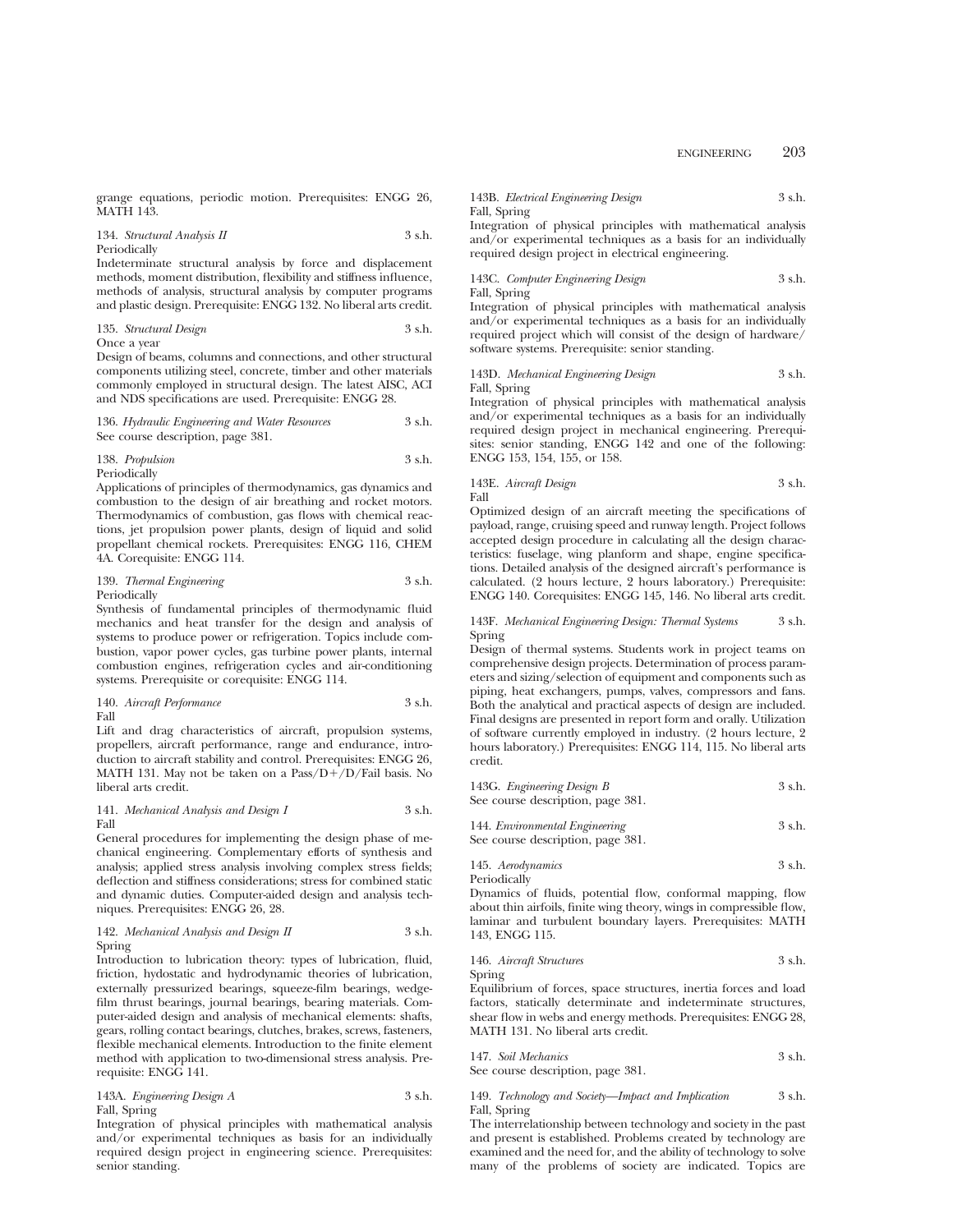## 204 ENGINEERING

selected from the following group: population and resources, pollution, energy crises, the military-industrial complex, computers and society, transportation, problems of the city, law enforcement, communications and health services. Same as TPP 149.

151 through 157. Projects in Engineering Design 1 s.h. each Fall, Spring

Selections assigned by the instructor for oral and written reports. (Hours arranged on individual basis.) Prerequisite: senior standing or permission of department.

151. *Electrical Engineering I* Prerequisite: ENGG 176.

152. *Electrical Engineering II* Prerequisite: ENGG 176.

153. *Strength of Materials* Prerequisite: ENGG 28.

154. *Thermodynamics* Prerequisite: ENGG 113.

155. *Fluid Mechanics* Prerequisite: ENGG 115.

- 156. *Industrial and Systems Engineering and Operations Research I*
- 157. *Industrial and Systems Engineering and Operations Research II*

Prerequisite or corequisite: ENGG 156.

158. *Independent Study* 2 s.h.

Fall, Spring

Independent design or experimental work in an area of interest. Prerequisite: senior standing or permission of department.

160. *Measurements and Instrumentation Laboratory* 2 s.h. Spring

Introduction to measurement theory and techniques. Topics include basic elements of measurement systems terminology pertinent to experimental work (accuracy, precision, resolution, uncertainty), graphical and analytical interpretation of data, curve fitting, statistical methods, systematic error analysis, dynamic response of measurement systems. Laboratory experiments incorporate and enhance topics covered in the lecture portion of the course. Several measurement systems are calibrated by the student. Experiments include measurement of flow, temperature, displacement, dimensions, angular velocity, pressure and strain. (1 hour lecture, 21⁄2 hours laboratory per week.) Prerequisites or corequisite: ENGG 28, 113. No liberal arts credit.

| 163. Mechanics of Solids and Properties of |        |
|--------------------------------------------|--------|
| Materials Laboratory                       | 1 s.h. |

Fall, Spring

Experimental determination of the properties of engineering materials. Behavior of solids under static and dynamic loads. Theory of engineering experimentation. Special project requiring engineering design and experimentation. Prerequisite: ENGG 27. Prerequisites or corequisites: ENGG 34, 113.

#### 166B. *Medical Instrumentation* 3 s.h. Periodically

Introduction to the nature of biological signals and the systems engineering principles required for their measurement and analysis. Computer applications to the analysis of physiological signals such as the ECG and EEG and to modeling of biological systems. Design and analysis of amplifiers and digital filters for physiological signal conditioning is emphasized. The origins of signals, and the use of transducers, analog devices, operational amplifiers, and system analysis are covered. (2 hours lecture, 2 hours laboratory.) Prerequisites: ENGG 30, 34. (Formerly 166A.)

## 169. *Mechanical Engineering Laboratory I* 1 s.h. Fall, Spring

Experiments in thermodynamics, heat-power systems and fluid mechanics. Critical analysis of measurement techniques. Application of the computer to systems control. Prerequisites: ENGG 115, 160. No liberal arts credit.

170. *Mechanical Engineering Laboratory II* 1 s.h. Spring

Experiments in heat transfer, vibrations and control systems. Critical analysis of measurement techniques. Application of the computer to data reduction and read-time analysis. Prerequisites: ENGG 114, 160. No liberal arts credit.

171. *Principles of Communication Systems and Noise* 3 s.h. Fall

Analysis and design of signals and electronic systems used for the modulation and demodulation of carriers. Communication systems using amplitude, angle and pulse modulation are compared with respect to instrumentation requirements, bandwidth and operation in the presence of noise. Computer simulation of performance and probabilistic methods of error analysis for analog and digital systems. Introduction to optical communications. Prerequisites: ENGG 177, 189, and 193.

172. *Computer Aided Circuit Design* 3 s.h. Spring

Analog, digital and integrated circuits are designed using professional-level software. Basic methods of circuit design are presented followed by execution analysis and optimization using algorithms developed by the student. Prerequisites: ENGG 32A, 32B and 111.

173. *Digital System Design* 3 s.h. Fall

Principles and method required for the design of small computer systems. Topics include timing, control functions and interface design. Prerequisites: ENGG 32A, 33. Prerequisite or corequisite: CSC 112.

174. *Direct Energy Conversion* 3 s.h. Fall

Analysis of the principles and methods by which energy in various forms is converted directly into electricity. Energy conversion processes studied are thermionic devices, thermoelectric devices, magnetohydrodynamic converters, solar and fuel cells. Prerequisites: ENGG 33, 35, 113.

176. *Network Analysis* 3 s.h. Fall, Spring

Review of circuit equations and classical methods of solution. Laplace transform method of analysis for signal sources and network responses. Convolution method of determining network response. Mutual inductance and transformers. Modeling and analysis of two-port networks. Resonance and filters: analysis and design. Applications to network design; delay distortion, equalization, compensation and impedance matching. Prerequisites: ENGG 30, MATH 143.

177. *Signal and Spectrum Transmission* 3 s.h. Fall

The development of Fourier series and integral methods with applications to the time and frequency domain. Determination of transfer functions and impulse reponse of linear systems. Consideration of scattering, iterative and image parameter concepts. Design of electric filters. Introduction to state variable techniques. Prerequisites or corequisites: ENGG 176, MATH 144.

178. *Communication Networks Laboratory* 1 s.h. Fall, Spring

Experiments are designed to provide laboratory experience in the following areas: filters, noise, spectral analysis, transmission lines and individual or team project or design experiments.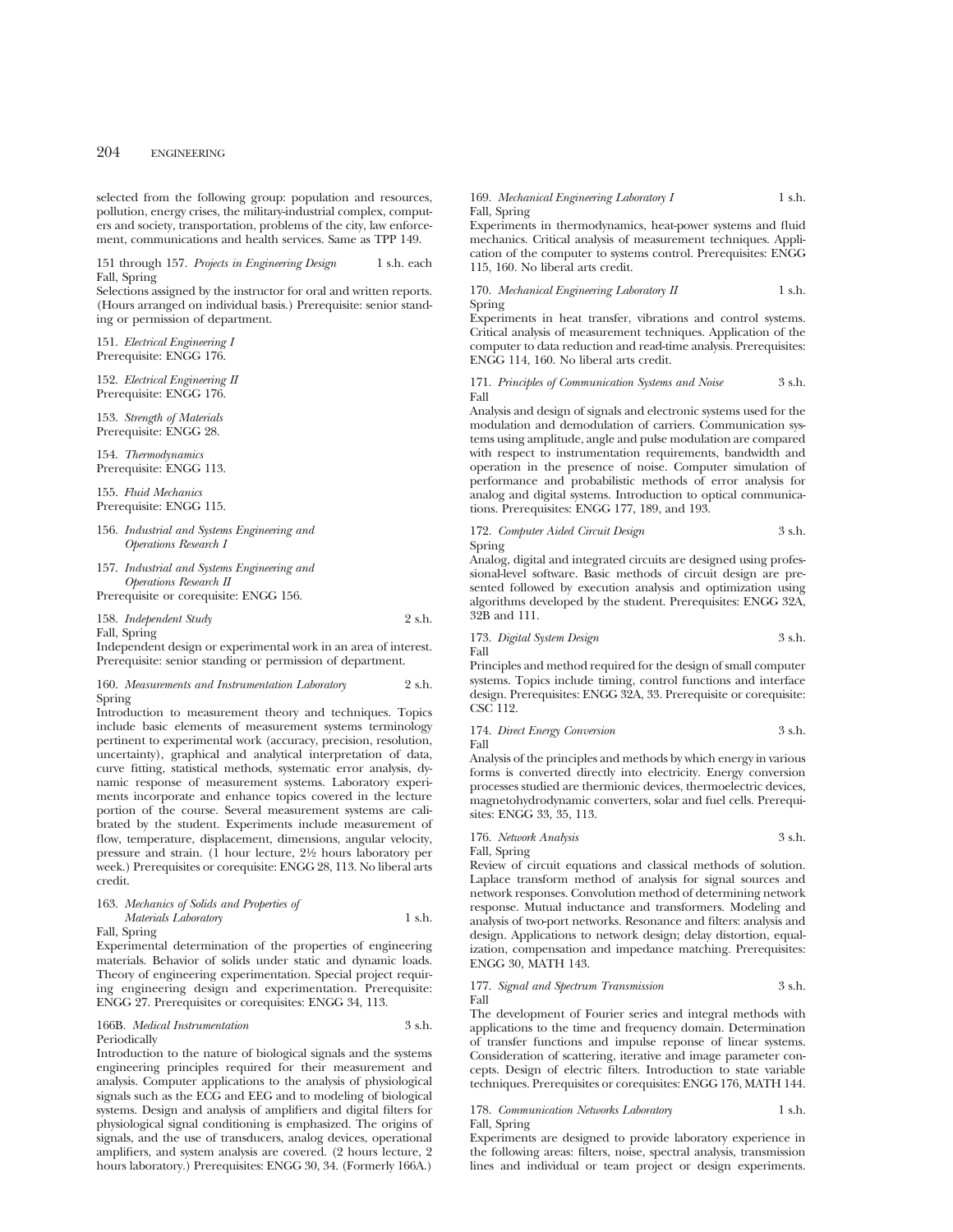Prerequisites: ENGG 34, 171. Prerequisite or corequisite: ENGG 111.

179. *Control Systems Engineering* 3 s.h. Once a year

Analysis and design of feedback control systems. Feedback principles: proportional, integral, derivative and PID feedback, error and stability analysis. Root-locus and frequency- response analysis and design methods. Case studies. Introduction to the state-space approach and digital control. Computer-aided design and analysis techniques. Prerequisite: ENGG 130 or 176.

180. *Digital Signal Processing* 3 s.h. See course description, page 381.

181. *Introduction to Bioengineering* 3 s.h. Periodically

A survey of applications of quantitative methods of engineering and physical science to problems in biology and medicine. Topics include biomechanics, including solids and fluids; biotransport in the lung and circulatory system; heat transfer in human and animal systems; biomaterials of surgical implants; biocontrol; and bioinstrumentation. Oral presentation in class and a written report are required. Open to bioengineering and biology majors. (3 hours lecture.) Prerequisite: junior class standing or permission of instructor. Same as BIO 179.

#### 182. *Biomechanics and Biomaterials* 3 s.h. Fall

This course is designed to introduce the students to the application of statics and dynamics to perform force analyses of the musculo-skeletal system. Introduction to the fundamentals of strength of materials and its application to deformable bodies. Biomechanics of soft and hard tissue and its application to organ systems. Linear viscoelastic models, incorporating a blend of both elastic and viscous characteristics, are analyzed. The course also provides a comprehensive background in biomaterials. Topics include mechanial, chemical and thermal properties of replacement materials and tissues. Implants are studied from the point of view of biological response of tissues and evaluation of biomaterials. (3 hours lecture.) Prerequisitie: ENGG 28. Corequisite: ENGG 27.

183. *Special Topics in Bioengineering* 3 s.h. See course description, page 381.

185. *Methods of Random Processes* 3 s.h. Fall, Spring

Systematic development of the concept of probability and random process theory. Topics include probability and set theory, random variables, density and distribution functions, multivariate distributions, sampling statistics and distributions, central limit theorem, estimation and the philosophy of applied statistics. The material covered is applied to problems in engineering and the physical sciences. Prerequisite: MATH 20. Same as CSC 185.

#### 186. *Design and Analysis of Experiments* 3 s.h. Spring

Introduction to the principles and economics of experimental design and statistical analysis. Emphasis on designs and applications useful in scientific research and management science. Topics include inferences concerning one or more means, variances and proportions; regression and correlation; stratified sampling and analysis of variance; nonparametric testing and factorial experiments. Computer solutions of problems are required. Prerequisites: ENGG or CSC 185, ENGG 10 or CSC 15. Same as CSC 186.

187. *Medical Imaging* 3 s.h. See course description, page 381.

#### 188. *Operations Research Optimization Techniques* 3 s.h. Spring

Deterministic and probabilistic methods used in the solution of industrial engineering and systems analysis problems. Emphasis on mathematical model formulation and optimization. Topics include classical optimization methods, dynamic programming, game theory, queuing theory, deterministic and stochastic inventory models, Markov chains and sensitivity analysis. Prerequisite: ENGG 185 or equivalent. Recommend taking CSC 187 prior to taking this course. Same as MATH 188.

189. *Random Signal Analysis* 3 s.h. See course description, page 381.

190. *Physical Electronics and Devices* 3 s.h. Spring

Development of techniques to examine device behavior from physical considerations, to characterize this behavior in terms of a mathematical model, and to use this model to interpret network behavior. The physical principles of charge generation and motion in conductors, semiconductors, vacua, plasma and optically sensitive media are considered. Various modeling techniques which are useful in electronic circuit theory (piece-wiselinear, graphical and analytical) are developed. The devices considered will consist of semiconductor and vacuum diodes, vacuum triodes, transistors, tunnel diodes and negative resistance amplifiers. Prerequisite: ENGG 33.

#### 192. *Electronics Laboratory* 1 s.h. Fall, Spring

The laboratory is designed to enhance the understanding and proper use of selected principles of electronic circuits. Topics cover diode and transistor applications, including feedback analysis and design, BJT and FET amplifier design and the analysis of measurement limitations of selected instruments. Prerequisite: ENGG 34. Prerequisite or corequisite: ENGG 193.

193. *Electronic and Feedback Networks* 3 s.h. Spring

Principles of field-effect transistors. Analysis and design of multistage BJT and FET amplifiers. Theory, analysis, and design of electronic feedback amplifiers and oscillators. Use of PSpice for design verification. Prerequisite: ENGG 33. Corequisite: ENGG 176.

## 194. *Pulse and Switching Circuits* 3 s.h. Spring

Analysis and design of electronic circuits for purposes of pulse amplification, waveshaping, non-sinusoidal waveshaping and nonsinusoidal waveform generation and switching. Design of circuits using operational amplifiers. Analog-digital and digitalanalog converters. Analysis of TTL and ECL switching circuits. Design of power supplies. Prerequisites: ENGG 32A, 33.

# 195. *Advanced Electronics Laboratory* 1 s.h. Spring

Experiments will provide laboratory experience in advanced measurement and instrumentation techniques. Students perform a number of selected experiments from the following: AM and FM modulation and demodulation, operational amplifier applications, regulated power supplies, sweep circuit design, data acquisition. Prerequisites: ENGG 34, 177. Prerequisite or corequisite: ENGG 194.

198. *Honors Thesis* 3 s.h. See course description, page 381.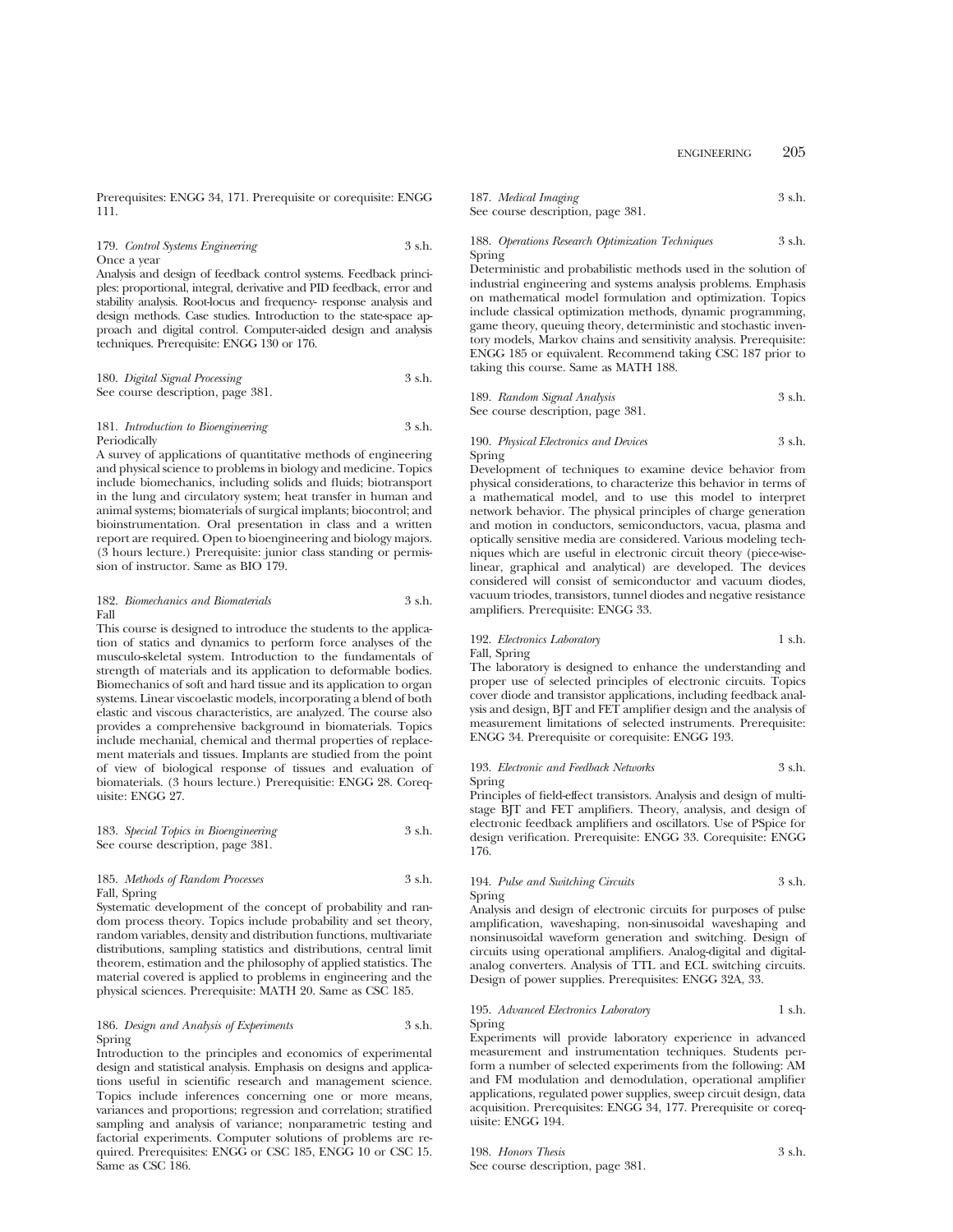## 199. *Readings in Engineering* 1-3 s.h. Fall, Spring

Individualized study in the student's area of specialization. Open only to seniors. Prerequisite: written approval of a faculty member who is to be the tutor and of the departmental chairperson. May be repeated for credit when topics vary. No liberal arts credit.

209. *Wave Propagation and Distributed Systems* 3 s.h. Once a year

General features common to wave motion, wave propagation, reflection and generation are developed and applied to acoustics, electromagnetics and optics, elastic and hydrodynamic waves. Dispersion, diffraction and coherence are also studied. Applications to systems for energy and information transfer. Prerequisites: PHYS 12A, MATH 144 or equivalent.

#### 212. *Information Systems Analysis* 3 s.h. Once a year

Transform methods applied to the analysis of linear and nonlinear systems that process information signals. Study of optimum linear systems to minimize noise. Two-dimensional systems for image transmission and processing. Multidimensional transforms for frequency analysis of optical filtering and imaging systems. Prerequisites: ENGG 177 or equivalent; ENGG 209 or 111; ENGG 171 or 185 or MATH 137 or 241.

# English (ENGL)

#### Associate Professor Brand, *Chairperson*

Professors Bryant, Burke, Couser, DiGaetani, Hacker, Keane, Keener, Klause, Lopate, Markus, McBrien, McIntosh, Nathan, Prigozy; Associate Professors Alter, Brogger, Fichtelberg, Harshbarger, Janssen, Krieg, Levine, Lorsch, MacCary, McLaren, Nass, Otis, Russell, Sargent, Uruburu, Ward, L. Zimmerman, S. Zimmerman; Assistant Professors Baron, Berger, LaGrandeur, Rustici, Sawhney.

The John Cranford Adams Chair in the Humanities is held by Professor Lopate. See page 400.

The Joseph G. Astman Distinguished Professorship in the HUMANITIES. See page 400.

ENGLISH HONOR SOCIETY, see page 65.

The English department offers a full range of courses in literature, creative writing, expository writing, and publishing.

#### **THE ENGLISH MAJOR**

By studying literature, English majors develop their abilities to read, interpret, think, and write. They expand their intellectual, imaginative, social, cultural, and ethical perspectives, and they enrich their lives. The skills they acquire are useful for anyone living in a complex modern society. They are particularly useful for anyone intending to enter a profession in which mastery of language is important and in which there is a need for an ability to analyze, interpret, write, and explain. Most English majors do in fact go into such professions as teaching (at all levels), publishing, law, journalism, writing, advertising, communications, public relations, management and government.

When a student chooses to major in English, he or she must choose to concentrate either in English and American Literature, in Creative Writing, or in Publishing Studies. Students who choose the English and American Literature concentration take a wide variety of courses in literature, organized around issues, authors, genres, or historical periods. Students who choose the Creative Writing concentration divide their coursework between literature courses and workshops in writing prose, poetry, drama,

essays, screenplays, and children's literature. Students who choose the Publishing Studies concentration divide their coursework between literature courses and courses in which they study the history and practice of publishing and the skills and techniques that are essential in the publishing industry.

**B.A. SPECIALIZATION IN ENGLISH:** the requirements of these three areas of concentration are listed below.

**ENGLISH AND AMERICAN LITERATURE:** 39 credits in literature as specified below and 3 credits in English or American history.

- 1) 9 credits in foundation courses: ENGL 41 and 6 credits chosen from among the following: ENGL 40 or 43; 42; 51 or 143
- 2) 3 credits in ENGL 100
- 3) 3 credits in major authors chosen from ENGL 107, 115, 116, or 119
- 4) 24 credits of electives: chosen from among any of the 100-level courses in the English department. At least six of these credits must come from courses dealing exclusively with literature written before 1800. In satisfying this requirement, students may elect to take up to 6 credits in any of the following courses offered in other departments: AMST 145, 146; CLIT 191, 195, 199; DRAM 173, 174, 175, 176. No more than 6 credits of the 24 elective credits may be in courses in creative writing or publishing studies.
- 5) 3 credits of English or American history, chosen under advisement.

**CREATIVE WRITING AND LITERATURE** (admission only with permission of the director of the program): 39 credits in writing and literature and 3 credits in history, chosen under advisement, including:

- 1) 6 credits chosen from the following: ENGL 133, 134, 135
- 2) 6 credits in advanced creative writing workshops
- 3) 6 credits in foundation courses
	- a) 3 credits to be chosen from ENGL 40 or 43, 41
	- b) 3 credits to be chosen from ENGL 40 or 43; 41, 44; 41, 42, 44; 51 or 143
- 4) 3 credits in major authors chosen from ENGL 107, 115, 116, or 119
- 5) 18 credits of electives: chosen from among any of the 100-level courses in the English department. At least 12 of these credits must be in literature written before 1900. The remaining 6 credits may be taken in literature, advanced creative writing workshops, publishing or language courses or DRAM 176
- 6) 3 credits in history, chosen under advisement.

**PUBLISHING STUDIES AND LITERATURE:** 39 credits in publishing and literature and 3 credits in history, including:

- 1) 6 credits chosen from ENGL 40, 41; or 43, 44; or 40, 193
- 2) 13 credits in ENGL 102, 172 & 173, 174, 178
- 3) 6 credits in ENGL 170, 171
- 4) 9 credits of 100-level English or American literature courses
- 5) 5 credits of electives in any other publishing studies, literature, or creative writing courses
- 6) 3 credits in history, chosen under advisement with the director.

The program is assisted by the Advisory Board consisting of the following high level publishing executives: Robert Carter, Eleanor Friede, Jon Gillett, Richard Marek, Richard Seaver, Timothy Seldes, Grace Shaw and Liz Walker.

See complete B.A. requirements, page 76.

Teaching of High School English, see page 342.

**A MINOR IN ENGLISH** consists of the successful completion of 18 semester hours, under advisement, with at least 6 hours in residence, as follows:

no more than 6 credits from 40- and 50-level courses

all other courses must be chosen from 100-level English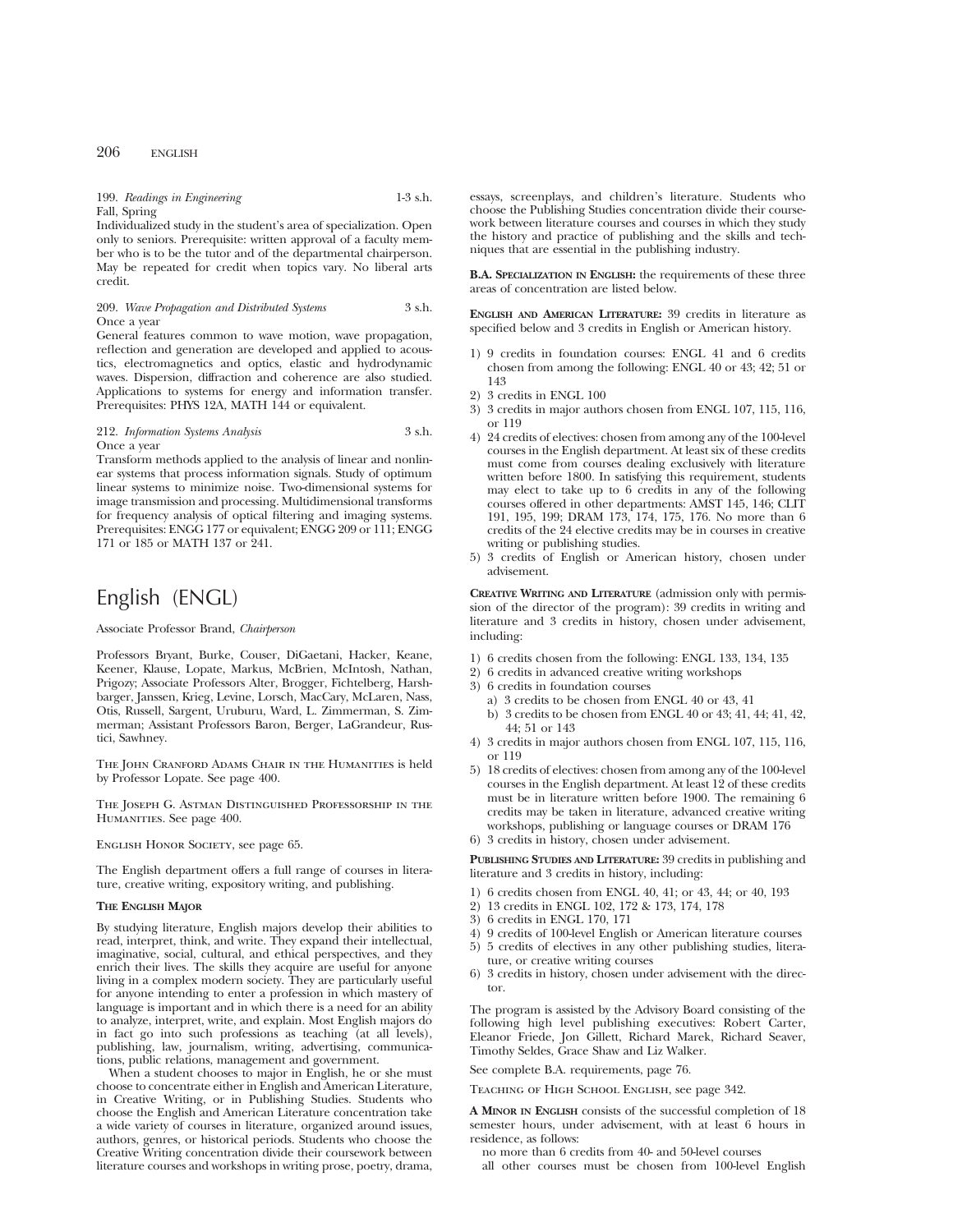courses except that up to 6 hours may be chosen from DRAM 173, 174, 175, 176; or CLIT 191, 195, 199; or AM ST 145, 146.

English composition courses may not count toward the minor.

**MASTER OF ARTS IN ENGLISH:** this program, scheduled in late afternoons and evenings Monday through Thursday, offers 12 hours of required courses and 18 hours of electives, providing some choice for interests ranging from more to less traditional studies. It is possible, on a limited basis, to elect a tutorial in a subject not available in regular offerings. Candidates will be expected to complete their studies within five years.

Applicants must present evidence of successful completion of an undergraduate major in English or receive special per- mission from the director of the program. They must also present a grade of B or better for undergraduate courses in English or a satisfactory score on the Graduate Record Examination. Associate Professor S. Zimmerman, *Director*

Program Requirements

|                                                            | Sem. Hrs. |
|------------------------------------------------------------|-----------|
| <b>ENGL</b> 272. Sources of the English Literary Tradition |           |
| III: 17th & 18th-Century English Litera-                   |           |
| <i>ture</i>                                                | 3         |
| 274. Sources of the American Literary Tradition            | 3         |
| 291. Shakespeare or Milton                                 | 3         |
| 299. Research Methods                                      | 3         |
| Electives: 200-level courses in English and/or             |           |
| American literature. (Under advisement, certain            |           |
| courses in comparative literature, history or hu-          |           |
| manities may be accepted)                                  | 18        |

The following courses are strongly recommended for those considering study beyond this degree and/or advanced teaching:

|      | ENGL 271A, 271B. Sources of the English Literary |   |
|------|--------------------------------------------------|---|
|      | Tradition I. II: Studies in Chaucer,             |   |
|      | Spenser $\mathcal{C}$ Their Contemporaries       |   |
| 301. | Master's Essay                                   | 3 |
| or   |                                                  |   |
| 305. | <b>Qualifying Papers</b>                         | 3 |

See complete graduate information, page 71.

## **COURSES**

In addition to semester notations next to each course, a selection of courses is offered during January and Summer sessions. Consult the *January* and *Summer Sessions* bulletins for these schedules.

| 1-2. Composition | 3 s.h. each |
|------------------|-------------|
| Fall, Spring     |             |

First semester: an introduction to expository writing at the college level, with an emphasis on analysis and argument. Assignments in reading and writing are coordinated; the Proficiency Examination is given as part of the course. May not be taken on a Pass/D+/D/Fail basis. Second semester: continued instruction in expository writing, and an introduction to literature. Most reading and writing assignments are organized around a central theme. Includes a Shakespeare play and a documented essay. Prerequisite: ENGL 1. May not be taken on a  $Pass/D+/D/Fall$ basis.

|  | 1A. English Composition Tutorial  | 1 s.h. |
|--|-----------------------------------|--------|
|  | See course description, page 382. |        |

2A. *English Composition Tutorial/Workshop* 1 s.h. Fall, Spring

Ordinarily taken in conjunction with ENGL 2, ENGL 2A is a workshop in argument and exposition. It focuses on organization, what it means to make an assertion and the nature of evidence. This course is required of students who do not fulfill the Writing Proficiency Test requirement. Pass/  $D+/D/Fail$ grade only. (Formerly *English Composition Tutorial*.)

4. *Argument and Analysis* 3 s.h. Fall, Spring

Principles of analysis and argument as they apply to writing tasks commonly assigned in college and in the world of work. Expository writing for various audiences. Practice in revision and editing. Prerequisites: ENGL 1-2. May not be used to satisfy the general University humanities requirement. (Formerly *Advanced Composition*; *Expository Writing*.)

| 5. Technical Communications       | 3 s.h. |
|-----------------------------------|--------|
| See course description, page 382. |        |

30. *Business Communication* 3 s.h. Fall, Spring

Especially adapted to the needs of business majors. An examination of and systematic practice in writing strategies and styles, with the objective of selecting those modes most effective in interpersonal/organizational contexts. Emphasis on the mastery of professional language, the application of logic to syntactic structures and the development of library research skills. Further expansion of modes of discourse and proper structure and tone as well as analysis of the roles of ethics and psychology in written expression. Required for all business majors. Open only to students who entered Hofstra prior to the fall semester of 1996. Prerequisites: ENGL 1-2. May not be used to satisfy the general University humanities requirement. (Formerly 3.)

40. *Source Studies* # 3 s.h. Fall

Readings in the Old Testament and Greek classics to indicate the sources of contemporary attitudes in the responses of earlier periods and cultures to fundamental human and literary issues. Prerequisite: ENGL 1 or permission of the chairperson.

41, 42. *English Literature I #, II* # 3 s.h. each 41: Fall; 42: Spring

An historical survey of the major British authors. First semester: English literature from its beginnings through the 18th century. Second semester: 19th century to the present. Prerequisite: ENGL 1 or permission of the chairperson.

43, 44. *Western Literature I #, II* # 3 s.h. each 43: Fall; 44: Spring

The shaping of the western mind as viewed in literature from the Greek and Hebrew experiences to the present. Readings from European texts in translation. First semester: Greeks and Hebrews to the Renaissance. Second semester: Renaissance to the Modern age. Prerequisite: ENGL 1 or permission of the chairperson.

45. *Modern Literature* 3 s.h. Periodically

Literary modernism to 1945 as exemplified by representative western writers and focusing on imagist, naturalist, Marxist and existentialist writers. Prerequisite: ENGL 1 or permission of the chairperson.

46. *Contemporary Literature* 3 s.h. **Periodically** 

The literature and sensibility of our own day with readings to include new poetry, prose and drama not usually dealt with in traditional courses. Prerequisite: ENGL 1 or permission of the chairperson.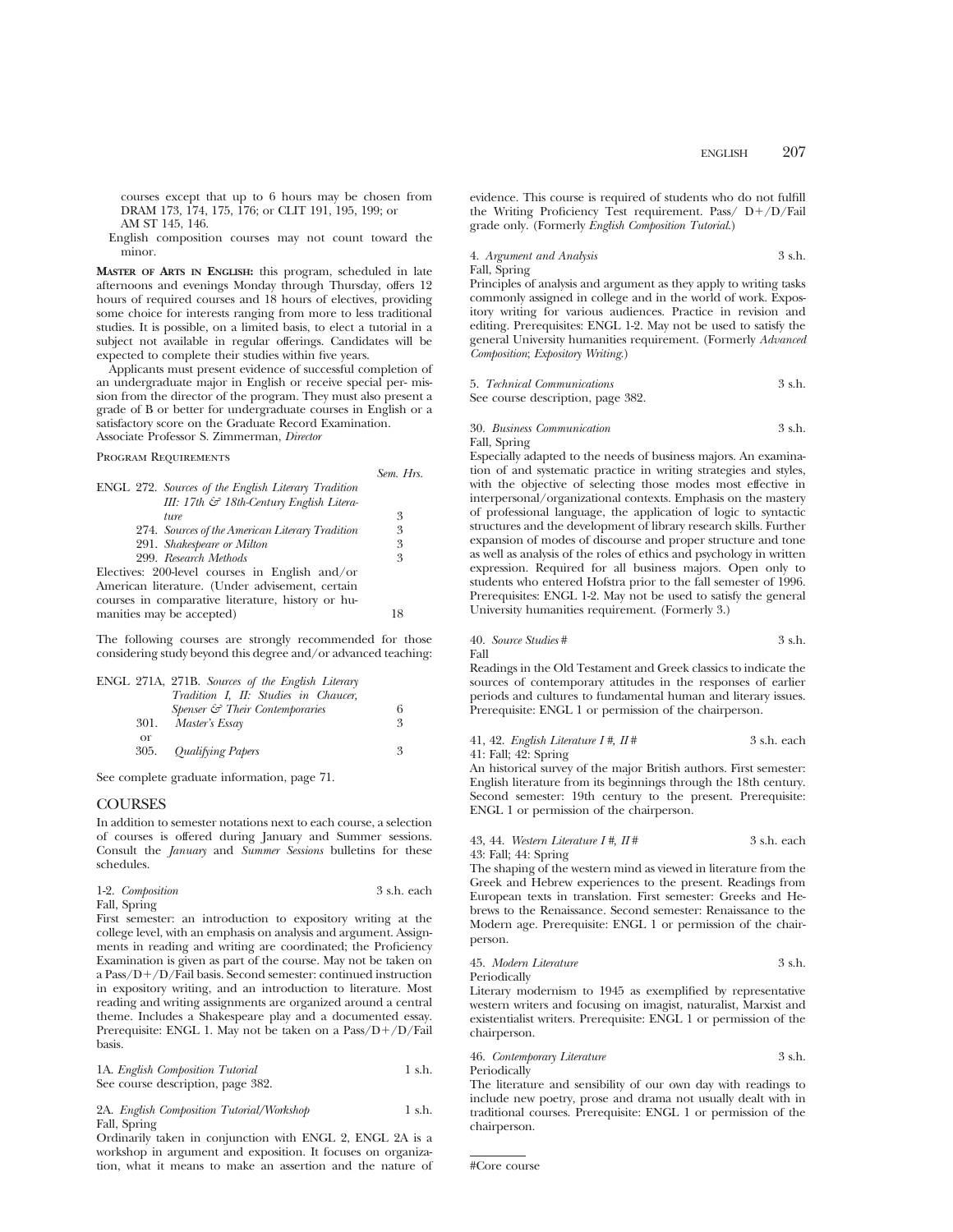208 ENGLISH

## 51. *The American Literary Identity* # 3 s.h.

Fall, Spring

Readings from major American authors; the colonials through 1865. Prerequisite: ENGL 1 or permission of the chairperson. Credit given for this course or ENGL 143, not both.

52. *The American Experience in Context* # 3 s.h. Fall, Spring

Readings from major American authors; 1865 through the present. Prerequisite: ENGL 1 or permission of the chairperson. Credit given for this course or ENGL 144, not both.

100. *Ways of Reading Literature* 3 s.h. See course description, page 382.

101. *History of the English Language*\* 3 s.h. Periodically

The origins and the development of the English language from Old English to the present, introductory linguistic principles presenting language problems in the light of language history. Prerequisites: ENGL 1-2.

$$
102. \; Grammar* \qquad \qquad 3 \text{ s.h.}
$$

Fall, Spring

Instruction in the forms and functions of standard English grammar and their relation to meaning. Prerequisites: ENGL 1-2. (Formerly *Grammar and Usage*\*.)

103. *Structure of English*\* 3 s.h.

Periodically

Current linguistic methods applied to English: emphasis on structural linguistics, transformational grammar. Prerequisites: ENGL 1-2.

104. *Old English Language and Literature*\* 3 s.h. Periodically

Introduction to the rich and powerful English literature of a thousand years ago. The class includes instruction and simple reading in the original language, followed by extensive readings in translation. Readings include *Beowulf*, chronicles, riddles, and religious and secular poetry. Prerequisites: ENGL 1-2. (Formerly *The Age of Beowulf*\*.)

105. *The Middle Ages in England*\* 3 s.h. Periodically

English literature of the 13th through 15th centuries. This age is strikingly like our own, with social and intellectual upheavals and its own expression of anxiety and courage, doubt and faith. Authors typically include Chaucer, Langland, the Gawain-poet, and selected early dramatists. Prerequisites: ENGL 1-2. (Formerly *The Age of Chaucer*\*.)

107. *Canterbury Tales*\* # 3 s.h.

Fall, Spring

Study of Geoffrey Chaucer's most important poem, a varied and surprising picture of English life and values in the Middle Ages. Topics include the development of the idea of the individual, faith versus skepticism, and the social implications of age, race, and gender. Prerequisites: ENGL 1-2. (Formerly *Chaucer's Canterbury Tales*\*.)

110. *The Age of Spenser*\* 3 s.h. Periodically

A study of important literary and cultural trends of the 16th century. Readings by such writers as Thomas More, Askew, Queen Elizabeth, Gascoigne, Sidney, Marlowe, Shakespeare and Spenser. Prerequisites: ENGL 1-2.

112. *Elizabethan and Jacobean Drama*\* 3 s.h. Periodically

An exploration of the drama exclusive of Shakespeare in the 16th and 17th centuries. In addition to considering questions of language, form, genre and performance, this course explores the relationship of selected plays to political, social, philosophical and theological concerns of the age. Prerequisites: ENGL 1-2. Credit given for this course or New College HD 15D, not both.

## 115. *Shakespeare: The Earlier Plays and Sonnets*\* # 3 s.h. Fall, Spring

A study of the sonnets and selected comedies, histories, and tragedies (including *Hamlet*) from the first half of Shakespeare's career. Attention is given to close readings, the social, political, and cultural conditions of the age, and to the theatrical heritage of the plays. Prerequisites: ENGL 1-2. Credit given for this course or New College HDG 1, not both.

116. *Shakespeare: The Later Plays*\* 3 s.h. Fall, Spring

An examination of the comedies, tragedies, and romances from the last half of Shakespeare's career. Attention is given to close readings, the social, political, and cultural conditions of the age, and to the theatrical heritage of the plays. Prerequisites: ENGL 1-2. Credit given for this course or New College HDG 2, not both.

117. *Seminar: Renaissance and 17th-Century*

*Literature*\* 3 s.h. Periodically

Subject to be selected yearly. Prerequisites: ENGL 1-2.

118. *The 17th Century*\* 3 s.h. Periodically

A survey of the grand and modest revolutions in the literary, political, and social worlds of England during this period, as those changes are reflected in the works of writers such as Donne and Jonson, Lanyer and Wroth, Milton and Marvell, Bacon and Hobbes, Bradstreet and Behn. Prerequisites: ENGL 1-2.

119. *Milton*\* 3 s.h. Spring

An examination of Milton's poetry and prose. Attention is given to such issues as the persona he constructs, his representations of kingship and revolution, and his treatments of marriage and gender. Students come to appreciate some of the literary forms, poetic conventions, and religious, social and political traditions to which Milton was responding and from which he was departing. Prerequisites: ENGL 1-2.

120. *English Drama from 1660 to 1789*\* 3 s.h. Periodically

Restoration comedies, the beginnings of bourgeois drama and the comedy of manners: Congreve, Wycherley, Dryden and Sheridan. Prerequisites: ENGL 1-2.

121. *Studies in the Novel I #* 3 s.h. Spring

The development and variety of the novel form from its beginnings in the 18th century through the 19th century, the great age of the novel. Representative of the major novelistic traditions of those centuries in England, America, France, and Russia, examples studied may include such works as *Tom Jones, Frankenstein, Jane Eyre, Moby Dick, Madame Bovary,* and *The Brothers Karamazov.* Prerequisites: ENGL 1-2. (Formerly 121 #, 122, *Studies in the Novel, I #, II*.)

122. *Studies in the Novel II* 3 s.h. Spring

Investigates the range of novel forms in the 20th century, including works by major novelists such as James, Mann, Proust, Faulkner, Joyce, Woolf, Nabokov, and Marquez. Topics discussed may include novelists' treatment of time, point of view, the quest for values, and the possibilities of modern love. Prerequisites: ENGL 1-2. (Formerly 121 #, 122, *Studies in the Novel I #, II*.)

123. *20th-Century Anglo-Irish Drama*\* 3 s.h. Periodically

Irish drama from the beginning of the Irish literary revival in 1898 emphasizing Shaw, Synge, Yeats, O'Casey, Behan and

<sup>\*</sup>Open only to students who have fulfilled the Writing Proficiency Test requirement.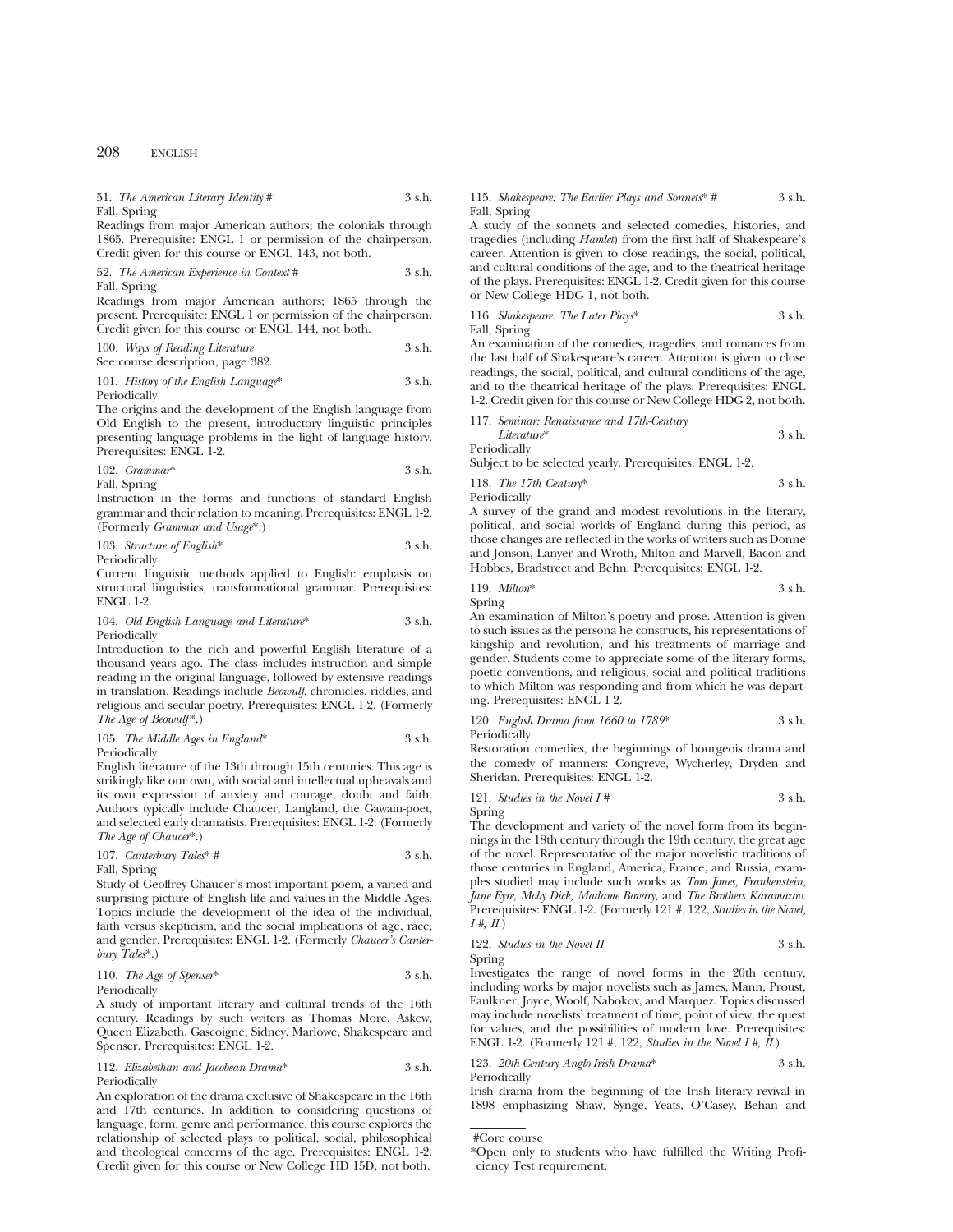Beckett. Postwar British theater emphasizing Delaney, Osborne and Pinter. Prerequisites: ENGL 1-2.

124A. *The Woman Writer in America*\* 3 s.h. Periodically

A study of the woman writer in America from the Colonial period through the present which considers gender in relation to larger historical issues and forces. Personal narratives, poetry, essays, and novels by such writers as Bradstreet, Sojourner Truth, Dickinson, Wharton, Plath, Oates, and Morrison. Prerequisites: ENGL 1-2. (Formerly ENGL 124.)

126. *The American Short Story*\* 3 s.h. Spring

A study of the genre, its origins and development, from 1820 to the present, including works by such diverse writers as Irving, Poe, James, Wharton, Crane, Hemingway, Wright, Welty, Baldwin, and O'Connor. Prerequisites: ENGL 1-2.

129. The 18th Century\* 
$$
\#
$$
 3 s.h.

Fall, Spring

Typically short, frequently satirical works in prose and verse from the later 17th century to 1800, the period when emerging middle- and lower-class kinds of literature challenged traditional aristocratic kinds. The flourishing of such genres as mock-epic, periodical essay, biography, and novel, and of such major authors as Dryden, Defoe, Swift, Pope, Johnson, Boswell, and Blake. Prerequisites: ENGL 1-2.

130. *Seminar: 18th-Century Literature*\* 3 s.h. Periodically

Subject to be selected yearly. Prerequisites: ENGL 1-2.

131. *The 18th-Century British Novel*\* 3 s.h. Periodically

The rise of this popular genre in the century that mainly invented it, in subgenres involving forms of autobiography, journalism, satire, epic, romance in general, and Gothic romance in particular, by such authors as Defoe, the Fieldings, Richardson, Sterne, Smollett, Burney, and Austen. Prerequisites: ENGL 1-2.

132. *The 19th-Century British Novel*\* 3 s.h. Periodically

The 19th-century English novelists: Austen, Scott, Emily Brontë, Thackeray, Dickens, Eliot and other writers. Prerequisites: ENGL 1-2.

133. *Workshop: General Creative Writing*\* # 3 s.h. Fall, Spring

Develop and sharpen writing skill in all forms of creative writing. Students' work is read aloud and the techniques employed in celebrated works of literature are studied and analyzed. Prerequisites: ENGL 1-2.

134. *Workshop: Poetry Writing\**

\n5.1. 
$$
3 \, \text{s.h.}
$$

A workshop to help the developing poet sharpen the powers of poetic expression. Reading and discussion of students' poems, and analyses by students of themes and techniques of contemporary poems of their choice. Prerequisite: ENGL 133 or submission of manuscript. Credit given for this course or New College CSWG 2, not both.

134A. *Workshop: Poetry Writing*\*† 2 s.h. Discussion includes contemporary poets. Same as ENGL 134.

135. *Workshop: Prose Writing*\* 3 s.h. Fall

A workshop to help the developing writer of short stories and novels sharpen the powers of expression. Students' work will be read and analyzed, discussions will deal with matters particular to the manuscript as well as with general problems of craft. Prerequisite: ENGL 133 or submission of manuscript.

136A. *Workshop: Short Fiction Writing*\*† 2 s.h. Discussion includes matters particular to the manuscript as well as with general problems of craft. Credit given for this course or New College CSWG 4, not both.

136B. *Workshop: Children's Fiction Writing*\*† 2 s.h. Discussion includes techniques and themes in contemporary examples of children's fiction. Credit given for this course or New College CSWA 13, not both.

136C. *Workshop: Writing in Varieties of Nonfiction*\*† 2 s.h. Discussion of techniques used in a wide range of nonfiction writing including journalistic columns, the familiar essay, interviews, magazine articles, drama and book reviews. Credit given for this course or New College CSWA 15, not both.

## 136D. *Workshop: Writing for Stage, Screen*

College CSWA 12, not both.

*and Television*\*† 2 s.h. Discussion includes techniques in contemporary scripts for theater, film and television. Credit given for this course or New

137. *Colonial and Early American Literature from the Puritans Through Irving*\* 3 s.h.

Periodically

An intensive examination of the literature and ideas of Colonial America through the early Republic in personal narratives, essays, sermons, and poetry by such writers as Bradford, Mather, Bradstreet, Rowlandson, Edwards, and Franklin. Prerequisites: ENGL 1-2.

138. *American Literary Naturalism\** 3 s.h. Periodically

The philosophical premises, major themes, and significance of race, gender, and time in American literary naturalism. Writers include Crane, Norris, Dreiser, Wharton, London, Wright and others. Prerequisites: ENGL 1-2. (Formerly *Naturalism in American Literature*.)

139. *The African Novel\* #* 3 s.h. See course description, page 382.

140, 141 #. *African American Literature\* I, II #* 3 s.h. each Fall, Spring

First semester: the origins of an African American literary tradition from the Colonial period to the early 20th century. Themes include the African Diaspora, slavery, folk culture, race, and social equality. Such authors as Equiano, Wheatley, Douglass, Brown, Jacobs, Harper, Washington, and Du Bois. Prerequisites: ENGL 1-2. Second semester: the growth of African American literature from the Harlem Renaissance to the present. Such topics as migration, African heritage, protest, vernacular, and gender. Writers include Hughes, Hurston, Wright, Brooks, Ellison, Baldwin, Baraka, Walker, Morrison, and Wilson. Prerequisites: ENGL 1-2. (Formerly *The Literature of Black America I, II #*.)

142. *The American Renaissance, 1820-1860*\* 3 s.h. Periodically

A study of a period in American literary history so rich, it as been called "the American Renaissance." Works by such authors as Emerson, Thoreau, Melville, Poe, Hawthorne, Douglass, Stowe, Whitman and Dickinson. The development of a distinctively American literature is studied in the context of the revolutionary

<sup>\*</sup>Open only to students who have fulfilled the Writing Proficiency Test requirement.

<sup>†</sup>Summer Writer's Conference: designed to help developing writers sharpen their powers of expression including reading and discussion of student's work, and analysis of themes and techniques. Prerequisite: ENGL 133 or permission of the Director of the Conference.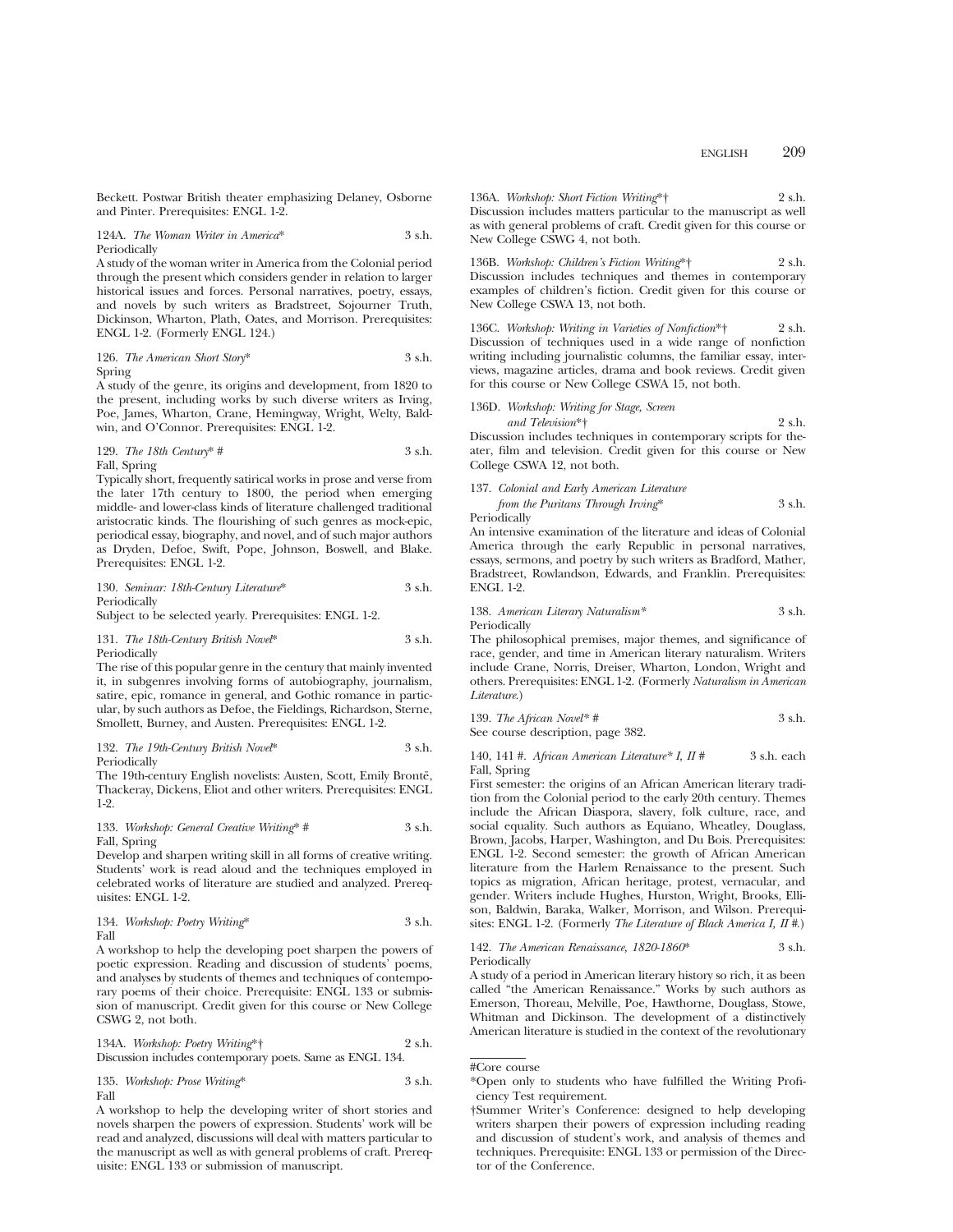changes and deep conflicts that characterized American life in this period. Prerequisites: ENGL 1-2.

143. *American Literature\* I #* 3 s.h. Fall, Spring

A study of the origins and development of an American literary tradition from the Colonial period to the Civil War in the poetry, prose, and fiction of such writers as Bradstreet, Wheatley, Franklin, Hawthorne, Dickinson, Douglass, and Melville. Prerequisites: ENGL 1-2. Credit given for this course or ENGL 51, not both. (Formerly 143 #, 144, *American Literature I #, II*.)

144. *American Literature\* II* 3 s.h.

Periodically

A study of the development of American literature from Whitman to the early moderns. The course includes the works of writers such as Crane, Dickinson, Fitzgerald, Hemingway, Wright. Prerequisites: ENGL 1-2. Credit given for this course or ENGL 52, not both. (Formerly 143 #, 144, *American Literature I #, II*.)

## 145A. *American Fiction, 1900-1950\* #* 3 s.h. Fall, Spring

A study of how various writers of the period grapple with questions about literary history, ideology, aesthetics, and the meaning(s) of America. Works by such authors as Chopin, Wharton, Fitzgerald, Hemingway, Hurston, Faulkner, and Wright. Prerequisites: ENGL 1-2. (Formerly *20th Century American Fiction, 1900-1950 #*.)

146A. *American Fiction, 1950-Present\** 3 s.h. Periodically

An exploration of how fiction since WWII engages the complexity of aesthetic and cultural challenges that have characterized the second half of the "American" century. Works by such authors as Ellison, Nabokov, Bellow, Pynchon, Morrison, DeLillo, and Erdrich. Prerequisites: ENGL 1-2. (Formerly *20th-Century American Fiction, 1950 to Present*.)

148. *20th-Century American Poetry\** 3 s.h. Periodically

Readings in the poets of the Modern period, such as Eliot, Pound, Frost, Moore, and Stevens, as well as an exploration of a variety of Postmodernisms, including such writers as Bishop, Roethke, Lowell, Ginsberg, Kinnell, Plath, and Rich. Prerequisites: ENGL 1-2. Credit given for this course or New College HLG 15 or HLG 60E.

149. *The 19th-Century American Novel\** 3 s.h. Periodically

A study of the origins and development of the 19th-century American novel in works by such writers as Cooper, Hawthorne, Melville, Stowe, Alcott, Twain, James, and Chopin. Prerequisites: ENGL 1-2.

150. *Native American Literature*\* # 3 s.h. See course description, page 382.

153. *The Romantic Age\* #* 3 s.h. Fall, Spring

The response of British Romantic writers—Blake, Wordsworth, Coleridge, Mary Shelley, Percy Shelley, Byron, and Keats—to the philosophical, industrial, and political revolutions of the late 18th and early 19th centuries. Topics include natural supernaturalism, innocence and experience, social protest, and the Byronic hero. Prerequisites: ENGL 1-2.

| 154. Seminar in the Romantic Age* | 3 s.h. |
|-----------------------------------|--------|
| Periodically                      |        |

Subject is selected yearly. Prerequisites: ENGL 1-2.

157. *The Age of Dickens*\* # 3 s.h. Fall, Spring

Writings of the industrial and colonial age in Britain, the 19th century. Readings explore changes in social structure, education,

religion, science, and everyday life in the Victorian age; works by such authors as Dickens, the Brontes, Tennyson, the Brownings, Arnold, Gaskell, Eliot, and Butler. Prerequisites: ENGL 1-2.

158. *Seminar in Victorian Literature*\* 3 s.h. Periodically

Subject is selected yearly. Prerequisites: ENGL 1-2.

159. *20th-Century British Poetry*\* 3 s.h. Periodically

Poetic responses to the philosophical ideas and political and cultural events of modernism. Such poets as Hardy, Hopkins, Yeats, Eliot, Lawrence, Thomas, and Auden are studied. Particular attention is given to their development of new poetic forms and symbolism responsive to 20-century crises of faith and the search for new certainties. Prerequisites: ENGL 1-2.

165. *20th-Century British Novel*\* 3 s.h. Periodically

The modern British novel, its themes and innovative forms. Novels by such authors as Conrad, Joyce, Woolf, Forster, and Lawrence are studied with an eye to what makes them respresentative of modernism: the interest of subjectivity, impressionism, and stream of consciousness, their treatment of alienation, politics, psychology, and sexuality. Prerequisites: ENGL 1-2. Credit given for this course or New College HLG 20, not both.

166. *Critical Theories and Critical Writings*\* 3 s.h. Periodically

Theory and technique of literary criticism with practice in writing critical papers. Prerequisites: ENGL 1-2.

167. *Post-Colonial Literature of South Asia\* #* 3 s.h. See course description, page 382.

170. *Theory and Practice of Publishing*\* 3 s.h. Spring

The full process of publishing from submission of a manuscript to its publication including the various phases of editing and production. A work project is used to illustrate the publication stages. Specialists from the publishing field address the class. Prerequisites: ENGL 1-2. No liberal arts credit.

#### 171. *The History of Publishing in America*\* 3 s.h. Fall

A comprehensive study from Colonial days to the present: early printing shops in New England, the first publishing houses, the emergence and continued existence of the by-now giant firms, the establishment of copyright laws and changes in it. How the economic, political and cultural conditions of the country affected the field of publishing and how publishing affected them. Prerequisites: ENGL 1-2.

172 & 173. *Book Editing\* I, II* 3 s.h. each 172: Fall; 173: Spring

Practices that make up the complete editing of a book: copy and manuscript editing. Production editing, proofreading, symbols, printer's marks and marking up a manuscript ready for the printer. The use of a style book. Students in ENGL 173 will edit and produce a book made up from work done by students in the creative writing workshops. Students taking the Publishing Studies concentration must take both courses. Materials fee for both courses: \$25. Prerequisites: ENGL 1-2. Corequisite for 173: ENGL 178.

<sup>\*</sup>Open only to students who have fulfilled the Writing Proficiency Test requirement.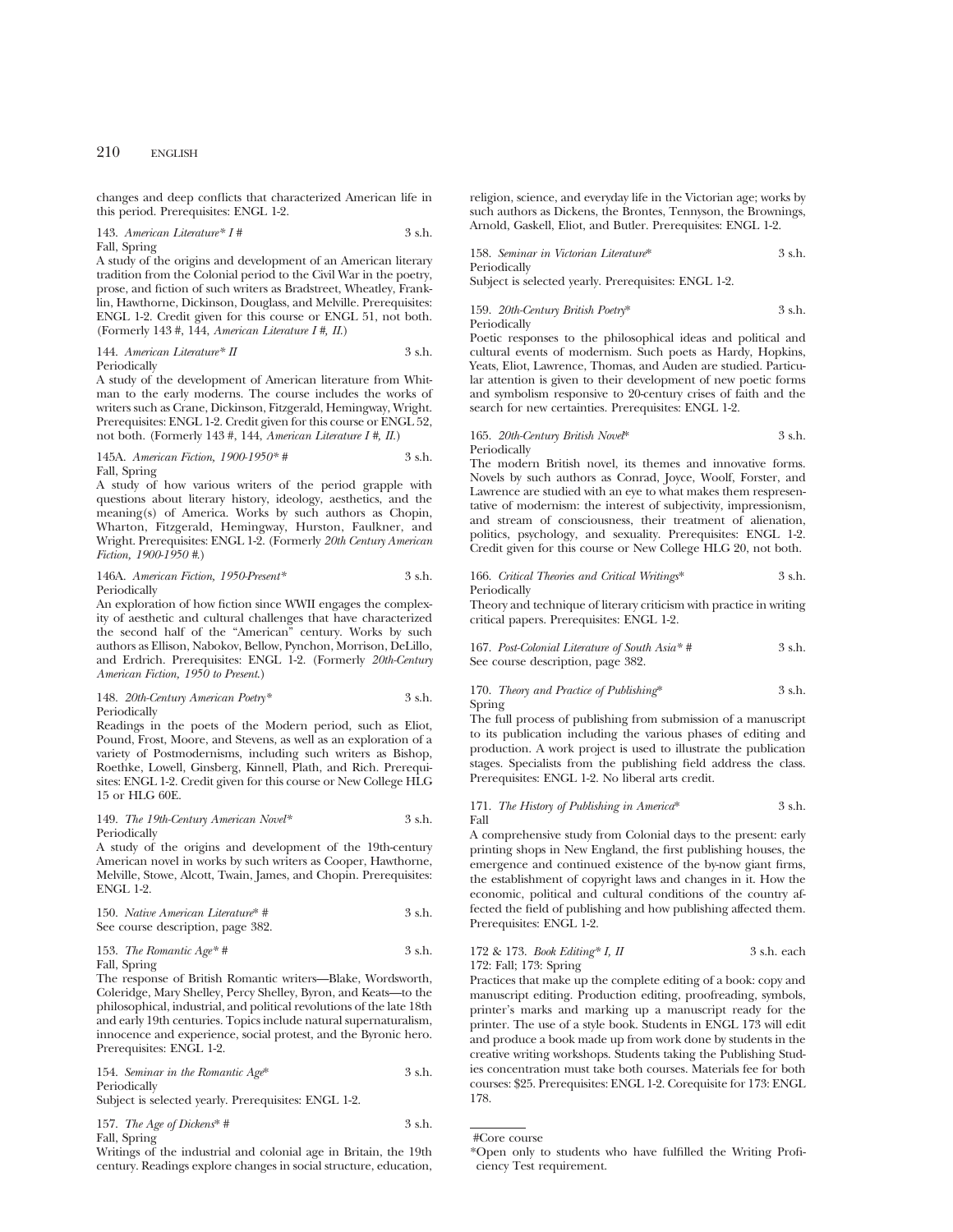174. *Book Promotion*\* 3 s.h. Spring

Various activities by which a publisher markets a book: book promotion, field sales, book retailing. Covers the development of catalogs, advertising, media promotion, field sales calls, distribution to bookstores, libraries and wholesalers. Prerequisites: ENGL 1-2. No liberal arts credit.

175. *Editing Children's Books*\* 3 s.h. Periodically

The skill of presenting fiction and nonfiction to children from the ages of four to fourteen. Included are editing picture books, how-to books, learning books, juvenile fiction and books in science. Prerequisites: ENGL 1-2.

#### 176. *Popular Literature and the Mass Market*\* 3 s.h. Every other year

Popular literature, past and present. The making of best sellers. An in-depth look at the making of popular trends, popular literature and popular culture. Editors from the industry visit the class. Prerequisites: ENGL 1-2.

177. *Magazine Editing*\* 3 s.h.

Periodically

Content selection, editing, makeup and production of mass circulation and popular trade magazines. Prerequisites: ENGL 1-2.

177A. *Textbook Editing*\* 3 s.h. Periodically

A study of the categories within the textbook division—various age levels and fields of study—emphasizing the editorial practices essential to a clear presentation of information. Students edit one entire manuscript including copy editing, proofreading, design and production. The nature of the market, its distribution and promotion. Prerequisites: ENGL 1-2.

178. *Book Design and Production*\* 1 s.h. Spring

Fundamentals of design and production. Aesthetic and economic consideration. Discussion on type selection, page design, paper selection and understanding the manufacturing process. Prerequisites: ENGL 1-2. Corequisite: ENGL 173. No liberal arts credit.

# 178A. *Book Retailing*\* 1 s.h.

Spring

Distribution and retailing. Function of sales department in publishing house, national sales networks, distribution to libraries, and wholesale and retail book outlets. Tours of leading bookstores in the City. Prerequisites: ENGL 1-2. No liberal arts credit.

178B. Books and the Law\* 
$$
1 \text{ s.h.}
$$

Spring

Copyrights, contract clauses, questions of libel. Prerequisites: ENGL 1-2. No liberal arts credit.

178C. *The Economics of Publishing*\* 1 s.h. Spring

How the costs of books are determined, how promotion is budgeted and how a publishing house is structured from an economic point of view. Prerequisites: ENGL 1-2. No liberal arts credit.

| 178D. Desktop Publishing for Book Publishing*<br>See course description, page 382. |  |
|------------------------------------------------------------------------------------|--|
| $1011$ $01$                                                                        |  |

191A. *Science Fiction*\* 3 s.h. Spring

A survey course, from the classics to the moderns including readings from the works of such authors as Mary Shelley, Verne, Wells, Stapledon, Heinlein, Asimov and Clarke. Prerequisites: ENGL 1-2.

#### SPECIAL STUDIES AND SEMINARS

Each semester, the department offers several "special studies" courses. These courses deal with specific issues, themes, genres, and authors. The topics of the "special studies" courses change every semester. Please consult the *English Department Course Description Booklet* for topics offered in a particular semester. Prerequisites: ENGL 1-2.

182, 192, 196, 197, 198, A-Z. *Readings in Literature or Special Studies\** 
$$
3 \, \text{sh. each}
$$

Fall, Spring Intensive study of major authors and/or literary themes. Subjects to be selected yearly. Prerequisites: ENGL 1-2. May be repeated for credit when topics vary.

## 193. *Classical Influences on Modern Literature:*

*the Bible and Greek and Roman Classics*\* 3 s.h. Fall

An investigation of the influence of the Bible and the Greek and Roman classics on major works of English and American literature. Attention to literary forms and patterns as well as to theological and philosophical ideas. Prerequisites: ENGL 1-2, 40.

188, 195, A-Z. *Independent Readings in Literature*\* 1-3 s.h. each Fall, Spring

Readings are selected appropriate to the interests of the students and instructor. Written work as applicable. Prerequisites: ENGL 1-2. May be repeated for credit when topics vary.

199. *Honors Essay*\* 3 s.h. Fall

Writing of a substantial essay in the field of English or American literature. Open only to senior English majors who are eligible for departmental honors and who secure, before registration, the written permission of the instructor who will supervise the essay.

*Course descriptions for* 145 and 146 *are listed on page* 131 under American Studies and may also be counted toward the major.

| AMERICAN STUDIES COURSES          |          |
|-----------------------------------|----------|
| 145. Readings in American Studies | $3$ s.h. |
| 146. Seminar in American Studies  | $3$ s.h. |
|                                   |          |

200. *The Analysis of Prose* 3 s.h. Every other year

Investigation of the way in which written prose conveys meaning, generally, and of the relation between style and meaning, specifically. Consideration of stylistic features, such as diction, syntax, figures of speech and sound patterns; of rhetorical issues, such as speaker, audience, topic and tone; and of various conventions of reading. Emphasis on nonfiction, with consideration of texts from various fields of discourse and from various periods.

201. *Rhetoric* 3 s.h. Every other year

The main issues and developments in the formal study of rhetoric from antiquity to the present, with emphasis on the applicability of formal rhetoric to the theory and practice of writing in various circumstances.

203. *Approaches to English Grammar* 3 s.h. Every other year

A thorough investigation of grammatical principles with a comparison of traditional, structural and transformational ap-

<sup>\*</sup>Open only to students who have fulfilled the Writing Proficiency Test requirement.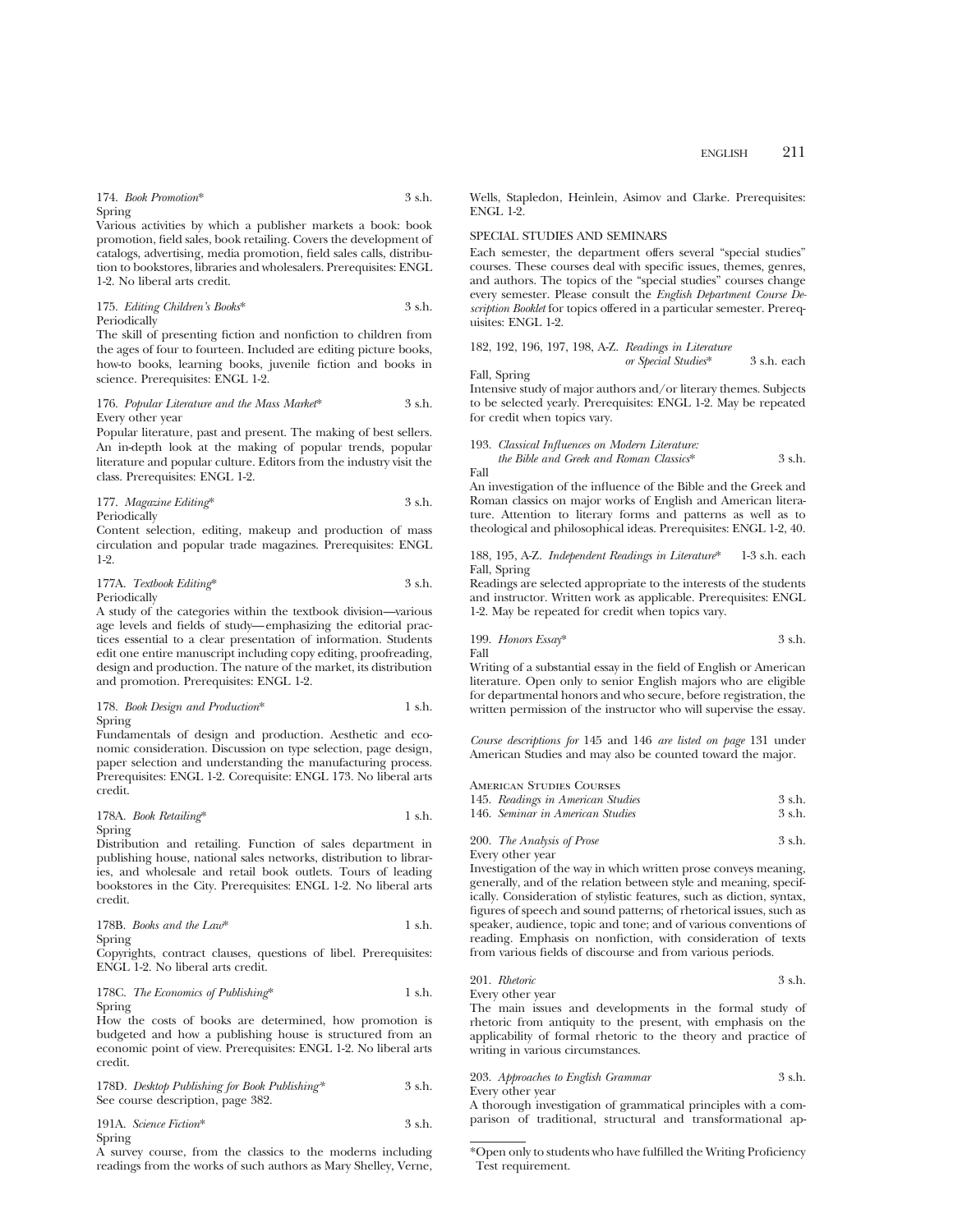proaches. Consideration of the purposes of language study and practical applications of grammatical knowledge in teaching students to write.

210. *20th-Century American Fiction* 3 s.h Every other Fall

Major novelists such as Dreiser, Wharton, Hemingway, Fitzgerald, Faulkner and Bellow will be studied, with major criticism of the American novel.

250. *Readings in English* 1-3 s.h. Periodically

Designed to permit students to pursue an individualized plan of study in subject areas of interest under the guidance of a member of the English faculty. Students prepare a list of assignments in consultation with their tutor with whom they confer periodically about the progress of their work. Limited to students who have been accepted for a reading course by a member of the department and approved by the department chairperson before registration.

261. *The American Renaissance, 1820-1860* 3 s.h. Every other Spring

Studies of such writers as Cooper, Hawthorne, Melville, Emerson, Thoreau, Whitman.

271A, 271B. *Sources of the English Literary Tradition I, II: Studies in Chaucer, Spenser and Their Contemporaries* 3 s.h. each

271A: Every other Fall; 271B: Every other Spring Preseventeenth-century English literature with emphasis on the traditions and conventions it makes use of, the parent forms of genres and modes, the history of philosophical and literary problems. First semester: Chaucer and his contemporaries; second semester: Spenser and his contemporaries.

## 272. *Sources of the English Literary Tradition III:*

*17th- and 18th-Century English Literature* 3 s.h. Every other Fall

Major works of major authors including Donne, Marvell, Defoe, Swift, Pope, Johnson and Wordsworth with emphasis on changing historical concepts of wit, nature and literary form. Some attention to precedents for American as well as later English literature.

274. *Sources of the American Literary Tradition* 3 s.h. Every other year

Investigation of the assimilation of various sources, extending back to earlier centuries, by a particular group or groups of 19th-century American writers.

284. *Workshop: Poetry Writing*† 2 s.h. Discussion includes contemporary poets.

|                                       | $2.5000001$ menando comemporar $\gamma$ poem. |        |
|---------------------------------------|-----------------------------------------------|--------|
| 286. Workshop: Short Fiction Writing† |                                               | 2 s.h. |

Discussion includes matters relating to the manuscript as well as with general problems of the craft.

287. *Workshop: Childrens Fiction Writing*† 2 s.h. Discussion includes techniques and themes in contemporary examples of children's fiction.

288. *Workshop: Writing in Varieties of Nonfiction*† 2 s.h. Discussion of techniques used in a wide range of nonfiction writing including journalistic columns, the familiar essay, interviews, magazine articles, drama and book reviews.

289. *Workshop: Writing for Stage, Screen and Television*† 2 s.h.

Discussion includes techniques used in contemporary scripts for theater, film and television.

291, 292, 293, 294, A-Z. *Special Studies* 3 s.h. each Fall, Spring

Studies in periods, major figures, literary genres or modes. Subjects to be announced yearly.

299. *Research Methods* 3 s.h. Every other Fall Exercise in the finding and use of scholarly and critical materials.

Open only to students enrolled in the M.A. program except by permission of the chairperson of the department.

301. *Master's Essay* 3 s.h. Fall

Tutorial instruction leading to the completion of the essay, which is one of two optional requirements for the M.A. in English. Prerequisites: ENGL 271A, 271B, 299.

305. *Qualifying Papers* 3 s.h. Fall, Spring

Tutorial guidance in mastering a large area of specialization, chosen by the candidate, under advisement, for six qualifying papers in examination situations, one of two optional requirements for the M.A. in English.

# English Language Program (ELP)

Administered by the Department of Comparative Literature and Languages. Associate Professor Waysek, *Chairperson*

Assistant Professor Greaney, *Director*

Adjunct Assistant Professor Seidl.

The English Language Program is designed for students whose native language is not English. Its purpose is to bring non-English speaking students to college-level proficiency in speaking, reading and writing English. It is an accelerated program providing intensive study on a full-time basis. Students who are accepted into a degree-granting program may earn up to 12 semester hours of liberal arts credit. The Bachelor of Arts foreign language requirement may be fulfilled by completing those intermediate (Level II: ELP 25) and advanced (Level III: ELP 31, 35, 36) courses in the program which are designated for degree credit.

Students will be accepted into degree-granting programs upon the successful completion of the following requirements:

- 1) ELP courses as required, based upon the Hofstra ELP Placement Examination and the student's progress;
- 2) a TOEFL score of 500;
- 3) completion of at least four University courses including ENGL 1 and any one course from the social sciences.

Students not admitted to a degree program are not eligible to take courses other than the English Language Program courses.

For further information, contact the Admissions Office, Admissions Center, or the Director of the English Language Program.

Level I, Introductory Intensive English: an accelerated program providing intensive instruction and practice in reading, writing and speaking English for students whose native language is not English. Level I consists of two components: 1) Reading and Writing; 2) Conversation and Language Laboratory. Each component is based on a grammatical syllabus. No degree credit.

11A. *Introductory Reading Comprehension* 3 s.h. Fall

Development of reading skills including vocabulary development, comprehension and study skills, and critical evaluation of written materials. No degree credit.

12A. *Introductory Grammar* 3 s.h. Fall

The introduction and development of the fundamental aspects of English grammar and structure. No degree credit.

<sup>†</sup>Summer Writer's Conference: designed to help developing writers sharpen their powers of expression including reading and discussion of student's work, and analysis of themes and techniques. Prerequisite: ENGL 133 or permission of the Director of the Conference.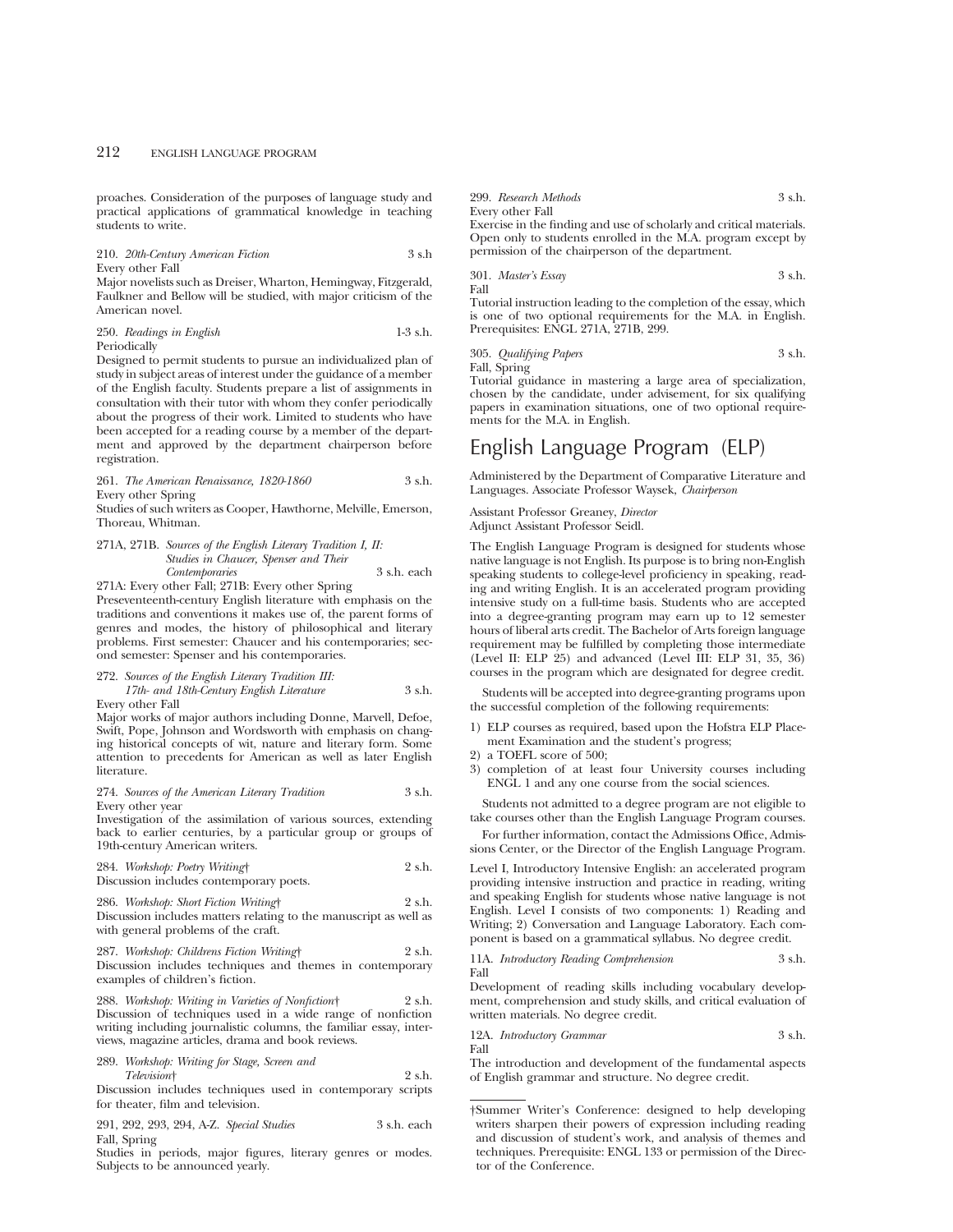## 13A. *Introductory Conversation* 3 s.h. Fall

Selected readings and discussions with stress on the audiolingual aspect of the language and the development of verbal communication skills. No degree credit.

14A. *Introductory Language Laboratory and Tutorial* 4 s.h. Fall

Supervised laboratory and tutorial work on specific weaknesses in spoken English. For beginning ELP students. No degree credit.

15A. *Introductory Composition* 3 s.h.

Fall, Spring

A writing course designed to give the non-native student extensive practice in the development of expository writing skills. No degree credit.

16A. *Introductory Reading and Writing* 6 s.h. See course description, page 382.

| 17A. Introductory Conversation, Language |        |
|------------------------------------------|--------|
| Laboratory and Tutorial                  | 6 s.h. |
| See course description, page 382.        |        |

Level II, Intermediate Intensive English: an intermediate level program providing intensive instruction and practice in reading, writing and speaking English for students whose native language is not English. Prerequisites: completion of ELP Level I and/or the appropriate satisfactory score on the Hofstra ELP Placement Examination.

21B. *Intermediate Reading Comprehension* 3 s.h. Fall, Spring

Development of specialized reading skills through selected readings from the disciplines of the sciences, social sciences and the humanities. No degree credit.

|  | 22B. Intermediate Grammar |  |  | 3 s.h. |
|--|---------------------------|--|--|--------|
|--|---------------------------|--|--|--------|

Fall, Spring

Structural review and development of vocabulary and grammar at the intermediate level. No degree credit.

#### 23B. *Intermediate Oral Communication* 3 s.h. Fall, Spring

Development of ability to communicate orally in English through such activities as discussions and role plays. Focus is on discussion techniques such as clarification and confirmation of a message and on speech functions such as stating facts, stating or challenging opinions, or reporting information. No degree credit. (Formerly *Intermediate Conversation*.)

## 24B. *Intermediate Language Laboratory and Tutorial* 3 s.h. Fall, Spring

Supervised laboratory and tutorial for intermediate work on specific weaknesses in spoken English. No degree credit.

25. *Intermediate Composition* 3 s.h. Fall, Spring

Development of the student's expository writing skills including idiomatic usage and the argumentative essay.

Level III, Advanced Intensive English: an intensive program providing instruction and practice in written and spoken English for students whose native language is not English. Prerequisite: satisfactory completion of Level II and/or the appropriate scores on the Hofstra ELP Placement Examination.

31. *Advanced Reading Comprehension* 3 s.h. Fall, Spring

Development of reading skills. Topics range from the liberal arts to the sciences and careers, depending on the interests of the students and faculty.

32C. *Workshop: Sentence Structure and Tutorial* 2 s.h. Frequent practice in writing with emphasis on the paragraph. Attention is focused on both paragraph organization (topic sentence, development of specific concrete details, coherence) and basic sentence structure (word order, tenses, agreement, punctuation). Required of Level 3 students who are not prepared for ELP 35 based upon the ELP Placement Examination or with the advice of the student's ELP 25 teacher. No degree credit.

33C. *Advanced Oral Communication* 3 s.h. Fall, Spring

Designed for students who need to increase their fluency and communicative ability in English. Different speaking tasks include discussing, role playing, interviewing and making speeches or short oral reports. Emphasis is given to continuing development of discussion techniques and speech functions practiced in the intermediate course in addition to speech functions such as summarizing, presenting proposals and argumentation. No degree credit. (Formerly *Advanced Conversation*.)

34C. *English for Academic Purposes* 2 s.h. Fall

Designed to teach the non-native student skills in following lectures in English, note-taking, summarizing, paraphrasing and test taking necessary for successful participation in the American university system. In particular, this course provides practice in refining listening comprehension skills and, in part, prepares students to take the TOEFL examination. No degree credit. (Formerly *Study Skills*.)

## 35. *Advanced Composition* 3 s.h. Fall, Spring

Designed to have non-native students achieve proficiency in essay writing on specific themes. Introduction to literary analysis using the appropriate technical vocabulary and figures of speech. Prerequisite: satisfactory completion of ELP 25 or permission of instructor.

## 36. *Topics in American Culture* 3 s.h. Fall, Spring

Readings and discussions related to contemporary American society. Emphasis is on the writing of essays on current issues in American social, political and economic scenes. Prerequisite: satisfactory completion of ELP 35 or permission of instructor.

# Environmental Resources

Administered by the Department of Geology. Professor Radcliffe, *Chairperson*

The B.S. degree in Environmental Resources: students are exposed to the conflicts between modern resource development and conservation. This interdisciplinary program prepares the student for middle management positions in earth and energy resource industries and government service.

**B.S. SPECIALIZATION IN ENVIRONMENTAL RESOURCES:** candidates for graduation must fulfill the following requirements:

- 1. The successful completion of at least 124 semester hours and a cumulative grade-point average of 2.0 in work completed at Hofstra.
- 2. At least 62 semester hours must be completed in the liberal arts, excluding courses in geology.
- 3. There are two requirements that must ordinarily be completed in residence at Hofstra: 15 semester hours in the major field of specialization and the last 30 semester hours. The 15 semester hours need not be included within the last 30 hours.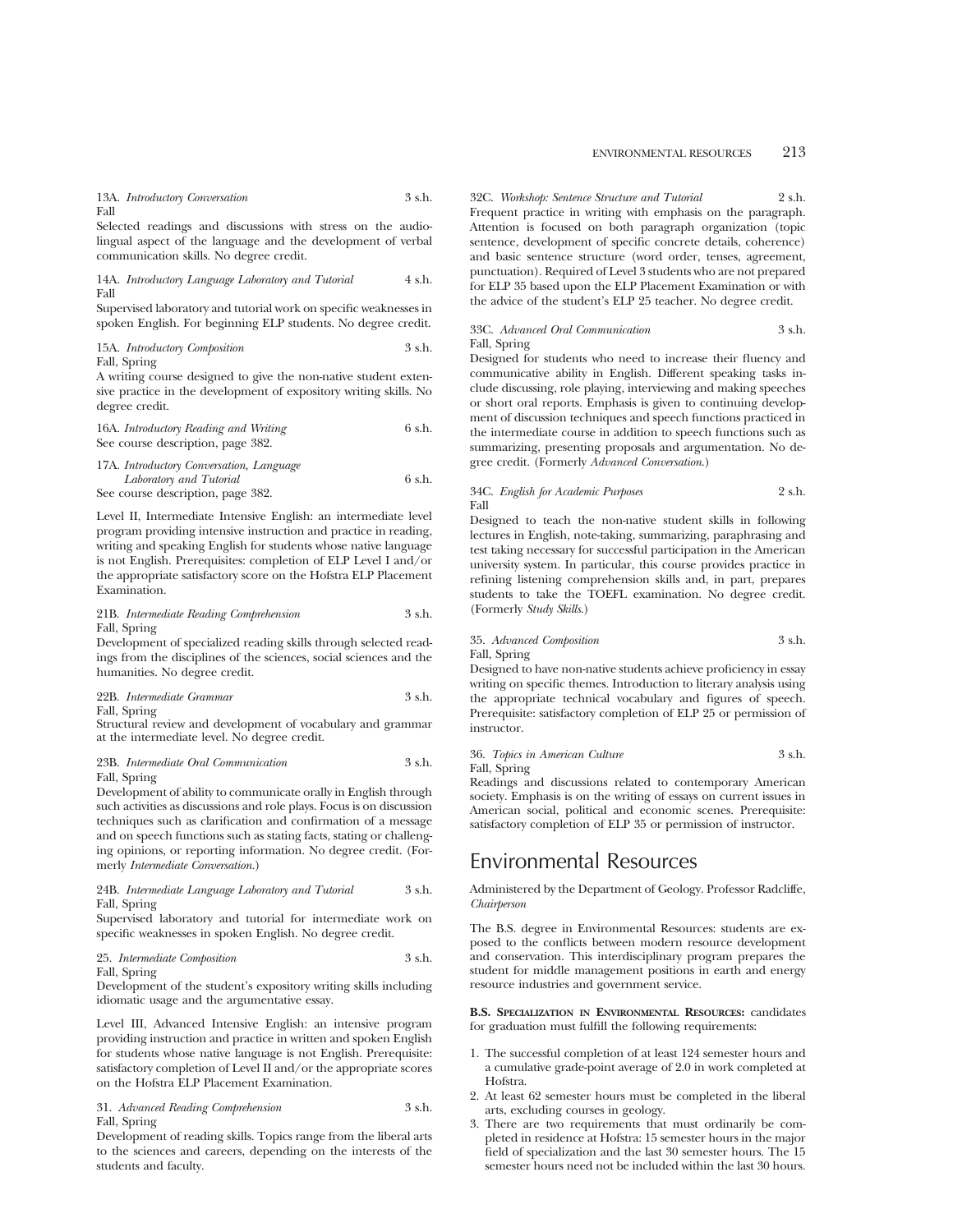# 214 EXERCISE SPECIALIST

4. And the following general requirements:

| Sem. Hrs. |
|-----------|
| $*6$      |
| 6         |
| 6         |
|           |
|           |
|           |
|           |
|           |
|           |

5. The fulfillment of the following major and additional requirements:

38-42 semester hours in introductory courses: BIO 1 & 2; or 3, 4; CHEM 3A and 3B; ECO 1, 2; ENGG 149; GEOL 1C, 2C; MATH 9, 10; or 10, 11; or 11, 19; or 19, 20; PSC 1, 105; 42 semester hours in primary curriculum: BIO 114; CHEM 185; CSC 5; GEOG 102 or 135; GEOL 5, 33, plus any 7 advanced courses in geology; PSC 135 or 137; ENGL 1-2 or equivalent\*; foreign language level 4, or 6 semester hfinance ours in humanities electives.

# Exercise Specialist

See Health Studies, Sport Sciences, and Physical Education

# Film

SEE SCHOOL OF COMMUNICATION

# Finance (FIN)

Administered by the Department of Banking and Finance. Associate Professor Zychowicz, *Chairperson*

Professors Lyn, Nikbakht, Papaioannou; Associate Professors Bishnoi, Krull, Malley, Rai, Viswanathan; Assistant Professors Adair, Huang, Huckins, Mohanty; Instructor Bales.

**B.B.A. SPECIALIZATION IN BANKING AND FINANCE:** FIN 132, 160, 165 and 12 semester hours of electives in banking and finance. (No credit given for FIN 31. With permission of department chairperson, finance elective credit given for GBUS 170); three semester hours of economics chosen from ECO 125, 130, 132 or 142; and electives chosen under advisement.

See complete B.B.A. requirements, page 97.

**A MINOR IN BANKING AND FINANCE** consists of the successful completion of a minimum of 18 semester hours of coursework with grades of C- or better, *under faculty advisement in the Department of Banking and Finance*, with at least six semester hours in residence. This includes two required courses (6 s.h.), FIN 101 and 110; two courses (6 s.h.) from the following three: FIN 132, 160 and 165; plus two finance courses (6 s.h.). A completed minor in finance will be listed on the student's transcript.

*No School of Business courses may be taken on a Pass/D+/D/Fail basis.* 

Nonbusiness majors may choose a banking and finance minor.

No student pursuing a bachelor's degree, other than a Bachelor of Business Administration degree, may complete more than 30 semester hours of School of Business coursework without permission of the School of Business Dean's Office. The student must have the appropriate form approved by and filed with the major and minor departments.

*All minors must be declared at the Office of Financial and Academic Records.*

Master of Business Administration Programs, see page 101.

BUSINESS HONOR SOCIETIES, see pages 64, 71.

## **COURSES**

In addition to semester notations next to each course, a selection of courses is offered during January and Summer sessions. Consult the *January* and *Summer Sessions* bulletins for these schedules.

31. *Personal Financial Planning* 3 s.h. Periodically

Basics of personal finance. Types of savings and investments available and their relative merits. A survey of investment principles and problems from the point of view of personal finance. Analysis of real estate, insurance and estate planning. A discussion of charge accounts, installment accounts and various types of credit cards. No credit will be applied to the finance major or minor requirements. (Formerly 131, *Personal Finance.*)

101. *Introduction to Finance, Financial Markets and Institutions* 3 s.h.

Fall, Spring An introductory course in finance. Topics include the time value

of money, risk and return, valuation of securities, the functions, organization, structure and regulation of financial institutions and markets. Overview of the globalization process, ethical, political and social, and demographic issues that apply to financial markets and institutions. Prerequisites: sophomore class standing or above, ECO 1, ACCT 1, QM 1. (Formerly *Introduction to Corporate Finance.*)

## 110. *Fundamentals of Corporate Finance* 3 s.h. Fall, Spring

A study of the theoretical principles and analytical techniques used for the financial evaluation of capital budgeting, capital structure and dividend policy decisions under conditions of uncertainty. Evaluation of corporate acquisitions; financial statement analysis and overview of working capital management; and study of the international dimensions of corporate finance. Overview of the influence of the globalization process, legal and regulatory, political and social, and environmental forces on corporate finance decisions and practices. Discussion of the ethical perspectives of corporate financial decisions. Prerequisites: junior class standing or above, FIN 101, ECO 2, ACCT 2. Corequisite: QM 122. (Formerly *Corporate Financial Policy.*)

111. *Working Capital Management* 3 s.h. Once a year

Analysis of the short-term sources and uses of funds with primary emphasis on the management of short-term assets and liabilities. Topics include credit and collections, the role of banks, inventory control procedures, financial analysis, cash forecasting, payables, and investing excess cash. Impact of technology, regulations and globalization on working capital management is discussed. Prerequisite: FIN 110. (Formerly *Credit and Working Capital Management*.)

123. *Money and Financial Institutions* 3 s.h. Fall, Spring

The role of money and financial institutions within the financial system. Determination of interest rates. Goals and operations of the Federal Reserve System, and the U.S. Treasury and their impact on the financial system. Study of the framework and the management of banking and nonbank financial intermediaries. Issues pertaining to the regulation, innovation, competition, and

\*See University Degree Requirements, page 61.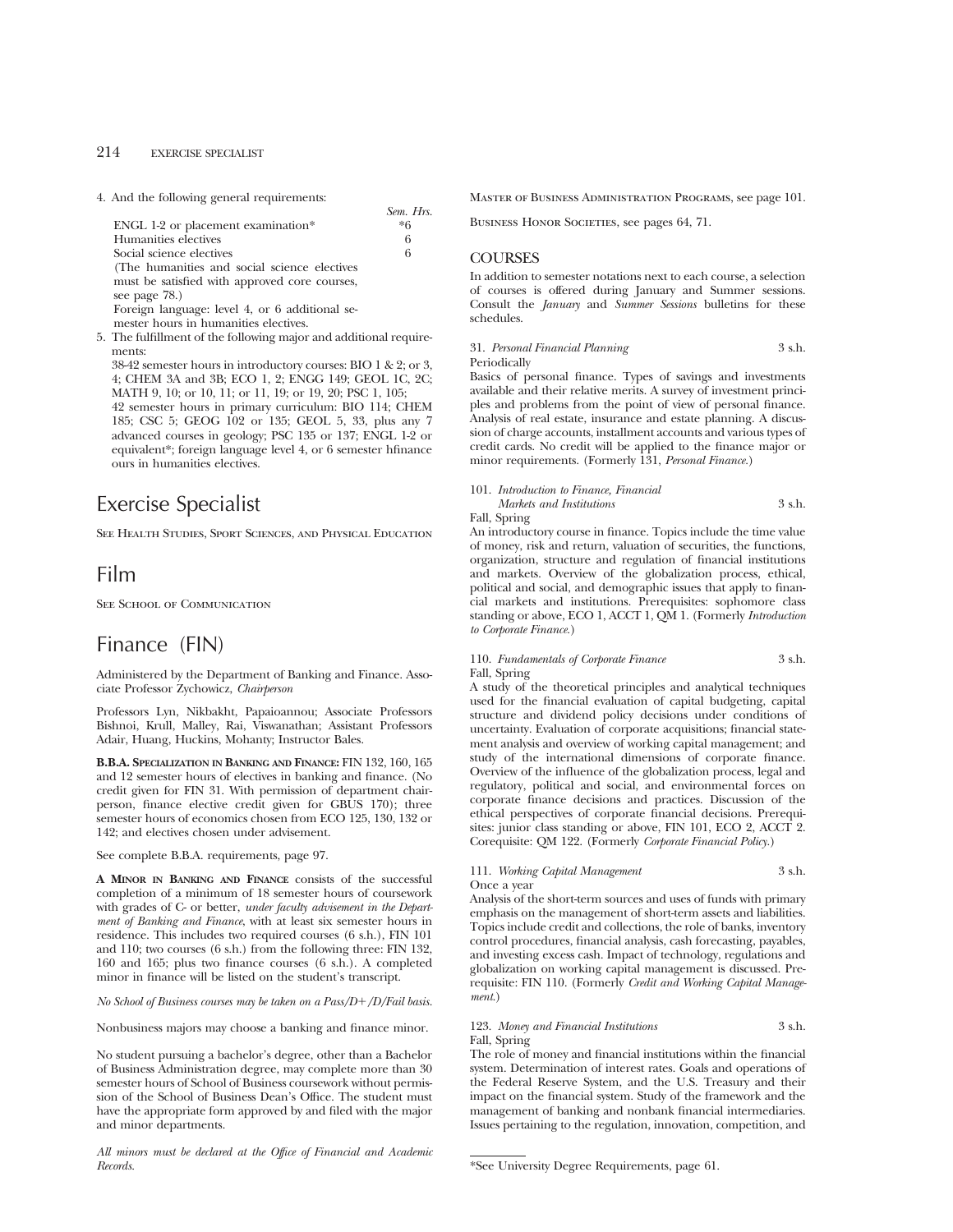internationalization of financial institutions. Prerequisites: junior class standing or above, FIN 101. (Formerly *Introduction to Money and Banking.*)

## 132. *Security Analysis* 3 s.h. Fall, Spring

A study of the theories and analytical techniques used to value financial securities and assets in the markets they are traded. Valuation principles and models for securities including options and futures contracts. Theories of equilibrium asset pricing and the efficient capital markets hypothesis are discussed. Fundamental and technical analysis compared. Overview of the role of computer and information technology for investment evaluation and related securities markets. Discussion of the ethical, global, regulatory, environmental and demographic issues which impact the analysis and valuation of investments by individuals and institutional investors. Prerequisite: FIN 110.

## 133. *Portfolio Management* 3 s.h. Once a year

A course in modern portfolio theory and its applications. Efficient diversification, portfolio construction and evaluation procedures. Management of equity and bond portfolios and risk hedging techniques. Portfolio practices and strategies for institutional and individual investors. Impact of globalization, ethics, regulations, social and international dimensions are incorporated into specific topics. Computer applications and hypothetical portfolio construction and performance evaluation are required in this course. Prerequisite: FIN 110. Corequisite: FIN 132.

#### 135. *Options and Futures* 3 s.h. Once a year

Analysis of options and futures contracts traded worldwide. Topics include the organization and structure of markets in which they are traded; ethical considerations faced by market participants; effect of recent computer advances on futures and options markets; pricing futures and options; hedging applications; the role of price discovery; and speculative strategies. Although particular emphasis is on financial futures and options, commodity futures and options are also discussed. Corequisite: FIN 132.

## 141. *Money and Capital Markets* 3 s.h. Fall, Spring

An in-depth analysis of the structure of domestic and international money and capital markets and the role the government plays in these markets. The role of investment bankers, brokers, and dealers in the financial markets. The characteristics of different financial instruments traded in the money and capital markets, including their relevant risk and yields. Issues pertaining to ethics, innovation, competition, and globalization of financial markets. Prerequisites: junior class standing or above, FIN 101.

#### 150. *Commercial Bank Administration, Policies and Practices* 3 s.h. Fall, Spring

A study of the operations and policies of commercial banks. Overview of the industry and regulatory environments. Analysis of the banking operations, and techniques for bank asset and liability management. International dimensions of banking activities; discussion of ethical and social considerations. Prerequisite: FIN 110.

| 151, 152. Readings | $1-3$ s.h. each |
|--------------------|-----------------|
| Fall, Spring       |                 |

Assigned readings on a tutorial basis; oral or written reports may be required. Prerequisites: FIN 110 and permission of the department chairperson.

## 157, A-Z. *Seminar: Special Topics in Finance* 3 s.h. Periodically

An advanced in-depth treatment of special topics. Current topics are explored through a variety of methods, such as lectures, projects and case studies. Prerequisites: FIN 110 and permission of department chairperson.

As individual subjects are selected, each is assigned a letter (A-Z) which is affixed to the course number. Students may take up to two of these courses to fulfill their major requirements so long as each seminar has a different letter designation.

#### 160. *Corporate Financial Policy* 3 s.h. Fall, Spring

An in-depth study of financial theory and analysis used to evaluate and set corporate financial policy in the areas of capital budgeting, capital structure, dividend distribution, corporate restructurings, and working capital management. Discussion of the role of the various firm stakeholders in influencing financial policy. The ethical, global, social and political, regulatory, and environmental issues related to corporate financial policy are also discussed. Prerequisite: FIN 110. (Formerly *Advanced Business Finance.*)

#### 165. *Principles of International Financial Management* 3 s.h. Fall, Spring

Principles of financial management of firms operating in the global market. The parity relationships between interest rates, exchange rates and inflation rates are defined and emphasis placed on the techniques employed by multinational firms to borrow short and long term capital, evaluate projects on a global basis and hedge anticipated cash flows and profits against adverse exchange rate risks. The dilemma and ethical, environmental and legal issues encountered because of the divergence of goals and needs between parent and subsidiaries and between local and host governments are also examined. Prerequisite: FIN 110.

## 166. *International Financial Markets and Investments* 3 s.h. Fall, Spring

Framework of the global financial markets and the development of foreign financial assets. Emphasis on the innovations and evolution of the various financial instuments and the role played by the markets. Foreign financial markets include foreign exchange markets, international bond and stock markets, international loan markets, futures and options markets and emerging securities markets. Financial instruments include Eurodollar bonds, foreign spread agreements, currency swaps and currency options and futures. Prerequisite: FIN 110.

#### 170. *Fundamentals of Insurance* 3 s.h. Once a year

Basic principles underlying the field of insurance and risk management including the financial, economic, social, ethical and political ramifications of decision making in this area. An analysis of the institutional aspects of risk management, which will enable the individual or business to lessen financial loss from fortuitous causes. Prerequisite: FIN 110.

## 174. *Business Internship* 1-3 s.h. Fall, Spring

Actual practical experience in an approved setting open to junior and senior finance majors. Students work a minimum of 40 hours for 1 credit or a minimum of 80 hours for 2 credits or a minimum of 120 hours for 3 credits in a structured finance program offered by a for-profit or not-for profit organization. NOTE: Students may take this course only once. Satisfactory completion of this course counts toward general degree requirements but does not satisfy finance major requirements. Prerequisites: permission of department chairperson, a minimum grade point average of 2.5 in finance courses and 2.5 overall, FIN 101, junior class standing or above.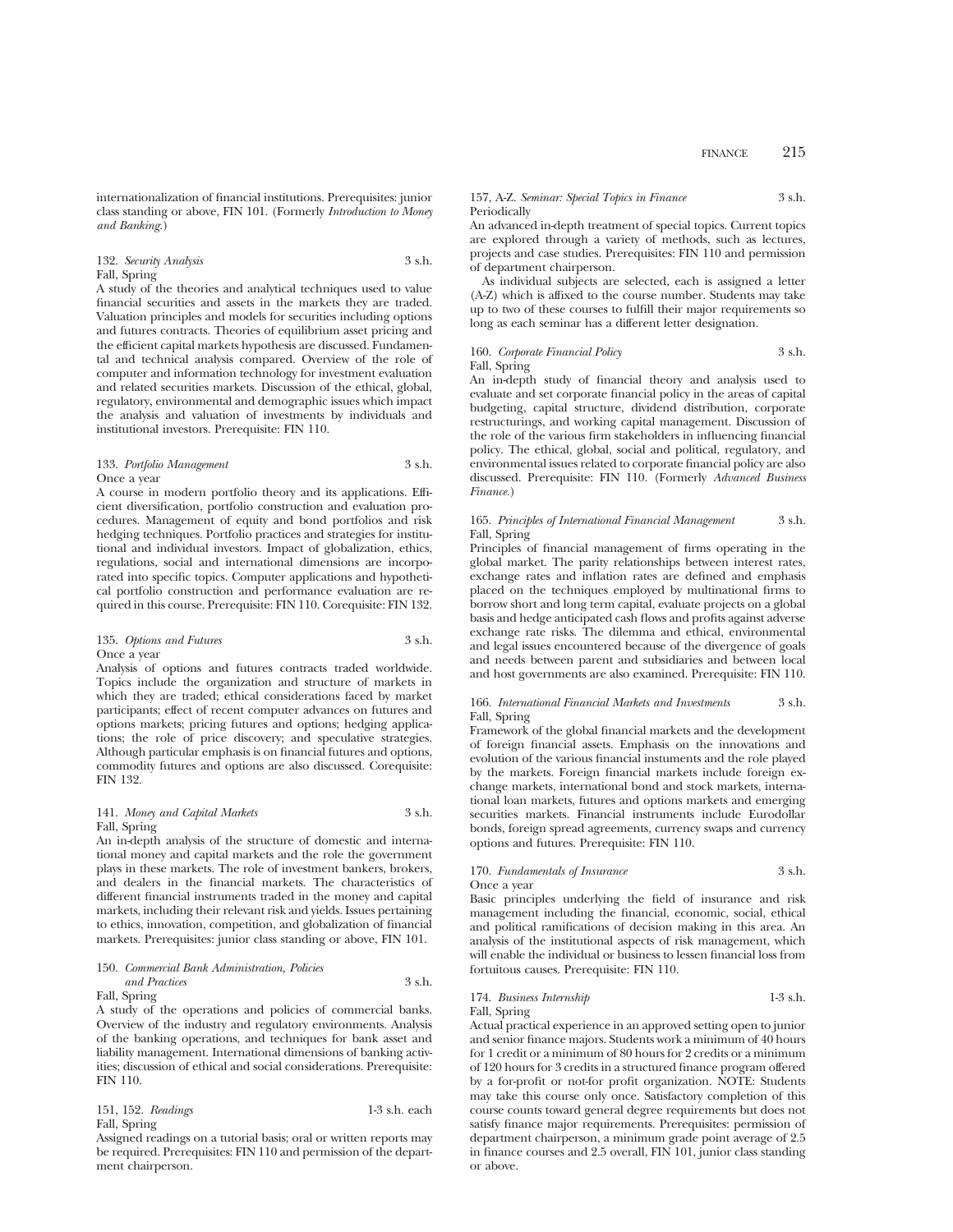# 175. *Real Estate Finance* 3 s.h.

Fall, Spring Evaluation of real estate financing and the mechanics of the mortgage market. The role of regulation, government agencies and the banking system as vehicles in promoting real estate activity. Analysis of real estate investments, property valuation, leases and types of tenancy. Prerequisite: FIN 110.

185. *Internship in Finance* 3 s.h. Fall, Spring

A work-study program open to senior finance majors. Students work a minimum of 120 hours in a structured finance training program offered by a for-profit or not-for-profit organization. Prerequisites: permission of department chairperson, a minimum grade-point average of 3.0 in finance courses and 3.0 overall, FIN 110. Corequisite: related course in the area of the internship. (Students who do not meet these requirements, see FIN 174.) (Formerly *Internship*.)

190. *Honors Essay* 3 s.h. Fall, Spring

Research for the writing of a substantial essay in the field of finance. Open only to senior finance majors who are eligible for and desire to graduate with departmental honors and who secure, before registration, written permission of the department chairperson. Prerequisites: a minimum grade-point average of 3.5 in finance and 3.4 overall.

## 201. *Financial Analysis and Markets\** 3 s.h. Fall, Spring

Introduction to financial markets and institutions, and to corporate financial policy, including topics such as time value of money, risk and return, bond and stock valuation, and financial statement analysis. Overview of the social, political, ethical, and international implications of financial activities. Prerequisite: ACCT 201 or approved equivalent. Corequisite: QM 201. (Formerly *Survey of Finance.*)

## 202. *Corporate Financial Management\** 3 s.h. Fall, Spring

Analysis of modern asset pricing theories and of decision making models in capital budgeting, cost of capital, capital structure, and dividend policy. Coverage of the social, political, ethical, and international implications of financing and investment decisions. Prerequisites: ACCT 201, FIN 201, QM 201 or approved equivalent. (Formerly *Managerial Finance.*)

205. *Advanced Security Analysis*\* 3 s.h. Fall, Spring

In-depth analysis of theories and models employed in the valuation of securities from the investor's point of view. Examination of option, arbitrage pricing and other theories. Fundamental, technical and other investment approaches to security valuation are studied. Computer applications are employed. Prerequisites: FIN 202, QM 210.

207. *Advanced Money and Banking*\* 3 s.h. Once a year

The functioning of monetary systems and the meaning of monetary policy from the point of view of banks and other financial institutions. Various monetary theories are analyzed in terms of the impact of changes in the volume of money on capital formation, national income, employment, prices and interest rates. Prerequisite: FIN 202.

#### 208. *Seminar: Financial Institutions and Capital Markets*\* 3 s.h. Once a year

Critical examination of the policies and the factors which affect banks and other financial institutions. Contemporary problems of international finance as they relate to capital markets are discussed. Prerequisite: FIN 202.

209. *Seminar: Corporate Financial Policy*\* 3 s.h. Once a year

In-depth study of the theory of finance; problems and issues on the frontiers of corporate finance. Concentration on capital budgeting, discounting problems and specific valuation modeling. Advanced issues in financial planning and management strategy. Prerequisite: FIN 202.

## 210. *Investment Management*\* 3 s.h. Once a year

Exploration of portfolio theory from an individual and an institutional viewpoint. Current trends and problems encountered in portfolio selection, diversification, timing and developing portfolio strategies. Portfolio structure and management of investment companies, banks, savings and loan associations, insurance companies, pension funds and other financial intermediaries as well as foundations and educational and nonprofit organizations. Prerequisites: FIN 202, QM 210.

## 212. *International Financial Management*\* 3 s.h. Fall, Spring

Extensive examination of the problems related to international financial management. The viewpoint is that of a manager in a multinational corporation. Topics include the use of the foreign exchange market, external sources of funds for foreign operations, international cash management, investment evaluation of current and proposed international operations. Prerequisite: FIN 202.

# 213. *Entrepreneurship and Venture Capital Investing\** 3 s.h.

Once a year

Essential principles of entrepreneurial spirit, skills, and risk rewards associated with venture capital investing. Financial analysis of business, and risk and return characteristics; discussion of the various financing sources and the required returns to venture capital investors. Students acquire real-world exposure through the development of strategic and business plans and the presentation of venture capital proposals to business professionals. Prerequisite: FIN 202.

215. *Government Finance*\* 3 s.h. Periodically

Public expenditure and revenue decision-making with emphasis on program budgeting, benefit-cost analysis and other efficient budgeting and cash management techniques. Federal, state and local experience with modern financial management programs are examined. Analysis of the effects of alternative tax and other government policies on resource allocation and financial management. Principles of debt and other financing problems at all government levels. Prerequisite: FIN 202.

220. *Real Estate Finance*\* 3 s.h. Fall, Spring

Evaluation of mortgages, financial leases, land contracts, and other sources of financing for commercial, industrial, and residential income real estate. International markets for real estate securities. Theories of valuation. Real estate investment analysis

<sup>\*</sup>Open only to matriculated Zarb School of Business graduate students and/or M.A. in Health Administration students where appropriate.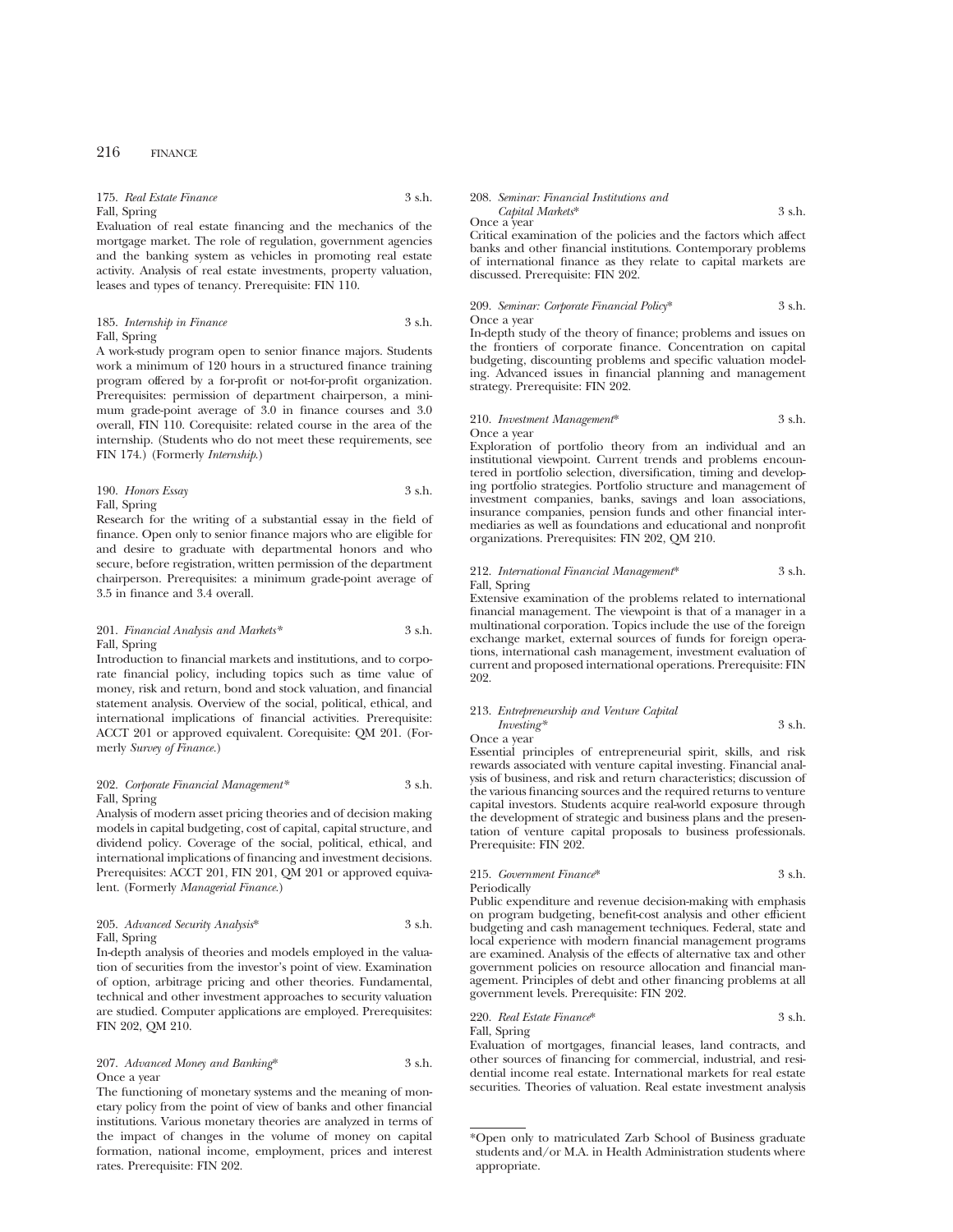and decision making. Special risks and advantages of international real property investment. Prerequisite: FIN 202.

222. *Commercial Bank Management*\* 3 s.h. Once a year

Analysis of the role of banks in providing financial services to the public. From the vantage point of the bank manager, the focus is on modern techniques of asset/liability and risk management. From the viewpoint of the regulatory community, recent and proposed suggestions for financial market deregulation are examined, along with discussions of their implications for financial market broadening and innovation. Prerequisite: FIN 202.

## 225. *Seminar: Investment Banking*\* 3 s.h. Once a year

Examination of the operations of a typical investment banking firm, its regulatory, institutional and market environment. Analysis of the main investment banking services of origination, underwriting and distribution; their mechanics and risk- return characteristics. Evaluation of the market for new issues and appraisal of their price performance. Prerequisite: FIN 202.

## 240. *Applications of Financial Forecasting and Planning*\* 3 s.h. Periodically

Applications of theories and practices used in financial planning and forecasting. Topics include analysis of short and long-term financial planning and control techniques in a domestic and multinational setting. Sophisticated methods, such as linear programming and econometric models are discussed. Computer applications of these techniques are an integral part of the course. Prerequisites: FIN 202, QM 210.

#### 257, A-Z. *Seminar: Special Topics in Finance*\* 3 s.h. each Periodically

An advanced in-depth treatment of special topics in finance. Current topics are explored through a variety of methods, such as lectures, projects and case studies. Prerequisites: FIN 202 and permission of department chairperson.

As individual subjects are selected, each is assigned a letter (A-Z) which is affixed to the course number. Students may take up to two of these courses to fulfill their major requirements so long as each seminar has a different letter designation. (Formerly 253, A-Z.)

#### 260. *Financial and Other Futures Markets*\* 3 s.h. Once a year

Intensive analysis of the organization, regulation and theory of futures markets. A study of the relationship between spot and futures pricing. Discussion of the importance of hedging and speculation. Techniques for evaluating futures and foreign exchange rate markets. In addition, the course deals with the exploration of theoretical and technical approaches used to estimate the value of commodities and other futures instruments. Prerequisite: FIN 202.

261. *Option Theory and Practice\** 3 s.h.

## Once a year

Examines the organization, regulation and theory of option markets and the relationship between option prices and underlying instruments. Provides detailed treatment of several pricing formulas. Includes the application of option pricing theory to corporate financing and investment decisions, and the valuation of stock, currency, index and futures options. Emphasizes the use of options as a tool for hedging and discusses the role of speculation and arbitrage strategies. Prerequisites: FIN 202, QM 210.

#### 304. *Advanced Research Seminar in Finance\** 3 s.h. Fall, Spring

(NOTE: FIN 306-308 may be offered in place of 304.) Students write an integrative paper on an assigned topic based on secondary research and then formulate a written primary data research design to investigate a specific key issue. They must formulate research questions and hypotheses, construct survey

instruments and experimental designs, draft sample plans, outline data handling procedures, and prepare a comprehensive research proposal, furnishing justifications for its theoretical as well as practical significance. An oral presentation of each project is required at the conclusion of the semester. Prerequisites: completion of all core competency courses, 21 s.h. of advanced core courses or above (including QM 210, IB 219†, and at least 6 s.h. of the required 15 s.h. in the area of concentration), and permission of department chairperson.

#### 305. *M.B.A. Honors Research Thesis in Finance\** 3-6 s.h. Periodically

Student selects and designs an integrative research project with the approval and guidance of a faculty member in the area of specialization. Student is required to justify the project's significance within a decision-making framework and define the management applications of the research findings. An oral report of the research findings is presented to a faculty committee. With joint permission of the department chairperson and thesis adviser, a student may expand the M.B.A. Honors Research Thesis from 3 to 6 s.h.; the additional 3 s.h. may be counted toward elective requirements in the area of concentration. Prerequisites: minimum cumulative grade point average of 3.5, completion of all core competency courses, 21 s.h. of advanced core courses or above (including QM 210, IB 219†, and at least 6 s.h. of the required 15 s.h. in the area of concentration), and permission of department chairperson.

#### 306. *Case Focused Research Seminar in Finance\** 3 s.h. Periodically

Emphasis on multiple functional areas that are taught in the Zarb School of Business. A case study approach is utilized in this course, and students are challenged to understand how decisions and policies from different functional areas are integrated within an organization. Students present detailed recommendations toward resolution of complex business problems within an industry or company which must be supported by appropriate documentation of research and analysis. Written and oral reports are required. Prerequisites: completion of all core competency courses, 21 s.h. of advanced core courses or above (including QM 210, IB 219†, and at least 6 s.h. of the required 15 s.h. in the area of concentration), and permission of department chairperson. Same as ACCT 306, BCIS 306, IB 306, MGT 306, MKT 306.

## 307. *Consulting Research Project\** 3 s.h. Periodically

Under the supervision of an instructor and working singularly or in a small group, students are assigned to a client organization for one semester. The students and the client organization to which they are assigned will identify the clients specific problems and objectives. Students design and complete one or more integrative consulting projects involving various business principles and conduct research. A written consulting report and an oral presentation are made to a faculty committee and the senior management of the organization. Prerequisites: minimum cumulative grade point average of 3.5, completion of all core competency courses, 21 s.h. of advanced core courses or above (including QM 210, IB 219†, and at least 6 s.h. of the required 15 s.h. in the areas of concentration), and permission of the senior assistant dean and director of graduate programs and the department chairperson. Same as ACCT 307, BCIS 307, IB 307, MGT 307, MKT 307.

<sup>\*</sup>Open only to matriculated Zarb School of Business graduate students and/or M.A. in Health Administration students where appropriate.

<sup>†</sup>Full-time students may take IB 219 as a corequisite.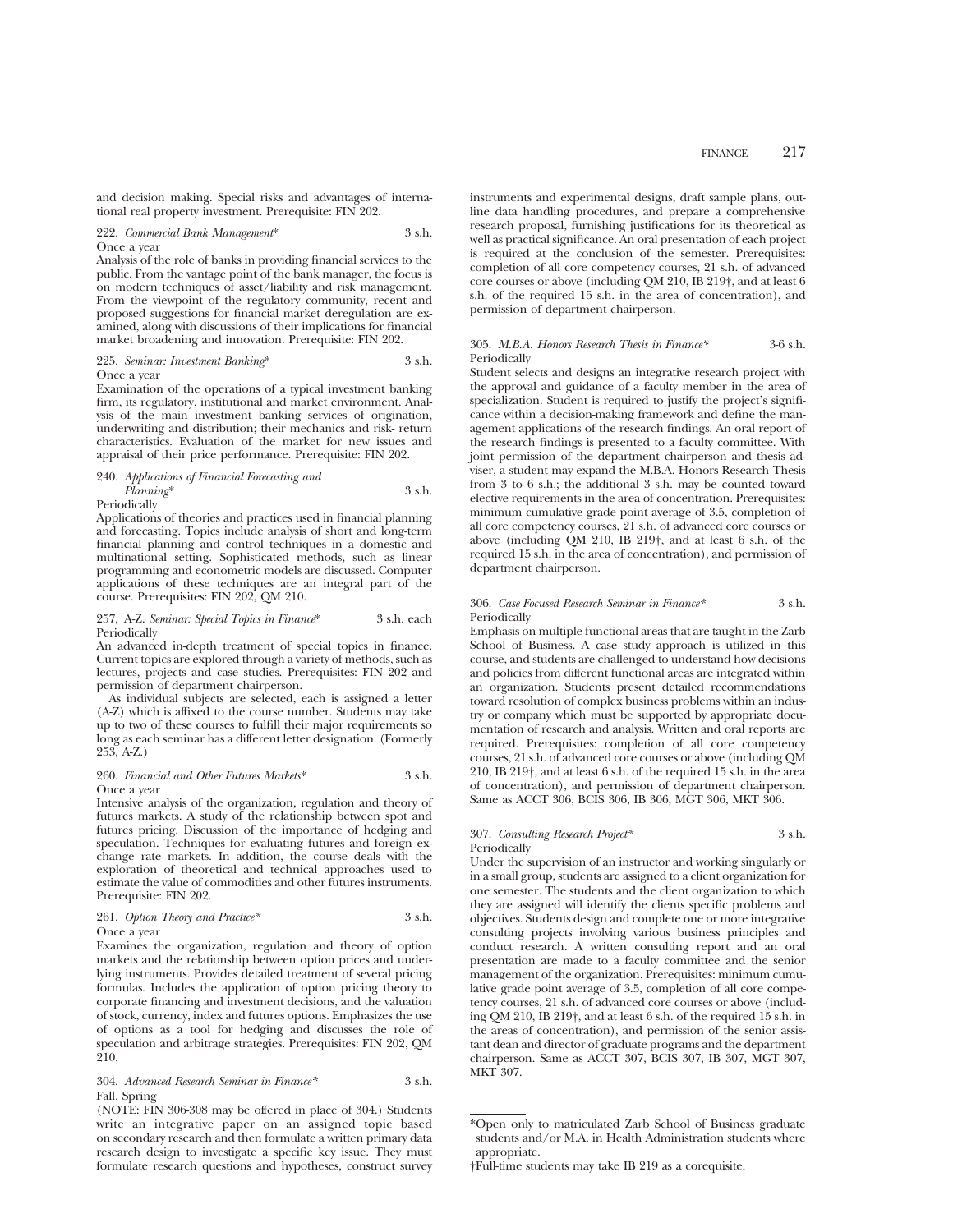## 218 FINE ARTS

308. *Integrative Business Simulation\** 3 s.h. Periodically

Course utilizes a comprehensive and integrative computer simulation to create a variety of complex multifunctional business problems to which students must respond under varying conditions of uncertainty. A team-based approach to decision making is used in resolving problems created by the computer model. Students are required to provide detailed reports on decisions made and to provide quantitative and qualitative justifications for their decisions. These justifications must be supported through the use of research and must be presented orally and in writing. Prerequisites: completion of all core competency courses, 21 s.h. of advanced core courses or above (including QM 210, IB 219†, and at least 6 s.h. of the required 15 s.h. in the area of concentration), and permission of department chairperson. Same as ACCT 308, BCIS 308, IB 308, MGT 308, MKT 308. (Formerly *Computer Simulation (Management Game) in Finance*.)

# 330. *Graduate Internship\** 3 s.h.

Fall, Spring

A work-study program open to graduate students who are specializing in banking and finance.

Students work a minimum of 100 hours in the semester for selected business organizations. A written evaluation of a complex financial decision is prepared by the student at the completion of the course. Most internship opportunities involve some form of monetary remuneration. Prerequisities: all core competency courses or approved equivalents, 24 graduate-level credits with a 3.3 average and permission of department chairperson. (Formerly GBUS 330.)

#### 401. *Managerial Economics\*\** 3 s.h. **Periodically**

Discussion of supply and demand theory, equilibrium and the issues related to revenues, costs and profits. Course applies economic theory to organization decision making when subject to constraints. Relationship between decision making and various types of market structures such as perfect competition, monopoly and oligopoly are discussed. The effect on the firm of general economic conditions such as aggregate demand, rate of inflation, and interest rates are examined. The course also covers an overview of money, credit and the banking system.

## 402. *Managerial Finance\*\** 4 s.h. Periodically

Course explores key issues encountered by financial managers and analyzes the decision making that is most consistent with maximizing the value of the firm. Coverage includes, but is not limited to, capital expenditure analysis, mergers and acquisitions, working capital management, financing, cost of capital and capital structure decisions, dividend policy, and risk management. Differences among manufacturing services and financial services firms are analyzed. The financial decision-making process is developed with emphasis on the role of global financial markets, ethics, and considering the various constituencies of modern corporation. Cases and computer applications are employed extensively.

# Fine Arts (FA)

Administered by the Department of Fine Arts, Art History and Humanities. Professor Infield, *Chairperson*

Professors Hilson, Masheck; Associate Professors Chaleff, Fendrich, Jaffe; Assistant Professors Devine, Ocko; Adjunct Associate Professor Treijs.

Students in all fine arts programs are advised to present examples of work to-date upon declaration of the major. Continuing

development of a portfolio is strongly emphasized and must be approved by a faculty committee prior to graduation.

**B.A. SPECIALIZATION IN FINE ARTS:** students will concentrate their work in one of these areas:

**CERAMICS:** FA 10, 11, 12, 13, 14, 15, 16, 17, 80, 80A, 81, 82 or 83, 199; six additional semester hours in fine arts; AH 3 or 5, 4 or 6, 74 and three additional semester hours in art history. Associate Professor Chaleff, *Adviser*.

**DESIGN:** FA 10, 11, 12, 13, 14, 15, 16, 17, 27, 51, 51A, 158, 159G, 170, 199; AH 3 or 5, 4 or 6, 74; three semester hours of art history electives.

Professor Infield, *Adviser*.

**PAINTING:** FA 10, 11, 12, 13, 14, 15, 16, 17, 45, 46, 160, 166, 199; 3 semester hours chosen from FA 172, 173, 175; AH 3 or 5, 4 or 6, 74, 120, 145.

Professor Hilson, *Adviser*.

**PHOTOGRAPHY:** FA 10, 11, 12, 13, 14, 15, 16, 17, 170, 170A, 170B, 171, 199; three additional semester hours in fine arts; AH 3 or 5, 4 or 6, 74; HUM 141.

Associate Professor Jaffe, *Adviser*.

**SCULPTURE-JEWELRY:** silversmithing (sculpture/metalry): FA 10, 11, 12, 13, 14, 15, 16, 17, 58, 70, 199; 12 semester hours chosen from FA 59, 80A, 120, 121, 122, 123, 167; AH 3 or 5, 4 or 6, 74; 110 or 165.

Assistant Professor Devine, Sculpture *Adviser*,

Adjunct Associate Professor Treijs, Jewelry *Adviser.*

**NOTE:** the humanities requirements may not be fulfilled by additional fine arts or art history courses.

See complete B.A. requirements, page 76.

**B.S. SPECIALIZATION IN FINE ARTS with concentrations in Ceramics, Design, Painting and Sculpture-Jewelry:** candidates for graduation must fulfill the following requirements:

- 1. The successful completion of at least 129 semester hours and a cumulative grade-point average of 2.0 in work completed at Hofstra.
- 2. At least 66 hours must be completed in liberal arts with no less than 60 outside the Department of Fine Arts.
- 3. There are two requirements that must ordinarily be completed in residence at Hofstra: 15 semester hours in the major field of specialization and the last 30 hours. The 15 semester hours need not be included within the last 30 hours.
- 4. The following general requirements:

ENGL 1-2\*\*\*

Core course requirement: (for listing of core courses, see page 78)

9 semester hours in the humanities: 3 hours in the creative participation category, 6 hours in the appreciation and analysis category including at least 3 hours of literature. Not more than 3 hours may be satisfied by fine arts core courses of the required nine:

9 semester hours in the natural sciences, mathematics/ computer science: the 9 semester hours must include 3 hours in the mathematics/computer science category, 3 hours in the natural sciences category;

9 semester hours in the social science: the 9 semester hours

<sup>\*</sup>Open only to matriculated Zarb School of Business graduate students and/or M.A. in Health Administration students where appropriate.

<sup>\*\*</sup>Open only to matriculated Zarb School of Business E.M.B.A. students.

<sup>\*\*\*</sup>See University Degree Requirement, page 61.

<sup>†</sup>Full-time students may take IB 219 as a corequisite.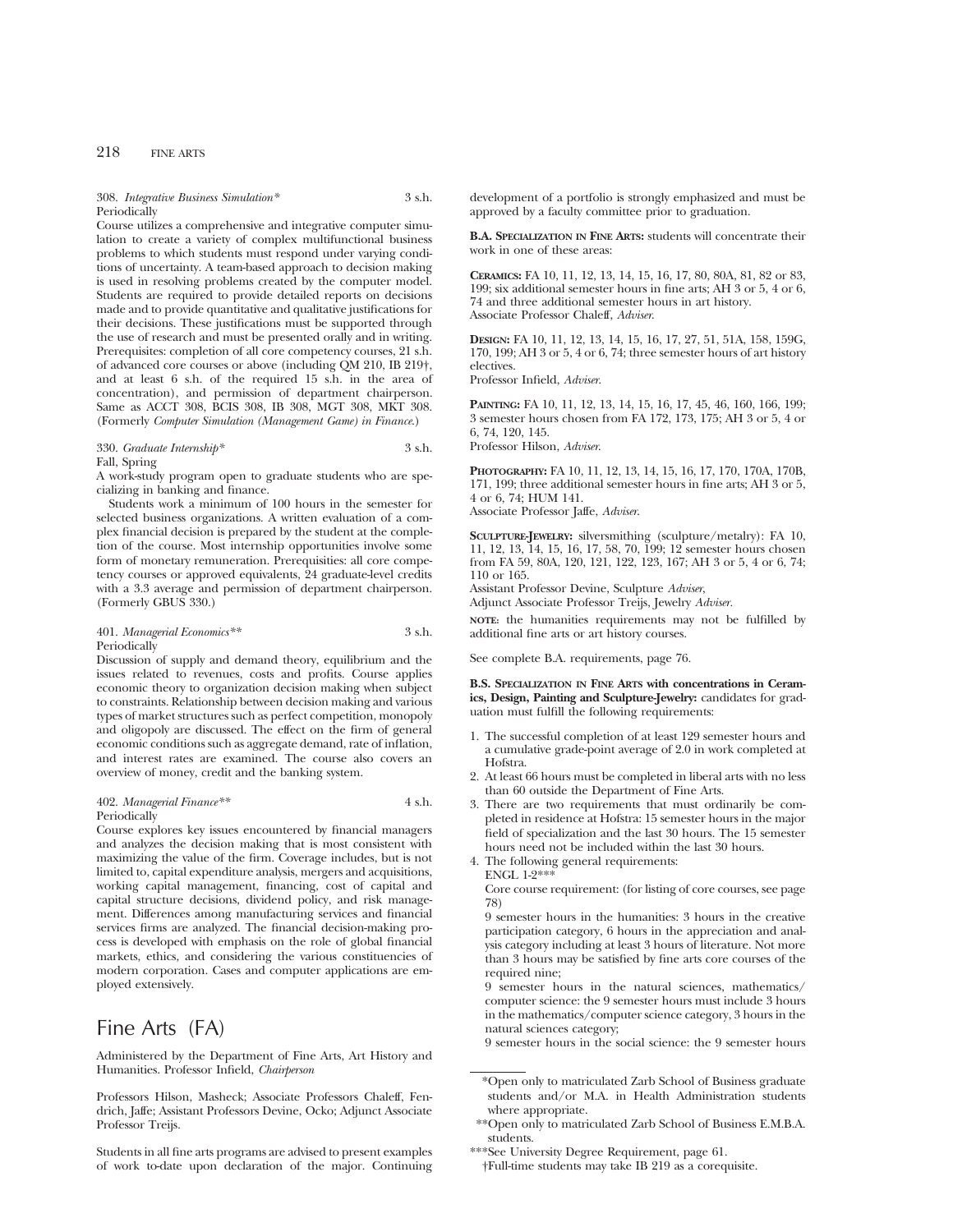must include 3 hours in the behavioral science category and 3 hours in the history and philosophy category.

5. The fulfillment of the major requirements as listed below.

Students will concentrate their work in one of these areas:

**CERAMICS:** FA 10, 11, 12, 13, 14, 15, 16, 17, 80, 80A, 81, 82, 83, 180, 180A, 199; 12 semester hours chosen from FA 27, 45, 46, 58, 59, 70, 170, 175. AH 3 or 5, 4 or 6, 74, and three additional semester hours in art history.

Associate Professor Chaleff, *Adviser*.

**DESIGN:** FA 10, 11, 12, 13, 14, 15, 16, 17, 27, 45, 51, 51A, 158, 159G, 170, 199; three additional semester hours of either FA 58 or 80; nine additional semester hours chosen from FA 171, 172, 173, 175; AH 3 or 5, 4 or 6, 74; three semester hours of art history electives.

Professor Infield, *Adviser*.

**PAINTING:** FA 10, 11, 12, 13, 14, 15, 16, 17, 45, 46, 58 or 59, 80, 160, 166, 170, 199; 6 semester hours chosen from FA 171, 172, 173, 175; six additional semester hours in fine arts; AH 3 or 5, 4 or 6, 74, 120, 145.

Professor Hilson, *Adviser*.

**SCULPTURE-JEWELRY:** FA 10, 11, 12, 13, 14, 15, 16, 17, 58, 59, 70, 120, 199; 6 semester hours chosen from FA 161, 167; 6 hours from 121, 122, 123; six additional semester hours in fine arts; AH 3 or 5, 4 or 6, 74; 165 or 110.

Assistant Professor Devine, Sculpture *Adviser*,

Adjunct Associate Professor Treijs, Jewelry *Adviser*.

B.S. in Ed.—Specialization in Fine Arts Education, see page 341.

Associate Professor Fendrick, *Departmental Adviser*.

**A MINOR IN FINE ARTS** consists of the successful completion of 18 s.h. in the department, at least 6 hours in residence. Any combination of fine arts courses is acceptable.

Reports based on museum visits are required of students in some fine arts courses.

## **COURSES**

In addition to semester notations next to each course, a selection of courses is offered during January and Summer sessions. Consult the *January* and *Summer Sessions* bulletins for these schedules.

1. *Introduction to Visual Arts I* 3 s.h. Periodically

Lecture and workshop exploration of concepts of painting, graphics and related two-dimensional art forms. Limited to nonfine arts majors.

5. *Visual Arts: Beginning Drawing* 3 s.h.

Fall, Spring

A basic introduction to techniques and concepts of drawing utilizing the human form as a primary resource. Limited to nonfine arts majors.

6. *Introduction to Graphic Arts I* 3 s.h.

Fall, Spring

Various approaches to printmaking are explored to develop the technical knowledge and facility needed to execute ideas, concepts and images in graphic media. Wood block and linoleum cuts and etching are explored.

7. *Fundamentals of Visual Expression* 3 s.h. Periodically

Visual education through drawing experiences. Develop visual literacy and the ability to communicate ideas graphically. Studio problems exploring the relationship between perception, mental image and graphic expression are combined with a variety of drawing media and techniques. Limited to nonfine arts majors.

8. *Art Concepts and Experiences* # 3 s.h. Fall, Spring

Art concepts related to experiences in drawing, design and color. Fundamentals of drawing, design and color theory are taught in an integrated sequence to develop student's understanding of art in a studio workshop atmosphere.

9. Art Studio: Sculpture 
$$
\#
$$

\n3 s.h.

Fall, Spring

Introduction to the concepts and practices of the sculptor. Students model clay, carve stone or wood and assemble found objects in a sequence of projects meant to inform visual thinking and encourage expression.

## 10. *Two-Dimensional Design I: Black and White* 3 s.h. Fall, Spring

Basic conceptual and studio work in principles of twodimensional design including exploration of factors of composition, movement, texture, space, pattern, line and scale. Credit given for this course or New College CSFA 1D, not both.

11. *Two-Dimensional Design II: Color* 3 s.h. Fall, Spring

Continued experimentation with principles of two-dimensional design, with special emphasis in the area of color. Studio situation. Prerequisite: FA 10.

12. *Three-Dimensional Design I: Concepts* 3 s.h. Fall

Basic theoretical and studio work in principles of three-dimensional concepts. Spatial and formal organization is emphasized in a series of studio projects in various media. Credit given for this course or New College CSFG 4, not both.

#### 13. *Three-Dimensional Design II: Techniques* 3 s.h. Spring

Introduction to concepts, materials, tools and techniques of the shop, with emphasis toward applicability in the formulation of three-dimensional visual thinking. A progression of projects explores a variety of materials and methods. Prerequisite: FA 12.

14. *Drawing and Perception I* 3 s.h. Fall, Spring

Freehand and instrument drawing, sketching and perspective systems are taught in an integrated sequence intended to develop the student's awareness of the relationship between visual perception and drawing skills.

15. *Drawing and Perception II* 3 s.h. Spring

Continuation of 14. Freehand and instrument drawing, sketching and perspective systems are taught in an integrated sequence intended to develop the student's awareness of the relationship between visual perception and drawing skills. Prerequisite: FA 14.

16. *Drawing III: The Figure* 3 s.h. Fall

Introduction to analysis and representation of the human form, with emphasis on its role as an aesthetic source. Prerequisite: FA 14. Credit given for this course or New College CSFG 3, not both.

17. *Drawing IV: The Figure* 3 s.h.

Spring

Continued exploration of the aesthetic potential of the human form, with emphasis on its role as a compositional element. Prerequisites: FA 14, 16.

27. *Computer Graphics* 3 s.h. Fall, Spring

Basic computer graphics are used for creative visual problem solving. Emphasis on visual aesthetics and features lecture, dem-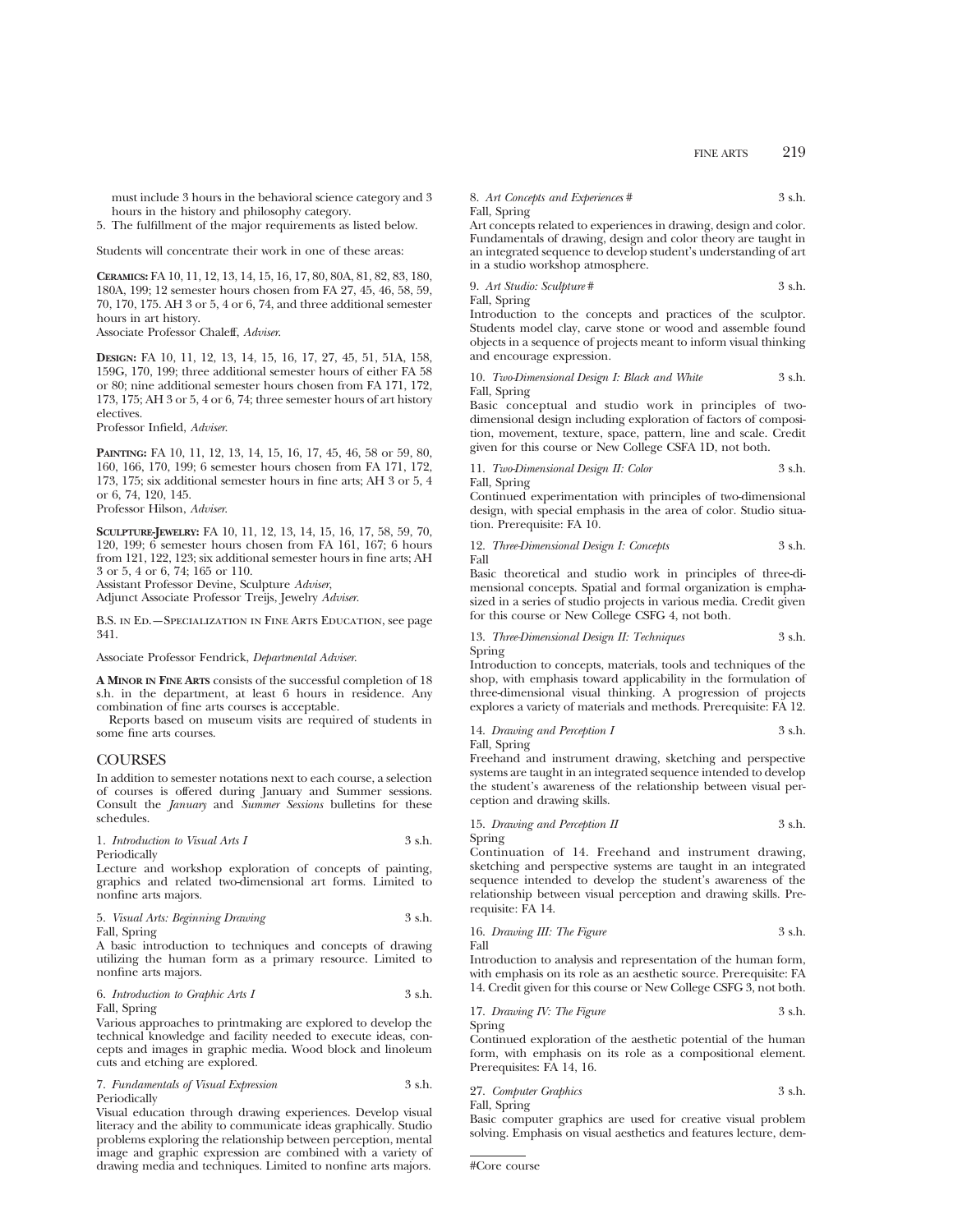onstration and a survey of the creative application to the design and advertising field.

#### 30. *Illustration* 3 s.h. Periodically

A basic course introducing materials and techniques of illustration, with emphasis on the understanding and accurate representation of forms and structures. Developing an eye for significant detail is stressed in order for the student to illustrate with clarity. Projects include use of pencil, pen and ink, grease pencil, charcoal, opaque and transparent pigments, colored inks (to acquaint students with the variety of graphic media) available for illustrative purposes. Prerequisite: FA 14. (Formerly *Biomedical Illustration*.)

## 30A. *Biomedical Photography* 3 s.h. Periodically

A photographic exploration of the macro and micro areas of the world with emphasis on practical experience and application. Attention is given to individual needs, i.e., support ma- terials for research, etc. Use of microscopy, macro lenses; close-up adaptors are used to produce both black and white and color photos. Portfolio is required for grade. Prerequisite: FA 170.

45. *Beginning Painting* 3 s.h.

Fall, Spring

An introduction to painting with emphasis on painting media, color theory and composition. A variety of painting techniques and subject matter is considered. Credit given for this course or New College CSFG 2, not both. (Formerly 45 & 46, *Painting*.)

## 45A. *Materials and Techniques of the Painter* 3 s.h. Periodically

Lectures and demonstrations dealing with the description, properties and execution of egg tempera, casein, oil, acrylic encaustic, watercolor, collage and gouache painting. The student is expected to create original works using all the media. Prerequisite: FA 45.

46. *Intermediate Painting* 3 s.h. Fall, Spring

Continuation of experiences in painting with greater emphasis on developing students self-expression and creativity by an indepth approach and concentrated effort in an area of painting of special interest to the student. Prerequisite: FA 45. (Formerly 45 & 46, *Painting*.)

47. *Techniques of Watercolor* 3 s.h. Periodically

A studio course designed for beginning and intermediate students in the use of the transparent water color medium. Materials and techniques of Western and Oriental watercolor are explored with emphasis on their inherent, unique qualities. This course is project oriented, focusing on the study of landscapes and still life subject matter. Prerequisite: FA 45.

48. *Life Painting* 3 s.h. Periodically

A foundation course in painting from the model with emphasis on the portrait and figure. Includes drawing and design concepts with slide lectures, emphasizing the historical, technical and aesthetic concerns of life painting. Prerequisites: FA 16, 45.

51. *Graphic Design I* 3 s.h. Fall

Introduction to visual communications based on problem solving; development of basic graphic design skills and professional practice; emphasis on typography. Prerequisites: FA 10, 11 or instructor's permission. (Formerly *Fundamentals of Applied Design: Two-Dimensional.*)

## 51A. *Graphic Design II* 3 s.h. Spring

Continuation of 51, with emphasis on verbal-visual relationships in visual communications; class projects oriented toward professional application of design principles. Prerequisite: FA 51. (Formerly *Fundamentals of Applied Design: Two-Dimensional.*)

58. *Sculpture I: Construction* 3 s.h. Fall

A basic understanding of the construction approach to sculpture. Materials such as wood, metals, plastics, and ceramics are used. Various techniques of joining including welding are introduced. Lectures and museum visits supplement studio work.

59. *Sculpture II: Modeling* 3 s.h. Spring

A basic course meant to provide experience in modeling from life and other forms in such materials as clay, wax, rubber and plaster. Elements of mold making and casting are also covered. Lectures and museum visits will supplement studio work.

70. *Metalsmithing—Jewelry I* 3 s.h. Fall, Spring

Study, design and construction. Techniques including silver soldering, basic forming, surface treatments, metal coloring, stone setting, and other basic dimensions of jewelry making. Aesthetic considerations are stressed.

71. *General Crafts* 3 s.h. Fall, Spring

Exploration of various crafts, traditional and contemporary. These crafts will be examined as expressions of their cultural context. Techniques and media included are smithing, enameling, batiking, stained glass and leather.

73. *Current Gallery Developments* 1 s.h. Periodically

Study and analysis of contemporary developments. Students are required to spend 45 hours in museum and gallery visits. Open to fine arts majors and others with permission of instructor.

80. *Ceramics: The Potters Wheel* 3 s.h. Fall, Spring

Study of ancient, classic and contemporary pottery with an emphasis on the creative interpretation and design of thrown forms by the student.

80A. *Ceramics: Handbuilding Techniques* 3 s.h. Fall, Spring

Study of ancient, classic and contemporary pottery, with an emphasis on the creative interpretation and design of handbuilt forms by the student.

## 81. *Glaze Formulation and Surface Decoration* 3 s.h. Periodically

Physical and chemical properties of clay and glazes including their transformation in fire, research of and experimentation with clays and glazes of past and contemporary cultures. The aesthetic implications of glazes on three-dimensional forms are explored by the student. Prerequisite: FA 80 or 80A or permission of instructor.

## 82. *Ceramic Sculpture* 3 s.h. Once a year

Exploration of ceramics as a sculptural form. Emphasis on large multisection work, freestanding sculptures and environmental work. A technical log, book of drawings, field trips and in-depth research are required of the student. Prerequisites: FA 80, 80A.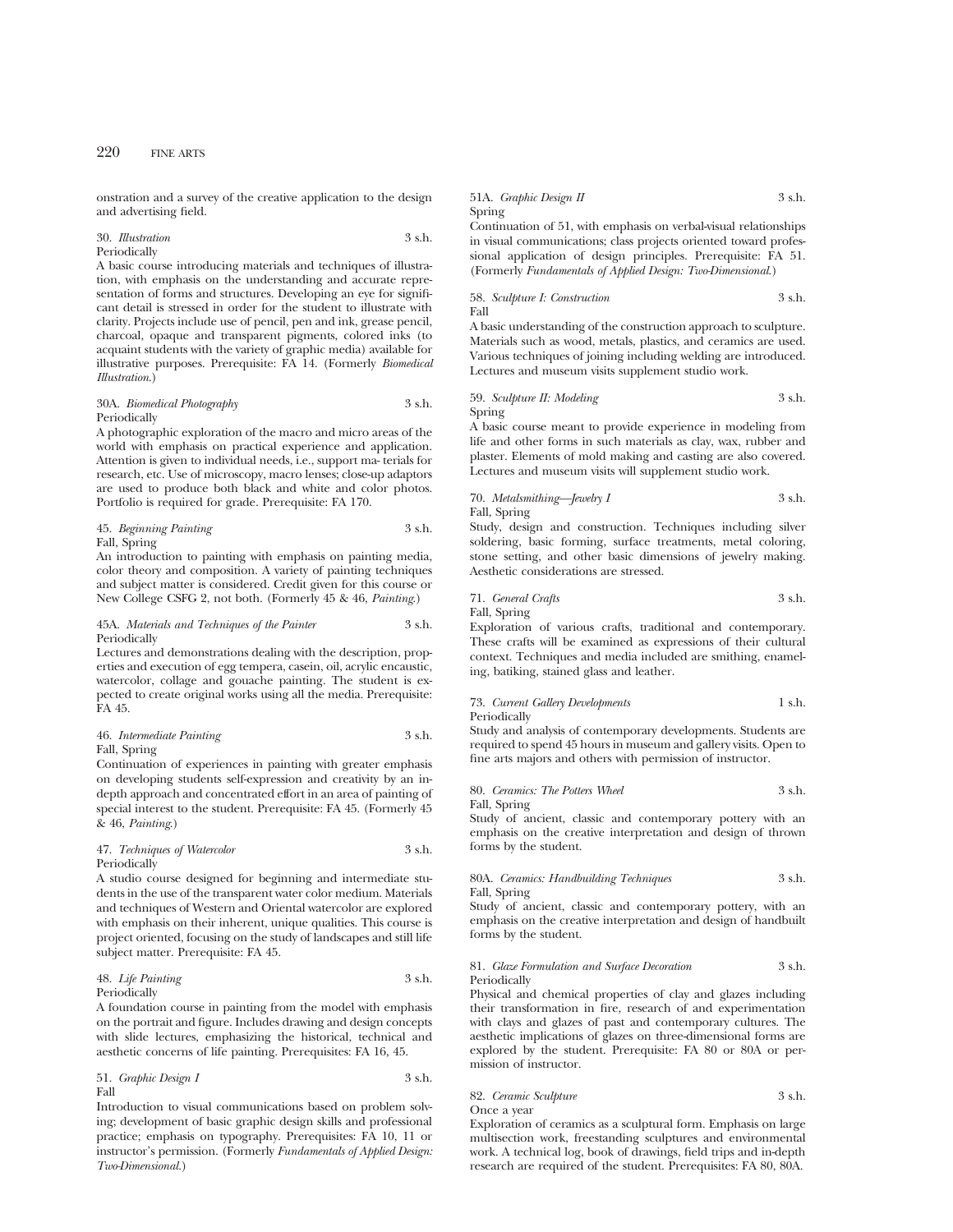83. *Japanese Ceramics* 3 s.h. Periodically

History and techniques of Japanese ceramics to enrich student's own work. Prerequisite: FA 80 or 80A or permission of instructor.

100. *Departmental Honors* 3 s.h. Fall, Spring

The research for and the writing of a substantial essay in the field of fine arts or the execution and presentation of a creative project in an acceptable media. Open only to senior fine arts majors (those who have achieved better than a 3.4 cumulative average and 3.5 departmental average) who desire to graduate with departmental honors and who secure, before registration, written permission of the instructor who will supervise the project. FA 100 may be substituted for 199 by those who meet the above qualifications.

102A. *Multimedia Workshop* 3 s.h. Periodically

Provides an opportunity for innovation and creativity by combining a variety of media such as collage, found materials, video, light and sound in both two-dimensional and three-dimensional media. Emphasis on encouraging experimentation and imagination as a means of developing a personal aesthetic direction. Prerequisites: two of the following: FA 27, SCO 4, or MUS 157, or permission of instructor.

106. *Special Projects* 1-3 s.h. Fall, Spring

Independent study in two and three-dimensional forms. Projects vary from year to year. Permission of department chairperson. Limited to fine arts majors.

120. *Metalsmithing—Jewelry II* 3 s.h. Fall, Spring

Design and construction of jewelry as a sculptural form. Techniques include lost wax centrifugal casting, advanced stone setting techniques, metal chasing, and repousse and enameling. The aesthetic merits of each student's work is an intrinsic component in its evaluation. Prerequisite: FA 70 or permission of instructor.

121. *Metalsmithing—Forging* 3 s.h. Fall, Spring

Fundamental design and techniques of forging metal, forming flatware, decorative sections, handles, special applications. The aesthetic merit of each student's work is an intrinsic component in its evaluation. Prerequisite: FA 70 or permission of instructor.

122. *Metalsmithing—Raising* 3 s.h. Fall, Spring

Fundamental design and techniques of hollow ware: raising, forming and planishing spouts, handles, bodies and box forms, hinging. The aesthetic merit of each student's work is an intrinsic component in its evaluation. Prerequisite: FA 70 or permission of instructor.

123. *Metalsmithing—Jewelry* 3 s.h. Fall, Spring

Design and techniques including filigree work, advanced surface treatments, engraving, enameling, stone, wood or metal inlay. The aesthetic merit of each student's work is an intrinsic component in its evaluation. Prerequisite: FA 120 or permission of instructor.

| 158. Graphic Design III           | 3 s.h. |
|-----------------------------------|--------|
| See course description, page 382. |        |

159G. *Graphic Design IV* 3 s.h.

Spring

Further comprehensive design projects exploring specific areas of graphic design, including design research, proposal writing

and presentation. Internships inside and outside the University are encouraged in this and all further graphic design courses. Prerequisites: FA 51, 51A, 158. (Formerly *Design Workshop.*)

160. *Painting Workshop I* 3 s.h. Fall, Spring

A continuation of 46. A studio course to provide advanced students with the means to express their own ideas in the most suitable painting medium. Prerequisites: FA 45, 46.

161. *Sculpture IV: Workshop* 3 s.h. Fall, Spring

Advanced construction. Prerequisite: FA 58.

166. *Painting Workshop II* 3 s.h. Fall, Spring

A studio course to provide advanced students with the means to express their own ideas in the most suitable painting medium. Prerequisites: FA 45, 46 and 160.

| 167. Sculpture V: Workshop in Advanced Modeling | 3 s.h. |
|-------------------------------------------------|--------|
| Fall, Spring                                    |        |
| Prerequisites: FA 58, 59.                       |        |

170. *Photography* 3 s.h. Fall, Spring

Fundamentals of photography including studio and darkroom work. Major emphasis is on the aesthetics of this art form with opportunity for experimentation. Students need their own cameras and supplies. Not open to freshmen. Prerequisite for fine arts majors only: FA 10.

170A. *Intermediate Photography* 3 s.h. Fall, Spring

Continuation of 170. Projects involve lighting and use of strobe, advanced printing techniques and film chemistry. Emphasis on innovative visual solutions. Final examination and portfolio needed for completion of course. Prerequisite: FA 170 or permission of instructor.

170B. *Advanced Photography* 3 s.h. Fall, Spring

For fine arts majors interested in a semester of disciplined independent projects. Photo essay and portfolio needed for completion of course. Prerequisite: FA 170, 170A or permission of instructor.

170C. *Large Format Camera* 3 s.h. Once a year

A highly-structured studio and field-trip course making use of major photographic studio visits in New York City with the application of learned experiences and observation in the Hofstra studios. Emphasis on the development of exacting studio disciplines, interpretation of advertising design concepts, production of photo art to space requirements and development of portfolio caliber work. Prerequisite: FA 170A.

170D. *Photographing People: The Portrait* 3 s.h. Once a year

An intermediate-level photography course dealing with the history of the portrait and its application to photographing people. Students will work with group, individual, studio environmental and self-portraits. Prerequisite: FA 170 or portfolio review.

170E. *Location Photography* 3 s.h.

Once a year

An intermediate level course: the student works during class and then independently at specific Long Island and New York City locations. Black/white and color, group critiques, mid and final semester projects. Emphasis on the photo essay, travel oriented photography and expression of particular viewpoints through the camera. Since we will be working on location, students should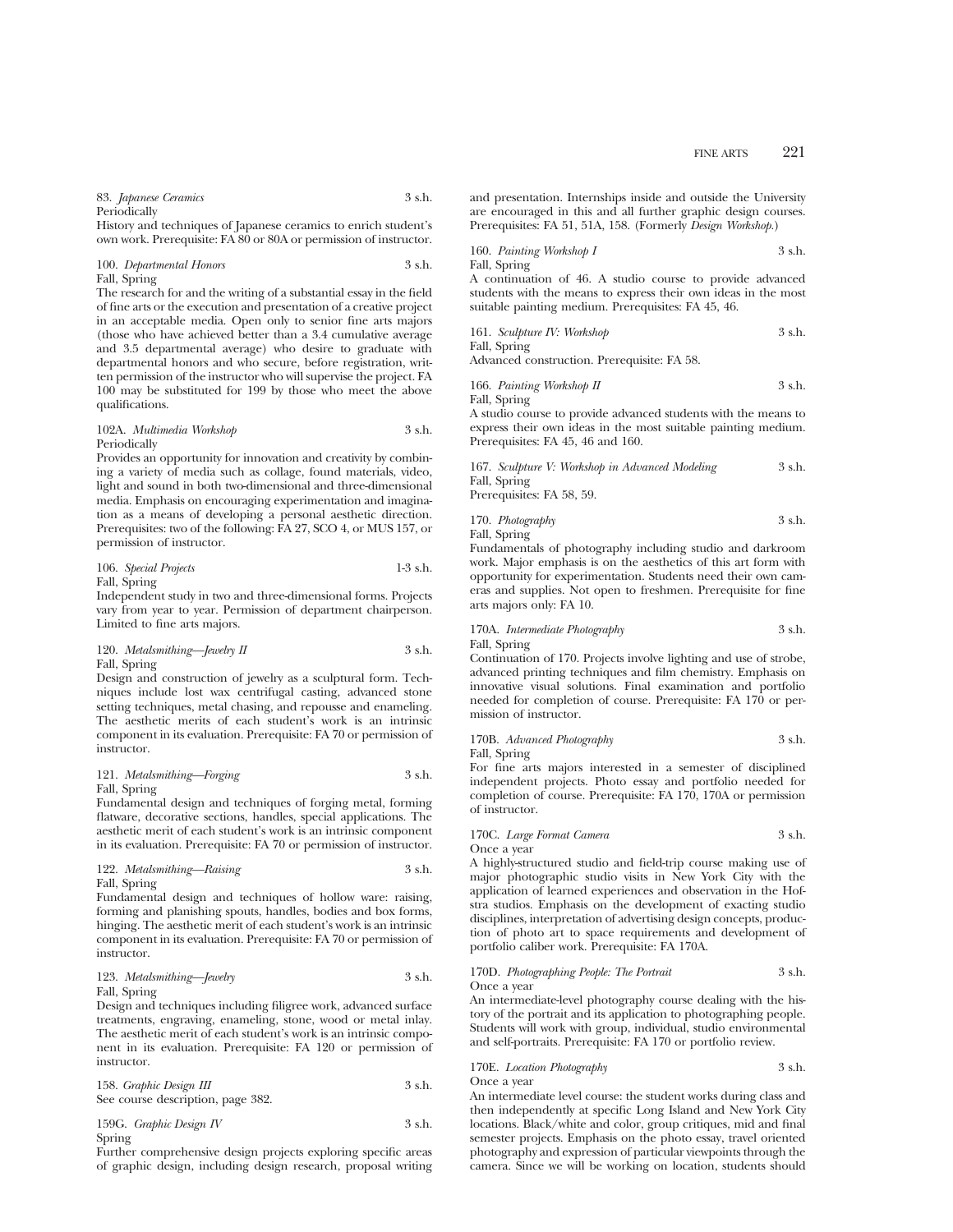not schedule a class immediately following this one. Prerequisite: FA 170 or portfolio review by instructor.

| 170F. Color Printing from Color Negatives | 3 s.h. |
|-------------------------------------------|--------|
| See course description, page 382.         |        |

171. *Photo-Graphics* 3 s.h. Fall

The combination of photography and graphic arts processes to produce photographic images with strong graphic design qualities. Kodalith graphic arts film is a basic material used in several processes included in this course such as posterization, 3M color key and image transfer process. Aesthetic and visual sensitivity, creativity and experimentation are encouraged along with the development of photographic skills and techniques. Prerequisite: FA 170 or permission of instructor.

| 172. Wood-Block Printing | 3 s.h. |
|--------------------------|--------|
| Fall, Spring             |        |

The development of skills and concepts in two-dimensional design and pictorial compositions for carving wood blocks and printing by the Japanese method in black and white and multiple colors. The history of wood engraving and Japanese and German Expressionist prints are studied as examples.

173. *Etching* 3 s.h. Once a year

A comprehensive course including intaglio-printing processes such as drypoint, etching, aquatint, soft ground, lift ground and engraving to develop critical awareness and sensitivity to line and value as expressive elements in printmaking.

175. *Serigraphy* 3 s.h. Periodically

This graphic process incorporates contemporary two-dimensional design concepts and includes a variety of stencil-printing techniques such as glue and tusche, water and lacquer-base films and paper stencils.

180. *Advanced Ceramic Workshop I* 3 s.h.

Fall, Spring

Various aspects of fabricating with clay and investigating form and design. Prerequisites: FA 80, 80A, 81.

180A. *Advanced Ceramic Workshop II* 3 s.h. Fall, Spring

Various aspects of fabricating with clay, and investigating form and design. Prerequisites: FA 80, 80A, 81, 180.

|   | 198. New York Seminar | 3 s.h. |  |
|---|-----------------------|--------|--|
| - |                       |        |  |

Periodically Examination of the development of contemporary art in New York from 1945 to the present with emphasis on the past ten years. Classes meet at Hofstra and at museums, galleries, artists'

studios and other loctions where major traditional and transitional trends may be studied. Two formal essays and seminar attendance are required. Not open to freshmen.

199. *Senior Project* 3 s.h.

Fall, Spring

Individual supervised research project in student's major area including seminar analyses. Project is to be chosen with the approval of the instructor. Registration is limited to approved fine arts majors.

216. *Graduate Figure Drawing* 3 s.h. Fall, Spring

Emphasis on drawing from the model and skeleton with a variety of drawing media. Principles of light and shade, proportion and anatomy are considered as they relate to figure drawing. Prerequisite: undergraduate experience in drawing or permission of instructor.

260. *Graduate Painting* 3 s.h. Fall, Spring

Workshop course for selected advanced students working to continue the development of their own work on a professional level. Prerequisites: significant undergraduate experience in painting or equivalent, permission of instructor and acceptance by the Departmental Portfolio Committee.

261. *Graduate Sculpture* 3 s.h. Fall, Spring

Workshop course for selected students working to continue the development of their own work on a professional level. Prerequisite: significant undergraduate experience in sculpture or equivalent, permission of instructor and acceptance by the Departmental Portfolio Committee.

270. *Photography in the Classroom* 3 s.h. Once a year

Designed to teach educators the use of the camera and darkroom with an emphasis on integrating this knowledge into their school's curriculum. May not be taken on a Pass/Fail basis.

*Graduate Graphics* 3 s.h. each

271A. *Photographics* Fall, Spring

271B. *Wood-Block Printing* Fall, Spring

271C. *Etching* Once a year

271E. *Serigraphy*

Periodically

Workshop courses for selected advanced students working to continue the development of their own work on a professional level. Prerequisites: significant undergraduate experience in graphics or equivalent, permission of instructor and acceptance by the Departmental Portfolio Committee.

280. *Ceramics* 3 s.h. Fall, Spring

Workshop for advanced students continuing the development of their work on a professional level. Prerequisites: significant undergraduate experience in pottery or equivalent; permission of instructor or acceptance by the Departmental Portfolio Committee.

#### 281. *Glaze Formulation and Surface Decoration* 3 s.h. Fall, Spring

Research and experimentation with clay and glaze properties. Advanced work in surface decoration.

282. *Graduate Ceramic Sculpture* 3 s.h. Once a year

283. *Japanese Ceramics* 3 s.h. Periodically

Research in history and techniques; advanced work in ceramics enriched by that research.

## 285, 286, 287. *Individualized Research*

*and Production* 3 s.h. each Periodically

A tutorial course: students explore in depth the history of ceramics, a period in art history or a professional artist; complete an extensive research paper and produce a body of their own work supervised by their instructor.

|              | 290, 291, 292. Advanced Ceramics | 3 s.h. each |
|--------------|----------------------------------|-------------|
| Fall, Spring |                                  |             |

Workshop for advanced students continuing the development of their work on a professional level. Prerequisites: FA 280 and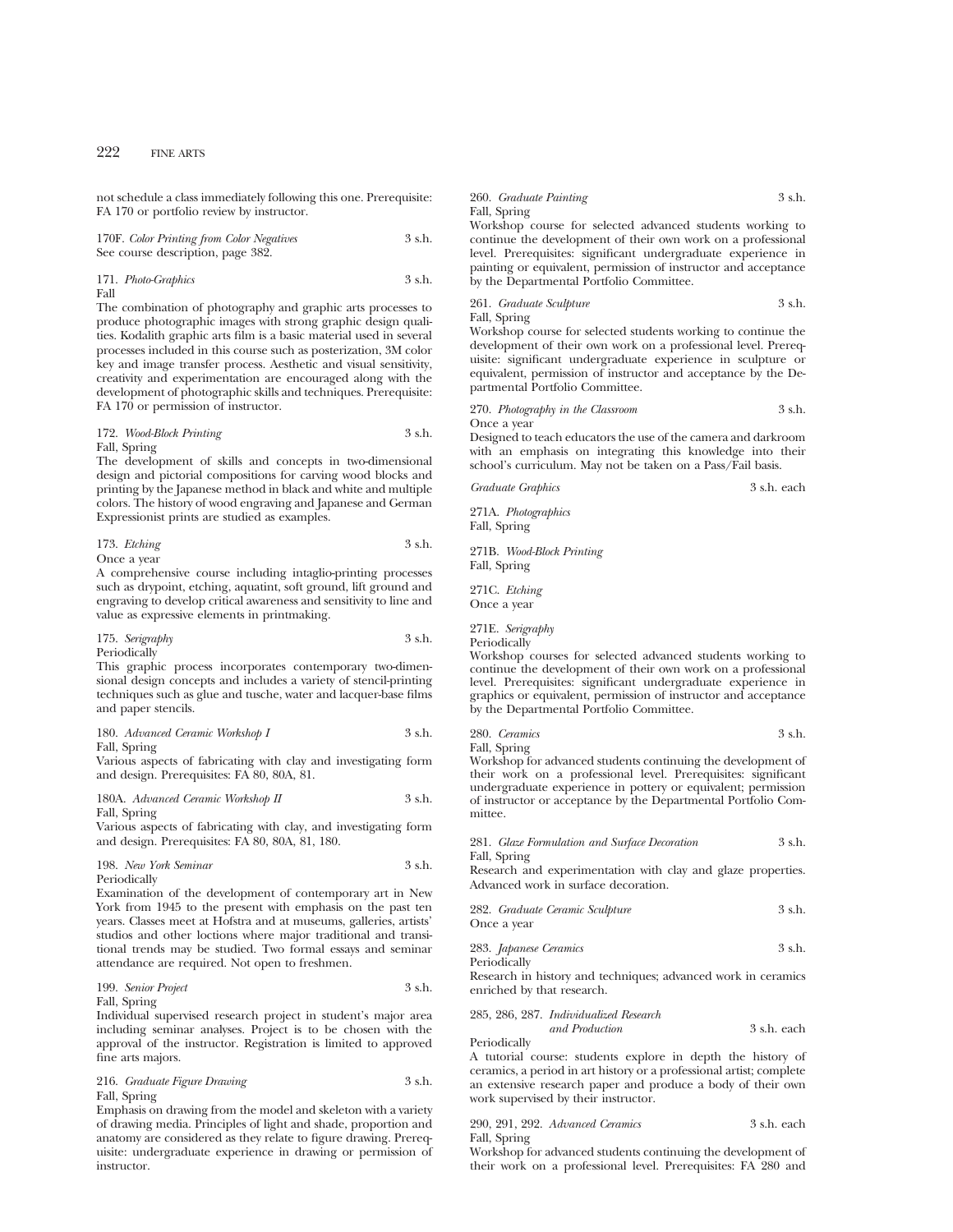permission of instructor or acceptance by the Departmental Portfolio Committee.

|              | 295, 296, 297. Research, Design and |             |  |
|--------------|-------------------------------------|-------------|--|
|              | <i>Experimentation</i>              | 3 s.h. each |  |
| Periodically |                                     |             |  |

Students develop their own work in clay. A study of artists and potters whose work has bearing on their own. Research and experiment with techniques necessary to attain the results desired. Prerequisite: permission of the instructor.

# Foreign Languages

See Comparative Literature and Languages, page 156; French, page 225; Spanish, page 354.

# Foundations of Education (FDED)

Administered by the Department of Administration and Policy Studies. Professor Shakeshaft, *Chairperson*

Professors Barnes, Browder, Kottkamp, Smith; Associate Professors Brieschke, Osterman; Assistant Professor Duarte.

#### Professor T. Smith, *Director*.

A number of undergraduate courses are available in Foundations of Education, all of which may be taken as electives or as part of the requirements for the Educational Studies minor. For a description of the minor program, see page 185.

Also available are programs leading to the Master of Science in Education and the Certificate of Advanced Study in Foundations of Education.

#### GRADUATE PROGRAM

The graduate program in Foundations of Education has been specifically designed to accommodate people with a variety of backgrounds and a range of plans and interests. Some candidates project careers in education, others do not. Broadly speaking, the program consists of the interpretive study of educational beliefs, practices and arrangements. Students have included teachers and administrators (elementary school through college), clergy and businesspeople, and people describing themselves simply as interested in better understanding education. Candidates take courses related to educational thought and practice as illuminated by philosophical, historical and social foundations of education, and by diverse disciplines including philosophy, history, anthropology, psychology, sociology, political science and economics. Programs vary in accord with students' purposes in enrolling and the vantage points these purposes recommend.

Samples of possible combinations of courses of study displaying the program's accommodation to diverse interests are available in the departmental office.

Formal application for admission is made to the Graduate Admissions Office in the Admissions Center. However, department advisers are glad to talk with prospective candidates, and particularly with those desiring to transfer any previously completed courses into the program.

# MASTER OF SCIENCE IN EDUCATION

Programs are mutually determined (in advance) by adviser and student, and each course of study differs as a whole from others. Most, however, follow these general provisions:

- 1. A minimum of 18 s.h. of 200-level course work in the School of Education, most of which is generally pursued in Foundations of Education.
- 2. 200-level courses in at least three different foundations areas e.g., philosophy of education, social foundations of education, history of education or sociology of education.
- 3. A minimum of 9 s.h. of 200-level course work in related study in the College of Liberal Arts and Sciences (ordinarily in philosophy and/or the social sciences).
- 4. Satisfactory completion of a comprehensive examination or a master's essay (see FDED 301, 302).
- 5. Satisfactory completion of a minimum of 33 s.h.
- See complete graduate information, page 67.

## CERTIFICATE OF ADVANCED STUDY

A 30-semester-hour program in Foundations of Education at the post-master's level leads to a Certificate of Advanced Study. The requirements are similar to the master's program, but a comprehensive examination is not required.

Education Honor Societies, see pages 64, 71.

#### **COURSES**

In addition to semester notations next to each course, a selection of courses is offered during January and Summer sessions. Consult the *January* and *Summer Sessions* bulletins for these schedules.

110. *History of American Education* 3 s.h. Every other year

The development of schooling in the context of the history of American education. Includes the development of textbooks and curriculum, educational ideas and practices, and proposals for reform.

111. *The American School* 3 s.h. Fall, Spring

Education as a major social institution focusing on the diverse influences which shape and compel public schooling. Hypotheses and analytic tools from a variety of the social sciences are employed as means of exposing and interpreting central features of the American public educational system. Not open to freshmen. May be applied toward liberal arts credit.

112. *Politics of Education* 3 s.h. Every other year

Analysis of the organization and control of the American school, including political influences upon education. Consideration of questions of educational and social policy affecting the schools.

114. *The Education of America's Minority Groups* 3 s.h.

Every other year Analysis of the education afforded to minority groups, focusing on four major factors: (1) the response of the dominant American society to particular minority groups; (2) the educative milieu of the minority group including attention to family patterns, cultural values and the establishment of ethnic institutions; (3) the schooling provided to minority group members; and (4) the problem of intergroup education in the schools. The primary mode of inquiry will be through the several

## 115. *Introduction to Sociology of Education* 3 s.h. Every other year

social and behavioral sciences.

An examination of education as an institution using sociological concepts and research as the basic tools of exploration. Credit given for this course or SOC 101, not both.

120. *Aesthetics and Education* 3 s.h. Fall

Examination of selected views about the nature and meaning of aesthetic experience, and the relationship between the educative values of aesthetic experience and schooling. Problems of pedagogy in connection with aesthetic education are considered.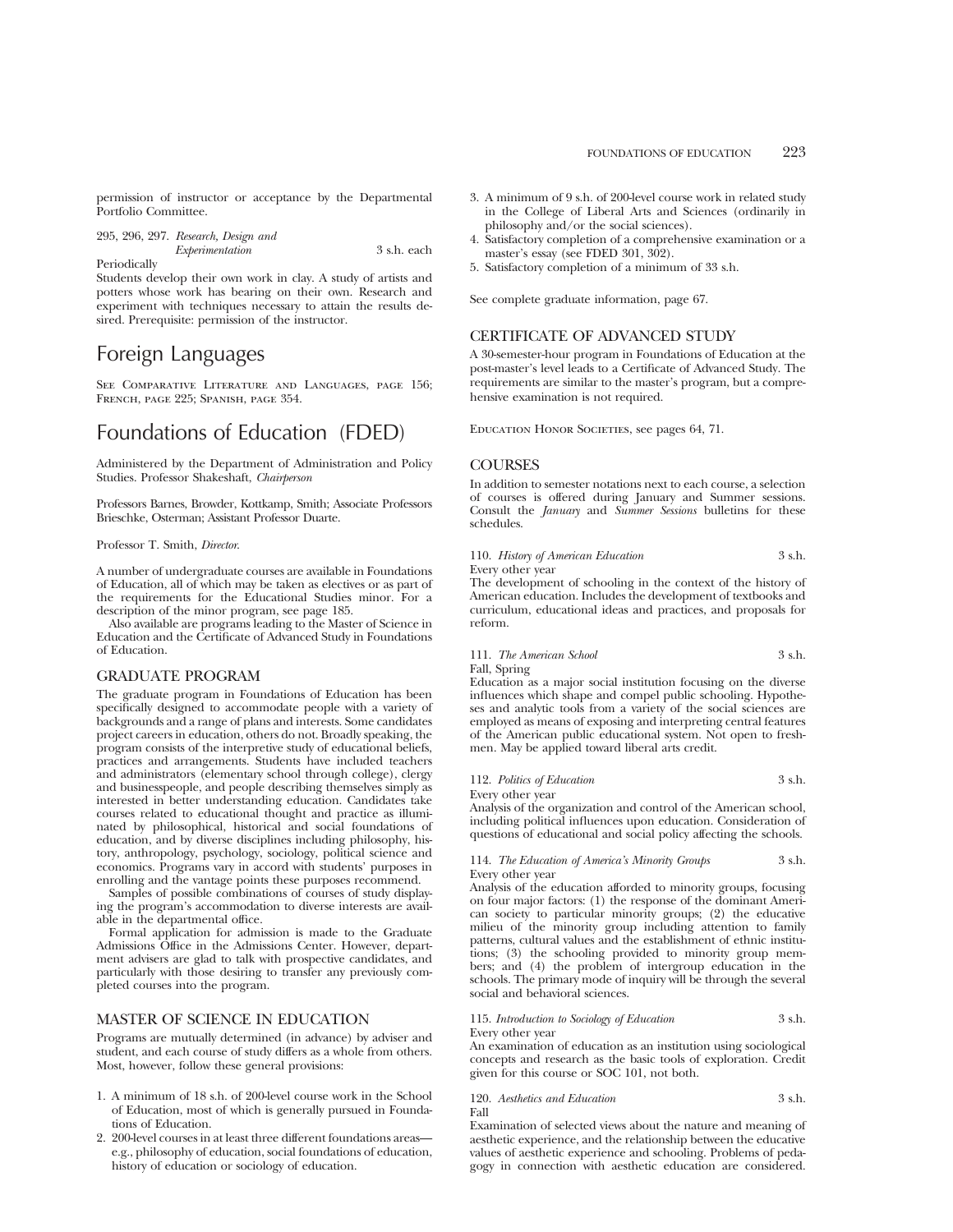Students are required to attend concerts, exhibits and dramatic events.

121. *Existentialism and Education* 3 s.h. Every other year

Analysis of some important aspects of the existentialist position as developed by selected representative spokesmen with emphasis on educational implications.

127. *Introduction to Philosophy of Education\** 3 s.h. Fall, Spring

Examination of the philosophic dimension of key educational ideas, and exploration of the philosophical issues and assumptions involved in various classroom practices. May be applied toward liberal arts credit.

129. *Current Problems in Education* 3 s.h. Periodically

Critical examination of problems and issues—political, social, economic, religious, ideational, etc.—significant to education in contemporary democratic society.

130. *Topics in the History of American Education* 3 s.h. Periodically

Historical studies of important themes and selected issues in education such as higher education, academic freedom, minority groups, and religion and education.

131. *Anthropology and Education* 3 s.h. Every other year

Same as ANTH 131. May be applied toward liberal arts credit.

155, 156. *Seminar* 3 s.h. each Periodically

Content varies and students should obtain information about the area of focus for a given semester before registering for the seminar. These seminars are designed to take advantage of the special competence of visiting professors and to facilitate special attention to particularly timely problems and issues, or issues of special concern to a specific group of students or faculty.

| 161, 162. Reading<br>1-3 s.h. each |  |
|------------------------------------|--|
|------------------------------------|--|

Fall, Spring

Individual oral and written reports on a mutually determined reading or research program. Prerequisite: permission of instructor.

200. *Philosophy of Education\** 3 s.h. Fall, Spring

Consideration of selected issues involving morals and values, knowledge claims and assertions, the uniqueness of being human, and how these issues are all related to schooling and education. Emphasis is on contemporary problems confronting educational personnel.

210. *Contemporary Educational Movements* 3 s.h. Fall, Spring

Examination of the most influential sets of proposals currently influencing American education. The ideas guiding progressive schools, humanistic education and the deschooling movement are among those explored. Emphasis throughout is on analysis and appraisal of these proposals for guiding educational practices and arrangements.

220. *Aesthetic Education* 3 s.h. Fall, Spring

Interdisciplinary analysis of selected theories of the educational significance of aesthetic perception, artistic creativity and art criticism. Materials are drawn from philosophy, social sciences, the arts and educational theory.

#### 222. *Qualitative Research Methods* 3 s.h. Periodically

Research methodology for examining the social forces which influence the ways in which participants experience and interpret school settings. Techniques for gathering data through field observations, interviews and documents are emphasized. Open only to doctoral students. May not be taken as a foundations of education elective. (Formerly *Sociology and the Observation of Schooling*.)

## 223. *Analysis of Qualitative Data* 3 s.h. Once a year

Principles, methods, and techniques in the analysis and reporting of such qualitative data as are obtained through field methods including observations, interviews and examination of documents. Upon completion of this course, students are expected to be able to plan, carry out and report the results of systematic analysis of qualitative data that have been collected in field settings. Emphasis on deriving thick description, grounded theory and preparing a case study from the data. Prerequisite: FDED 222. Open only to doctoral students. May not be taken as a foundations of education elective.

## 225. *The Museum as Educator* 3 s.h. Once a year

Exploration of the evolution of educational functions and multiplicity of roles served by diverse kinds of museums, as those devoted to art, history, natural science, ethnography, technology and popular culture. Materials and educational theory are drawn from the fine arts, history, philosophy, and the several social and behavioral sciences. On-site field investigations of New York City and Long Island museums are required.

#### 230. *History of Education in the United States* 3 s.h. Periodically

The development of American education from colonial times to the present in relation to social and intellectual history. Emphasis is on understanding the cultural forces, institutions and ideas that have shaped American education.

240. *Urban Education* 3 s.h. Periodically

Selected issues confronting urban education today including a multifactored analysis of the city itself as the context of urban education. Aesthetic, political, racial, and sociological dimensions of city life and urban schools are probed. Limited small group field investigation in New York City will be required.

#### 241. *Education and Revolutionary Ideology* 3 s.h. Periodically

Critical examination and appraisal of selected contemporary works urging systematic reform of present day society and the ramifications of such thought for education.

244. *Seminar: Alternative Education* 3 s.h. Fall, Spring

An introduction to alternative education with emphasis on the qualities and organizational features which identify and distinguish it from conventional schooling. Descriptive accounts and visits from Long Island alternative school personnel provide first hand acquaintance with such educational arrangements; analytic materials and class discussion explore the qualities which alternative education reflects.

<sup>\*</sup>FDED 127 and 200 are introductory courses in philosophy of education. Students with more than an introductory course in philosophy should consult a Foundations of Education adviser about substitutions.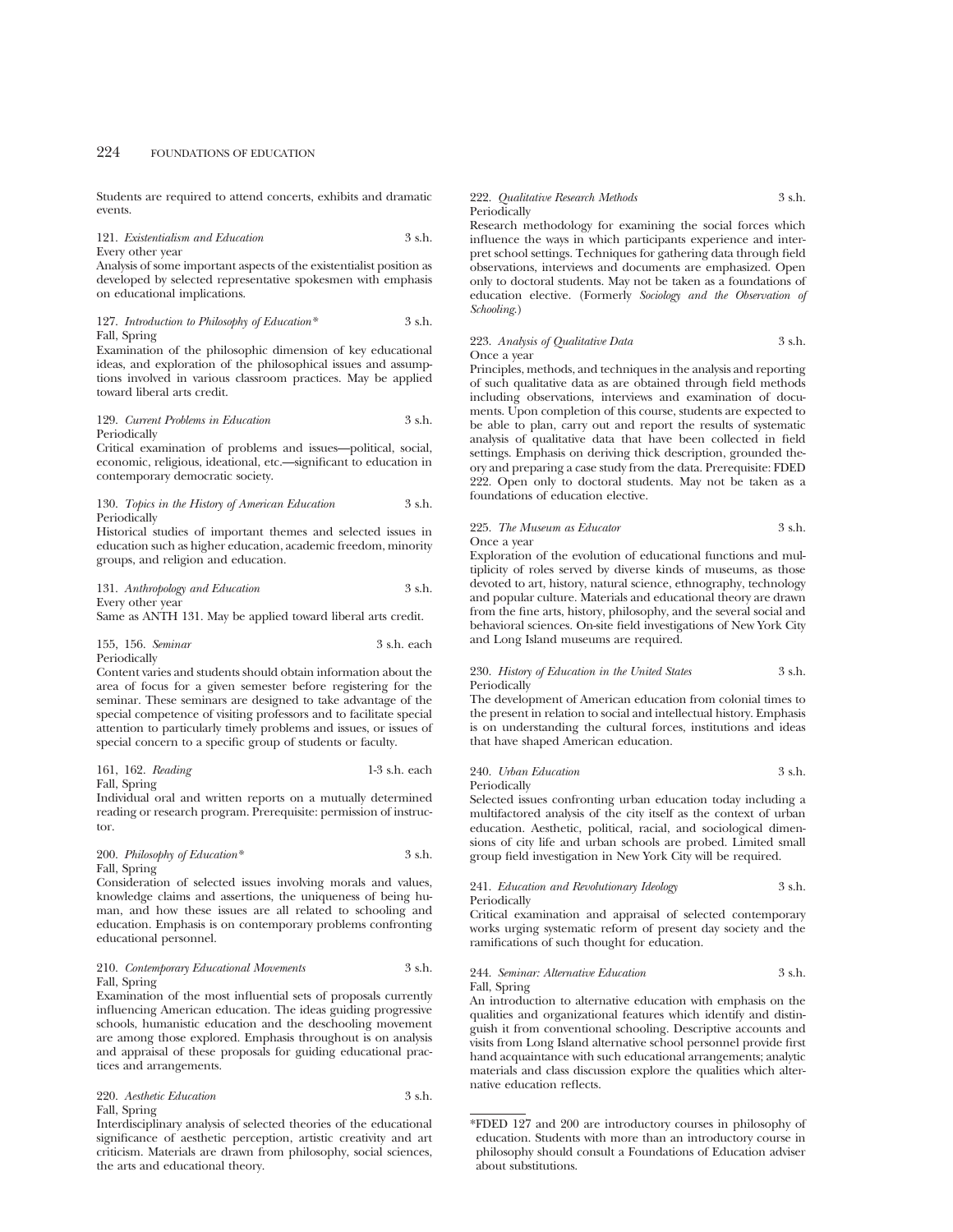248. *Multicultural Education in the Metropolitan Area* 3 s.h. Fall

Interdisciplinary examination of the educative influences of ethnicity as this impinges upon the school, the community's agencies, the family and the learner within the metropolitan New York area. Students are required to engage in limited small group field investigation of agencies and institutions designed to provide services to ethnic group members.

## 249. *Workshop: Career Education* 3 s.h. Spring

Interdisciplinary study designed to provide both a theoretical understanding and practical application of several major career education emphases, namely: (1) self-image, self-awareness, selfconcept; (2) values clarification and decision making; (3) career awareness; (4) career information; (5) career choice and guidance; and (6) career training. Same as SED 249.

251. *Theory of Knowledge and Education* 3 s.h. Periodically

Philosophic study of teaching, learning and knowing in relation to the work of the schools.

| 252. Ethics for Educators | 3 s.h. |
|---------------------------|--------|
| Periodically              |        |

Introduction to the study of the place of values in education. Attention given both to ethical theory and its sociocultural roots and to the application of ethics to educational decisions. (Formerly *Ethics and Education*.)

254. *Contrasting Theories in Education* 3 s.h. Every other year

An examination and analysis of humanism and behaviorism, with attention to their philosophic assumptions and their specific implications for educational programs and practice.

#### 255, 256. *Seminar: Social Foundations of Education* 3 s.h. each Periodically

Content varies and students should obtain information about the

area of focus for a given semester before registering for the seminar. These seminars are designed to take advantage of the special competence of visiting professors and to facilitate special attention to particularly timely problems and issues, or issues of special concern to a specific group of students or faculty.

#### 257, 258. *Seminar: Philosophy of Education* 3 s.h. each Periodically

Content varies and students should obtain information about the area of focus for a given semester before registering for the seminar. These seminars are designed to take advantage of the special competence of visiting professors and to facilitate special attention to particularly timely problems and issues, or issues of special concern to a specific group of students or faculty.

260. *Human Nature and Education* 3 s.h. Periodically

Critical study of selected philosophic conceptions of human nature and their significance for educational theory and practice. Special attention is given the relation between human cognitive and affective dimensions.

261, 262. *Readings* 1-3 s.h. each Spring

Individual oral and written reports on a mutually determined reading or research program. Prerequisite: permission of instructor.

## 270. *Gender and Schooling: Implications for the Study and Administration of Schools* 3 s.h.

Fall

Goal of this course is to look at both the theoretical and practical implications of gender, providing a framework for thinking about issues as well as for acting on them. Same as EADM 258.

## 280. *Logical Foundations of Teaching and Method* 3 s.h. Periodically

Logical and linguistic foundations of teaching and classroom method. Elements of logic and philosophical semantics as applied to classroom teaching for critical thinking and inquiry: types of definition and meaning, conceptions of inference and reasoning, types of statements and modes of discourse—all as related to teaching operations.

282. *Methodology for Educational Inquiry* 3 s.h. Periodically

Study of comparative, analytic, descriptive, causal-explanatory and evaluative method as used in philosophic and historical inquiry into education.

285 through 289, A-Z. *Advanced Workshops* 1-3 s.h. each Fall, January, Spring, Summer

Special focus is placed upon the underlying bases of specific problems and questions of concern to present and future educational personnel.

As individual subjects are selected, each is assigned a letter (A-Z) and added to the course number. Any course may be taken a number of times so long as there is a different letter designation each time it is taken.

301, 302. *Master's Essay* 3 s.h. each Periodically

Supervision and instruction leading to the completion of the master's essay. Degree credit granted for only one of these courses. Admission by permission of adviser.

|              | 303 through 309. Post-Master's Workshops | $1-3$ s.h. each |
|--------------|------------------------------------------|-----------------|
| Periodically |                                          |                 |

Workshops designed to explore special issues and problems in foundations of education.

# French (FREN)

Associate Professor Jean, *Chairperson*

Associate Professors Powell, Schwab; Assistant Professor MacCornack; Instructor Loucif.

**B.A. SPECIALIZATION IN FRENCH:** 30 hours in the language and literature beyond FREN 4, distributed as follows: 21 credits in courses numbered 100-139 including FREN 114A, 115A and 116A, and 9 credits in courses numbered 140 and above, three of which must be in literature. An additional three credits of advanced literary study is required. The student may select three credits in any area of European or American literature, under department advisement.

Credit in a language course cannot be given to a student who has already earned credit for a higher-numbered course in the same language when the course numbers in question indicate level of comprehension and ability in the introductory and intermediate study of that language.

**NOTE:** language laboratory work is required in all modern foreign language courses on the 1, 2, 2R, 3, 4 level.

See complete B.A. requirements, page 76.

Both major and minor programs are supervised by a full-time faculty member of the department, selected by the student.

**A MINOR IN FRENCH** consists of the successful completion of 18 semester hours, at least six hours in residence, chosen in consultation with an adviser in the department. FREN 4, 103A and 107 may be included as part of the minor.

PI DELTA PHI: a national French honor society, see page 66.

Teaching of High School French, see page 342.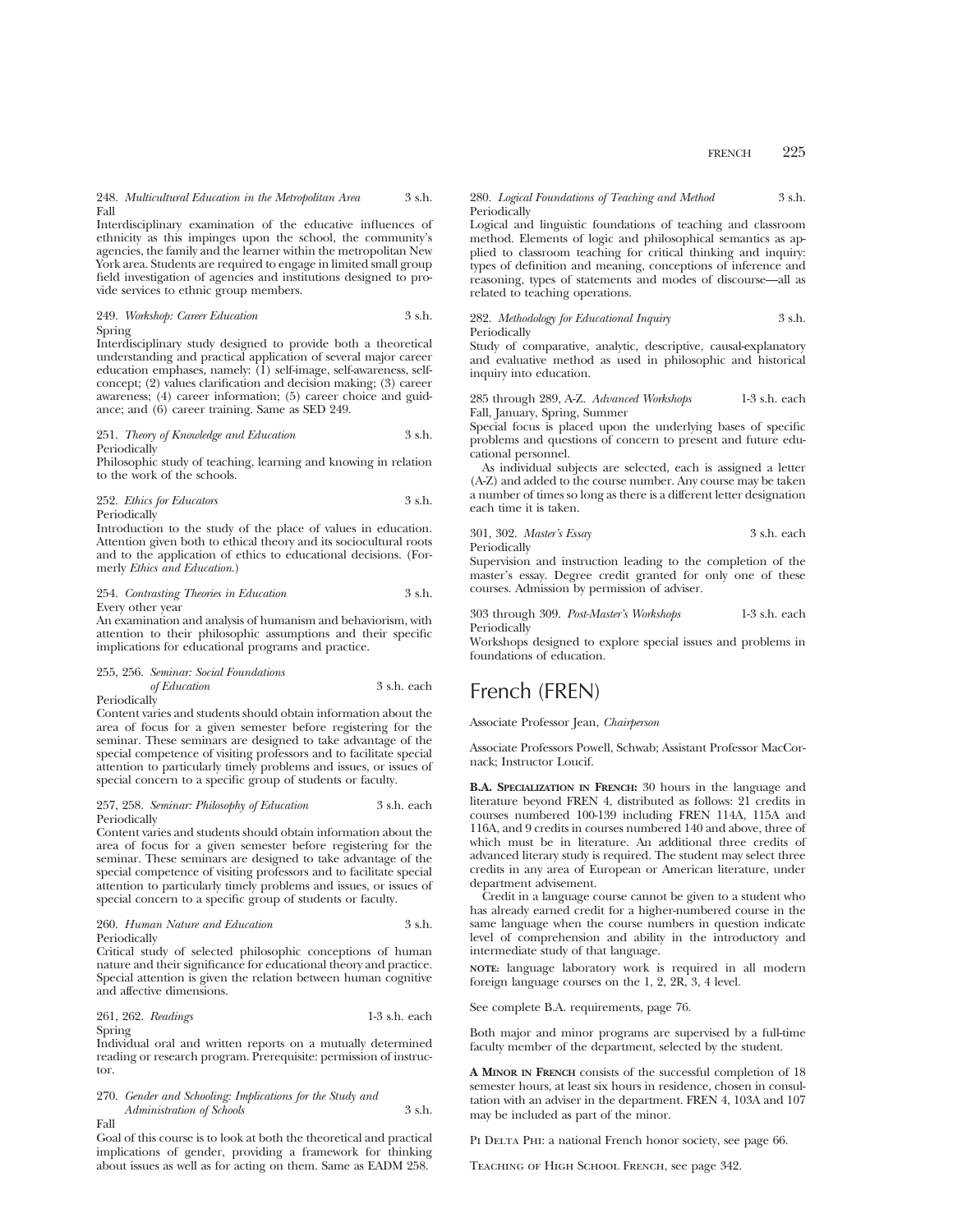226 FRENCH

#### **MASTER OF ARTS IN FRENCH\***

For Summer Study in France, see International Study, page 17.

Literature in Translation, see end of French course listings.

## **COURSES**

In addition to semester notations next to each course, a selection of courses is offered during January and Summer sessions. Consult the *January* and *Summer Sessions* bulletins for these schedules.

1. *Elementary French* 3 s.h. Fall, Spring, Summer

Fundamentals of structure, sound system and vocabulary building for effective communication: speaking, understanding, reading and writing techniques are introduced.

1A. *Intensive Beginning French* 6 s.h. Periodically

Intensive exposure to the materials of the first year of language study is covered in one semester. Credit not given for both 1A and 1 and/or 2.

2. *Elementary French* 3 s.h. Fall, Spring, Summer

Sequel to FREN 1. Continued development of the fundamentals of structure, sound system and vocabulary building for effective communication and understanding. Speaking, understanding, reading and writing techniques are further developed. Prerequisite: FREN 1 or equivalent.

2B. *French as a Second Romance Language* 3 s.h. Fall

An accelerated course which presents the material of FREN 1 and 2 in one semester. Designed specifically for students who are studying French as their second romance language. Prerequisite: advanced study of Spanish, Italian, Portuguese, Latin or special permission of instructor.

2R. *Review of Elementary French* 3 s.h. Fall, Spring

Intended for students who have had two years of French in high school, but who need review of the basics from FREN 1 and 2 before enrolling in FREN 3. Credit given for 2R or 1 but not both and 2R or 2 but not both.

3. *Intermediate French* 3 s.h. Fall, Spring, Summer

Continued development of the fundamentals of structure, sound system, vocabulary building for effective communication and understanding. Speaking, understanding, reading and writing techniques are further developed. Prerequisite: FREN 1A, 2 or 2R.

3A. *Intensive Intermediate French* 6 s.h. Periodically

Intensive exposure to materials of the second year of language study. Prerequisite: FREN 1A, 2 or 2R. Credit given for 3A or 3 but not both and 3A or 4 but not both.

4. *Intermediate French* 3 s.h. Fall, Spring, Summer

Places emphasis on attaining an integrated performance in speaking, listening, reading and writing at a high intermediate level of proficiency. Students are able to handle communicative tasks successfully and to write several paragraphs on a variety of topics with reasonable accuracy. Prerequisite: FREN 3 or equivalent.

101. *Intermediate French Grammar* 1 s.h.

Periodically

Five weeks of intensive work designed for students who have finished FREN 4 and want to take courses on the advanced French level. This mini-course prepares them to read and write more efficiently and progress more gainfully in courses numbered 105, 109, 110, 111, 112. To be taken prior to or simultaneously with 105 and/or 109. May not be taken with or after 111 and beyond. Prerequisite: FREN 4. (Formerly 126.)

102. *Introductory Conversation* 1 s.h. Periodically

Five weeks of intensive work on oral expression for students who have finished FREN 4 and wish to develop the ability to communicate orally with increasing fluency before going on to advanced courses. May be taken by itself or in conjunction with the other mini-courses 101, 130A, 138 and/or 105. May not be taken with or after 109, 100 or any other higher numbered course. Attendance is mandatory. Prerequisite: FREN 4. (Formerly 127.)

103A. *Readings in Business I* 3 s.h. Fall

Readings of French texts taken from standard business works and from contemporary business publications and materials. Concentration on the business terminology of France and Canada. Prerequisite: FREN 105 or 111 or 112, or permission of instructor.

104A. *Readings in Business II* 3 s.h. See course description, page 382.

105. *Advanced Reading* 3 s.h. Fall

Development of the reading skill. While the foreign language, spoken and written, will be the basis of classwork and written assignments, the course will aim at attaining the stage of liberated reading. Prerequisite: FREN 4 or equivalent.

#### 107. *Individualized French Aural-Oral Development* 1⁄2 s.h. Fall, Spring

Development of skills in listening and speaking on a one-to-one basis with a native or bilingual speaker. Diagnosis of each problem at the onset of the course and assignment of phonetic exercises in the language laboratory. One 25-minute private session weekly with instructor. Prerequisite: FREN 4, or equivalent.

**NOTE:** may not be used to satisfy the language requirement; course may be repeated, but a maximum of 3 s.h. of this course may be applied toward the B.A. degree.  $Pass/D+/D/Fall$  grade only. No credit toward French major.

109. *Conversational French* 3 s.h. Periodically

The student will develop ability to organize ideas, feelings, concepts and impart information through oral French. Topics for discussion chosen by students and instructor will be based upon appropriate classic and current materials. Direct experiences such as field trips and movies will be encouraged. Attendance is mandatory. Prerequisite: FREN 4.

#### 110. *Advanced Conversation* 3 s.h. Summer

Designed to develop ability to communicate in the French manner. Topics for discussion range from the literary to the sociological, from the cultural and aesthetic to the personal. Background readings may be classical or contemporary. Field trips are encouraged. Attendance is mandatory.

111. *Advanced French Grammar* 3 s.h. Fall, Spring

Thorough review and refinement of the student's knowledge of French grammar and structure. Systematic exercises, composi-

<sup>\*</sup>Applications not accepted in 1998-99. For further information contact the French Department.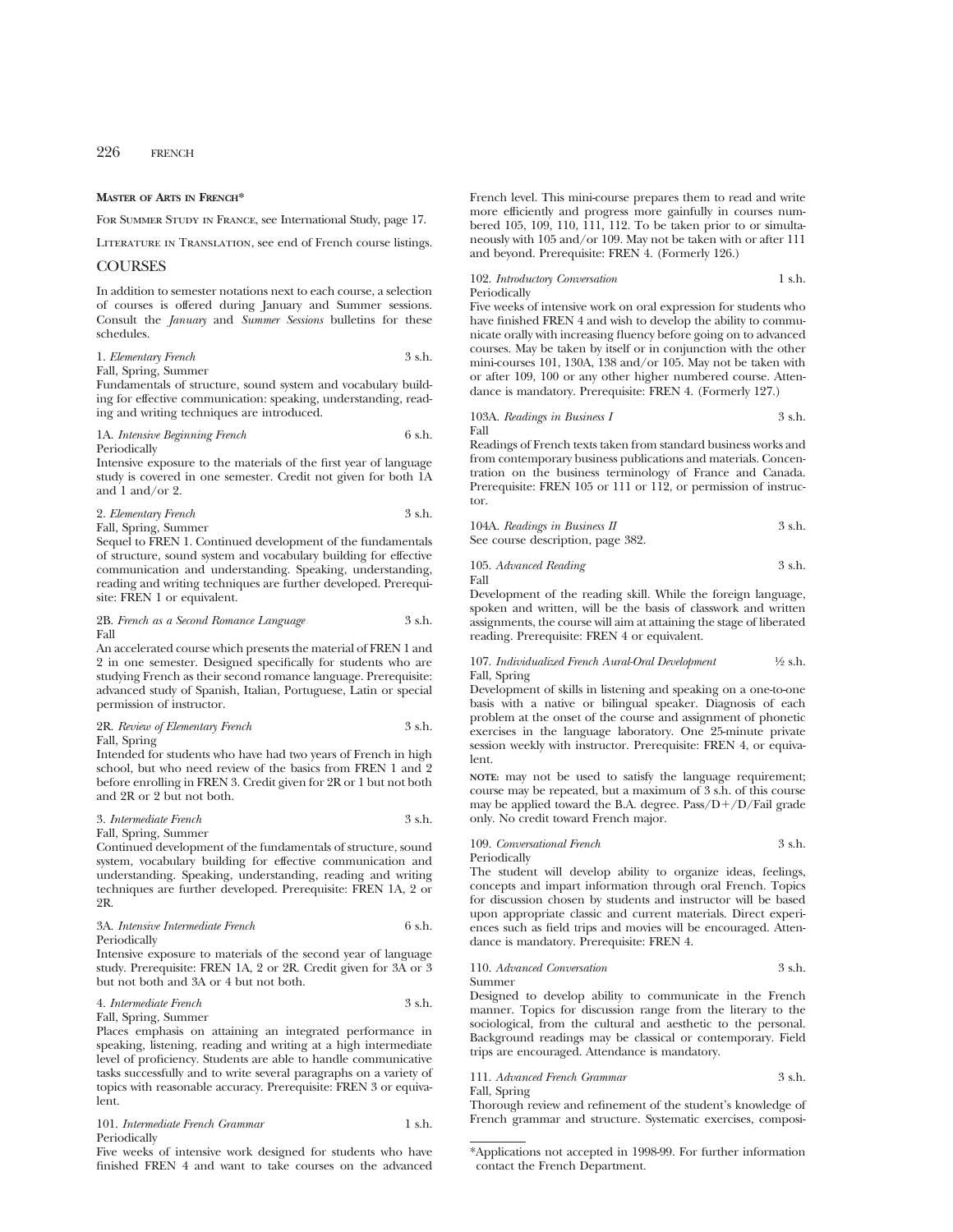tions and illustrative analysis of reading passages. (Formerly *Advanced French*.)

112. *French Composition* 3 s.h.

Spring

Designed to improve the student's ability to write correct French. Stylistic and linguistic studies of selected texts. Exercises in French composition, outside readings.

113. *French Civilization* 3 s.h.

Spring

A survey of French culture through its arts and letters, scientific contributions and the development of its political and social institutions. Extensive use of audio-visual materials.

#### 114A. *Introduction to French Literature I* 3 s.h. Fall, Spring

Designed to foster literary appreciation through the analysis of texts from the *Chanson de Roland* through Corneille's *Cid.* Introduction to the basic vocabulary of literary analysis and to the French technique of "explication de texte." Prerequisities: FREN 105, 109 or 110, 111 or 112. (Formerly FREN 114.)

115A. *Introduction to French Literature II* 3 s.h. Periodically

Introduction to French literature from the Classic Period to the early Romantics (mid-17th century to mid-19th century). Continued development of literary analysis through the method of "explication de texte." Prerequisite: FREN 114A. (Formerly 115; 115A, 116A.)

## 116A. *Introduction to French Literature III* 3 s.h. Fall, Spring

Introduction to French literature from the late Romantics through the Realists to the present time. Continued development of literary analysis through the method of "explication de texte." Prerequisite: FREN 114A. (Formerly 115A, 116A.)

120. *Provence Today* 3 s.h.

Summer

Participation in the life of Provence through contact with artists, artisans, professionals, etc., as well as museums, cultural events and historical sites. Preparatory sessions and follow-up meetings to help students evaluate their experience. Prerequisite: FREN 4 or permission. Given as part of the Summer in France Program.

| 130A. Aspects of French Culture   | 1 s.h. |
|-----------------------------------|--------|
| See course description, page 382. |        |

| 138. Intermediate French Phonetics | 1 s.h. |
|------------------------------------|--------|
| Fall, Spring                       |        |

A five-week intensive study and practice of French phonetics for the intermediate student. Prerequisite: FREN 4. May not be taken concurrently with or following FREN 165.

140, 141, 142. *Readings in French*

Fall, Spring

140. 1 s.h.

- 141. 1 s.h.
- $149.3$  sh.

Individualized reading courses to permit the student to pursue topic of special interest. Ordinarily open only to seniors. Prerequisite: permission of department chairperson.

144. *History of the French Language* 1 s.h. Periodically

A five-week intensive course in French philology. Emphasis on the development of the French vowel and verb system. Previous study of Latin is helpful. Prerequisites: intermediate or advanced French phonetics; FREN 111, 114A or permission.

145. *French Transformational Grammar* 1 s.h. See course description, page 382.

*Prerequisite for advanced literature courses numbered above* 150: 114A or 115A.

151. *Satire in Various Genres* 3 s.h. Periodically

Study of satire attempts to determine how satirical expression in diverse works of the modern period differs from that in the earlier period. Focuses on differences as may occur in such texts by Voltaire and those by Ionesco.

155. *Love Literature through the Ages* 3 s.h. Periodically

The theme of love—literary treatment and attitudes revealed in representative works from its romantic courtly expression in the 12th century (*Tristan et Iseult*) to its anti-romantic manifestations in the 20th century.

160. *Translation* 3 s.h. Periodically

Introduction to the theory of translation and the contrastive structures of English and French. Extensive work in translating from French into English as well as exercises in translating English into French. Texts used for translation come from journalism, nonfiction and literature, and focus on culturespecific traits as revealed through language. Prerequisites: FREN 111 or 112; 114A, each with a minimum grade of B, or permission.

162. *Workshop in the French Theater* 3 s.h. Periodically

Systematic study of the traditions of French theater from the Middle Ages to the modern day. Regular classroom scene study. Students read texts from a literary and a dramatic perspective. Emphasis on the critical reading of a dramatic text as well as phonetic and gestural interpretation of written texts. Students present a final dramatic project in pairs or groups. Prerequisites: FREN 109 or 110 or 138, and 114A, or permission of instructor.

165. *French Phonetic Development* 3 s.h. Summer

Systematic study of sounds and intonation patterns. Class sessions will include explanation of the formation of sounds and the phonology rules as well as group exercises. Regular laboratory sessions will be assigned to drill and reinforce classroom work. Weekly phonetic dictations and tape recordings will check student's progress in acquiring the correct speech habits necessary for effective communication. Prerequisites: FREN 109 or 110, FREN 111 or 112.

166. *Advanced French Grammar and Phonetics* 3 s.h. Summer

In-depth review of the structure of the French language with focus on problems of phonetics, phonology, morphology and syntax. Special attention will be paid to oral expression and to elements of diglossia encountered in everyday communication. Class time will be devoted to drills, exercises and presentations prepared by the students. Prerequisite: FREN 111 or 112. Usually given as part of the Summer in France Program.

172. *The Theater of Corneille, Racine and Moliere* 3 s.h. Periodically

Origin and development of the 17th-century classical theater. Love and honor in tragedy, farce to high comedy in Moliere as revealed through discussions of selected works by the three playwrights.

| 183. Society Under Attack |  |  |  | 3 s.h. |
|---------------------------|--|--|--|--------|
| Periodically              |  |  |  |        |
| .                         |  |  |  |        |

Social criticism, reformist doctrines, moral and idealist tendencies from the Philosophes through the Existentialists.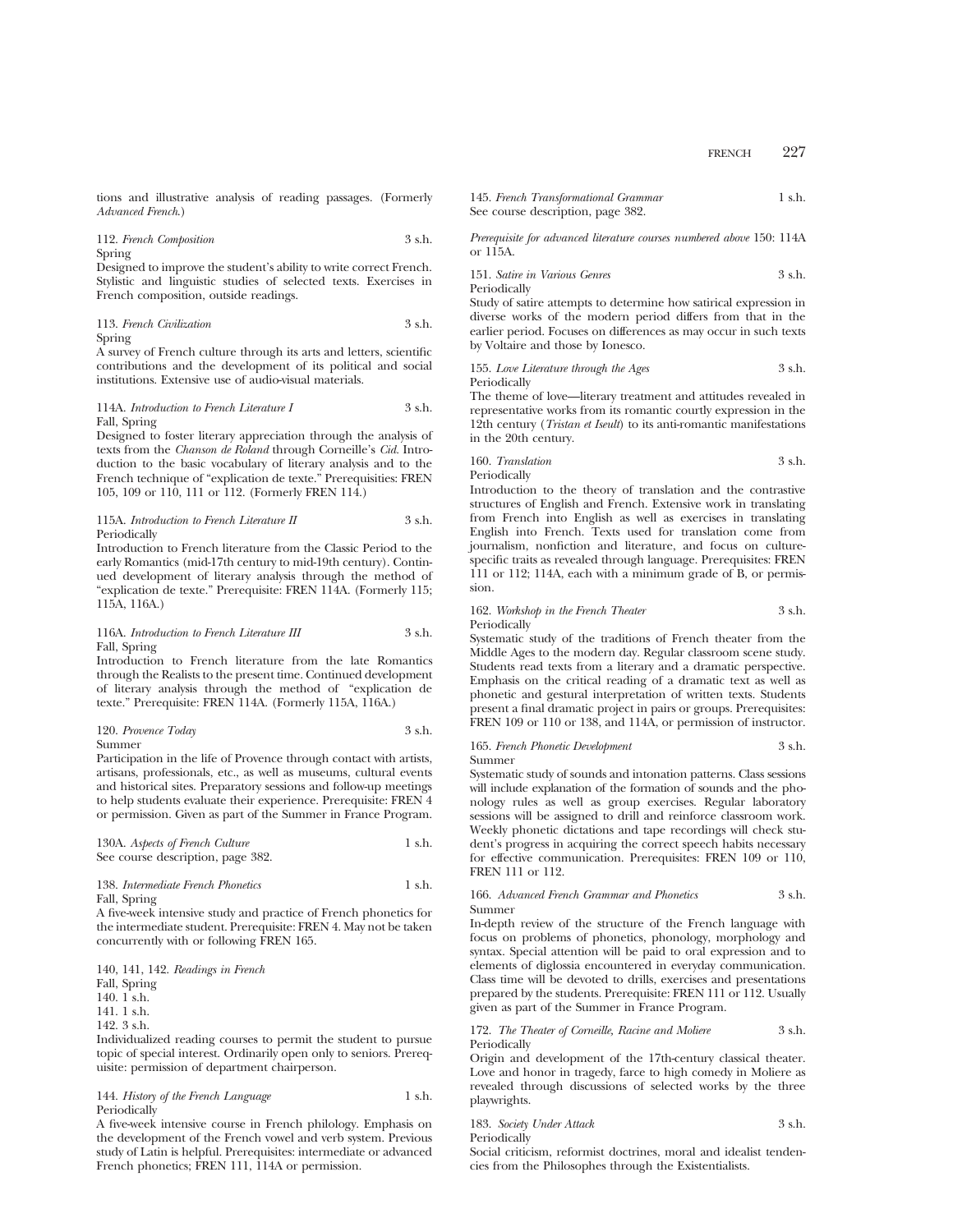# 228 FRENCH

| 191. From Romanticism to Symbolism                           | 3 s.h. | 221 through 226. Special Topics                                | 3 s.h. each |
|--------------------------------------------------------------|--------|----------------------------------------------------------------|-------------|
| Periodically                                                 |        | Periodically                                                   |             |
| The 19th-century development of Romanticism and Symbolism    |        | Intensive study of the language or a major author, movement or |             |
| as revealed in the theater and in poetry from Victor Hugo to |        | literary genre. Subjects to be announced.                      |             |
| Baudelaire, Rimbaud and Mallarmé.                            |        |                                                                |             |

| 192. 19th-Century French Novel and Short Story |  |  | 3 s.h. |
|------------------------------------------------|--|--|--------|
| Periodically                                   |  |  |        |

Topics selected from the following: the romantic novel, realism and naturalism in the novel, the novel and history, the short story in the 19th century.

195. *Modern French Theater* 3 s.h. Periodically

Exploration of major dramatic theories and techniques since the romantic age. Reading of representative works from Musset to Ionesco and Arrabal.

196. *Modern French Poetry* 3 s.h. Periodically

Major poets and poetic movements of the 20th century from Valéry, Dada and surrealism through Prévert, Cocteau, St. John Perse, Michaux, Ponge, Emanuel, et al.

197. *20th-Century French Novel and Short Story* 3 s.h. Periodically

Topics selected from the following: the first generation, up to World War I, novels of childhood and adolescence, novels of the human condition, the "new novel."

199. *Honors Essay* 3 s.h. Fall, Spring

The research for and the writing of a substantial essay in the field of French language and literature. Open only to senior French majors who desire to graduate with departmental honors and

who secure, before registration, written permission of the instructor who will supervise the essay.

*Courses* 200 *and above are open only to matriculated graduate students or by permission*.

| 200. History of the French Language | 3 s.h. |
|-------------------------------------|--------|
| Periodically                        |        |

The evolution of the language from Latin to modern French.

201. *The French Language* 3 s.h. Periodically

The phonetic and phonological structure of French. Exercises in phonetics in the language laboratory.

| 202. Studies in French Civilization | 3 s.h. |
|-------------------------------------|--------|
| Periodically                        |        |

A view of the contemporary period through representative texts revealing aspects of present-day France. Supplemented by films and recordings.

| 210. Humanism and Renaissance<br>Periodically     | 3 s.h. |
|---------------------------------------------------|--------|
| 211. Studies in Classicism<br>Periodically        | 3 s.h. |
| 212. Studies in the Enlightenment<br>Periodically | 3 s.h. |

213. *Literature of the 19th Century* 3 s.h. Periodically Study of the novel, poetry or criticism.

214. *Literature of the 20th Century* 3 s.h. Periodically

Study of the novel, the theater or poetry from 1900 to the present.

301. *Master's Essay* 3 s.h. Periodically

This course represents a department member's guidance and sponsoring of a student who undertakes to write a master's essay. In the manner of the master's thesis, the essay is expected to show thoroughness of scholarship. The student may present an original translation together with a substantial scholarly introduction and footnoted variants and explanations. Material for which prior translations exist will not be acceptable. Credit will be given when the essay is approved by appropriate members of the department.

Literature in Translation (FRLT): 41, 42, 43, 44, 45, 46, 47, 48, 49, 60, 120, 121.

41. *Me, Myself, and I: Autobiographical Expressions from the French* # 3 s.h. See course description, page 382.

42. *Heroines Exotic and Erotic: Romantic Women in*

*19th-Century French Narrative Prose* # 3 s.h.

Periodically

Critical examination of certain tenets of Romanticism as they reflect and form images of women in 19th-century French narrative prose. The impact and continuing influence of these images of femininity on contemporary ideals of womanhood are analyzed. Readings include texts by major 19th-century French novelists like Sand, Stendhal, Balzac, Flaubert, etc. All works are read in English. Prerequisite: sophomore standing or above.

43. *Decolonizing the Mind: Contemporary Literature*

*from Africa, Southeast Asia, and the Caribbean* # 3 s.h. Periodically

Examination of literary voices from Francophone countries including Senegal, Algeria, Tunisia, Haiti, Guadeloupe and Martinique. Topics include decolonization and the African identity, the search for self, the contradictions of life in the colonies and racism. Readings include works by Memmi, Ben Jelloun, Sow-Fall, Senghor, Césaire, Etienne, S. Schwartz-Bartz. All works are read and discussed in English. (Formerly *Decolonizing the Mind: Contemporary Literature from Africa and the Caribbean; Decolonizing the Mind: Contemporary Francophone Literature from Africa and the Caribbean.)*

44. *Major Works of French Literature to 1800* 3 s.h. Periodically

Selected from among major authors of France from the middle ages to the 18th century. No credit toward major in French but may be used to fulfill part of the B.A. language or humanities requirement. All works are read and discussed in English.

#### 45. *Major Works of French Literature Since 1800* 3 s.h. Periodically

Selected from among major authors of France of the 19th and 20th centuries. No credit toward major in French but may be used to fulfill part of the B.A. language or humanities requirement. All works are read and discussed in English.

46. *Sex, Gender and Love in 20th-Century French Prose #* 3 s.h. Periodically

Selected narrative and experimental texts examined to show the deconstruction and evolution of traditional concepts of sex, gender and love in 20th-century French literature. Gender read-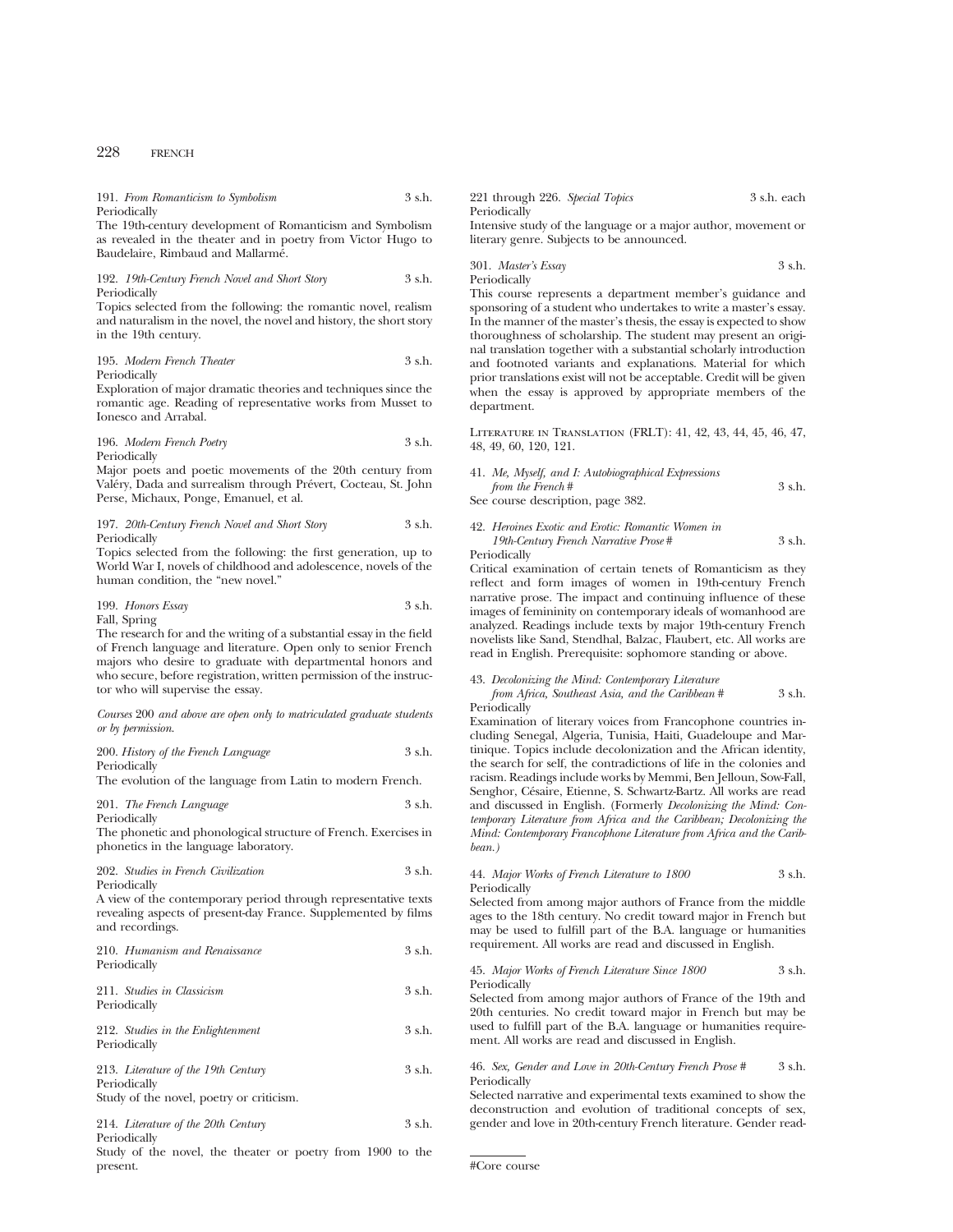proach, along with close textual analysis. Readings include works by Andre Gide, Colette, Simone de Beauvoir, Marguerite Duras, Luce Irigaray, Julia Kristeva, Monique Wittig and Jean Genet. All works are read and discussed in English.

47. *French Literature and the World of Music* # 3 s.h. Periodically

Study of the intersection of narrative and musical phenomena as manifested in the French literary tradition. No formal musical kowledge required but a sensitivity to musical and literary forms and techniques is exploited and formalized. Texts represent French literature from the Middle Ages to modern day. All works are read and discussed in English.

#### 48. *The Knightly Heritage in French Literature* # 3 s.h. **Periodically**

Examination of the knightly themes established in the 12thcentury courtly romances *Ywain* and *Tristan and Iseut*, and their various embodiments in major literary works of the 17th and 18th centuries: the "splendid century" of French Classicism, and the age of Enlightenment and pre-Romanticism. Readings include works by Chrétien de Troyes, Corneille, Racine, Lafayette, Prévost, Voltaire, Staël. All works are read and discussed in English.

#### 49. *Irony in Modern French Literature #* 3 s.h. Periodically

Examination of post-Nietzchean French literature showing the failure of the romantic ideal and the virtual impossibility of attaining and maintaining a heroic status for the modern protagonist. While archetypal criticism is the principal means of approaching the works, other methods are encouraged. Literary works by Gide, Malraux, Sartre, Giraudoux, Camus, Ionesco, Beckett, Robbe-Grillet and the surrealists. Critical theory by Northrup Frye. All works are read and discussed in English. (Formerly *Irony in Modern French Literature: An Archetypal View of Protagonists in Major Modern French Authors*.)

60. *Modern French Feminist Thought* 3 s.h. Periodically

Exploration of 20th-century French feminism through works of theory and literature. No credit toward French major but may be used to fulfill part of the B.A. language requirement. All works are read and discussed in English.

120, 121. *Special Topics in French Literature and Civilization* 3 s.h. each

120: January, Spring; 121: Once a year

Movements, ideas and issues of special interest such as Dada and surrealism, the rebel and the outsider in modern French literature, history and literature; the idea of Utopia, etc. May be repeated when topics vary. No credit toward French major, but may be used to fulfill part of the B.A. language requirement. All works are read and discussed in English.

# General Business (GBUS)

Administered by the Department of Management and General Business. Associate Professor Charnov, *Acting Chairperson*

Master of Business Administration Programs, see page 101.

## COURSES

In addition to semester notations next to each course, a selection of courses is offered during January and Summer sessions. Consult the *January* and *Summer Sessions* bulletins for these schedules.

1. *Foundations of Business* 3 s.h. Fall, Spring

An overview of business functions in the context of the overall business environment. Concepts from all fields of business including management, marketing, finance, accounting, business computer information systems, international business and business law. The impact of societal, political, legal and ethical considerations is emphasized. **NOTE:** designed as an orientation course for nonbusiness students or for business students who have not chosen their majors. May not be used to satisfy management elective specialization requirements.

#### 151, 152. *Readings in Business Administration* 1-3 s.h. each Periodically

Assigned readings for undergraduate students on a tutorial basis. Oral or written reports may be required. Prerequisites: six credits in a student's major and permission of department chairperson.

#### 157, A-Z. *Seminar: Special Topics in General Business* 3 s.h. Periodically

An advanced in-depth treatment of special topics. Current topics are explored through a variety of methods, such as lectures, projects and case studies. Prerequisites: MGT 101, junior class standing or above, and permission of department chairperson.

As individual subjects are selected, each is assigned a letter (A-Z) which is affixed to the course number. Students may take up to two of these courses to fulfill their major requirements so long as each seminar has a different letter designation.

#### 170. *Small Business Administration* 3 s.h. Fall, Spring

Advanced seminar in theory and practice of management and consulting; student groups with varied business majors assist local businesses under faculty guidance; periodic student and instructor project discussion; groups develop final written analysis and recommendations. Prerequisites: A minimum grade-point average of 3.0 overall, MGT 110, MKT 101, ACCT 2, BCIS 10, FIN 101 or permission of department chairperson.

180. *Seminar: Business Policy* 3 s.h.

Fall, Spring

A capstone integrative course for all functional areas focusing on technological issues, executive ethics, and corporate social and environmental responsibilities for domestic and international organizations. Knowledge and competencies developed in other business courses are synthesized with a computer simulation of top management policy decisions under conditions of uncertainty. Prerequisites: business majors with senior class standing and MGT 101, FIN 101, MKT 101.

#### 220. *Applied Business Principles and Aging* 3 s.h. Once a year

An introductory general business course for health care professionals. Major components of business, including financial planning, strategic analysis, marketing management, and the management of human resources and organizations are examined. Emphasis is on how these concepts specifically relate to the aging population. Included are topics on the elderly as a viable market, management of health care facilities, and promotion of health care products and services. Functional categories of decision making, organizing and allocation of resources for administrators who operate in the area of the elderly are discussed. Open only to students matriculated in the Gerontology Program. Not for M.B.A. degree credit.

#### 251, 252. *Readings in Business Administration*\* 3 s.h. each Periodically

Assigned readings for advanced graduate students on a tutorial basis. Prerequisite: permission of department chairperson.

257, A-Z. *Seminar: Special Topics in General Business\** 3 s.h. Periodically

An advanced in-depth treatment of special topics. Current topics are explored through a variety of methods, such as lectures,

<sup>#</sup>Core course

<sup>\*</sup>Open only to matriculated Zarb School of Business graduate students and/or M.A. in Health Administration students where appropriate.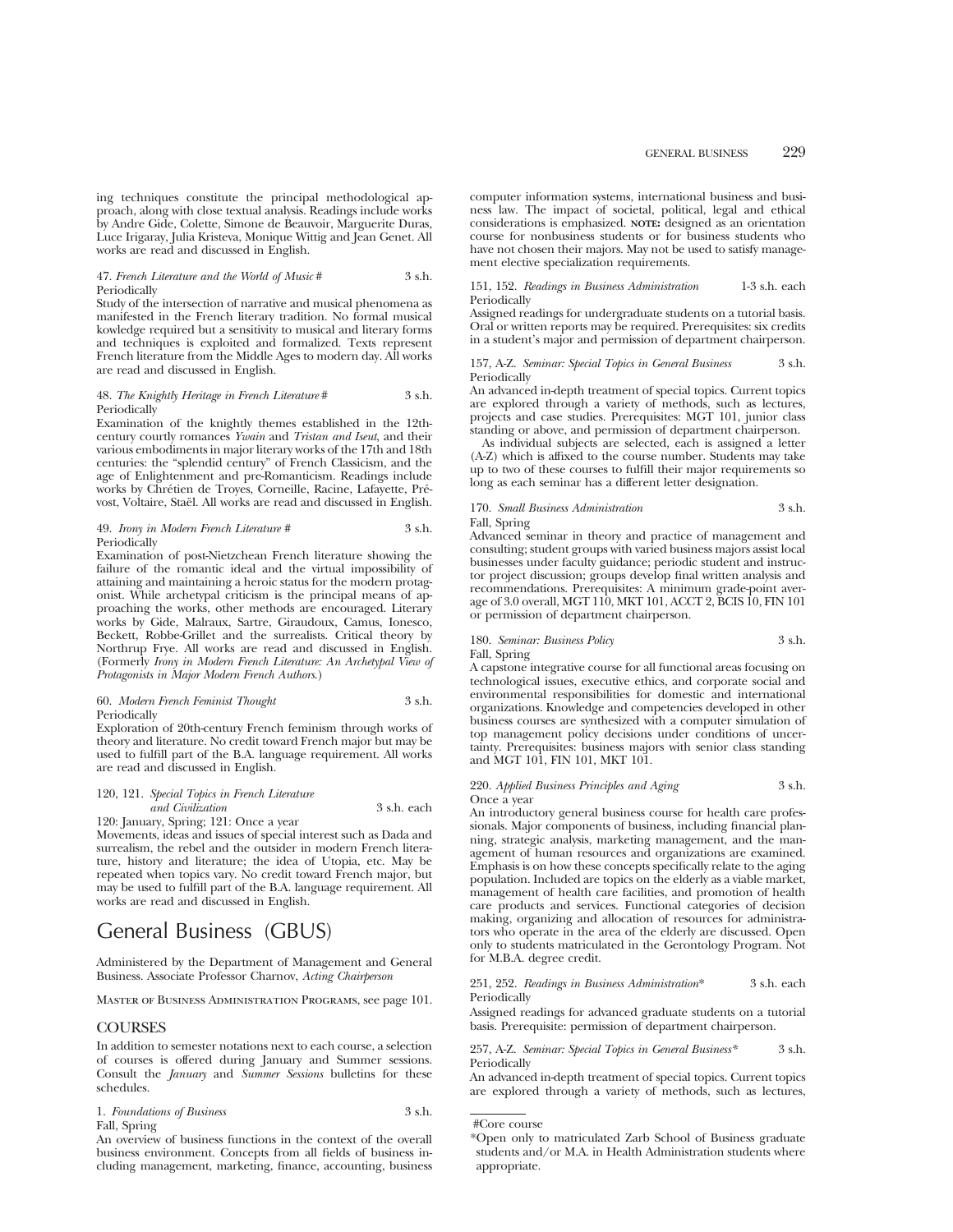## 230 GEOGRAPHY

projects and case studies. Prerequisites: MGT 202 and permission of department chairperson.

As individual subjects are selected, each is assigned a letter (A-Z) which is affixed to the course number. Students may take up to two of these courses to fulfill their major requirements so long as each seminar has a different letter designation.

#### 330. *Graduate Internship*\* 3 s.h. Periodically

An *interdisciplinary* business internship open to graduate students from any specialization offered in the Zarb School of Business.

Students work a minimum of 100 hours in the semester for selected business organizations. Students must submit periodic progress reports for review and a comprehensive in-depth evaluation of a complex strategic business decision at the end of the semester. Most internships carry some form of monetary remuneration. Prerequisites: all core competency courses or approved equivalents, 24 graduate-level credits with a 3.3 average and permission of the department chairperson in the area of the student's concentration and permission of the Management and General Business Department chairperson.

# Geography (GEOG)

Administered by the Department of Economics/Geography. Associate Professor Tenenbaum, *Chairperson*

Associate Professor Wiley; Assistant Professor Saff.

**B.A. SPECIALIZATION IN GEOGRAPHY:** a minimum of 27 semester hours in geography including GEOG 1, 2, and 191; ECO 165 may be included in these 27 semester hours. Fifteen semester hours in a cognate field selected from anthropology, economics, history, political science, philosophy, sociology, biology, geology, mathematics or international business. Students with approval of the department may select an interdepartmental cognate field. Also required, three semester hours of statistics.

See complete B.A. requirements, page 76.

**A MINOR IN GEOGRAPHY** consists of the successful completion of 18 semester hours of geography, at least six hours in residence.

## COURSES

In addition to semester notations next to each course, a selection of courses is offered during January and Summer sessions. Consult the *January* and *Summer Sessions* bulletins for these schedules.

**NOTE:** GEOG 1 and 2 are not prerequisites for other geography courses.

| 1. Environment and Society | 3 s.h. |
|----------------------------|--------|
|----------------------------|--------|

Periodically

Introduction to the major elements of mankind's physical environment and the interrelationships between environment and society in selected regions of the world.

2. *Human Geography* 3 s.h. Periodically

Human geography focuses on how society drives environmental/ geographical issues. This course is an in-depth investigation of the key sub-fields of human geography, such as: Population Geography (demography and migration), Political Geography (nation states), Economic Geography (the structure and location of economic activities), Cultural Geography (the worlds major cultural regions) and Urban and Regional Geography (the structure of cities and their hinterlands). Each of these subdisciplines are examined to show how they enhance our spatial understanding of the world. This course is a requirement for geography majors and complements GEOG 3.

#### 3. *Geographic Systems: An Introduction to Topical Geography* # 3 s.h.

Once a year

An introduction to a variety of geographic systems around the world and to methods used by geographers to study them. Course provides students with the conceptual basis for understanding and interpreting a wide variety of world events and the relationships that exist among world regions. Focus is on topics rather than on regions. Students examine different aspects of geography, ranging from the study of physical landscape to many of the human geographic sub-disciplines such as political geography and population.

100. *Honors Essay* 3 s.h. Fall, Spring

Research for and the writing of a substantial essay in the field of geography. Open only to senior geography majors who are eligible for and desire to graduate with departmental honors and who secure, before registration, written permission of the department chairperson.

102. *Population, Resources and Environment* # 3 s.h. Periodically

Analyzes the relationships among population growth, factors influencing human migration, resource distribution and utilization, and the environmental impact of the human presence at various geographic scales ranging from local to global.

103. *Towns and Cities* 3 s.h. Periodically

Distribution, morphology and hierarchy of towns and cities, urban transport patterns, urban hinterlands, economic basis for cities, urban and regional planning.

110. *Geography of the United States and Canada* 3 s.h. Periodically

Geographic factors affecting the exploration, settlement, population distribution, land use, and economic development of the United States and Canada. (Formerly *Geography of Anglo-America*.)

113. *Economic Geography of East and Southeast Asia* 3 s.h. Periodically

Introduction to the regional economics of China, Japan and the adjacent states of East and Southeast Asia.

122. *Western Europe* 3 s.h. Periodically

Analysis of the geographic factors affecting the history and development of Western Europe and its parts. Attention is given to the problems and goals of the European Economic Community (E.E.C.) and the European Free Trade Association (E.F.T.A.).

123. *Eastern Europe and the Republics of the Former Soviet Union* 3 s.h.

Periodically

Study of the environment and peoples of the republics of the former U.S.S.R. and Yugoslavia, and of Poland, the Baltic states, Czek Republic, Slovakia, Hungary, Romania, Bulgaria and Albania. Emphasis on past territorial changes and recent social, economic and political transitions. (Formerly *U.S.S.R. and East Central Europe; U.S.S.R. and Eastern Europe.*)

```
131. Japan 3 s.h.
Periodically
```
Description and analysis of the geographic aspects of the modernization of Japan, with emphasis on the economic, population and urban geography of the country.

<sup>#</sup>Core course

<sup>\*</sup>Open only to matriculated Zarb School of Business graduate students and/or M.A. Health Administration students where appropriate.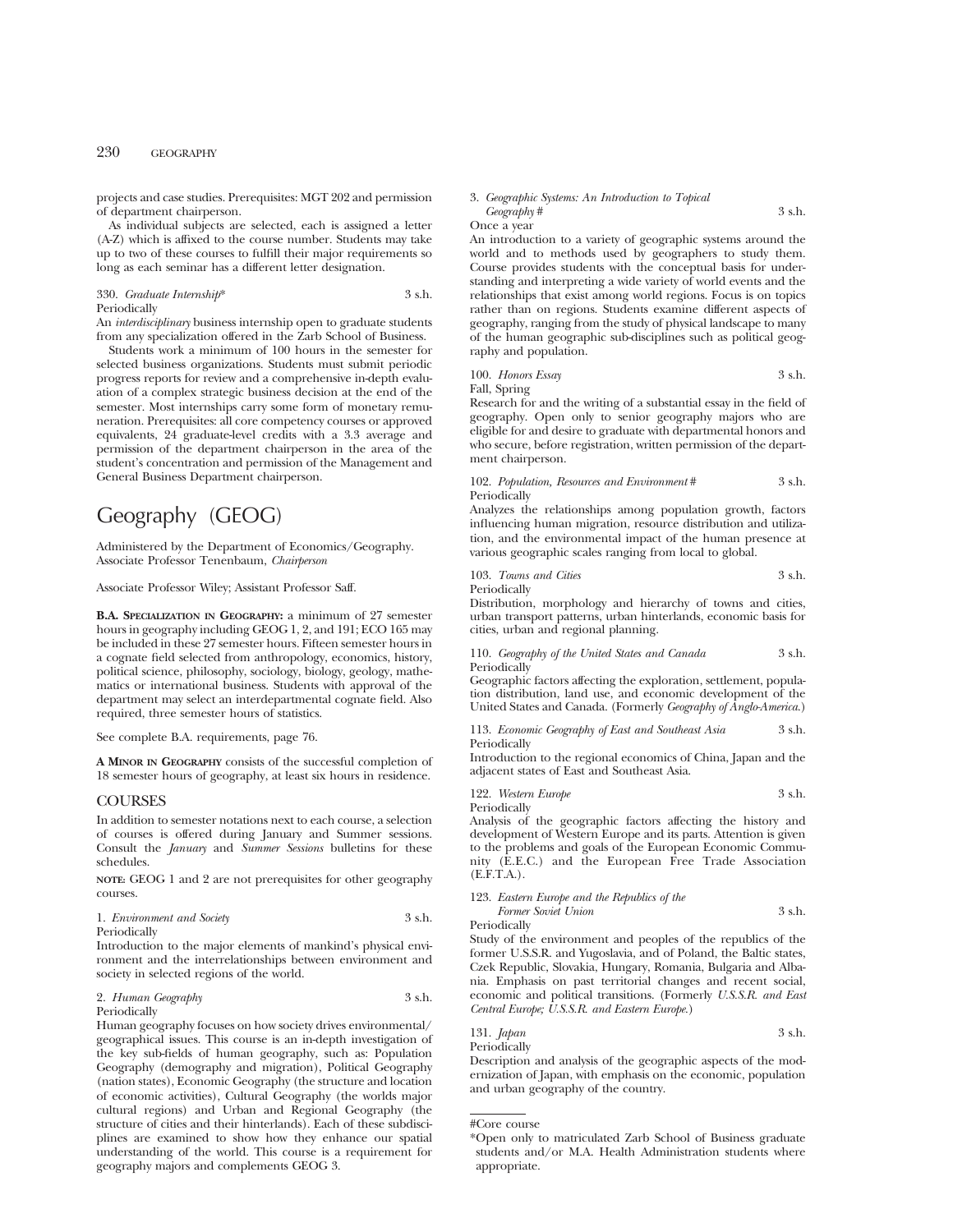## 135. *Economic Geography* 3 s.h.

Periodically

Theory and analysis of the location of economic activities; distribution and hierarchy of central places; land use; delineation, structure and growth of economic regions. May be used towards the 30 semester hours in economics required of economics majors. (Formerly 101.)

| 140. Geography of Latin America #<br>See course description, page 382. | 3 s.h. |
|------------------------------------------------------------------------|--------|
| $111 \cap$ $11$ $01$ $11$                                              |        |

141. *Geography of the Caribbean* 3 s.h. See course description, page 383.

145. *Geography of Africa* # 3 s.h. See course description, page 383.

151, 152. *Readings in Geography* 1-3 s.h. each See course description, page 383.

191. *Seminar: Geographic Methodology* 3 s.h. Periodically

Introduction to geographic research. Sources of material and techniques of geographic analysis. Readings in past and recent geographic literature. Preparation and presentation of a report is required.

| 193. Seminar: Economic Geography | 3 s.h. |
|----------------------------------|--------|
| Periodically                     |        |

Review of history and the literature. Methodology for investigating economic, geographic problems. Oral and written reports are required. Prerequisite: GEOG 135 or permission of instructor.

# Geology (GEOL)

## Professor Radcliffe, *Chairperson*

Professors Merguerian, Wolff; Assistant Professor Bennington; Adjunct Professors Liebling, Rockwell, Schaffel; Adjunct Associate Professor Sichko; Adjunct Assistant Professors Dieffenbach, Immoor.

**B.S. SPECIALIZATION IN GEOLOGY:** candidates for graduation must fulfill the following requirements:

- 1. The successful completion of at least 124 semester hours and a cumulative grade-point average of 2.0 in work completed at Hofstra.
	- 2. At least 65 semester hours must be completed in the liberal arts, excluding courses in geology.
	- 3. There are two requirements that must ordinarily be completed in residence at Hofstra: 15 semester hours in the major field of specialization and the last 30 semester hours. The 15 semester hours need not be included within the last 30 hours.
	- 4. And the following general requirements:

|                                             | Sem. Hrs. |
|---------------------------------------------|-----------|
| ENGL 1-2 or placement examination*          | 6         |
| Humanities electives                        | 6         |
| Social science electives                    | 6         |
| (The humanities and social science elec-    |           |
| tives must be satisfied with approved core  |           |
| courses, see page 78.)                      |           |
| Foreign language: fulfillment of one of the |           |
| following options:                          |           |

a) complete 2 semesters of a language not previously studied;

b) a student who continues the study of a foreign language begun before coming to Hofstra must take the language placement test (administered by the Language Laboratory) and fulfill one of the options listed below:

1) place above level 4 of that langage;

- 2) complete level 4 of that language;
- 3) complete 2 semesters of that language.

Credit will not be given toward completion of the language requirement or toward graduation for any language course taken below the level of placement in that language.

- 5. The fulfillment of the following science requirements:
- a) 30 semester hours in geology, chosen in consultation with the chairperson.
	- b) CHEM 3A, 3B, 4A, 4B; PHYS 1A, 1B, 2A, 2B.
	- c) 6 semester hours in mathematics (including calculus).
- d) 6 semester hours in computer science, or 6 semester hours in biology, or 3 semester hours in computer science and 3 semester hours in biology.

B.S. in Environmental Resources, see page 213.

**B.A. SPECIALIZATION IN GEOLOGY:** 30 semester hours in geology including GEOL 1C and 2C. Students select geology courses, under advisement. Introductory science courses are recommended. This program is intended for liberal arts-oriented students and those planning to teach earth science in high schools.

See complete B.A. requirements, page 76.

Teaching of High School Earth Science and General Science, see page 343.

**A MINOR IN GEOLOGY** consists of the successful completion of 18 semester hours including GEOL 1C, chosen in consultation with an adviser in the department. At least six hours must be in residence.

**NOTE:** since geology is a synthesis of natural sciences and engineering with applications to the earth, majors of other departments are encouraged to enroll in those advanced courses which represent the application of their particular discipline to earth phenomena. The basic requirement of elementary geology in many instances may be waived.

Students select one of the following introductory course sequences to satisfy the *University science requirement*: all degree candidates: 1C and 2C;

B.B.A. candidates only: 1C and one of the following 3, 4, 7, 8, 9, 10 or 11.

## **COURSES**

In addition to semester notations next to each course, a selection of courses is offered during January and Summer sessions. Consult the *January* and *Summer Sessions* bulletins for these schedules.

1C. *Physical Geological Science* # 3 s.h. Fall, Spring

Origin and evolution of the universe, elements, solar system, earth, continents, oceans and atmosphere. The relationship of principal earth components (rocks and minerals) to materials useful to man. Effects of surface processes (rivers, deserts, glaciation, soils) on contemporary problems, including water supply, world hunger and world climate. Correlation of subsurface forces with the related geologic hazards of vulcanism and earthquakes. (2 hours lecture, 2 hours laboratory.) Credit given for this course or GEOL 11 or New College NGG 3.

## 2C. *Historical Geological Science* # 3 s.h. Spring

Origin of life and evolution of the earth throughout geologic time. Geochronology and the Geologic Time Scale. Ancient climates. Structural and thermal history of the Precambrian, Paleozoic, Mesozoic and Cenozoic Eras. Sea-floor spreading, polar wandering, continental drift, geosynclines, continental accretion, and orogenesis. Origin and evolution of major crustal

<sup>\*</sup>See Univesity Degree Requirements, page 61.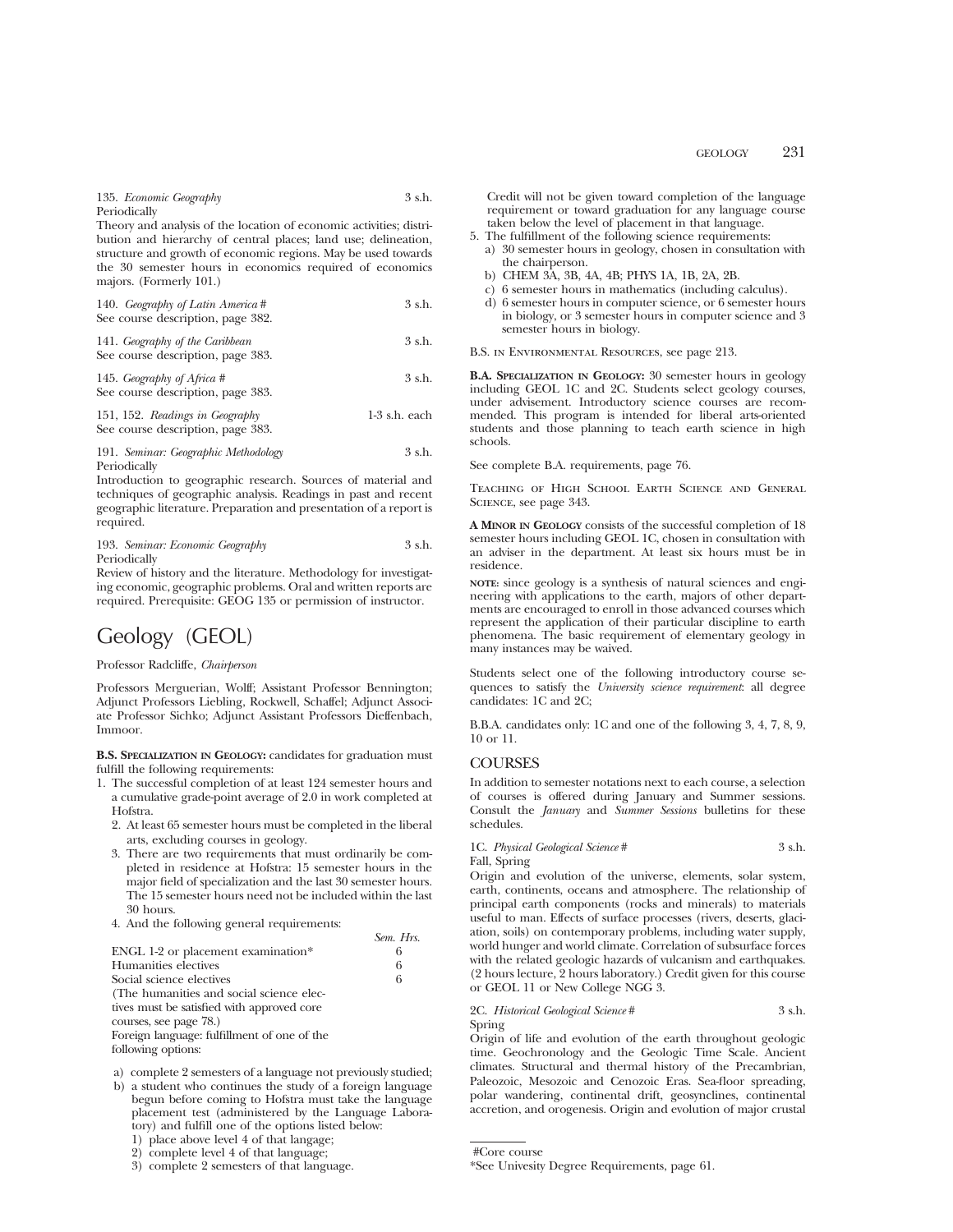features are discussed on the basis of modern Plate Tectonic Theory. (2 hours lecture, 2 hours laboratory.)

3. *Astrogeology—Planetary Science* # 3 s.h. Fall

Utilizing the latest advances in scientific research, this course introduces students to the history of space travel and analysis of extra-terrestrial data. Lecture topics include the internal structure and evolution of the earth-moon system in comparison to the other planets in our solar system. Laboratories include terrestrial sample analysis, cartographic studies, video and computer-based analysis. (2 hours lecture, 2 hours laboratory.) Open to science and nonscience students. (Formerly *Introduction to Astrogeology*.)

#### 4. *Introduction to Gemology and Gemstones* 3 s.h. Fall, Spring

Study of gem minerals, a specialized branch of chemical and physical mineralogy. Crystal structure, atomic distribution, chemical composition and interrelated physical properties of gem minerals including hardness, color, brilliance, refraction, cleavage and other identifying properties are emphasized. The role of gems as rock forming minerals including the genetic origin in igneous, sedimentary and metamorphic rocks and process environments are discussed. Testing procedures for the identification of common gemstones including visual properties, optical measurements and x-ray diffraction analysis. A weekend field trip to view the National Gem Collection at the Smithsonian Institution. (2 hours lecture, 2 hours laboratory.)

5. *Environmental Geology and Natural Hazards #* 3 s.h. See course description, page 383.

6. *Introduction to Dinosaurs and the Mesozoic World* # 3 s.h. See course description, page 383.

7, 8. *Earth Science* 3 s.h. each 7: Fall; 8: Spring

(3 hours lecture.) Elective for geology majors, not for major credit. Satisfies liberal arts, science and earth science requirement for teachers.

7: considers the origin of earth, its relation to other members of the solar system, atmosphere, climate, and ocean.

8: considers minerals, rocks, the origin and evolution of landforms.

#### 9. *Introduction to Earth Resources* 3 s.h. Fall

Analysis of the distribution, quality and quantity of U.S. mineral, energy and water resources (iron, aluminum, bauxite, coal, uranium, etc.). The interplay of the social, environmental, economic and political factors which affect the utilization of these resources. A discussion of the economic and environmental considerations that influence the exploitation, conservation or recycling of these resources and the selection of alternate energy sources. (3 hours lecture.)

10. *Environmental Geology* 3 s.h.

Fall, Spring, Summer

Effects of human activities on geologic forces and features and vice versa; planned and accidental changes in developmental patterns of soil, streams, estuaries and coastlines; analysis of human attempts to modify the actions of storms, floods, droughts, avalanches, earthquakes and volcanoes; geologic problems of economic and energy resources, urban and industrial expansion and of air, water and soil pollution. Field trips strongly recommended. (3 hours lecture.)

11. *Physical Geology* 3 s.h. Fall, Spring, Summer

Origin, evolution and geologic cycles of minerals and rocks. Concerns the processes and features on the surface of the earth and how they have been modified by water, ice, wind and man.

Deals with geologic principles applied to problems of energy and economic resources, natural hazards (earthquake, beach erosion, floods, etc.), urban expansion and environmental effects from pollution. Field trips strongly recommended. (3 hours lecture.) Credit given for this course or GEOL 1C or New College NGG 3. (Formerly 1A.)

## 12. *Earth History and Crustal Evolution* 3 s.h. Spring, Summer

Principles and methods used in the analysis and interpretation of ancient life and earth history—its paleogeography, paleontology and paleoclimates. Includes the study of continents, oceans and ocean basins in relation to continental drift and seafloor spreading (the global tectonics). Considers the origin of the earth, its crust, atmosphere, oceans and life. Field trips strongly recommended. (3 hours lecture.) Prerequisite: GEOL 1C or 11 or permission of instructor. (Formerly 2A.)

## 18. *Geological Cartographic Techniques* 3 s.h. Every other year

Provides a working knowledge of cartographic and drafting techniques as applied specifically to geologic investigations including shading, coloring, geologic symbols, map scale, reduction, 3-D clinographic perspectives, fence diagrams, subsurface structure contours, isopachytes. Students learn and practice techniques that will aid them in advanced geology courses, careers as professional geologists, the visualization and planning of figures and annotated photographs for papers, theses and publications. (2 hours lecture, 2 hours laboratory.) May not be taken on a  $Pass/D+/D/fail$  basis. No liberal arts credit.

19. *Structural Geology* 3 s.h. Every other Fall

Basic elements of stress and strain and their relationship to the development of natural structures in the earth's crust. The mechanism and results of folding and faulting of sedimentary, metamorphic and igneous rocks during mountain building set in the context of the new global plate tectonic theories. Laboratory case histories include interpretation of structures found in the Appalachian and Cordilleran mountain belts. (2 hours lecture, 3 hours laboratory.) Prerequisite: GEOL 2C or permission of instructor.

## 20. *Introduction to Field Methods* 3 s.h. Every other year

Principles and methods of geological field investigations of sedimentary, metamorphic and igneous rocks. Use and interpretation of topographic maps, aerial photos, geological instruments and the methods and logistics of producing professional geologic maps and reports. (2 hours lecture, 3 hours laboratory.) Prerequisites: GEOL 2C and 19, or permission of instructor. No liberal arts credit.

#### 31. *Crystallography and Mineralogy* 3 s.h. Fall

Classification and identification of over 100 common economic and rock-forming minerals based on their composition, external crystal morphology, and physical and chemical characteristics. Includes the study of geometric and atomic crystal models and the principles and interpretation of x-ray diffraction techniques. (2 hours lecture, 3 hours laboratory.) Prerequisite or corequisite: GEOL 1C or CHEM 3A, 3B or permission of instructor.

33. *Environmental Geomorphology* 3 s.h. Every other year

Origin and development of constructional, depositional and erosional landforms with regard to geologic process (uplife, mass wasting, earthquakes, etc.) and their effect on engineering activities through urban and industrial expansion. Includes the examination and interpretation of features from topographic and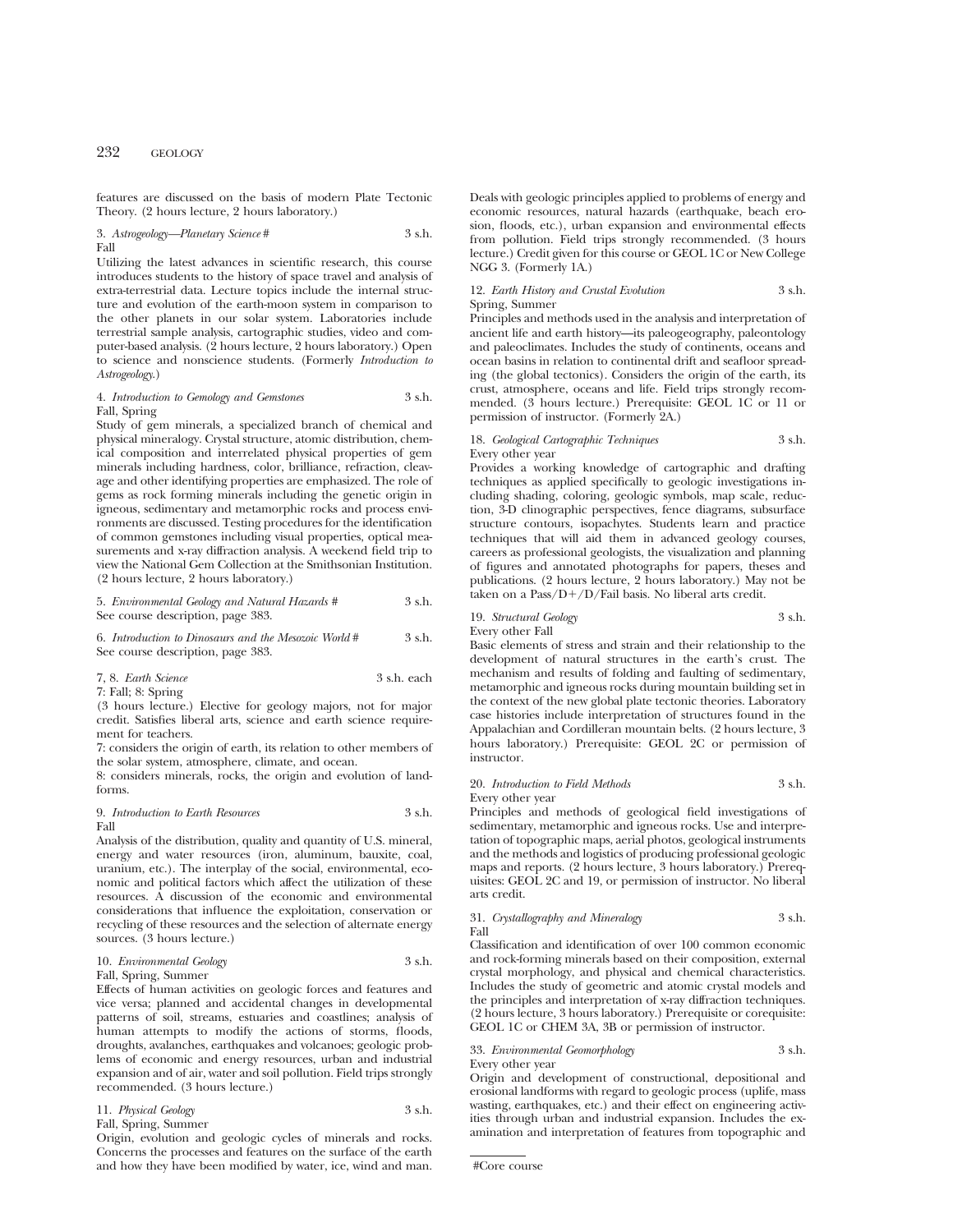100. *Honors Research Essay* 3 s.h. Fall, Spring

Research, analysis, compilation and writing of a scientific paper based on an independent research study which is approved by the faculty prior to registration. The paper must be of publishable quality, and the results of the study will be presented orally at a seminar. Open only to geology seniors who have been selected by the department.

#### 104. *Excursions in Field Geology* 3 s.h. Periodically

Examination of rock outcrops to determine their geological origin or economic mineral-energy resource potential during travel. Three days of on-campus lecture and labs for discussion of the field area and an introduction to analytical field techniques and instrumentation, and one week of daily field observations at outcrops, mines or oil fields during travel. Independent projects will be developed and submitted for final evaluation. Probable areas for travel include New England and New York, the southeastern states, the Gulf Coast or a Caribbean island. Prerequisite: open to upper-class students only and permission of instructor. No liberal arts credit.

#### 115. *Lunar and Planetary Geology* 3 s.h. Every other year

Interpretation of topographic and geologic features of the Moon, Mars and other planets based on the analysis of the latest available data; the origin, history and geologic activity of extraterrestrial bodies; the physical properties and motions of the solar system; comparisons of Earth features and principles with those of the extraterrestrial bodies. Includes the analysis of NASA photos, maps and other data. (2 hours lecture, 3 hours laboratory.) Prerequisite: GEOL 1C or 7 or permission of instructor.

120. *Introduction to Geophysics* 3 s.h. Periodically

Principles of mathematics and physics as applied to Earth processes that affect the continental and ocean crust, asthenosphere, mantle and core. The application of geophysical techniques for oil and mineral exploration through the analysis and interpretation of data collected through seismic surveys, geomagnetic measurements, electrical methods of well logging, and gravity and heat flow measurements. The application of geophysics to earthquake prediction, isostatic adjustments and geothermal energy resources. (2 hours lecture, 3 hours laboratory.) Prerequisite or corequisite: MATH 10 or 19. No liberal arts credit.

#### 121. *Hydrology* 3 s.h. Periodically

Discussion of surface and ground waters. Hydrologic principles of water movement. Economic importance and water potential of the United States, with particular attention to the problems relating to Long Island. Field trips and laboratory analysis of aquifiers. (2 hours lecture, 3 hours laboratory.) Prerequisite: GEOL 1C or permission of department.

# 123. *General Oceanography* 3 s.h.

Every other year Analysis of the physical and chemical characteristics of ocean water and the factors affecting its distribution. Includes surface and subsurface current patterns, coastal processes, characteristics of clastic and carbonate environments, and the topographic features and sediment distribution patterns of ocean basins.

# 131. *Optical Mineralogy* 3 s.h.

Every other year Principles and use of the polarizing microscope in the analysis of mineral grains and rock thin-sections. Identification of these minerals is based on their optical and crystallographic properties determined from either oil immersion or permanent- mount methods. (2 hours lecture, 3 hours laboratory.) Prerequisite or

corequisite: GEOL 1C or 31 or CHEM 3A, 3B. No liberal arts credit.

132. *Geochemistry* 3 s.h. Every other year

Principles and problems related to distribution of elements in the universe and planets; evolution of galaxies, stars and the solar system; structure and composition of the earth; crystal chemistry of minerals; magmatic differentiation and phase equilibria; weathering and solution chemistry of sedimentary rocks; clay mineralogy, metamorphic facies; and the origin of the atmosphere and hydrosphere (2 hours lecture, 3 hours laboratory.) Prerequisites: CHEM 3A & 4A, 3B & 4B.

# 133. *Igneous and Metamorphic Petrology*

*and Petrography* 3 s.h. Every other year

Formation, composition and classification based on analysis of hand specimens and thin-sections. Includes studies of experimental solid-liquid phase equilibria and mineral stabilites of silicate systems. Laboratory techniques concern the description and identification of these rocks and their textural features. (2 hours lecture, 3 hours laboratory.) Prerequisite: GEOL 131.

| 133F. Field Trips in Petrology    | 1 s.h. |
|-----------------------------------|--------|
| See course description, page 383. |        |

## 134A. *Field Geology* 3-6 s.h. Once a year

Field studies and detailed mapping. Frequent side trips will be taken to mines and other industrial concerns employing the services of a geologist as well as visits to other geology departments in the area of study. Students will be expected to work out detailed geology of an area on an individual basis with formal reports required. This course is intended specifically for field camp involving intensive studies in a limited area.

135. *Sedimentation* 3 s.h. Every other year

Principles related to the weathering, erosion, transport and deposition of sediments. The analysis and interpretation of source-area indicators, solution and abrasion history, bedding features and flow conditions, and depositional environments based on the analysis of sediments and sedimentary rocks. Statistical parameters used to distinguish sediments from different environments. (2 hours lecture, 3 hours laboratory.) Prerequisite: GEOL 2C or permission of instructor.

# 136. *Marine Geology* 3 s.h.

Every other year

Discussion of the classification and evaluation of coastlines and their associated features and processes. A review of the geomorphic features of ocean basins (shelves, ridges, trenches, abyssal plains), the earth's interior and its lithospheric "plates." The geophysical characteristics of these features based on seismology, structure, density, heat flow and magnetism. The evidence for continental drift and sea-floor spreading, and the inferences about past, present and future patterns of global plate tectonics.

#### 137. *Invertebrate Paleontology* 3 s.h. Periodically

Fossil invertebrate life including classification, geological significance, and phylogenetic relationship in light of evolutional theory. (2 hours lecture, 3 hours laboratory.) Prerequisite: GEOL 2C or BIO 1, 2 or permission of instructor.

139. *Advanced Geochemistry* 3 s.h. Periodically

In-depth discussion of geochemical analytical techniques and instrumentation, geochemical exploration principles and techniques, computer refinement of geochemical data. Individual student seminars combined with individual student research projects designed to develop library and laboratory research investigative skills in an integrated manner. Prerequisite: GEOL 132.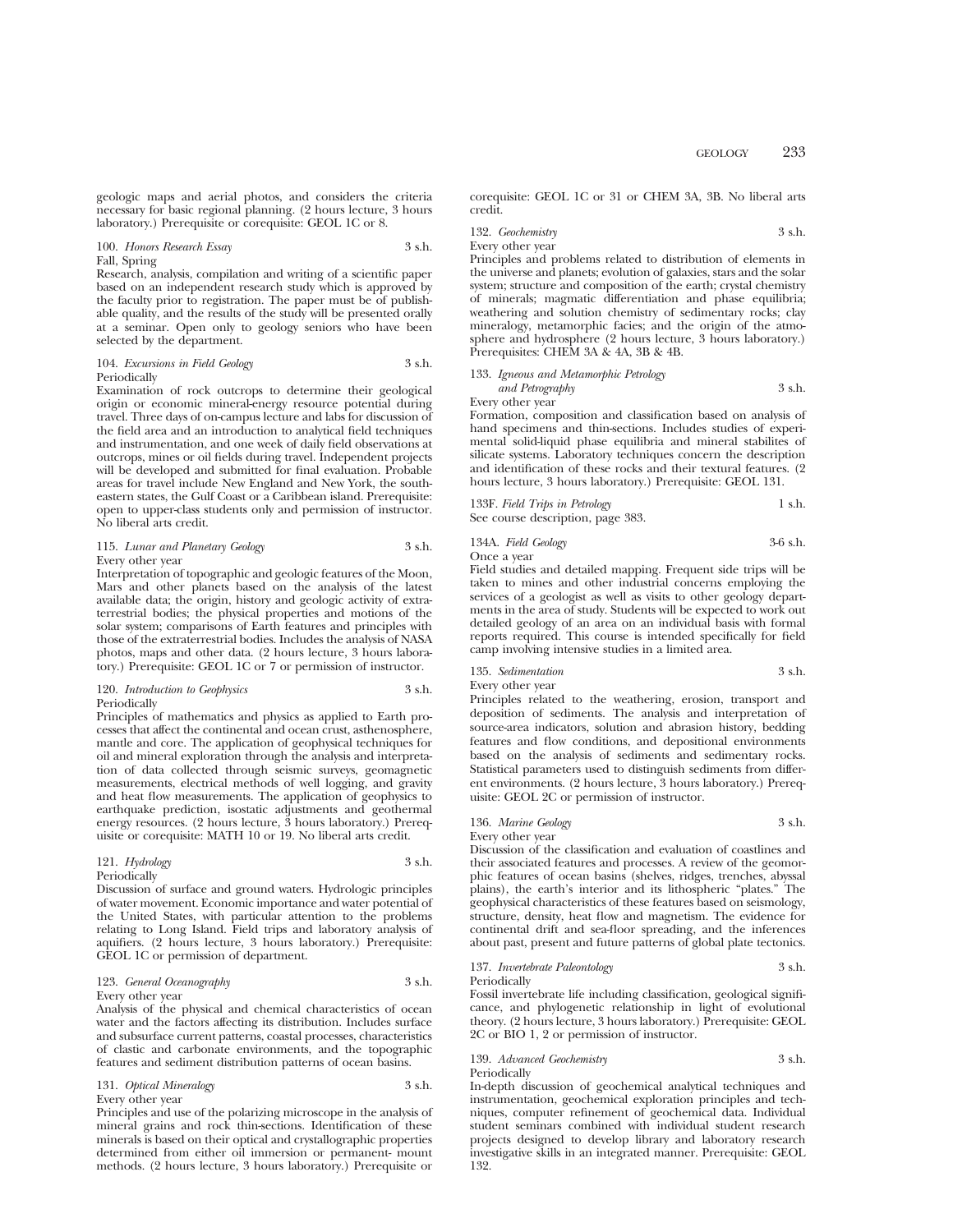#### 140. *Biostratigraphy* 3 s.h. Periodically

Stratigraphic principles and nomenclature used in the analysis of boundary problems of the physical and faunal rock systems of North America. Includes Precambrian geology and the physical aspects and faunal correlation of cratonal, geosynclinal, and continental sediments of the Paleozoic, Mesozoic and Cenozoic eras. (2 hours lecture, 3 hours laboratory.) Prerequisite: GEOL 137.

#### 141. *Economic Resources and Geologic Computing* 3 s.h. Every other year

The origin, distribution, economic significance and conservation of selected metallic, nonmetallic, and energy resources, and their future development. Includes the analysis and identification of these resources, and modern computing techniques utilized in their economic valuation. (2 hours lecture, 3 hours laboratory. (Formerly *Economic Mineral Resources.)*

144. *Petroleum Geology* 3 s.h.

Every other year

The origin and evaluation of oil and gas, reservoir fluids and reservoir rock dynamics. Reviews drilling methods for completed and producing wells, logging methods for subsurface exploration. (2 hours lecture, 3 hours laboratory.) Prerequisite, one of the following: GEOL 1C, 2C, 9, 10, 136.

#### 146. *Principles of Physical Stratigraphy* 3 s.h. Every other year

Correlation, relative and absolute dating techniques and the utilization of stratigraphic maps. The analysis of factors influencing the deposition of recent sediments in terrigenous and carbonate environments, and the resultant features that can be used for interpretation of ancient rock sequences. Environments include alluvial fans and fluvial systems, deltas and coastal plains, lagoons and barrier islands, carbonate shelves and coral reefs, continental slope and deep ocean sediments. (2 hours lecture, 2 hours laboratory.) Prerequisite: GEOL 2C or permission of instructor.

|              | 151, 152. Special Problems | 2 s.h. each |
|--------------|----------------------------|-------------|
| Fall, Spring |                            |             |

Work of an independent and advanced nature in mineralogy, petrology, sedimentation or economic geology. Prerequisite: permission of instructor and chairperson. May be repeated for credit with approval of the chairperson.

#### 204. *Regional Geology for Teachers and Travelers* 3 s.h. Periodically

Examination of rock outcrops and geologic structures of one or more geologic provinces during travel to examine and interpret the geologic history of a region. Area is first described through regional field guides, texts, maps, specimens and charts to gain an understanding of the geologic features and processes that shaped the area. Course meets for seven days (28 hours) of laboratory-oriented lectures, followed by four to eight days of on-site field work. Consult department for travel cost.

### 251, 252. *Readings* 3 s.h. each Periodically

Oral and written reports on research readings geared to the planned program of the individual. Prerequisite: permission of instructor and chairperson.

# German (GERM)

Administered by the Department of Comparative Literature and Languages. Associate Professor Waysek, *Chairperson*

Associate Professor Donahue, *Adviser*

Major and minor requirements in German, see page 157.

German Literature in Translation courses, see page 275.

# **COURSES**

In addition to semester notations next to each course, a selection of courses is offered during the January and Summer sessions. Consult the *January* and *Summer Sessions* bulletins for these schedules.

| 1. Elementary German                   | 3 s.h. |
|----------------------------------------|--------|
| Fall, Spring                           |        |
| Fundamentals of structure. Oral drill. |        |
|                                        |        |

2. *Elementary German* 3 s.h. Fall, Spring

Continuation of 1. Selected readings. Prerequisite: GERM 1 or equivalent.

3. *Intermediate German* 3 s.h.

Fall, Spring Structural review, intermediate readings. Prerequisite: GERM 2 or equivalent.

| 4. Intermediate German | 3 s.h. |
|------------------------|--------|
| Fall, Spring           |        |

Nineteenth- and/or 20th-century authors. Survey of German culture. Prerequisite: GERM 3 or equivalent.

100. *Honors Essay* 3 s.h. Fall, Spring

Research and writing of a substantial essay in the field of German. Open only to senior majors who are eligible for departmental honors and who secure, before registration, written permission of the faculty adviser who will supervise the essay.

*Prerequisites for all courses numbered* 101 *through* 119: *successful completion of* 4 *or permission.*

101 through 106. *Advanced German Language* 3 s.h. each One course each semester

(These courses may be taken in any order and will be geared to individualized instruction.) An integrated sequence of courses, rather than six individual courses, this language sequence gradually develops the student's proficiency in the spoken language, in writing (including grammar) and in reading. Text material will range from simple stories to more sophisticated language and will include culture and civilization topics. The individual student's needs and wishes will determine the exact nature of each course. A detailed personal record will be maintained to assure the development of each student's skills.

To be offered one per semester in a three-year cycle.

$$
3 \, \text{s.h}
$$

Introduction to the business community of German-speaking countries including economics, finance, marketing, management and computers. Business terms will be emphasized. Extensive written and conversational skills. Prerequisite: GERM 4 or equivalent or permission.

116, 117, 118, 119. *Advanced Readings* 1 s.h. each Periodically

Designed to help students maintain proficiency in German and at the same time enhance their reading facility within their own specific field.

*Prerequisites for courses* 151 *through* 156: *permission of the department, normally after* 6 *semester hours in the* 101-106 *category.*

151 through 156. *Masterpieces of*

109. *German for Business* 

Periodically

*German Literature* 3 s.h. each One course each semester

The primary objective is to develop each student's ability in the critical reading of outstanding authors in German literature taken essentially from the 18th century to the present. Readings will be chosen according to each student's prior experience and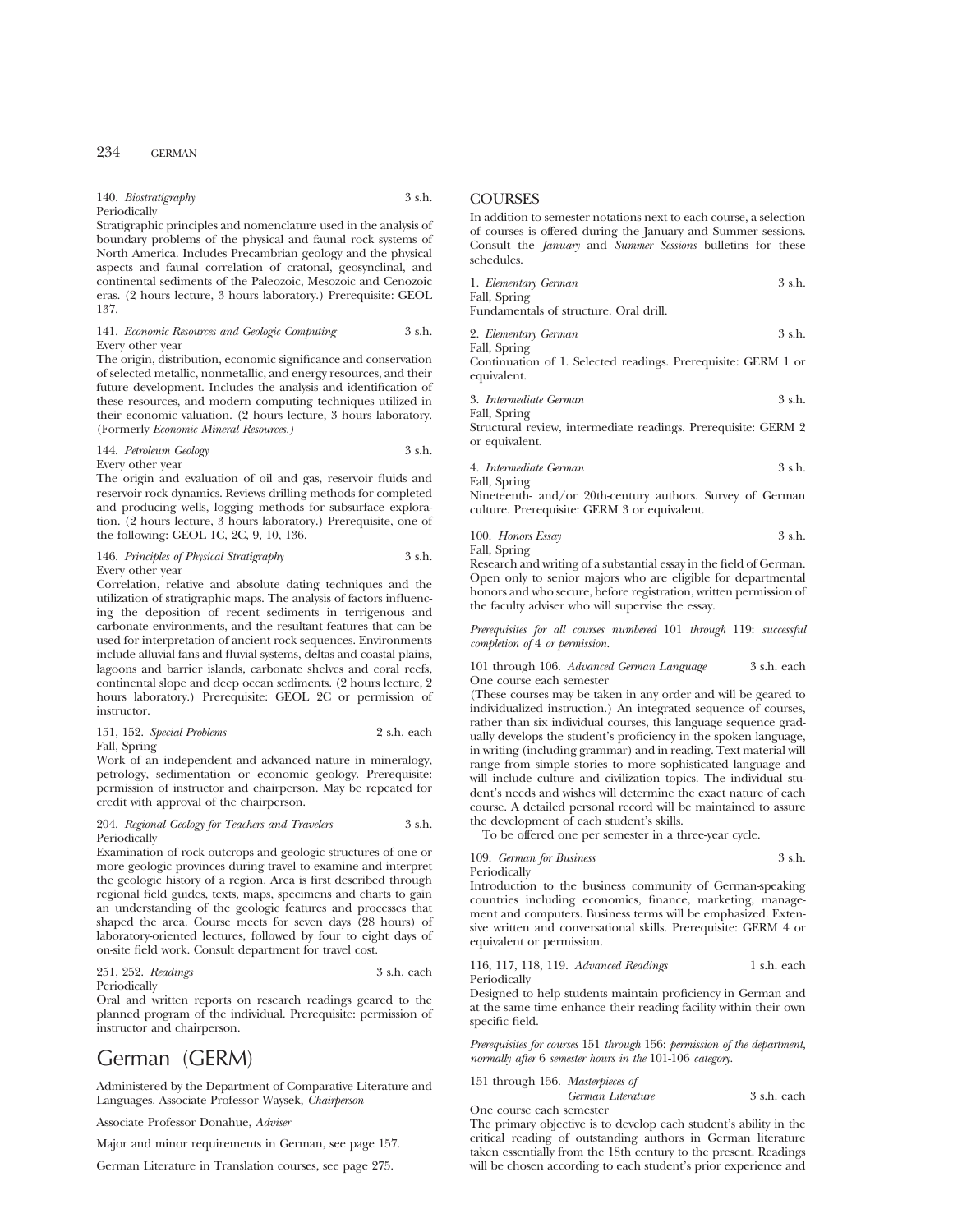interests. Rather than a chronological approach with division into literary movements, the student will choose, upon advisement, one or more themes (e.g., the artist and society, literature of social protest, the role of women, the search for identity) which will be pursued by private reading, followed by written reports and/or oral reports to the whole class. The student who has taken four or more courses in this sequence can be expected to have gained sufficient insight into literary genres and movements to be able to undertake, in the senior year, a synthesis of German literature. A detailed personal record of reading progress will be maintained to assure the systematic development of each student's facility in literary criticism.

To be offered one per semester in a three-year cycle.

160. Translation 3 s.h. See course description, page 383.

*Courses* 221 *through* 226 *are open only to matriculated graduate students or by permission.*

|              | 221 through 226. Readings in Literature |             |
|--------------|-----------------------------------------|-------------|
|              | or Special Studies                      | 3 s.h. each |
| Periodically |                                         |             |

Intensive study of an outstanding author, movement or literary genre. Subjects to be announced. May be repeated when topics vary.

# Gerontology (GRON)

Administered by the Department of Counseling, Research, Special Education, and Rehabilitation. Associate Professor Wong, *Chairperson*

#### MASTER OF SCIENCE IN GERONTOLOGY

This degree program is designed to prepare graduate students to pursue careers which will help older adults make better decisions about their own lives. The education and practical skills gained through this degree program will provide students with an interdisciplinary base of knowledge and experience which will increase their effectiveness in assisting older adults.

Students graduating from this program will have obtained a competency in gerontology with a subspecialty in either Administration of Services for the Aging or Counseling of the Aging. These subspecialties or tracks, provide students with an opportunity to pursue a program of study that is reflective of their individual needs and interests, as well as the needs and interests of older adults.

Students opting for a concentration in administration are expected to gain the necessary knowledge and skills related to management, public policy, social and health service planning, program development and evaluation of services for the aging.

Students concentrating in the counseling subspecialty are expected to develop the knowledge and skills necessary to provide direct therapeutic services to older adults. This would include vocational and health counseling, individual and family counseling and preretirement planning. Professor Gold, *Coordinator*

Admission Requirements

- 1. Applicants must hold a bachelor's degree from a fully accredited college or university with a minimum 2.5 grade- point average.
	- a. Admission to the Administration of Services for the Aging subspecialty requires experience or equivalent in administration and/or business and direct services.
- b. Admission to the Counseling of the Aging subspecialty requires a bachelor's degree in a behavioral science or mental health discipline.
- 2. An interview with the Program Coordinator or representative.
- 3. Three letters of recommendation from recent employers or undergraduate professors.
- 4. Students with less than a 2.5 grade-point average must meet with the Program Coordinator to determine additional entrance requirements.

Degree Requirements

- 1. The completion of 39 semester hours of graduate study in addition to any specified prerequisites; satisfactory completion of coursework; and successful completion of a comprehensive examination or departmentally authorized equivalent. (No degree credit.)
- 2. The Master of Science degree may be completed on a part or full-time basis. Courses are normally offered during the fall and spring semesters, with special seminars or workshops offered during the January or Summer Sessions.

PROGRAM REQUIREMENTS-39 s.h. as follows:

Core courses: 15 s.h. (required for all students in either Track) ANTH 215. *Introduction to Gerontology: Aging in American Life,*

- APS 244. *Aging, Public Policy & the Law,* 3 s.h.<br>MHAE 292. *Health & Aging*, 3 s.h.
- 3 s.h. 292. *Health & Aging*, 3 s.h.
- PSY 263. *Current Theory & Research in Psychology of Aging,* 3 s.h.
- RES 258. *Understanding Research Methodology,* 3 s.h.

#### **Track I: Administration of Services for the Aging**

- 
- Required courses: 12 s.h.<br>GBUS 220. Applied Bu GBUS 220. *Applied Business Principles & Aging,* 3 s.h.
- MHAE 293. *Healthcare Policies, Planning & Administration for*
- *the Aging,* 3 s.h.
- 
- Internship: 6 s.h.<br>APS 294, 29! 294, 295. *Administrative Internship*, 3 s.h. each or
- MHAE 263B. *Administrative Residency,* 6 s.h.

Experienced candidates may substitute 6 s.h. of electives.

- Electives: 12 s.h. (6 s.h. free electives; 6 s.h. from the following) APS 245. *Legal Aspects of Managing Healthcare Programs for*
- *the Aging,* 3 s.h. MHAE 249. *Nursing Home Administration I,* 3 s.h.
- 254A. *Home Healthcare Administration,* 11⁄2 s.h.
- MKT 250. *Healthcare Marketing,* 3 s.h.
- RES 387. *Skills in Funding & Proposal Development:*
- *Government, Foundation & Corporate,* 3 s.h.
- Master's Essay: 3 s.h.
- APS 251. *Readings in Administration,* 3 s.h. or
- MHAE 251. *Special Readings Seminar,* 3 s.h.

### **Track II: Counseling of the Aging**

Required courses: 15 s.h.<br>COUN 203. Introduction

- COUN 203. *Introduction to Counseling,* 3 s.h.
	- 237. *Counseling Families of the Elderly,* 3 s.h.
	- 244. *Interviewing & Therapeutic Counseling with the Aging,* 3 s.h.
- Internship: 6 s.h.

COUN 294, 295. *Internship: Counseling,* 3 s.h. each

Experienced candidates may substitute 6 s.h. of electives.